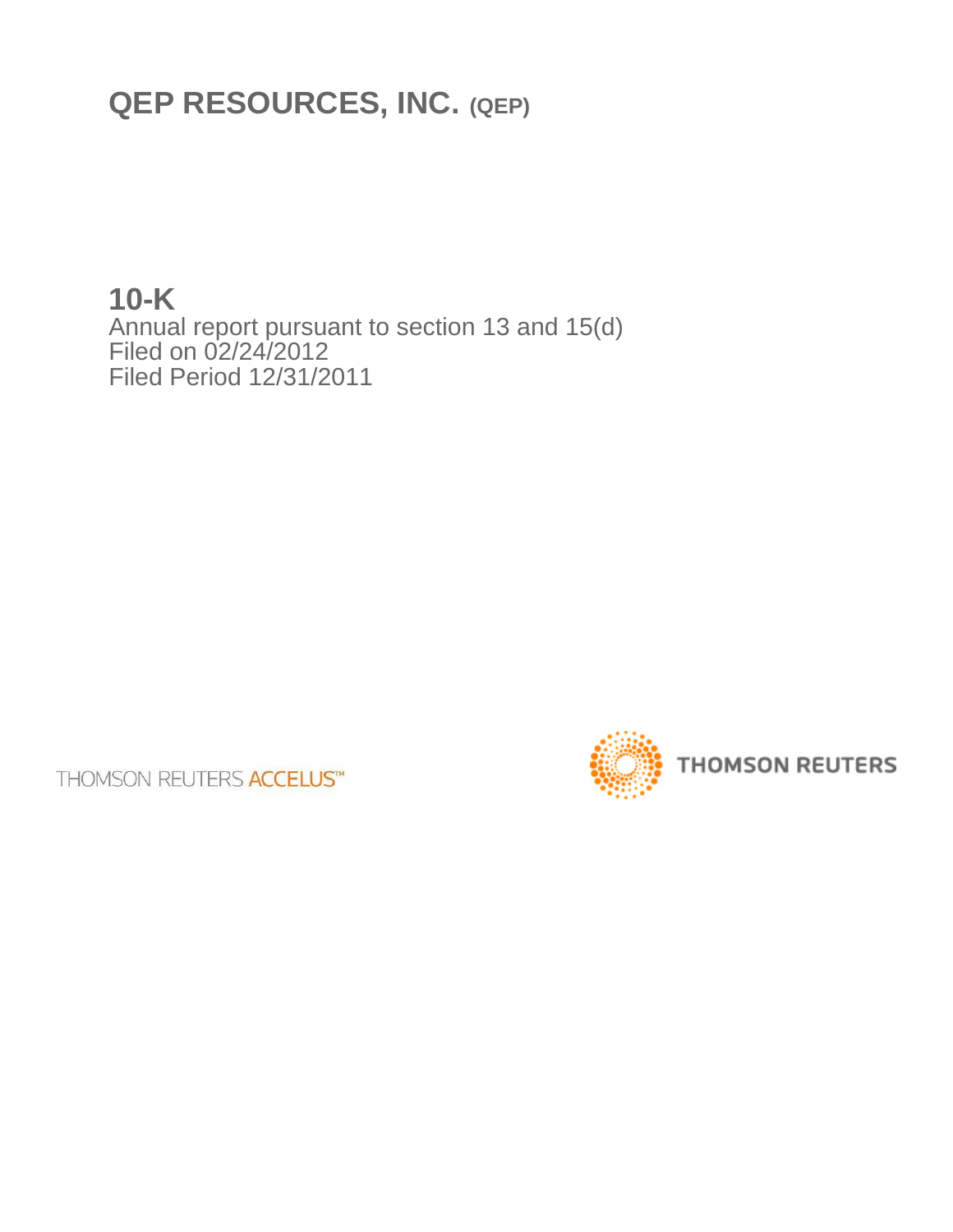## **UNITED STATES SECURITIES AND EXCHANGE COMMISSION Washington, D.C. 20549**

**FORM 10-K**

**ANNUAL REPORT PURSUANT TO SECTION 13 OR 15(d) OF THE SECURITIES EXCHANGE ACT OF 1934**

**For the Year Ended December 31, 2011**



## **QEP RESOURCES, IN**

**(Exact name of registrant as specified in its charter)**

**(State or other jurisdiction of incorporation)** 

**STATE OF DELAWARE**<br> **1.001-34778 001-34778 1.000 1.000 1.000 1.000 1.000 1.000 1.000 1.000 1.000 1.000 1.000 1.000 1.000 1.000 1.000 1.000 1.000 1.000 1.000 1.000 1.000 1.000** 

**1050 17th Street, Suite 500, Denver, Colorado 80265 (Address of principal executive offices)**

**Registrant's telephone number, including area code: 303-672-6900 Securities registered pursuant to Section 12(b) of the Act:**

**Title of each class Name of each exchange on which registered**

**Common stock, \$0.01 par value New York Stock Exchange** 

**Securities registered pursuant to Section 12(g) of the Act: None**

Indicate by check mark if the registrant is a well-known seasoned issuer, as defined in Rule 405 of the Securities Act. Yes  $\boxtimes$  No  $\Box$ 

Indicate by check mark if the registrant is not required to file reports pursuant to Section 13 or Section 15(d) of the Act. Yes  $\square$  No  $\square$ 

Indicate by check mark whether the registrant (1) has filed all reports required to be filed by Section 13 or 15(d) of the Securities Exchange Act of 1934 during the preceding 12 months (or for such shorter period that the registrant was required to file such reports), and (2) has been subject to such filing requirements for the past 90 days. Yes  $\boxtimes$  No  $\Box$ 

Indicate by check mark whether the registrant has submitted electronically and posted on its corporate website, if any, every Interactive Data File required to be submitted and posted pursuant to Rule 405 of Regulation S-T (Section 232.405 of this chapter) during the preceding 12 months (or for such shorter period that the registrant was required to submit and post such files). Yes  $\boxtimes$  No  $\square$ 

Indicate by check mark if disclosure of delinquent filers pursuant to Item 405 of Regulation S-K is not contained herein, and will not be contained, to the best of registrant's knowledge, in definitive proxy or information statements incorporated by reference in Part III of this Form 10-K or any amendment to this Form  $10-K$ .  $\boxtimes$ 

Indicate by check mark whether the registrant is a large accelerated filer, an accelerated filer, a non-accelerated filer, or a smaller reporting company. See definitions of "large accelerated filer," "accelerated filer" and "smaller reporting company" in Rule 12b-2 of the Exchange Act.

| Large accelerated filer | ⊠                                                    | Accelerated filer         |  |
|-------------------------|------------------------------------------------------|---------------------------|--|
| Non-accelerated filer   | $\Box$ (Do not check if a smaller reporting company) | Smaller reporting company |  |

Indicate by check mark whether the registrant is a shell company (as defined in Rule 12b-2 of the Exchange Act). Yes  $\Box$  No  $\boxtimes$ 

State the aggregate market value of the voting and non-voting common equity held by non-affiliates computed by reference to the price at which the common equity was last sold, or the average bid and asked price of such common equity, as of the last business day of the registrant's most recently completed second fiscal quarter. (June 30, 2011): \$7,399,937,572.

At January 31, 2012, there were 177,498,486 shares of the registrant's \$0.01 par value common stock outstanding.

## **DOCUMENTS INCORPORATED BY REFERENCE**

Part III is incorporated by reference from the registrant's Definitive Proxy Statement for its 2011 Annual Meeting of Stockholders to be filed, pursuant to Regulation 14A, no later than 120 days after the close of the registrant's fiscal year.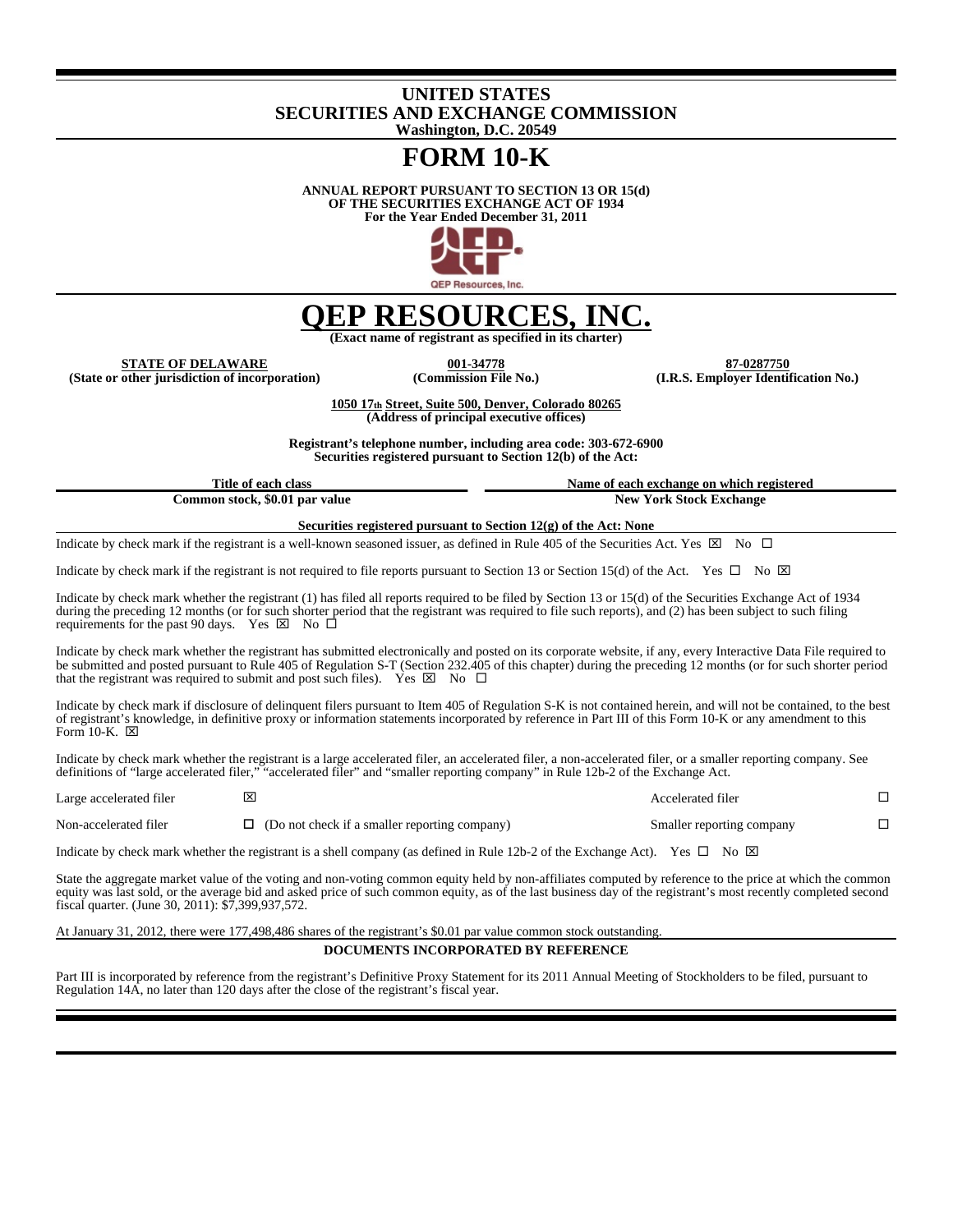## TABLE OF CONTENTS

<span id="page-2-0"></span>

|             |                                                                                                                               | Page No.                 |
|-------------|-------------------------------------------------------------------------------------------------------------------------------|--------------------------|
|             | <b>Where You Can Find More Information</b>                                                                                    | 3                        |
|             | <b>Forward-Looking Statements</b>                                                                                             | 3                        |
|             | <b>Glossary of Commonly Used Terms</b>                                                                                        | $\overline{\mathcal{A}}$ |
|             | <b>PART I</b>                                                                                                                 |                          |
| Item 1.     | <b>BUSINESS</b>                                                                                                               | $\overline{7}$           |
|             | <b>Nature of Business</b>                                                                                                     | 7                        |
|             | <b>Exploration and Production - QEP Energy Company</b>                                                                        | 8                        |
|             | <b>Midstream Field Services - QEP Field Services Company</b>                                                                  | 9                        |
|             | <b>Energy Marketing - QEP Marketing Company</b>                                                                               | 11                       |
|             | <b>Employees</b>                                                                                                              | 11                       |
|             | <b>Executive Officers</b>                                                                                                     | 11                       |
| Item 1A.    | <b>RISK FACTORS</b>                                                                                                           | 13                       |
| Item 1B.    | <b>UNRESOLVED STAFF COMMENTS</b>                                                                                              | 21                       |
| Item 2.     | <b>PROPERTIES</b>                                                                                                             | 21                       |
|             | <b>Exploration and Production - QEP Energy Company</b>                                                                        | 21                       |
|             | <b>Midstream Field Services - QEP Field Services Company</b>                                                                  | 29                       |
|             | <b>Energy Marketing – QEP Marketing Company</b>                                                                               | 29                       |
| Item 3.     | <b>LEGAL PROCEEDINGS</b>                                                                                                      | 29                       |
| Item 4.     | <b>REMOVED AND RESERVED</b>                                                                                                   |                          |
|             |                                                                                                                               | 30                       |
|             | <b>PART II</b>                                                                                                                |                          |
| Item 5.     | <b>MARKET FOR REGISTRANT'S COMMON EQUITY, RELATED STOCKHOLDER MATTERS AND ISSUER</b><br><b>PURCHASES OF EQUITY SECURITIES</b> | 31                       |
| Item 6.     | <b>SELECTED FINANCIAL DATA</b>                                                                                                | 33                       |
| Item 7.     | <b>MANAGEMENT'S DISCUSSION AND ANALYSIS OF FINANCIAL CONDITION AND RESULTS OF OPERATIONS</b>                                  |                          |
|             |                                                                                                                               | 35                       |
| Item 7A.    | <b>QUANTITATIVE AND QUALITATIVE DISCLOSURES ABOUT MARKET RISK</b>                                                             | 56                       |
| Item 8.     | FINANCIAL STATEMENTS AND SUPPLEMENTARY DATA                                                                                   | 59                       |
| Item 9.     | <b>CHANGES IN AND DISAGREEMENTS WITH ACCOUNTANTS ON ACCOUNTING AND FINANCIAL DISCLOSURE</b>                                   | 97                       |
| Item 9A.    | <b>CONTROLS AND PROCEDURES</b>                                                                                                | 98                       |
| Item 9B.    | <b>OTHER INFORMATION</b>                                                                                                      |                          |
|             | <b>PART III</b>                                                                                                               | 98                       |
| Item $10$ . | <b>DIRECTORS, EXECUTIVE OFFICERS AND CORPORATE GOVERNANCE</b>                                                                 |                          |
|             |                                                                                                                               | 99                       |
| Item 11.    | <b>EXECUTIVE COMPENSATION</b>                                                                                                 |                          |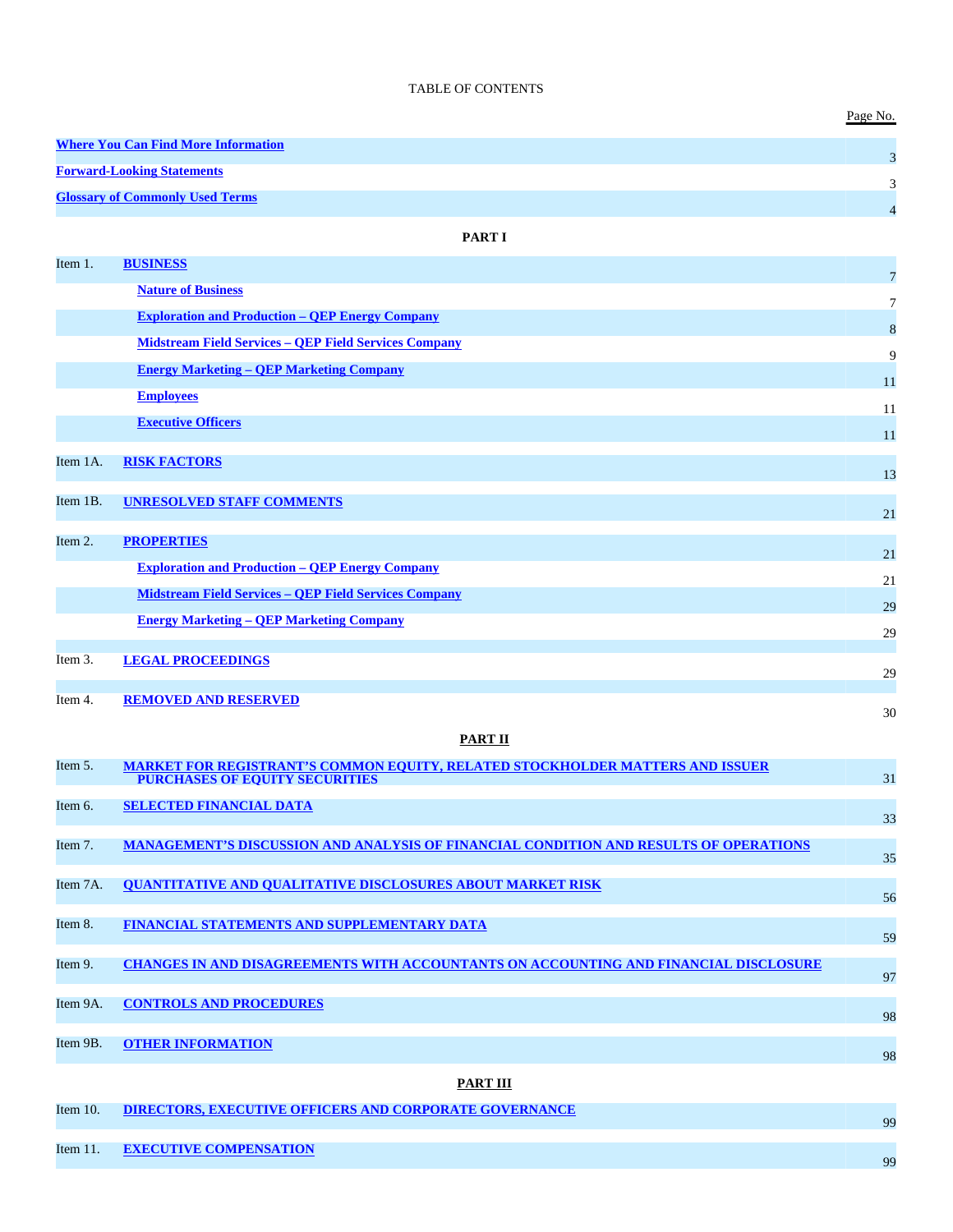| Item $12$ . | <b>SECURITY OWNERSHIP OF CERTAIN BENEFICIAL OWNERS AND MANAGEMENT AND RELATED</b><br><b>STOCKHOLDER MATTERS</b> | 99  |
|-------------|-----------------------------------------------------------------------------------------------------------------|-----|
| Item $13$ . | <b>CERTAIN RELATIONSHIPS AND RELATED TRANSACTIONS AND DIRECTOR INDEPENDENCE</b>                                 | 99  |
| Item $14$ . | <b>PRINCIPAL ACCOUNTING FEES AND SERVICES</b>                                                                   | 99  |
|             | <b>PART IV</b>                                                                                                  |     |
| Item $15$ . | <b>EXHIBITS, FINANCIALS STATEMENT SCHEDULES</b>                                                                 | 99  |
|             | <b>SIGNATURES</b>                                                                                               | 103 |
|             | $\overline{c}$                                                                                                  |     |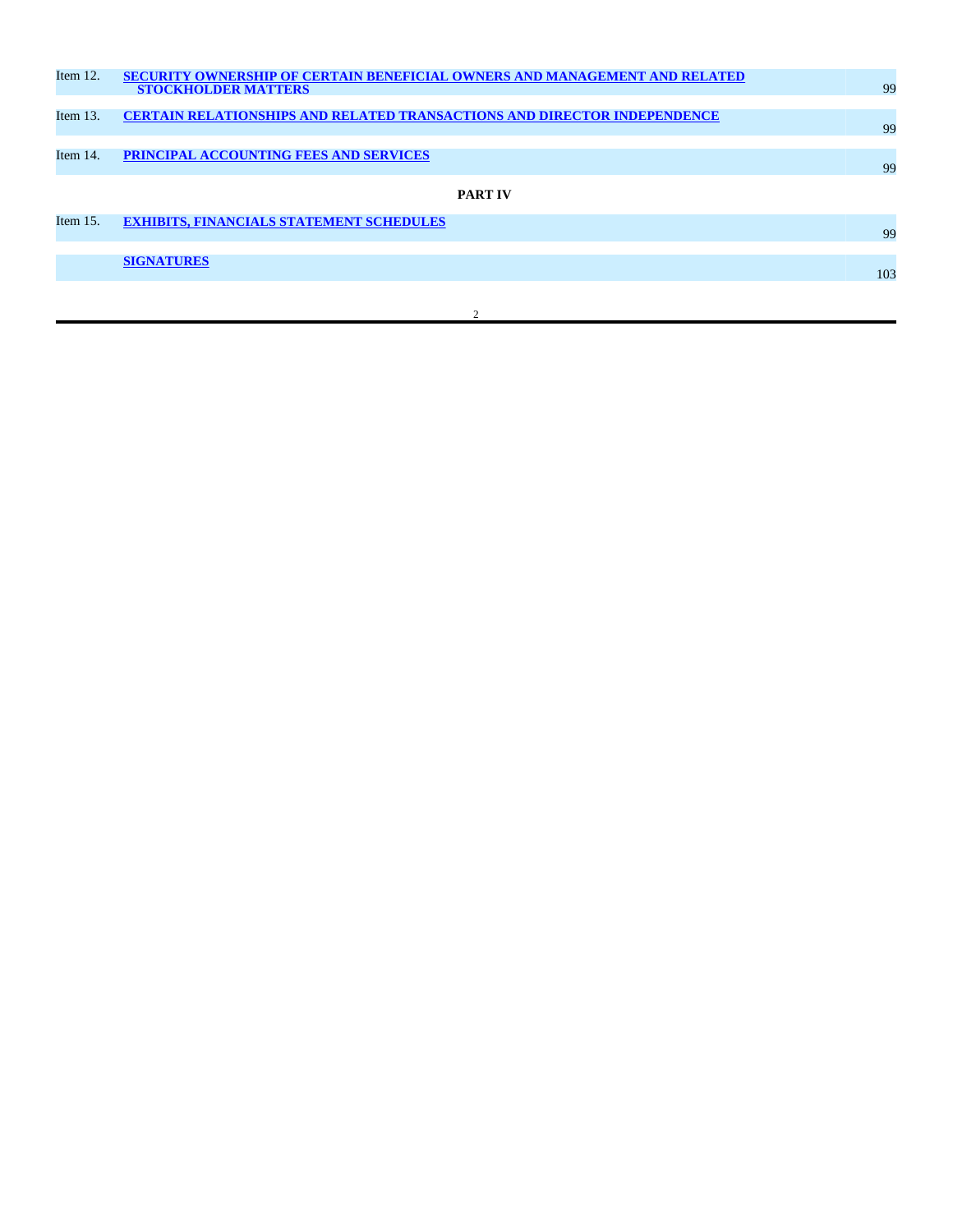#### **Where You Can Find More Information**

QEP Resources, Inc. (QEP or the Company) files annual, quarterly, and current reports with the Securities and Exchange Commission (SEC). Prior to QEP's Spin-off from Questar Corporation (described in more detail in the Explanatory Note in Item 1 of Part I of this Annual Report on Form 10-K), QEP's predecessor, Questar Market Resources, Inc., filed annual, quarterly and current reports with the SEC. QEP also regularly files proxy statements and other documents with the SEC. These reports and other information can be read and copied at the SEC's Public Reference Room at 100 F Street, N.E., Washington, D.C. 20549-0213. Please call the SEC at 1-800-SEC-0330 for further information on the operation of the Public Reference Room. The SEC also maintains an internet site at http://www.sec.gov that contains reports, proxy and information statements and other information regarding issuers that file electronically with the SEC, including QEP.

Investors can also access financial and other information via QEP's website at www.qepres.com. QEP makes available, free of charge through the website, copies of Annual Reports on Form 10-K, Quarterly Reports on Form 10-Q, Current Reports on Form 8-K, and any amendments to such reports and all reports filed by executive officers and directors under Section 16 of the Exchange Act reporting transactions in QEP securities. Access to these reports is provided as soon as reasonably practical after such reports are electronically filed with the SEC. Information contained on or connected to QEP's website which is not directly incorporated by reference into the Company's Annual Report on Form 10-K should not be considered part of this report or any other filing made with the SEC.

QEP's website also contains copies of charters for various board committees, including the Audit Committee, Corporate Governance Guidelines and QEP's Business Ethics and Compliance Policy.

Finally, you may request a copy of filings other than an exhibit to a filing unless that exhibit is specifically incorporated by reference into that filing, at no cost by writing or calling QEP, 1050 17th Street, Suite 500, Denver, CO 80265 (telephone number: 1-303-672-6900).

#### **Forward-Looking Statements**

This Annual Report contains or incorporates by reference information that includes or is based upon "forward-looking statements" within the meaning of Section 27A of the Securities Act of 1933, as amended, and Section 21E of the Securities Exchange Act of 1934, as amended. Forward-looking statements give expectations or forecasts of future events. You can identify these statements by the fact that they do not relate strictly to historical or current facts. We use words such as "anticipate," "estimate," "expect," "project," "intend," "plan," "believe," and other words and terms of similar meaning in connection with a discussion of future operating or financial performance. Forward-looking statements include statements relating to, among other things:

- QEP's growth strategies;
- plans to drill or participate in wells;
- future expenses and operating costs;
- belief that QEP has one of the lowest cash cost structures among its peers;
- the outcome of contingencies such as legal proceedings;
- expected contributions to the Company's retirement plans;
- results from planned drilling operations and production operations;
- amount and allocation of forecasted capital expenditures and plans for funding capital expenditures;
- impact of recently issued accounting pronouncements;
- the amount and timing of the settlement of derivative contracts;
- the significance of Adjusted EBITDA as a measure of cash flow and liquidity;
- the ability of QEP to use derivative instruments to manage commodity price risk;
- the ability to secure long-term gathering, processing and treating contracts from third parties as required to fully utilize the Company's midstream assets;
- operation of the Company's Blacks Fork II and other processing plants at assumed capacities;
- QEP's ability to develop reserves and grow production as necessary to satisfy delivery commitments and our ability to purchase natural gas, crude oil and NGL's in the market to cover any shortfalls;
- payment of dividends;
- plans to hedge a portion of forecasted production;
- conversion of proved undeveloped reserves to proved developed reserves;
- acquisition strategy; and
- growth strategy.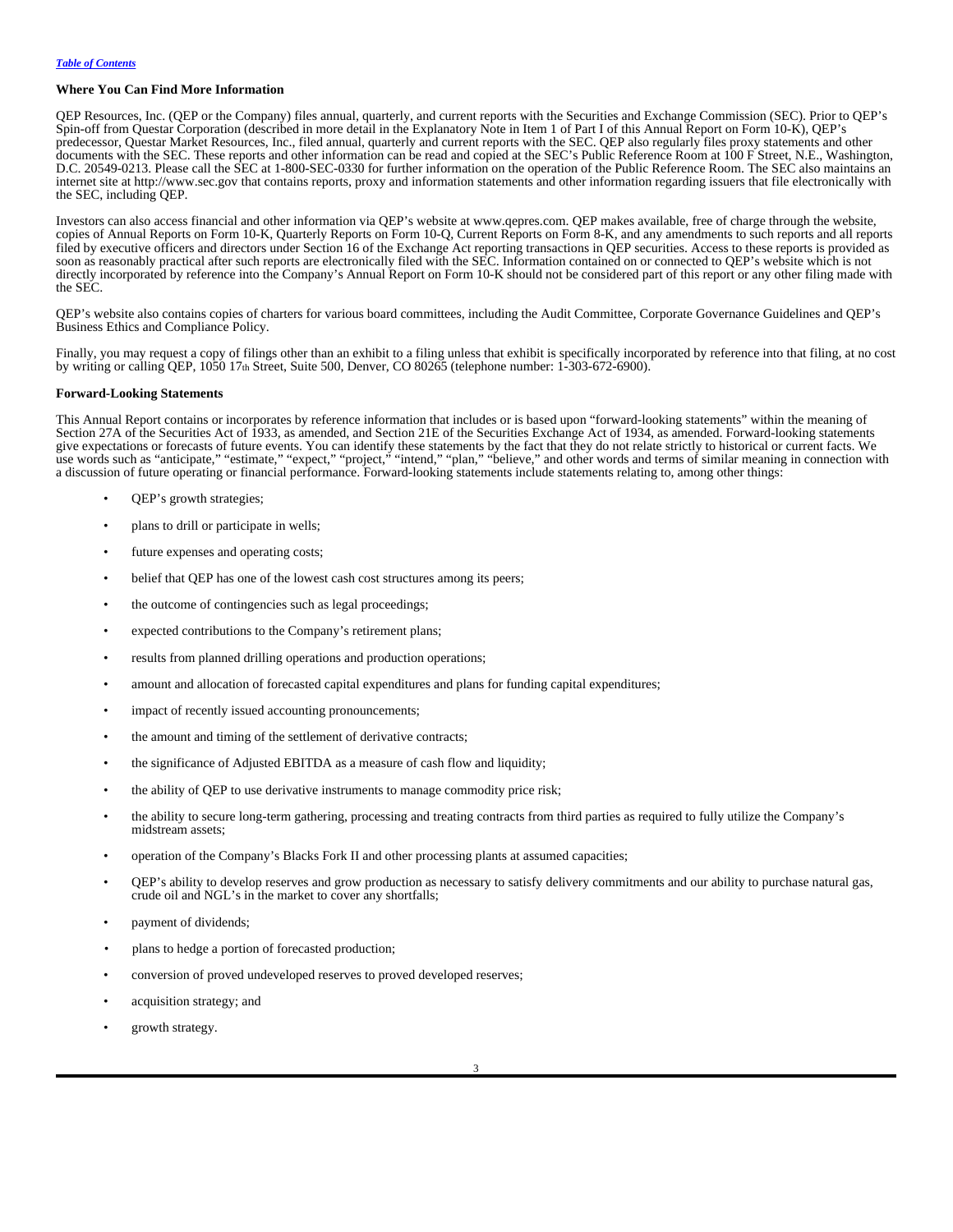Any or all forward-looking statements may turn out to be incorrect. They can be affected by inaccurate assumptions or by known or unknown risks and uncertainties. Many such factors will be important in determining actual future results. These statements are based on current expectations and the current economic environment. They involve a number of risks and uncertainties that are difficult to predict. These statements are not guarantees of future performance. Actual results could differ materially from those expressed or implied in the forward-looking statements. Factors that could cause actual results to differ materially include, but are not limited to the following:

- the risk factors discussed in Part I, Item 1A of this Annual Report;
- changes in natural gas, oil and NGL prices;
- general economic conditions, including the performance of financial markets and interest rates;
- drilling results;
- shortages of oilfield equipment, services and personnel;
- operating risks such as unexpected drilling conditions;
- weather conditions;
- changes in maintenance and construction costs, including possible inflationary pressures;
- changes in industry trends;
- the availability and cost of debt financing;
- changes in laws or regulations, including the implementation of the Dodd-Frank Act;
- actions, or inaction, by federal, state, local or tribal governments; and
- other factors, most of which are beyond the Company's control.

QEP undertakes no obligation to publicly correct or update the forward-looking statements in this Annual Report, in other documents, or on the website to reflect future events or circumstances. All such statements are expressly qualified by this cautionary statement.

#### **Glossary of Commonly Used Terms**

**B** Billion.

**bbl** Barrel, which is equal to 42 U.S. gallons and is a common measure of volume of crude oil and other liquid hydrocarbons.

**basis** The difference between a reference or benchmark commodity price and the corresponding sales price at various regional sales points.

**basis-only swap** A derivative that "swaps" the basis (defined above) between two sales points from a floating price to a fixed price for a specified commodity volume over a specified time period. Typically used to fix the price relationship between a geographic sales point and a NYMEX reference price.

**Btu** One British thermal unit – a measure of the amount of energy required to raise the temperature of a one-pound mass of water one degree Fahrenheit at sea level.

**cash flow hedge** A derivative instrument that complies with Financial Accounting Standards Board (FASB) Accounting Standards Codification (ASC) 815 and is used to reduce the exposure to variability in cash flows from the forecasted physical sale of gas and oil production whereby the gains (losses) on the derivative transaction are anticipated to offset the losses (gains) on the forecasted physical sale.

**cf** Cubic foot or feet is a common unit of gas measurement. One standard cubic foot equals the volume of gas in one cubic foot measured at standard conditions – a temperature of 60 degrees Fahrenheit and a pressure of 30 inches of mercury (approximately 14.7 pounds per square inch).

**cfe** Cubic foot or feet of natural gas equivalents.

**cushion gas** Volume of gas that must remain in a storage facility to provide the required pressure to extract the stored or working gas volumes.

**developed reserves** Reserves of any category that can be expected to be recovered through existing wells with existing equipment and operating methods or in which the cost of the required equipment is relatively minor compared to the cost of a new well. See 17 C.F.R. Section 4-10(a)(6).

**development well** A well drilled into a known producing formation in a previously discovered field.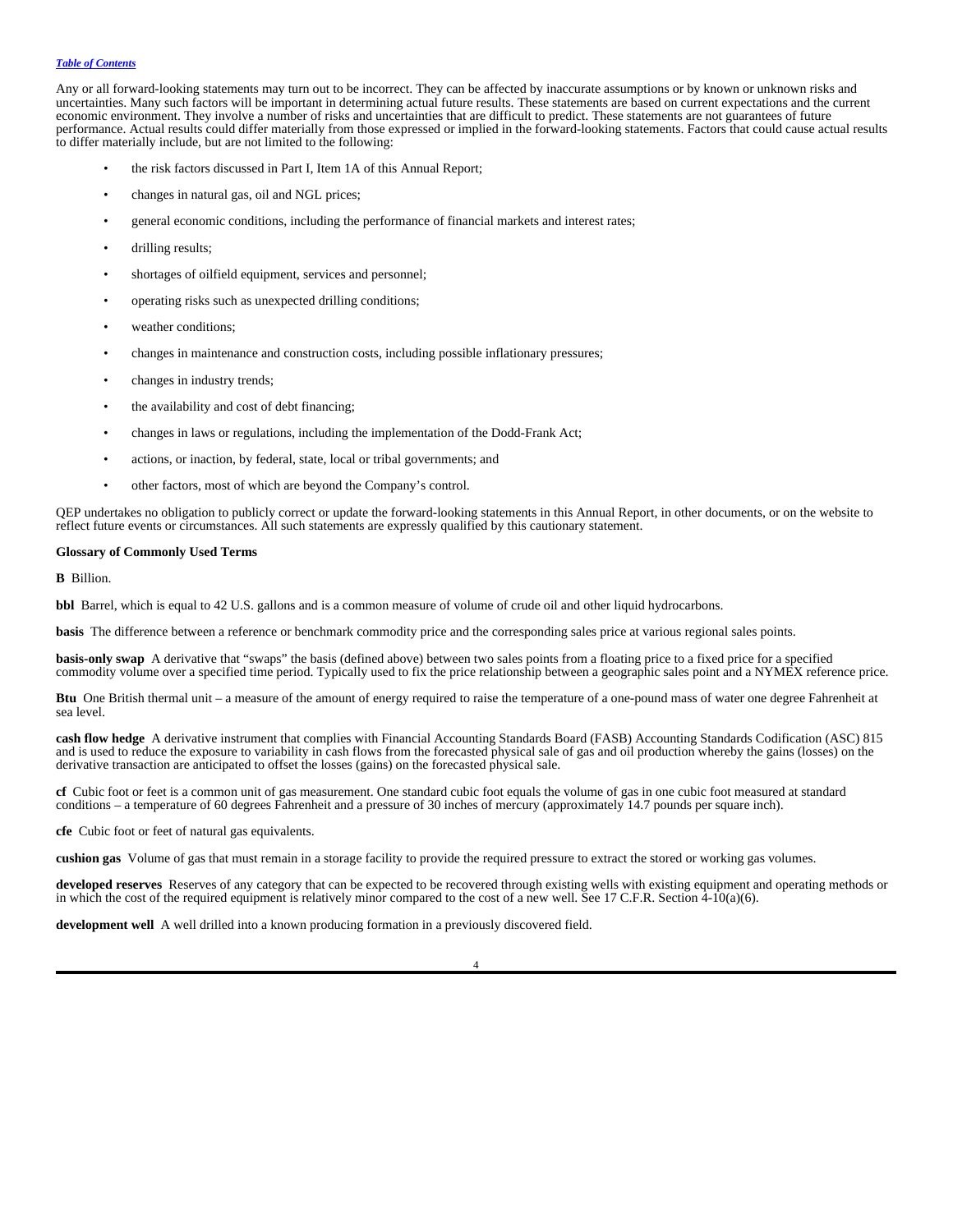**dry hole** A well drilled or junked and abandoned and found to be incapable of producing hydrocarbons in sufficient quantities such that proceeds from the sale of production exceed expenses and taxes.

**exploratory well** A well drilled into a previously untested geologic prospect to determine the presence of gas or oil.

**frac spread** The difference between the market value for natural gas liquids (NGL) extracted from the natural gas stream and the market value of the Btuequivalent volume of natural gas required to replace the extracted liquids.

**gas** All references to "gas" in this report refer to natural gas.

**gross** "Gross" natural gas and oil wells or "gross" acres are the total number of wells or acres in which the Company has a working interest.

**hedging** The use of commodity and interest-rate derivative instruments to reduce financial exposure to commodity price and interest-rate volatility.

**IFNPCR** Inside FERC monthly settlement index for the Northwest Pipeline Corp. Rocky Mountains.

**IFPEPL** Inside FERC monthly settlement index for the Panhandle Eastern Pipeline Company.

**M** Thousand.

**MM** Million.

**Midstream** Gas gathering, compression, treating, processing, and transmission assets and activities that are non-jurisdictional. Also includes certain oil and produced water gathering systems and related commercial activities.

**natural gas equivalents** Oil and NGL volumes are converted to natural gas equivalents using the ratio of one barrel of crude oil, condensate or NGL to 6,000 cubic feet of natural gas.

**natural gas liquids (NGL)** Liquid hydrocarbons that are extracted from the natural gas stream. NGL products include ethane, propane, butane, natural gasoline and heavier hydrocarbons.

**net** "Net" gas and oil wells or "net" acres are determined by the sum of the fractional ownership working interest the Company has in the gross wells or acres.

**NYMEX** The New York Mercantile Exchange.

**NYMEX WTI** The price of West Texas Intermediate crude oil on the New York Mercantile Exchange.

**proved reserves** Those quantities of natural gas, oil, condensate and NGL which, by analysis of geoscience and engineering data, can be estimated with reasonable certainty to be economically producible from known reservoirs under existing economic conditions, operating methods and government regulations. See 17 C.F.R. Section  $4-10(a)(22)$ .

**reserves** Estimated remaining quantities of natural gas, oil and related substances anticipated to be economically producible by application of development projects to known accumulations. In addition, there must exist, or there must be a reasonable expectation that there will exist, the legal right to produce. See 17 C.F.R. Section 4-10(a)(26).

**reservoir** A porous and permeable underground formation containing a natural accumulation of producible natural gas and/or oil that is confined by impermeable rock or water barriers and is individual and separate from other reservoirs.

**royalty** An interest in a gas and oil lease that gives the owner the right to receive a portion of the production from the leased acreage (or of the proceeds of the sale thereof), but generally does not require the owner to pay any portion of the costs of drilling or operating the wells on the leased acreage. Royalties may be either landowner's royalties, which are reserved by the owner of the minerals at the time the lease is granted, or overriding royalties, which are usually reserved by an owner of the leasehold in connection with a transfer to a subsequent owner.

**seismic data/survey** An exploration method of sending energy waves or sound waves into the earth and recording the wave reflections to indicate the type, size, shape and depth of a subsurface rock formation. 2-D seismic provides two-dimensional information and 3-D seismic provides three-dimensional views.

**T** Trillion.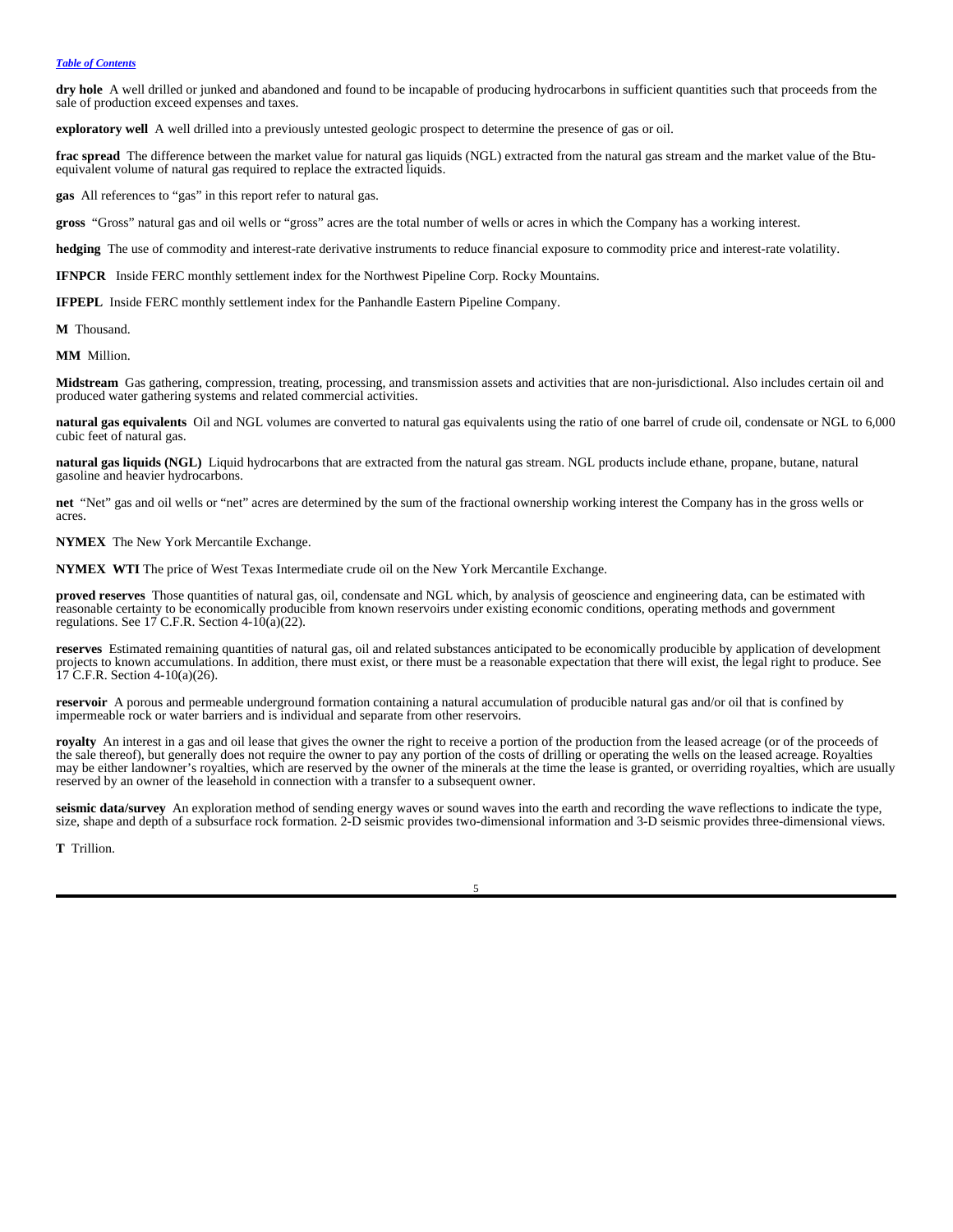**undeveloped reserves** Reserves of any category that are expected to be recovered from new wells on undrilled acreage, or from existing wells where a relatively major expenditure is required for recompletion. See 17 C.F.R. Section 4-10(a)(31).

**working interest** An interest in a gas and oil lease that gives the owner the right to drill, produce and conduct operating activities on the leased acreage and receive a share of any production.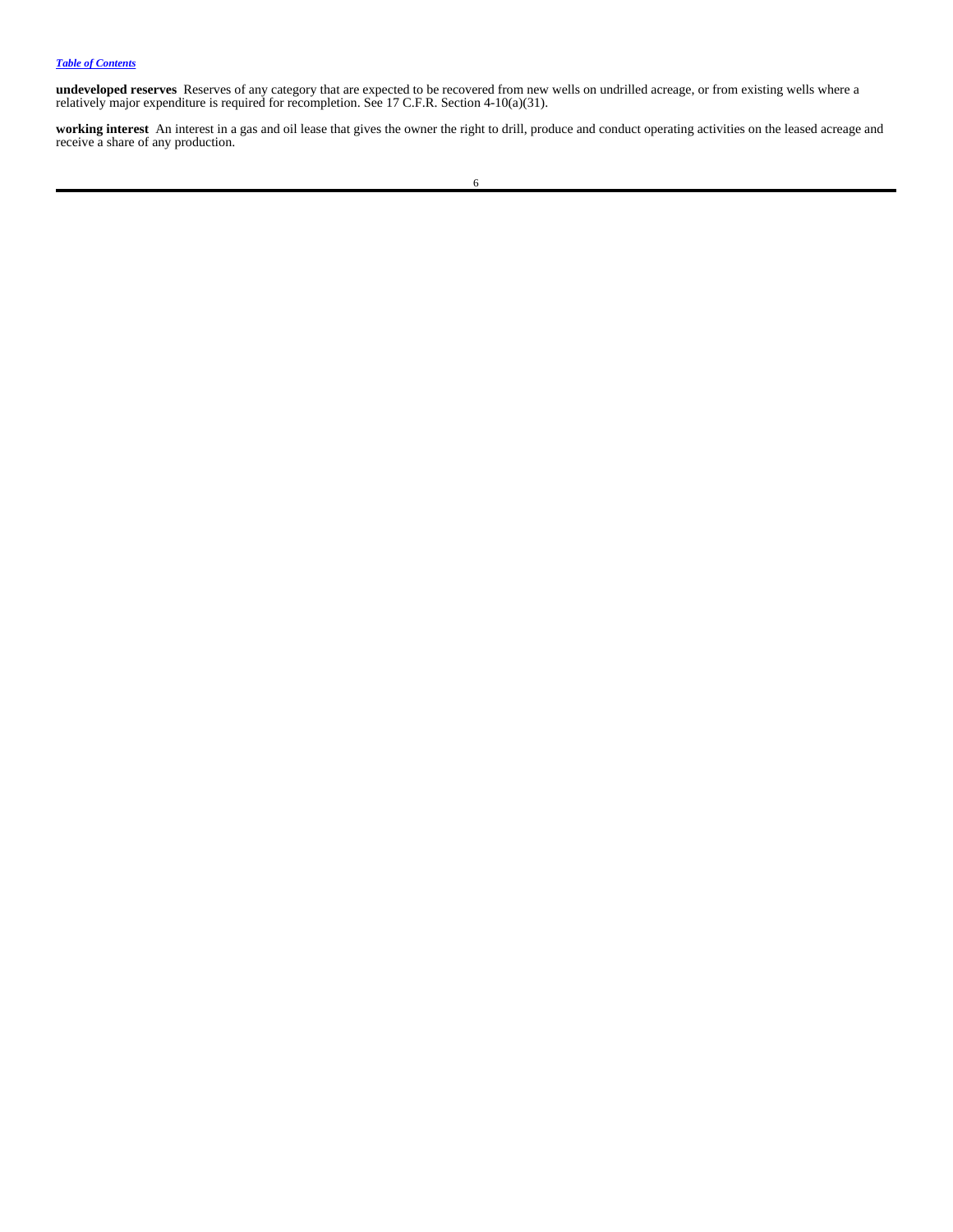## **FORM 10-K ANNUAL REPORT 2011**

## **PART I**

#### **ITEM 1. BUSINESS**

## **Nature of Business**

QEP Resources, Inc. (QEP or the Company), is a holding company with three major lines of business – gas and oil exploration and production, midstream field services, and energy marketing –conducted through three principal subsidiaries:

- QEP Energy Company (QEP Energy) acquires, explores for, develops and produces natural gas, oil, and natural gas liquids (NGL);
- QEP Field Services Company (QEP Field Services) provides midstream field services, including natural gas gathering, processing, compression and treating services for affiliates and third parties; and
- QEP Marketing Company (QEP Marketing) markets affiliate and third-party natural gas and oil, provides risk-management services, and owns and operates an underground gas-storage reservoir.

QEP operates in the Northern (formerly referred to as the Rocky Mountain Region) and Southern (formerly referred to as the Midcontinent Region) Regions of the United States and is headquartered in Denver, Colorado. Principal offices are located in Denver, Colorado; Salt Lake City, Utah; Oklahoma City, Oklahoma; and Tulsa, Oklahoma.

The corporate-organization structure and principal subsidiaries are depicted below:



#### **Reincorporation Merger and Spin-off from Questar**

Effective May 18, 2010, Questar Market Resources Inc., (Market Resources), then a wholly owned, public subsidiary of Questar Corporation (Questar), merged with and into a newly formed, wholly owned subsidiary, QEP Resources, Inc., a Delaware corporation in order to reincorporate in the State of Delaware (Reincorporation Merger). The Reincorporation Merger was effected pursuant to an Agreement and Plan of Merger entered into between Market Resources and QEP. On June 30, 2010, Questar distributed all of the shares of common stock of QEP held by Questar to Questar shareholders in a tax-free, pro rata dividend (the Spin-off). Each Questar shareholder received one share of QEP common stock for each share of Questar common stock held at the close of business on the record date. In connection with the Spin-off, QEP distributed Wexpro Company (Wexpro), a wholly owned subsidiary of QEP at the time, to Questar. In addition, Questar contributed \$250.0 million of equity to QEP prior to the Spin-off.

In connection with the reorganization, QEP renamed its subsidiaries as follows:

- QEP Energy Company (formerly Questar Exploration and Production Company),
- QEP Field Services Company (formerly Questar Gas Management Company), and
- QEP Marketing Company (formerly Questar Energy Trading Company).

The financial information presented in this Form 10-K presents QEP's financial results as an independent company separate from Questar and reflects Wexpro's financial condition and operating results as discontinued operations for all periods presented. A summary of discontinued operations can be found in Note 2 to the consolidated financial statements in Item 8 of this Annual Report on Form 10-K.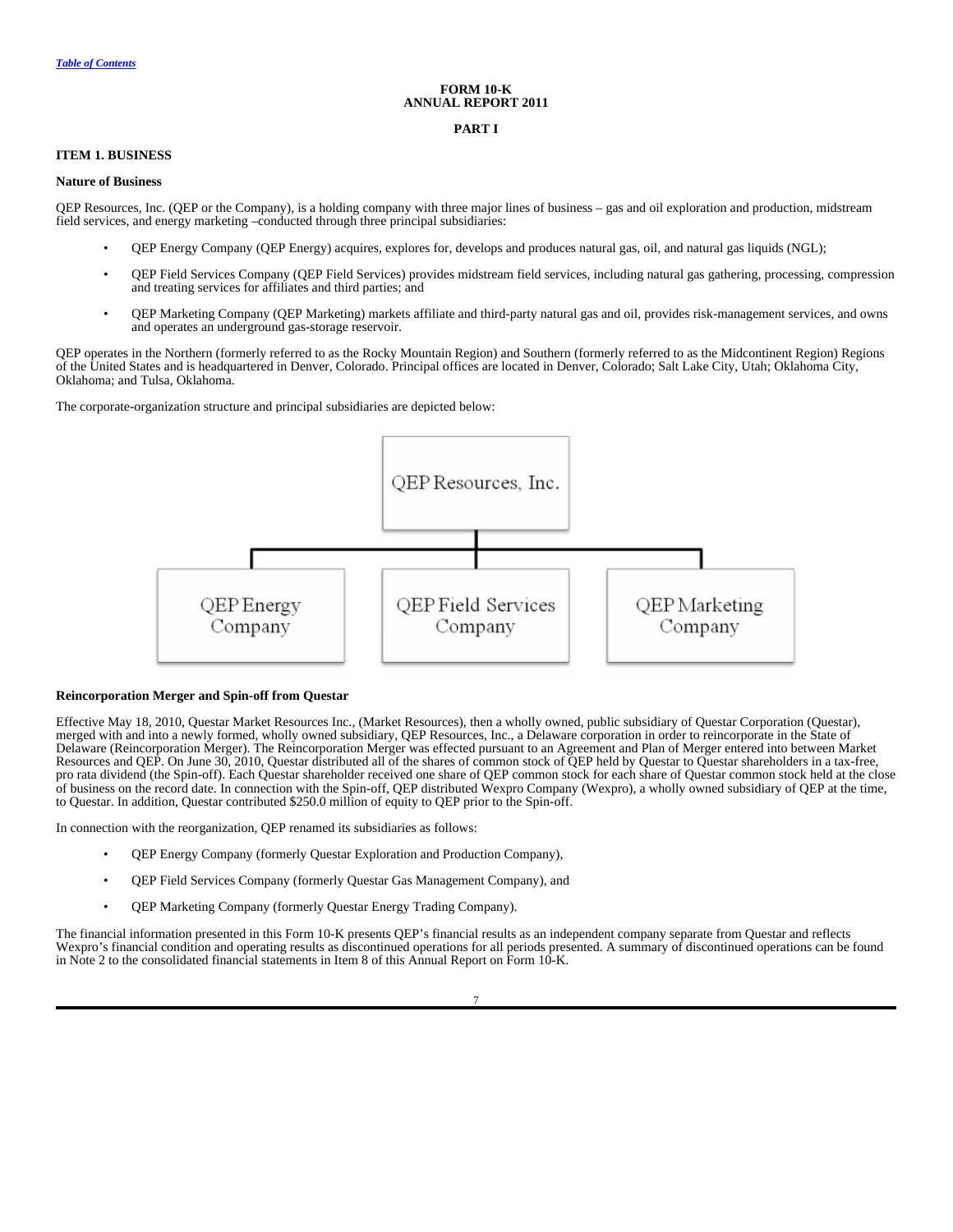#### *Strategies*

We create value for our shareholders through returns-focused growth, superior execution, and a low cost structure. To achieve these objectives we will strive to:

- Operate in a safe and environmentally responsible manner
- Allocate capital to the projects that generate the best returns
- Maintain a sustainable inventory of low-cost, high margin resource plays
- Be in the best parts of the plays in which we operate
- Build contiguous acreage positions to drive efficiencies
- Be the operator of our assets whenever possible
- Be the low-cost driller and producer in each area where we operate
- Own and operate midstream infrastructure in our core producing areas to control our future and capture value downstream of the wellhead
- Build gas processing plants to extract liquids from our gas streams
- Gather, compress and treat our production to drive down costs
- Actively market our QEP Energy production to maximize value
- Utilize commodities derivatives to reduce the impact of a decline in the prices of our natural gas, crude oil or NGL and to lock in acceptable cash flows to support future capital expenditures
- Attract and retain the best people
- Maintain a strong balance sheet and financial flexibility that allows us to take advantage of both organic growth and acquisition opportunities

## **EXPLORATION AND PRODUCTION – QEP Energy Company**

*General:* QEP Energy is actively involved in several of North America's most important hydrocarbon resource plays. For 2012, QEP plans to allocate approximately 88% of its capital budget to QEP Energy. The following map illustrates the location of the Company's significant exploration and production activities, our Northern and Southern Regions described elsewhere in this report, and related reserve and production data:



QEP's exploration and production activities are conducted through QEP Energy, which generated approximately 76%, 81%, and 85% of the Company's Adjusted EBITDA during the years ended December 31, 2011, 2010 and 2009, respectively. QEP Energy operates in two core regions – the Northern Region (including the states of Wyoming, Utah, Colorado, New Mexico and North Dakota) and the Southern Region (including the states of Oklahoma, Texas and Louisiana). The Southern Region contributed approximately 56% of 2011 production while the Northern Region contributed the remaining 44%. QEP Energy reported 3,614 Bcfe of estimated proved reserves as of December 31, 2011, up from 3,031 Bcfe at the end of 2010. Of those estimated proved reserves, approximately 64%, or 2,312 Bcfe, were located in the Northern Region at December 31, 2011, compared to 61% or 1,860 Bcfe at December 31, 2010. The remaining 36%, or 1,302 Bcfe at December 31, 2011, were located in the Southern Region, compared to 39% or 1,171 Bcfe at December 31, 2010. Approximately 54% of the proved reserves reported by QEP Energy at year end 2011 were developed, while 46% were categorized as proved undeveloped. Approximately 24% of the total proved reserves at December 31, 2011 were comprised of crude oil and NGL up from 14% at December 31, 2010.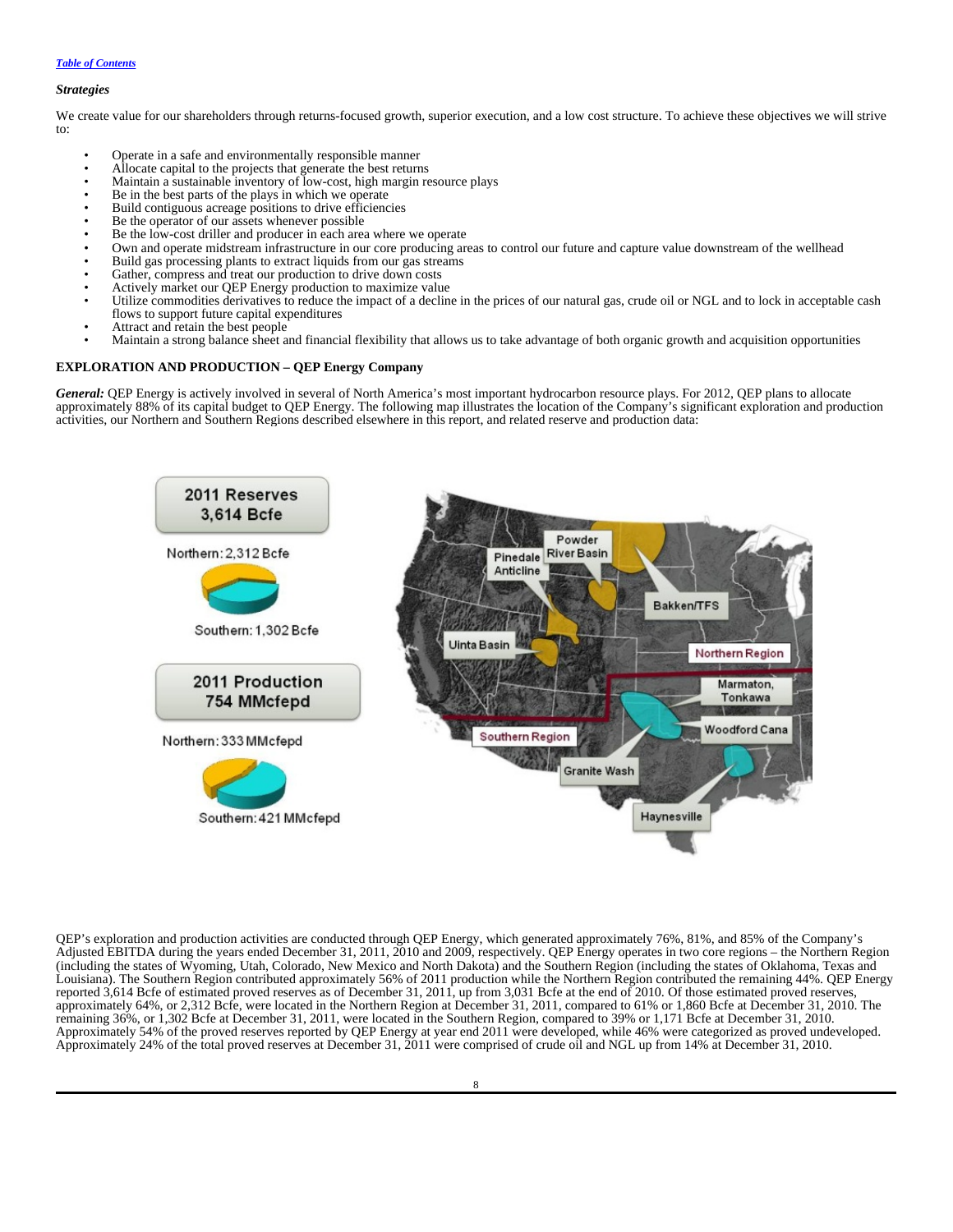QEP Energy has a large inventory of identified development drilling locations, primarily on the Pinedale Anticline in western Wyoming; the Haynesville/ Cotton Valley area in northwestern Louisiana; the Midcontinent area with properties primarily in Oklahoma and Texas; the Uinta Basin in eastern Utah; and the Rockies Legacy, which includes the Bakken/Three Forks area in western North Dakota and other properties in Wyoming. QEP Energy continues to conduct exploratory drilling to determine the commerciality of its inventory of unproven leaseholds. The Company seeks to acquire, develop and produce natural gas and oil from so-called "resource plays" in its core areas. Resource plays are characterized by continuous, aerially extensive hydrocarbon accumulations in tight sand, shale and coal reservoirs. Since the existence and distribution of hydrocarbons in resource plays is well understood, development of these accumulations has lower risk than conventional discrete hydrocarbon accumulations. Resource plays typically require many wells, drilled at high density, to fully develop and produce the hydrocarbon accumulations. Development of QEP Energy's resource play accumulations requires expertise in drilling large numbers of complex, highly deviated or horizontal wells to vertical depths that generally range between 10,000 and 14,000 feet and the application of advanced well completion techniques, including hydraulic fracture stimulation, to achieve economic production. QEP Energy seeks to maintain geographical and geological diversity with its two core regions. The Company has in the past and may in the future pursue acquisition of producing properties through the purchase of assets or corporate entities to expand its presence in its core areas or to create new core areas.

*Competition and Customers:* QEP Energy faces competition in every part of its business, including the acquisition of producing leasehold and wells and undeveloped leasehold, the marketing of natural gas and oil, and obtaining goods, services and labor. Its longer-term growth strategy depends, in part, on its ability to acquire reasonably-priced acreage containing undeveloped reserves and identify and develop them in a low-cost and efficient manner.

QEP Energy, both directly and through QEP Marketing, sells natural gas production to a variety of customers, including gas-marketing firms, industrial users and local-distribution companies. QEP Energy regularly evaluates counterparty credit and may require financial guarantees or prepayments from parties that fail to meet its credit criteria.

*Regulation:* QEP Energy operations are subject to extensive government controls and regulation at the federal, state and local levels. QEP Energy must obtain permits to drill and produce wells; maintain required bonds to drill and operate wells; submit and implement spill-prevention plans; and file notices relating to the presence, use, and release of specified contaminants in air and water emissions and discharges incidental to gas and oil drilling, completion and production. QEP Energy is also subject to various conservation matters, including regulation of the size of drilling and spacing units, the number of wells that may be drilled in a unit and the unitization or pooling of gas and oil properties. Currently, all well construction activities, including hydraulic fracture stimulation, are regulated by state agencies that review and approve all aspects of natural gas and oil well design and operation. Most of QEP Energy's leasehold acreage in the Northern Region is held under leases granted by the United States and administered by federal agencies, principally the Bureau of Land Management (BLM). Current federal regulations restrict activities during certain times of the year on significant portions of QEP Energy leasehold due to wildlife activity and/or habitat. QEP Energy has worked with federal and state officials in Wyoming to obtain authorization for limited winter-drilling activities on the Pinedale Anticline and has developed measures, such as drilling multiple wells from a single pad location, to minimize the impact of its activities on wildlife and wildlife habitat. Various wildlife species inhabit QEP Energy leaseholds at Pinedale and in other areas. The presence of wildlife or plants, including species and types that are protected under the Federal Endangered Species Act, could limit access to leases held by QEP Energy on public lands.

In September 2008, the BLM issued a Record of Decision (ROD) on the Final Supplemental Environmental Impact Statement (FSEIS) for long-term development of natural gas resources in the Pinedale Anticline Project Area (PAPA). Under the ROD, QEP Energy is allowed to drill and complete wells year-round in one of five Concentrated Development Areas defined in the PAPA. The ROD contains additional requirements and restrictions on development of the PAPA.

*See* also "Risk Factors – Risk Related to Regulation."

#### **MIDSTREAM FIELD SERVICES – QEP Field Services Company**

*General:* QEP invests in midstream (gathering, processing and treating) systems to complement its natural gas, oil and NGL operations in regions where QEP Energy has production. Through ownership and operation of these facilities, QEP is able to better manage the timing and costs associated with bringing on new production and enhance the value received for gathering, processing and treating the Company's production. In addition, QEP's midstream business also provides midstream services to third-party customers, including major and independent producers. QEP generates revenues from its midstream activities through a variety of agreements including fixed-fee, percent-of-proceeds and keep-whole agreements. For 2012, QEP plans to allocate approximately 12% if its capital budget to QEP Field Services.

 $\alpha$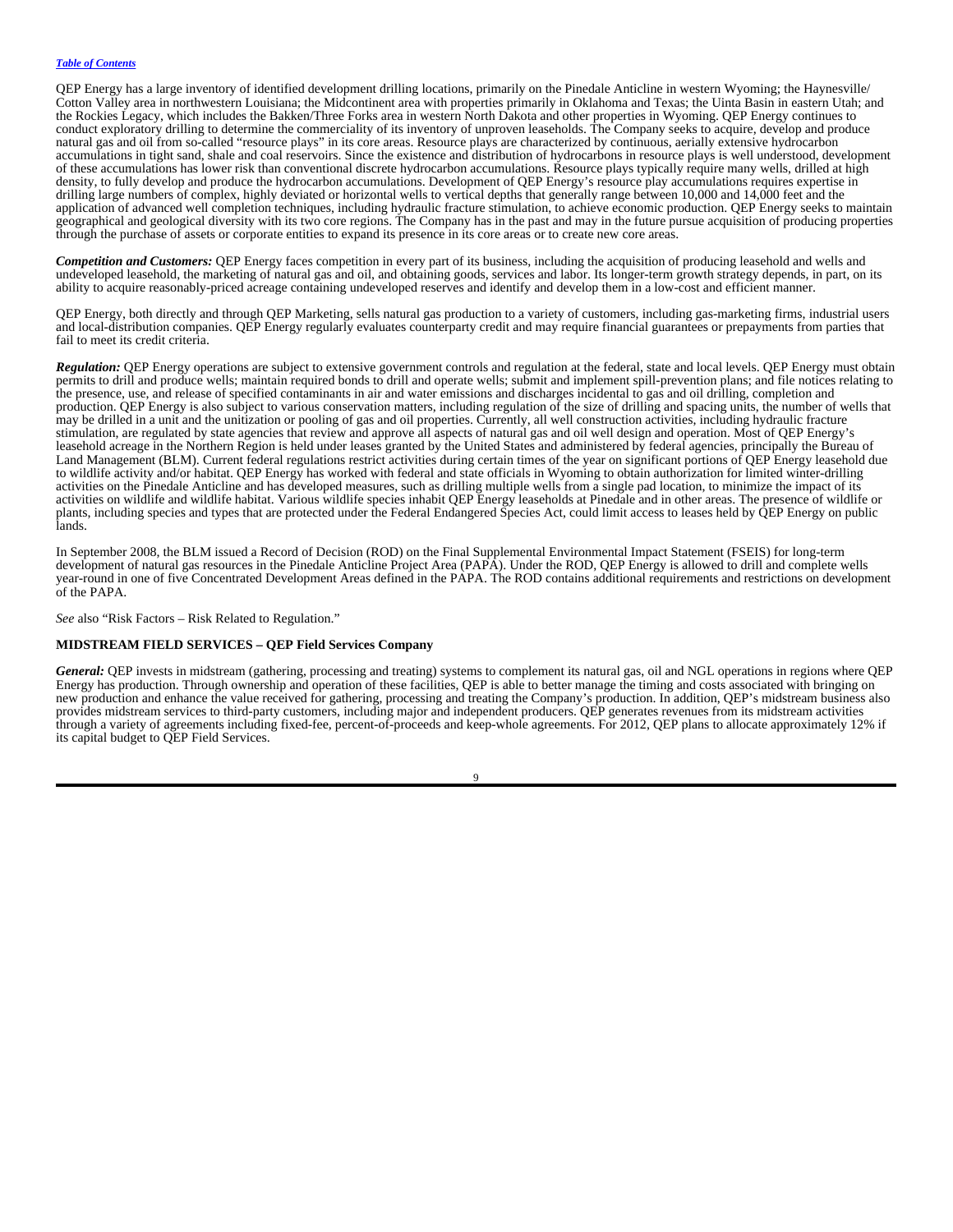The following map illustrates QEP Field Services areas of operations and the locations corresponding with QEP Energy's operating areas:



QEP Field Services generated approximately 23%, 18% and 14% of the Company's Adjusted EBITDA in the years ended December 31, 2011, 2010 and 2009, respectively. QEP Field Services owns various natural gas gathering, treating and processing facilities in the Northern and Southern Regions as well as 78% of Rendezvous Gas Services, LLC, (RGS), a partnership that operates gas gathering facilities in western Wyoming. The FERC-regulated Rendezvous Pipeline Co., LLC (Rendezvous Pipeline), a wholly owned subsidiary of QEP Field Services, operates a 21-mile, 20-inch-diameter pipeline between QEP Field Services' Blacks Fork gas-processing plant and the Muddy Creek compressor station owned by Kern River Gas Transmission Co. (Kern River Pipeline). RGS gathers natural gas for Pinedale Anticline and Jonah Field producers for delivery to various interstate pipelines. QEP Field Services also owns 38% of Uintah Basin Field Services, LLC (UBFS) and 50% of Three Rivers Gathering, LLC (Three Rivers). These two partnerships operate natural gas gathering facilities in eastern Utah.

Fee-based gathering and processing revenues were 70%, 78% and 82% of QEP Field Services' net operating revenues (revenues less plant shrink and transportation costs) during the years ended December 31, 2011, 2010 and 2009, respectively. Approximately 35%, 36%, and 43% of QEP Field Services' 2011, 2010 and 2009 net gas processing revenues (processing revenues less plant shrink and transportation costs) were derived from fee-based processing agreements. The remaining revenues were derived from keep-whole processing agreements. A keep-whole contract exposes QEP Field Services to frac-spread risk while a fee-based contract eliminates commodity price exposure. To further reduce volatility associated with keep-whole contracts, QEP Field Services may enter into forward-sales contracts for NGL or hedge NGL prices and equivalent gas volumes with the intent to lock in a processing margin.

*Competition and Customers:* QEP Field Services faces regional competition with varying competitive factors in each basin. QEP Field Service's gathering and processing business competes with other midstream companies, interstate and intrastate pipelines, producers and independent gatherers and processors. Numerous factors impact a customer's choice of a gathering or processing services provider, including rate, location, term, pressure obligations, timeliness of services, and contract structure. QEP Field Services provides natural gas gathering, processing and treating services to affiliates and third-party producers who own producing natural gas fields in the Rocky Mountain region and in northwest Louisiana. Most of QEP Field Services' gas gathering, processing and treating services are provided under long-term agreements.

*Regulation:* QEP Field Services' construction and operation activities are subject to various local, state and federal rules and regulations. Most of these rules and regulations are administered by the federal Department of Transportation (DOT), the Occupational Safety and Health Administration (OSHA), and the Environmental Protection Agency (EPA). Many of QEP's systems in the Northern Region are constructed and operated on public lands owned by the United States and administered by the Bureau of Land Management (BLM). Construction and operation of facilities on non-public land may also be subject to various regulations administered by state, tribal or local authorities.

Section 1(b) of the Natural Gas Act exempts gathering activities from regulation or jurisdiction by the Federal Energy Regulatory Commission (FERC). QEP owns, or holds interests in, a number of pipelines that it believes meet the tests FERC has used to determine a pipeline system's status as a non-jurisdictional gatherer. There is, however, no bright-line test for determining jurisdictional status of our gathering systems, so the distinction between non-jurisdictional gathering and FERC-regulated transmission pipelines may from time-to-time be the subject of disputes and litigation. QEP therefore cannot guarantee that the jurisdictional status of its gathering systems will remain unchanged. Several of QEP's facilities have been determined to be under FERC jurisdiction and as such are subject to specific regulations regarding interstate transmission facilities and activities, including but not limited to rates charged for transmission, open access/non-discrimination, and public daily capacity and flow reporting requirements. QEP's gas gathering systems are not subject to state utility regulations.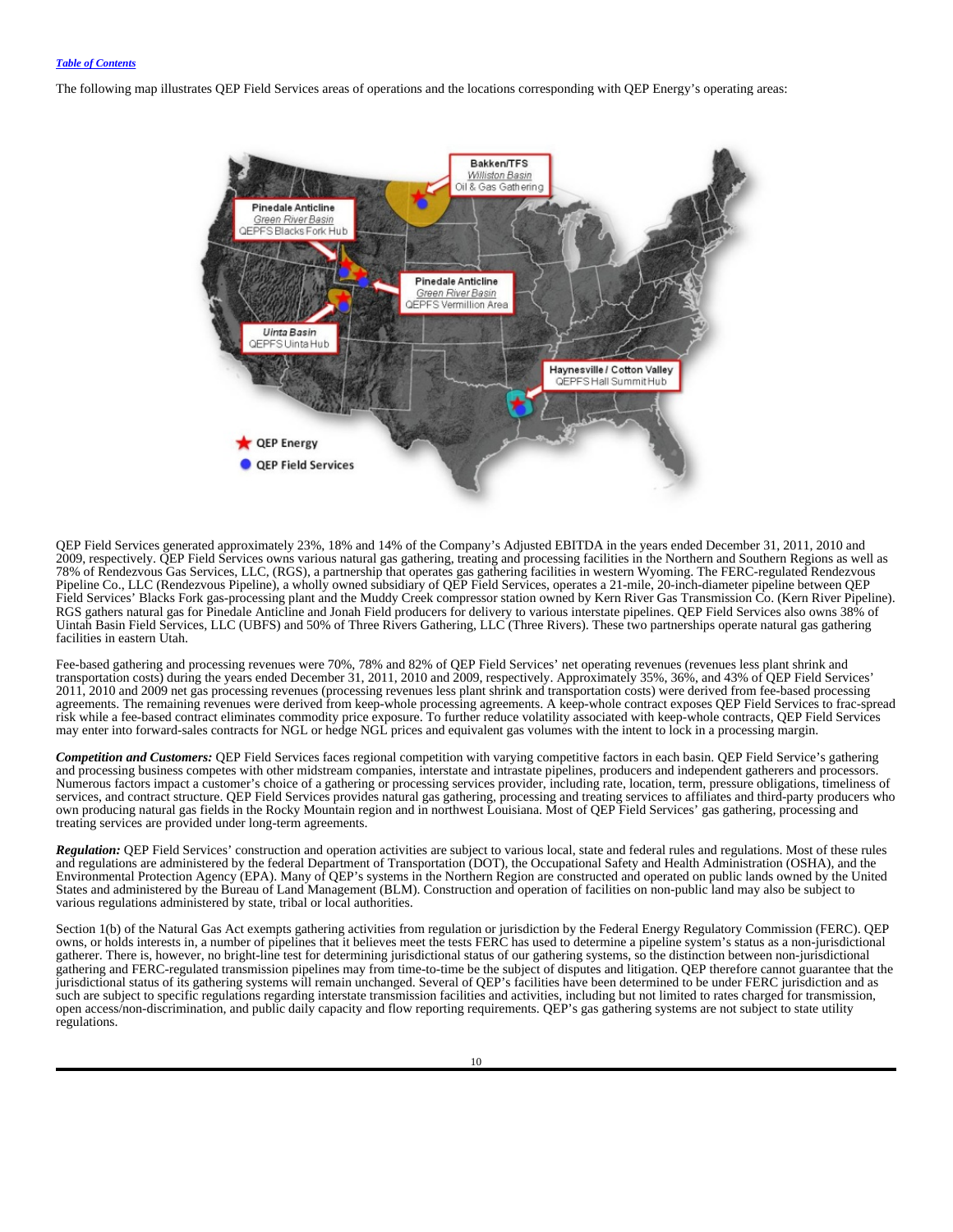Additional rules and regulations pertaining to QEP Field Services activities are adopted from time to time. QEP cannot predict what impact, if any, such rules and regulations might have on its operations, but QEP may be forced to incur additional capital expenditures and/or increased operating costs as a result of such changes.

*See* also "Risk Factors – Risk Related to Regulation."

#### **ENERGY MARKETING—QEP Marketing Company**

General: QEP Marketing provides wholesale marketing and sales of affiliate and third-party natural gas, oil and NGL and generated approximately 1%, of the Company's Adjusted EBITDA in the years ended December 31, 2011, 2010 and 2009, respectively. As a wholesale marketing entity, QEP Marketing concentrates on markets in the Rocky Mountains, Pacific Northwest and Midcontinent that are either close to affiliate reserves and production or accessible by major pipelines. QEP Marketing contracts for firm-transportation capacity on pipelines and firm-storage capacity at Clay Basin, a large baseload-storage facility.

QEP Marketing, through its subsidiary Clear Creek Storage Company, LLC, owns and operates an underground gas-storage reservoir in southwestern Wyoming. QEP Marketing uses owned and leased storage capacity together with firm-transportation capacity to manage seasonal swings in prices in the Rocky Mountain region.

*Competition and Customers:* QEP Marketing competes directly with large independent energy marketers, marketing affiliates of regulated pipelines and utilities and natural gas producers. QEP Marketing also competes with brokerage houses, energy hedge funds and other energy-based companies offering similar services. QEP Marketing sells QEP Energy natural gas and volumes purchased from third parties to wholesale marketers, industrial end-users and utilities. QEP Marketing sells QEP Energy crude oil volume to refiners, remarketers and other companies, including some with pipeline facilities near company producing properties. QEP Marketing sells NGL volumes from its Clear Creek storage facility to a refiner. In the event pipeline facilities are not available, QEP Marketing arranges transportation of crude oil by truck or rail to storage, refining or pipeline facilities. QEP Marketing uses derivative instruments to manage commodity price risk, on behalf of QEP Energy and QEP Field Services, using fixed-price swaps or collars to secure a known price or price floor for a specific volume of production. QEP Marketing does not engage in speculative hedging transactions. See Item 7A and Notes 1 and 7 to the consolidated financial statements included in Item 8 of Part II of this Annual Report for additional information relating to hedging activities.

*Regulation:* The U.S. Commodities Future Trading Commission, which has regulatory authority over swap transactions under the Dodd-Frank Act, has adopted various rules which impose compliance requirements upon QEP Marketing's derivatives trading practices. *See* also "Risk Factors – Risks Related to Regulation."

FERC has jurisdiction over the operation of QEP Marketing's Clear Creek storage facility, through the Clear Creek Storage Company LLC subsidiary in which QEP Marketing is the sole member, by virtue of the facility being connected to interstate pipelines (also subject to FERC jurisdiction) at both its inlet and outlet. Clear Creek is subject to specific FERC regulations governing interstate transmission facilities and activities, including but not limited to rates charges for transmission, open access/non-discrimination, and public disclosure via an electronic bulletin board of daily capacity and flows.

#### **Employees**

At December 31, 2011, QEP Resources, Inc. had 876 employees compared to 823 employees at December 31, 2010. None of QEP's employees are represented by unions or covered by collective bargaining agreements.

#### **Executive Officers of the Registrant**

The name, age, period of service, title and business experience of each of QEP's executive officers as of February 24, 2012, are listed below:

| <b>Charles B. Stanley</b> | President, Chief Executive Officer, OEP (2010 to present). Previous titles with Questar: Chief Operating Officer<br>(2008 to 2010); Executive Vice President and Director (2003 to 2010); President, Chief Executive Officer and<br>Director, Market Resources and Market Resources subsidiaries (2002 to 2010). |
|---------------------------|------------------------------------------------------------------------------------------------------------------------------------------------------------------------------------------------------------------------------------------------------------------------------------------------------------------|
|                           |                                                                                                                                                                                                                                                                                                                  |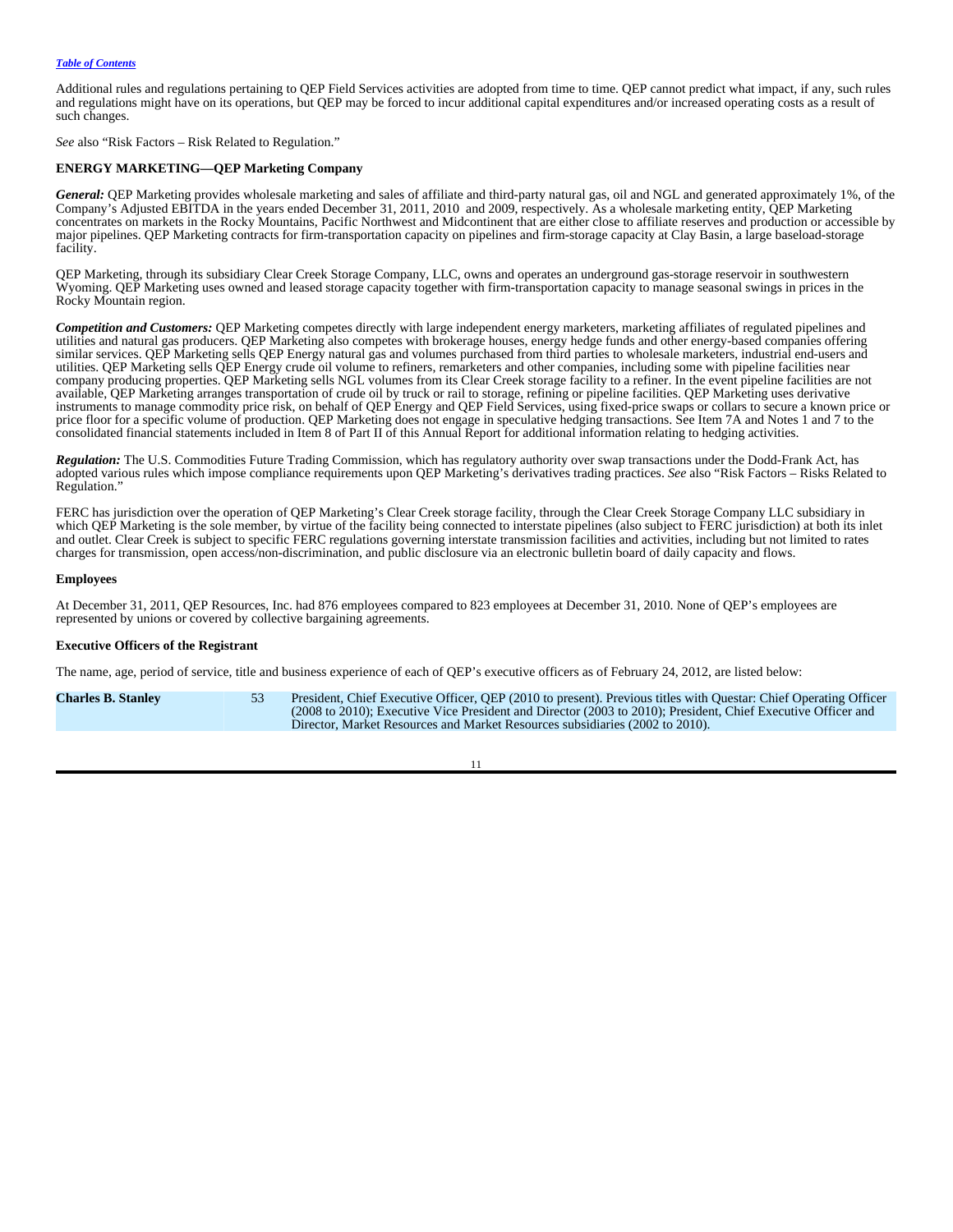| <b>Richard J. Doleshek</b> | 53 | Executive Vice President and Chief Financial Officer, QEP (2010 to present). Previous titles with Questar:<br>Executive Vice President and Chief Financial Officer (2009 to 2010). Prior to joining Questar, Mr. Doleshek was<br>Executive Vice President and Chief Financial Officer, Hilcorp Energy Company (2001 to 2009).                              |
|----------------------------|----|------------------------------------------------------------------------------------------------------------------------------------------------------------------------------------------------------------------------------------------------------------------------------------------------------------------------------------------------------------|
| <b>Jay B. Neese</b>        | 53 | Executive Vice President, OEP (2010 to present). Previous titles with Questar: Senior Vice President (2005 to<br>2010); Executive Vice President, Market Resources and Market Resources subsidiaries (2005 to 2010); Vice<br>President, Market Resources and Market Resources subsidiaries (2003 to 2005); Assistant Vice President (2001)<br>to $2003$ ). |
| Perry H. Richards          | 51 | Senior Vice President – Field Services (2010 to present). Previous title with Questar: Vice President, Questar Gas                                                                                                                                                                                                                                         |
|                            |    | Management (2005 to 2010).                                                                                                                                                                                                                                                                                                                                 |
| Eric L. Dady               | 57 | Vice President and General Counsel, OEP (2010 to present). Previous title with Questar: General Counsel Market<br>Resources (2005 to 2010).                                                                                                                                                                                                                |
|                            |    |                                                                                                                                                                                                                                                                                                                                                            |
| <b>Abigail L. Jones</b>    | 51 | Vice President, Compliance, Corporate Secretary and Assistant General Counsel, QEP (2010 to present).<br>Previous titles with Questar: Vice President Compliance (2007 to 2010); Corporate Secretary<br>(2005 to 2010); Assistant Secretary (2004 to 2005).                                                                                                |

There is no "family relationship" between any of the listed officers or between any of them and the Company's directors. The executive officers serve at the pleasure of the Board of Directors. There is no arrangement or understanding under which the officers were selected.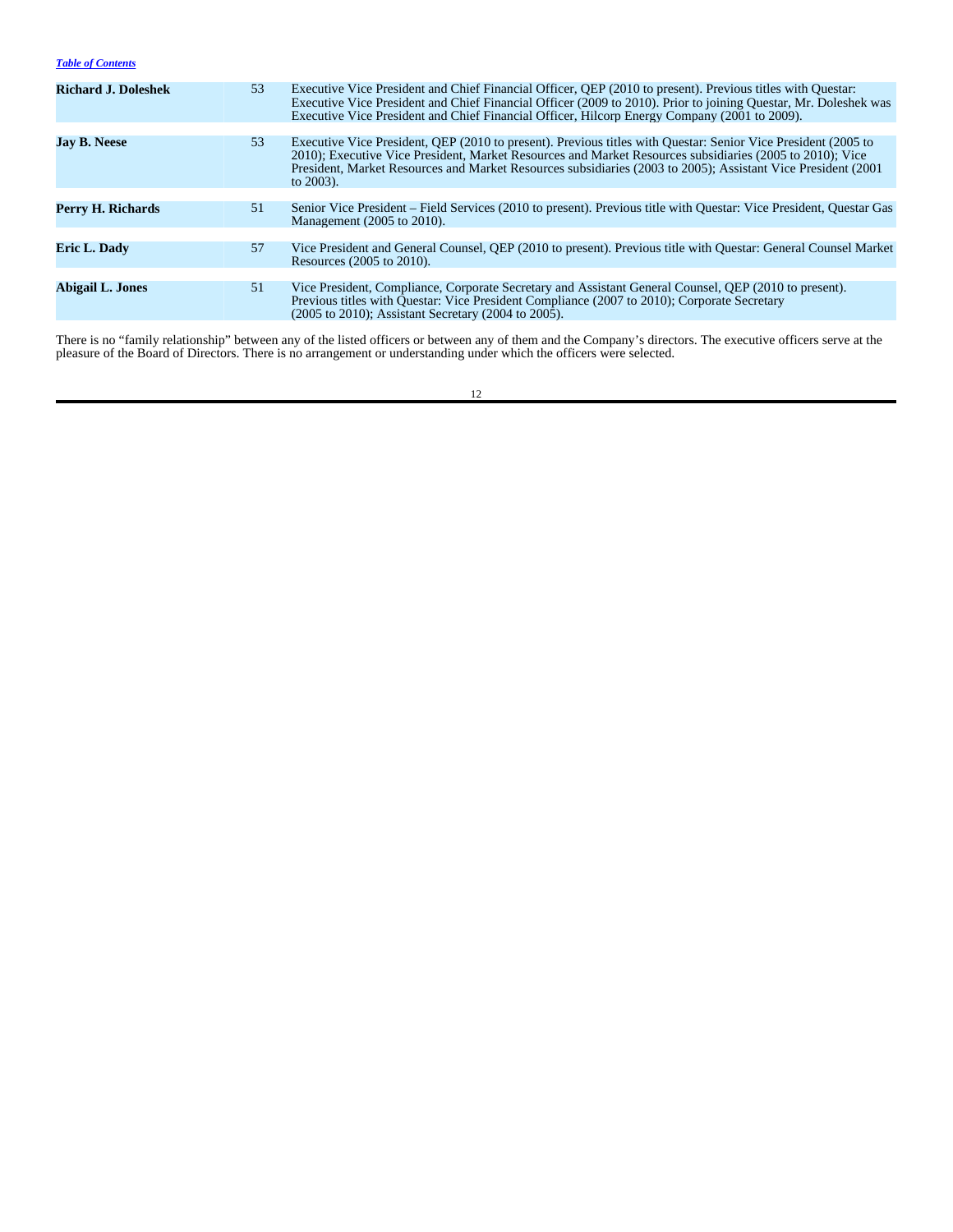## **ITEM 1A. RISK FACTORS**

**Investors should read carefully the following factors as well as the cautionary statements referred to in "Forward-Looking Statements" herein. If any of the risks and uncertainties described below or elsewhere in this Annual Report actually occur, the Company's business, financial condition or results of operations could be materially adversely affected.**

#### **Risks Inherent in the Company's Business**

*The prices for natural gas, oil and NGL are volatile, and a decline in such prices could adversely affect QEP's results, stock price and growth plans.* Historically natural gas, oil and NGL prices have been volatile and will likely continue to be volatile in the future. U.S. natural gas prices in particular are significantly influenced by weather. Any significant or extended decline in commodity prices would impact the Company's future financial condition, revenue, operating results, cash flow, return on invested capital, and rate of growth. In addition, significant and extended declines in commodity prices could limit QEP's access to sources of capital or cause QEP to delay or postpone some of its capital projects. Because a significant portion of QEP Energy's future production is natural gas, the Company's financial results are substantially more sensitive to changes in natural gas prices than to changes in oil prices.

QEP cannot predict the future price of natural gas, oil and NGL because of factors beyond its control, including but not limited to:

- changes in domestic and foreign supply of natural gas, oil and NGL;
- changes in local, regional, national and global demand for natural gas, oil, NGL and related commodities;
- the activities of the Organization of Petroleum Exporting Countries;
- domestic and global economic conditions;
- regional price differences resulting from available pipeline transportation capacity or local demand;
- terrorist attacks on production or transportation assets;
- the level of imports of, and the price of, foreign natural gas, oil and NGL;
- the potential long-term impact of an abundance of natural gas from unconventional sources on the global gas supply;
- domestic political developments and actions;
- weather conditions;
- domestic government regulations and taxes, including regulations or legislation relating to climate change or natural gas and oil exploration and production activities;
- technological advances affecting energy consumption and energy supply;
- conservation efforts:
- the price, availability and acceptance of alternative fuels, including coal, nuclear energy and biofuels;
- demand for electricity as well as natural gas used for fuel for electricity generation;
- storage levels of natural gas, oil, and NGL; and
- the quality of natural gas and oil produced.

In addition, lower commodity prices may result in asset impairment charges from reductions in the carrying values of QEP's natural gas and oil properties or a reduction in the carrying value of goodwill. During the fourth quarter of 2011, QEP recorded a non-cash price-related impairment charge of \$195.2 million on some of QEP Energy's mature, dry gas, and higher cost properties in both the Northern and Southern Regions. The impairment charge related to the reduced value of these areas resulting from lower natural gas prices and the current forward curve for natural gas prices. See Item 8, footnote 1, "Summary of Significant Accounting Policies" for additional information.

*Slower economic growth rates in the US may materially adversely impact QEP's operating results.* The US and other economies are recovering from a global financial crisis and recession that began in 2008. Growth has resumed but has been modest and at an unsteady rate. There are likely to be significant long-term effects resulting from the financial crisis and recession, including a future global economic growth rate that is slower than what was experienced in the years leading up to the crisis, and more volatility may occur before a sustainable, yet lower, growth rate is achieved. In addition, the Organization for Economic Cooperation and Development (OECD) has encouraged countries with large federal budget deficits, such as the US, to initiate deficit reduction measures. Such measures, if they are undertaken too rapidly, could further undermine economic recovery and slow growth by reducing demand. Global economic growth drives demand for energy from all sources, including fossil fuels. A lower future economic growth rate is likely to result in decreased demand growth for QEP's natural gas, oil and NGL production. A decrease in demand, excluding changes in other factors, could potentially result in lower commodity prices, which would reduce QEP's cash flows from operations and its profitability.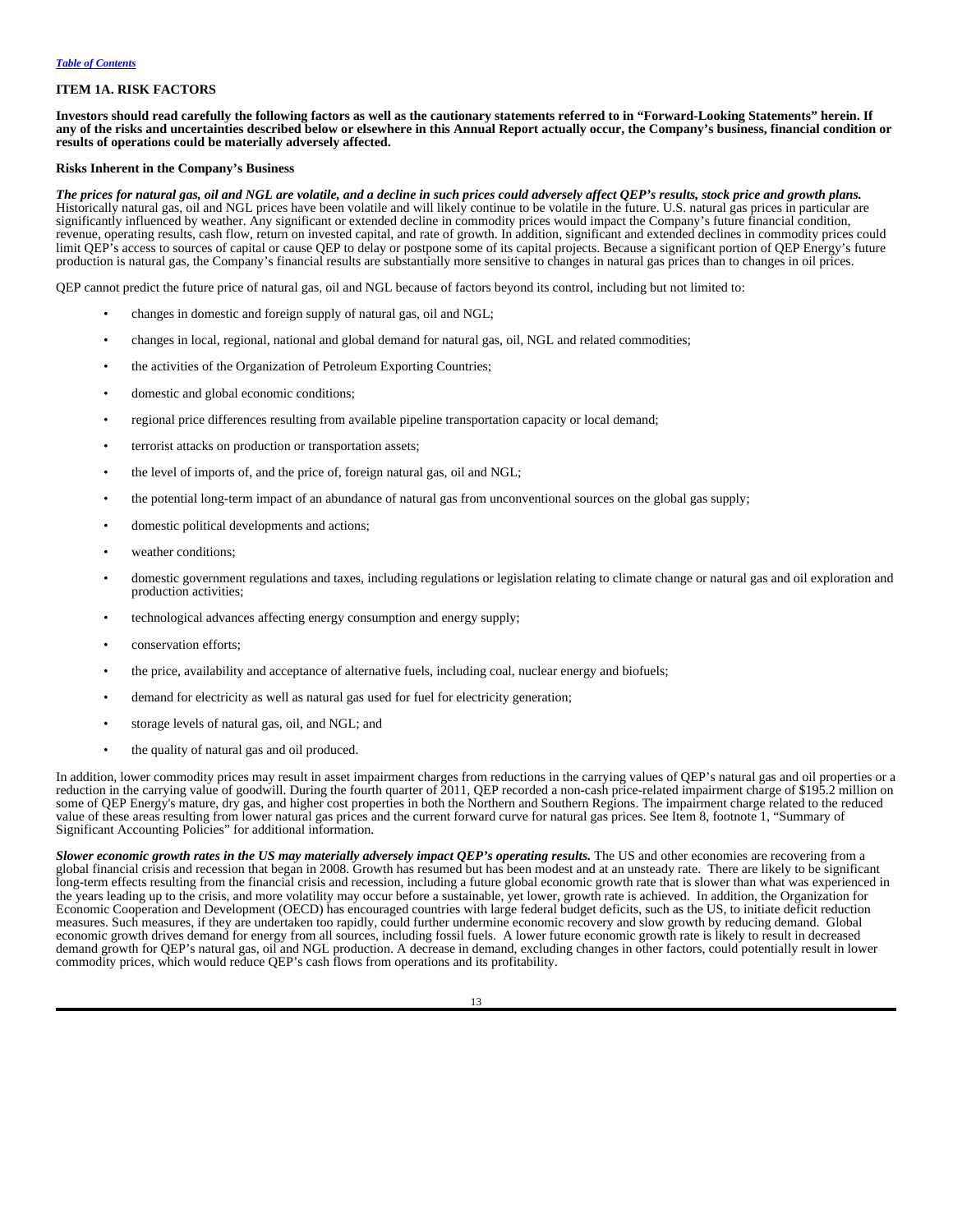*The Company may not be able to economically find and develop new reserves.* The Company's profitability depends not only on prevailing prices for natural gas, oil and NGL, but also its ability to find, develop and acquire gas and oil reserves that are economically recoverable. Producing natural gas and oil reservoirs are generally characterized by declining production rates that vary depending on reservoir characteristics. Because natural gas and oil production volumes from QEP wells typically decline by 60% or more in the first year of operation and continue to decline over the economic life of the well, QEP must continue to invest significant capital to find, develop and acquire gas and oil reserves to replace those depleted by production.

Gas and oil reserve estimates are imprecise and subject to revision. QEP's proved natural gas and oil reserve estimates are prepared annually by independent reservoir-engineering consultants. Gas and oil reserve estimates are subject to numerous uncertainties inherent in estimating quantities of proved reserves, projecting future rates of production and timing of development expenditures. The accuracy of these estimates depends on the quality of available data and on engineering and geological interpretation and judgment. Reserve estimates are imprecise and will change as additional information becomes available. Estimates of economically recoverable reserves and future net cash flows prepared by different engineers, or by the same engineers at different times, may vary significantly. Results of subsequent drilling, testing and production may cause either upward or downward revisions of previous estimates. In addition, the estimation process also involves economic assumptions relating to commodity prices, operating costs, severance and other taxes, capital expenditures and remediation costs. Actual results most likely will vary from the estimates. Any significant variance from these assumptions could affect the recoverable quantities of reserves attributable to any particular properties, the classifications of reserves, the estimated future net cash flows from proved reserves and the present value of those reserves.

Investors should not assume that QEP's presentation of the Standardized Measure of Discounted Future Net Cash Flows Relating to Proved Reserves in this Annual Report is the current market value of the estimated natural gas and oil reserves. In accordance with SEC disclosure rules, the estimated discounted future net cash flows from QEP's proved reserves are based on the first-of-the-month prior 12-month average prices and current costs on the date of the estimate, holding the prices and costs constant throughout the life of the properties and using a discount factor of 10 percent per year. Actual future prices and costs may differ materially from those used in the current estimate, and future determinations of the Standardized Measure of Discounted Future Net Cash Flows using similarly determined prices and costs may be significantly different from the current estimate.

*Shortages of oilfield equipment, services and qualified personnel could impact results of operations.* The demand for and availability of qualified and experienced field personnel to drill wells and conduct field operations, including geologists, geophysicists, engineers and other professionals in the oil and gas industry can fluctuate significantly, often in correlation with natural gas and oil prices, causing periodic shortages. There have also been regional shortages of drilling rigs and other equipment, as demand for specialized rigs and equipment has increased along with the number of wells being drilled. These factors also cause increases in costs for equipment, services and personnel. These cost increases could impact profit margin, cash flow and operating results or restrict the ability to drill wells and conduct operations, especially during periods of lower natural gas and oil prices.

#### *QEP's operations involve numerous risks that might result in accidents and other operating risks and costs.* Drilling of natural gas and oil wells is potentially a high-risk activity. Risks include:

- fire, explosions and blow-outs;
- unexpected drilling conditions such as abnormally pressured formations;
- pipe, cement or casing failures;
- plant, pipeline, and other facility accidents and failures; and
- environmental accidents such as oil spills, natural gas leaks, ruptures or discharges of toxic gases, brine water or well fluids (including groundwater contamination).

The Company could incur substantial losses as a result of injury or loss of life; pollution or other environmental damage; damage to or destruction of property and equipment; regulatory investigation; fines or curtailment of operations; or attorney's fees and other expenses incurred in the prosecution or defense of litigation. As a working interest owner in wells operated by other companies, the Company may also be exposed to the risks enumerated above that are not within its care, custody or control.

There are also inherent operating risks and hazards in the Company's gas and oil production and gas gathering, processing and treating operations that could cause substantial financial losses. In addition, these risks could result in personal injury or loss of human life, significant damage to property, environmental pollution, impairment of operations and substantial losses. The location of pipelines near populated areas, including residential areas, commercial business centers and industrial sites could increase the level of damages resulting from these risks. Certain segments of the Company's pipelines run through such areas. In spite of the Company's precautions, an accident or other event could cause considerable harm to people or property, and could have a material adverse effect on the financial position and results of operations, particularly if the event is not fully covered by insurance. Accidents or other operating risks once realized could further result in lost business activity. Such circumstances could adversely impact the Company's ability to meet contractual obligations.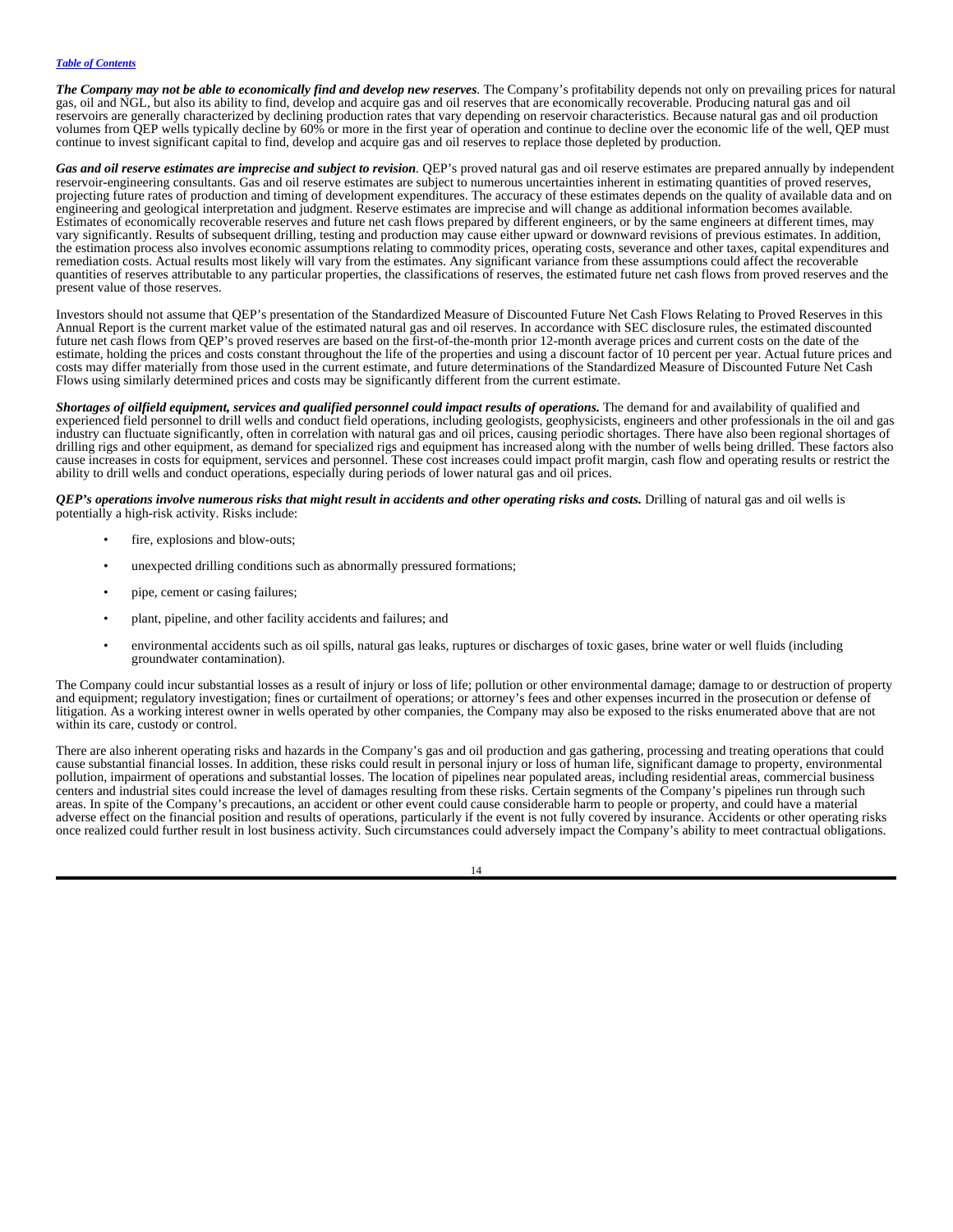As is customary in the gas and oil industry, the Company maintains insurance against some, but not all, of these potential risks and losses. Although QEP believes the coverage and amounts of insurance that it carries are consistent with industry practice, QEP does not have insurance protection against all risks that it faces, because QEP chooses not to insure certain risks, insurance is not available at a level that balances the costs of insurance and QEP's desired rates of return, or actual losses exceed coverage limits. Losses and liabilities arising from uninsured or underinsured events could have a material adverse effect on QEP's financial condition, results of operations and cash flows.

Lack of availability of pipeline capacity could impact results of operations. The lack of availability of satisfactory oil, natural gas and NGL transportation arrangements may hinder QEP's access to oil, NGL and natural gas markets or delay production from its wells. QEP's ability to market its production depends in substantial part on the availability and capacity of pipelines owned and operated by third parties. Although QEP has some contractual control over the transportation of its production through firm transportation arrangements, third-party systems may be temporarily unavailable due to market conditions, mechanical failures, or other reasons. If pipelines do not exist near producing wells, if pipeline capacity is limited or if pipeline capacity is unexpectedly disrupted, sales could be reduced or production shut in, reducing profitability. Furthermore, if QEP were required to shut in wells, it might also be obligated to pay shut-in royalties to certain mineral interest owners in order to maintain its leases. If pipeline quality requirements change, QEP might be required to install additional treating or processing equipment, which could also increase costs. Federal and state regulation of oil and natural gas production and transportation, tax and energy policies, changes in supply and demand, pipeline pressures, damage to or destruction of pipelines and general economic conditions could also adversely affect QEP's ability to transport natural gas and oil.

*The fees charged to third parties under our gathering and processing agreements may not escalate sufficiently to cover increases in costs, or the agreements may not be renewed or may be suspended in some circumstances.* QEP's costs may increase at a rate greater than the fees it charges to third parties for gathering, treating and processing services. Furthermore, third parties may not renew their contracts with QEP. Additionally, some third parties' obligations under their agreements with QEP may be permanently or temporarily reduced due to certain events, some of which are beyond QEP's control, including force majeure events wherein the supply of either natural gas, oil or NGLs are curtailed or cut off. Force majeure events include (but are not limited to): revolutions, wars, acts of enemies, embargoes, import or export restrictions, strikes, lockouts, fires, storms, floods, earthquakes, acts of God, explosions and mechanical or physical failures of equipment affecting QEP's facilities or facilities of third parties. If the escalation of fees is insufficient to cover increased costs, if third parties do not renew or extend their contracts with QEP or if third parties suspend or terminate their contracts with QEP, the Company's financial results would suffer.

*QEP is dependent on its revolving credit facility and continued access to capital markets to successfully execute its operating strategies.* If QEP is unable to obtain needed capital or financing on satisfactory terms, QEP may experience a decline in its natural gas and oil production rates and reserves*.* QEP is partially dependent on external capital sources to provide financing for certain projects. The availability and cost of these capital sources is cyclical, and these capital sources may not remain available, or the Company may not be able to obtain financing at a reasonable cost in the future. Over the last few years, conditions in the global capital markets have deteriorated, making terms for certain financings less attractive, and in certain cases, resulting in the unavailability of certain types of financing. If QEP's revenues decline as a result of lower natural gas, oil and NGL prices, operating difficulties, declines in production or for any other reason, QEP may have limited ability to obtain the capital necessary to sustain its operations at current levels. The Company utilizes its revolving credit facility, provided by a group of financial institutions, to meet short-term funding needs. All of QEP's debt under its revolving credit facility is floating-rate debt. From time to time, the Company may use interest-rate derivatives to fix the interest rate on a portion of its floating-rate debt. The interest rates on debt under the Company's revolving credit facility are tied to QEP's ratio of indebtedness to Consolidated EBITDAX (as defined in the credit agreement.)

QEP relies on access to capital markets to meet long-term funding needs. A downgrade of credit ratings may make it more difficult or expensive to raise capital from financial institutions or other sources. QEP's failure to obtain additional financing could result in a curtailment of its operations relating to exploration and development of its prospects, which in turn could lead to a possible reduction in QEP's natural gas or oil production, reserves and its revenues, and could negatively impact its results of operations.

*QEP is exposed to counterparty credit risk as a result of QEP's receivables and commodity derivative transactions.* QEP has significant credit exposure to outstanding accounts receivable from joint interest and working interest owners as well as customers in all segments of its business. Because QEP is the operator of a majority of its production and major development projects, QEP pays joint venture expenses and in some cases makes cash calls on its nonoperating partners for their respective shares of joint venture costs. These projects are capital intensive and, in some cases, a non-operating partner may experience a delay in obtaining financing for its share of the joint venture costs. Counterparty liquidity problems could result in a delay in QEP receiving proceeds from commodity sales or reimbursement of joint venture costs. Credit enhancements, such as financial guarantees or prepayments, have been obtained from some but not all parties. Nonperformance by a trade creditor or joint venture partner could result in financial losses. In addition, QEP's commodity derivative transactions expose it to risk of financial loss if the counterparty fails to perform under a contract. During periods of falling commodity prices, QEP's commodity derivative receivable positions increase, which increases its counterparty credit exposure.

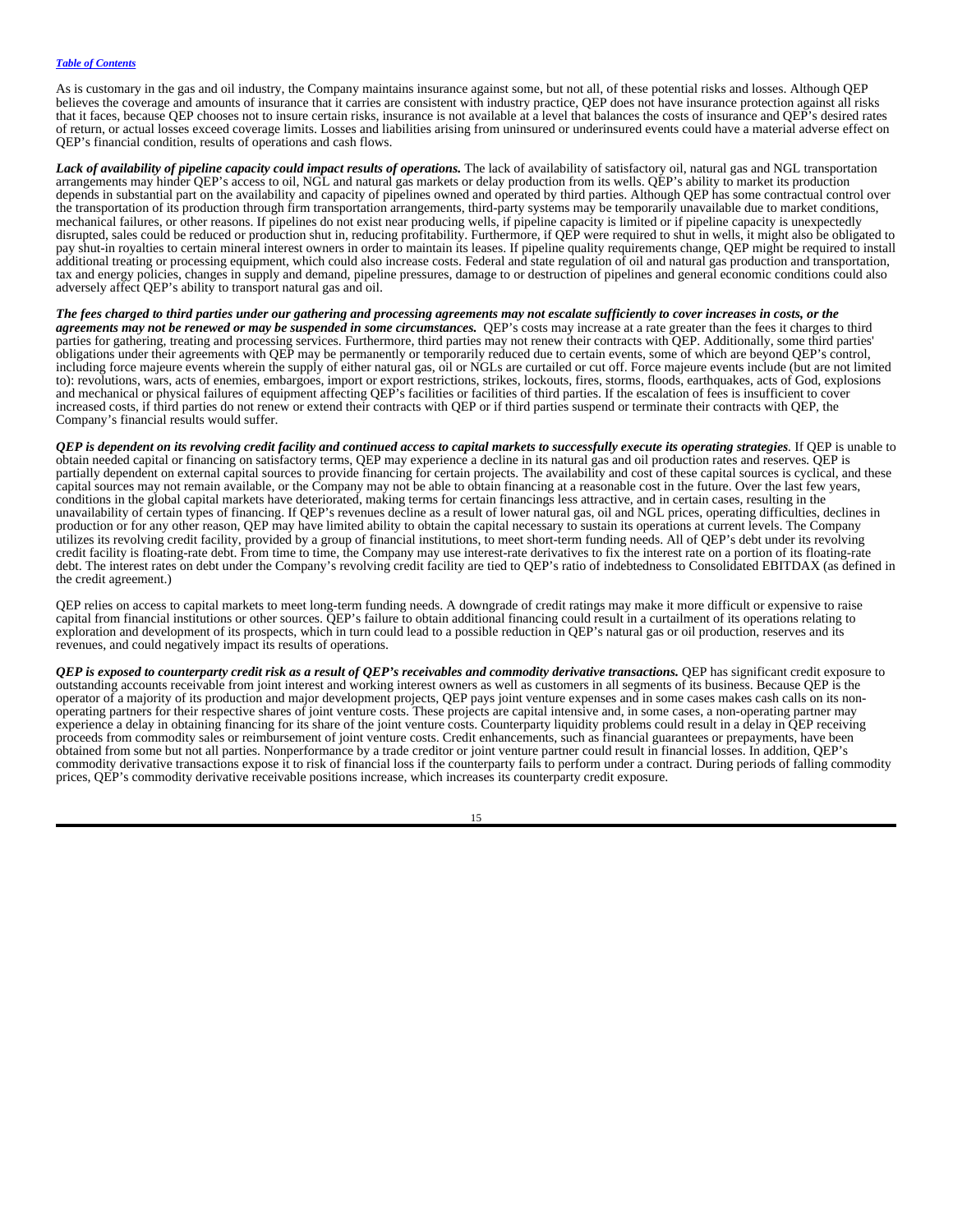*QEP faces various risks associated with the trend toward increased activism against oil and gas exploration and development activities.* Opposition toward oil and gas drilling and development activity has been growing globally and is particularly pronounced in the United States. Companies in the oil and gas industry, such as QEP, are often the target of activist efforts from both individuals and non-governmental organizations regarding safety, environmental compliance and business practices. Anti-development activists are working to, amongst other things, reduce access to federal and state government lands and delay or cancel certain projects such as the development of oil or gas shale plays. For example, environmental activists have recently advocated for increased regulations on shale drilling in the U.S. Future activist efforts could result in the following:

- delay or denial of drilling permits;
- shortening of lease terms or reduction in lease size;
- restrictions on installation or operation of gathering or processing facilities;
- restrictions on the use of certain operating practices, such as hydraulic fracturing;
- increased severance and/or other taxes;
- legal challenges or lawsuits;
- damaging publicity about QEP;
- increased costs of doing business;
- reduction in demand for QEP's products; and
- other adverse affects on QEP's ability to develop its properties and expand production.

QEP's need to incur costs associated with responding to these initiatives or complying with any resulting additional legal or regulatory requirements that are substantial and not adequately provided for could have a material adverse effect on its business, financial condition and results of operations.

#### **Risks Related to Strategy**

*QEP's use of derivative instruments to manage exposure to uncertain prices could result in financial losses or reduce its income*. QEP uses commodityprice derivative arrangements to reduce exposure to the volatility of natural gas, oil, and NGL prices and to protect cash flow, returns on capital, net income and credit ratings from downward commodity price movements. To the extent the Company enters into commodity derivative transactions, it may forgo some or all of the benefits of commodity price increases. Additionally, there are proposed financial regulations which may change QEP's reporting and margining requirements relating to such instruments. Furthermore, QEP's use of derivative instruments through which it attempts to reduce the economic risk of its participation in commodity markets could result in increased volatility of QEP's reported results. Changes in the fair values (gains and losses) of derivatives that have not been designated as cash flow hedges must be recorded into QEP's income. This creates the risk of volatility in earnings even if no economic impact to QEP has occurred during the applicable period.

QEP enters into commodity-price derivative arrangements with creditworthy counterparties (banks and energy-trading firms) that do not require collateral deposits. QEP is exposed to the risk of counterparties not performing. The amount of credit available may vary depending on our counterparties assessment of QEP's credit risk.

*Relative changes in NGL product and natural gas prices may adversely impact QEP's results due to frac spread, natural gas and liquids exposure.* Approximately 30% and 22% of QEP Field Services' net operating revenues for 2011 and 2010, respectively, were derived from keep-whole processing agreements. Under QEP's keep-whole arrangements, QEP's principal cost is delivering dry gas of an equivalent Btu content to replace Btus extracted from the gas stream in the form of NGLs, or consumed as fuel during processing. The spread between the NGL product sales price and the purchase price of natural gas with an equivalent Btu content is called the "frac spread." Generally, the frac spread and, consequently, the net operating margins are positive under these contracts. In the event natural gas becomes more expensive on a Btu equivalent basis than NGL products, QEP's cost of keeping the producer "whole" results in operating losses. Due to timing of gas purchases and liquid sales, direct exposure to changes in market prices of either gas or liquids can be created, because there is an offsetting purchase or sale that remains exposed to market pricing. Through QEP's marketing and derivatives activity, direct exposure may occur naturally or QEP may choose direct price exposure to either gas or liquids when QEP favors that exposure over frac spread risk. Given that QEP has derivative positions, adverse movement in prices to the positions QEP has taken will negatively impact results.

QEP has made significant investments in new cryogenic gas processing plants in its Northern Region (Rockies) in recent years. The expected returns on these investments depend in large part on the future price of ethane and ethane margins, which historically have been more volatile than the price of propane and butane. QEP competitors have also made significant investments in gas processing plants that recover significant volumes of ethane. The U.S. ethane market may, and probably will, become oversupplied from time to time in the future, resulting in lower ethane prices.

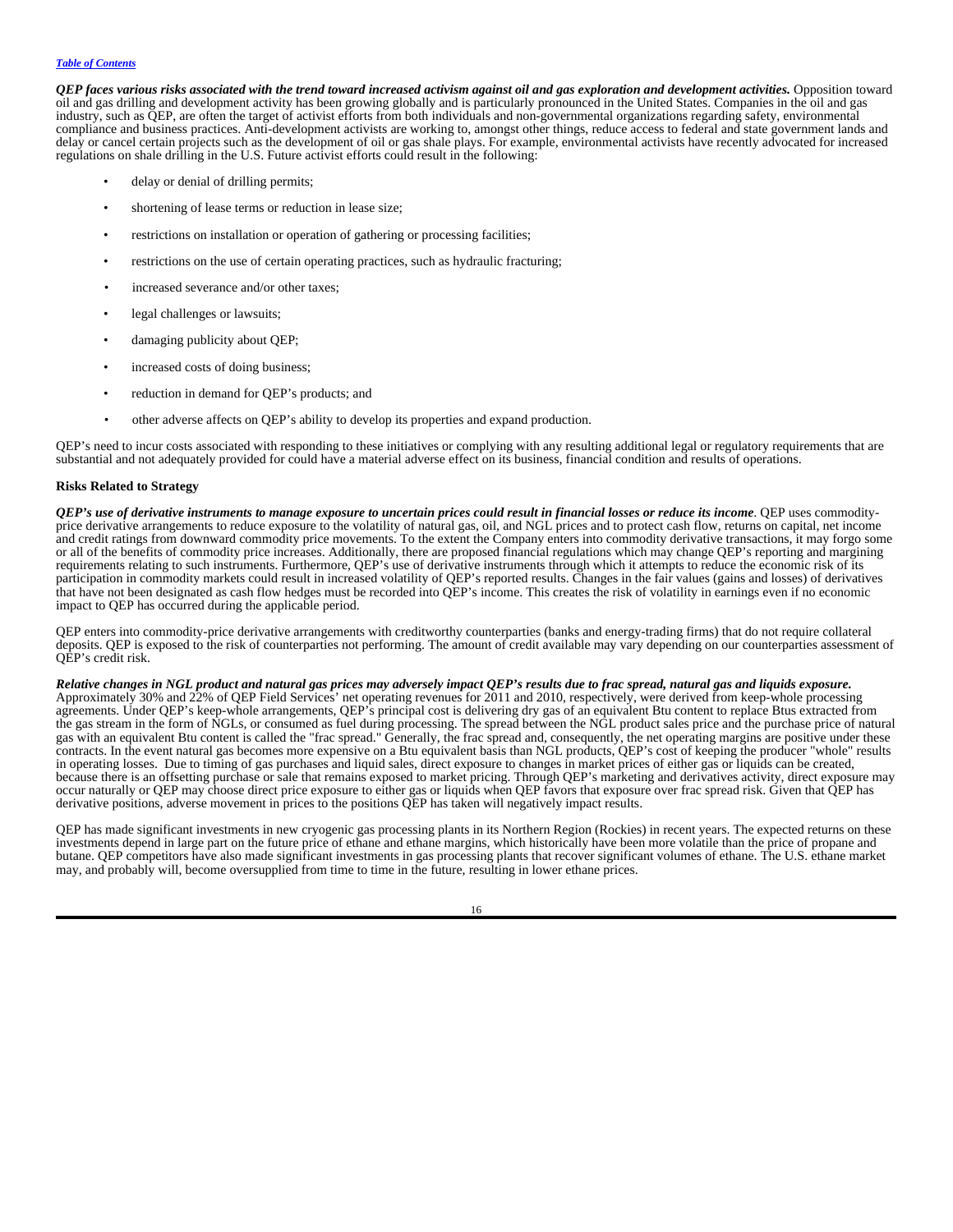*QEP's plans to grow its midstream business by constructing new processing and treating facilities subjects the Company to construction risks and the risk that the Company will not be able to secure long-term contracts from third parties required to earn acceptable returns on these investments.* One of the ways QEP has grown its business is through the construction of new gathering, treating and processing facilities. The construction of gathering, treating and processing facilities requires the expenditure of significant amounts of capital and involves numerous regulatory, environmental, political, legal and inflationary uncertainties. If QEP undertakes these projects, QEP may not be able to complete them on schedule, or at all, or at the budgeted cost. While QEP may commit natural gas supplies from its production, such supplies many not be sufficient to fill available capacity at these facilities, leaving QEP with limited natural gas supplies committed to these facilities prior to and after their construction. Moreover, QEP may construct facilities to capture anticipated future growth in production in a region in which anticipated production growth does not materialize. QEP may also rely on estimates of proved reserves in its decision to construct new facilities, which may prove to be inaccurate, because there are numerous uncertainties inherent in estimating quantities of proved reserves. As a result, new facilities may not be able to process or treat enough natural gas to achieve QEP's expected investment return, which could adversely affect QEP's operations and cash flows.

*QEP faces significant competition and certain of its competitors have resources in excess of QEP's available resources.* QEP operates in the highly competitive areas of natural gas and oil exploration, exploitation, acquisition and production. QEP faces competition from:

- large multi-national, integrated oil companies;
- US independent oil and gas companies;
- service companies engaging in oil and gas exploration and production activities; and
- private oil and gas equity funds.

QEP faces competition in a number of areas such as:

- acquiring desirable producing properties or new leases for future exploration;
- marketing its natural gas, oil and NGL production;
- obtaining the equipment and expertise necessary to operate and develop properties; and
- attracting and retaining employees with certain skills.

Certain of QEP's competitors have financial and other resources in excess of those available to QEP. Such companies may be able to pay more for seismic and lease rights on natural gas and oil properties and exploratory prospects and to define, evaluate, bid for and purchase a greater number of properties and prospects than QEP's financial or human resources permit. This highly competitive environment could have an adverse impact on QEP's business.

*QEP may be subject to risks in connection with acquisitions and organizational changes.* The acquisition of gas and oil properties requires the assessment of recoverable reserves, future gas and oil sales prices and basis differentials, operating costs,and potential environmental and other liabilities. The accuracy of these assessments is inherently uncertain. QEP may not be able to identify attractive acquisition opportunities. Even if QEP does identify attractive opportunities, it may not be able to complete the acquisitions due to capital constraints. If QEP acquires an additional business, QEP could have difficulty integrating the operations, systems, management and other personnel and technology of the acquired business with QEP's own, or could assume unidentified or unforeseeable liabilities, resulting in a loss of value.

Organizational modifications due to acquisitions, divestitures or other strategic changes can alter the risk and control environments, disrupt ongoing business, distract management and employees, increase expenses and adversely affect results of operations. Even if these challenges can be dealt with successfully, the anticipated benefits of any acquisition, divestiture or other strategic change may not be realized.

*Failure of the Company's controls and procedures to detect error or fraud could seriously harm its business and results of operations.* QEP's management, including its Chief Executive Officer and Chief Financial Officer, does not expect that the Company's internal controls and disclosure controls will prevent all possible error and all fraud. A control system, no matter how well conceived and operated, can provide only reasonable, not absolute, assurance that the objectives of the control system are met. In addition, the design of a control system must reflect the fact that there are resource constraints and the benefit of controls must be relative to their costs. Because of the inherent limitations in all control systems, no evaluation of QEP's controls can provide absolute assurance that all control issues and instances of fraud, if any, in the Company have been detected. The design of any system of controls is based in part upon the likelihood of future events, and there can be no assurance that any design will succeed in achieving its intended goals under all potential future conditions. Over time, a control may become inadequate because of changes in conditions or the degree of compliance with its policies or procedures may deteriorate. Because of inherent limitations in a cost-effective control system, misstatements due to error or fraud may occur without detection.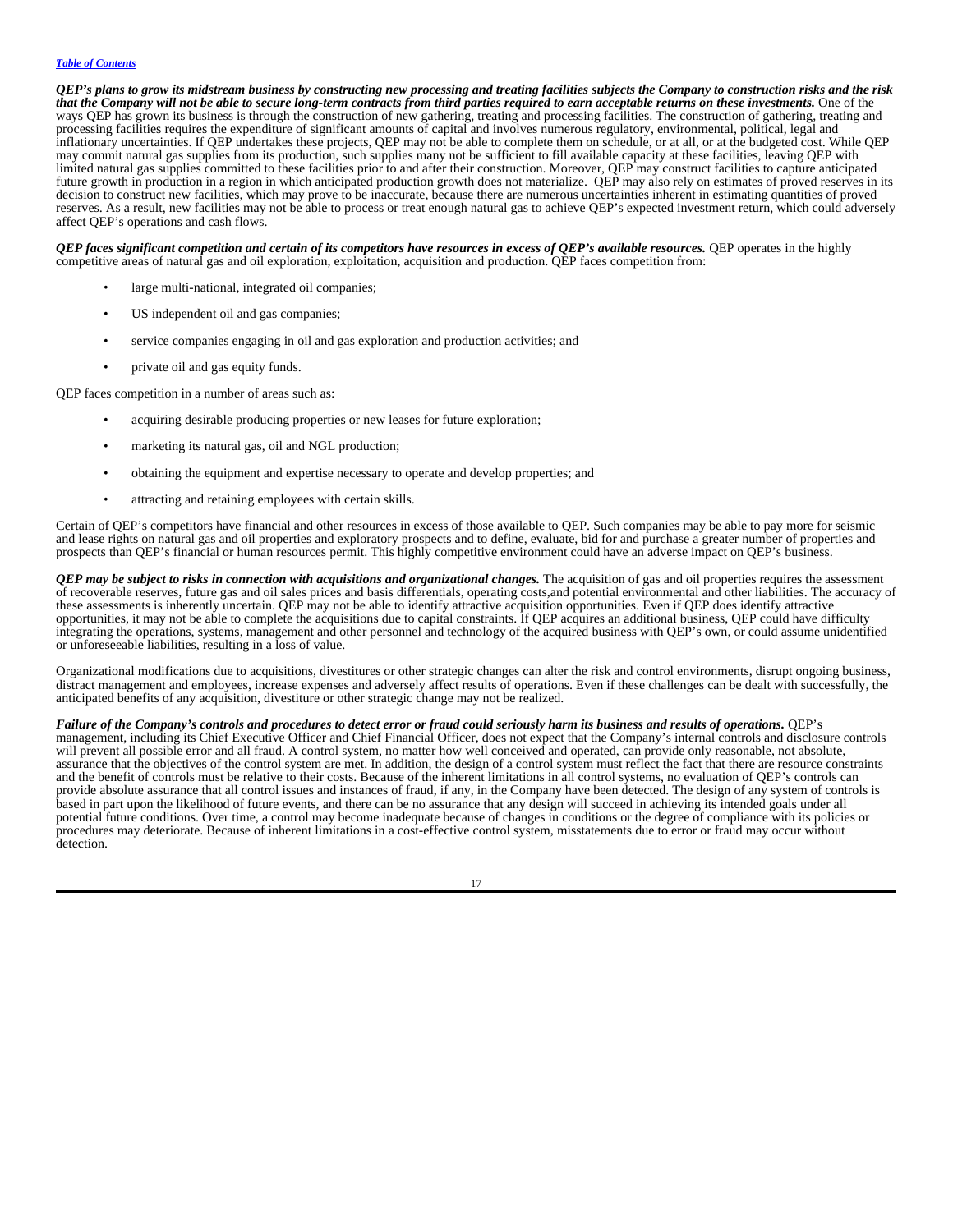#### **Risks Related to Regulation**

*QEP is subject to complex federal, state, tribal, local and other laws and regulations that could adversely affect its cost of doing business and recording of proved reserves.* QEP's operations are subject to extensive regulation. The failure to comply with applicable laws and regulations can result in substantial penalties. The regulatory burden on the Company's operations increases its cost of doing business and, consequently, affects its profitability. Due to the myriad of complex federal, state, tribal and local regulations that may affect the Company, directly or indirectly, the following discussion of certain laws and regulations should not be considered an exhaustive review of all regulatory considerations affecting its operations.

The Company is subject to extensive federal, state, tribal and local tax, environmental, health and safety laws and regulations. Environmental laws and regulations are complex, change frequently and tend to become more onerous over time. In addition to the costs of compliance, substantial costs may be incurred to take corrective actions at both owned and previously owned facilities. Accidental spills and leaks requiring cleanup may occur in the ordinary course of business. As standards change, the Company may incur significant costs in cases where past operations followed practices that were considered acceptable at the time but now require remedial work to meet current standards. Failure to comply with these laws and regulations may result in fines, significant costs for remedial activities, or injunctions that could threaten QEP's authorization to operate.

QEP must comply with numerous and complex federal and state regulations governing activities on federal, state and tribal lands, notably the National Environmental Policy Act, the Endangered Species Act, the Clean Air Act, the Clean Water Act, the Safe Drinking Water Act, the Oil Pollution Act, and the National Historic Preservation Act and similar state laws. Federal and state regulatory agencies frequently impose conditions on the Company's activities. These restrictions have become more stringent over time and can limit or prevent exploration and production on the Company's leasehold. Certain environmental groups oppose drilling on some of QEP's federal and state leases. These groups sometimes sue federal and state regulatory agencies for alleged procedural violations in an attempt to stop, limit or delay natural gas and oil development on public lands.

The United States Fish and Wildlife Service may designate critical habitat areas for certain listed threatened or endangered species. A critical habitat designation could result in further material restrictions to federal land use and private land use and could delay or prohibit land access or development. The listing of certain species, such as the sage grouse, as threatened and endangered, could have a material impact on the Company's operations in areas where such species are found.

The Clean Water Act and similar state laws regulate discharges of stormwater, wastewater, oil, and other pollutants to surface water bodies, such as lakes, rivers, wetlands, and streams. Failure to obtain permits for such discharges could result in civil and criminal penalties, orders to cease such discharges, and other costs and damages. These laws also require the preparation and implementation of Spill Prevention, Control, and Countermeasure Plans in connection with on-site storage of significant quantities of oil.

Various federal agencies within the U.S. Department of the Interior, particularly the Bureau of Land Management and the Bureau of Indian Affairs, along with potentially each Native American tribe, promulgate and enforce regulations pertaining to natural gas and oil operations on Native American tribal lands. These regulations include such matters as lease provisions, drilling and production requirements, environmental standards and royalty considerations. In addition, under prevailing legal precedent each Native American tribe has limited attributes of sovereignty including the right to enforce laws and regulations independent from federal, state and local statutes and regulations so long as not inconsistent with federal law and regulation. These tribal laws and regulations include various taxes, fees, requirements to employ Native American tribal members and other conditions that apply to lessees, operators and contractors conducting operations on Native American tribal lands. Lessees and operators conducting operations on tribal lands may be subject to the Native American tribal court system. One or more of these factors may increase the Company's costs of doing business on Native American tribal lands and have an impact on the viability of its gas and oil exploration, production, gathering, processing and transportation operations on such lands.

FERC regulates interstate natural gas transportation (including storage). QEP owns three facilities that are directly regulated by FERC as either an interstate pipeline or a natural gas storage facility connected to interstate pipelines. Since the enactment of the Energy Policy Act of 2005, granting FERC increased penalty authority for non compliance, FERC has targeted various issues in the natural gas industry for compliance audits and investigations.

The transportation and sale for resale of natural gas in interstate commerce are regulated pursuant to the Natural Gas Act of 1938 (NGA) and the Natural Gas Policy Act of 1978. These statutes are administered by FERC. Effective January 1, 1993, the Natural Gas Wellhead Decontrol Act of 1989 deregulated natural gas prices for all "first sales" of natural gas, which includes all sales by QEP of its own production. All other sales of natural gas by QEP, such as those of natural gas purchased from third parties, remain jurisdictional sales subject to a blanket sales certificate under the NGA, which has flexible terms and conditions. Consequently, all of QEP's sales of natural gas currently may be made at market prices, subject to applicable contract provisions. QEP's jurisdictional sales, however, are subject to the future possibility of greater federal oversight, including the possibility that the FERC might prospectively impose more restrictive conditions on such sales. Conversely, sales of oil and condensate and NGL by QEP are made at unregulated market prices.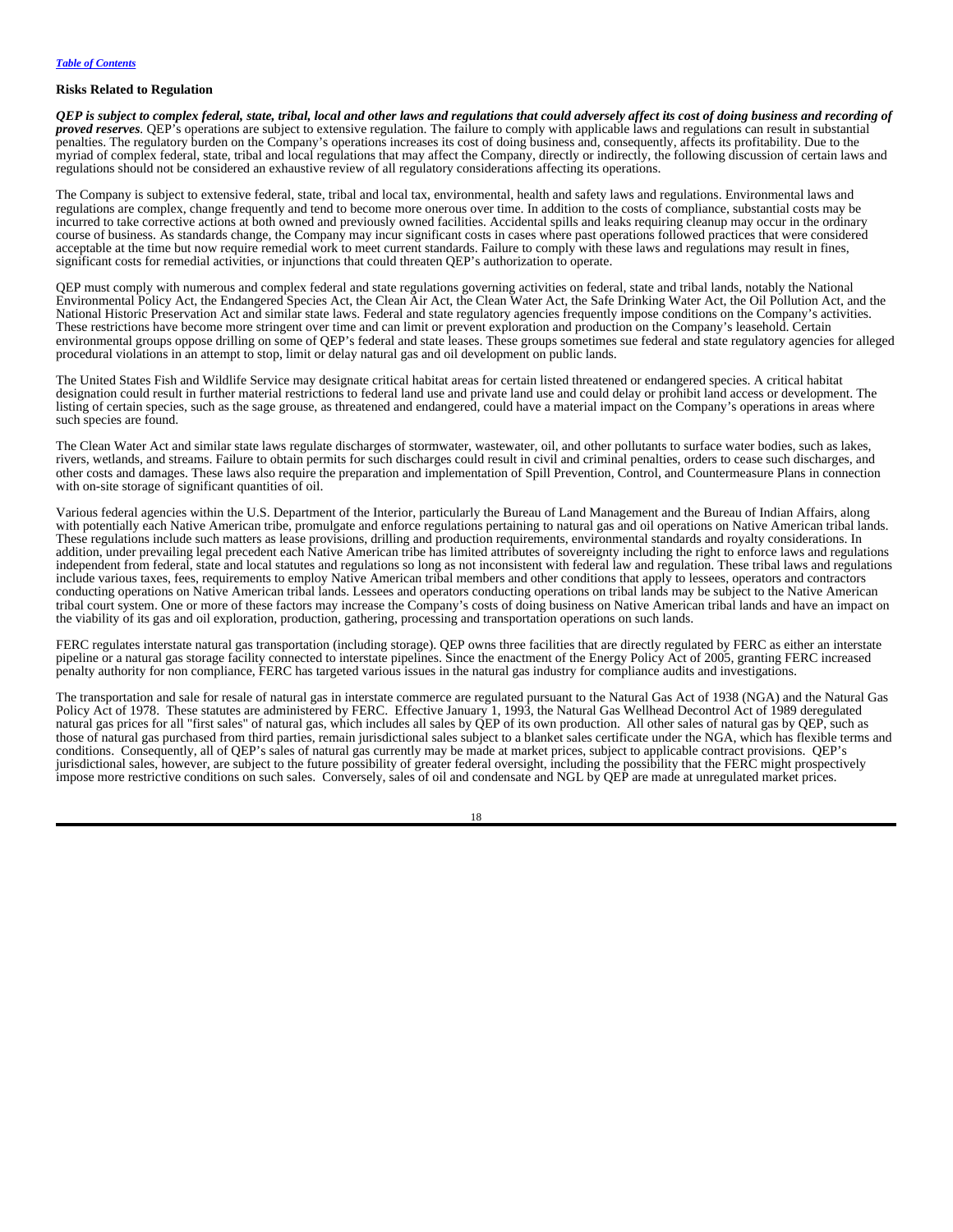*QEP may not be able to obtain the permits and approvals necessary to continue and expand its operations.* Regulatory authorities exercise considerable discretion in the timing and scope of permit issuance. Requirements imposed by these authorities may be costly and time consuming and may result in delays in the commencement or continuation of the Company's exploration and production and midstream field services operations. Further, the public may comment on and otherwise seek to influence the permitting process, including through intervention in the courts. Accordingly, needed permits may not be issued, or if issued, may not be issued in a timely fashion, or may involve requirements that restrict QEP's ability to conduct its operations or to do so profitably.

*Certain U.S. federal income tax deductions currently available with respect to oil and gas exploration and development may be eliminated as a result of future legislation.* On September 12, 2011, President Obama sent a legislative package to Congress that included proposed legislation that, if enacted into law, would eliminate certain key U.S. federal income tax incentives currently available to oil and natural gas exploration and production companies. These changes included (i) the repeal of the percentage depletion allowance for oil and natural gas wells, (ii) the elimination of current deductions for intangible drilling and development costs, (iii) the elimination of the deduction for certain domestic production activities, and (iv) an extension of the amortization period for certain geological and geophysical expenditures. President Obama's Proposed Fiscal Year 2012 Budget includes the foregoing proposals in substantially similar form. It is unclear whether these or similar changes will be enacted and, if enacted, how soon any such changes could become effective. The passage of this legislation or any similar changes in U.S. federal income tax laws could eliminate or postpone certain tax deductions that are currently available with respect to oil and natural gas exploration and development and increase the cost of exploration and development of natural gas and oil resources. Any such changes could have an adverse effect on QEP's financial position, results of operations and cash flows.

*Federal and state hydraulic fracturing legislation or regulatory initiatives could increase QEP's costs and restrict its access to natural gas and oil reserves.* All wells drilled in tight sand and shale reservoirs require hydraulic fracture stimulation to achieve economic production rates and recoverable reserves. The majority of the Company's current and future production and oil and gas reserves are derived from reservoirs that require hydraulic fracture stimulation to be commercially viable. Hydraulic fracture stimulation involves pumping fluid at high pressure into tight sand or shale reservoirs to artificially induce fractures. The artificially induced fractures allow better connection between the wellbore and the surrounding reservoir rock, thereby enhancing the productive capacity and ultimate hydrocarbon recovery of each well. The fracture stimulation fluid is typically comprised of over 99 percent water and sand, with the remaining constituents consisting of additives designed to optimize the fracture stimulation treatment and production from the reservoir. The Company does not use diesel fuel in any of its fracturing operations. QEP obtains water for fracture stimulations from a variety of sources including industrial water wells and surface sources. When technically and economically feasible, the Company recycles flow-back and produced water, which reduces water consumption from surface and groundwater sources and reduces produced water disposal volumes. The Company believes that the employment of fracture stimulation technology does not present any significant additional risks other than the risks generally associated with natural gas and oil drilling and production operations described above, such as the risk of spills, releases, discharges, accidents and injuries to persons and property.

Currently, all well construction activities, including hydraulic fracture stimulation, are regulated by state agencies that review and approve all aspects of natural gas and oil well design and operation. The Company supports disclosure of the contents of hydraulic fracturing fluids, and submits information regarding its wells to the national online disclosure registry, FracFocus (www.fracfocus.org). The EPA recently asserted federal regulatory authority over certain hydraulic fracturing activities involving diesel under the federal Safe Drinking Water Act and has begun the process of drafting guidance documents related to this newly asserted regulatory authority. In addition, legislation has been introduced before Congress to provide for federal regulation of hydraulic fracturing and to require disclosure of the chemicals used in the hydraulic fracturing process. At the state level, some states have adopted and other states are considering adopting regulations that could restrict hydraulic fracturing in certain circumstances. In the event that new or more stringent federal, state or local legal restrictions or moratoria are adopted in areas where QEP operates, QEP could incur potentially significant added costs to comply with such requirements, experience delays or curtailment in the pursuit of exploration, development, or production activities, and perhaps even be precluded from drilling or stimulating wells in some areas.

In addition, there are certain governmental reviews either underway or being proposed that focus on environmental aspects of hydraulic fracturing practices. The White House Council on Environmental Quality is coordinating an administration-wide review of hydraulic fracturing practices, and a committee of the United States House of Representatives has conducted an investigation of hydraulic fracturing practices. Furthermore, a number of federal agencies are analyzing, or have been requested to review, a variety of environmental issues associated with hydraulic fracturing. The EPA has commenced a study of the potential environmental effects of hydraulic fracturing on drinking water and groundwater, with initial results expected to be available by late 2012 and final results by 2014. Moreover, the EPA recently announced on October 20, 2011 that it is also launching a study regarding wastewater resulting from hydraulic fracturing activities and currently plans to propose standards by 2014 that such wastewater must meet before being transported to a wastewater treatment plant. In addition, the U.S. Department of Energy is conducting an investigation of practices the agency could recommend to better protect the environment from drilling employing hydraulic fracture stimulation. Also, the U.S. Department of the Interior has indicated it intends to issue new regulations regarding disclosure requirements and other mandates for hydraulic fracturing on federal lands. Additionally, certain members of Congress have called upon the U.S. Government Accountability Office to investigate how hydraulic fracturing might adversely affect water resources; the U.S. Securities & Exchange Commission to investigate the natural gas industry and any possible misleading of investors or the public regarding the economic feasibility of pursuing natural gas deposits in shales by means of hydraulic fracturing; and the U.S. Energy Information Administration to provide a better understanding of that agency's estimates regarding natural gas reserves, including reserves from shale formations, as well as uncertainties associated with those estimates. These ongoing or proposed studies, depending on their degree of pursuit and any meaningful results obtained, could spur initiatives to further regulate hydraulic fracturing under the federal Safe Drinking Water Act or other regulatory mechanisms.

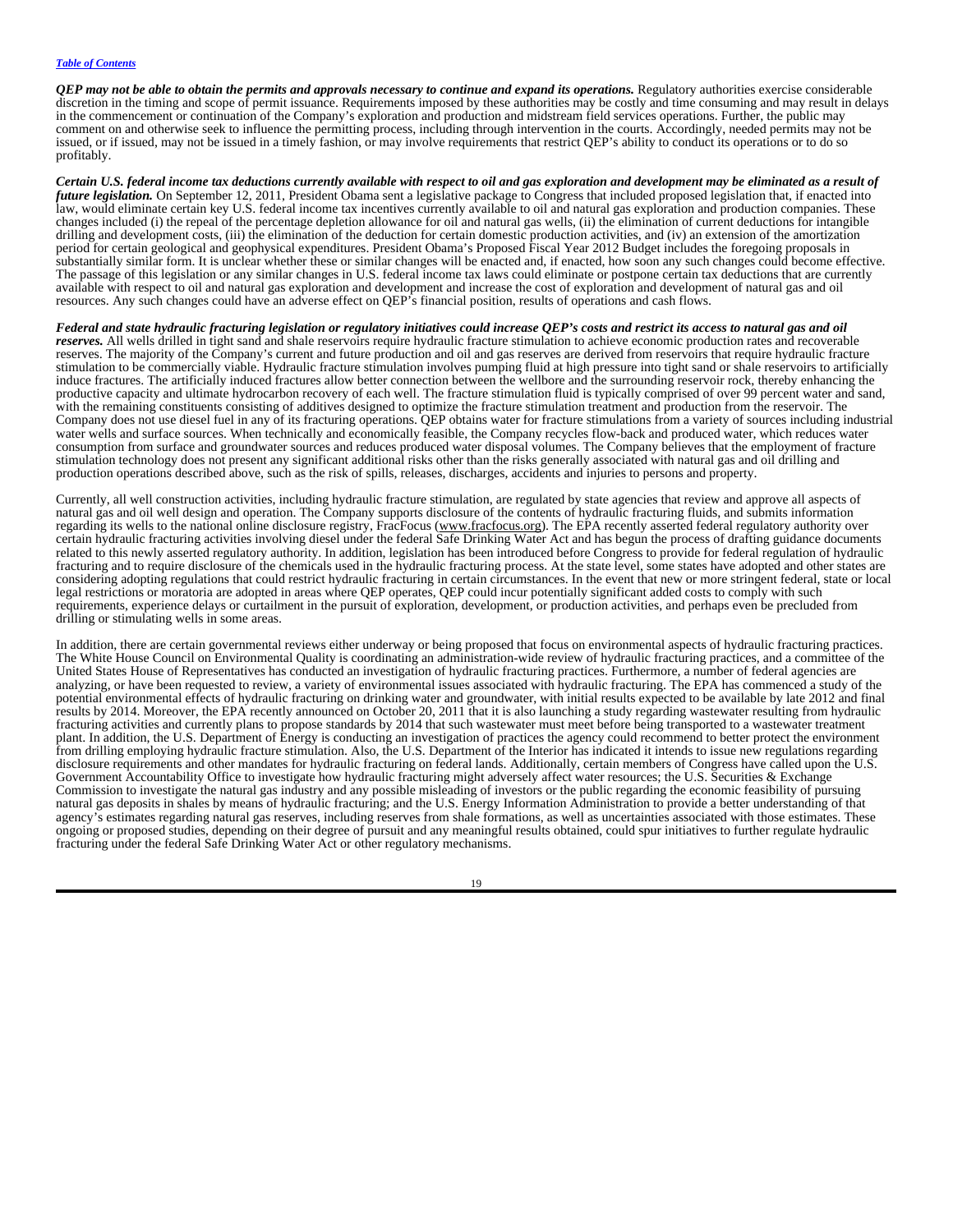*QEP's ability to produce natural gas and oil economically and in commercial quantities could be impaired if it is unable to acquire adequate supplies of water for its drilling operations or is unable to dispose of or recycle the water it uses at a reasonable cost and in accordance with applicable environmental rules.* The hydraulic fracturing process on which QEP depends to produce commercial quantities of natural gas and oil requires the use and disposal of significant quantities of water. QEP's inability to secure sufficient amounts of water, or to dispose of or recycle the water used in its operations, could adversely impact its operations in these regions. As noted above, the imposition of new environmental initiatives and regulations could include restrictions on QEP's ability to conduct certain operations such as hydraulic fracturing or disposal of waste, including, but not limited to, produced water, drilling fluids and other wastes associated with the exploration, development or production of natural gas. Compliance with environmental regulations and permit requirements governing the withdrawal, storage and use of surface water or groundwater necessary for hydraulic fracturing of wells may increase QEP's operating costs and cause delays, interruptions or termination of its operations, the extent of which cannot be predicted, and all of which could have an adverse effect on QEP's operations and financial condition.

*The adoption of greenhouse gas (GHG) emission or other environmental legislation could result in increased operating costs, delays in obtaining air pollution permits for new or modified facilities, and reduced demand for the natural gas, oil and NGL that QEP produces.* Federal and state courts and administrative agencies are considering the scope and scale of climate-change regulation under various laws pertaining to the environment, energy use and development, and GHG emissions. QEP's ability to access and develop new natural gas reserves may be restricted by climate-change regulation. In legislative sessions bills have been pending in Congress that would regulate GHG emissions through a cap-and-trade system under which emitters would be required to buy allowances for offsets of emissions of GHG. The Environmental Protection Agency (EPA) has adopted final regulations for the measurement and reporting of GHG emitted from certain large facilities (25,000 tons/year of carbon dioxide (CO2) equivalent) beginning with operations in 2010. The first such reports were filed with the EPA prior to March 31, 2011. Additionally, the EPA and authorized states have begun the permitting of major sources of GHG under the Clean Air Act pursuant to the EPA's GHG Tailoring Rule whereby new and existing sources of GHG emitting above major source thresholds (100,000 metric tons per year of CO2 equivalent emissions) will be required to obtain major source permits. In addition, several of the states in which QEP operates are considering various GHG registration and reduction programs. Carbon dioxide and other GHG regulation could increase the price of natural gas, restrict access to or the use of natural gas, and/or reduce natural gas demand. Federal, state and local governments may also pass laws mandating the use of alternative energy sources, such as wind power and solar energy, which may reduce demand for natural gas. While future climate-change regulation is possible at the federal level, it is too early to predict how such regulation would affect QEP's business, operations or financial results. It is uncertain whether QEP's operations and properties, located in the Northern and Southern Regions of the United States, are exposed to possible physical risks, such as severe weather patterns, due to climate change that may or may not be the result of anthropogenic emissions of GHG. Management does not, however, believe such physical risks are reasonably likely to have a material effect on the Company's financial condition or results of operations.

*Derivatives regulation could increase QEP's liquidity risks by restricting its use of derivative instruments.* The Dodd-Frank Wall Street Reform and Consumer Protection Act (Dodd-Frank Act), which was passed by Congress and signed into law in July 2010, contains significant derivatives regulation, including a requirement that certain derivative transactions be cleared on exchanges, a requirement to post cash collateral (commonly referred to as "margin") for such derivative transactions, and strong business conduct standards. The Dodd-Frank Act exempts non-financial end-users using derivatives to hedge business risk from the central clearing requirements of the Dodd-Frank Act. The availability of the "end-user exemption" to exempt commercial end-users from the act's margin requirements depends on rules not yet finalized by the Commodities Futures and Trading Commission (CFTC). In January 2012, the CFTC released an updated timeline indicating that the CFTC would finalize these rules in the first quarter of 2012.

If an end-user exemption from the Dodd-Frank Act's margin requirements is not available to QEP, the Company could be required to post significant amounts of cash collateral with its dealer counterparties for its derivative transactions. A sudden, unexpected margin call triggered by rising commodity prices would have an immediate negative impact on QEP's liquidity, forcing QEP to divert capital from exploration, development and production activities. Requirements to post cash collateral could not only cause significant liquidity issues by reducing the Company's flexibility in using its cash and other sources of funds, such as its revolving credit facility, but could also cause QEP to incur additional debt. In addition, a requirement for QEP's counterparties to post cash collateral would likely result in additional costs being passed on to QEP, thereby decreasing the effectiveness of its commodity derivatives and its profitability. If the costs of complying with the clearing and margin requirements and business conduct rules under the Dodd-Frank Act significantly increase the costs of entering into commodity derivative transactions, QEP may reduce its commodity derivative program, which could increase its exposure to fluctuating commodity prices, increase the volatility of QEP's results of operations and reduce the predictability of the Company's cash flows, which in turn could adversely affect QEP's ability to plan for and fund capital expenditures.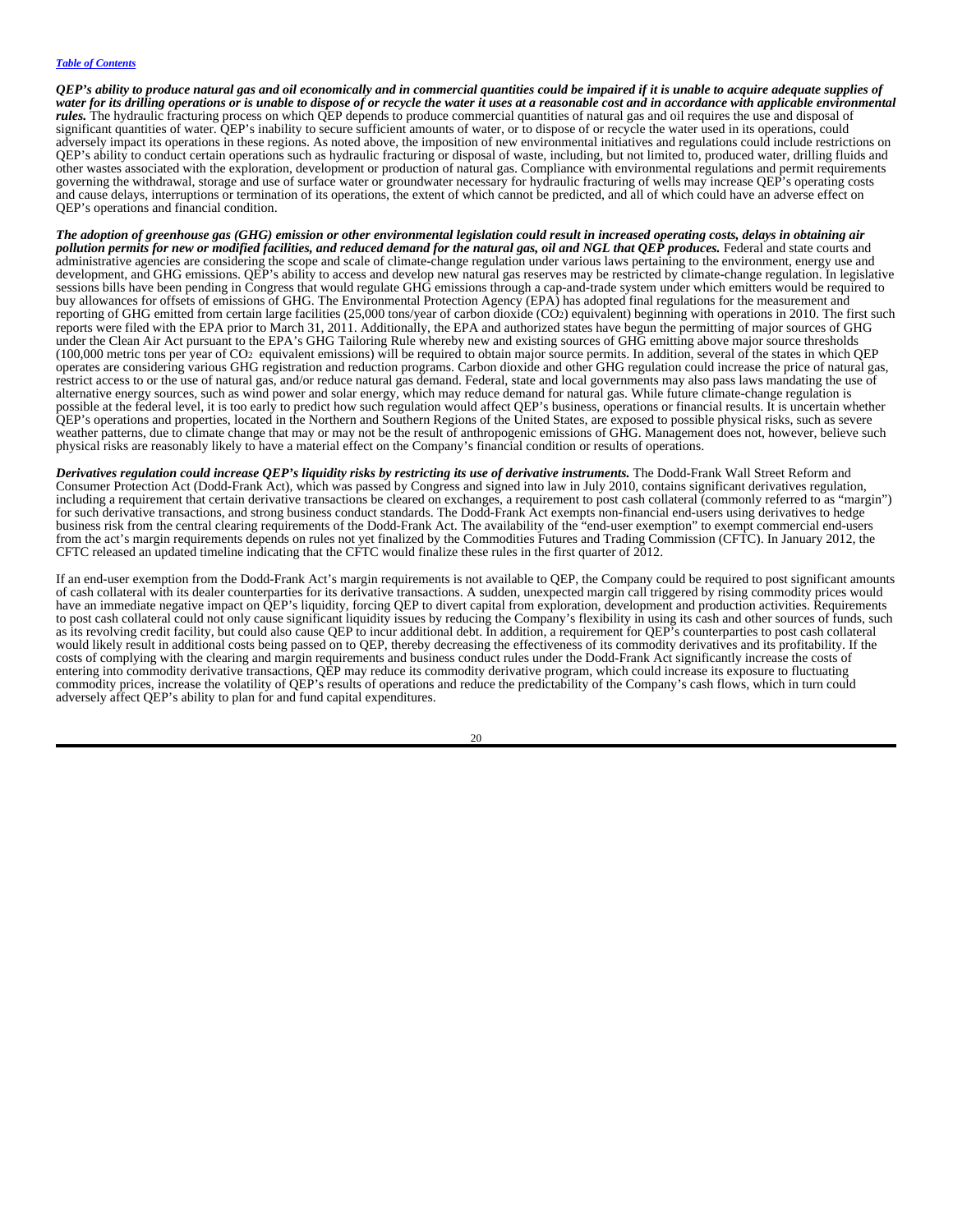#### **Other Risks**

*General economic and other conditions impact QEP's results*. QEP's results may also be negatively affected by: changes in global economic conditions; changes in regulation; availability and economic viability of gas and oil properties for sale or exploration; creditworthiness of counterparties; rate of inflation and interest rates; assumptions used in business combinations; weather and natural disasters; changes in customers' credit ratings; competition from other forms of energy, other pipelines and storage facilities; effects of accounting policies issued periodically by accounting standard-setting bodies; terrorist attacks or acts of war; changes in business or financial condition; changes in credit ratings; and availability of financing for QEP.

*The Company's pension plans are currently underfunded and may require large contributions, which may divert funds from other uses.* Approximately 190 of QEP's employees participate in the closed defined benefit pension plan (QEP Resources, Inc. Retirement Plan). Over time, periods of declines in interest rates and pension asset values may result in a reduction in the funded status of the Company's pension plans. As of December 31, 2011 and 2010, QEP's pension plans were \$59.9 million and \$47.1 million underfunded. The underfunded status of QEP's pension plans may require that the Company make large contributions to such plans. QEP made cash contributions of \$14.8 million and \$1.6 million in 2011 and 2010, respectively, to its defined benefit pension plans and expect to make contributions of approximately \$6.3 million to the funded plan in 2012. QEP cannot, however, predict whether changing economic conditions, the future performance of assets in the plans or other factors will require the Company to make contributions in excess of its current expectations, diverting funds QEP would otherwise apply to other uses.

#### **ITEM 1B. UNRESOLVED STAFF COMMENTS**

None

## **ITEM 2. PROPERTIES**

### **EXPLORATION AND PRODUCTION**

QEP's exploration and production business is conducted through QEP Energy in two core regions – the Northern Region (including the states of Wyoming, Utah, Colorado, New Mexico and North Dakota) and the Southern Region (including the states of Oklahoma, Texas and Louisiana).

#### *Southern Region*

#### *Haynesville/Cotton Valley*

QEP Energy has approximately 50,800 net acres of Haynesville Shale lease rights in northwest Louisiana and additional lease rights that cover the Hosston and Cotton Valley formations. The depth of the top of the Haynesville Shale ranges from approximately 10,500 feet to 12,500 feet across QEP Energy's leasehold and is below the Hosston and Cotton Valley formations that QEP Energy has been developing in northwest Louisiana for over a decade. As of December 31, 2011, QEP Energy had three operated rigs drilling in the project area.

#### *Midcontinent*

QEP Energy's Midcontinent properties cover all properties in the Southern Region except the Haynesville/Cotton Valley area of northwest Louisiana and are distributed over a large area, including the Anadarko Basin of Oklahoma and the Texas Panhandle.

QEP Energy has approximately 77,000 net acres of Woodford Shale lease rights in western Oklahoma. The true vertical depth to the top of the Woodford Shale ranges from approximately 10,500 feet to 14,500 feet across QEP Energy's leasehold. As of December 31, 2011, QEP Energy had two operated rigs drilling in the project.

QEP Energy has approximately 38,700 net acres of Granite Wash/Atoka Wash lease rights in the Texas Panhandle and western Oklahoma and has been drilling vertical Granite Wash/Atoka Wash wells for over a decade. The true vertical depth to the top of the Granite Wash/Atoka Wash interval ranges from approximately 11,100 feet to 15,900 feet across QEP Energy's leasehold. In the past few years, QEP and other operators have drilled a number of successful horizontal wells in the Granite Wash/Atoka Wash play but have also drilled some wells with disappointing results. As of December 31, 2011, QEP Energy did not have any rigs drilling in the Granite Wash/Atoka Wash. In addition to its operated drilling programs, QEP Energy receives and participates in a large number of outside-operated well proposals.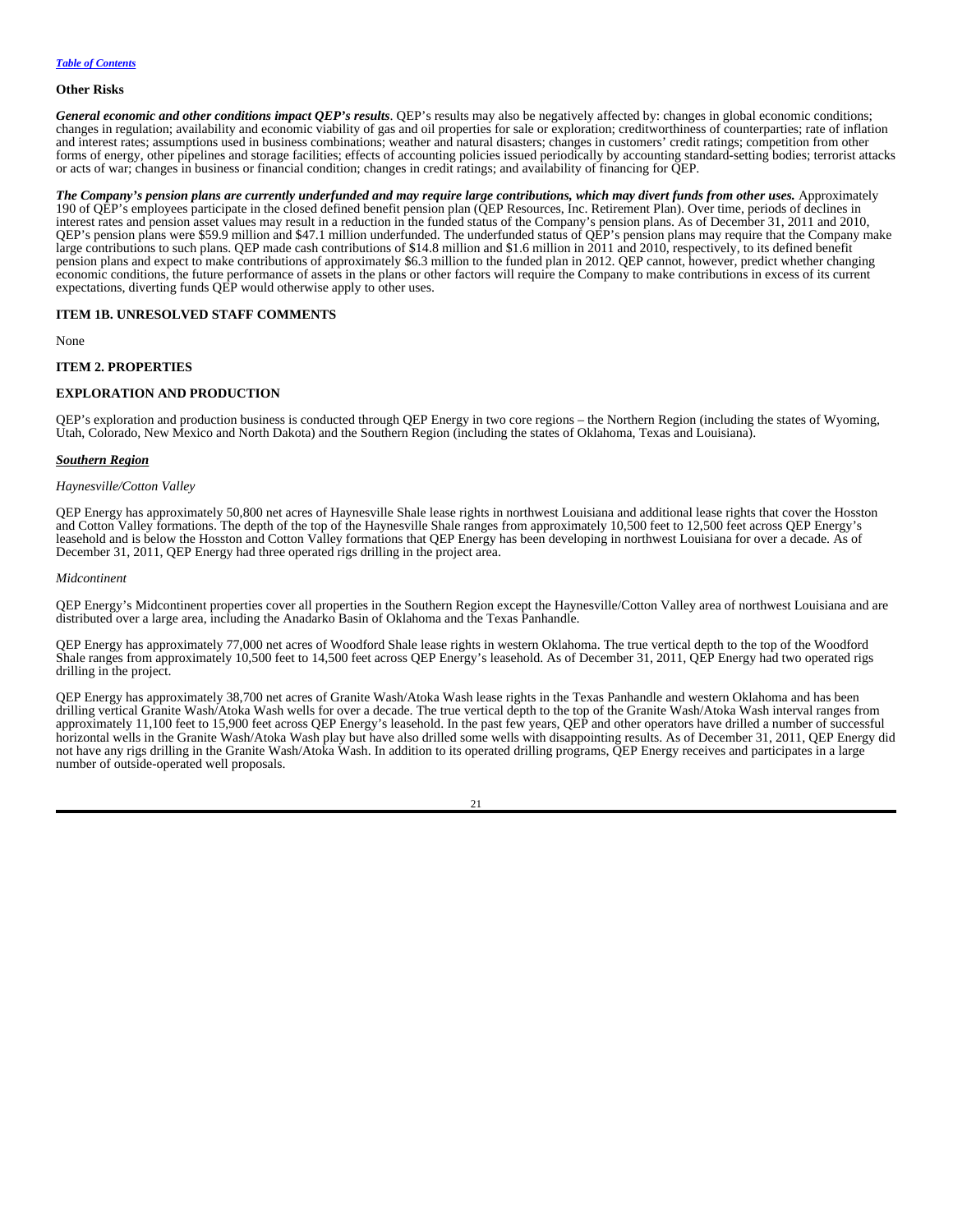#### *Northern Region*

#### *Pinedale Anticline*

In 2005, the Wyoming Oil and Gas Conservation Commission (WOGCC) approved 10 acre density drilling for Lance Pool wells on about 12,700 acres of QEP Energy's 17,872 acre (gross) Pinedale leasehold. The area approved for increased density corresponds to the currently estimated productive limits of QEP Energy core acreage in the field. In January 2008, the WOGCC approved five-acre density drilling for Lance Pool wells on about 4,200 gross acres of QEP Energy's Pinedale leasehold. The true vertical depth to the top of the Lance Pool tight gas sand reservoir interval ranges from 8,500 to 9,500 feet across QEP Energy's acreage. The Company currently estimates that up to 1,100 additional wells will be required to fully develop its Pinedale acreage on a combination of 5 and 10-acre density. In addition to QEP Energy's gross producing wells, QEP Energy had an overriding royalty interest only in an additional 21 wells at Pinedale.

#### *Uinta Basin*

The majority of Uinta Basin proved reserves are found in a series of vertically stacked, laterally discontinuous reservoirs at depths of 5,000 feet to deeper than 18,000 feet. QEP Energy owns interests in approximately 255,200 net leasehold acres in the Uinta Basin.

#### *Rockies Legacy*

The remainder of QEP Energy Northern Region leasehold interests, productive wells and proved reserves are distributed over a number of fields and properties managed as the Rockies Legacy division. Exploration and development activity in 2011 includes wells in the Powder River and Greater Green River Basins in Wyoming and the Williston Basin in North Dakota.

QEP Energy has approximately 90,000 net acres of lease rights in the Williston Basin in western North Dakota, where the company is targeting the Bakken and Three Forks formations. The true vertical depth to the top of the Bakken Formation ranges from approximately 9,500 feet to 10,000 feet across QEP Energy's leasehold. The Three Forks Formation lies approximately 60 to 70 feet below the Middle Bakken Formation and is also a target for horizontal drilling. As of December 31, 2011, QEP Energy had one operated rig drilling in the project area.

#### *Reserves – QEP Energy*

At December 31, 2011 and 2010, approximately 91% and 88% of QEP Energy's estimated proved reserves were Company operated. Proved developed reserves represented 54% and 53% of the Company's total proved reserves at December 31, 2011 and 2010, respectively, while the remaining 46% and 47% of reserves were classified as proved undeveloped at December 31, 2011 and 2010. All reported reserves are located in the United States. QEP Energy does not have any long-term supply contracts with foreign governments, reserves of equity investees or reserves of subsidiaries with a significant minority interest. QEP Energy's estimated reserves are summarized as follows:

|                             | December 31, 2011 |             |          |                   | December 31, 2010 |          |          |                   |  |
|-----------------------------|-------------------|-------------|----------|-------------------|-------------------|----------|----------|-------------------|--|
|                             | Natural           | Natural Gas |          |                   | Natural           |          |          | Natural Gas       |  |
|                             | Gas               | Oil         | NGL      | Equivalents $(1)$ | Gas               | Oil      | NGL      | Equivalents $(1)$ |  |
|                             | (Bcf)             | (Mbbl)      | (Mbbl)   | (Bcfe)            | 'Bcf)             | (Mbbl)   | (Mbbl)   | (Bcfe)            |  |
| Proved developed reserves   | 1.538.3           | 32,955.5    | 38,388.1 | 1.966.3           | 1.404.8           | 25,115.6 | 9.342.9  | 1,611.5           |  |
| Proved undeveloped reserves | ,211.1            | 34,559.3    | 38,169.0 | 5.447.5           | 1,208.1           | 27,161.1 | 8,026.6  | 1,419.2           |  |
| Total proved reserves       | 2,749.4           | 67.514.8    | 76,557.1 | 3,613.8           | 2,612.9           | 52,276.7 | 17,369.5 | 3,030.7           |  |

(1) Oil and NGLs are converted to natural gas equivalents at the ratio of one bbl of oil or NGL to six Mcf of equivalent natural gas.

QEP Energy's reserve statistics for the years ended December 31, 2009 through 2011, are summarized below:

| Year ended<br>December 31. | Year End<br>Resrves (Bcfe) | Natural Gas, Oil<br>and NGL<br>Production (Bcfe) | Reseve Life<br>Index $(1)$<br>(Years) |
|----------------------------|----------------------------|--------------------------------------------------|---------------------------------------|
| 2009                       | 2,746.9                    | 189.5                                            | 14.5                                  |
| 2010                       | 3,030.7                    | 229.0                                            | 13.2                                  |
| 2011                       | 3,613.8                    | 275.2                                            | 13.1                                  |

(1) Reserve life index is calculated by dividing year-end proved reserves by production for such year.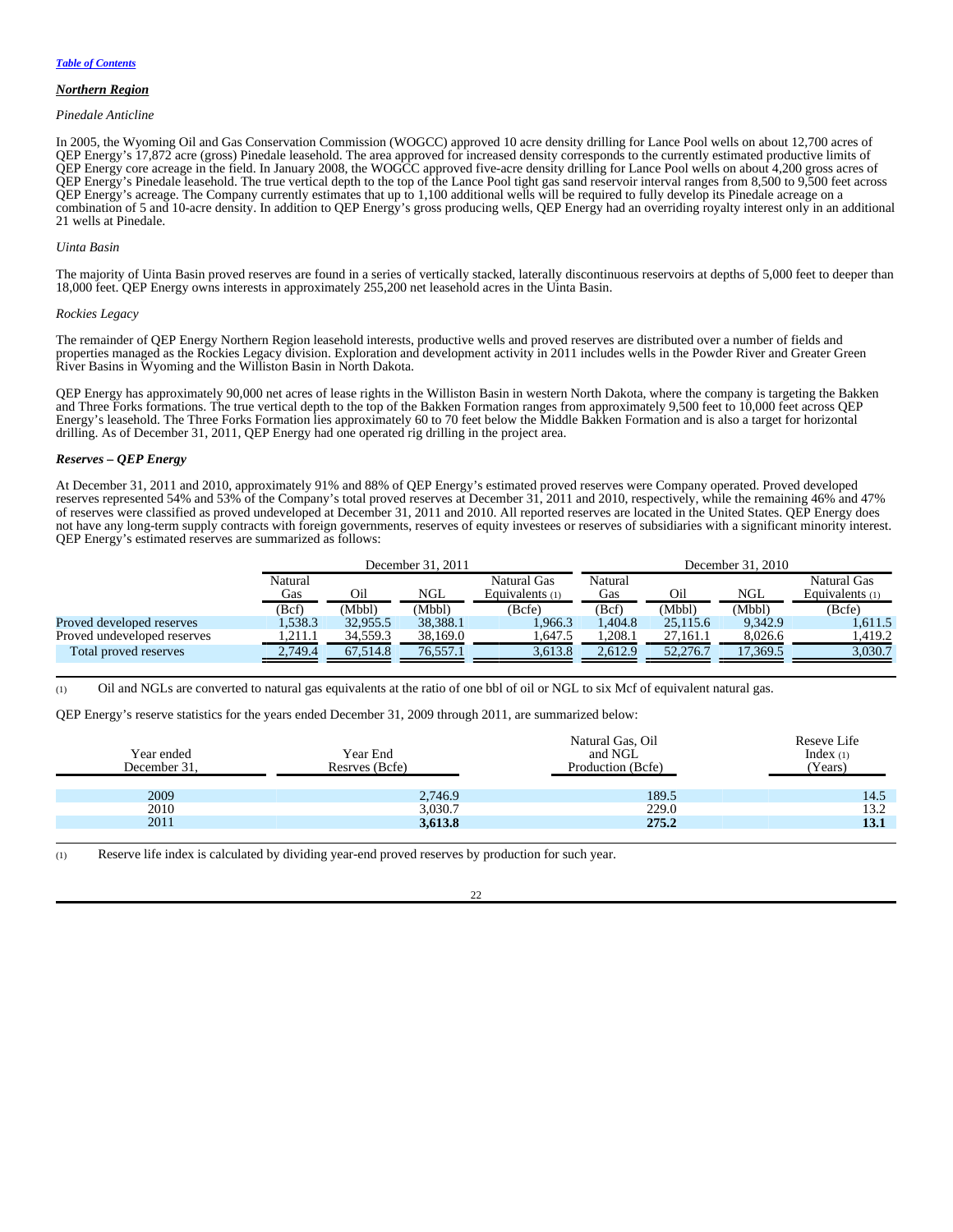#### *Proved Reserves*

Reserve and related information for 2011 and 2010 is presented consistent with the requirements of the SEC's rules for the Modernization of Oil and Gas Reporting, that we adopted December 31, 2009. These revised rules expand the use of reliable technologies to estimate and categorize reserves and require the use of the average of the first-of-the-month prices for the prior 12 months (unless contractual arrangements designate the price) to be used to calculate economic producibility of reserves and the discounted cash flows reported as the Standardized Measure of Future Net Cash Flows Relating to Proved Reserves. Refer to Note 14 of the consolidated financial statements included in Item 8 of Part II of this Annual Report for additional information regarding estimates of proved reserves and the preparation of such estimates.

QEP Energy's proved reserves in major operating areas at December 31, 2011 and 2010 are summarized below:

|                           |         | 2011                   | 2010    |               |  |
|---------------------------|---------|------------------------|---------|---------------|--|
|                           | (Bcfe)  | $\frac{6}{6}$ of total | (Bcfe)  | $%$ of total) |  |
| <b>Southern Region</b>    |         |                        |         |               |  |
| Haynesville/Cotton Valley | 782.9   | 22                     | 728.3   | 24            |  |
| Midcontinent              | 518.7   | 14                     | 442.2   | 15            |  |
| <b>Northern Region</b>    |         |                        |         |               |  |
| Pinedale Anticline        | 1,531.0 | 42                     | 1,348.9 | 44            |  |
| Uinta Basin               | 393.6   |                        | 212.8   |               |  |
| Rockies Legacy            | 387.6   |                        | 298.5   | 10            |  |
| <b>Total QEP Energy</b>   | 3,613.8 | 100                    | 3,030.7 | 100           |  |

Estimates of the quantity of proved reserves from the Company's Pinedale Anticline leasehold in western Wyoming have changed substantially over time as a result of numerous factors including, but not limited to, additional development drilling activity, producing well performance and the development and application of reliable technologies. The continued analysis of new data has led to progressive increases in estimates of original gas-in-place at Pinedale and to a better understanding of the appropriate well density to maximize the economic recovery of the in-place volumes. With the application of the amendments of ASC 932 in ASU 2010-03, reserves associated with Pinedale increased density drilling are included in extensions and discoveries for the years ended December 31, 2011, 2010 and 2009, because each new well drilled recovers incremental reserves that would otherwise be unrecoverable.

#### *Proved Undeveloped Reserves*

Significant changes to proved undeveloped reserves (PUDs) occurring during 2011 are summarized in the table below:

|                                                 | 2011    |
|-------------------------------------------------|---------|
|                                                 | (Bcfe)  |
| Proved undeveloped reserves at January 1,       | 1.419.2 |
| Transferred to proved developed reserves        | (314.5) |
| Revisions to previous estimates                 | (37.2)  |
| Extensions and discoveries                      | 580.0   |
| Proved undeveloped reserves at December 31. (1) | 1.647.5 |

 $2011$ 

(1) All of QEP Energy's proved undeveloped reserves at December 31, 2011, are scheduled to be developed within five years from the date such locations were initially disclosed as proved undeveloped reserves, except for 217 Bcfe located within the northern portion of the Company's Pinedale Anticline leasehold in western Wyoming. Long-term development of natural gas reserves in Pinedale is governed by the BLM's September 2008, ROD on the FSEIS. Under the ROD, QEP Energy is allowed to drill and complete wells year-round in designated concentrated development areas. The ROD contains additional requirements and restrictions on the sequence of development, which requires the Company to develop its leasehold from the south to the north. These restrictions result in protracted, phased development that is beyond the control of the Company. The Company has an ongoing development plan and the financial capability to continue development in the manner estimated.

The costs incurred to continue the development of proved undeveloped reserves were approximately \$533.6 million, \$434.2 million and \$216.1 million for the years ended December 31 2011, 2010 and 2009, respectively. The costs incurred in 2011 related to the drilling of PUDs in QEP development projects, which are discussed in Item 2 above. This investment resulted in the transfer in 2011 of 314.5 Bcfe of reserves from proved undeveloped to proved developed, representing 22% of the total proved undeveloped reserves that were recorded at December 31, 2010.

Estimated future development costs relating to the development of PUDs are projected to be approximately \$614.9 million in 2012, \$788.8 million in 2013 and \$757.7 million in 2014. Estimated future development costs include capital spending on major development projects, some of which will take several years to complete. Proved undeveloped reserves related to major development projects will be reclassified to proved developed reserves when production commences.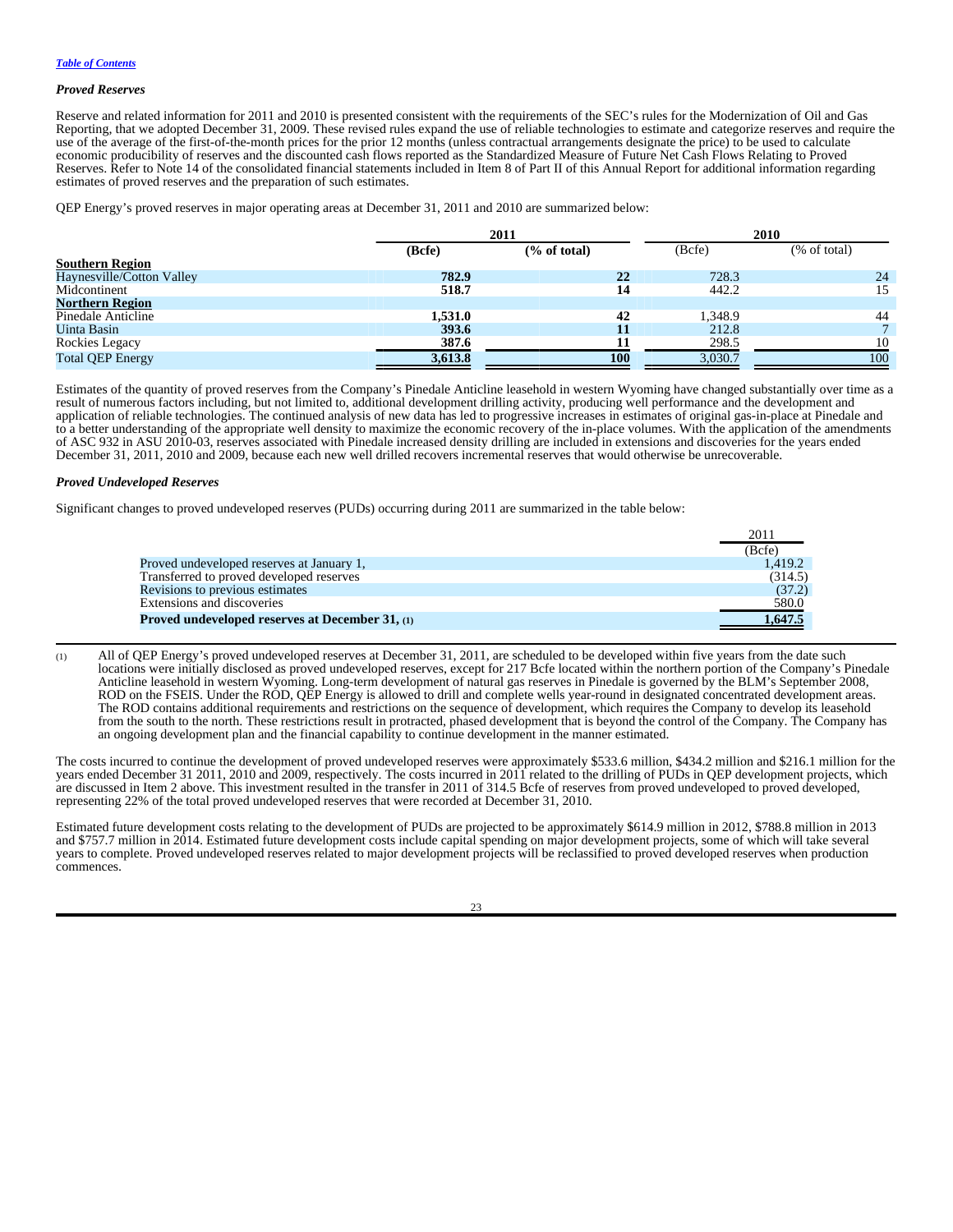#### *Internal Controls Over Reserve Estimates, Technical Qualifications and Technologies Used*

Estimates of proved gas and oil reserves have been completed in accordance with professional engineering standards and the Company's established internal controls, which includes the compliance oversight of a multi-functional reserves review committee responsible to the Company's board of directors. We retained Ryder Scott Company, independent oil and gas reserve evaluation engineering consultants ("Ryder Scott"), to prepare the estimates of 100% of our reserves as of December 31, 2011, 2010 and 2009. The individual at Ryder Scott who was responsible for overseeing the preparation of our reserve estimates as of December 31, 2011, is a registered Professional Engineer in the State of Colorado and graduated with a Bachelors of Science degree in Geology from the University of Missouri at Rolla in 1976. The individual has over thirty years experience in the Petroleum Industry, including experience estimating and evaluating petroleum reserves. A more detailed letter of the individual's professional qualifications has been filed as part of Exhibit 23.2 to this report.

The individual at QEP Resources responsible for insuring the accuracy of the reserve estimate preparation material provided to Ryder Scott and reviewing the estimates of reserves received from Ryder Scott was our Chief Reservoir Engineer. Such individual is a member of the Society of Petroleum Engineers and graduated with a Bachelors of Science degree in Petroleum Engineering from Mississippi State University in 1993. This individual has 17 years experience in the Petroleum Industry, including 13 years reservoir engineering experience in most of the active domestic basins in the United States. A more detailed letter of the individual's professional qualifications has been filed as part of Exhibit 23.2 to this report.

The SEC's new rules expanded the technologies that a company can use to establish reserves. The SEC now allows use of techniques that have been proved effective by actual production from projects in the same reservoir or an analogous reservoir or by other evidence using reliable technology that establishes reasonable certainty. Reliable technology is a grouping of one or more technologies (including computational methods) that has been field tested and has been demonstrated to provide reasonably certain results with consistency and repeatability in the formation being evaluated or in an analogous formation. A variety of methodologies were used to determine our proved reserve estimates. The principal methodologies employed are performance, analogy or volumetric methods. All of the proved producing reserves attributable to producing wells and reservoirs were estimated by performance methods. Performance methods include, but may not be limited to, decline curve analysis which utilizes extrapolations of historical production and pressure data. Approximately 99 percent of QEP's proved developed non-producing and undeveloped reserves included in this Annual Report on Form 10-K were estimated by analogy and the remaining approximately one percent of the proved developed non-producing and undeveloped reserves were estimated by the volumetric method. Some combination of these methods is used to determine reserve estimates in substantially all of QEP's fields.

Refer to Note 14 of the consolidated financial statements included in Item 8 of Part II of this Annual Report for additional information pertaining to QEP Energy's proved reserves as of the end of each of the last three years. In addition to this filing, QEP Energy will file reserves estimates as of December 31, 2011, with the Energy Information Administration of the Department of Energy on Form EIA-23. Although QEP uses the same technical and economic assumptions when it prepares the EIA-23 as used to estimate reserves for this Annual Report on Form 10-K, it is obligated to report reserves for only wells it operates, not for all of the wells in which it has an interest, and to include the reserves attributable to other owners in such wells.

#### *Production, Production Prices and Production Costs*

The following table sets forth the net production volumes, the average net realized prices per Mcf of natural gas, per bbl of oil and per bbl of NGL produced, and the operating expenses per Mcfe for the years ended December 31, 2011, 2010 and 2009.

|                                    | Year Ended December 31, |         |  |         |    |         |
|------------------------------------|-------------------------|---------|--|---------|----|---------|
|                                    |                         | 2011    |  | 2010    |    | 2009    |
| <b>OEP</b> Energy                  |                         |         |  |         |    |         |
| Volumes produced and sold          |                         |         |  |         |    |         |
| Natural gas (Bcf)                  |                         | 236.4   |  | 203.8   |    | 168.7   |
| Oil (Mbbl)                         |                         | 3.741.3 |  | 2.979.8 |    | 2.746.7 |
| NGL (Mbbl)                         |                         | 2.715.6 |  | 1.225.8 |    | 705.0   |
| Total production (Bcfe)            |                         | 275.2   |  | 229.0   |    | 189.5   |
| Average field-level price $(1)(2)$ |                         |         |  |         |    |         |
| Natural gas (per Mcf)              | \$                      | 3.95S   |  | 4.18S   |    | 3.48    |
| Oil (per bbl)                      |                         | 86.20   |  | 69.39   |    | 50.88   |
| NGL (per bbl)                      |                         | 47.76   |  | 39.04   |    | 31.82   |
| Lifting costs (per Mcfe)           |                         |         |  |         |    |         |
| Lease operating expense            | \$                      | 0.54S   |  | 0.56S   |    | 0.67    |
| <b>Production taxes</b>            |                         | 0.36    |  | 0.34    |    | 0.31    |
| Total lifting costs                |                         | 0.90    |  | 0.90    | \$ | 0.98    |

(1) During the year ended December 31, 2011, QEP revised its reporting of transportation and handling costs. Transportation and handling costs, previously netted against revenues, were recast on the Consolidated Income Statement from revenues to "Natural gas, oil and NGL transportation and other handling costs" for all periods presented. This change had no impact on net income. See Note 1 "Summary of Significant Accounting Policies," in Item 8, Part II of this Annual Report on Form 10-K, for additional information.

(2) The average field-level price does not include the impact of settled commodity price derivatives.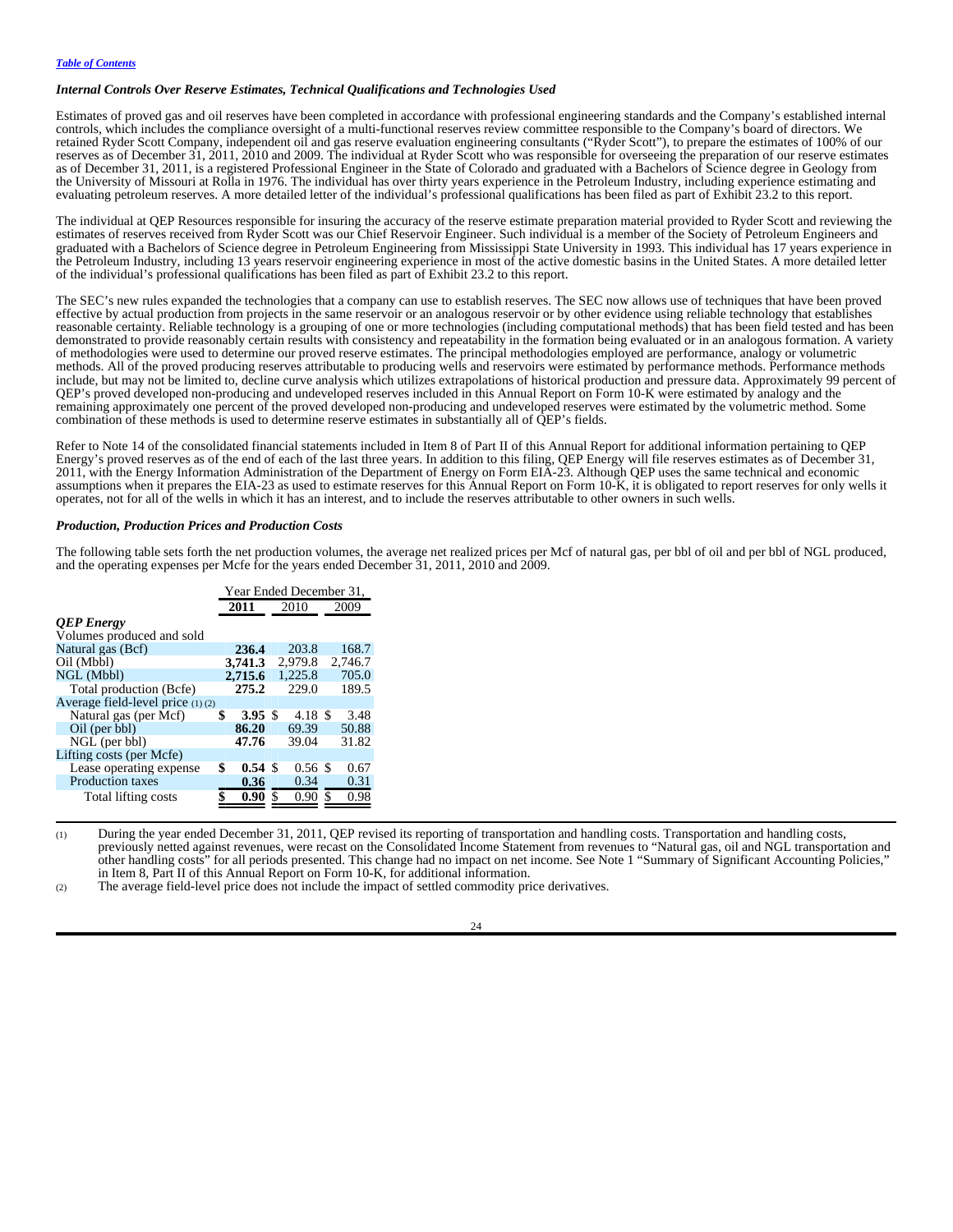A summary of natural gas production by major geographical area is shown in the following table:

|                                       |       | For the year ended December 31, |       | Change        |               |
|---------------------------------------|-------|---------------------------------|-------|---------------|---------------|
|                                       | 2011  | 2010                            | 2009  | 2011 vs. 2010 | 2010 vs. 2009 |
| <b>OEP Energy - Natural gas (Bcf)</b> |       |                                 |       |               |               |
| <b>Southern Region</b>                |       |                                 |       |               |               |
| Haynesville/Cotton Valley             | 107.1 | 79.3                            | 46.9  | 27.8          | 32.4          |
| Midcontinent                          | 32.9  | 30.8                            | 32.7  | 2.1           | (1.9)         |
| <b>Northern Region</b>                |       |                                 |       |               |               |
| Pinedale Anticline                    | 69.3  | 65.1                            | 58.9  | 4.2           | 6.2           |
| Uinta Basin                           | 14.9  | 14.9                            | 16.7  | -             | (1.8)         |
| Rockies Legacy                        | 12.2  | 13.7                            | 13.5  | (1.5)         | 0.2           |
| Total production                      | 236.4 | 203.8                           | 168.7 | 32.6          | 35.1          |

A summary of oil production by major geographical area is shown in the following table:

|                                       | For the year ended December 31, |         |         | Change        |               |  |
|---------------------------------------|---------------------------------|---------|---------|---------------|---------------|--|
|                                       | 2011                            | 2010    | 2009    | 2011 vs. 2010 | 2010 vs. 2009 |  |
| <i><b>OEP Energy - Oil (Mbbl)</b></i> |                                 |         |         |               |               |  |
| <b>Southern Region</b>                |                                 |         |         |               |               |  |
| Haynesville/Cotton Valley             | 51.0                            | 78.4    | 121.1   | (27.4)        | (42.7)        |  |
| Midcontinent                          | 835.3                           | 644.3   | 775.1   | 191.0         | (130.8)       |  |
| <b>Northern Region</b>                |                                 |         |         |               |               |  |
| Pinedale Anticline                    | 583.8                           | 551.8   | 486.9   | <b>32.0</b>   | 64.9          |  |
| Uinta Basin                           | 866.7                           | 957.1   | 930.7   | (90.4)        | 26.4          |  |
| Rockies Legacy                        | 1,404.5                         | 748.2   | 432.9   | 656.3         | 315.3         |  |
| Total production                      | 3,741.3                         | 2,979.8 | 2,746.7 | 761.5         | 233.1         |  |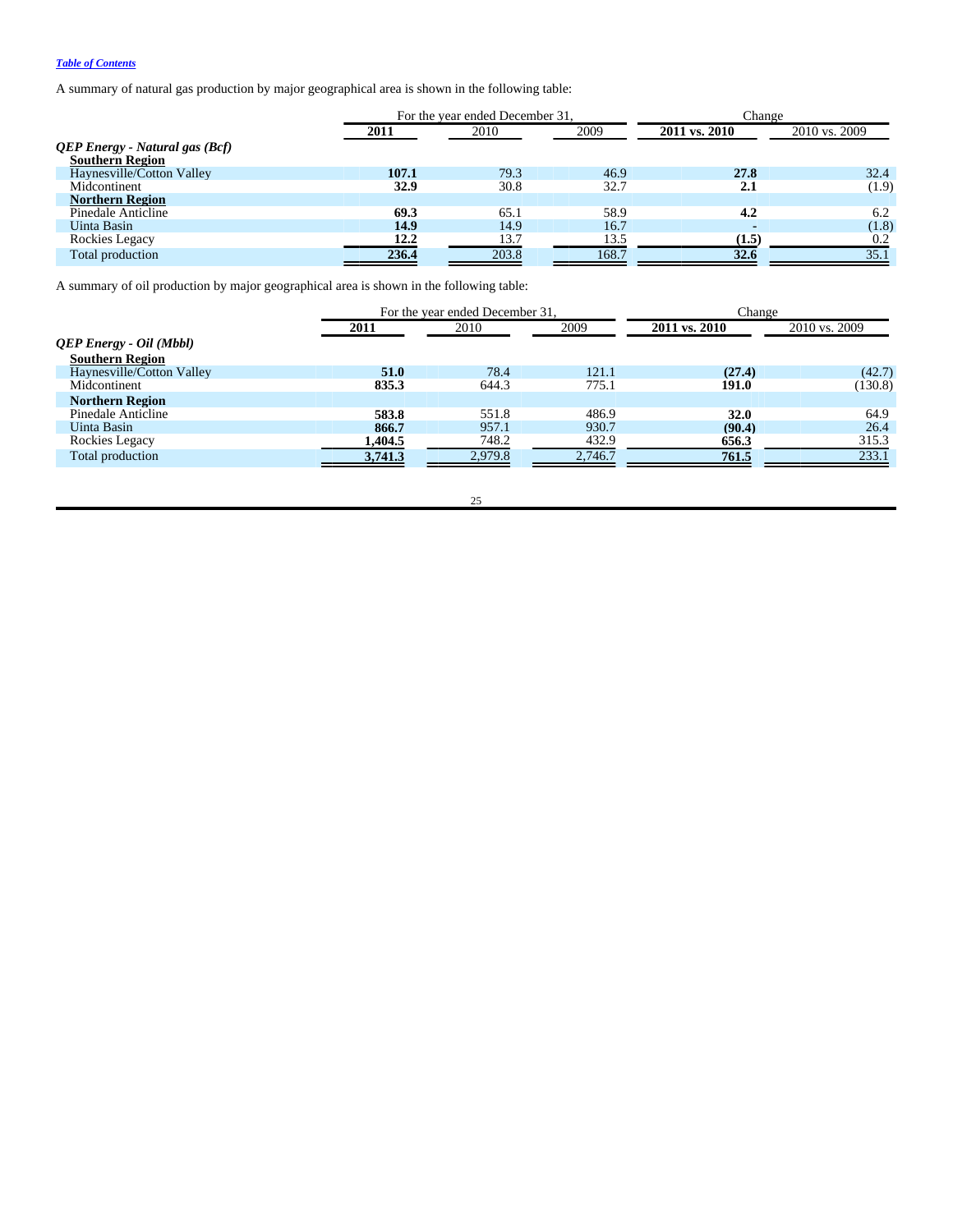A summary of NGL production by major geographical area is shown in the following table:

|                                                          |         | For the year ended December 31. | Change |               |               |
|----------------------------------------------------------|---------|---------------------------------|--------|---------------|---------------|
|                                                          | 2011    | 2010                            |        | 2011 vs. 2010 | 2010 vs. 2009 |
| <b>OEP Energy - NGL (Mbbl)</b><br><b>Southern Region</b> |         |                                 |        |               |               |
| Haynesville/Cotton Valley                                | 8.4     | 5.5                             | 3.3    | 2.9           | 2.2           |
| Midcontinent                                             | 1.371.2 | 997.0                           | 456.1  | 374.2         | 540.9         |
| <b>Northern Region</b>                                   |         |                                 |        |               |               |
| Pinedale Anticline                                       | 1.099.6 |                                 |        | 1.099.6       |               |
| Uinta Basin                                              | 106.4   | 121.5                           | 151.2  | (15.1)        | (29.7)        |
| Rockies Legacy                                           | 130.0   | 101.8                           | 94.4   | 28.2          | 7.4           |
| Total production                                         | 2,715.6 | 1,225.8                         | 705.0  | 1,489.8       | 520.8         |

A summary of natural gas equivalent total production by major geographical area is shown in the following table:

|                                                                       |       | For the year ended December 31. | Change |               |               |  |
|-----------------------------------------------------------------------|-------|---------------------------------|--------|---------------|---------------|--|
|                                                                       | 2011  | 2010                            | 2009   | 2011 vs. 2010 | 2010 vs. 2009 |  |
| <b>OEP Energy - Total Production (Bcfe)</b><br><b>Southern Region</b> |       |                                 |        |               |               |  |
| Haynesville/Cotton Valley                                             | 107.5 | 79.8                            | 47.7   | 27.7          | 32.1          |  |
| Midcontinent                                                          | 46.2  | 40.6                            | 40.1   | 5.6           | 0.5           |  |
| <b>Northern Region</b>                                                |       |                                 |        |               |               |  |
| Pinedale Anticline                                                    | 79.4  | 68.5                            | 61.8   | 10.9          | 6.7           |  |
| Uinta Basin                                                           | 20.8  | 21.4                            | 23.2   | (0.6)         | (1.8)         |  |
| Rockies Legacy                                                        | 21.3  | 18.7                            | 16.7   | 2.6           | 2.0           |  |
| Total production                                                      | 275.2 | 229.0                           | 189.5  | 46.2          | 39.5          |  |

#### *Productive Wells*

The following table summarizes the Company's productive wells as of December 31, 2011. All of our wells are located in the United States.

|                           |       | Natural gas |       |            | <b>Total</b> |       |  |
|---------------------------|-------|-------------|-------|------------|--------------|-------|--|
|                           | Gross | <b>Net</b>  | Gross | <b>Net</b> | Gross        | Net   |  |
| <b>Southern Region</b>    |       |             |       |            |              |       |  |
| Haynesville/Cotton Valley | 1.413 | 669         |       |            | 1,420        | 673   |  |
| Midcontinent              | 1,757 | 544         | 378   | 84         | 2,135        | 628   |  |
| <b>Northern Region</b>    |       |             |       |            |              |       |  |
| Pinedale Anticline        | 613   | 377         |       |            | 613          | 377   |  |
| Uinta Basin               | 660   | 469         | 1,651 | 194        | 2,311        | 663   |  |
| Rockies Legacy            | 780   | 272         | 431   | 161        | 1,211        | 433   |  |
| Total productive wells    | 5,223 | 2,331       | 2,467 | 443        | 7,690        | 2,774 |  |

The term "gross" refers to all wells or acreage in which QEP has at least a partial working interest and the term "net" refers to QEP's ownership represented by that working interest. Although many wells produce both natural gas and oil, and many natural gas wells also have allocated NGL volumes from processing, a well is categorized as either a natural gas or an oil well based upon the ratio of gas to oil produced at the wellhead. Each gross well completed in more than one producing zone is counted as a single well. At the end of 2011, the Company had 90 gross wells with completions in more than one reservoir.

The Company also holds numerous overriding royalty interests in gas and oil wells, a portion of which are convertible to working interests after recovery of certain costs by third parties. After converting to working interests, these wells with overriding royalty interests will be included in the gross and net-well count.

#### *Leasehold Acreage*

The following table summarizes developed and undeveloped leasehold acreage in which the Company owns a working interest or mineral interest as of December 31, 2011. "Undeveloped Acreage" includes leasehold interests that already may have been classified as containing proved undeveloped reserves and unleased mineral interest acreage owned by the Company. Excluded from the table is acreage in which the Company's interest is limited to royalty, overriding royalty and other similar interests. All leasehold acres are located in the United States.

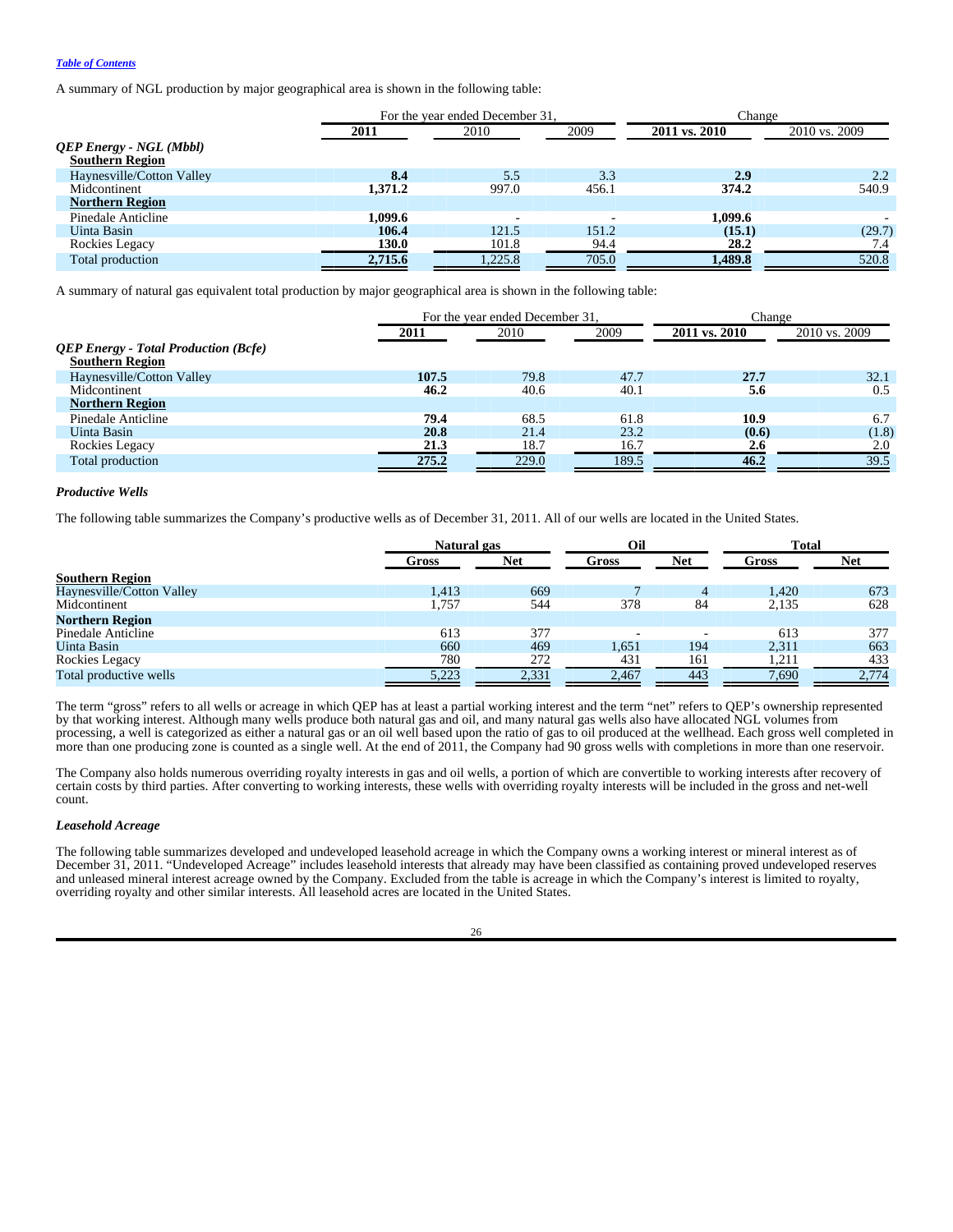|                     | Developed Acres (1) |         | Undeveloped Acres (2) |         | <b>Total Acres</b> |           |  |  |
|---------------------|---------------------|---------|-----------------------|---------|--------------------|-----------|--|--|
|                     | Gross               | Net     | Gross                 | Net     | Gross              | Net       |  |  |
| <b>Arkansas</b>     | 33.733              | 9,837   | 5.369                 | 3,362   | 39,102             | 13.199    |  |  |
| Colorado            | 155,897             | 105.737 | 111,062               | 33,389  | 266,959            | 139,126   |  |  |
| Kansas              | 28,994              | 12,894  | 52,379                | 17,205  | 81,373             | 30,099    |  |  |
| Louisiana           | 72,351              | 60,036  | 6.483                 | 6,064   | 78.834             | 66,100    |  |  |
| <b>Montana</b>      | 14.294              | 7,637   | 306.619               | 52,843  | 320,913            | 60,480    |  |  |
| <b>New Mexico</b>   | 99,802              | 71,859  | 32.619                | 12,600  | 132.421            | 84,459    |  |  |
| North Dakota        | 38,033              | 10.804  | 212,652               | 88.756  | 250.685            | 99,560    |  |  |
| <b>Oklahoma</b>     | 655.124             | 275,690 | 489,406               | 150.279 | 1.144.530          | 425,969   |  |  |
| <b>South Dakota</b> |                     |         | 204,398               | 107.151 | 204,398            | 107,151   |  |  |
| <b>Texas</b>        | 133,602             | 46,593  | 51.927                | 49,206  | 185,529            | 95,799    |  |  |
| <b>Utah</b>         | 167,052             | 134,208 | 235,542               | 152,897 | 402,594            | 287,105   |  |  |
| Wyoming             | 265,196             | 158,043 | 388,755               | 276,866 | 653.951            | 434,909   |  |  |
| <b>Other</b>        | 2,429               | 735     | 158,475               | 43,357  | 160,904            | 44,092    |  |  |
| <b>Total</b>        | ,666,507            | 894,073 | 2,255,686             | 993,975 | 3,922,193          | 1,888,048 |  |  |

(1) Developed acreage is acreage assigned to productive wells.<br>(2) Undeveloped acreage is leased acreage on which wells have

(2) Undeveloped acreage is leased acreage on which wells have not been drilled or completed to a point that would permit the production of commercial quantities of natural gas and oil regardless of whether such acreage contains proved reserves.

A portion of the leases summarized in the preceding table will expire at the end of their respective primary terms unless the existing leases are renewed or production has been established from the acreage subject to the lease prior to that date. Leases held by production remain in effect until production ceases. The following table sets forth the gross and net acres subject to leases summarized in the preceding table that will expire during the periods indicated:

## **Leaseholds Expiring**

|                               | Undeveloped Acres Expiring |         |  |  |  |
|-------------------------------|----------------------------|---------|--|--|--|
|                               | Gross                      |         |  |  |  |
| 12 months ending December 31, |                            |         |  |  |  |
| 2012                          | 56.351                     | 36,718  |  |  |  |
| 2013                          | 130,548                    | 73,981  |  |  |  |
| 2014                          | 67.140                     | 47,618  |  |  |  |
| 2015                          | 92.182                     | 73.661  |  |  |  |
| 2016 and later                | 152,370                    | 145.321 |  |  |  |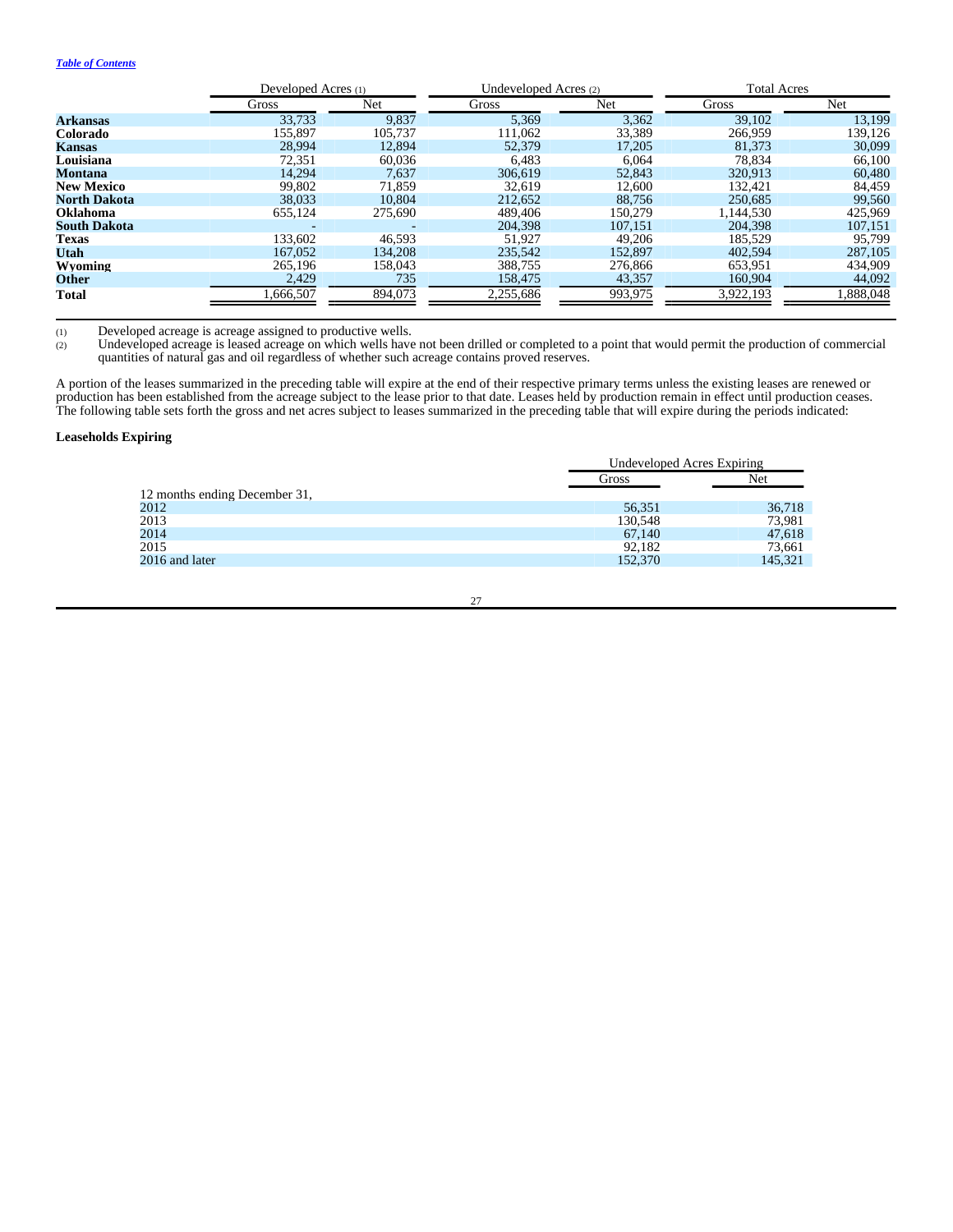#### **Drilling Activity**

The following table summarizes the number of development and exploratory wells drilled on acreage owned by QEP during the years indicated.

|                              |       | Developmental Wells | <b>Exploratory Wells</b> |     |            |      |       |     |
|------------------------------|-------|---------------------|--------------------------|-----|------------|------|-------|-----|
|                              |       | Productive          |                          |     | Productive |      | Drv   |     |
|                              | Gross | Net                 | Gross                    | Net | Gross      | Net  | Gross | Net |
| Year Ended December 31, 2011 |       |                     |                          |     |            |      |       |     |
| <b>Southern Region</b>       |       |                     |                          |     |            |      |       |     |
| Haynesville/Cotton Valley    | 91.0  | 36.7                |                          |     | 6.0        | 1.7  | 2.0   | 0.7 |
| Midcontinent                 | 221.0 | 39.6                |                          |     | ٠          |      | 4.0   | 1.9 |
| <b>Northern Region</b>       |       |                     |                          |     |            |      |       |     |
| Pinedale                     | 105.0 | 71.6                |                          |     |            |      |       |     |
| Uinta Basin                  | 176.0 | 6.3                 |                          |     |            |      |       |     |
| Rockies Legacy               | 85.0  | <u>22.5</u>         |                          |     |            |      |       |     |
| Total                        | 678.0 | 176.7               |                          |     | 6.0        | 1.7  | 6.0   | 2.6 |
| Year Ended December 31, 2010 |       |                     |                          |     |            |      |       |     |
| <b>Southern Region</b>       |       |                     |                          |     |            |      |       |     |
| Haynesville/Cotton Valley    | 85.0  | 44.0                |                          |     | 33.0       | 16.2 | 1.0   | 1.0 |
| Midcontinent                 | 98.0  | 22.4                |                          |     |            |      |       |     |
| <b>Northern Region</b>       |       |                     |                          |     |            |      |       |     |
| Pinedale                     | 103.0 | 72.5                |                          |     |            |      |       |     |
| Uinta Basin                  | 188.0 | 23.9                |                          |     |            |      |       |     |
| Rockies Legacy               | 42.0  | 7.7                 |                          |     |            |      | 1.0   | 0.9 |
| Total                        | 516.0 | 170.5               |                          |     | 33.0       | 16.2 | 2.0   | 1.9 |
| Year Ended December 31, 2009 |       |                     |                          |     |            |      |       |     |
| <b>Southern Region</b>       |       |                     |                          |     |            |      |       |     |
| Haynesville/Cotton Valley    | 82.0  | 61.6                |                          |     | 8.0        | 1.8  |       |     |
| Midcontinent                 | 76.0  | 24.8                |                          |     |            |      |       |     |
| <b>Northern Region</b>       |       |                     |                          |     |            |      |       |     |
| Pinedale                     | 96.0  | 58.6                |                          |     |            |      |       |     |
| <b>Uinta Basin</b>           | 7.0   | 6.7                 |                          |     |            |      |       |     |
| Rockies Legacy               | 12.0  | 2.8                 | 1.0                      |     | 4.0        | 1.9  |       |     |
| Total                        | 273.0 | 154.5               | 1.0                      |     | 12.0       | 3.7  |       |     |

The following table presents operated and non-operated well activity at December 31, 2011 as well as completions for the year ended December 31, 2011:

|                           |             | Operated |                  |                          |       |                       | Non-operated |             |       |          |                          |     |
|---------------------------|-------------|----------|------------------|--------------------------|-------|-----------------------|--------------|-------------|-------|----------|--------------------------|-----|
|                           | Completions |          | Drilling         |                          |       | Waiting on completion |              | Completions |       | Drilling | Waiting on completion    |     |
|                           | Gross       | Net      | Gross            | Net                      | Gross | Net                   | Gross        | Net         | Gross | Net      | Gross                    | Net |
| <b>Southern Region</b>    |             |          |                  |                          |       |                       |              |             |       |          |                          |     |
| Haynesville/Cotton Valley | 38.0        | 30.3     | 8.0              | 6.9                      | 21.0  | 10.6                  | 59.0         | 8.1         |       |          | 4.0                      | 0.3 |
| Midcontinent              | 29.0        | 21.8     | 2.0              | 1.3                      | 4.0   | 2.4                   | 192.0        | 17.8        | 3.0   | 1.7      | 11.0                     | 2.1 |
| <b>Northern Region</b>    |             |          |                  |                          |       |                       |              |             |       |          |                          |     |
| Pinedale                  | 105.0       | 71.6     | 4.0              | 2.4                      | 24.0  | 17.3                  |              |             |       |          | $\overline{\phantom{a}}$ |     |
| Uinta Basin               | 7.0         | 5.9      | 1.0 <sub>1</sub> | 1.0                      | 2.0   | 2.0                   | 169.0        | 0.4         | 2.0   | 0.1      | $\overline{\phantom{a}}$ | - 1 |
| Rockies Legacy            | 23.0        | 20.1     | -                | $\overline{\phantom{a}}$ | 4.0   | 3.7                   | 62.0         | 2.4         | 3.0   | 0.4      | 20.0                     | 4.2 |

## *Delivery Commitments*

The Company sells NGLs under a term sales agreement that contains a delivery commitment for 8,500 barrels per day of NGL derived from several of QEP Field Services' gas processing facilities in the Northern Region. The agreement, which was effective May 1, 2010, extends for a period of seven years and contains terms and conditions customary for an agreement of this type in the oil and gas industry. The Company believes that the reserves dedicated to its gas processing facilities and projected processing volumes are adequate to satisfy its delivery commitments under this agreement.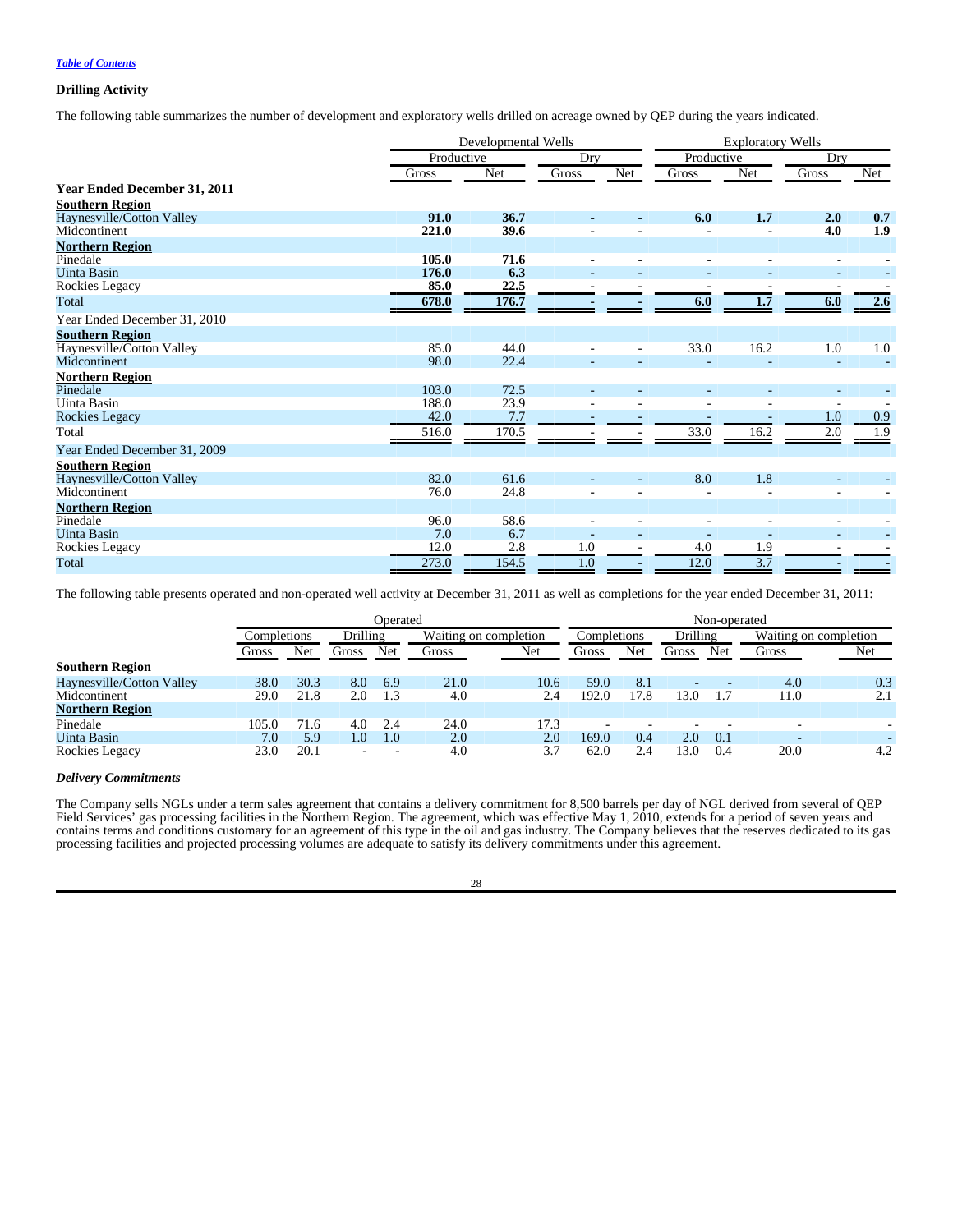The Company is a party to various long-term sales commitments for physical delivery of natural gas with future firm delivery commitments as follows:

|               | <b>Delivery Commitments</b> |
|---------------|-----------------------------|
| <b>Period</b> | (millions of MMBtu)         |
| 2012          | 186.7                       |
| 2013<br>2014  | 75.8                        |
|               | 28.9                        |
| 2015          | 18.8                        |
| 2016          |                             |
| After 2016    |                             |

These commitments are physical delivery obligations with prices related to the prevailing index prices for natural gas at the time of delivery. None of these commitments require the Company to deliver natural gas produced specifically from any of the Company's properties. The Company believes that its production and reserves are adequate to meet these term sales commitments. If for some reason the Company's natural gas production is not sufficient to satisfy its term sales commitments, the Company believes it can purchase sufficient volumes of natural gas in the market at index-related prices to satisfy its commitments.

In addition, none of the Company's production from QEP Energy owned properties is subject to any priorities, proration or third-party imposed curtailments that may affect quantities delivered to its customers, any priority allocations or price limitations imposed by federal or state regulatory agencies, or any other factors beyond the Company's control that may affect its ability to meet its contractual obligations other than those discussed in "Risk Factors" in this Annual Report on Form 10-K.

#### **MIDSTREAM FIELD SERVICES – QEP Field Services**

QEP Field Services owns 1,905 miles of gathering lines in Utah, Wyoming, Colorado, Louisiana and North Dakota. At December 31, 2011 QEP Field Services also owns processing plants, which remove NGL from the natural gas stream, that have an aggregate processing capacity, of 1.37 Bcf per day of unprocessed natural gas. In addition, QEP Field Services owns treating facilities in northwest Louisiana, which remove CO2 from the natural gas stream, that have an aggregate treating capacity of 600 MMcf per day of untreated natural gas. QEP Field Services also owns compression facilities and field dehydration and measurement systems. The 21-mile, 20-inch diameter pipeline owned by Rendezvous Pipeline can deliver up to 300 MMcf of natural gas per day to the Kern River Pipeline. QEP Field Services partnership facilities include the RGS system, consisting of 300 miles of gathering lines and associated field equipment, the UBFS system, which consists of 78 miles of gathering lines and associated field equipment and the Three Rivers system, which consists of 52 miles of gathering lines and associated field equipment.

In January 2011, QEP Field Services put into service the 150 MMcf per day cryogenic Iron Horse processing plant, an expansion of its Stagecoach processing complex in the Uinta Basin of eastern Utah. The plant predominantly provides fee-based processing services to third parties. In July 2011, QEP Field Services commissioned the 420 MMcf per day Blacks Fork II cryogenic processing plant, an expansion of its Blacks Fork processing complex located in the Green River Basin of southwestern Wyoming. The Blacks Fork complex is about 100 miles south of QEP's operations at Pinedale. QEP expects that the Blacks Fork II plant at full capacity will be able to extract an incremental net 16,000 bbls per day of NGL.

## **ENERGY MARKETING – QEP Marketing**

QEP Marketing, through its wholly owned subsidiary Clear Creek Storage Company, LLC, owns and operates an underground gas storage reservoir in southwestern Wyoming. The reservoir has a gas storage capacity of approximately 8 Bcf, comprised of an inventory of approximately 4 Bcf of QEP Marketing-owned cushion gas and working gas storage capacity of about 4 Bcf.

#### **ITEM 3. LEGAL PROCEEDINGS**

QEP is involved in various commercial and regulatory claims and litigation and other legal proceedings that arise in the ordinary course of its business. Management does not believe any of them will have a material adverse effect on the Company's financial position, results of operations or cash flows. A liability is recorded for a loss contingency when its occurrence is probable and damages can be reasonably estimated based on the anticipated most likely outcome. Disclosures are provided for contingencies reasonably likely to occur which would have a material adverse effect on the Company's financial position, results of operations or cash flows. Some of the claims involve highly complex issues relating to liability, damages and other matters subject to substantial uncertainties and, therefore, the probability of liability or an estimate of loss cannot be reasonably determined.

#### **Environmental Claims**

*United States of America v. QEP Field Services*, Civil No. 208CV167, U.S. District Court for Utah. The U.S. Environmental Protection Agency (EPA) alleges that QEP Field Services (f/k/a Questar Gas Management) violated the Clean Air Act (CAA) and seeks substantial penalties and a permanent injunction involving the manner of operation of five compressor stations located in the Uinta Basin of eastern Utah. Individual members of the Ute Indian Tribe's Business Committee intervened as co-plaintiffs asserting the same CAA claims as the federal government. EPA contends that the potential to emit, on a hypothetically uncontrolled basis, for these facilities renders them "major sources" of emissions for criteria and hazardous air pollutants even though controls were installed and operated by QEP Field Services. Categorization of the facilities as "major sources" affects the particular regulatory program and requirements applicable to those facilities. EPA claims that QEP Field Services failed to obtain the necessary major source pre-construction or modification permits, and failed to comply with hazardous air-pollutant regulations for monitoring, testing and reporting, among other requirements. QEP Field Services contends that its facilities have pollution controls installed, as part of their operational design, that reduce their actual air emissions below major source thresholds, rendering them subject to different regulatory requirements applicable to non-major sources. QEP Field Services has vigorously defended against EPA's claims, and believes that the major source permitting and regulatory requirements at issue can be legally avoided by applying EPA's prior permitting practice for similar facilities elsewhere in Indian Country, among other defenses. Because of the complexities and uncertainties of this legal dispute, it is difficult to predict all reasonably possible outcomes; however, management believes the Company has accrued a reasonable loss contingency that is an immaterial amount, for the anticipated most likely outcome.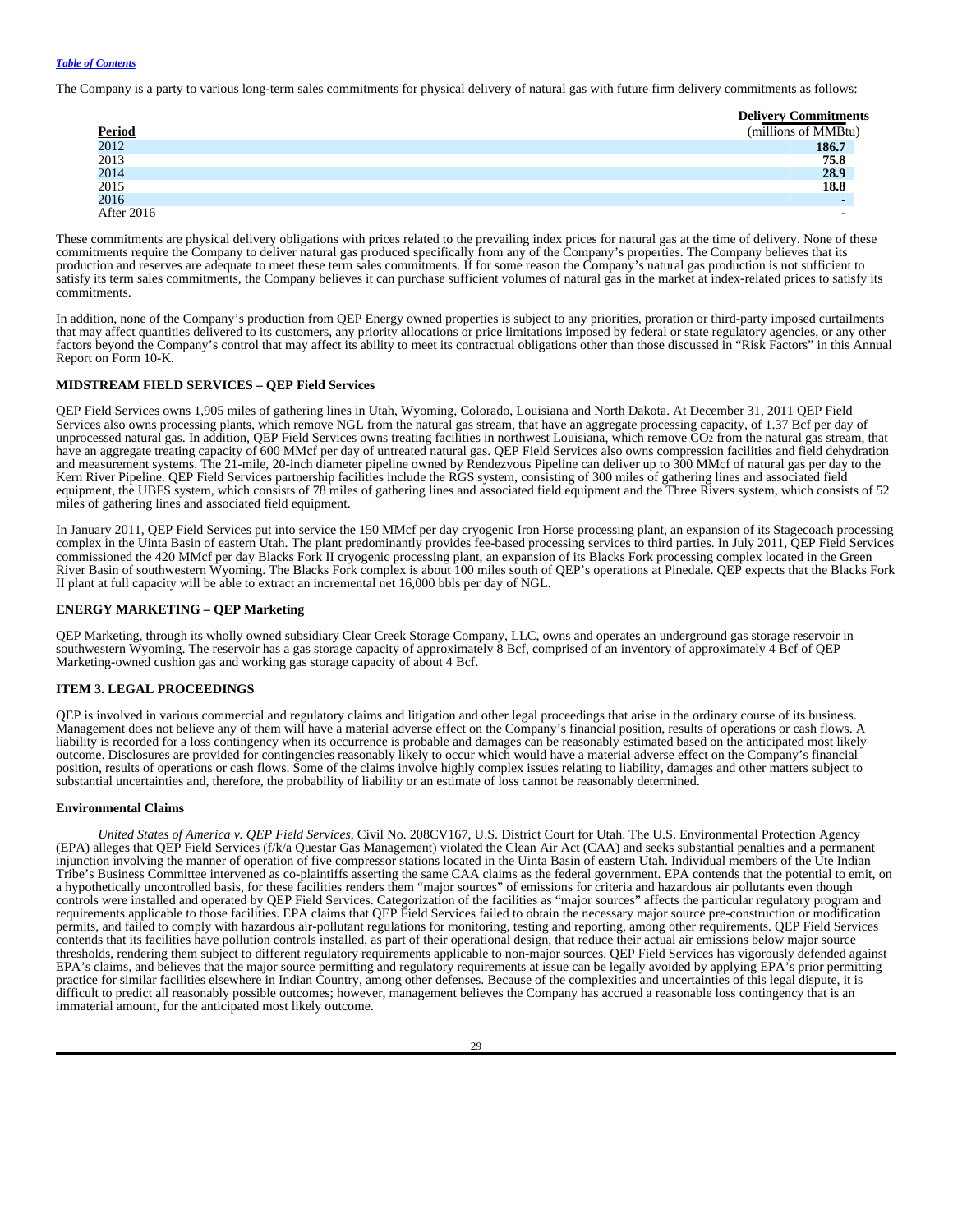*QEP Energy v. U.S. Environmental Protection Agency*, No. 09-9538, U.S. Court of Appeals for the 10th Circuit. On July 10, 2009, QEP Energy filed a petition with the U.S. 10th Circuit Court of Appeals challenging an administrative compliance order dated May 12, 2009 (Order), issued by EPA which asserts that QEP Energy's Flat Rock 14P well in the Uinta Basin and associated equipment is a major source of hazardous air pollutants and its operation fails to comply with certain regulations of the CAA. The Order required immediate compliance. QEP Energy denied that the drilling and operation of the 14P well and associated equipment violated any provisions of the CAA. QEP and EPA entered into an administrative order on consent, effective June 17, 2011, resolving all disputes associated with prospective CAA compliance at the Flat Rock 14P well. Among other matters, the order requires installation of pollution control equipment to destroy vapors from the well's dehydration equipment and ongoing monitoring and reporting associated with operation of that control equipment.

## **ITEM 4. MINE SAFETY DISCLOSURES**

Not applicable.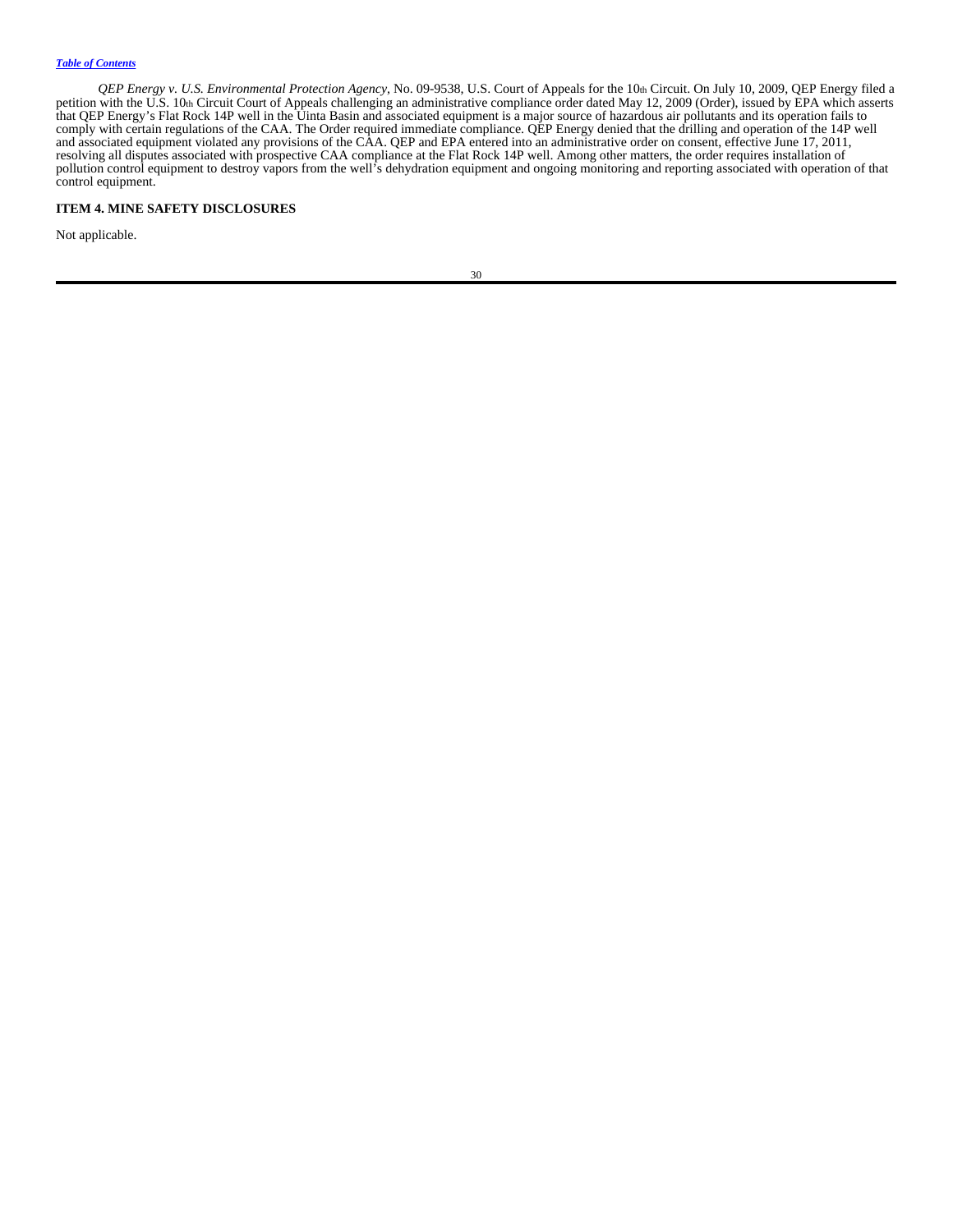## **PART II**

#### **ITEM 5. MARKET FOR REGISTRANT'S COMMON EQUITY, RELATED STOCKHOLDER MATTERS AND ISSUER PURCHASES OF EQUITY SECURITIES**

QEP's common stock is listed and traded on the New York Stock Exchange (NYSE:QEP). As of January 31, 2012, QEP had 7,793 shareholders of record. The declaration and payment of dividends are at the discretion of QEP's Board of Directors and the amount thereof will depend on QEP's results of operations, financial condition, contractual restrictions, cash requirements, future prospects and other factors deemed relevant by the Board of Directors. The Company expects that cash dividends will continue to be paid in the future. Following is a summary of the high and low sales price per share of QEP's common stock on the NYSE and quarterly dividends paid per share:

|                      | High price |    | Low price   | Dividend      |      |  |
|----------------------|------------|----|-------------|---------------|------|--|
|                      |            |    | (per share) |               |      |  |
| 2011                 |            |    |             |               |      |  |
| First quarter        | 42.00      | \$ | 35.78       | - \$          | 0.02 |  |
| Second quarter       | 43.70      |    | 37.11       |               | 0.02 |  |
| Third quarter        | 45.20      |    | 26.52       |               | 0.02 |  |
| Fourth quarter       | 38.44      |    | 23.56       |               | 0.02 |  |
|                      |            |    |             |               | 0.08 |  |
|                      |            |    |             |               |      |  |
| <b>2010</b>          |            |    |             |               |      |  |
| First quarter (1)    | $\sim$     | \$ | $\sim$      | <sup>\$</sup> |      |  |
| Second quarter $(1)$ | ۰          |    | ٠           |               |      |  |
| Third quarter        | 35.15      |    | 27.90       |               | 0.02 |  |
| Fourth quarter       | 38.33      |    | 29.54       |               | 0.02 |  |
|                      |            |    |             |               | 0.04 |  |
|                      |            |    |             |               |      |  |

(1) Public trading of the common stock of the Company commenced on July 1, 2010.

## **Stockholder Return Performance Presentation**

The performance presentation shown below is being furnished as required by applicable rules of the SEC and was prepared using the following assumptions:

- A \$100 investment was made in QEP common stock, the S&P 500 Index and the Company's peer group as of July 1, 2010, which is the date when QEP's common stock began trading on the NYSE;
- Investment in the Company's peer group was weighted based on the stock market capitalization of each individual company within the peer group at the beginning of each period for which a return is indicated; and
- Dividends were reinvested on the relevant payment dates.

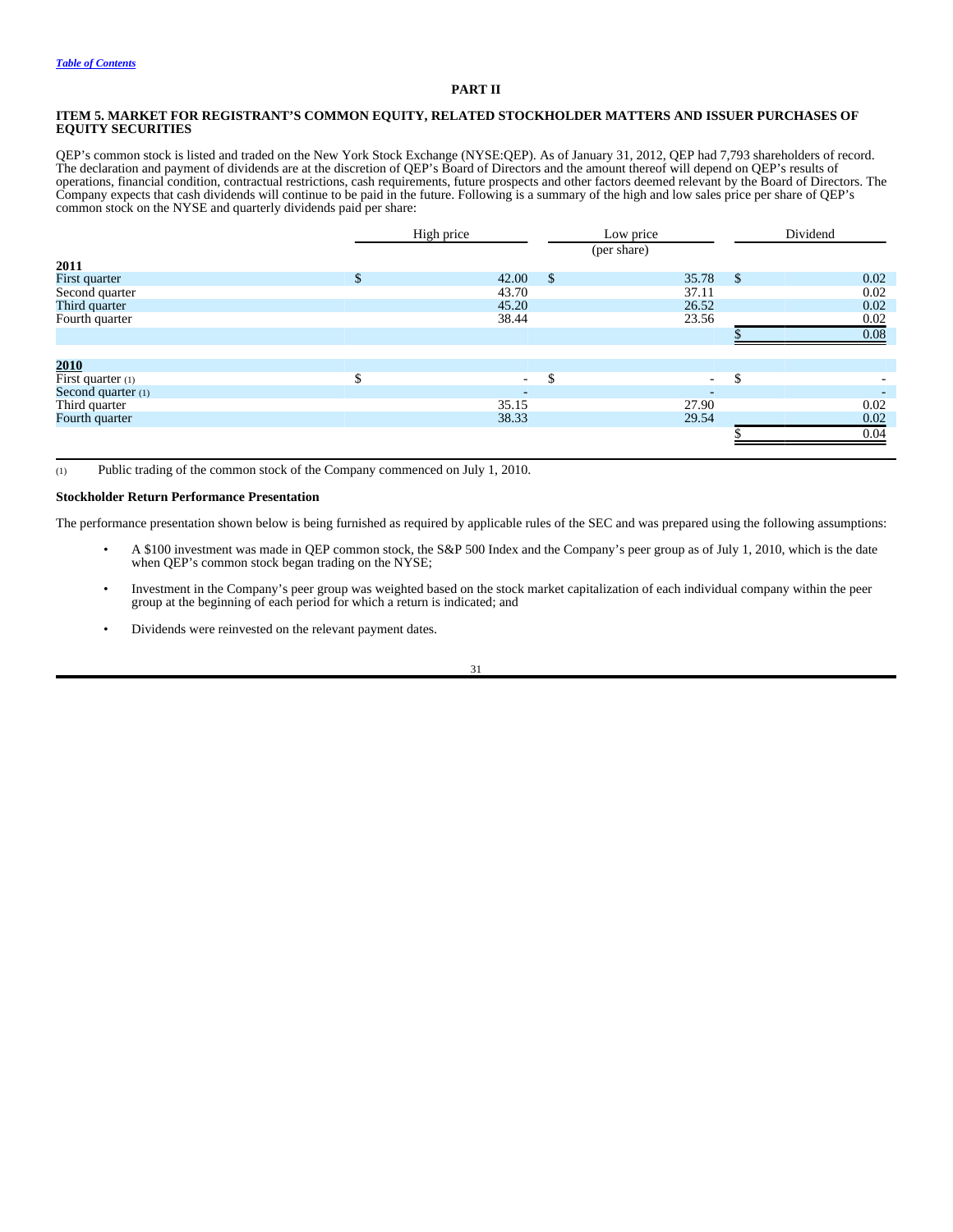QEP's peer group, as defined, consists of the following companies: Cabot Oil & Gas Corporation, Cimarex Energy Company, Denbury Resources Inc., EOG Resources, Inc., Forest Oil Corporation, Newfield Exploration Company, Noble Energy, Inc., Pioneer Natural Resources Company, Plains Exploration & Production Company, Quicksilver Resources, Inc., Range Resources Corporation, Southwestern Energy Company, Ultra Petroleum Corporation and Whiting Petroleum Corporation. Petrohawk Energy Corporation was removed from the peer group in 2011, due to its acquisition by BHP Billington. Management believes this peer group provides a meaningful comparison based upon the Company's review of asset size, geographic location of assets, market capitalization, revenues, culture and performance, among other things.



#### **Purchases of equity securities by the issuer and affiliated purchasers**

The following repurchases of QEP shares were made by an affiliated purchaser, QEP Resources Education Foundation, during the fourth quarter of 2011:

| Period                               | <b>Total number</b><br>of shares<br><b>purchased</b> (1) | Weighted-<br>average price<br>paid per share | <b>Total number of shares</b><br>purchased as part of<br>publicly announced<br>plans or programs | <b>Maximum number of</b><br>shares that may vet be<br>epurchased under the<br>plans or programs |
|--------------------------------------|----------------------------------------------------------|----------------------------------------------|--------------------------------------------------------------------------------------------------|-------------------------------------------------------------------------------------------------|
| October 1, 2011 - October 31, 2011   |                                                          |                                              |                                                                                                  |                                                                                                 |
| November 1, 2011 - November 30, 2011 | 7.475 \$                                                 | 37.3425                                      |                                                                                                  |                                                                                                 |
| December 1, 2011 - December 31, 2011 |                                                          |                                              |                                                                                                  |                                                                                                 |
|                                      | 7.475                                                    | 37.3425                                      |                                                                                                  |                                                                                                 |

(1) QEP Resources Education Foundation, an affiliated purchaser, purchased the shares in open-market transactions. These purchases were not made pursuant to a publicly announced plan or program.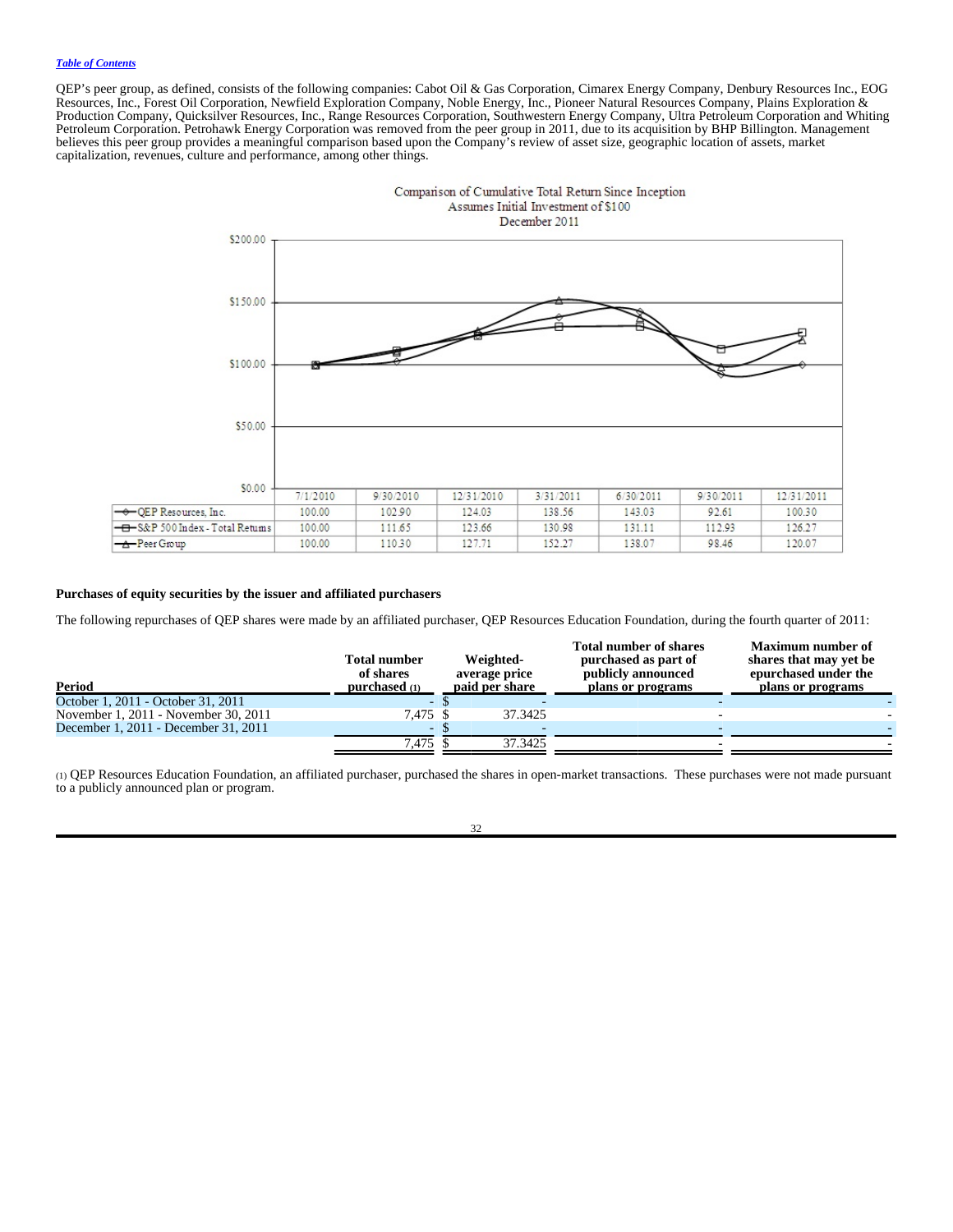## **ITEM 6. SELECTED FINANCIAL DATA**

Selected financial data for the five years ended December 31, 2011, is provided in the table below. Refer to Item 7 and Item 8 in Part II of this annual report for discussion of facts affecting the comparability.

|                                                     | <b>Year Ended December 31,</b> |           |               |                                             |               |                             |                         |                                     |                         |           |
|-----------------------------------------------------|--------------------------------|-----------|---------------|---------------------------------------------|---------------|-----------------------------|-------------------------|-------------------------------------|-------------------------|-----------|
|                                                     |                                | 2011      |               | 2010                                        |               | 2009                        |                         | 2008                                |                         | 2007      |
|                                                     |                                |           |               |                                             |               | (in millions)               |                         |                                     |                         |           |
| <b>Results of Operations</b> (1)                    |                                |           |               |                                             |               |                             |                         |                                     |                         |           |
| Revenues $(2)$                                      |                                | \$3.159.2 |               | $$2,300.6 \$2,011.2 \$2,360.9$              |               |                             |                         |                                     |                         | \$1,713.7 |
| Operating income                                    |                                | 505.9     |               | 545.3                                       |               | 585.5                       |                         | 933.2                               |                         | 584.1     |
| Income from continuing operations                   |                                | 270.4     |               | 285.9                                       |               | 215.4                       |                         | 520.6                               |                         | 361.6     |
| Discontinued operations, net of income tax          |                                |           |               | 43.2                                        |               | 80.7                        |                         | 73.9                                |                         | 59.2      |
| Net income attributable to OEP                      |                                | 267.2     |               | 326.2                                       |               | 293.5                       |                         | 585.5                               |                         | 420.8     |
| Earnings per common share attributable to OEP       |                                |           |               |                                             |               |                             |                         |                                     |                         |           |
| Basic from continuing operations                    | $\mathbf{\$}$                  | 1.51      | \$            | $1.61 \text{ }$ \$                          |               | 1.23                        | -\$                     | 2.96                                | \$                      | 2.11      |
| Basic from discontinued operations                  |                                |           |               | 0.25                                        |               | 0.46                        |                         | 0.43                                |                         | 0.34      |
| Basic total                                         | $\overline{\mathbf{2}}$        | 1.51      | $\mathcal{S}$ | 1.86                                        | \$            | 1.69                        | $\mathsf{\$}$           | 3.39                                | \$                      | 2.45      |
| Diluted from continuing operations                  | \$                             | 1.50      | \$            | 1.60                                        | \$            | 1.21                        | $\mathcal{S}$           | 2.90                                | \$                      | 2.05      |
| Diluted from discontinued operations                |                                |           |               | 0.24                                        |               | 0.46                        |                         | 0.42                                |                         | 0.34      |
| Diluted total                                       | \$                             | 1.50      | \$            | 1.84                                        | \$            | 1.67                        | <sup>\$</sup>           | 3.32                                | S                       | 2.39      |
| Dividends                                           | $\bar{s}$                      | 0.08      | \$            | 0.04                                        | $\mathcal{S}$ |                             | $\overline{\mathbf{s}}$ |                                     | $\overline{\mathbb{S}}$ |           |
| Weighted-average common shares outstanding          |                                |           |               |                                             |               |                             |                         |                                     |                         |           |
| Used in basic calculation                           |                                | 176.5     |               | 175.3                                       |               | 174.1                       |                         | 172.8                               |                         | 172.0     |
| Used in diluted calculation                         |                                | 178.4     |               | 177.3                                       |               | 176.3                       |                         | 176.1                               |                         | 175.9     |
| <b>Financial Position</b>                           |                                |           |               |                                             |               |                             |                         |                                     |                         |           |
| Total Assets at December 31,                        |                                | \$7,442.7 |               | $$6,785.3$ $$6,481.4$ $$6,342.7$            |               |                             |                         |                                     |                         | \$3,821.6 |
| Capitalization at December 31,                      |                                |           |               |                                             |               |                             |                         |                                     |                         |           |
| Long-term debt                                      |                                | 1,679.4   |               | 1,530.8                                     |               | 1,348.7                     |                         | 1,299.1                             |                         | 499.3     |
| Total equity                                        |                                | 3,352.1   |               | 3,063.1                                     |               | 2,808.7                     |                         | 2,779.4                             |                         | 1,860.1   |
| <b>Total Capitalization</b>                         |                                | \$5,031.5 |               | 4,593.9                                     |               | \$4,157.4                   |                         | \$4,078.5                           |                         | \$2,359.4 |
| <b>Cash Flow From Continuing Operations</b>         |                                |           |               |                                             |               |                             |                         |                                     |                         |           |
| Net cash provided by operating activities           |                                | \$1,292.6 | \$            |                                             |               | 997.5 \$ 1,149.4 \$ 1,224.7 |                         |                                     | \$.                     | 807.0     |
| Capital expenditures                                |                                | (1.431.1) |               |                                             |               |                             |                         | $(1,469.0)$ $(1,196.9)$ $(2,136.7)$ |                         | (838.9)   |
| Net cash used in investing activities               |                                | (1,422.9) |               | (1,390.5)                                   |               | (1,146.4)                   |                         | (2,021.0)                           |                         | (867.9)   |
| Net cash provided by (used in) financing activities |                                | 130.3     |               | 373.7                                       |               | (8.8)                       |                         | 818.7                               |                         | 44.1      |
| <b>Non-GAAP Measures</b>                            |                                |           |               |                                             |               |                             |                         |                                     |                         |           |
| Adjusted EBITDA (3)                                 |                                |           |               | $$1,386.6$ $$1,140.5$ $$1,165.5$ $$1,310.7$ |               |                             |                         |                                     | \$.                     | 890.7     |

(1) QEP completed a Spin-off from Questar in June 2010 as discussed in more detail in the Explanatory Note in Part I, Item 1 of this Annual Report on Form 10-K. As a result of the Spin-off, Wexpro's financial results have been reflected as discontinued operations and all prior periods have been recast.

(2) During the year ended December 31, 2011, QEP revised its reporting of transportation and handling costs. Transportation and handling costs, previously netted against revenues, have been recast on the Consolidated Income Statement from revenues to "Natural gas, oil and NGL transportation and other handling costs" for all periods presented. This change has no imapct on net income. See Note 1 "Summary of Significant Accounting Policies," in Item 8, Part II of this Annual Report on Form 10-K, for additional information.

(3) Adjusted EBITDA is a non-GAAP measure. Management defines Adjusted EBITDA as net income before the following items: discontinued operations, unrealized gain and losses on basis-only swaps, gains and losses from asset sales, interest and other income, income taxes, interest expense, separation costs, loss on early extinguishment of debt, depreciation, depletion and amortization, abandonment and impairment, and exploration expense. Management focuses on Adjusted EBITDA to assess the Company's operating results. Management believes Adjusted EBITDA is an important measure of the Company's cash flow and liquidity and its ability to incur and service debt, fund capital expenditures and make distributions to shareholders, and an important measure for comparing the Company's financial performance to other gas and oil producing companies. In addition, Adjusted EBITDA is a part of the Company's debt covenants as defined in its revolving credit agreement.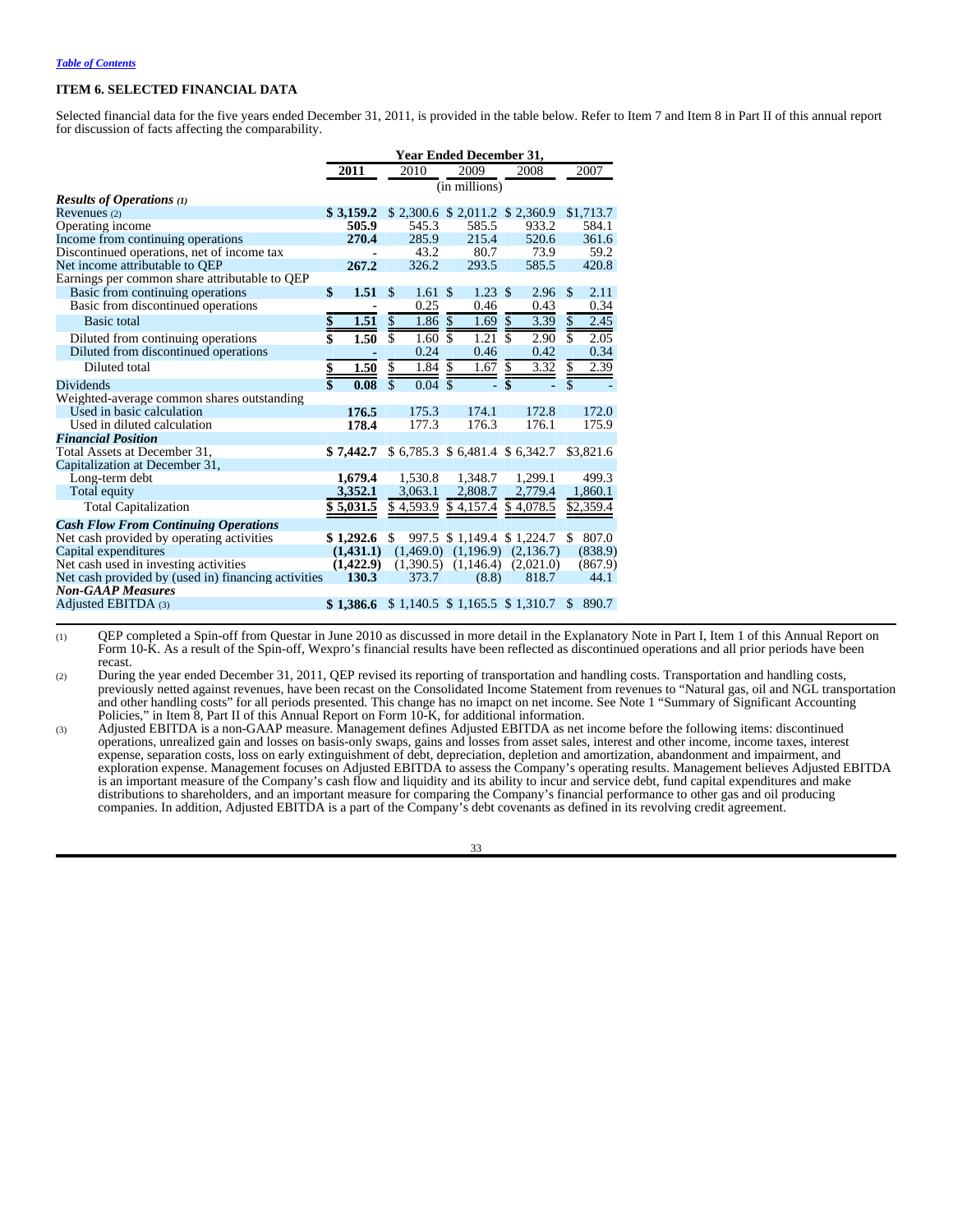The following table reconciles QEP Resources' net income to Adjusted EBITDA:

|                                                    |             |            | <b>Year Ended December 31,</b> |             |         |
|----------------------------------------------------|-------------|------------|--------------------------------|-------------|---------|
|                                                    | 2011        | 2010       | 2009                           | 2008        | 2007    |
|                                                    |             |            | (in millions)                  |             |         |
| <b>Adjusted EBITDA</b>                             |             |            |                                |             |         |
| Net income attributable to OEP                     | \$<br>267.2 | 326.2<br>S | 293.5<br><b>S</b>              | -S<br>585.5 | \$420.8 |
| Net income attributable to noncontrolling interest | 3.2         | 2.9        | 2.6                            | 9.0         | S       |
| Net income                                         | 270.4       | 329.1      | 296.1                          | 594.5       | 420.8   |
| Discontinued operations, net of tax                |             | (43.2)     | (80.7)                         | (73.9)      | (59.2)  |
| Income from continuing operations                  | 270.4       | 285.9      | 215.4                          | 520.6       | 361.6   |
| Unrealized gain (loss) on basis-only swaps         | (117.7)     | (121.7)    | 164.0                          | 79.2        | (5.7)   |
| Net (gain) loss from asset sales                   | (1.4)       | (12.1)     | (1.5)                          | (60.4)      | 0.6     |
| Interest and other income                          | (4.1)       | (2.3)      | (4.5)                          | (10.2)      | (7.8)   |
| Income taxes                                       | 154.4       | 167.0      | 117.6                          | 283.6       | 211.3   |
| Interest expense                                   | 90.0        | 84.4       | 70.1                           | 61.7        | 33.6    |
| Separation costs                                   |             | 13.5       |                                |             |         |
| Loss from early extinguishment of debt             | 0.7         | 13.3       |                                |             |         |
| Depreciation, depletion and amortization           | 765.4       | 643.4      | 559.1                          | 361.5       | 263.9   |
| Abandonment and impairment                         | 218.4       | 46.1       | 20.3                           | 45.4        | 11.2    |
| <b>Exploration</b> expenses                        | 10.5        | 23.0       | 25.0                           | 29.3        | 22.0    |
| <b>Adjusted EBITDA</b>                             | \$1,386.6   | \$1.140.5  | \$1.165.5                      | \$1,310.7   | \$890.7 |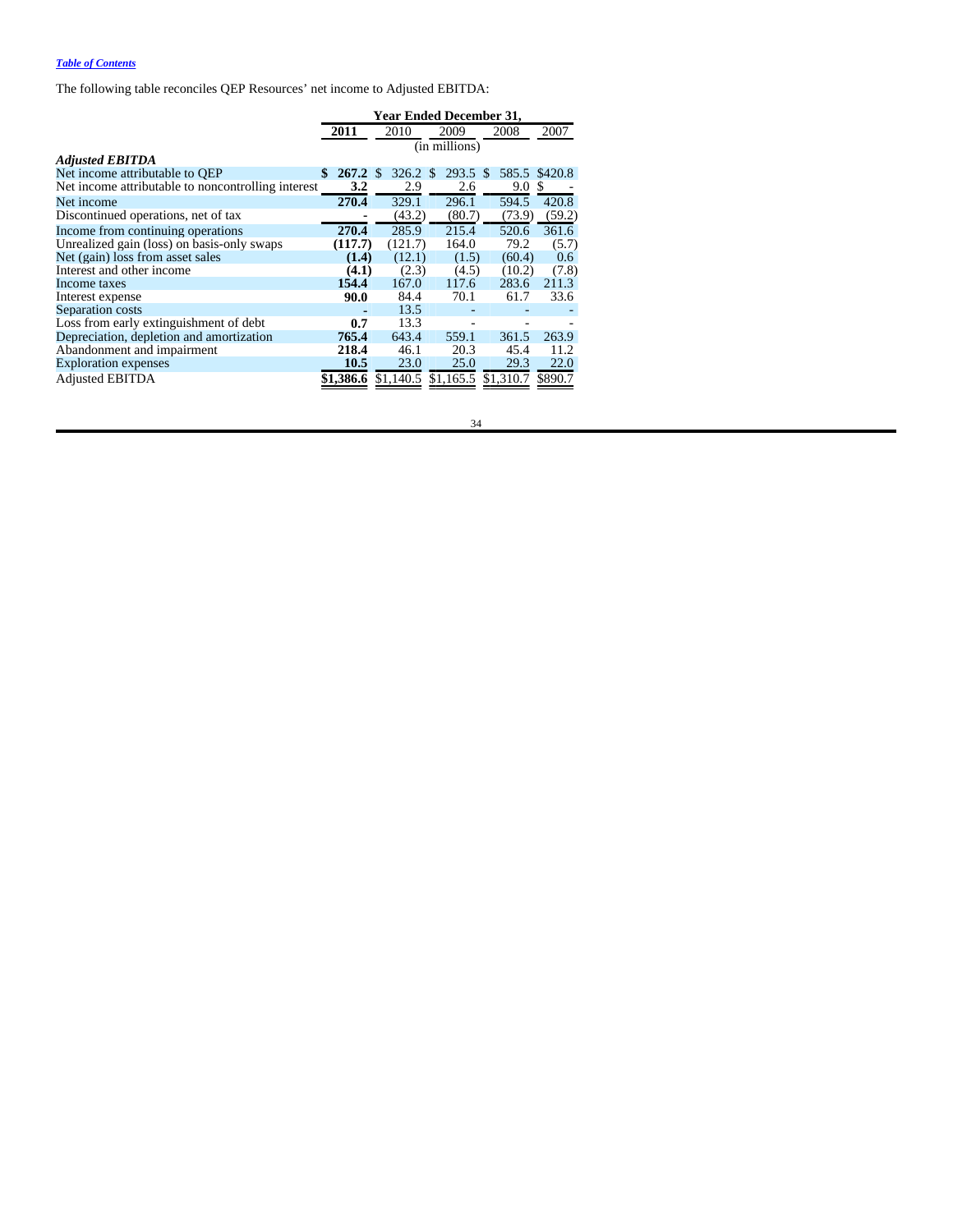### **ITEM 7. MANAGEMENT'S DISCUSSION AND ANALYSIS OF FINANCIAL CONDITION AND RESULTS OF OPERATIONS**

Management's Discussion and Analysis of Financial Condition and Results of Operations (MD&A) is intended to provide the reader of the financial statements with a narrative from the perspective of management on the financial condition, results of operations, liquidity and certain other factors that may affect the Company's operating results. MD&A should be read in conjunction with the Consolidated Financial Statements and related notes included in Item 8 of this Annual Report on Form 10-K.

The following information updates the discussion of QEP's financial condition provided in its 2010 Form 10-K filing, and analyzes the changes in the results of operations between the years ended December 31, 2011 versus December 31, 2010 and December 31, 2010 versus December 31, 2009. During the year ended December 31, 2011, QEP revised its reporting of transportation and handling costs. Transportation and handling costs, previously netted against revenues, have been recast on the Consolidated Income Statement from revenues to "Natural gas, oil and NGL transportation and other handling costs for all periods presented. The impact of this revision is immaterial to the accompanying financial statements and has no effect on income. See Note 1 "Summary of Significant Accounting Policies," in Item 8, Part II of this Annual Report on Form 10-K, for additional information.

#### **OVERVIEW**

QEP Resources, Inc. (QEP or the Company) is a holding company with three major lines of business – gas and oil exploration and production, midstream field services, and energy marketing – which are conducted through three principal subsidiaries:

- QEP Energy Company (QEP Energy) acquires, explores for, develops and produces natural gas, oil, and NGL;
- QEP Field Services Company (QEP Field Services) provides midstream field services, including natural gas gathering and processing, compression and treating services, for affiliates and third parties; and
- QEP Marketing Company (QEP Marketing) markets affiliate and third-party natural gas and oil, provides risk-management services, and owns and operates an underground gas-storage reservoir.

#### *Reincorporation Merger and Spin-off*

Effective May 18, 2010, Market Resources, then a wholly owned subsidiary of Questar, merged with and into QEP, a Delaware corporation and a newly formed, wholly owned subsidiary of Questar, in order to reincorporate in the State of Delaware. The Reincorporation Merger was effected pursuant to an Agreement and Plan of Merger entered into between Market Resources and QEP. On June 30, 2010, Questar distributed to existing Questar stockholders all of the shares of common stock of QEP in a tax-free, pro-rata spin-off, establishing QEP as an independent, publicly traded company. In connection with the Spin-off, QEP distributed Wexpro, a wholly owned subsidiary of QEP at the time, to Questar. In addition, Questar contributed \$250.0 million of equity to QEP prior to the Spin-off.

#### *Outlook*

The Company has substantial acreage positions and operations in some of North America's most important hydrocarbon resource plays, including the Bakken/ Three Forks, Pinedale, Haynesville and Woodford "Cana" Shale. These resource plays are characterized by unconventional oil or natural gas accumulations in continuous tight sands or shales that underlie broad geographic areas. The lateral continuity of such resource plays means that aside from wells abandoned due to mechanical issues, the Company does not expect to drill many unsuccessful wells. Resource plays allow the Company the opportunity to gain considerable operational efficiencies through high density and repeatable drilling and completion operations. The Company has a large inventory of lower-risk, predictable development drilling locations across its acreage holdings in the onshore United States that provide a solid base for consistent organic production and reserve growth. QEP believes that it has one of the lowest cash cost structures among its exploration and production company peers. However, in certain of its resource plays, the Company has experienced rising completed well costs, which could impact future drilling plans.

While predominantly a natural gas producer, the Company has increased its focus on growing the relative proportion of crude oil and NGL production in its exploration and production business. QEP Energy oil and NGL production increased by approximately 54% during the year ended December 31, 2011 to 6,456.9 Mbbl, and oil and NGL revenue accounted for approximately 29% of net production revenues (including realized gains and losses on all settled derivative contracts) during the year ended December 31, 2011, compared to 19% and 12% during the years ended December 31, 2010 and 2009, respectively. QEP Energy oil and NGL production increased by approximately 22% during the year ended December 31, 2010 when compared to the 2009 period. The increase in NGL sales volumes during 2011 was a result of the fee-based processing agreement entered into with QEP Field Services effective August 1, 2011, shortly after the start-up of the Blacks Fork II plant in July 2011 and the liquids recovered for QEP Energy by third party processers associated with development of liquids-rich plays in the Midcontinent and in the Bakken/Three Forks formations. The Company has allocated approximately 88% of its forecasted 2012 drilling and completion capital expenditure budget to oil and liquids-rich natural gas plays due to current depressed natural gas prices and the natural gas forward price.

While QEP believes that it can grow its production and reserves from its extensive inventory of drilling locations, the Company also evaluates acquisition opportunities that might have the potential to create significant long-term value. QEP believes that its experience, expertise and substantial presence in the Southern and Northern Regions, combined with its low-cost operating structure and financial strength, enhance its ability to pursue acquisition opportunities in those geographic areas.

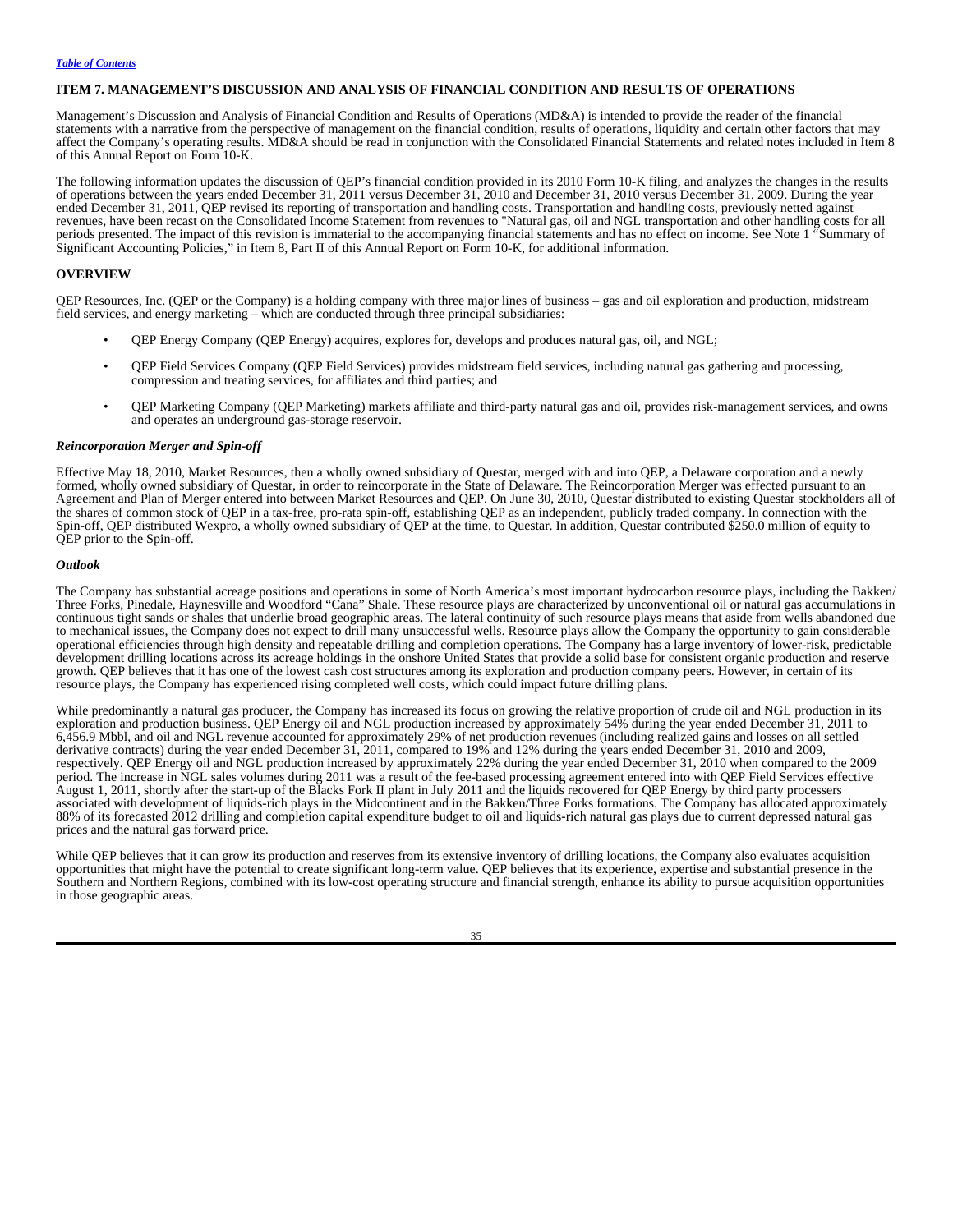The Company also owns and operates gathering and transmission pipelines and natural gas processing and treatment facilities in many of its core producing areas, which allows the Company to promptly connect its wells, better control its costs, and generate a significant revenue stream by providing gathering and processing services to third parties. Net income from QEP's midstream business accounted for approximately 58% of the Company's total net income from continuing operations attributable to QEP during the year ended December 31, 2011, compared to 32% and 33% during the years ended December 31, 2010 and 2009. QEP's midstream net income as a percentage of total Company net income increased in 2011 due in part to impairment charges at QEP Energy which decreased its share of total Company net income as compared to prior periods.

#### *Financial and Operating Results*

During the year ended December 31, 2011, QEP had strong production growth from QEP Energy, its exploration and production business, and QEP Field Services, its gathering and processing business. Although crude oil and NGL prices decreased in the second half of 2011 from the first half of 2011, QEP Energy benefitted from higher production and higher crude oil and NGL prices during the year ended December 31, 2011, as compared to the 2010 and 2009 periods. QEP Field Services benefitted during the year ended December 31, 2011, from the Iron Horse plant having three full quarters of operations, the commencement of the Blacks Fork II processing plant in the second half of 2011 and continued robust gas processing margins.

During the years ended December 31, 2011, 2010, and 2009, QEP Energy reported production of 275.2 Bcfe, 229.0 Bcfe and 189.5 Bcfe, respectively. During the year ended December 31, 2011, the Southern and Northern Regions contributed 56% and 44%, respectively, of total equivalent production. QEP Energy continues to focus on the controllable cash cost of production per Mcfe. The Company defines cash cost of production as the sum of lease operating expense, general and administrative expense, a portion of total QEP interest expense that is allocated to QEP Energy based on intercompany agreements and production taxes. Cash operating costs for QEP Energy were \$1.56 per Mcfe during the year ended December 31, 2011 compared to \$1.58 per Mcfe and \$1.68 per Mcfe for the years ended December 31, 2010 and 2009. The decrease was the result of increased production volumes partially offset by higher overall production costs. QEP Energy reported record production of 275.2 Bcfe in 2011 and all divisions, other than the Uinta Basin, recorded production that was greater than in 2010. Year-end proved reserves increased by 19% over the prior year to 3.61 Tcfe.

QEP Field Services reported gathering system throughput of 1.4 million MMBtu per day during the year ended December 31, 2011, up from 1.3 million MMBtu per day and 1.1 million MMBtu per day for the years ended December 31, 2010 and 2009. During the year ended December 31, 2011, QEP Field Services reported a 42% increase in NGL sales volumes to a total of 141.8 million gallons. The increase in NGL sales volumes along with a 38% increase in the per unit NGL margin (NGL revenue less fuel and shrinkage and transportation and handling costs) resulted in a 95% increase to the keep-whole processing margin during the year ended December 31, 2011.

During the first quarter of 2011, QEP Field Services commenced operations of the 150 MMcf per day cryogenic Iron Horse processing plant, an expansion of its Stagecoach processing complex in the Uinta Basin of eastern Utah. This plant predominantly provides fee-based processing services to third-parties. During the third quarter of 2011, QEP Field Services commissioned the 420 MMcf per day Blacks Fork II cryogenic processing plant, an expansion of its Blacks Fork processing complex located in the Green River Basin of southwestern Wyoming. The Blacks Fork complex is about 100 miles south of QEP's operations at Pinedale. QEP expects that the Blacks Fork II plant at full capacity will be able to extract an incremental net 16,000 Bbls per day of NGL.

During the third quarter of 2011, QEP entered into a new revolving credit facility, which matures in August 2016, and replaced the previous \$1.0 billion credit facility. The terms of the new credit facility provide for loan commitments of \$1.5 billion from a syndicate of financial institutions. The new credit facility provides for borrowings at short-term interest rates and contains customary covenants and restrictions. The agreement also contains provisions which would allow for the amount of the facility to be increased to \$2.0 billion and for the maturity to be extended for two additional one-year periods.

During the fourth quarter of 2011, QEP recorded a non-cash price-related impairment charge of \$195.2 million on some of its mature, dry gas, and higher cost properties in both the Northern and Southern Regions. The impairment charge related to the reduced value of these areas resulting from lower natural gas prices and the current forward curve for natural gas prices. The assets were written down to their estimated fair values. Of the \$195.2 million impairment charge, \$163.5 million were related to properties in the Northern Region with the remaining \$31.7 million related to properties in the Southern Region. See Item 8, footnote 1, "Summary of Significant Accounting Policies", of this Annual Report on Form 10-K, for additional information regarding the impairment.

## **Factors Affecting Results of Operations**

#### *Oil and Natural Gas Prices*

Historically, prices received for QEP's natural gas, NGL and crude oil production have been volatile and unpredictable, and that volatility is expected to continue. In recent years, the domestic natural gas supply has grown faster than natural gas demand, driven by advances in technology, including horizontal drilling and hydraulic fracturing, which have allowed producers to extract increasing amounts of natural gas from shale, tight sand formations, and other unconventional reservoirs. Increased natural gas supply has put downward pressure on natural gas prices, while concern about the global economy and other factors has caused the price of crude oil to decrease in the second half of 2011 from the first half of 2011, although they remain higher during the year ended December 31, 2011 than comparable 2010 and 2009 prices. Changes in the market prices for crude oil, natural gas and NGL directly impact many aspects of QEP's business, including its financial condition, revenues, results of operations, liquidity, rate of growth, costs of goods and services required to drill and complete wells, and the carrying value of its oil and natural gas properties. For example, despite a 16% increase in natural gas production during the year ended December 31, 2011, natural gas revenues increased by only 3% due to significantly lower net realized natural gas prices. Similarly, during the year ended December 31, 2010, natural gas production increased 21%, yet natural gas revenues increased by only 2% due to lower net realized natural gas prices.

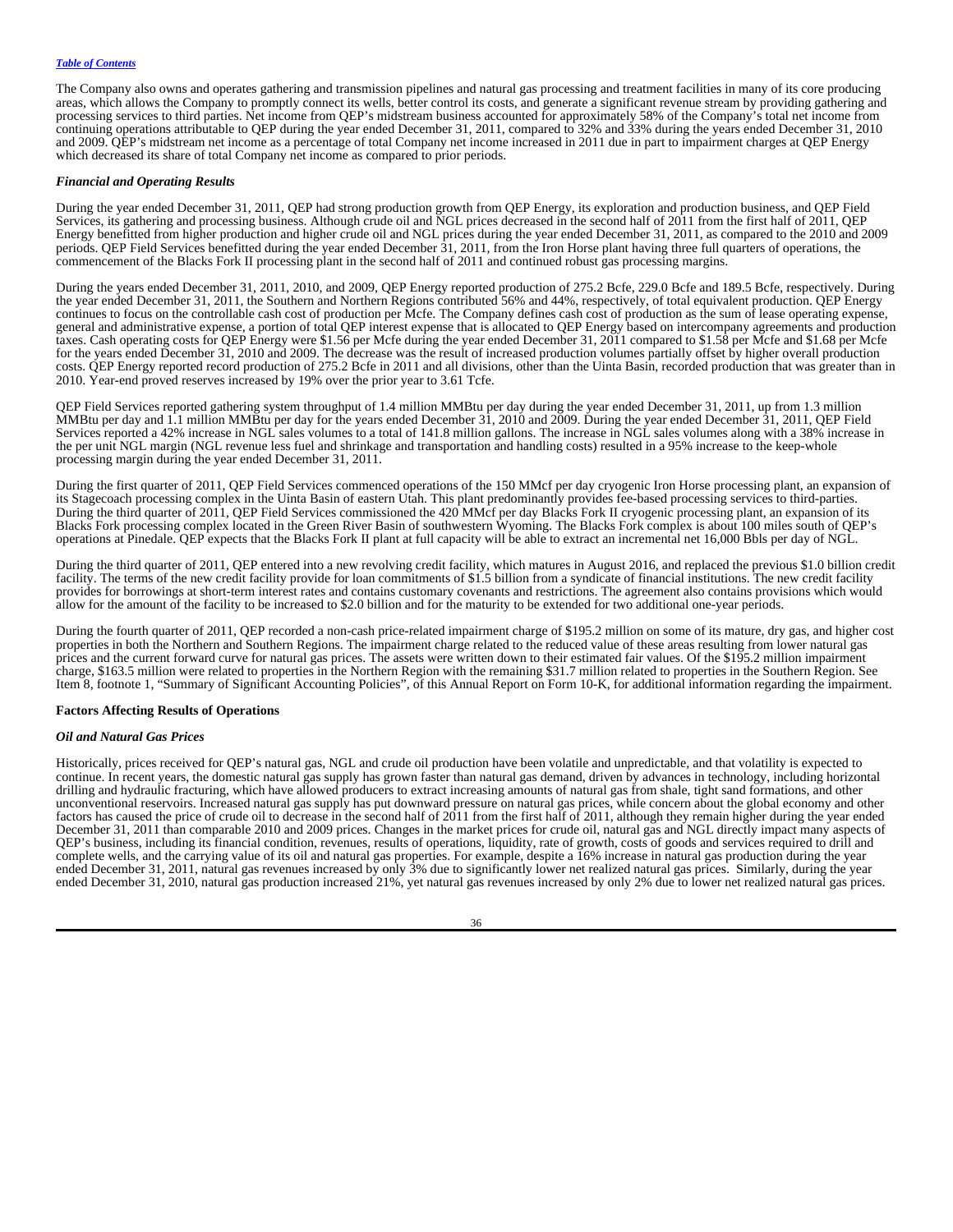QEP uses commodity derivatives to reduce the variability of the prices QEP receives for a portion of its production and to provide a minimum revenue stream. In general, QEP plans to hedge approximately 50% of its forecasted production by the end of the first quarter of the current year. As of December 31, 2011, QEP Energy had approximately 49% of its forecasted 2012 natural gas, oil and NGL production covered with fixed-price swaps or costless collars, assuming 2012 annual production of 307.5 Bcfe. See "Quantitative and Qualitative Disclosures about Market Risk – Commodity Derivative Transactions" for further details concerning QEP's commodity derivatives transactions. In addition, as a result of the continued spread between oil and natural gas prices, the Company has allocated approximately 88% of its forecasted 2012 drilling and completion capital expenditure budget to oil and liquids-rich natural gas projects in its portfolio.

### *Unrealized Derivative Gains and Losses*

Unrealized gains and losses that result from mark-to-market valuations of derivative positions that are not accounted for as cash flow hedges were reflected as unrealized commodity derivative gains or losses in the Company's income statement during the years ended December 31, 2011, 2010 and 2009. In addition, the Company has elected to discontinue hedge accounting beginning January 1, 2012 and future unrealized gains and losses that result from mark-to-market valuations of all derivative positions will be reflected as unrealized commodity derivative gains or losses in the Company's income statement. See Item 8, footnote 1, "Summary of Significant Accounting Policies," of this annual report on Form 10-K for additional information regarding the discontinuance of hedge accounting. Payments due to or from counterparties in the future on these derivatives will typically be offset by corresponding changes in prices ultimately received from the sale of QEP's production. QEP has incurred significant unrealized gains and losses in prior periods and may continue to incur these types of gains and losses in the future.

# *Blacks Fork II Processing Plant*

The completion and start-up of the new Blacks Fork II processing plant resulted in increased NGL production in QEP Field Services and QEP Energy in 2011. As part of the agreement, QEP Energy and QEP Field Services recorded line pack for the NGL line-fill requirements which is recorded as inventory on each of the respective company's balance sheet at December 31, 2011.

In conjunction with the start up of the Blacks Fork II plant, QEP Energy entered into a fee-based processing agreement with QEP Field Services to process QEP Energy's share of Pinedale gas. As a result, about 46% of the NGL recovered at the Blacks Fork II plant will be accounted for as NGL production in QEP Energy, with about 40% included in the keep-whole volumes in QEP Field Services. The remaining 14% relates to non-QEP royalty volumes.

### *Global Economy and the European Debt Crisis*

QEP remains hopeful for a continued recovery of the global economy, however, continues to monitor the outlook of the global economy, including the European debt crisis and its potential impact on global economic growth and the banking and financial sectors, the United States federal budget deficit, and commodity prices. QEP expects natural gas prices to remain low in the United States if the natural gas drilling rig counts remain near current levels, natural gas storage remains high and natural gas production continues to grow. QEP expects oil prices to remain at or above current levels if the global economy continues its recovery. Disruption to the global oil supply system or other factors, could trigger oil price volatility with sharp increases in the crude oil price that could be followed by sharp declines in the price the Company may receive for its oil production. Because of the global economic outlook and the uncertainty around the commodity pricing environment, QEP continues to plan its capital spending program and financial flexibility appropriately.

# *Potential for Future Asset Impairments*

The United States natural gas market remains weak. A further decrease in forward natural gas prices during 2012 could result in additional impairment charges. Certain of the Company's properties have significant natural gas reserves and therefore are sensitive to declines in natural gas prices. These assets are at risk of impairment if future NYMEX Henry Hub natural gas prices experience further decline. The cash flow model that the Company uses to assess proved properties for impairment includes numerous assumptions, such as management's estimates of future oil and gas production, market outlook on forward commodity prices, operating and development costs, and discount rates. All inputs to the cash flow model must be evaluated at each date of estimate. However, a decrease in forward natural gas prices alone could result in an impairment of properties that are sensitive to declines in natural gas prices. A significant drop in oil prices could also trigger impairment. For additional information see Item 1A "Risk Factors" and see Item 8. Note 1 "Significant Accounting Policies."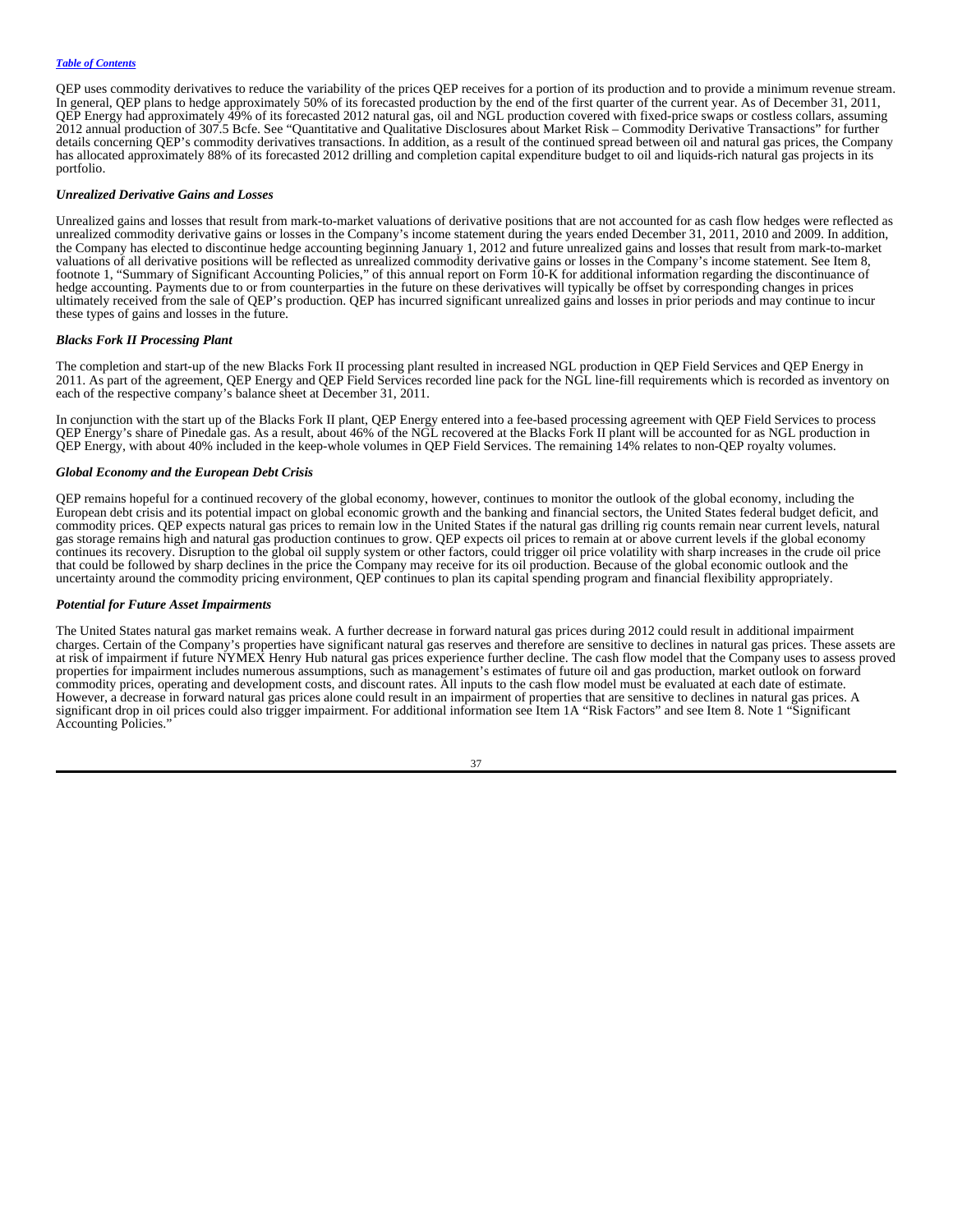# **RESULTS OF OPERATIONS**

#### **Net Income**

QEP Resources net income from continuing operations attributable to QEP in 2011 was \$267.2 million or \$1.50 per diluted share, compared to \$283.0 million or \$1.60 per diluted share in 2010. The decrease in 2011 was due to the \$99.2 million, or 49%, decline in QEP Energy's net income, partially offset by a \$63.4 million, or 70%, increase in QEP Field Services' net income. QEP Energy's net income declined in 2011 because of a non-cash, price-related impairment charge of \$195.2 million in the fourth quarter of 2011 on some of its mature, dry gas, and higher cost properties in both the Northern and Southern Regions. Offsetting the decline at QEP Energy, QEP Field Services' increase in net income was driven by higher gathering and processing margins and increased throughput volumes. QEP Resources net income from continuing operations attributable to QEP in 2010 was \$70.2 million, or 33% higher than the 2009 period. The increase in 2010 net income was primarily driven by increased net income at both QEP Energy and QEP Field Services. QEP Energy's 2010 increase in net income was the result of higher production and higher net realized crude oil and NGL prices in 2010, partially offset by lower net realized natural gas prices. QEP Field Services' 2010 increase in net income was due to higher gathering and processing margins and increased throughput volumes. Following are comparisons of net income from continuing operations attributable to QEP by line of business:

|                                                           | Year ended December 31. |       |      |        |      | Change             |               |  |               |
|-----------------------------------------------------------|-------------------------|-------|------|--------|------|--------------------|---------------|--|---------------|
|                                                           | 2011                    |       | 2010 |        | 2009 |                    | 2011 vs. 2010 |  | 2010 vs. 2009 |
|                                                           |                         |       |      |        |      |                    | (in millions) |  |               |
| <b>OEP</b> Energy                                         |                         | 104.7 |      | 203.9  |      | 134.9 <sup>°</sup> | $(99.2)$ \$   |  | 69.0          |
| <b>OEP</b> Field Services                                 |                         | 154.5 |      | 91.1   |      | 69.4               | 63.4          |  | 21.7          |
| <b>OEP</b> Marketing and other                            |                         | 8.4   |      | 6.7    |      | 8.5                | 1.7           |  | (1.8)         |
| <b>OEP</b> Resources                                      |                         | (0.4) |      | (18.7) |      |                    | 18.3          |  | (18.7)        |
| Net income from continuing operations attributable to QEP |                         | 267.2 |      | 283.0  |      | 212.8              | $(15.8)$ \$   |  | 70.2          |
| Earnings per diluted share from continuing operations     |                         | 1.50  |      | .60    |      | . 21               | $(0.10)$ \$   |  | 0.39          |
| Average diluted shares                                    |                         | 178.4 |      | 177.3  |      | 176.3              | 1.1           |  | 1.0           |

# **Adjusted EBITDA**

Management believes Adjusted EBITDA (a non-GAAP measure) is an important measure of the Company's cash flow and liquidity and an important measure for comparing the Company's financial performance to other gas and oil producing companies. Management defines Adjusted EBITDA as net income before the following items: depreciation, depletion and amortization, abandonment and impairment, interest and other income, interest expense, separation costs, loss on early extinguishment of debt, income taxes, unrealized gain and losses on basis-only swaps, discontinued operations, gains and losses from assets sales, and exploration expense. During the year ended December 31, 2011, QEP revised its reporting of transportation and handling costs to align with industry practice and GAAP. This revised disclosure does not change current or prior period disclosure of net income and Adjusted EBITDA. For additional information, see Item 8, Note 1 "Significant Accounting Policies" for additional details. Following are comparisons of Adjusted EBITDA by line of business:

|                                | Year Ended December 31. |  |        |  |         |               | <b>Change</b> |  |               |  |  |
|--------------------------------|-------------------------|--|--------|--|---------|---------------|---------------|--|---------------|--|--|
|                                | 2011                    |  | 2010   |  | 2009    |               | 2011 vs. 2010 |  | 2010 vs. 2009 |  |  |
|                                |                         |  |        |  |         | (in millions) |               |  |               |  |  |
| <b>OEP</b> Energy              | 1.057.5                 |  | 926.2  |  | 988.0   |               | 131.3         |  | (61.8)        |  |  |
| <b>OEP</b> Field Services      | 320.3                   |  | 203.9  |  | 162.6   |               | 116.4         |  | 41.3          |  |  |
| <b>QEP</b> Marketing and other | 8.8                     |  | 10.4   |  | 14.9    |               | (1.6)         |  | (4.5)         |  |  |
| <b>Total Adjusted EBITDA</b>   | 1,386.6                 |  | ,140.5 |  | 1,165.5 |               | 246.1         |  | (25.0)        |  |  |

Adjusted EBITDA increased 22% to \$1,386.6 million for the year ended December 31, 2011, compared to \$1,140.5 million in the 2010 period, despite an 11% decrease in net realized natural gas prices. The impact of lower net realized natural gas prices during the year ended December 31, 2011 was offset by a 20% increase in total production, 30% higher net realized crude oil prices and 22% higher net realized NGL prices in QEP Energy, along with increased gathering margins (22% higher) and processing margins (93% higher) in QEP Field Services. Adjusted EBITDA decreased only 2% during the year ended December 31, 2010 from the \$1,165.5 million during the year ended December 31, 2009, despite a decrease in net realized natural gas prices of 23%. The large decrease in natural gas prices in the 2010 period compared to the 2009 period was offset by a 21% increase in total production, 29% higher net realized crude oil prices and 23% higher net NGL prices in QEP Energy. During the year ended December 31, 2010, QEP Field Services gathering margins increased 23% and processing margins increased 29% from the year ended December 31, 2009.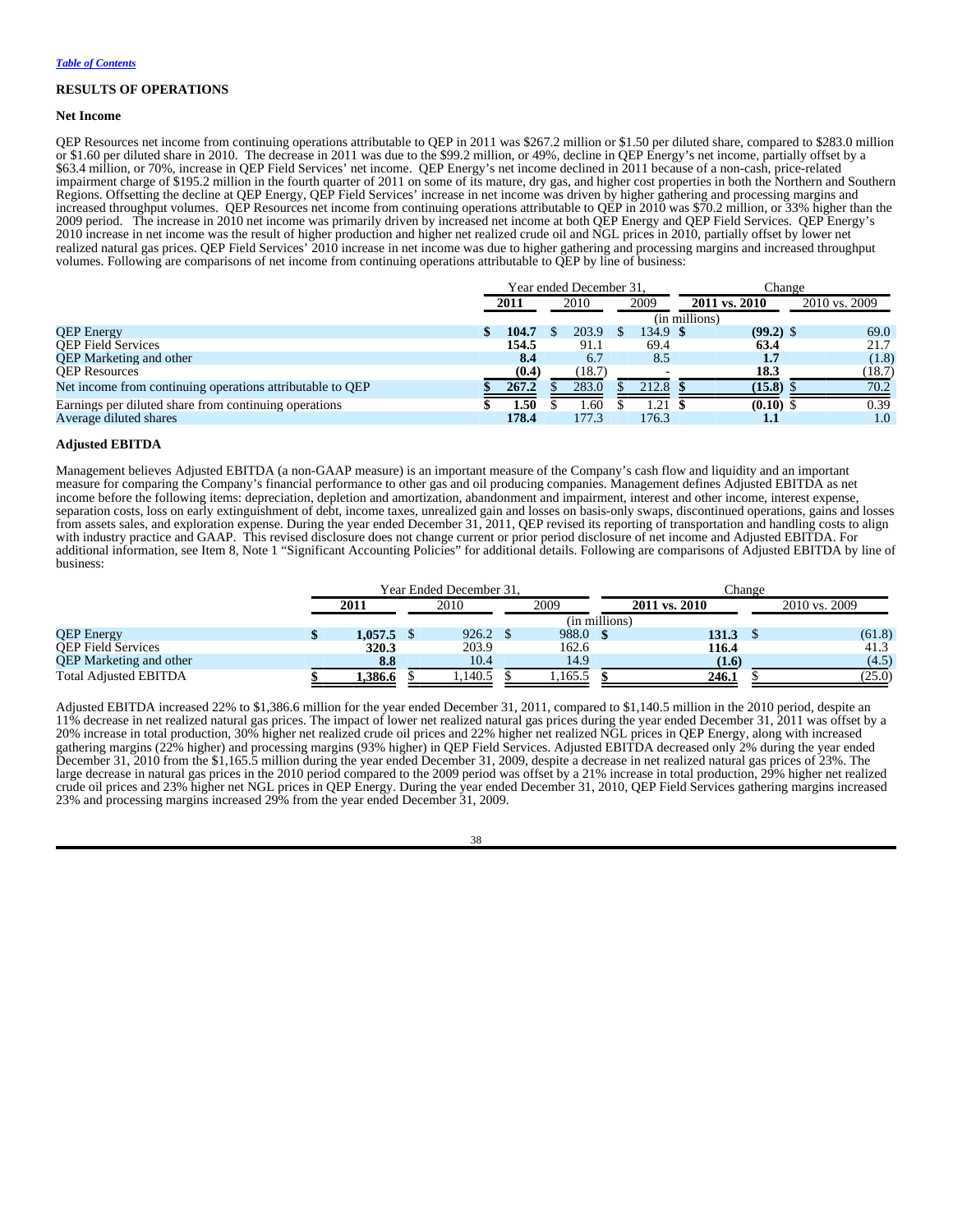A reconciliation of adjusted EBITDA to net income follows:

|                                                     | Year Ended December 31. |         |    |                  |      |            | Change        |               |               |  |
|-----------------------------------------------------|-------------------------|---------|----|------------------|------|------------|---------------|---------------|---------------|--|
|                                                     |                         | 2011    |    | 2010             | 2009 |            |               | 2011 vs. 2010 | 2010 vs. 2009 |  |
|                                                     |                         |         |    |                  |      |            | (in millions) |               |               |  |
| Net income attributable to OEP Resources            | \$                      | 267.2   | -S | $326.2 \text{ }$ |      | $293.5$ \$ |               | $(59.0)$ \$   | 32.7          |  |
| Net income attributable to non-controlling interest |                         | 3.2     |    | 2.9              |      | 2.6        |               | 0.3           | 0.3           |  |
| Net income                                          |                         | 270.4   |    | 329.1            |      | 296.1      |               | (58.7)        | 33.0          |  |
| Discontinued operations, net of tax                 |                         |         |    | (43.2)           |      | (80.7)     |               | 43.2          | 37.5          |  |
| Income from continuing operations                   |                         | 270.4   |    | 285.9            |      | 215.4      |               | (15.5)        | 70.5          |  |
| Unrealized gain on basis-only swaps                 |                         | (117.7) |    | (121.7)          |      | 164.0      |               | 4.0           | (285.7)       |  |
| Net gain from asset sales                           |                         | (1.4)   |    | (12.1)           |      | (1.5)      |               | 10.7          | (10.6)        |  |
| Interest and other loss (income)                    |                         | (4.1)   |    | (2.3)            |      | (4.5)      |               | (1.8)         | 2.2           |  |
| Income taxes                                        |                         | 154.4   |    | 167.0            |      | 117.6      |               | (12.6)        | 49.4          |  |
| Interest expense                                    |                         | 90.0    |    | 84.4             |      | 70.1       |               | 5.6           | 14.3          |  |
| Separation costs                                    |                         |         |    | 13.5             |      |            |               | (13.5)        | 13.5          |  |
| Loss on early extinguishment of debt                |                         | 0.7     |    | 13.3             |      |            |               | (12.6)        | 13.3          |  |
| Depreciation, depletion and amortization            |                         | 765.4   |    | 643.4            |      | 559.1      |               | 122.0         | 84.3          |  |
| Abandonment and impairment                          |                         | 218.4   |    | 46.1             |      | 20.3       |               | 172.3         | 25.8          |  |
| <b>Exploration</b> expenses                         |                         | 10.5    |    | 23.0             |      | 25.0       |               | (12.5)        | (2.0)         |  |
| <b>Adjusted EBITDA</b>                              |                         | 1,386.6 |    | .140.5           |      | 1,165.5    |               | 246.1         | (25.0)        |  |

# **Revenue, Volumes and Prices**

|                                 | Year ended December 31. |              |  |              |  |               |  | Change          |  |               |  |
|---------------------------------|-------------------------|--------------|--|--------------|--|---------------|--|-----------------|--|---------------|--|
|                                 |                         | 2011         |  | 2010         |  | 2009          |  | 2011 vs. 2010   |  | 2010 vs. 2009 |  |
|                                 |                         |              |  |              |  | (in millions) |  |                 |  |               |  |
| <b>Revenues</b>                 |                         |              |  |              |  |               |  |                 |  |               |  |
| Natural gas sales               |                         | $1,239.1$ \$ |  | $1,205.3$ \$ |  | $1,187.2$ \$  |  | 33.8 $\sqrt{ }$ |  | 18.1          |  |
| Oil sales                       |                         | 324.2        |  | 198.1        |  | 141.3         |  | 126.1           |  | 56.8          |  |
| <b>NGL</b> sales                |                         | 129.7        |  | 47.9         |  | 22.5          |  | 81.8            |  | 25.4          |  |
| Gathering, processing and other |                         | 380.9        |  | 251.3        |  | 218.4         |  | 129.6           |  | 32.9          |  |
| Purchased gas and oil sales     |                         | 1,085.3      |  | 598.0        |  | 441.8         |  | 487.3           |  | 156.2         |  |
| <b>Total Revenues</b>           |                         | 3,159.2      |  | 2,300.6      |  | 2,011.2       |  | 858.6           |  | 289.4         |  |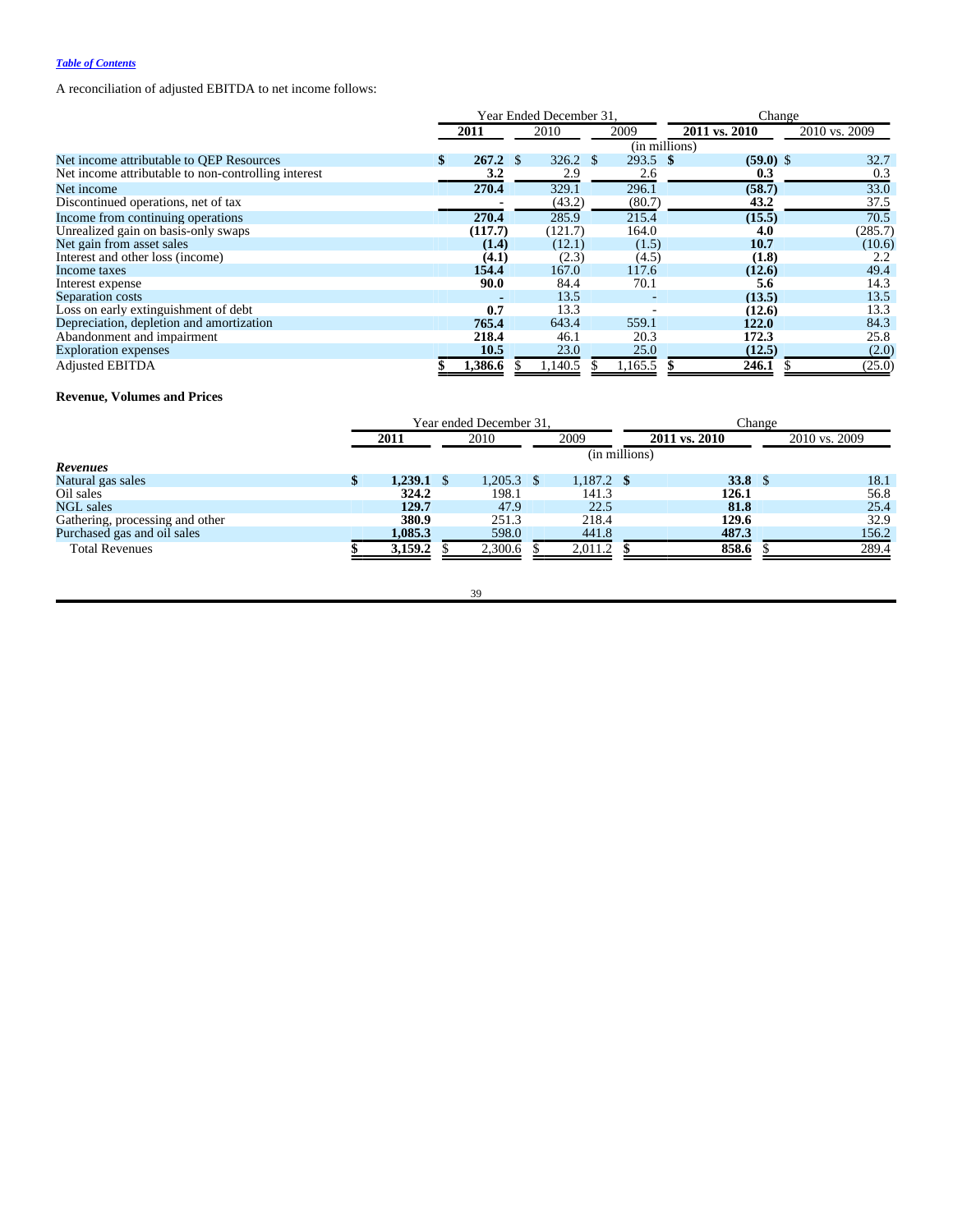QEP Energy's revenues for the years ended December 31, 2011 and 2010, resulting from the sale of natural gas, oil and NGLs increased primarily due to increased production volumes and higher oil and NGL prices, offset by lower prices for natural gas, as follows:

|                                             | Year ended December 31, 2011 |                              |               |                  |                                  |  |  |  |  |
|---------------------------------------------|------------------------------|------------------------------|---------------|------------------|----------------------------------|--|--|--|--|
|                                             |                              | Natural Gas                  | Oil           | NGL <sub>S</sub> | Total                            |  |  |  |  |
|                                             |                              |                              | (in millions) |                  |                                  |  |  |  |  |
| <b>OEP Energy Revenues</b>                  |                              |                              |               |                  |                                  |  |  |  |  |
| 2010 revenues                               | \$.                          | 1.205.3                      |               |                  | \$198.1 \$47.9 \$1,451.3         |  |  |  |  |
| Changes associated with volumes (1)         |                              | 193.2                        | 50.7          | 58.1             | 302.0                            |  |  |  |  |
| Changes associated with prices (2)          |                              | (159.4)                      | 75.4          | 23.7             | (60.3)                           |  |  |  |  |
| 2011 revenues                               |                              | 1.239.1                      |               |                  | \$324.2 \$129.7 \$1,693.0        |  |  |  |  |
|                                             |                              |                              |               |                  |                                  |  |  |  |  |
|                                             |                              |                              |               |                  |                                  |  |  |  |  |
|                                             |                              | Year ended December 31, 2010 |               |                  |                                  |  |  |  |  |
|                                             |                              | Natural Gas                  | Oil           | NGL <sub>S</sub> | Total                            |  |  |  |  |
|                                             |                              |                              |               |                  |                                  |  |  |  |  |
|                                             |                              |                              | (in millions) |                  |                                  |  |  |  |  |
| <b>OEP Energy Revenues</b><br>2009 revenues | \$.                          |                              |               |                  | 1.187.2 \$141.3 \$22.5 \$1.351.0 |  |  |  |  |
| Changes associated with volumes (1)         |                              | 246.5                        | 12.1          | 16.6             | 275.2                            |  |  |  |  |
| Changes associated with prices (2)          |                              | (228.4)                      | 44.7          | 8.8              | (174.9)                          |  |  |  |  |

(1) The revenue variance attributed to the change in volume is calculated by multiplying the change in volumes from the year ended December 31, 2011 or 2010, to the year ended December 31, 2010 or 2009, by the average realized price or fee for the year ended December 31, 2010 or 2009. (2) The revenue variance attributed to the change in price is calculated by multiplying the change in realized prices or fee from the year ended December 31, 2011 or 2010, to the year ended December 31, 2010 or 2009, by volume for the year ended December 31, 2010 or 2009.

QEP Field Services revenues also increased for the years ended December 31, 2011 and 2010, as a result of higher volumes, improved processing and gathering fees in 2011 as compared to 2010, and higher gathering and processing volumes, and higher NGL prices and gathering fees in 2010 as compared to 2009, as follows:

|                                     | For the year ended December 31, 2011 |              |     |                                      |     |           |    |          |  |
|-------------------------------------|--------------------------------------|--------------|-----|--------------------------------------|-----|-----------|----|----------|--|
|                                     |                                      | <b>NGLs</b>  |     | Processing                           |     | Gathering |    | Total    |  |
|                                     |                                      |              |     | (in millions)                        |     |           |    |          |  |
| <b>OEP Field Services</b>           |                                      |              |     |                                      |     |           |    |          |  |
| 2010 revenues                       | \$                                   | 94.8         | \$. | 35.2                                 | \$. | 189.2     |    | \$ 319.2 |  |
| Changes associated with volumes (1) |                                      | 39.3         |     | 2.3                                  |     | 7.8       |    | 49.4     |  |
| Changes associated with fees (2)    |                                      | 45.9         |     | 18.4                                 |     | 32.6      |    | 96.9     |  |
| 2011 revenues                       |                                      | <b>180.0</b> | \$  | 55.9                                 |     | 229.6     |    | \$465.5  |  |
|                                     |                                      |              |     |                                      |     |           |    |          |  |
|                                     |                                      |              |     |                                      |     |           |    |          |  |
|                                     |                                      |              |     | For the year ended December 31, 2010 |     |           |    |          |  |
|                                     |                                      | <b>NGLs</b>  |     | Processing                           |     | Gathering |    | Total    |  |
|                                     |                                      |              |     | (in millions)                        |     |           |    |          |  |
| <b>OEP Field Services</b>           |                                      |              |     |                                      |     |           |    |          |  |
| 2009 revenues                       | \$.                                  | 71.9         | \$  | 32.6                                 | \$. | 160.1     | S. | 264.6    |  |
| Changes associated with volumes (1) |                                      | (1.0)        |     | 2.6                                  |     | 24.0      |    | 25.6     |  |
| Changes associated with fees (2)    |                                      | 23.9         |     |                                      |     | 5.1       |    | 29.0     |  |

(1) The revenue variance attributed to the change in volume is calculated by multiplying the change in volumes from the year ended December 31, 2011 or 2010, to the year ended December 31, 2010 or 2009, by the average realized price or fee for the year ended December 31, 2010 or 2009. (2) The revenue variance attributed to the change in fees is calculated by multiplying the change in realized prices or fee from the year ended December 31, 2011 or 2010, to the year ended December 31, 2010 or 2009, by volume for the year ended December 31, 2010 or 2009.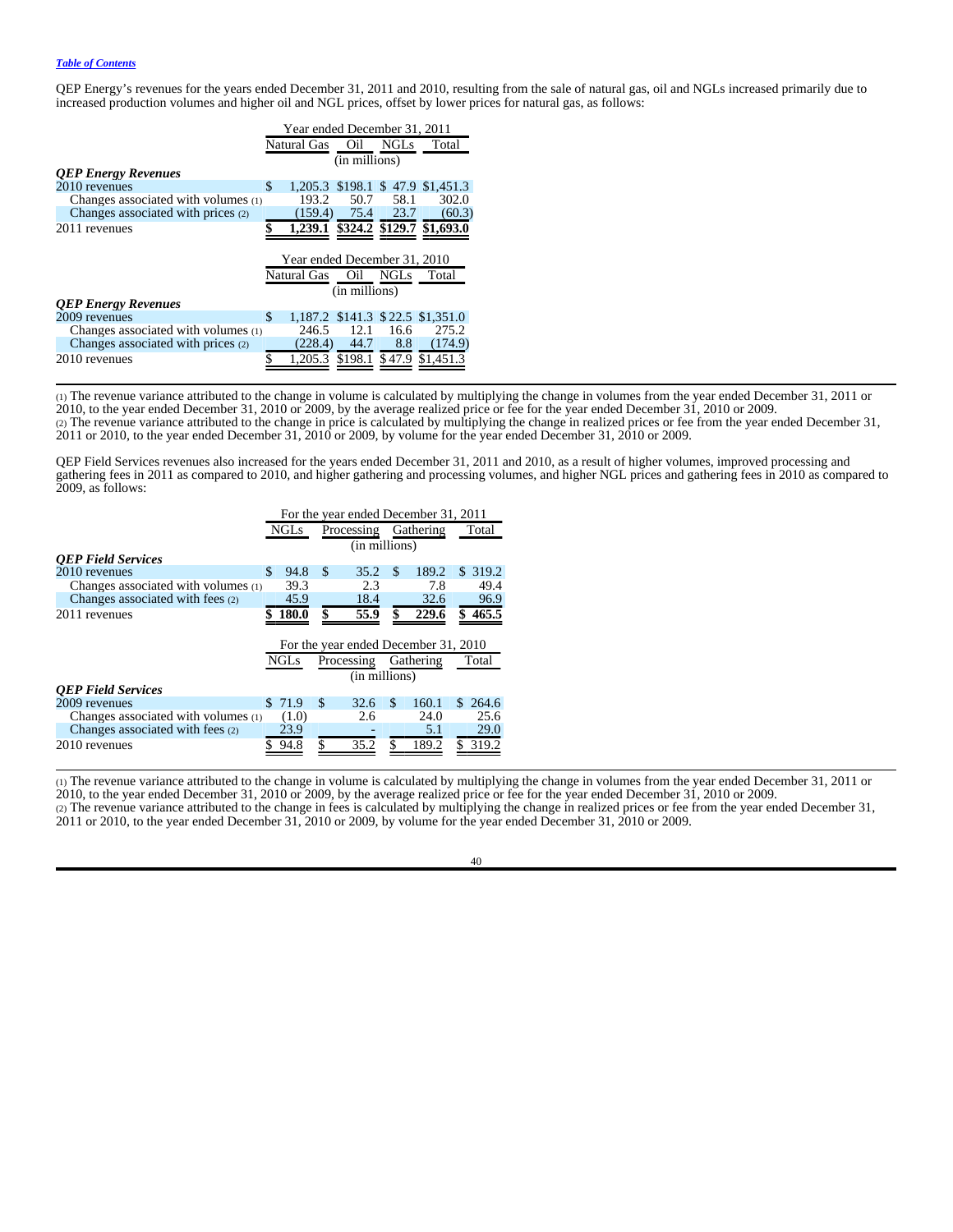Purchased gas and oil sales increased by \$487.3 million, or 81% during the year ended December 31, 2011 from 2010. The increase in 2011 was primarily due to QEP Energy's additional revenues of \$509.8 million related to gas purchases made in northwest Louisiana to utilize firm transportation capacity and the subsequent sale of those gas purchases. Purchased gas and oil sales increased \$156.2 million, or 35%, during the year ended December 31, 2010 compared to 2009. The 2010 increase was the result of higher natural gas prices and increased sales volumes at QEP Marketing.

# **Reserves**

QEP Energy's proved reserves in major operating areas at December 31, 2011 and 2010 are summarized below:

|                           |         | 2011                   | 2010    |               |  |
|---------------------------|---------|------------------------|---------|---------------|--|
|                           | (Bcfe)  | $\frac{6}{6}$ of total | (Bcfe)  | $%$ of total) |  |
| <b>Southern Region</b>    |         |                        |         |               |  |
| Haynesville/Cotton Valley | 782.9   | 22                     | 728.3   | 24            |  |
| Midcontinent              | 518.7   | 14                     | 442.2   | 15            |  |
| <b>Northern Region</b>    |         |                        |         |               |  |
| Pinedale Anticline        | 1,531.0 | 42                     | 1,348.9 | 44            |  |
| Uinta Basin               | 393.6   | 11                     | 212.8   |               |  |
| Rockies Legacy            | 387.6   |                        | 298.5   | 10            |  |
| <b>Total QEP Energy</b>   | 3,613.8 | 100                    | 3,030.7 | 100           |  |

# **Production**

QEP Energy reported production of 275.2 Bcfe during the year ended December 31, 2011 compared to 229.0 Bcfe and 189.5 Bcfe for the years ended December 31, 2010 and 2009, respectively. On an energy-equivalent basis, crude oil and NGL comprised approximately 14% of QEP Energy's total production for the year ended December 31, 2011, up from 11% for the years ended December 31, 2010 and 2009. A summary of production is shown in the following table:

|                                      |         | For the year ended December 31. | .`hange |               |               |
|--------------------------------------|---------|---------------------------------|---------|---------------|---------------|
|                                      | 2011    | 2010                            | 2009    | 2011 vs. 2010 | 2010 vs. 2009 |
| <b>OEP</b> Energy production volumes |         |                                 |         |               |               |
| Natural gas (Bcf)                    | 236.4   | 203.8                           | 168.7   | <b>32.6</b>   | 35.1          |
| Oil (Mbbl)                           | 3.741.3 | 2.979.8                         | 2.746.7 | 761.5         | 233.1         |
| NGL (Mbbl)                           | 2.715.6 | .225.8                          | 705.0   | 1.489.8       | 520.8         |
| Total production (Bcfe)              | 275.2   | 229.0                           | 189.5   | 46.2          | 39.5          |
| Average daily production (MMcfe)     | 753.9   | 627.4                           | 519.1   | 126.5         | 108.3         |

A summary of natural gas production by major geographical area is shown in the following table:

|                                                          |       | For the year ended December 31. | Change |               |               |
|----------------------------------------------------------|-------|---------------------------------|--------|---------------|---------------|
|                                                          | 2011  | 2010                            | 2009   | 2011 vs. 2010 | 2010 vs. 2009 |
| OEP Energy - Natural gas (Bcf)<br><b>Southern Region</b> |       |                                 |        |               |               |
| Haynesville/Cotton Valley                                | 107.1 | 79.3                            | 46.9   | 27.8          | 32.4          |
| Midcontinent                                             | 32.9  | 30.8                            | 32.7   | 2.1           | (1.9)         |
| <b>Northern Region</b>                                   |       |                                 |        |               |               |
| Pinedale Anticline                                       | 69.3  | 65.1                            | 58.9   | 4.2           | 6.2           |
| Uinta Basin                                              | 14.9  | 14.9                            | 16.7   |               | (1.8)         |
| Rockies Legacy                                           | 12.2  | 13.7                            | 13.5   | (1.5)         | 0.2           |
| Total production                                         | 236.4 | 203.8                           | 168.7  | 32.6          | 35.1          |

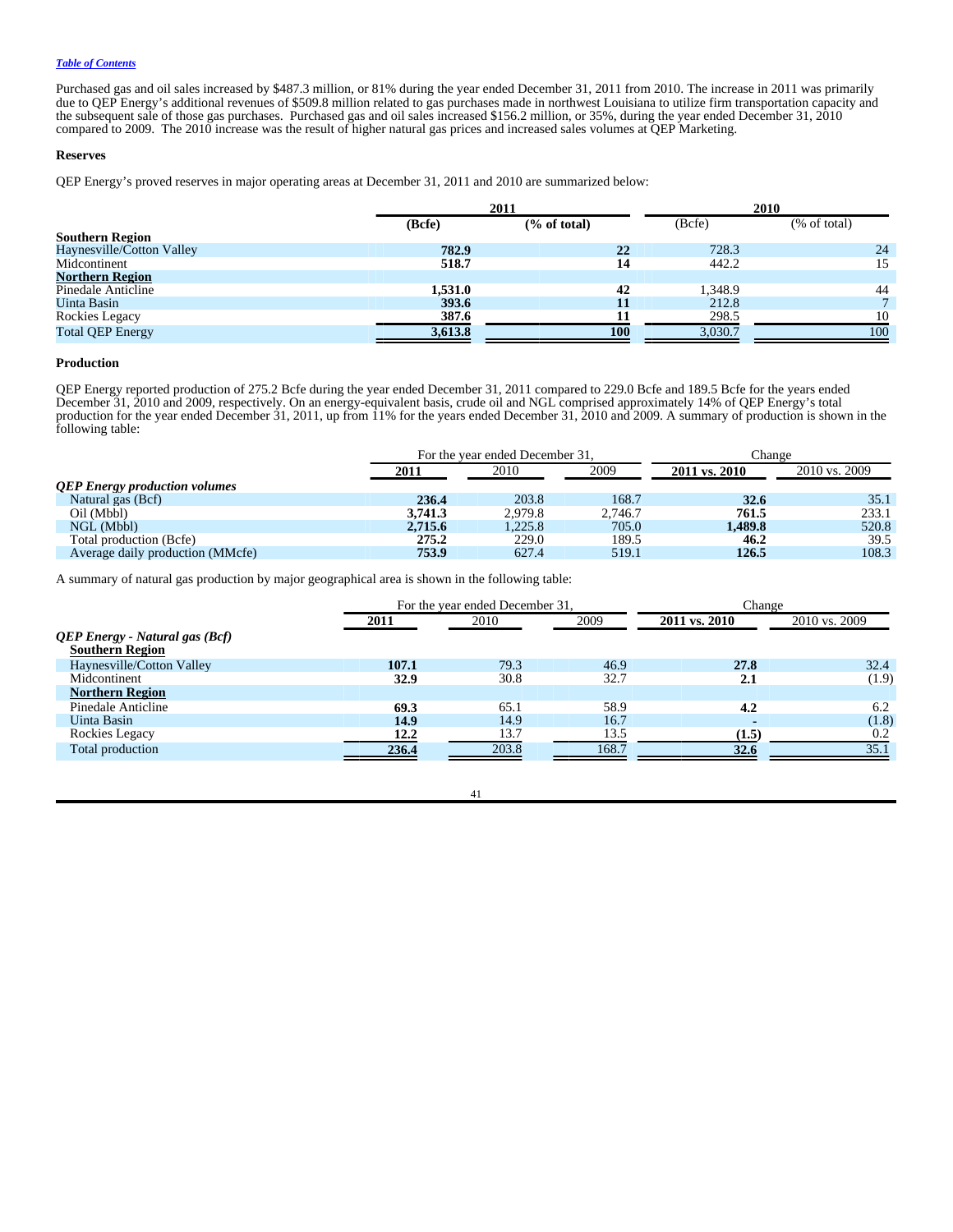A summary of oil production by major geographical area is shown in the following table:

|                                       |         | For the year ended December 31. |         | Change        |               |  |  |
|---------------------------------------|---------|---------------------------------|---------|---------------|---------------|--|--|
|                                       | 2011    | 2010                            | 2009    | 2011 vs. 2010 | 2010 vs. 2009 |  |  |
| <i><b>OEP Energy - Oil (Mbbl)</b></i> |         |                                 |         |               |               |  |  |
| <b>Southern Region</b>                |         |                                 |         |               |               |  |  |
| Haynesville/Cotton Valley             | 51.0    | 78.4                            | 121.1   | (27.4)        | (42.7)        |  |  |
| Midcontinent                          | 835.3   | 644.3                           | 775.1   | 191.0         | (130.8)       |  |  |
| <b>Northern Region</b>                |         |                                 |         |               |               |  |  |
| Pinedale Anticline                    | 583.8   | 551.8                           | 486.9   | 32.0          | 64.9          |  |  |
| Uinta Basin                           | 866.7   | 957.1                           | 930.7   | (90.4)        | 26.4          |  |  |
| Rockies Legacy                        | 1,404.5 | 748.2                           | 432.9   | 656.3         | 315.3         |  |  |
| Total production                      | 3,741.3 | 2,979.8                         | 2,746.7 | 761.5         | 233.1         |  |  |

A summary of NGL production by major geographical area is shown in the following table:

|                                |         | For the year ended December 31. | Change |               |               |  |
|--------------------------------|---------|---------------------------------|--------|---------------|---------------|--|
|                                | 2011    | 2010                            | 2009   | 2011 vs. 2010 | 2010 vs. 2009 |  |
| <b>QEP Energy - NGL (Mbbl)</b> |         |                                 |        |               |               |  |
| <b>Southern Region</b>         |         |                                 |        |               |               |  |
| Haynesville/Cotton Valley      | 8.4     | 5.5                             | 3.3    | 2.9           | 2.2           |  |
| Midcontinent                   | 1.371.2 | 997.0                           | 456.1  | 374.2         | 540.9         |  |
| <b>Northern Region</b>         |         |                                 |        |               |               |  |
| Pinedale Anticline             | 1.099.6 |                                 |        | 1.099.6       |               |  |
| Uinta Basin                    | 106.4   | 121.5                           | 151.2  | (15.1)        | (29.7)        |  |
| Rockies Legacy                 | 130.0   | 101.8                           | 94.4   | 28.2          | 7.4           |  |
| Total production               | 2,715.6 | 1,225.8                         | 705.0  | 1,489.8       | 520.8         |  |

A summary of natural gas equivalent total production by major geographical area is shown in the following table:

|                                             |       | For the year ended December 31. | Change |               |               |
|---------------------------------------------|-------|---------------------------------|--------|---------------|---------------|
|                                             | 2011  | 2010                            | 2009   | 2011 vs. 2010 | 2010 vs. 2009 |
| <b>OEP Energy - Total Production (Bcfe)</b> |       |                                 |        |               |               |
| <b>Southern Region</b>                      |       |                                 |        |               |               |
| Haynesville/Cotton Valley                   | 107.5 | 79.8                            | 47.7   | 27.7          | 32.1          |
| Midcontinent                                | 46.2  | 40.6                            | 40.1   | 5.6           | 0.5           |
| <b>Northern Region</b>                      |       |                                 |        |               |               |
| Pinedale Anticline                          | 79.4  | 68.5                            | 61.8   | 10.9          | 6.7           |
| Uinta Basin                                 | 20.8  | 21.4                            | 23.2   | (0.6)         | (1.8)         |
| Rockies Legacy                              | 21.3  | 18.7                            | 16.7   | 2.6           | 2.0           |
| Total production                            | 275.2 | 229.0                           | 189.5  | 46.2          | 39.5          |

*Southern Region – Haynesville/Cotton Valley.* Net production in the Haynesville/Cotton Valley area grew 35% to 107.5 Bcfe during the year ended December 31, 2011 compared to the year ended December 31, 2010 and represented 39% of the Company's total production. During the years ended December 31, 2010 and 2009, Haynesville/Cotton Valley production was 79.8 Bcfe and 47.7 Bcfe, respectively, which represented 35% and 25% of the Company's total production. Haynesville/Cotton Valley area production growth was driven by development drilling in the Haynesville Shale play in northwest Louisiana.

*Southern Region – Midcontinent.* Net production in the Midcontinent area grew 14% to 46.2 Bcfe during the year ended December 31, 2011 compared to the year ended December 31, 2010 and represented 17% of the Company's total production. During the years ended December 31, 2010 and 2009, Midcontinent area production was 40.6 Bcfe and 40.1 Bcfe, respectively, which represented 18% and 21% of the Company's total production. Midcontinent area production growth was driven by continued development of the Granite Wash/Atoka Wash play in the Texas Panhandle and the Woodford "Cana" Shale horizontal gas play in the Anadarko Basin of western Oklahoma.

*Northern Region – Pinedale Anticline.* Net production from the Pinedale Anticline in western Wyoming grew 16% to 79.4 Bcfe during the year ended December 31, 2011 compared to the year ended December 31, 2010 and represented 29% of the Company's total production. During the years ended December 31, 2010 and 2009, Pinedale Anticline production was 68.5 Bcfe and 61.8 Bcfe, respectively, which represented 30% and 33% of the Company's total production. As a result of a new fee-based processing agreement between QEP Energy and QEP Field Services at Blacks Fork II, NGL production at Pinedale for the second half of 2011 was 1,099.6 Mbbl, contrasted with no reportable NGL production in the comparable 2010 and 2009 periods.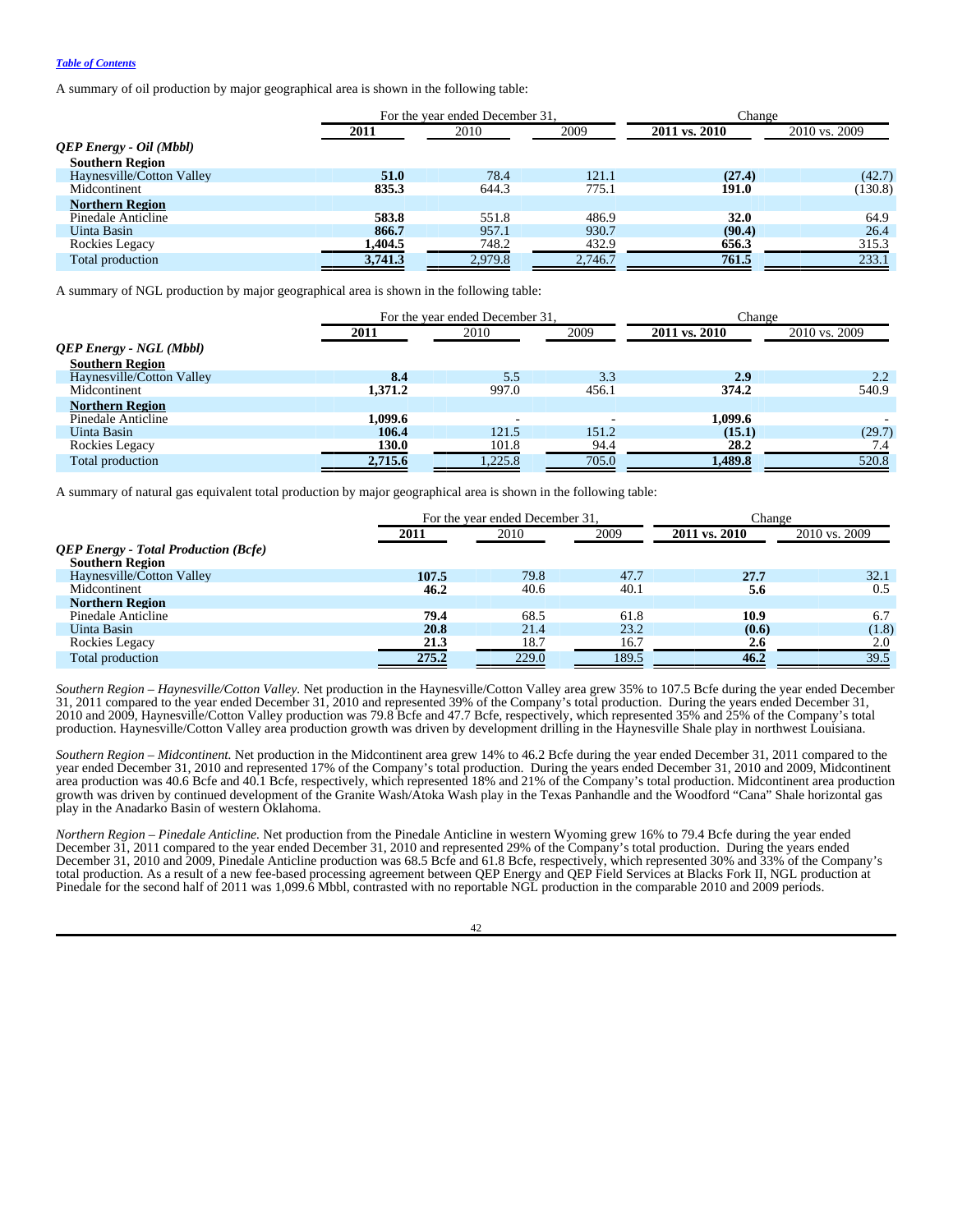*Northern Region – Uinta Basin.* In the Uinta Basin, production decreased 3% during the year ended December 31, 2011, due to decreased drilling activity, despite a first quarter 2011 prior-period adjustment of QEP's ownership interest within a federal unit, which resulted in a positive adjustment to reported volumes of 1.6 Bcfe. During the year ended December 31, 2010, Uinta production was 1.8 Bcfe lower than in 2009 due to decreased drilling activity resulting from low natural gas prices.

*Northern Region – Rockies Legacy.* Rockies Legacy net production in 2011 increased by 14% to 21.3 Bcfe. Rockies Legacy production in 2010 was 2.0 Bcfe higher than in 2009. Increases in both 2011 and 2010 were due to increased oil directed drilling activity in the North Dakota Bakken/Three Forks play. Most of QEP's wells in North Dakota have been connected to oil gathering lines during 2011, thereby eliminating future weather-related oil sales interruptions. QEP Energy Rockies Legacy properties include all Northern Region properties except the Pinedale Anticline and the Uinta Basin.

#### **Pricing**

During the year ended December 31, 2011, QEP revised its reporting of transportation and handling costs. Transportation and handling costs have been recast on the Consolidated Income Statement from revenues to "Natural gas, oil and NGL transportation and other handling costs" for all periods presented. See Note 1 "Summary of Significant Accounting Policies," in Item 8, Part II of this Annual Report on Form 10-K, for additional information. Field-level and realized prices (after the impact of all settled commodity derivatives) for natural gas at QEP Energy were lower during the year ended December 31, 2011 than in the 2010 and 2009 comparable periods, while 2011 realized oil and NGL prices were higher than in 2010 and 2009. A regional comparison of QEP Energy's average field-level prices are shown in the following tables:

|                                                              |             |       |               | Year Ended December 31. |      |            | Change              |        |               |  |  |
|--------------------------------------------------------------|-------------|-------|---------------|-------------------------|------|------------|---------------------|--------|---------------|--|--|
|                                                              | 2011        |       |               | 2010                    |      | 2009       | 2011 vs. 2010       |        | 2010 vs. 2009 |  |  |
| OEP Energy - Average field-level natural gas price (per Mcf) |             |       |               |                         |      |            |                     |        |               |  |  |
| Southern Region                                              | \$          | 4.00  | -S            | $4.24 \text{ } $$       |      | $3.69$ \$  | $(0.24)$ \$         |        | 0.55          |  |  |
| Northern Region                                              |             | 3.87  |               | 4.11                    |      | 3.30       | (0.24)              |        | 0.81          |  |  |
| Average field-level natural gas price                        |             | 3.95  |               | 4.18                    |      | 3.48       | (0.23)              |        | 0.70          |  |  |
|                                                              |             |       |               |                         |      |            |                     |        |               |  |  |
|                                                              |             |       |               | Year Ended December 31. |      |            |                     | Change |               |  |  |
|                                                              | 2011        |       | 2010          |                         | 2009 |            | 2011 vs. 2010       |        | 2010 vs. 2009 |  |  |
| OEP Energy - Average field-level oil price (per bbl)         |             |       |               |                         |      |            |                     |        |               |  |  |
| Southern Region                                              | \$<br>90.45 | -S    |               | 74.93                   | \$.  | 54.41 \$   | $15.52 \text{ }$ \$ |        | 20.52         |  |  |
| Northern Region                                              | 84.88       |       |               | 67.62                   |      | 49.17      | 17.26               |        | 18.45         |  |  |
| Average field-level oil price                                | 86.20       |       |               | 69.39                   |      | 50.88      | 16.81               |        | 18.51         |  |  |
|                                                              |             |       |               |                         |      |            |                     |        |               |  |  |
|                                                              |             |       |               | Year Ended December 31. |      |            | Change              |        |               |  |  |
|                                                              | 2011        |       |               | 2010                    |      | 2009       | 2011 vs. 2010       |        | 2010 vs. 2009 |  |  |
| <b>OEP Energy - Average field-level NGL price (per bbl)</b>  |             |       |               |                         |      |            |                     |        |               |  |  |
| Southern Region                                              |             | 43.66 | <sup>\$</sup> | 35.57                   | -S   | $27.15$ \$ | 8.09 S              |        | 8.42          |  |  |
| Northern Region                                              |             | 52.00 |               | 54.62                   |      | 40.56      | (2.62)              |        | 14.06         |  |  |
| Average field-level NGL price                                |             | 47.76 |               | 39.04                   |      | 31.82      | 8.72                |        | 7.22          |  |  |

A comparison of net realized average natural gas, oil and NGL prices, including the realized losses on basis-only swaps, which did not qualify for hedge accounting and are therefore not included in revenue, are shown in the following table.

|                                         | Year Ended December 31. |        |  |        |    |          |  | Change        |               |        |  |  |
|-----------------------------------------|-------------------------|--------|--|--------|----|----------|--|---------------|---------------|--------|--|--|
|                                         |                         | 2011   |  | 2010   |    | 2009     |  | 2011 vs. 2010 | 2010 vs. 2009 |        |  |  |
| Natural gas (per Mcf)                   |                         |        |  |        |    |          |  |               |               |        |  |  |
| Average field-level natural gas price   |                         | 3.95   |  | 4.18   |    | 3.48 \$  |  | $(0.23)$ \$   |               | 0.70   |  |  |
| Natural gas commodity derivative impact |                         | 1.29   |  | 1.74   |    | 3.56     |  | (0.45)        |               | (1.82) |  |  |
| Average revenue (1)                     |                         | 5.24   |  | 5.92   |    | 7.04     |  | (0.68)        |               | (1.12) |  |  |
| Realized losses on basis-only swaps (2) |                         | (0.50) |  | (0.60) |    | (0.16)   |  | 0.10          |               | (0.44) |  |  |
| Net realized natural gas price          |                         | 4.74   |  | 5.32   |    | 6.88     |  | (0.58)        |               | (1.56) |  |  |
| Oil (per bbl)                           |                         |        |  |        |    |          |  |               |               |        |  |  |
| Average field-level oil price           |                         | 86.20  |  | 69.39  | S. | 50.88 \$ |  | 16.81         |               | 18.51  |  |  |
| Oil commodity derivative impact         |                         | 0.43   |  | (2.91) |    | 0.58     |  | 3.34          |               | (3.49) |  |  |
| Net realized oil price                  |                         | 86.63  |  | 66.48  |    | 51.46    |  | 20.15         |               | 15.02  |  |  |
| $NGL$ (per bbl)                         |                         |        |  |        |    |          |  |               |               |        |  |  |
| Average field-level NGL price           |                         | 47.76  |  | 39.04  |    | 31.82    |  | 8.72          |               | 7.22   |  |  |

(1) Reported in revenues in the consolidated income statement.

(2) Reported below operating income in the consolidated income statement.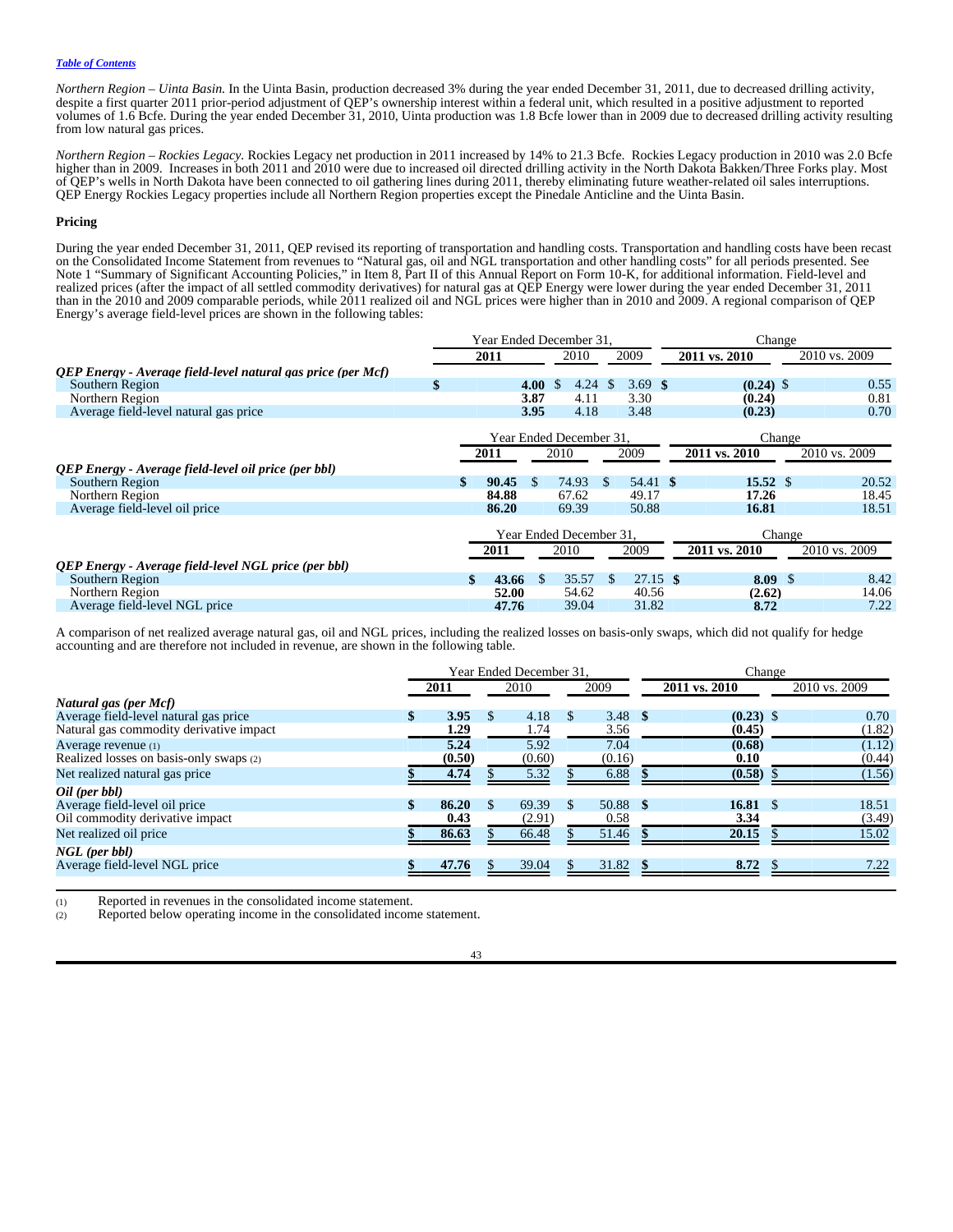### **Commodity Derivatives Impact**

The Company enters into commodity derivative instruments to manage its exposure to price fluctuations on a portion of its forecasted natural gas and oil production. The impact of QEP's commodity derivatives transactions on the Company's financial statements for the years ended December 31, 2011, 2010 and 2009, is presented below. The net effect of the portion of natural gas basis-only swaps that do not qualify for hedge accounting is reported in the Consolidated Statements of Income below operating income. Derivative positions as of December 31, 2011 and 2010, are summarized in Note 6 to the consolidated financial statements in Item 8 of this Annual Report on Form 10-K.

|                                                                                                  | Year Ended December 31, |      |      |  |  |  |  |  |  |  |
|--------------------------------------------------------------------------------------------------|-------------------------|------|------|--|--|--|--|--|--|--|
|                                                                                                  | 2011                    | 2010 | 2009 |  |  |  |  |  |  |  |
| Volumes subject to commodity derivatives as a percent of gas production - OEP Energy             |                         |      |      |  |  |  |  |  |  |  |
| Fixed price swaps                                                                                | 50%                     | 74%  | 77%  |  |  |  |  |  |  |  |
| Costless collars                                                                                 | 12%                     | 3%   |      |  |  |  |  |  |  |  |
| Basis-only swaps                                                                                 |                         |      | 15%  |  |  |  |  |  |  |  |
| Volumes subject to commodity derivatives as a percent of oil production - OEP Energy             |                         |      |      |  |  |  |  |  |  |  |
| Fixed price swaps                                                                                | 3%                      | 31%  | 42%  |  |  |  |  |  |  |  |
| Costless collars                                                                                 | 29%                     | 24%  |      |  |  |  |  |  |  |  |
| Volumes subject to commodity derivatives as a percent of propane production - OEP Field Services |                         |      |      |  |  |  |  |  |  |  |

Fixed price swaps **23%** 

|                                                                                  |      |         | For the year ended December 31. |                          | Change        |             |               |  |
|----------------------------------------------------------------------------------|------|---------|---------------------------------|--------------------------|---------------|-------------|---------------|--|
|                                                                                  | 2011 |         | 2010                            | 2009                     | 2011 vs. 2010 |             | 2010 vs. 2009 |  |
|                                                                                  |      |         |                                 | (in millions)            |               |             |               |  |
| <b>Impact of settled commodity derivatives on financial statements</b>           |      |         |                                 |                          |               |             |               |  |
| Natural gas sales                                                                |      | 305.5   | 353.8                           | 599.3 \$                 |               | $(48.3)$ \$ | (245.5)       |  |
| Oil sales                                                                        |      | 1.6     | (8.7)                           | 1.6                      |               | 10.3        | (10.3)        |  |
| Gathering, processing and other                                                  |      | (0.2)   | $\overline{\phantom{a}}$        | $\overline{\phantom{a}}$ |               | (0.2)       | -             |  |
| Purchased gas and oil sales                                                      |      |         | $\overline{\phantom{0}}$        | 27.8                     |               |             | (27.8)        |  |
| Purchased gas and oil expense                                                    |      | 4.3     | 3.1                             | (9.2)                    |               | $1.2\,$     | 12.3          |  |
| Loss (gain) recognized in income for the ineffective portion of hedges           |      |         |                                 |                          |               |             |               |  |
| Interest and other income                                                        |      | 0.1     | 0.2                             | (0.1)                    |               | (0.1)       | 0.3           |  |
| Impact of settled commodity derivatives that do not qualify for hedge accounting |      |         |                                 |                          |               |             |               |  |
| Unrealized gain (loss) on basis-only swaps                                       |      | 117.7   | 121.7                           | (164.0)                  |               | (4.0)       | 285.7         |  |
| Realized (loss) on basis-only swaps                                              |      | (117.7) | (121.7)                         | (25.6)                   |               | 4.0         | (96.1)        |  |

The change in unrealized gains and losses on natural gas basis-only swaps increased 2011 net income \$75.2 million and increased 2010 net income by \$76.3 million. During 2009, the change in unrealized gains and losses on natural gas basis-only swaps decreased net income by \$103.3 million. As of December 31, 2009, all of the Company's basis-only swaps had been paired with NYMEX gas fixed-price swaps or price-collars and re-designated as cash flow hedges. Changes in the fair value of these derivative instruments subsequent to their re-designation were recorded in Accumulated Other Comprehensive Income (AOCI), however, changes in the fair value of these derivative instruments occurring prior to their re-designation were recorded in the Consolidated Statement of Income.

#### **Gathering**

QEP Field Services posted a 22% increase in gathering margin during the year ended December 31, 2011, primarily due to an increase in the NGL value received from a short-term, third-party processing arrangement for certain volumes in the Northern Region and a 3% increase in the average gathering rate. During the year ended December 31, 2010, gathering margin increased by \$28.1 million due to the transfer of the northwest Louisiana gathering system assets from QEP Energy to QEP Field Services, which increased system throughput volume along with increased drilling activity in the Haynesville/Cotton Valley and Pinedale Anticline plays. Gathering system throughput volume was 1.4 million MMBtu per day for the year ended December 31, 2011, up from the 1.3 million MMBtu per day and 1.1 million MMBtu per day during the years ended December 31, 2010 and 2009. The increased volumes in 2011 and 2010 were mainly related to the northwest Louisiana gathering system, as described above, which accounted for 21%, and 16% of the total throughput during the years ended December 31, 2011, and 2010, respectively.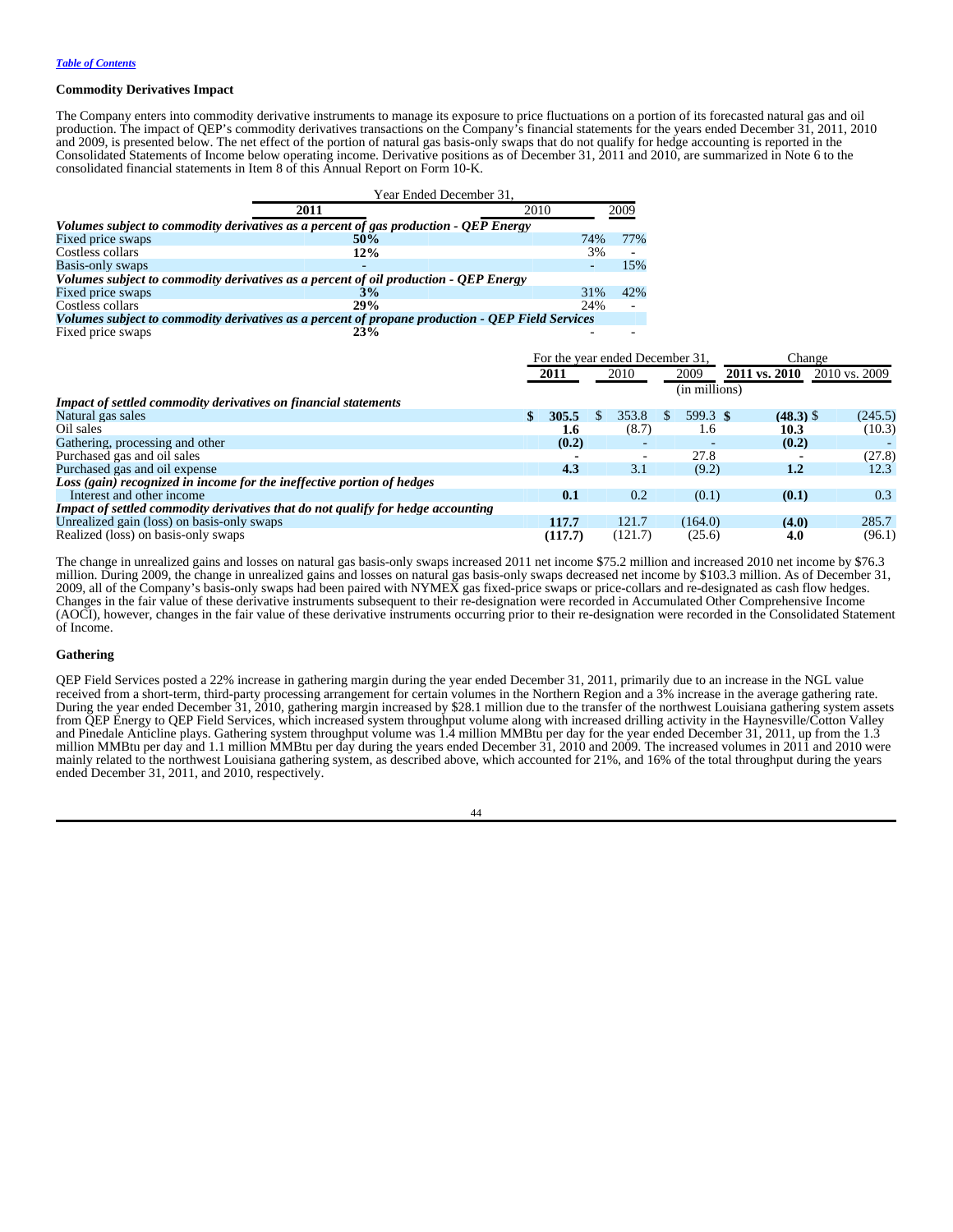During the year ended December 31, 2011, QEP contracted for 200 million cubic feet per day of gas to a third-party cryogenic processing plant on an interruptible basis, reported in QEP Field Services as "Other gathering revenues." QEP expects "Other gathering revenues" to diminish and to be replaced by keep-whole processing revenues in QEP Field Services and NGL revenues in QEP Energy.

Following is a summary of QEP Field Services' financial and operating results from gathering activities:

|                                                      |        | Year Ended December 31. |            | Change               |               |
|------------------------------------------------------|--------|-------------------------|------------|----------------------|---------------|
|                                                      | 2011   | 2010                    | 2009       | 2011 vs. 2010        | 2010 vs. 2009 |
| <b>Gathering Margin</b>                              |        |                         |            |                      |               |
| Gathering revenues                                   | 161.1  | 152.5                   | $127.3$ \$ | $8.6 \; \; \; \;$ \$ | 25.2          |
| Other gathering revenues                             | 68.5   | 36.7                    | 32.8       | 31.8                 | 3.9           |
| Gathering expense                                    | (44.6) | (37.6)                  | (36.6)     | (7.0)                | (1.0)         |
| Gathering margin                                     | 185.0  | 151.6                   | 123.5      | 33.4                 | 28.1          |
| <b>Operating Statistics</b>                          |        |                         |            |                      |               |
| Natural gas gathering volumes (in millions of MMBtu) |        |                         |            |                      |               |
| For unaffiliated customers                           | 261.2  | 276.8                   | 301.2      | (15.6)               | (24.4)        |
| For affiliated customers                             | 234.2  | 198.9                   | 112.6      | 35.3                 | 86.3          |
| <b>Total Gas Gathering Volumes</b>                   | 495.4  | 475.7                   | 413.8      | 19.7                 | 61.9          |
| Average gas gathering revenue (per MMBtu)            | 0.33   | 0.32                    | 0.31       | 0.01                 | 0.01          |

#### **Processing**

Although a significant portion of the QEP Field Services gas processing services are performed for a volumetric-based fee, a portion of its gas processing agreements result in commodity price exposure. Such agreements are referred to as "keep-whole" processing agreements, whereby the Company has the right to extract NGL recovered at its processing plants and the obligation to replace the Btu equivalent value of such NGL with dry natural gas (the "shrink"). Under these agreements, the Company is exposed to the spread between NGL prices and natural gas prices.

Processing margin increased 93% during the year ended December 31, 2011 compared to the year ended December 31, 2010, due to increased keep-whole processing margins and fee-based processing volumes and lower natural gas prices. The increased keep-whole processing margin was mostly the result of increased NGL prices and volume. NGL prices increased 34% and NGL volumes increased 42% during the year ended December 31, 2011. Fee-based processing revenues increased 53% during the year ended December 31, 2011 compared to 2010, due to an 6% increase in fee-based processing volumes to 240.7 million MMBtu and a 38% increase in the processing fee rate. The increased processing volume was primarily the result of the start-up of the 150 MMcf per day Iron Horse cryogenic processing plant in the Uinta Basin of eastern Utah during the first quarter of 2011 and the start-up of the Blacks Fork II plant in the third quarter of 2011.

Approximately 70%, 78% and 82% of QEP Field Services' net operating revenue was derived from fee-based gathering and processing agreements during the years ended December 31, 2011, 2010 and 2009. The decline in the relative percentage of fee-based revenues was due primarily to the increase in keep-whole processing margins in 2011. Processing margin increased in 2010 compared with 2009 by \$19.4 million due to improved NGL prices and lower natural gas costs. The 16.2 million MMBtu increase in fee-based processing volumes in 2010 was driven by increased throughput at QEP Field Services' Stagecoach plant in eastern Utah.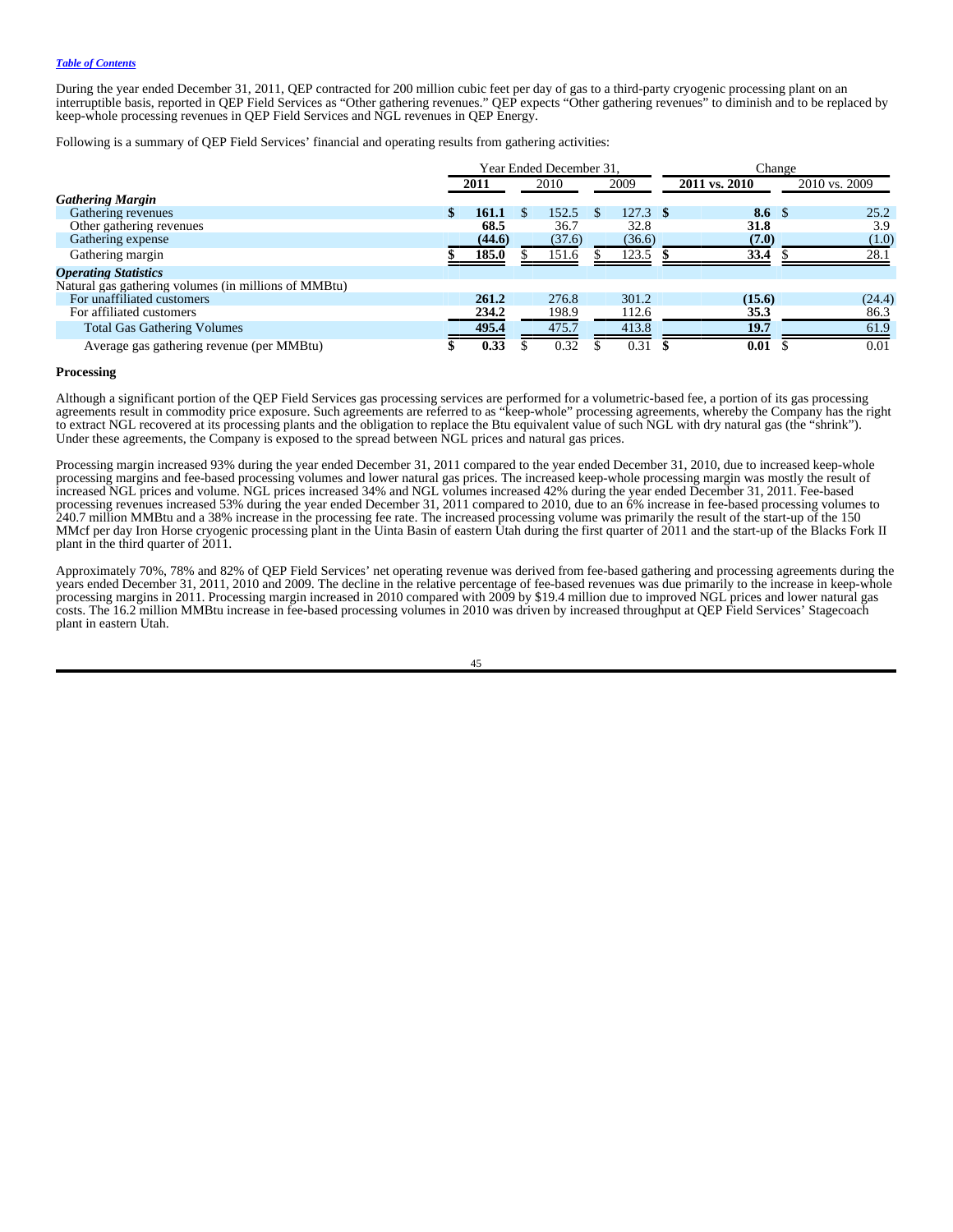Frac spread, as used in the following table, is defined as the difference between the market value for NGL extracted from the natural gas stream and the market value of the Btu-equivalent volume of natural gas required to replace the extracted liquids and the related transportation and handling costs. Following is a summary of QEP Field Services' processing financial and operating results:

|                                                                                                                                           |             | Year Ended December 31         |                                  | Change            |                                    |  |  |
|-------------------------------------------------------------------------------------------------------------------------------------------|-------------|--------------------------------|----------------------------------|-------------------|------------------------------------|--|--|
|                                                                                                                                           | <b>2011</b> | 2010                           | 2009                             |                   | <b>2011 vs. 2010</b> 2010 vs. 2009 |  |  |
| <b>Processing Margin</b>                                                                                                                  |             |                                |                                  |                   |                                    |  |  |
| NGL sales                                                                                                                                 | \$180.0     | 94.8<br><sup>S</sup>           | 71.9 \$<br>-\$                   | 85.2 <sup>5</sup> | 22.9                               |  |  |
| Processing (fee-based) revenues                                                                                                           | 53.7        | 35.2                           | 32.4                             | 18.5              | 2.8                                |  |  |
| Other processing fees                                                                                                                     | 2.2         |                                | 0.2                              | $2.2^{\circ}$     | (0.2)                              |  |  |
| Processing (expense)                                                                                                                      | (12.2)      | (11.9)                         | (10.3)                           | (0.3)             | (1.6)                              |  |  |
| Processing plant fuel and shrinkage (expense)                                                                                             | (49.2)      | (32.6)                         | (28.1)                           | (16.6)            | (4.5)                              |  |  |
| Natural gas, oil and NGL transportation and other handling costs                                                                          | (9.3)       |                                |                                  | (9.3)             |                                    |  |  |
| Processing margin                                                                                                                         | \$165.2     | \$85.5                         | \$66.1                           | 79.7              | 19.4                               |  |  |
| Frac spread (NGL sales less processing plant fuel and shrinkage less natural gas, oil and NGL<br>transportation and other handling costs) |             | $$121.5 \t$ 62.2 \t$ 43.8 \t$$ |                                  | 59.3 S            | 18.4                               |  |  |
| <b>Operating Statistics</b>                                                                                                               |             |                                |                                  |                   |                                    |  |  |
| Natural gas processing volumes                                                                                                            |             |                                |                                  |                   |                                    |  |  |
| NGL sales (MMgal)                                                                                                                         | 141.8       | 100.2                          | 101.6                            | 41.6              | (1.4)                              |  |  |
| Average NGL sales price (per gal)                                                                                                         | \$1.27      | $$0.95 \t$0.71 \t$$            |                                  | $0.32 \text{ }$   | 0.24                               |  |  |
| Fee-based processing volumes (in millions of MMBtu)                                                                                       |             |                                |                                  |                   |                                    |  |  |
| For unaffiliated customers                                                                                                                | 122.9       | 116.8                          | 110.6                            | 6.1               | 6.2                                |  |  |
| For affiliated customers                                                                                                                  | 117.8       | 109.4                          | 99.4                             | 8.4               | 10.0                               |  |  |
| Total fee-based processing volumes                                                                                                        | 240.7       | 226.2                          | 210.0                            | 14.5              | 16.2                               |  |  |
| Average fee-based processing revenue (per MMBtu)                                                                                          | 0.22        | \$0.16                         | $\overline{0.15}$ $\overline{5}$ | 0.06              | 0.01                               |  |  |

# **Operating Expenses**

The following table presents QEP's total operating expenses and the changes from previous reporting periods for the years ended December 31, 2011, 2010 and 2009. The narrative following the below table explains the significant variances between the comparable periods.

|                                                                  |         | For the year ended December 31, |               | Change        |               |  |  |
|------------------------------------------------------------------|---------|---------------------------------|---------------|---------------|---------------|--|--|
|                                                                  | 2011    | 2010                            | 2009          | 2011 vs. 2010 | 2010 vs. 2009 |  |  |
|                                                                  |         |                                 | (in millions) |               |               |  |  |
| Purchased gas and oil expense                                    | 1,077.1 | 589.3                           | 427.8 \$      | 487.8 \$      | 161.5         |  |  |
| Lease operating expense                                          | 145.2   | 125.0                           | 125.5         | 20.2          | (0.5)         |  |  |
| Natural gas, oil and NGL transportation and other handling costs | 102.2   | 54.2                            | 38.7          | 48.0          | 15.5          |  |  |
| Gathering, processing and other                                  | 107.3   | 83.2                            | 76.2          | 24.1          | 7.0           |  |  |
| General and administrative                                       | 123.2   | 107.2                           | 91.7          | 16.0          | 15.5          |  |  |
| Separation costs                                                 |         | 13.5                            |               | (13.5)        | 13.5          |  |  |
| Production and property taxes                                    | 105.4   | 82.5                            | 62.9          | 22.9          | 19.6          |  |  |
| Depreciation, depletion and amortization                         | 765.4   | 643.4                           | 559.1         | 122.0         | 84.3          |  |  |
| <b>Exploration expenses</b>                                      | 10.5    | 23.0                            | 25.0          | (12.5)        | (2.0)         |  |  |
| Abandonment and impairment                                       | 218.4   | 46.1                            | 20.3          | 172.3         | 25.8          |  |  |
| Total operating expenses                                         | 2,654.7 | .767.4                          | ! 427.2.      | 887.3         | 340.2         |  |  |

Purchased gas and oil expense increased in 2011 due to increased purchased gas expense at QEP Energy of \$506.4 million. The increased purchased gas expense at QEP Energy relates to gas purchases made in northwest Louisiana to utilize firm transportation capacity. Purchased gas and oil expense increased \$161.5 million during the year ended December 31, 2010 compared to the year ended December 31, 2009, due to higher oil and NGL prices and increased volumes.

Lease operating expense increased \$20.2 million, or 16% to \$145.2 million, during 2011 compared to 2010, driven by a 20% increase in production of natural gas and oil and NGL equivalents during the period. Lease operating expense during 2010 compared to 2009 was essentially flat, despite an increase in production due to the increase in Haynesville and Pinedale volumes, which have lower lease operating expenses.

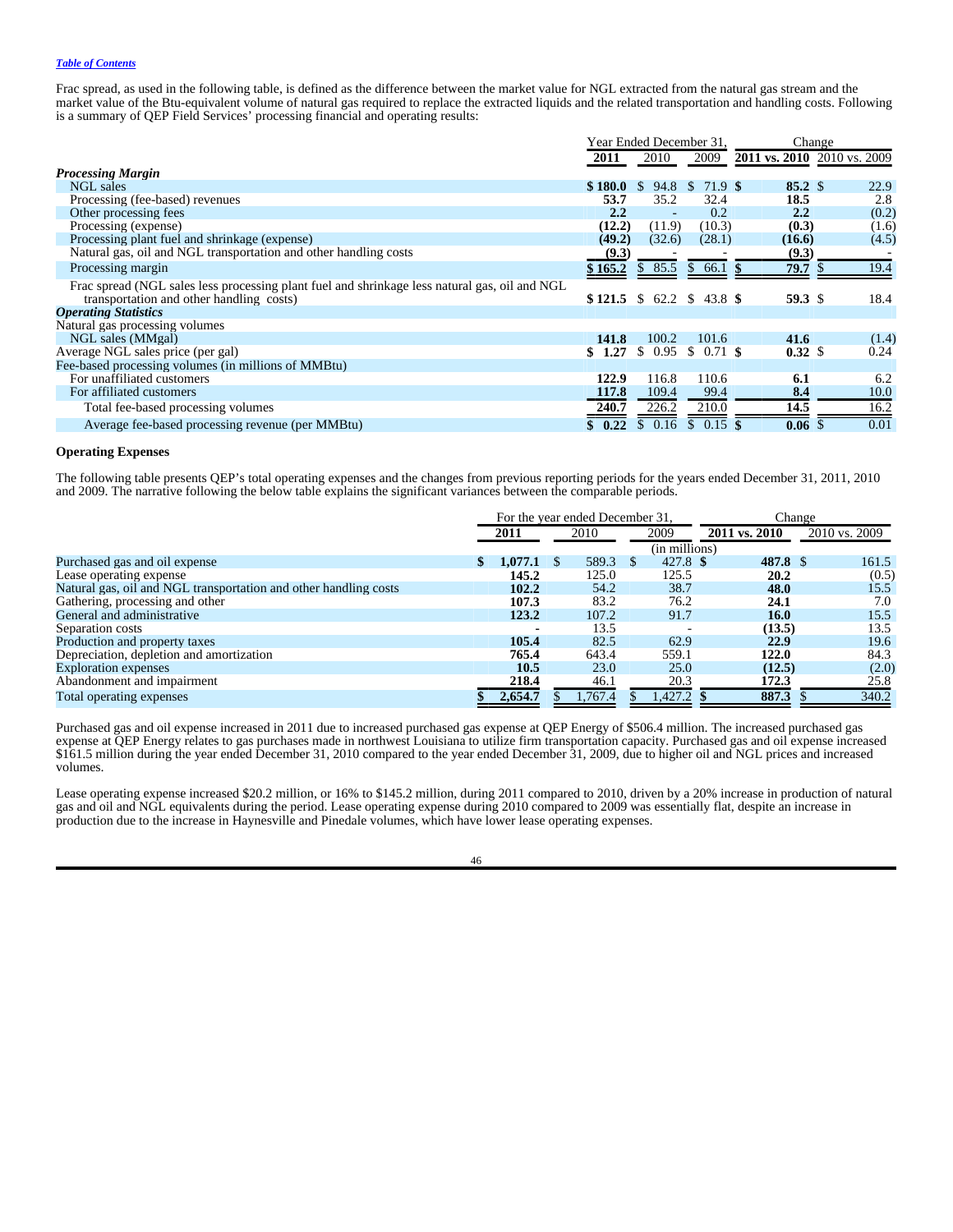Natural gas, oil and NGL transportation and other handling costs increased \$48.0 million, due primarily to processing costs associated with increased NGL production and related transportation costs under a revised processing agreement at Pinedale. Natural gas, oil and NGL transportation and other handling costs increased \$15.5 million in 2010 compared to 2009, due primarily to increased natural gas production and related transportation costs at Haynesville/Cotton Valley area. See Item 8, Note 1 "Summary of Significant Accounting Policies," for a discussion of the recasting of transportation and other handling costs.

Gathering, processing and other expense increased by \$24.1 million due to higher gathering and processing volumes in 2011 when compared to the 2010 period. Gathering, processing and other expense increased by \$7.0 million during the year ended December 31, 2010, compared to the year ended December 31, 2009 also due to higher gathering and processing volumes.

Total QEP general and administrative (G&A) expense increased to \$123.2 million for the year ended December 31, 2011, compared with \$107.2 million for the year ended December 31, 2010. The increase in 2011 resulted from an increase in the number of employees, increased employee benefit plan and stockbased compensation related expenses, increased legal and outside professional services and higher insurance costs. QEP total G&A expense increased by \$15.5 million, or 17%, during the year ended December 31, 2010 compared to 2009. The 2010 increases primarily related to higher labor, benefits and stockbased compensation expenses.

During the year ended December 31, 2010, QEP reported separation costs of \$13.5 million, respectively, related to the Spin-off of QEP Resources, Inc. from Questar Corporation on June 30, 2010. The expenses consisted primarily of QEP's share of certain fees and expenses for financial, legal and tax advisory services and for severance expenses for terminated employees. There were no separation costs in the years ended December 31, 2011 and 2009.

Higher natural gas, oil and NGL production and higher field-level oil and NGL prices, resulted in higher total production and property taxes during the year ended December 31, 2011, partially offset by lower field-level sales prices for natural gas during the same period. Production and property taxes were higher during the year ended December 31, 2010 compared to 2009 as the result of higher field-level natural gas and oil sales prices.

QEP's total depreciation, depletion and amortization expense grew \$122.0 million, or 19%, in 2011 from the 2010 comparable period, as a result of increased production at QEP Energy combined with plant additions at QEP Field Services. During the year ended December 31, 2010, QEP's total depreciation, depletion and amortization expense increased to \$643.4 million from the \$559.1 million during the year ended December 31, 2009, due to increased capital spending at both QEP Energy and QEP Field Services and increased production at QEP Energy.

Exploration expenses were \$10.5 million in 2011 compared to \$23.0 million in 2010, due to a decrease in dry hole costs of \$9.3 million and reduced seismic acquisition costs of \$2.5 million. During the year ended December 31, 2010, exploration expenses decreased by \$2.0 million, or 8%, despite an \$8.7 million charge associated with an unsuccessful exploratory well drilled on the Borie Niobrara prospect in southeastern Wyoming. The overall decrease in 2010 was due to lower geological, geophysical and other exploratory expenses in 2010 compared to 2009.

Abandonment and impairment expenses increased to \$218.4 million during the year ended December 31, 2011 compared with \$46.1 million during the 2010 period. As discussed earlier, the increase was primarily due to the recognition of a non-cash price-related impairment charge of \$195.2 million in the fourth quarter of 2011 on some of the Company's mature, dry gas, and higher cost properties in both the Northern and Southern Regions. The impairment charge related to the reduced value of these areas resulting from lower natural gas prices and the current forward curve for natural gas prices. The assets were written down to their estimated fair value. During the year ended December 31, 2010, abandonment and impairment expenses increased by \$25.8 million from the 2009 period, due to higher impairment costs associated with the Company's unproven acreage, which QEP amortizes on a straight-line basis over the primary term of the lease.

# **CONSOLIDATED RESULTS BELOW OPERATING INCOME**

#### **Interest and other income**

Interest and other income are comprised primarily of interest earned on investments, gains and losses on warehouse inventory, hedge ineffectiveness and other miscellaneous income. During the year ended December 31, 2011, interest and other income increased by \$1.8 million, primarily due to the variance in inventory valuations, offset by lower gains on warehouse inventory sales. Interest and other income decreased \$2.2 million in 2010 compared with 2009 due primarily to a valuation adjustment on pipe inventory.

### **Loss from early extinguishment of debt**

The loss from early extinguishment of debt was \$0.7 million during the year ended December 31, 2011 compared to \$13.3 million in the 2010 period. The loss of \$0.7 million in 2011 related to replacing the previous \$1.0 billion revolving credit facility with a new \$1.5 billion revolving credit facility in the third quarter of 2011. The loss of \$13.3 million during 2010 was the result of the purchase of \$638.0 million principal amount of senior notes and the termination of a \$500 million term loan related to the Spin-off from Questar both occurring in the third quarter of 2010.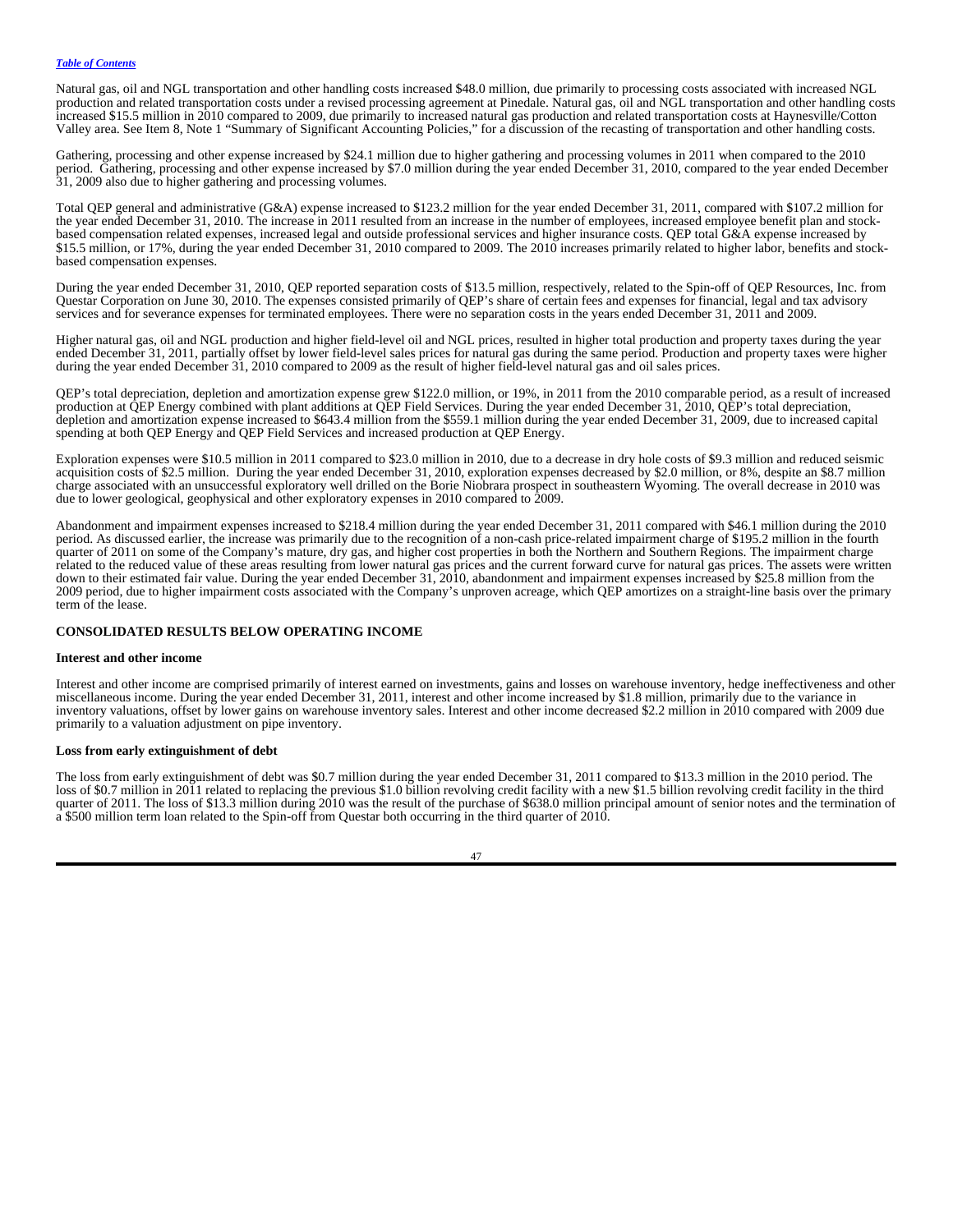#### **Realized and unrealized gain (loss) on basis-only swaps**

In the past, the Company has used basis-only swaps to manage the risk of widening basis differentials. Basis-only swaps do not qualify for hedge accounting. As of December 31, 2009, all of the Company's basis-only swaps had been paired with fixed-price swaps and re-designated as cash flow hedges. Fair value changes occurring prior to re-designation were recorded in the Consolidated Statements of Income. Changes in the fair value of the derivative instruments subsequent to the re-designation were recorded in Accumulated Other Comprehensive Income. Realized losses on settlements of basis-only swaps relating to the period prior to re-designation amounted to \$117.7 million, \$121.7 million and \$25.6 million during the years ended December 31, 2011, 2010 and 2009, respectively. Unrealized gains on basis-only swaps amounted to \$117.7 million and \$121.7 million during the years ended December 31, 2011, and 2010, respectively. Conversely, during the year ended December 31, 2009, QEP reported an unrealized loss on basis-only swaps of \$164.0 million.

#### **Interest expense**

Interest expense increased 7% to \$90.0 million in 2011 compared to 2010 due to December 31, 2011 average debt levels that were approximately \$165 million higher than average debt levels in the comparable prior period. During the year ended December 31, 2010, interest expense increased to \$84.4 million from \$70.1 million in 2009, primarily due to financing activities associated with the issuance of new bonds in 2010 and higher debt levels.

#### **Income taxes**

The effective combined federal and state income tax rate was 36.3% for the year ended December 31, 2011, slightly lower than the 36.9% in 2010, but higher than the 35.3% in 2009. The decrease in the combined rate during 2011 was primarily due to the Spin-off which increased the 2010 rate. The 2010 increase in the combined rate was primarily due to a lower state income tax rate in 2009.

#### **DISCUSSION BY LINE OF BUSINESS**

# **QEP Energy**

QEP Energy reported net income of \$104.7 million in the year ended December 31, 2011, a decrease of 49% from \$203.9 million in 2010. As discussed earlier, the primary reason for the decrease was the recognition of a non-cash price-related impairment charge of \$195.2 million in the fourth quarter of 2011 on some of QEP Energy's mature, dry gas, and higher cost properties in both the Northern and Southern Regions. The impairment charge related to the reduced value of these areas resulting from lower natural gas prices and the current forward curve for natural gas prices. QEP Energy net income also decreased as a result of the continual decline in net realized natural gas prices, which decreased 11% to \$4.74 per Mcf in 2011, compared to \$5.32 per Mcf in 2010. These natural gas price-related negative impacts were partially offset by a 20% increase in natural gas-equivalent total production and a 30% increase in net realized oil prices in 2011. Net realized oil prices were \$86.63 per bbl in 2011 up from \$66.48 in 2010. QEP Energy's net income for the year ended December 31, 2010 was \$203.9 million, \$69.0 million higher than 2009. The 2010 increase over 2009 was due to higher production of 229.0 Bcfe and higher net realized crude oil and NGL prices in 2010, partially offset by lower net realized natural gas prices. Changes in unrealized basis-only swaps increased net income \$75.2 million and \$76.3 million during the years ended December 31, 2011, and 2010, respectively, compared to decreasing net income by \$103.3 million in 2009. Following is a summary of QEP Energy's financial and operating results: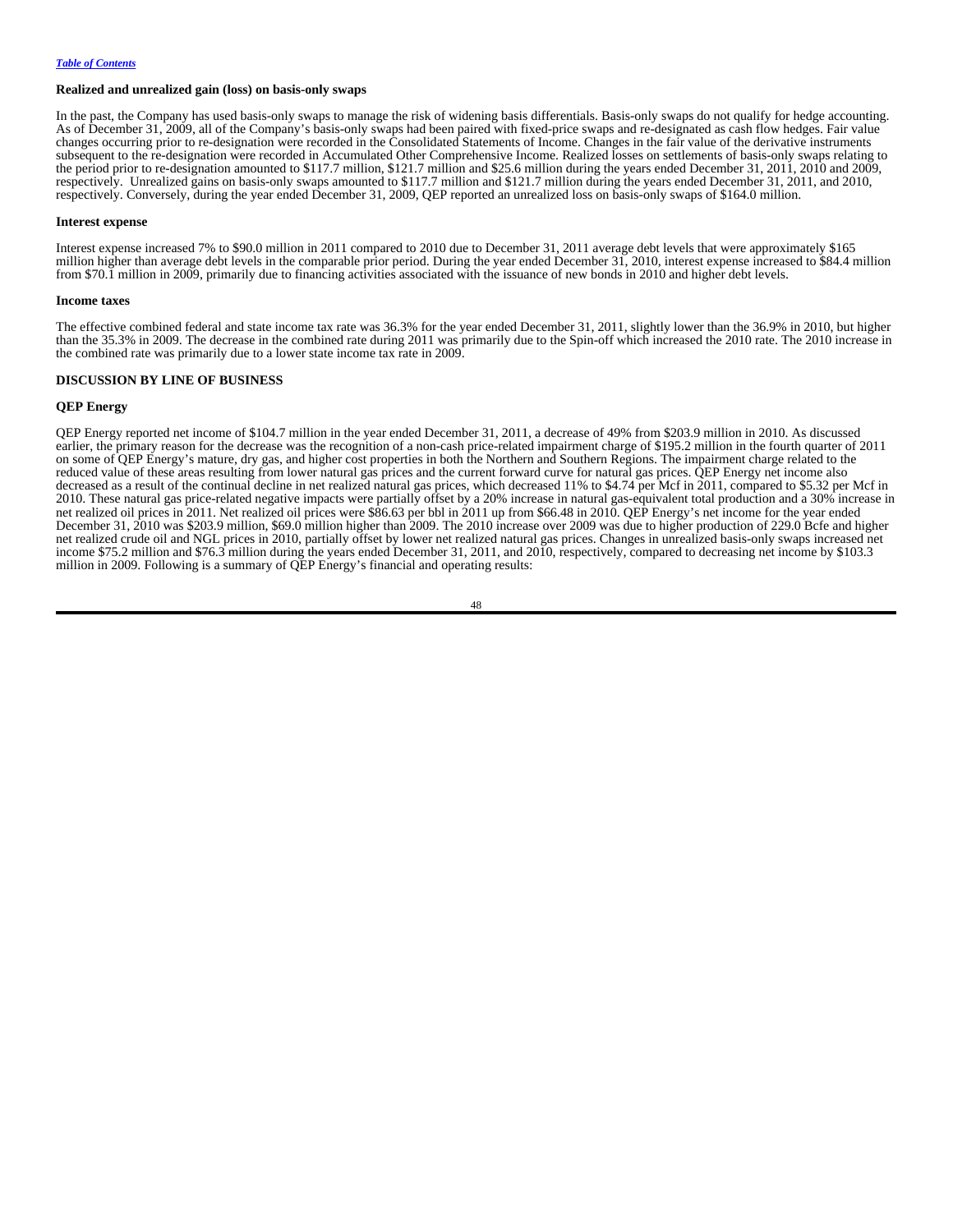|                                                                  |     | For the year ended December 31, |               |         |     |               | Change          |               |  |  |
|------------------------------------------------------------------|-----|---------------------------------|---------------|---------|-----|---------------|-----------------|---------------|--|--|
|                                                                  |     | 2011                            |               | 2010    |     | 2009          | 2011 vs. 2010   | 2010 vs. 2009 |  |  |
|                                                                  |     |                                 |               |         |     | (in millions) |                 |               |  |  |
| <b>Operating Income</b>                                          |     |                                 |               |         |     |               |                 |               |  |  |
| Revenues                                                         |     |                                 |               |         |     |               |                 |               |  |  |
| Natural gas sales                                                | \$. | 1,239.1                         | <sup>\$</sup> | 1.205.3 | \$. | 1,187.2 \$    | 33.8 $\sqrt{3}$ | 18.1          |  |  |
| Oil sales                                                        |     | 324.2                           |               | 198.1   |     | 141.3         | 126.1           | 56.8          |  |  |
| <b>NGL</b> sales                                                 |     | 129.7                           |               | 47.9    |     | 22.5          | 81.8            | 25.4          |  |  |
| Purchased gas sales                                              |     | 509.8                           |               |         |     |               | 509.8           |               |  |  |
| Other                                                            |     | 10.4                            |               | 5.0     |     | 5.0           | 5.4             |               |  |  |
| <b>Total Revenues</b>                                            |     | 2,213.2                         |               | 1,456.3 |     | 1,356.0       | 756.9           | 100.3         |  |  |
| Operating expenses                                               |     |                                 |               |         |     |               |                 |               |  |  |
| Purchased gas expense                                            |     | 506.4                           |               |         |     |               | 506.4           |               |  |  |
| Lease operating expense                                          |     | 148.2                           |               | 127.3   |     | 127.5         | 20.9            | (0.2)         |  |  |
| Natural gas, oil and NGL transportation and other handling costs |     | 186.0                           |               | 125.5   |     | 88.7          | 60.5            | 36.8          |  |  |
| General and administrative                                       |     | 98.4                            |               | 78.0    |     | 68.0          | 20.4            | 10.0          |  |  |
| Production and property taxes                                    |     | 99.1                            |               | 77.8    |     | 58.3          | 21.3            | 19.5          |  |  |
| Depreciation, depletion and amortization                         |     | 707.2                           |               | 592.5   |     | 512.8         | 114.7           | 79.7          |  |  |
| <b>Exploration</b> expenses                                      |     | 10.5                            |               | 23.0    |     | 25.0          | (12.5)          | (2.0)         |  |  |
| Abandonment and impairment                                       |     | 218.4                           |               | 46.1    |     | 20.3          | 172.3           | 25.8          |  |  |
| <b>Total Operating Expenses</b>                                  |     | 1,974.2                         |               | 1,070.2 |     | 900.6         | 904.0           | 169.6         |  |  |
| Net gain from asset sales                                        |     | 1.4                             |               | 13.7    |     | 1.6           | (12.3)          | 12.1          |  |  |
| Operating Income                                                 |     | 240.4                           |               | 399.8   |     | 457.0         | (159.4)         | (57.2)        |  |  |
| Interest and other income (loss)                                 |     | 4.0                             |               | 2.1     |     | 3.9           | 1.9             | (1.8)         |  |  |
| Income from unconsolidated affiliates                            |     | 0.1                             |               | 0.2     |     | 0.1           | (0.1)           | 0.1           |  |  |
| Unrealized and realized gain (loss) on basis-only swaps          |     |                                 |               |         |     | (189.6)       |                 | 189.6         |  |  |
| Interest expense                                                 |     | (81.9)                          |               | (78.5)  |     | (63.9)        | (3.4)           | (14.6)        |  |  |
| Income from Continuing Operations before Income Taxes            |     | 162.6                           |               | 323.6   |     | 207.5         | (161.0)         | 116.1         |  |  |
| Income taxes                                                     |     | (57.9)                          |               | (119.7) |     | (72.6)        | 61.8            | (47.1)        |  |  |
| Net Income Attributable to OEP                                   | \$  | 104.7                           | \$            | 203.9   | \$  | 134.9 \$      | $(99.2)$ \$     | 69.0          |  |  |

# *Operating expenses per unit*

The following table presents certain QEP Energy operating expenses on a per unit of production basis. QEP Energy total operating expenses (the sum of depreciation, depletion and amortization expense, lease operating expense, natural gas, oil and NGL transportation and other handling costs, general and administrative expense, and a portion of total QEP interest expense that is allocated to QEP Energy based on intercompany agreements and production taxes) per Mcfe of production increased 2% to \$4.81 per Mcfe in 2011 versus \$4.72 per Mcfe in 2010. For the year ended December 31, 2010, QEP Energy total operating costs per Mcfe decreased \$0.14 per Mcfe, or 3% from 2009. Operating expenses per unit are summarized in the following table:

|                                                                  |      | For the year ended December 31. |      |      | Change |                             |               |               |
|------------------------------------------------------------------|------|---------------------------------|------|------|--------|-----------------------------|---------------|---------------|
|                                                                  | 2011 |                                 | 2010 |      | 2009   |                             | 2011 vs. 2010 | 2010 vs. 2009 |
|                                                                  |      |                                 |      |      |        | (per Mcfe)                  |               |               |
| Depreciation, depletion and amortization                         |      | 2.57                            |      | 2.59 |        | $2.71 \text{ \textdegree }$ | $(0.02)$ \$   | (0.12)        |
| Lease operating expense                                          |      | 0.54                            |      | 0.56 |        | 0.67                        | (0.02)        | (0.11)        |
| Natural gas, oil and NGL transportation and other handling costs |      | 0.68                            |      | 0.55 |        | 0.47                        | 0.13          | 0.08          |
| General and administrative expense                               |      | 0.36                            |      | 0.34 |        | 0.36                        | 0.02          | (0.02)        |
| Allocated interest expense                                       |      | 0.30                            |      | 0.34 |        | 0.34                        | (0.04)        |               |
| Production taxes                                                 |      | 0.36                            |      | 0.34 |        | 0.31                        | 0.02          | 0.03          |
| <b>Total Operating Expenses</b>                                  |      | 4.81                            |      | 4.72 |        | 4.86                        | 0.09          | (0.14)        |

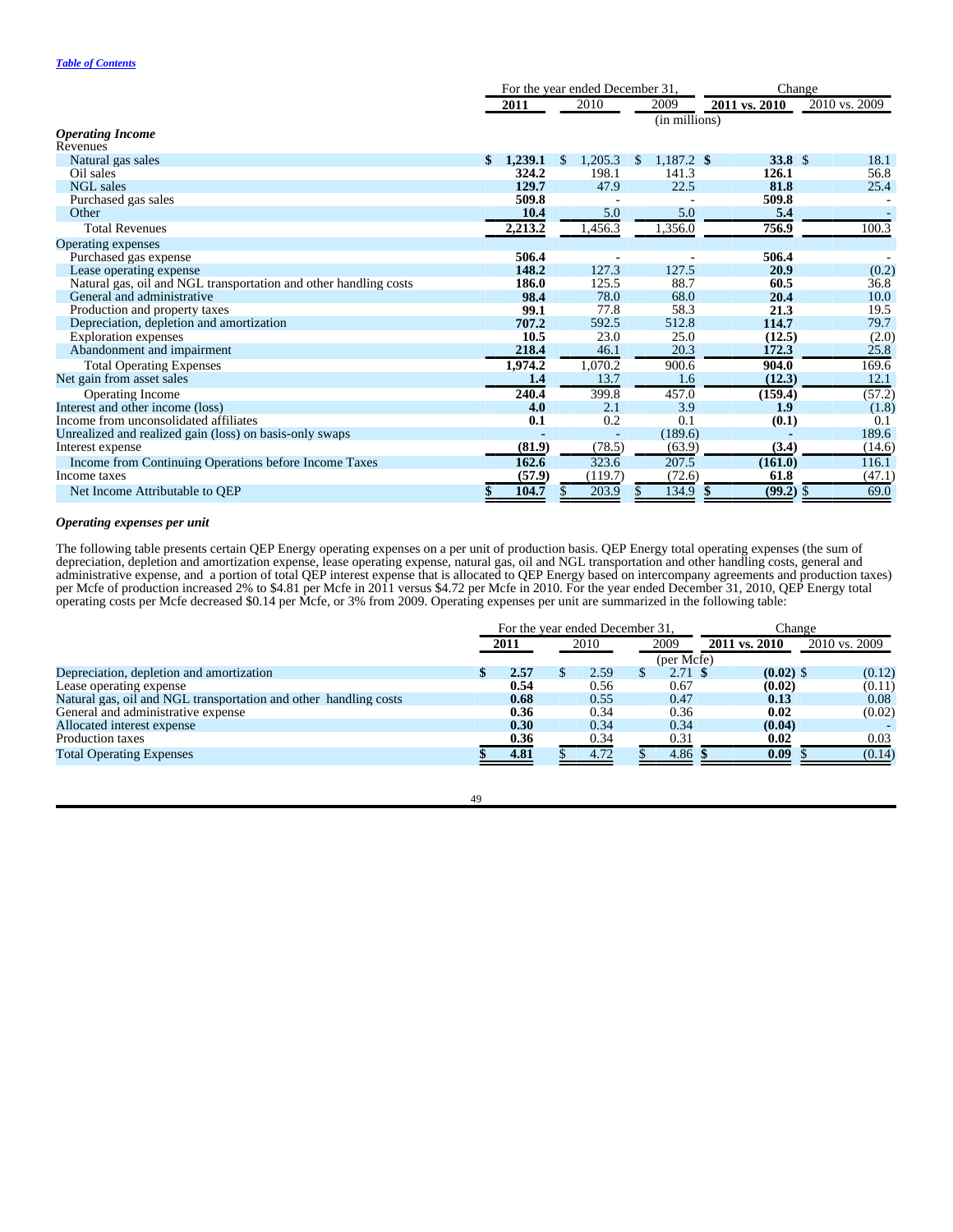Depreciation, depletion and amortization (DD&A) expense per Mcfe decreased \$0.02 in the year ended December 31, 2011 from the 2010 period. QEP Energy's DD&A expense increased \$114.7 million during the year ended December 31, 2011 from the year ended December 31, 2010. While QEP Energy's total DD&A increased in 2011, the lower per unit expense in 2011 was the result of booking NGL reserves associated with the fee-based processing agreement entered into between QEP Energy and QEP Field Services for QEP's Pinedale production. In 2010, DD&A expense decreased by \$0.12 per Mcfe compared to 2009 primarily as a result of increased proved reserves related to higher field-level natural gas and oil prices compared to the prior year.

Lease operating expense per Mcfe decreased \$0.02 for the year ended December 31, 2011 from the 2010 period as the result of increased production volumes in lower cost areas. Growing production from new high-rate, low-operating cost wells in the Haynesville/Cotton Valley area and in the Pinedale Anticline, coupled with declining production from older higher cost areas, reduced average per Mcfe lease operating expense. Lease operating expense per Mcfe was 16% lower in 2010 compared to 2009, primarily due to higher production volumes combined with flat operating expenses.

QEP Energy's average production costs (lease operating expense) per Mcfe were 4% lower in the 2011 period compared to the 2010 period. The decrease was a result of growing production in lower cost operating areas such as Haynesville/Cotton Valley and Pinedale, coupled with declining production in higher cost areas, which more than offset the higher cost associated with operating the growing oil volumes in the Northern Region. QEP Energy's average production cost decreased \$0.11 per Mcfe in 2010 due to higher production volumes and flat operating expenses. The following table presents average production cost, excluding production taxes for QEP Energy for QEP Energy by region on a per unit of production basis.

|                         |  |      |  | For the year ended December 31. |  |            | <b>Change</b> |               |        |               |
|-------------------------|--|------|--|---------------------------------|--|------------|---------------|---------------|--------|---------------|
|                         |  | 2011 |  | 2009<br>2010                    |  |            |               | 2011 vs. 2010 |        | 2010 vs. 2009 |
|                         |  |      |  |                                 |  | (per Mcfe) |               |               |        |               |
| Southern Region         |  | 0.50 |  | 0.55                            |  | 0.79       | (0.05)        |               | (0.24) |               |
| Northern Region         |  | 0.58 |  | 0.56                            |  | 0.57       | 0.02          |               | (0.01) |               |
| Average production cost |  | 0.54 |  | 0.56                            |  | 0.67       | (0.02)        |               | (0.11) |               |

Natural gas, oil and NGL transportation and other handling costs per Mcfe were 24% higher in 2011 than in 2010, due primarily to processing costs associated with increased NGL production and related transportation costs under a revised processing agreement at Pinedale. Natural gas, oil and NGL transportation and other handling costs increased \$0.08 per Mcfe in 2010 compared to 2009, due primarily to increased natural gas production and related transportation costs at the Haynesville/Cotton Valley area. See Note 1 to the consolidated financial statements, "Summary of Significant Accounting Policies," for a discussion of the recasting of transportation and other handling costs.

General and administrative (G&A) expense per Mcfe increased \$0.02 per Mcfe during the year ended December 31, 2011, as the result of higher G&A expenses, which were primarily related to employee benefit plan and stock-based compensation related expenses, increased legal and outside professional services and higher insurance costs, which were partially offset by increased production in 2011. G&A expenses per Mcfe were 6% lower in 2010 than 2009 as a result of increased production volumes partially offset by higher labor, benefits and stock-based compensation expenses in 2010.

Allocated interest expense per unit of production decreased \$0.04 per Mcfe in the year ended December 31, 2011, primarily due to higher production volumes. Allocated interest expense per Mcfe of production was flat when comparing the year ended December 31, 2010 to 2009.

In most states in which QEP Energy operates, QEP pays production taxes based on a percentage of field-level revenue, except in Louisiana, where severance taxes are volume-based. Accordingly, production taxes per Mcfe increased by \$0.02 per Mcfe during the year ended December 31, 2011 because of higher field-level oil and NGL prices. In the 2010 period, production taxes increased by 10% over the 2009 period, as the result of higher natural gas, oil and NGL prices.

# **QEP Field Services**

QEP Field Services, which provides gas gathering and processing services, generated net income of \$154.5 million in the year ended December 31, 2011 compared to \$91.1 million in 2010, a 70% increase. During the year ended December 31, 2010, net income increased \$21.7 million from the \$69.4 million in 2009. The increase in net income in both 2011 and 2010 was the result of higher gathering and processing margins and increased throughput volumes. Following is a summary of QEP Field Services' financial and operating results: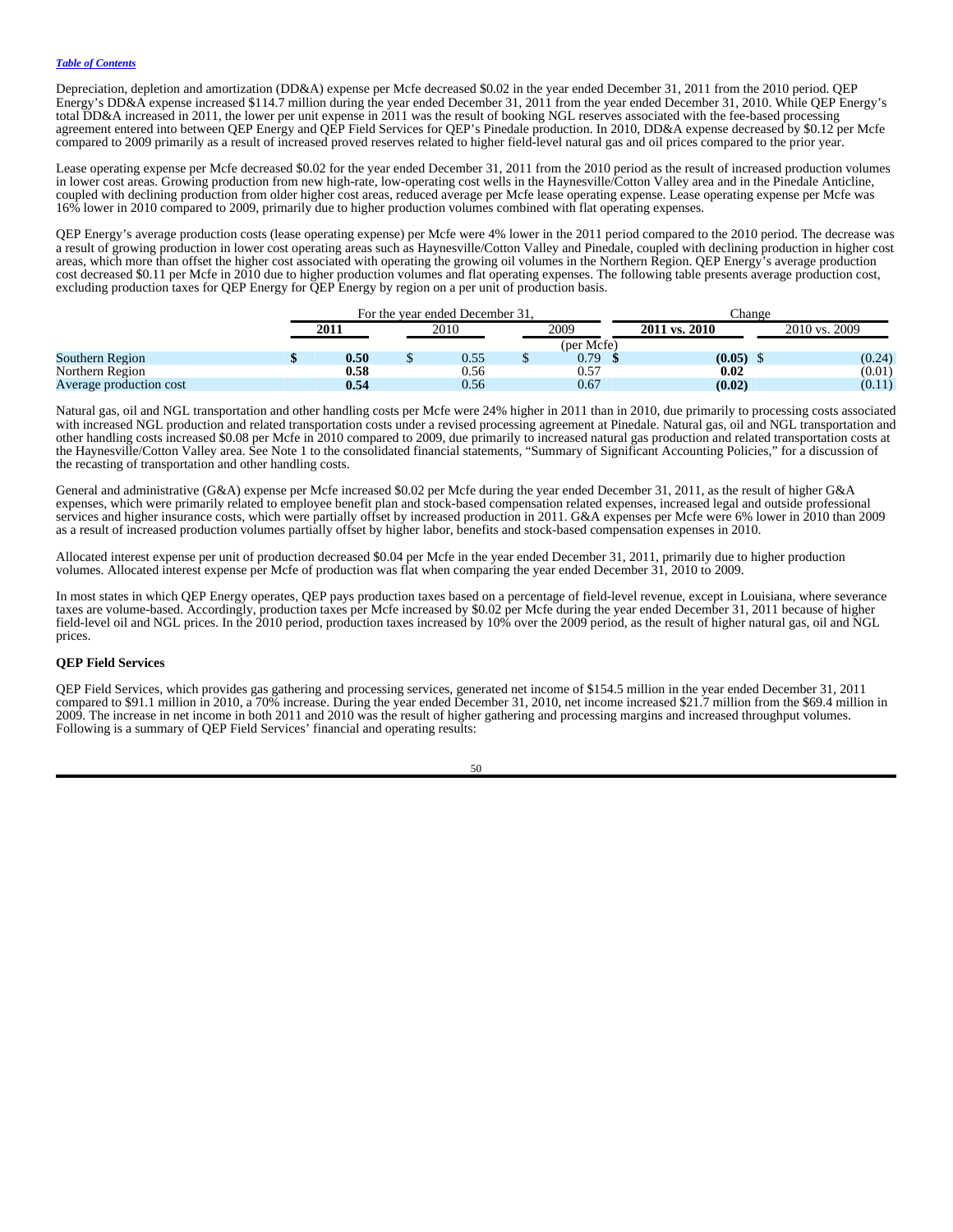|                                                                  |                           |        | For the year ended December 31, | Change       |                   |               |                   |
|------------------------------------------------------------------|---------------------------|--------|---------------------------------|--------------|-------------------|---------------|-------------------|
|                                                                  |                           | 2011   | 2010                            |              | 2009              | 2011 vs. 2010 | 2010 vs. 2009     |
|                                                                  |                           |        |                                 |              | (in millions)     |               |                   |
| <b>Operating Income</b><br>Revenues                              |                           |        |                                 |              |                   |               |                   |
| NGL sales                                                        | $\boldsymbol{\mathsf{s}}$ | 180.0  | \$<br>94.8                      | $\mathbb{S}$ | 71.9 <sup>°</sup> | 85.2 S        | 22.9              |
| Processing (fee based)                                           |                           | 53.7   | 35.2                            |              | 32.4              | 18.5          | 2.8               |
| Other processing fees                                            |                           | 2.2    |                                 |              | 0.2               | 2.2           | (0.2)             |
| Gathering                                                        |                           | 161.1  | 152.5                           |              | 127.3             | 8.6           | 25.2              |
| Other gathering                                                  |                           | 68.5   | 36.7                            |              | 32.8              | 31.8          | 3.9               |
| <b>Total Revenues</b>                                            |                           | 465.5  | 319.2                           |              | 264.6             | 146.3         | 54.6              |
| Operating expenses                                               |                           |        |                                 |              |                   |               |                   |
| Processing                                                       |                           | 12.2   | 11.9                            |              | 10.3              | 0.3           | 1.6               |
| Processing plant fuel and shrinkage                              |                           | 49.2   | 32.6                            |              | 28.1              | 16.6          | 4.5               |
| Gathering                                                        |                           | 44.6   | 37.6                            |              | 36.6              | 7.0           | 1.0               |
| Natural gas, oil and NGL transportation and other handling costs |                           | 9.3    |                                 |              |                   | 9.3           |                   |
| General and administrative                                       |                           | 29.2   | 31.6                            |              | 25.0              | (2.4)         | 6.6               |
| Taxes other than income taxes                                    |                           | 6.1    | 4.4                             |              | 4.6               | 1.7           | (0.2)             |
| Depreciation, depletion and amortization                         |                           | 55.7   | 48.9                            |              | 44.3              | 6.8           | 4.6               |
| <b>Total Operating Expenses</b>                                  |                           | 206.3  | 167.0                           |              | 148.9             | 39.3          | 18.1              |
| Net gain (loss) from asset sales                                 |                           |        | (1.6)                           |              | (0.1)             | 1.6           | (1.5)             |
| <b>Operating Income</b>                                          |                           | 259.2  | 150.6                           |              | 115.6             | 108.6         | 35.0              |
| Interest and other income                                        |                           | 0.1    | 0.1                             |              | (0.2)             |               | 0.3               |
| Income from unconsolidated affiliates                            |                           | 5.4    | 2.8                             |              | 2.6               | 2.6           | 0.2               |
| Interest expense                                                 |                           | (13.6) | (7.6)                           |              | (6.0)             | (6.0)         | (1.6)             |
| Income from Continuing Operations before Income Taxes            |                           | 251.1  | 145.9                           |              | 112.0             | 105.2         | 33.9              |
| Income taxes                                                     |                           | (93.4) | (51.9)                          |              | (40.0)            | (41.5)        | (11.9)            |
| Income from Continuing Operations                                |                           | 157.7  | 94.0                            |              | 72.0              | 63.7          | $\overline{22.0}$ |
| Net income attributable to noncontrolling interest               |                           | (3.2)  | (2.9)                           |              | (2.6)             | (0.3)         | (0.3)             |
| Net Income Attributable to OEP                                   |                           | 154.5  | 91.1                            |              | 69.4              | 63.4<br>S     | 21.7              |

See "Gathering" and "Processing" sections, as appeared earlier, for a discussion of the changes in QEP Field Services comparative financial statements.

## **QEP Marketing**

QEP Marketing, which markets affiliate and third-party natural gas and oil, and owns and operates a gas storage facility, generated net income from continuing operations of \$8.4 million during 2011, compared with \$6.7 million during 2010. The increase in 2011 was due to a \$2.7 million increase in interest income and a 54% increase in marketing sales volumes, partially offset by a 5% decrease in marketing margins. QEP Marketing net income decreased 21% from the 2009 net income of \$8.5 million. The 2010 decrease from 2009 was a result of lower marketing and storage margins due to an overall decrease in natural gas price volatility.

# **LIQUIDITY AND CAPITAL RESOURCES**

QEP funds its operations, capital expenditures and working capital requirements with cash flow from its operating activities, borrowings under its credit facility and, periodically, proceeds from debt offerings and asset sales. The Company believes cash flow from operations and availability under its credit facility will be sufficient to fund the Company's planned capital expenditures and operating expenses for 2012. To the extent actual operating results differ from the Company's estimates, the Company's liquidity could be adversely affected.

#### **Cash Flows from Operating Activities**

Cash flows from operations are primarily affected by natural gas, oil and NGL production volumes and commodity prices (including the effects of settlements of the Company's derivative contracts) and by changes in working capital. QEP enters into commodity derivative transactions covering a substantial, but varying, portion of its anticipated future gas, oil and NGL production for the next 12 to 24 months. However, in general, QEP plans to hedge approximately 50% of its forecasted production by the end of the first quarter of the current year. See "Commodity Derivative Impact" above.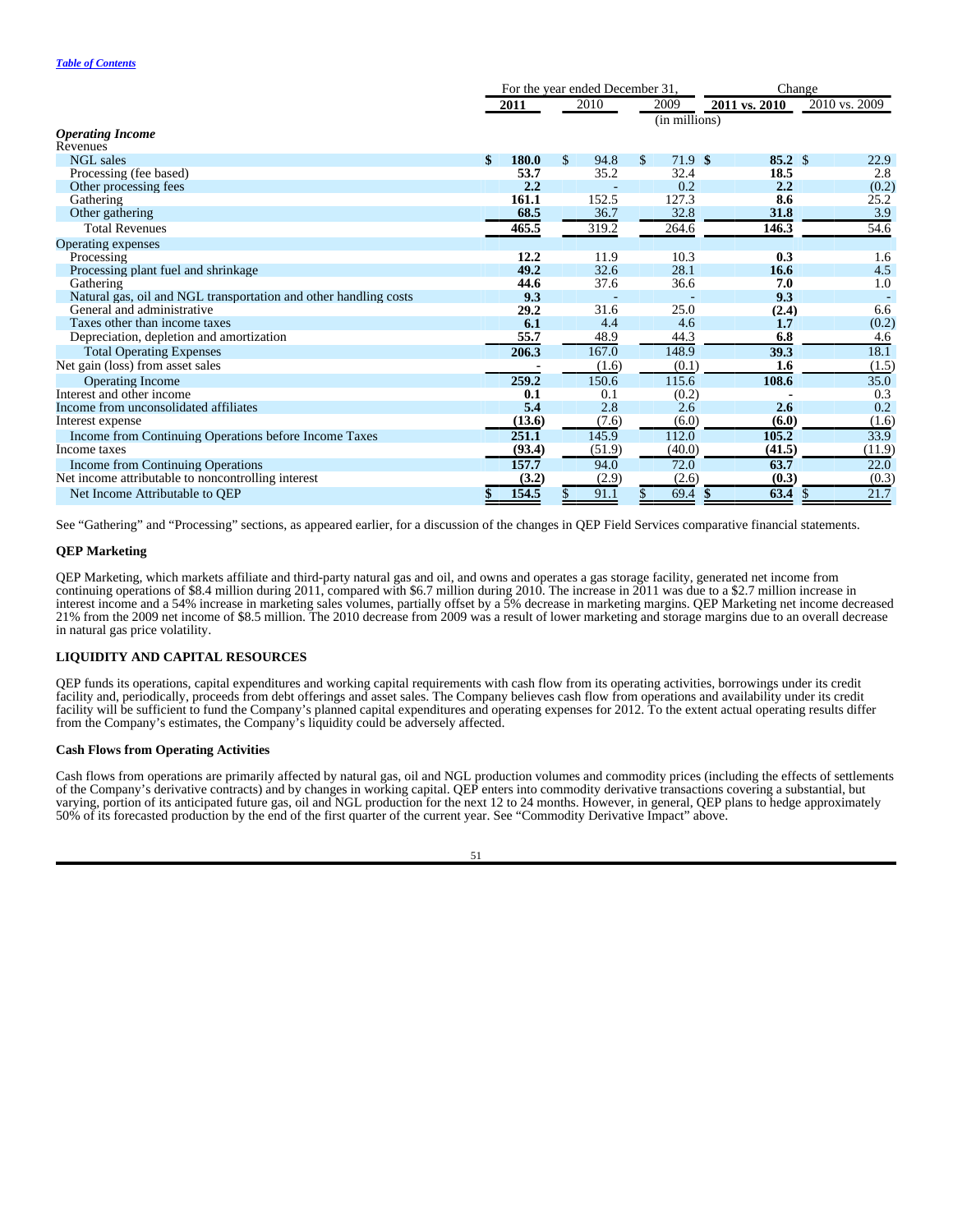Net cash provided by operating activities of continuing operations increased 30% in 2011 compared to 2010, due to higher noncash adjustments to net income and a lower use of cash from operating assets and liabilities in 2011 compared with the use of cash in the 2010 period. Noncash adjustments to net income consisted primarily of depreciation, depletion and amortization; noncash unrealized gains and losses on basis-only swaps; changes in deferred income taxes; and abandonment and impairment charges. Cash uses from operating assets and liabilities were higher in 2011 primarily due to increases in accounts receivable and inventories during 2011 compared to 2010. Net cash provided by continuing operating activities from continuing operations decreased in 2010 by \$151.9 million from 2009. Cash sources from operating assets and liabilities were lower in 2010 primarily due to reductions in accounts receivable during 2009 and a decrease in current federal income taxes payable due to bonus depreciation. Net cash provided from continuing operating activities is presented below:

|                                                                    |         |  | Year Ended December 31. |          |               | <b>Change</b> |  |               |  |
|--------------------------------------------------------------------|---------|--|-------------------------|----------|---------------|---------------|--|---------------|--|
|                                                                    | 2011    |  | 2010                    | 2009     | 2011 vs. 2010 |               |  | 2010 vs. 2009 |  |
|                                                                    |         |  | (in millions)           |          |               |               |  |               |  |
| Income from continuing operations                                  | 270.4   |  | 285.9 <sup>°</sup>      | 215.4 \$ |               | $(15.5)$ \$   |  | 70.5          |  |
| Noncash adjustments to net income                                  | 1.050.9 |  | 784.5                   | 863.0    |               | 266.4         |  | (78.5)        |  |
| Changes in operating assets and liabilities                        | (28.7)  |  | (72.9)                  | 71.0     |               | 44.2          |  | (143.9)       |  |
| Net cash provided by operating activities of continuing operations | 1.292.6 |  | 997.5                   | 1.149.4  |               | 295.1         |  | (151.9)       |  |

## **Cash Flows from Investing Activities**

A comparison of capital expenditures for continuing operations during the years ended December 31, 2011, 2010 and 2009 and a forecast for calendar year 2012 are presented in the table below:

|                                                             | Year Ended December 31. |               |  |         |  |            |  |               |
|-------------------------------------------------------------|-------------------------|---------------|--|---------|--|------------|--|---------------|
|                                                             |                         | 2011          |  | 2010    |  | 2009       |  | 2012 Forecast |
|                                                             |                         | (in millions) |  |         |  |            |  |               |
| <b>OEP</b> Energy                                           |                         | 1.338.8       |  | 1.215.8 |  | 1.033.7 \$ |  | 1,280.0       |
| <b>OEP</b> Field Services                                   |                         | 101.6         |  | 268.2   |  | 71.8       |  | 170.0         |
| <b>QEP</b> Marketing and other                              |                         | 5.4           |  | 1.9     |  |            |  |               |
| Total accrued capital expenditures of continuing operations |                         | 1.445.8       |  | 1.485.9 |  | 1.106.9    |  | 1,450.0       |
| Change in accruals                                          |                         | (14.7)        |  | (16.9)  |  | 90.0       |  |               |
| Total cash capital expenditures of continuing operations    |                         | 1,431.1       |  | 1,469.0 |  | 1,196.9    |  | 1,450.0       |

QEP Energy capital investment during the year ended December 31, 2011 increased \$126.1 million over the 2010 period due to an increase in the number of company-operated well completions as a result of ongoing efficiency gains, combined with acquisition of additional working interests in certain wells due to partner elections not to participate. QEP Energy capital expenditures were higher in 2010 compared to 2009 due to an increased drilling program in 2010.

QEP Field Services capital investment declined \$166.6 million during the year ended December 31, 2011 compared to the 2010 period due to the completion of major capital projects in eastern Utah and northwest Louisiana in late 2010 and the completion of the Blacks Fork II plant early in the third quarter of 2011. QEP Field Services capital investment was higher in 2010 than 2009 due to increased investment in its gathering, processing and treating facilities to expand capacity in western Wyoming, eastern Utah and northwest Louisiana.

## **Cash Flows from Financing Activities**

During the year ended December 31, 2011, net cash used in investing activities of \$1,422.9 million exceeded net cash provided by operating activities of \$1,292.6 million by \$130.3 million. Net cash used in investing activities during 2010 also exceeded net cash provided by operating activities by \$393.0 million, however, in 2009, net cash provided by operating activities of \$1,149.4 million exceeded net cash used in investing activities of \$1,146.4 million by \$3.0 million. The reason that 2009 operating cash flows exceeded investing activities was a result of the economic downturn, in which the Company limited capital expenditures to approximate internally generated cash flow. For 2011, long-term debt increased by a net change of \$207.1 million while short-term debt decreased by \$58.5 million. At December 31, 2011, long-term debt consisted of \$606.5 million outstanding under QEP's revolving credit facility and \$1,072.9 million in senior notes (including \$5.5 million of net original issue discount). At December 31, 2011, combined short-term and long-term debt was 33% and equity was 67% of total capital. All intercompany loans between Questar and QEP, which have been historically reported as notes payable in the Consolidated Balance Sheets, were repaid on June 30, 2010, in conjunction with the Spin-off.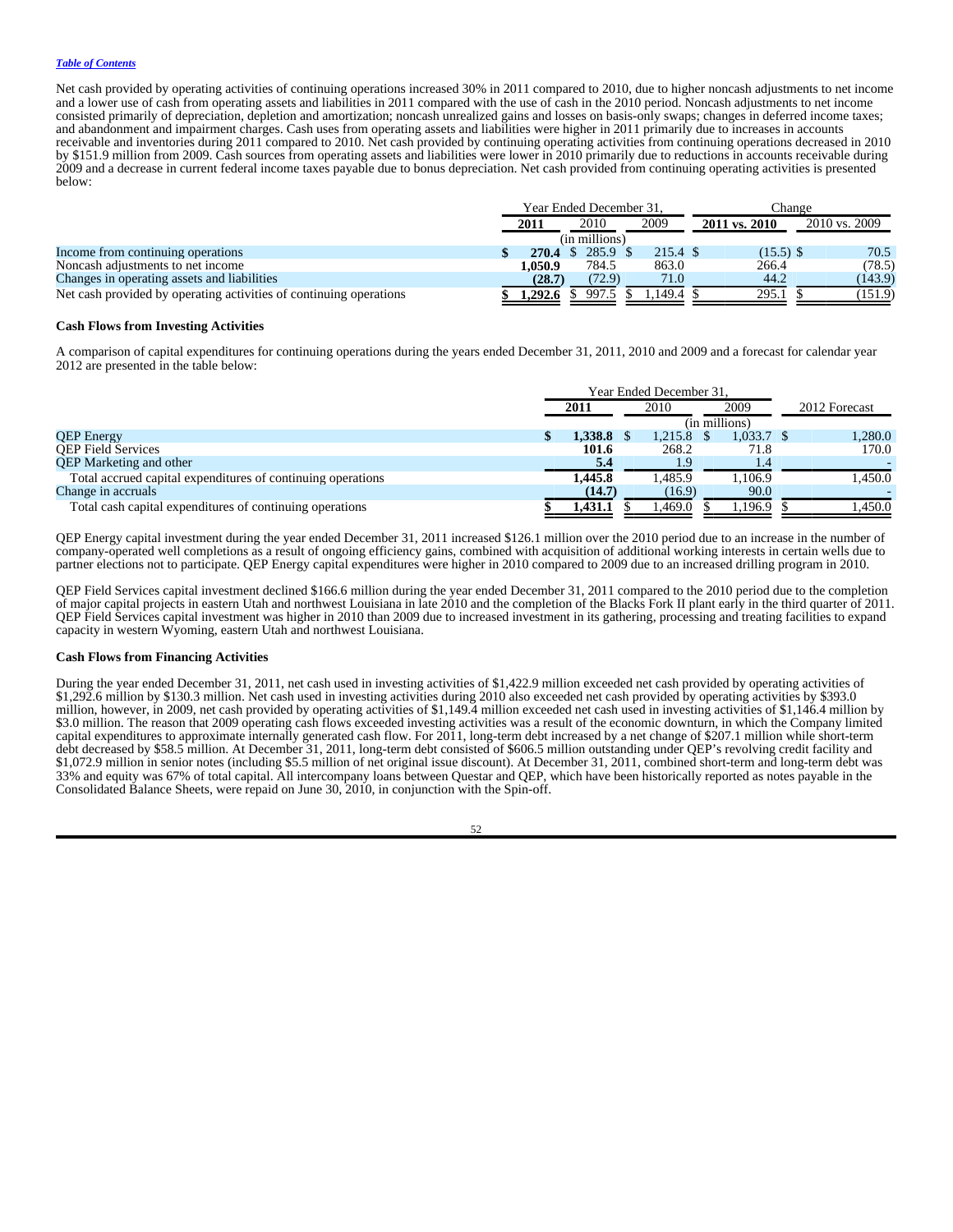#### *Credit Facility*

During the third quarter of 2011, QEP entered into a new revolving credit facility, which matures in August 2016 and replaced the previous \$1.0 billion credit facility. The terms of the new credit facility provide for loan commitments of \$1.5 billion from a syndicate of financial institutions. The new credit facility provides for borrowings at short-term interest rates and contains customary covenants and restrictions. The agreement also contains the provisions which would allow for the amount of the facility to be increased to \$2.0 billion and for the maturity to be extended for two additional one-year periods. QEP increased its borrowings under its credit facility from \$400.0 million as of December 31, 2010, to \$606.5 million as of December 31, 2011. QEP's weightedaverage interest rate on borrowings from its credit facilities was 3.05%. Proceeds from borrowings under the credit facility were used to refinance outstanding amounts under the Company's previous credit facility and will be used for general corporate purposes, including working capital and capital expenditures. The credit agreement includes financial covenants (i) limiting the ratio of the consolidated funded debt of the Company to the sum of consolidated funded debt plus shareholders' equity to not more than 0.6 to 1, (ii) limiting the ratio of the consolidated funded debt of the Company to the Company's consolidated EBITDA to not more than 3.5 to 1, and (iii) if the Company's debt ratings fall below a certain level, limiting the Company' total consolidated funded debt to a specified aggregate amount. At December 31, 2011, QEP was in compliance with all of its debt covenants. At February 17, 2012, QEP had \$614.0 million outstanding under its revolving credit facility and \$4.1 million of letters of credit issued.

### *Senior Notes*

The Company's senior notes outstanding as of December 31, 2011 totaled \$1,078.4 million principal amount and are comprised of four issues as follows:

- \$176.8 million 6.05% Senior Notes due September 2016
- \$138.6 million 6.80% Senior Notes due April 2018
- \$138.0 million 6.80% Senior Notes due March 2020
- \$625.0 million 6.875% Senior Notes due March 2021

In August 2010, the Company purchased \$638.0 million principal amount of its senior notes and paid required premium and accrued interest pursuant to the requirement in the notes' indenture relating to a change of control. The Company used cash on hand and proceeds from its \$1.0 billion revolving credit facility and its \$500.0 million term loan to purchase all of the tendered notes. Subsequent to the purchase of the tendered notes, the Company issued \$625.0 million principal amount of senior notes due 2021. The notes were issued at a discount, resulting in gross proceeds of \$619.2 million which were used to pay fees and expenses associated with the issuance and to refinance a portion of the indebtedness incurred under the term loan and revolving credit facilities to purchase the tendered senior notes. Upon repayment of the term loan, commitments under the term loan were terminated.

## **Capital Expenditures**

During the year ended December 31, 2011, cash capital expenditures decreased 3% to \$1,431.1 million, which included \$48.0 million for property acquisitions, compared to \$1,469.0 million during the same period in 2010. The decrease was driven by reduced development drilling in the Haynesville/ Cotton Valley and Pinedale Anticline, partially offset by higher capital investment in development drilling in the Midcontinent and the Rockies Legacy divisions. Approximately \$1,295.5 million was used in QEP Energy, including \$1,247.5 million in drilling and completion and other expenditures and \$48.0 million in property acquisition costs. QEP Field Services 2011 capital expenditures of \$130.1 million were used to expand capacity at the Company's gathering, processing and treating facilities including the Blacks Fork II cryogenic gas processing plant which was completed in July of 2011. In 2010, capital expenditures were \$272.1 million higher than in the comparable 2009 period. The increase in 2010 was driven by QEP Field Services and its increased investment in its gathering, processing and treating facilities to expand capacity in western Wyoming, eastern Utah and northwest Louisiana. Also contributing to the 2010 increase was QEP Energy's increased capital expenditures due to an increased drilling program in 2010.

In 2012, QEP intends to fund capital expenditures with cash flow from operating activities and borrowings under its revolving credit facility, if needed. As a result of the continued spread between oil and natural gas prices, in 2012 QEP plans to decrease capital expenditures for the Haynesville Shale and other dry gas development areas and increase capital expenditures for higher return projects, including Pinedale, the Bakken, and oil-directed horizontal drilling in the Powder River Basin and Midcontinent and continued development of QEP's Uinta Basin Red Wash liquids-rich gas play. QEP has allocated approximately 88% of its forecasted 2012 drilling and completion capital expenditure budget to oil and liquids-rich natural gas projects in its portfolio. The Company has budgeted approximately \$1,450.0 million for capital expenditures in 2012, of which it has allocated \$1,280.0 million to QEP Energy. QEP plans to invest approximately \$170.0 million in capital expenditures to grow its midstream business, including construction of a new 150 MMcfpd fee-based cryogenic gas processing plant in the Uinta Basin. The aggregate levels of capital expenditures for 2012 and the allocation of those expenditures are dependent on a variety of factors, including drilling results, natural gas and oil prices, industry conditions, the extent to which properties or working interests are acquired, the availability of capital resources to fund the expenditures and changes in management's business assessments as to where QEP's capital can be most profitably deployed. Accordingly, the actual levels of capital expenditures and the allocation of those expenditures may vary materially from QEP's estimates.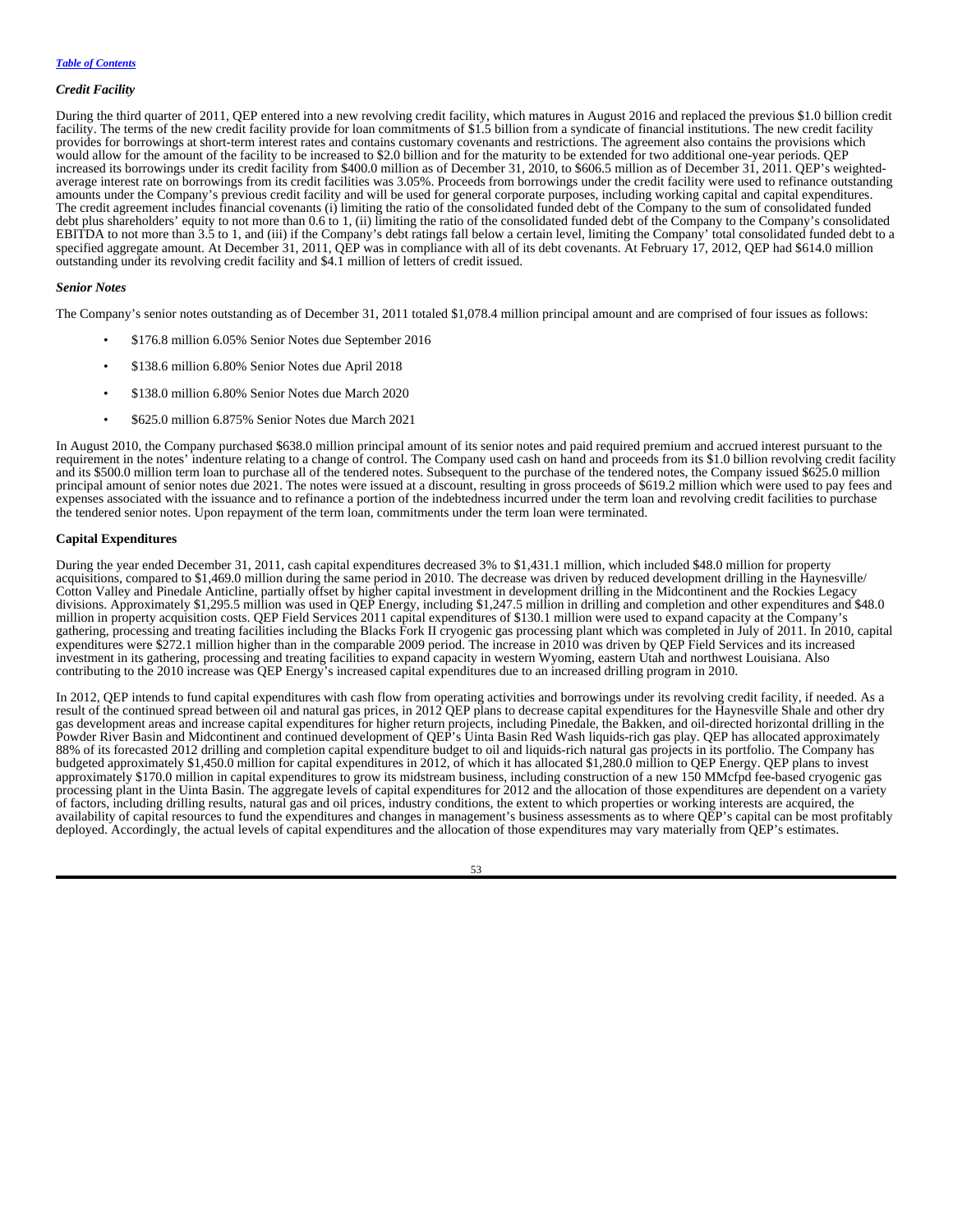### **Off-Balance Sheet Arrangements**

QEP may enter into off-balance sheet arrangements and transactions that can give rise to material off-balance sheet obligations. At December 31, 2011, the Company's material off-balance sheet arrangements and transactions included operating lease arrangements, drilling and transportation contracts and undrawn letters of credit. There are no other transactions, arrangements, or other relationships with unconsolidated entities or other persons that are reasonably likely to materially affect QEP's liquidity or availability of, or requirements for capital resources. *See* "Contractual Cash Obligations and Other Commitments" below for more information regarding off-balance sheet arrangements.

# **Contractual Cash Obligations and Other Commitments**

In the course of ordinary business activities, QEP enters into a variety of contractual cash obligations and other commitments. The following table summarizes the significant contractual cash obligations as of December 31, 2011:

|                                           | Payments Due by Year |      |                         |               |      |                 |            |  |  |  |
|-------------------------------------------|----------------------|------|-------------------------|---------------|------|-----------------|------------|--|--|--|
|                                           | Total                | 2012 | 2013                    | 2014          | 2015 | 2016            | After 2016 |  |  |  |
|                                           |                      |      |                         | (in millions) |      |                 |            |  |  |  |
| Long-term debt $(1)$                      | $$1.684.9$ \$        |      | - \$                    | - S<br>۰.     | -8   | $-$ \$783.3 \$  | 901.6      |  |  |  |
| Interest on fixed-rate long-term debt (2) | 579.4                | 72.5 | 72.5                    | 72.5          | 72.5 | 68.9            | 220.5      |  |  |  |
| Drilling contracts                        | 146.2                | 70.8 | 37.2                    | 36.1          | 2.1  | ٠               |            |  |  |  |
| <b>Transportation contracts</b>           | 406.8                | 45.4 | 44.3                    | 43.3          | 43.2 | 41.8            | 188.8      |  |  |  |
| Asset Retirement Obligations (3)          | 284.6                | 15.3 | 2.9                     | 3.2           | 2.4  | 4.0             | 256.8      |  |  |  |
| <b>Operating leases</b>                   | 59.1                 | 5.6  | 6.1                     | 5.6           | 5.7  | 5.8             | 30.3       |  |  |  |
| Total                                     |                      |      | \$209.6 \$163.0 \$160.7 |               |      | \$125.9 \$903.8 | 1.598.0    |  |  |  |

(1) Includes \$606.5 milllion relating to the Company's revolving credit

facility.

(2) Excludes variable rate debt interest payments relating to the Company's revolving credit facility.

(3) These future obligations are estimates of when the liabilities will be

settled.

(4) This table excludes the Company's benefit plan liabilities as future payment dates are unknown. See Item 8 of this annual report on Form 10-K, note 11 "Employee Benefits" for additional information.

## **Critical Accounting Policies, and Estimates**

QEP's significant accounting policies are described in Note 1 to the consolidated financial statements included in Item 8 of Part II of its Annual Report. The Company's consolidated financial statements are prepared in accordance with U.S. Generally Accepted Accounting Principles. The preparation of consolidated financial statements requires management to make assumptions and estimates that affect the reported results of operations and financial position. The following accounting policies may involve a higher degree of complexity and judgment on the part of management.

#### *Gas and Oil Reserves*

Gas and oil reserve estimates require significant judgments in the evaluation of all available geological, geophysical, engineering and economic data. The data for a given field may change substantially over time as a result of numerous factors including, but not limited to, additional development activity, production history, economic assumptions relating to commodity prices, operating expenses, severance and other taxes, capital expenditures and remediation costs. The subjective judgments and variances in data for various fields make these estimates less precise than other estimates included in the financial statement disclosures.

Estimates of proved gas and oil reserves significantly affect the Company's DD&A expense. For example, if estimates of proved reserves decline, the DD&A rate will increase, resulting in a decrease in net income. A decline in estimates of proved reserves could also cause QEP to perform an impairment analysis to determine if the carrying amount of crude oil and natural gas properties exceeds fair value and could result in an impairment charge, which would reduce earnings.

See Item 8. Financial Statements and Supplementary Data – Supplemental Oil and Gas Information (Unaudited).

# *Successful Efforts Accounting for Gas and Oil Operations*

The Company follows the successful efforts method of accounting for gas and oil property acquisitions, exploration, development and production activities. Under this method, the acquisition costs of proved and unproved properties, successful exploratory wells and development wells are capitalized. Other exploration costs, including geological and geophysical costs, the delay rental and administrative costs associated with unproved property and unsuccessful exploratory well costs are expensed. Costs to operate and maintain wells and field equipment are expensed as incurred.

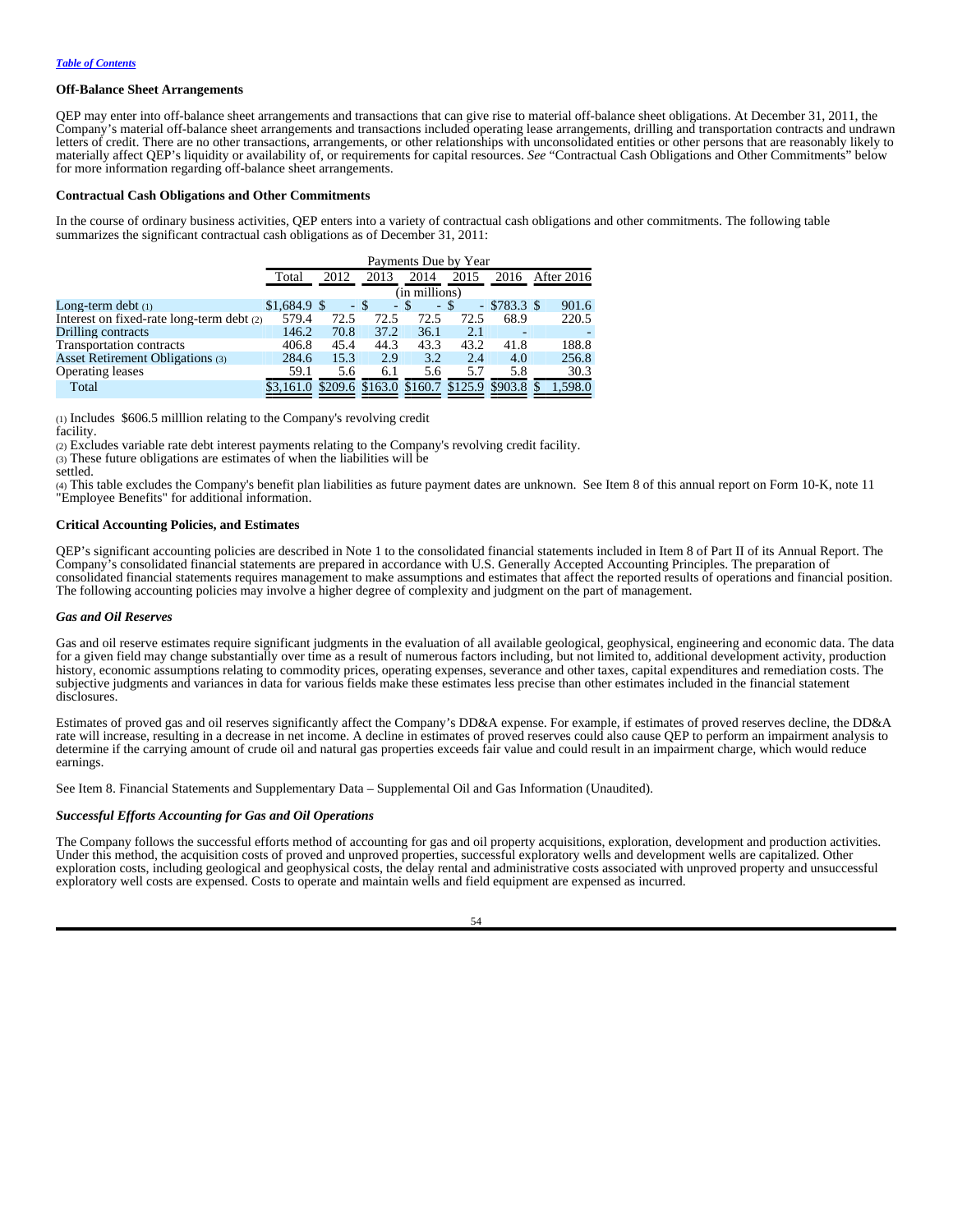The capitalized costs of unproved properties are generally combined and amortized over the expected holding period for such properties. Individually significant unproved properties are periodically reviewed for impairment. Capitalized costs of unproved properties are reclassified as proved property when related proved reserves are determined or charged against the impairment allowance when abandoned.

Capitalized proved-property-acquisition costs are amortized by field using the unit-of-production method based on proved reserves. Capitalized exploratory well and development costs are amortized similarly by field based on proved developed reserves. The calculation takes into consideration estimated future equipment dismantlement, surface restoration and property abandonment costs, net of estimated equipment-salvage values. Other property and equipment are generally depreciated using the straight-line method over estimated useful lives or the unit-of-production method for certain processing plants. A gain or loss is generally recognized only when an entire field is sold or abandoned, or if the unit-of-production amortization rate would be significantly affected.

QEP Energy engages an independent reservoir engineering consultant to prepare estimates of the proved gas and oil reserves. Reserve estimates are based on a complex and highly interpretive process that is subject to continuous revision as additional production and development drilling information becomes available.

## *Impairment of Oil and Gas Properties*

Proved gas and oil properties are evaluated on a field-by-field basis for potential impairment. Other properties are evaluated on a specific-asset basis or in groups of similar assets, as applicable. Impairment is indicated when a triggering event occurs and the sum of the estimated undiscounted future net cash flows of an evaluated asset is less than the asset's carrying value. Triggering events could include, but are not limited to, an impairment of gas and oil reserves caused by mechanical problems, faster-than-expected decline of reserves, lease-ownership issues, other-than-temporary decline in gas and oil prices and changes in the utilization of midstream gathering and processing assets. If impairment is indicated, fair value is calculated using a discounted-cash flow approach. Cash flow estimates require forecasts and assumptions for many years into the future for a variety of factors, including commodity prices and operating costs. During the fourth quarter of 2011, QEP recorded an impairment charge of \$195.2 million on some of its mature, dry gas, and higher cost properties in both the Northern Region and Southern Region. The impairment charge related to the reduced value of these areas resulting from lower natural gas prices and the current forward curve for natural gas prices.

## *Asset Retirement Obligations*

QEP is obligated to fund the costs of disposing of long-lived assets upon their abandonment. The majority of QEP's asset retirement obligations (AROs) relate to the plugging of wells and the related abandonment of oil and gas properties. QEP's AROs are recorded at estimated fair value, measured by reference to the expected future cash outflows required to satisfy the retirement obligation discounted at QEP's credit-adjusted risk-free interest rate. Revisions to estimated AROs can result from changes in retirement cost estimates, revisions to estimated inflation rates and changes in the estimate timing of abandonment.

### *Accounting for Derivative Contracts*

The Company uses derivative contracts, typically fixed-price swaps and costless collars, to protect against a decline in the price it receives from its natural gas, oil and NGL production. Accounting rules for derivatives require marking these instruments to fair value at the balance sheet reporting date. The change in fair value is reported either in net income or AOCI depending on the structure of the derivative. The Company has historically structured the majority of its energy derivative instruments as cash flow hedges as defined in ASC 815 "Derivatives and Hedging." Changes in the fair value of cash flow hedges are recorded on the balance sheet and in AOCI until the underlying gas or oil is produced. When a derivative is terminated before its contract expires, the associated gain or loss is recognized in income over the life of the previously hedged production. Changes in the fair value of derivative contracts that do not qualify for hedge accountings are included as part of operating income in the Consolidated Statement of Income.

As of December 31, 2011, QEP designated most of its natural gas, oil and NGL derivative contracts as cash flow hedges, whose unrealized fair value gains and losses were recorded to AOCI. Effective January 1, 2012, the Company has elected to de-designate all of its natural gas, oil and NGL derivative contracts that had previously been designated as cash flow hedges at December 31, 2011 and have elected to discontinue hedge accounting prospectively. Accordingly, changes in the fair value of commodity derivative contracts will be reported each quarter in earnings as unrealized gains (losses). See Part II, Item 8, footnote 1 "Summary of Significant Accounting Policies" of this Form 10-K for additional information.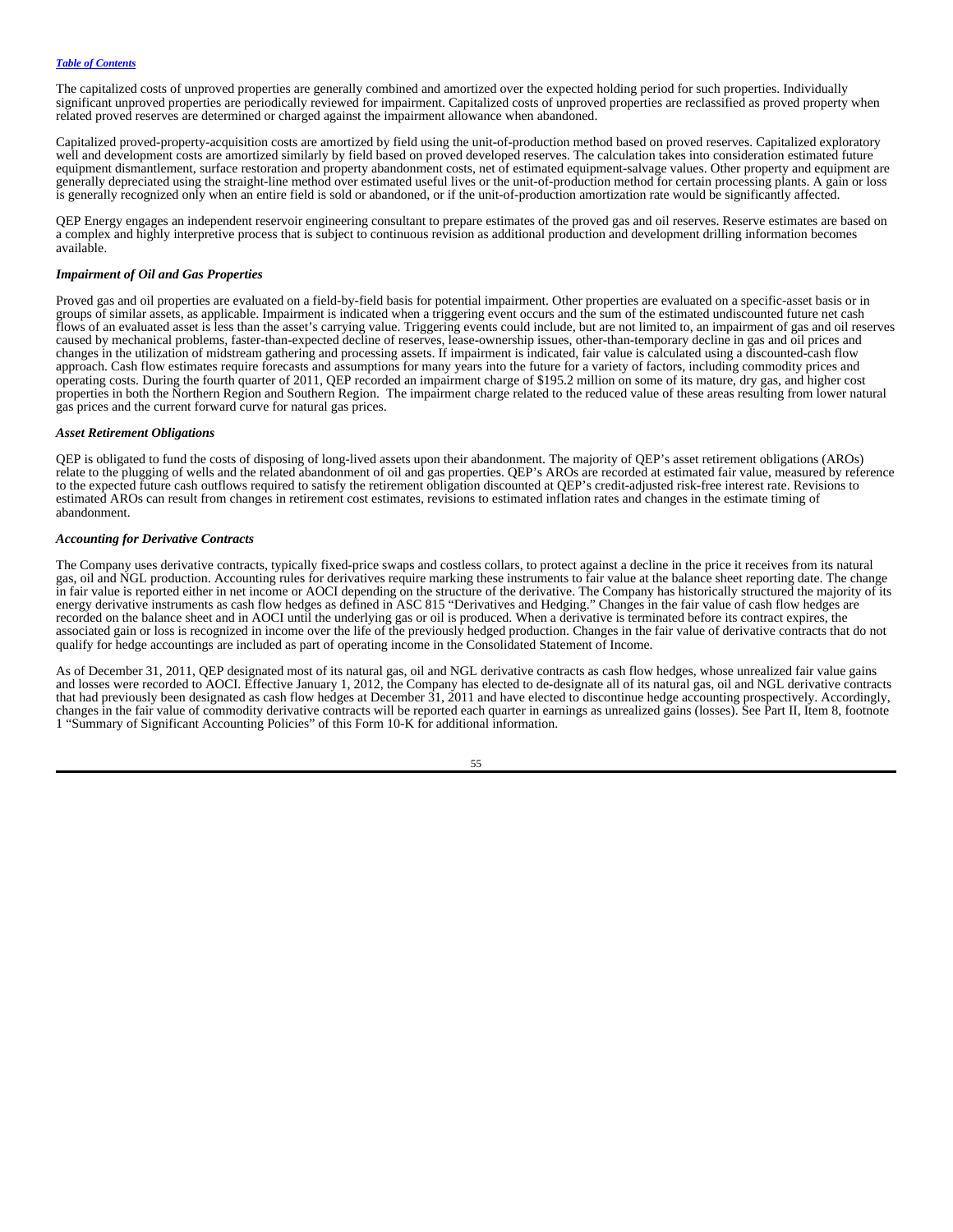#### *Revenue Recognition*

Revenues are recognized in the period that services are provided or products are delivered. QEP Energy uses the sales method of accounting whereby revenue is recognized for all gas, oil and NGL sold to purchasers. Revenues include estimates for the two most recent months using published commodity-price indexes and volumes supplied by field operators. A liability is recorded to the extent that QEP Energy has an imbalance in excess of its share of remaining reserves in an underlying property. QEP Marketing presents revenues on a gross revenue basis. QEP Marketing does not engage in speculative hedging transactions, nor does it buy and sell energy contracts with the objective of generating profits on short-term differences in prices.

# *Environmental Obligations and Other Contingencies*

Management makes judgments and estimates in accordance with applicable accounting rules when it establishes reserves for environmental remediation, litigation and other contingent matters. Provisions for such matters are charged to expense when it is probable that a liability has been incurred and reasonable estimates of the liability can be made. Estimates of environmental liabilities are based on a variety of matters, including, but not limited to, the stage of investigation, the stage of the remedial design, evaluation of existing remediation technologies, and presently enacted laws and regulations. In future periods, a number of factors could significantly change QEP's estimate of environmental remediation costs, such as changes in laws and regulations, changes in the interpretation or administration of laws and regulations, revisions to the remedial design, unanticipated construction problems, identification of additional areas or volumes of contaminated soil and groundwater, and changes in costs of labor, equipment and technology. Consequently, it is not possible for management to reliably estimate the amount and timing of all future expenditures related to environmental or other contingent matters and actual costs may vary significantly.

### *Benefit Plan Obligations*

QEP has non-contributory defined-benefit pension plans, including both qualified and supplemental plans. QEP also provides certain health care and life insurance benefits for certain retired employees. Determination of the benefit obligations for QEP's defined-benefit pension and postretirement plans impacts the recorded amounts for such obligations on the Consolidated Balance Sheets and the amount of benefit expense recorded to the Consolidated Income Statement.

Accounting for pension and other postretirement benefit obligations involves many assumptions, the most significant of which are the discount rate used to measure the present value of plan benefit obligations, the expected long-term rates of return on plan assets, the rate of future increases in compensation levels of participating employees and the future level of health care costs.

#### *Share-Based Compensation*

QEP uses the Black-Scholes-Merton mathematical model to estimate the fair value of stock options for accounting purposes. The use of this model requires significant judgment with respect to the risk-free interest rate, expected price volatility, expected dividend yield, and expected life.

#### *Income Taxes*

The amount of income taxes recorded by QEP requires interpretations of complex rules and regulations of various tax jurisdictions throughout the United States. QEP has recognized deferred tax assets and liabilities for temporary differences, operating losses and tax credit carryforwards. QEP routinely assesses the realizability of its deferred tax assets and reduces such assets by a valuation allowance if it is more likely than not that some portion or all of the deferred tax assets will not be realized. QEP routinely assesses potential uncertain tax positions and, if required, establishes accruals for such amounts. The accruals for deferred tax assets and liabilities, including deferred state income tax assets and liabilities, are subject to significant judgment by management and are reviewed and adjusted routinely based on changes in facts and circumstances. Although management considers its tax accruals adequate, material changes in these accruals may occur in the future, based on the impact of tax audits, changes in legislation and resolution of pending or future tax matters.

#### *Recent Accounting Developments*

See Recent Accounting Developments in Note 1 of the footnotes to the consolidated financial statements, in Item 8, Part II of this annual report.

# **ITEM 7A. QUANTITATIVE AND QUALITATIVE DISCLOSURES ABOUT MARKET RISK**

QEP's primary market-risk exposure arises from changes in the market price for natural gas, oil and NGL, and to a lesser extent, volatility in interest rates. These risks can affect revenues and cash flows from operating, investing and financing activities. QEP Energy and QEP Marketing have long-term contracts for pipeline capacity and are obligated to pay for transportation services with no guarantee that QEP will be able to fully utilize the contractual capacity of these transportation commitments. If energy prices decline or increase significantly, revenues and cash flow may significantly decline or increase. In addition, a non-cash write-down of the Company's oil and gas properties may be required if future oil and natural gas commodity prices experience a sustained, significant decline. A sensitivity analysis of the Company's commodity price related derivative instruments to changes in the price of the underlying commodities is presented below.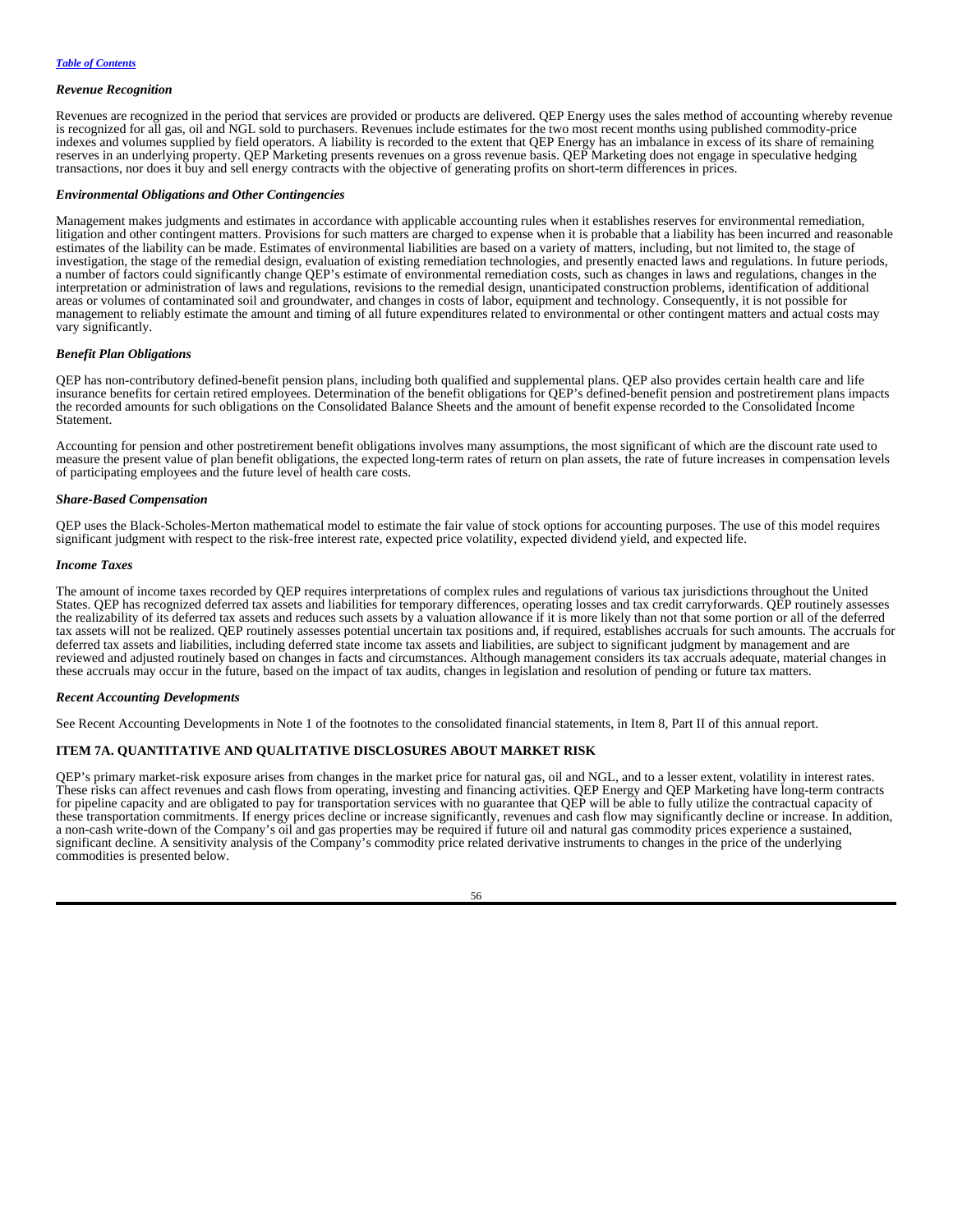#### **Commodity Price Risk Management**

QEP's subsidiaries use commodity price derivative instruments in the normal course of business to reduce the risk of adverse commodity price movements. However, these same arrangements typically limit future gains from favorable price movements. The Company's risk management policies provide for the use of derivative instruments to manage this risk. The types of commodity derivative instruments utilized by the Company include fixed-price swaps, costless collars, and basis-only swaps. The volume of commodity derivative instruments utilized by the Company may vary from year-to-year. Both exchange and over-the-counter traded commodity derivative instruments may be subject to margin deposit requirements, and the Company may be required from time to time to deposit cash or provide letters of credit with exchange brokers or its counterparties in order to satisfy these margin requirements. The derivative instruments currently utilized by the Company do not have margin requirements or collateral provisions that would require payments prior to the scheduled cash settlement dates. As of December 31, 2011, QEP held sale and purchase commodity price derivative contracts totaling 213.0 million MMBtu of natural gas, 2.0 million barrels of oil, and 53.9 million gallons of NGL. As of December 31, 2010, the QEP derivative contracts covered 247.5 million MMBtu of natural gas and 1.1 million barrels of oil. Changes in the fair value of derivative contracts from December 31, 2010 to December 31, 2011, are presented below:

|                                                                                          | <b>Cash Flow</b><br><b>Hedges</b> |               | <b>Basis-</b><br>Only<br><b>Swaps</b> |         |
|------------------------------------------------------------------------------------------|-----------------------------------|---------------|---------------------------------------|---------|
|                                                                                          |                                   | (in millions) |                                       |         |
| Net fair value of gas and oil derivative contracts outstanding at Dec. 31, 2010          | 356.2 \$                          |               | $(117.7)$ \$                          | 238.5   |
| Contracts settled                                                                        | (311.1)                           |               | 117.7                                 | (193.4) |
| Change in gas and oil prices on futures markets                                          | 214.7                             |               | $\sim$                                | 214.7   |
| Contracts added                                                                          | 136.1                             |               |                                       | 136.1   |
| Net fair value of gas, oil and NGL derivative contracts outstanding at December 31, 2011 | 395.9                             |               |                                       | 395.9   |

A table of the net fair value of gas, oil, and NGL derivative contracts that are scheduled to settle over the next five years as of December 31, 2011, is shown below. Derivatives representing approximately 69% of the net fair value will settle in the next twelve months and will be reclassified from AOCI to the Consolidated Statements of Income:

|                                                                                          |                  | <b>Basis-</b>      |               |  |         |
|------------------------------------------------------------------------------------------|------------------|--------------------|---------------|--|---------|
|                                                                                          | <b>Cash Flow</b> |                    | Only          |  |         |
|                                                                                          | <b>Hedges</b>    |                    | <b>Swaps</b>  |  | Total   |
|                                                                                          |                  |                    | (in millions) |  |         |
| Contracts maturing by December 31, 2012                                                  |                  | 272.4 \$           |               |  | \$272.4 |
| Contracts maturing between January 1, 2013 and December 31, 2013                         |                  | 123.5              |               |  | 123.5   |
| Contracts maturing between January 1, 2014 and December 31, 2014                         |                  |                    |               |  |         |
| Contracts maturing between January 1, 2015 and December 31, 2015                         |                  |                    |               |  |         |
| Net fair value of gas, oil and NGL derivative contracts outstanding at December 31, 2011 |                  | 395.9 <sup>8</sup> |               |  | 395.9   |

The following table shows the sensitivity of fair value of gas and oil derivative contracts and basis-only swaps to changes in the market price of gas and oil and basis differentials:

|                                                                                         |               | <b>December 31, 2011</b> | <b>December 31, 2010</b> |  |
|-----------------------------------------------------------------------------------------|---------------|--------------------------|--------------------------|--|
|                                                                                         | (in millions) |                          |                          |  |
| Net fair value - asset (liability)                                                      |               | 395.9 <sup>8</sup>       | 238.5                    |  |
| Fair value if market prices of gas, oil and NGL and basis differentials decline by 10%  |               | 490.3                    | 356.2                    |  |
| Fair value if market prices of gas, oil and NGL and basis differentials increase by 10% |               | 301.4                    | 132.1                    |  |

Utilizing the actual derivative contractual volumes, a 10% increase in underlying commodity prices would reduce the fair value of these instruments by \$94.5 million, while a 10% decrease in underlying commodity prices would increase the fair value of these instruments by \$94.4 million. However, a gain or loss would eventually be substantially offset by the actual sales value of the physical production covered by the derivative instruments. For additional information regarding the Company's commodity derivative transactions, see Managements' Discussion and Analysis of Financial Condition and Results of Operations-Commodity Derivative's Impact under Part I, Item 2 and see Note 6 – Derivative Contracts under Part II, Item 8 of this Annual Report on Form 10-K.

## **Credit Risk**

QEP requests credit support and, in some cases, financial guarantees, letters of credit or prepayment from companies that pose unfavorable credit risks. The Company's five largest customers accounted for 32%, and 27% in aggregate, of QEP revenues before elimination of intercompany transactions in 2011 and 2010, and their accounts were current at December 31, 2011. However, each of the five largest customers sales were below 10% of QEP revenues.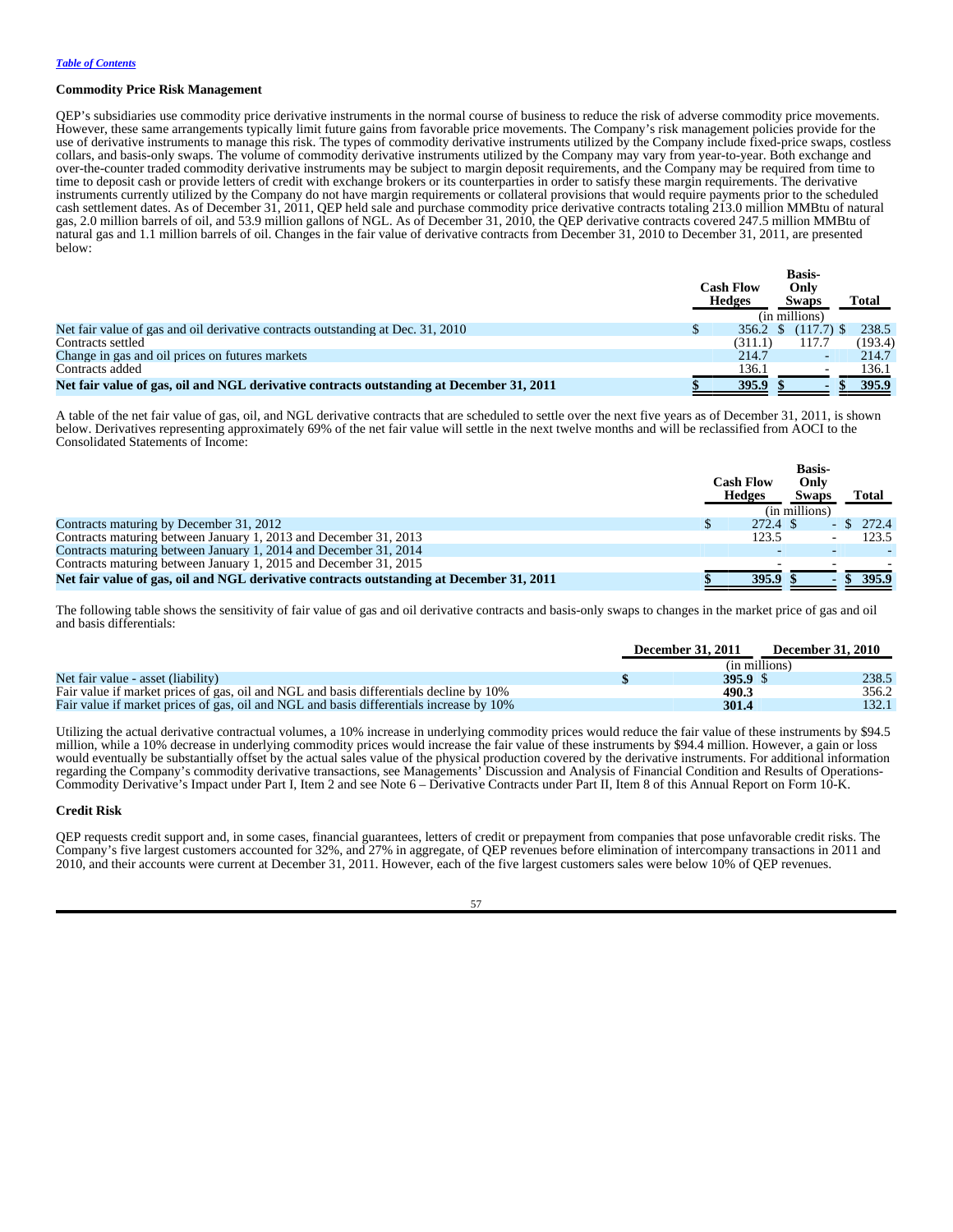### **Interest-Rate Risk Management**

The Company's ability to borrow and the rates quoted by lenders can be adversely affected by the illiquid credit markets as described in Item 1A. Risk Factors of Part I of this Annual Report on Form 10-K. The Company's credit facility has floating interest rates and as such, exposes QEP to interest rate risk. If interest rates were to increase 10% over their average 2011, 2010 and 2009 levels and at QEP's average level of borrowing for those years, QEP's annualized interest expense would increase by \$1.3 million, \$0.5 million and \$0.3 million, respectively, or less than 2% of the Company's total interest expense in each year.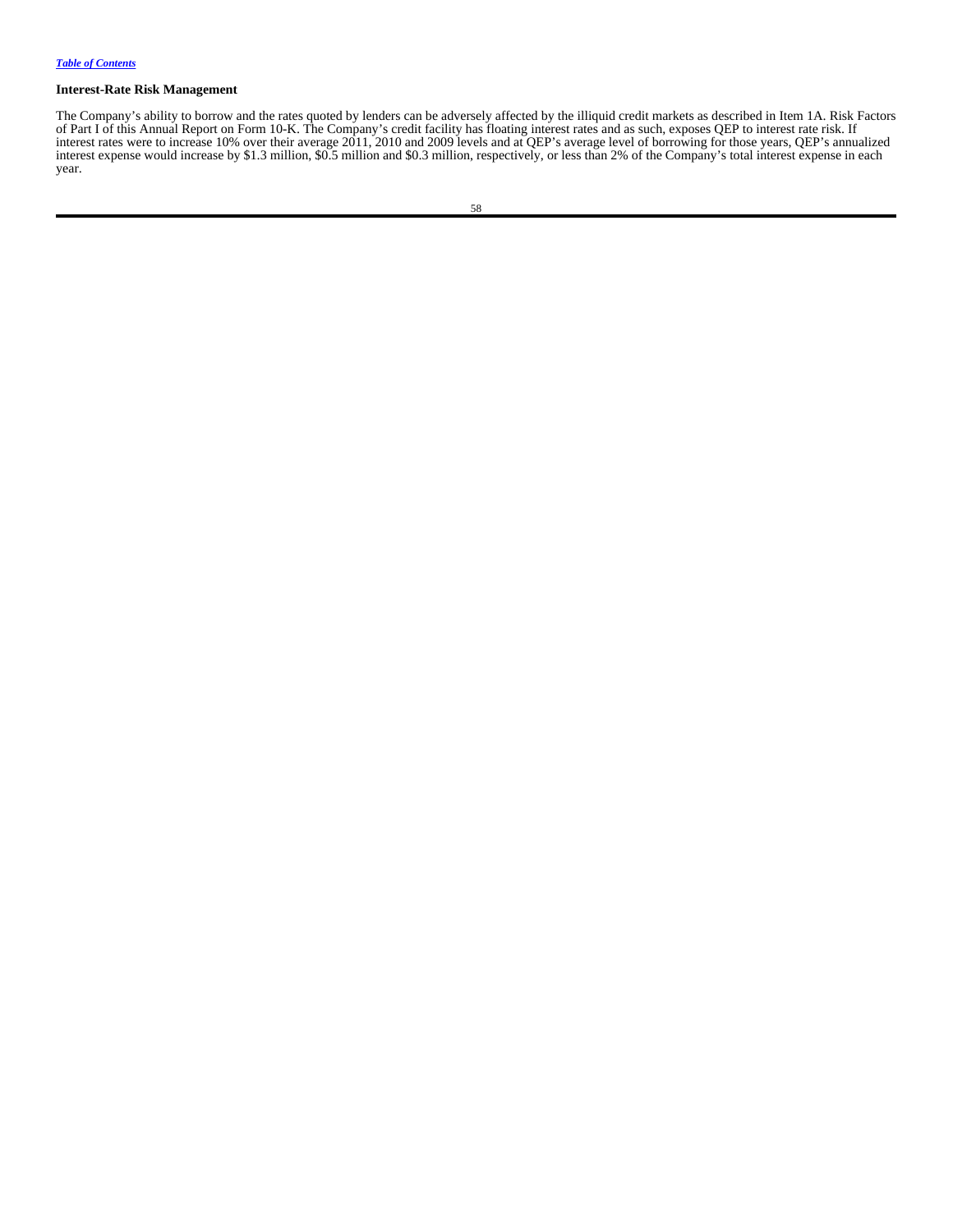# **ITEM 8. FINANCIAL STATEMENTS AND SUPPLEMENTARY DATA**

# **Financial Statements:**

|                                                                                                     | Page No. |
|-----------------------------------------------------------------------------------------------------|----------|
| Report of Independent Registered Public Accounting Firm (Financial Statements)                      | 39       |
| Report of Independent Registered Public Accounting Firm (Internal Control over Financial Reporting) | 39       |
| Consolidated Statements of Income, three years ended December 31, 2011                              | 40       |
| Consolidated Statements of Comprehensive Income, three years ended December 31, 2011                | 41       |
| Consolidated Balance Sheets at December 31, 2011 and 2010                                           | 41       |
| Consolidated Statements of Equity, three years ended December 31, 2011                              | 43       |
| Consolidated Statements of Cash Flows, three years ended December 31, 2011                          | 44       |
| Notes Accompanying the Consolidated Financial Statements                                            | 45       |
| <b>Financial Statement Schedule:</b>                                                                |          |
| Valuation and Oualifying Accounts, for the three years ended December 31, 2011                      | 71       |

All other schedules are omitted because they are not applicable or the required information is shown in the consolidated financial statements or Notes thereto.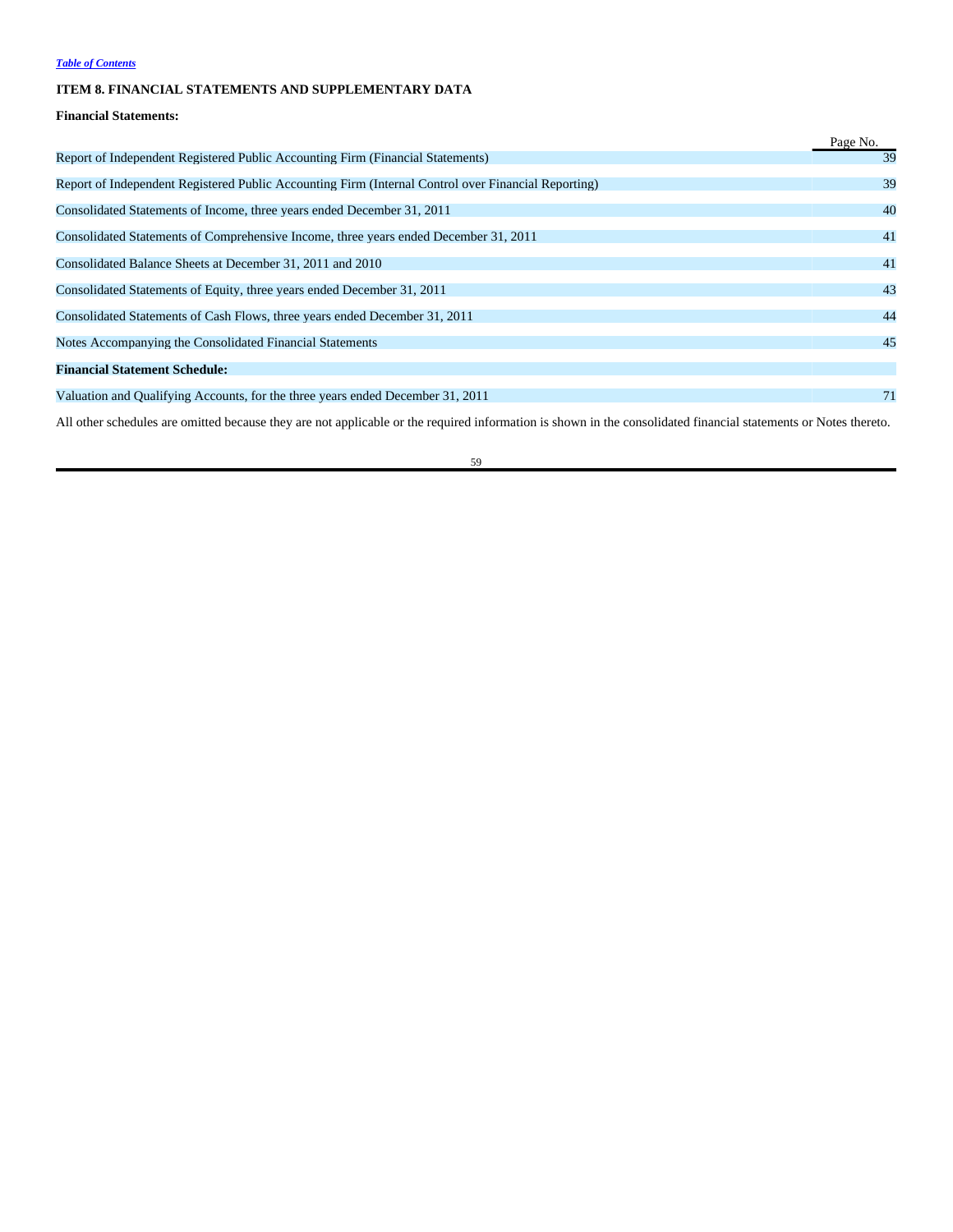## Report of Independent Registered Public Accounting Firm

The Board of Directors and Shareholders of QEP Resources, Inc.

We have audited the accompanying consolidated balance sheets of QEP Resources, Inc. as of December 31, 2011 and 2010, and the related consolidated statements of income, comprehensive income, equity, and cash flows for each of the three years in the period ended December 31, 2011. Our audits also included the financial statement schedule listed in the Index at Item 8. These financial statements and schedule are the responsibility of the Company's management. Our responsibility is to express an opinion on these financial statements and schedule based on our audits.

We conducted our audits in accordance with the standards of the Public Company Accounting Oversight Board (United States). Those standards require that we plan and perform the audit to obtain reasonable assurance about whether the financial statements are free of material misstatement. An audit includes examining, on a test basis, evidence supporting the amounts and disclosures in the financial statements. An audit also includes assessing the accounting principles used and significant estimates made by management, as well as evaluating the overall financial statement presentation. We believe that our audits provide a reasonable basis for our opinion.

In our opinion, the financial statements referred to above present fairly, in all material respects, the consolidated financial position of QEP Resources, Inc. at December 31, 2011 and 2010, and the consolidated results of its operations and its cash flows for each of the three years in the period ended December 31, 2011, in conformity with U.S. generally accepted accounting principles. Also, in our opinion, the related financial statement schedule, when considered in relation to the basic financial statements taken as a whole, presents fairly in all material respects the information set forth therein.

As discussed in Note 1 to the consolidated financial statements, during 2009, the Company adopted a new accounting standard relating to the presentation of noncontrolling interests in consolidated subsidiaries and the Company adopted new oil and gas reserve estimation and disclosure requirements.

We also have audited, in accordance with the standards of the Public Company Accounting Oversight Board (United States), QEP Resources, Inc.'s internal control over financial reporting as of December 31, 2011, based on criteria established in Internal Control-Integrated Framework issued by the Committee of Sponsoring Organizations of the Treadway Commission and our report dated February 24, 2012 expressed an unqualified opinion thereon.

 /s/ Ernst & Young LLP Denver, Colorado February 24, 2012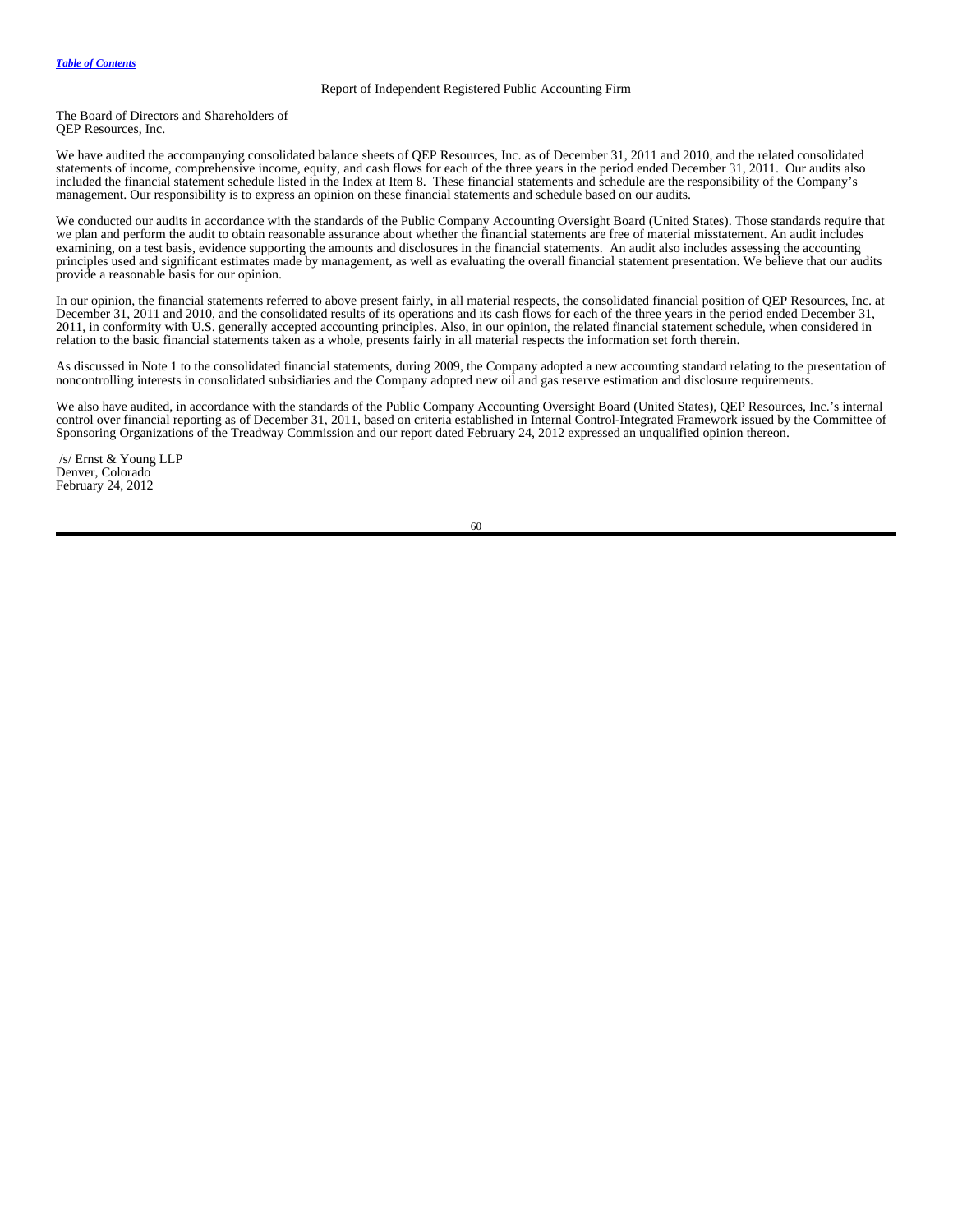# Report of Independent Registered Public Accounting Firm

The Board of Directors and Shareholders of QEP Resources, Inc.

We have audited QEP Resources, Inc.'s internal control over financial reporting as of December 31, 2011, based on criteria established in Internal Control— Integrated Framework issued by the Committee of Sponsoring Organizations of the Treadway Commission (the COSO criteria). QEP Resources, Inc.'s management is responsible for maintaining effective internal control over financial reporting, and for its assessment of the effectiveness of internal control over financial reporting included in the accompanying Management's Assessment of Internal Control Over Financial Reporting. Our responsibility is to express an opinion on the company's internal control over financial reporting based on our audit.

We conducted our audit in accordance with the standards of the Public Company Accounting Oversight Board (United States). Those standards require that we plan and perform the audit to obtain reasonable assurance about whether effective internal control over financial reporting was maintained in all material respects. Our audit included obtaining an understanding of internal control over financial reporting, assessing the risk that a material weakness exists, testing and evaluating the design and operating effectiveness of internal control based on the assessed risk, and performing such other procedures as we considered necessary in the circumstances. We believe that our audit provides a reasonable basis for our opinion.

A company's internal control over financial reporting is a process designed to provide reasonable assurance regarding the reliability of financial reporting and the preparation of financial statements for external purposes in accordance with generally accepted accounting principles. A company's internal control over financial reporting includes those policies and procedures that (1) pertain to the maintenance of records that, in reasonable detail, accurately and fairly reflect the transactions and dispositions of the assets of the company; (2) provide reasonable assurance that transactions are recorded as necessary to permit preparation of financial statements in accordance with generally accepted accounting principles, and that receipts and expenditures of the company are being made only in accordance with authorizations of management and directors of the company; and (3) provide reasonable assurance regarding prevention or timely detection of unauthorized acquisition, use or disposition of the company's assets that could have a material effect on the financial statements.

Because of its inherent limitations, internal control over financial reporting may not prevent or detect misstatements. Also, projections of any evaluation of effectiveness to future periods are subject to the risk that controls may become inadequate because of changes in conditions, or that the degree of compliance with the policies or procedures may deteriorate.

In our opinion, QEP Resources, Inc. maintained, in all material respects, effective internal control over financial reporting as of December 31, 2011, based on the COSO criteria**.**

We also have audited, in accordance with the standards of the Public Company Accounting Oversight Board (United States), the consolidated balance sheets of QEP Resources, Inc. as of December 31, 2011 and 2010, and the related consolidated statements of income, comprehensive income, equity, and cash flows for each of the three years in the period ended December 31, 2011, of QEP Resources, Inc. and our report dated February 24, 2012, expressed an unqualified opinion thereon.

 /s/ Ernst & Young LLP Denver, Colorado February 24, 2012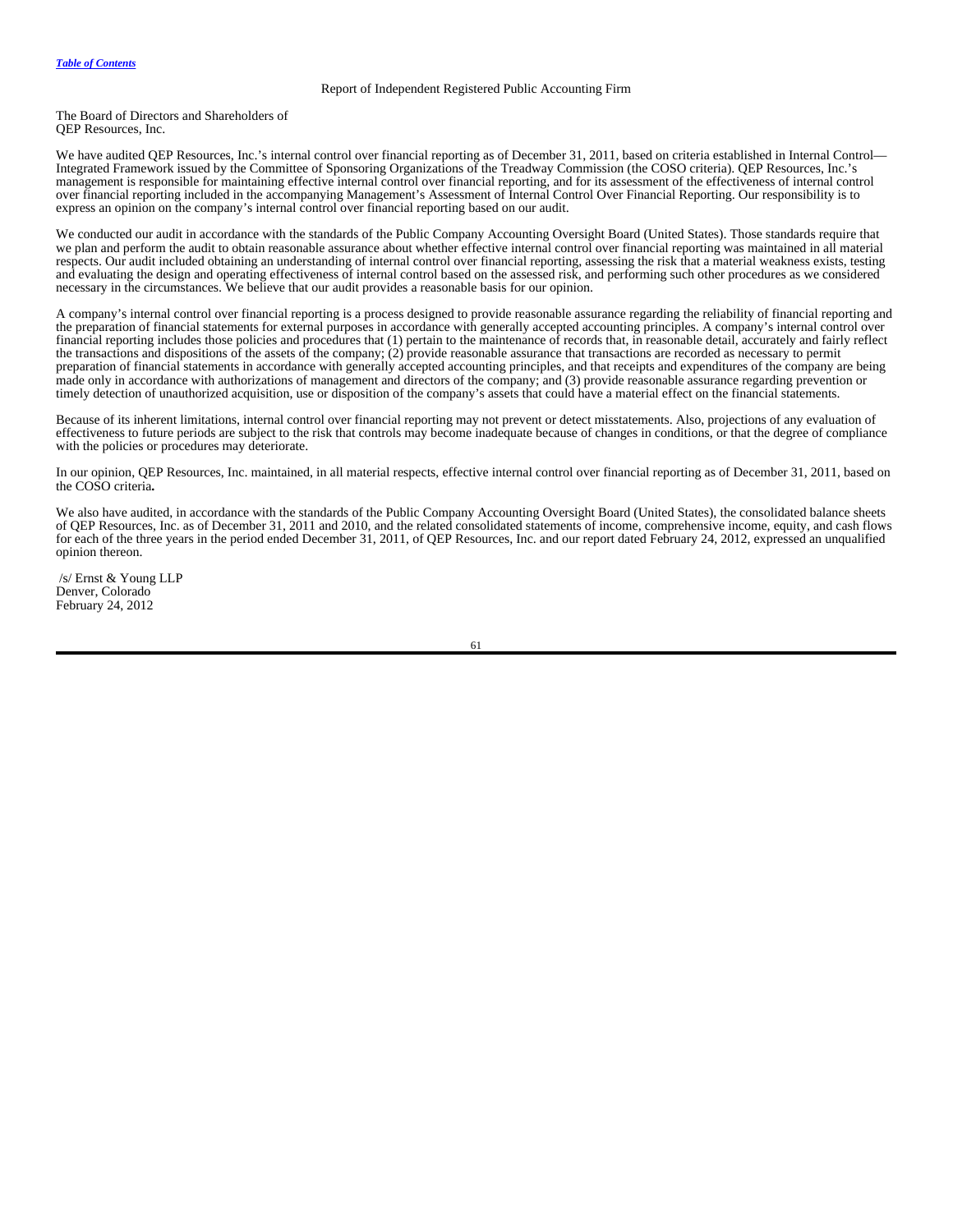# QEP RESOURCES, INC. CONSOLIDATED STATEMENTS OF INCOME

| 2010<br>2009<br>2011<br>(in millions, except per share amounts)<br><b>REVENUES</b><br>1,239.1<br>Natural gas sales<br>\$1,205.3<br>\$1,187.2<br>324.2<br>Oil sales<br>198.1<br>141.3<br><b>NGL</b> sales<br>129.7<br>47.9<br>22.5<br>Gathering, processing and other<br>380.9<br>251.3<br>218.4<br>Purchased gas and oil sales<br>1,085.3<br>598.0<br>441.8<br>2,300.6<br>2,011.2<br><b>Total Revenues</b><br>3,159.2<br><b>OPERATING EXPENSES</b><br>Purchased gas and oil expense<br>1,077.1<br>589.3<br>427.8<br>125.0<br>125.5<br>Lease operating expense<br>145.2<br>Natural gas, oil and NGL transportation and other handling costs<br>102.2<br>54.2<br>38.7<br>107.3<br>83.2<br>Gathering, processing and other<br>General and administrative<br>123.2<br>107.2<br>91.7<br>Separation costs<br>13.5<br>105.4<br>62.9<br>Production and property taxes<br>82.5<br>Depreciation, depletion and amortization<br>765.4<br>643.4<br>559.1<br>10.5<br>23.0<br>25.0<br><b>Exploration</b> expenses<br>218.4<br>20.3<br>Abandonment and impairment<br>46.1<br>2,654.7<br>1,767.4<br>1,427.2<br><b>Total Operating Expenses</b><br>12.1<br>Net gain from asset sales<br>1.5<br>1.4<br>505.9<br>$\overline{545.3}$<br>$\overline{585.5}$<br>OPERATING INCOME<br>2.3<br>4.5<br>Interest and other income (loss)<br>4.1<br>3.0<br>2.7<br>Income from unconsolidated affiliates<br>5.5<br>Unrealized and realized loss on basis-only swaps<br>(13.3)<br>(0.7)<br>Loss from early extinguishment of debt<br>(70.1)<br>(90.0)<br>(84.4)<br>Interest expense<br>$\overline{452.9}$<br>$\overline{333.0}$<br>INCOME FROM CONTINUING OPERATIONS BEFORE INCOME TAXES<br>424.8<br>Income taxes<br>(167.0)<br>(154.4)<br>$\overline{270.4}$<br>$\overline{215.4}$<br><b>INCOME FROM CONTINUING OPERATIONS</b><br>285.9<br>Discontinued operations, net of income tax<br>43.2<br>80.7<br><b>NET INCOME</b><br>329.1<br>270.4<br>296.1<br>(3.2)<br>(2.6)<br>Net income attributable to noncontrolling interest<br>(2.9)<br>$\overline{293.5}$<br>267.2<br>$\frac{1}{326.2}$<br>\$<br>NET INCOME ATTRIBUTABLE TO OEP<br>\$<br>\$<br>Earnings Per Common Share Attributable to OEP<br>\$<br>1.51<br>\$<br>\$<br>Basic from continuing operations<br>1.23<br>1.61<br>0.46<br>Basic from discontinued operations<br>0.25<br>\$<br>1.86<br>\$<br>Basic total<br>1.51<br>1.69<br>$\overline{\$}$<br>$\bar{s}$<br>1.50<br>1.60<br>1.21<br>Diluted from continuing operations<br>Diluted from discontinued operations<br>0.24<br>0.46<br>$\overline{\$}$<br>\$<br>1.50<br>1.67<br>Diluted total<br>\$<br>1.84<br>Weighted-average common shares outstanding<br>176.5<br>174.1<br>Used in basic calculation<br>175.3<br>176.3<br>Used in diluted calculation<br>178.4<br>177.3 | Year Ended December 31, |  |  |  |  |         |
|--------------------------------------------------------------------------------------------------------------------------------------------------------------------------------------------------------------------------------------------------------------------------------------------------------------------------------------------------------------------------------------------------------------------------------------------------------------------------------------------------------------------------------------------------------------------------------------------------------------------------------------------------------------------------------------------------------------------------------------------------------------------------------------------------------------------------------------------------------------------------------------------------------------------------------------------------------------------------------------------------------------------------------------------------------------------------------------------------------------------------------------------------------------------------------------------------------------------------------------------------------------------------------------------------------------------------------------------------------------------------------------------------------------------------------------------------------------------------------------------------------------------------------------------------------------------------------------------------------------------------------------------------------------------------------------------------------------------------------------------------------------------------------------------------------------------------------------------------------------------------------------------------------------------------------------------------------------------------------------------------------------------------------------------------------------------------------------------------------------------------------------------------------------------------------------------------------------------------------------------------------------------------------------------------------------------------------------------------------------------------------------------------------------------------------------------------------------------------------------------------------------------------------------------------------------------------------------------------------------------------------------------------------------------------------------------------------------------------------------------------------|-------------------------|--|--|--|--|---------|
|                                                                                                                                                                                                                                                                                                                                                                                                                                                                                                                                                                                                                                                                                                                                                                                                                                                                                                                                                                                                                                                                                                                                                                                                                                                                                                                                                                                                                                                                                                                                                                                                                                                                                                                                                                                                                                                                                                                                                                                                                                                                                                                                                                                                                                                                                                                                                                                                                                                                                                                                                                                                                                                                                                                                                        |                         |  |  |  |  |         |
|                                                                                                                                                                                                                                                                                                                                                                                                                                                                                                                                                                                                                                                                                                                                                                                                                                                                                                                                                                                                                                                                                                                                                                                                                                                                                                                                                                                                                                                                                                                                                                                                                                                                                                                                                                                                                                                                                                                                                                                                                                                                                                                                                                                                                                                                                                                                                                                                                                                                                                                                                                                                                                                                                                                                                        |                         |  |  |  |  |         |
|                                                                                                                                                                                                                                                                                                                                                                                                                                                                                                                                                                                                                                                                                                                                                                                                                                                                                                                                                                                                                                                                                                                                                                                                                                                                                                                                                                                                                                                                                                                                                                                                                                                                                                                                                                                                                                                                                                                                                                                                                                                                                                                                                                                                                                                                                                                                                                                                                                                                                                                                                                                                                                                                                                                                                        |                         |  |  |  |  |         |
|                                                                                                                                                                                                                                                                                                                                                                                                                                                                                                                                                                                                                                                                                                                                                                                                                                                                                                                                                                                                                                                                                                                                                                                                                                                                                                                                                                                                                                                                                                                                                                                                                                                                                                                                                                                                                                                                                                                                                                                                                                                                                                                                                                                                                                                                                                                                                                                                                                                                                                                                                                                                                                                                                                                                                        |                         |  |  |  |  |         |
|                                                                                                                                                                                                                                                                                                                                                                                                                                                                                                                                                                                                                                                                                                                                                                                                                                                                                                                                                                                                                                                                                                                                                                                                                                                                                                                                                                                                                                                                                                                                                                                                                                                                                                                                                                                                                                                                                                                                                                                                                                                                                                                                                                                                                                                                                                                                                                                                                                                                                                                                                                                                                                                                                                                                                        |                         |  |  |  |  |         |
|                                                                                                                                                                                                                                                                                                                                                                                                                                                                                                                                                                                                                                                                                                                                                                                                                                                                                                                                                                                                                                                                                                                                                                                                                                                                                                                                                                                                                                                                                                                                                                                                                                                                                                                                                                                                                                                                                                                                                                                                                                                                                                                                                                                                                                                                                                                                                                                                                                                                                                                                                                                                                                                                                                                                                        |                         |  |  |  |  |         |
|                                                                                                                                                                                                                                                                                                                                                                                                                                                                                                                                                                                                                                                                                                                                                                                                                                                                                                                                                                                                                                                                                                                                                                                                                                                                                                                                                                                                                                                                                                                                                                                                                                                                                                                                                                                                                                                                                                                                                                                                                                                                                                                                                                                                                                                                                                                                                                                                                                                                                                                                                                                                                                                                                                                                                        |                         |  |  |  |  |         |
|                                                                                                                                                                                                                                                                                                                                                                                                                                                                                                                                                                                                                                                                                                                                                                                                                                                                                                                                                                                                                                                                                                                                                                                                                                                                                                                                                                                                                                                                                                                                                                                                                                                                                                                                                                                                                                                                                                                                                                                                                                                                                                                                                                                                                                                                                                                                                                                                                                                                                                                                                                                                                                                                                                                                                        |                         |  |  |  |  |         |
|                                                                                                                                                                                                                                                                                                                                                                                                                                                                                                                                                                                                                                                                                                                                                                                                                                                                                                                                                                                                                                                                                                                                                                                                                                                                                                                                                                                                                                                                                                                                                                                                                                                                                                                                                                                                                                                                                                                                                                                                                                                                                                                                                                                                                                                                                                                                                                                                                                                                                                                                                                                                                                                                                                                                                        |                         |  |  |  |  |         |
|                                                                                                                                                                                                                                                                                                                                                                                                                                                                                                                                                                                                                                                                                                                                                                                                                                                                                                                                                                                                                                                                                                                                                                                                                                                                                                                                                                                                                                                                                                                                                                                                                                                                                                                                                                                                                                                                                                                                                                                                                                                                                                                                                                                                                                                                                                                                                                                                                                                                                                                                                                                                                                                                                                                                                        |                         |  |  |  |  |         |
|                                                                                                                                                                                                                                                                                                                                                                                                                                                                                                                                                                                                                                                                                                                                                                                                                                                                                                                                                                                                                                                                                                                                                                                                                                                                                                                                                                                                                                                                                                                                                                                                                                                                                                                                                                                                                                                                                                                                                                                                                                                                                                                                                                                                                                                                                                                                                                                                                                                                                                                                                                                                                                                                                                                                                        |                         |  |  |  |  |         |
|                                                                                                                                                                                                                                                                                                                                                                                                                                                                                                                                                                                                                                                                                                                                                                                                                                                                                                                                                                                                                                                                                                                                                                                                                                                                                                                                                                                                                                                                                                                                                                                                                                                                                                                                                                                                                                                                                                                                                                                                                                                                                                                                                                                                                                                                                                                                                                                                                                                                                                                                                                                                                                                                                                                                                        |                         |  |  |  |  |         |
|                                                                                                                                                                                                                                                                                                                                                                                                                                                                                                                                                                                                                                                                                                                                                                                                                                                                                                                                                                                                                                                                                                                                                                                                                                                                                                                                                                                                                                                                                                                                                                                                                                                                                                                                                                                                                                                                                                                                                                                                                                                                                                                                                                                                                                                                                                                                                                                                                                                                                                                                                                                                                                                                                                                                                        |                         |  |  |  |  |         |
|                                                                                                                                                                                                                                                                                                                                                                                                                                                                                                                                                                                                                                                                                                                                                                                                                                                                                                                                                                                                                                                                                                                                                                                                                                                                                                                                                                                                                                                                                                                                                                                                                                                                                                                                                                                                                                                                                                                                                                                                                                                                                                                                                                                                                                                                                                                                                                                                                                                                                                                                                                                                                                                                                                                                                        |                         |  |  |  |  | 76.2    |
|                                                                                                                                                                                                                                                                                                                                                                                                                                                                                                                                                                                                                                                                                                                                                                                                                                                                                                                                                                                                                                                                                                                                                                                                                                                                                                                                                                                                                                                                                                                                                                                                                                                                                                                                                                                                                                                                                                                                                                                                                                                                                                                                                                                                                                                                                                                                                                                                                                                                                                                                                                                                                                                                                                                                                        |                         |  |  |  |  |         |
|                                                                                                                                                                                                                                                                                                                                                                                                                                                                                                                                                                                                                                                                                                                                                                                                                                                                                                                                                                                                                                                                                                                                                                                                                                                                                                                                                                                                                                                                                                                                                                                                                                                                                                                                                                                                                                                                                                                                                                                                                                                                                                                                                                                                                                                                                                                                                                                                                                                                                                                                                                                                                                                                                                                                                        |                         |  |  |  |  |         |
|                                                                                                                                                                                                                                                                                                                                                                                                                                                                                                                                                                                                                                                                                                                                                                                                                                                                                                                                                                                                                                                                                                                                                                                                                                                                                                                                                                                                                                                                                                                                                                                                                                                                                                                                                                                                                                                                                                                                                                                                                                                                                                                                                                                                                                                                                                                                                                                                                                                                                                                                                                                                                                                                                                                                                        |                         |  |  |  |  |         |
|                                                                                                                                                                                                                                                                                                                                                                                                                                                                                                                                                                                                                                                                                                                                                                                                                                                                                                                                                                                                                                                                                                                                                                                                                                                                                                                                                                                                                                                                                                                                                                                                                                                                                                                                                                                                                                                                                                                                                                                                                                                                                                                                                                                                                                                                                                                                                                                                                                                                                                                                                                                                                                                                                                                                                        |                         |  |  |  |  |         |
|                                                                                                                                                                                                                                                                                                                                                                                                                                                                                                                                                                                                                                                                                                                                                                                                                                                                                                                                                                                                                                                                                                                                                                                                                                                                                                                                                                                                                                                                                                                                                                                                                                                                                                                                                                                                                                                                                                                                                                                                                                                                                                                                                                                                                                                                                                                                                                                                                                                                                                                                                                                                                                                                                                                                                        |                         |  |  |  |  |         |
|                                                                                                                                                                                                                                                                                                                                                                                                                                                                                                                                                                                                                                                                                                                                                                                                                                                                                                                                                                                                                                                                                                                                                                                                                                                                                                                                                                                                                                                                                                                                                                                                                                                                                                                                                                                                                                                                                                                                                                                                                                                                                                                                                                                                                                                                                                                                                                                                                                                                                                                                                                                                                                                                                                                                                        |                         |  |  |  |  |         |
|                                                                                                                                                                                                                                                                                                                                                                                                                                                                                                                                                                                                                                                                                                                                                                                                                                                                                                                                                                                                                                                                                                                                                                                                                                                                                                                                                                                                                                                                                                                                                                                                                                                                                                                                                                                                                                                                                                                                                                                                                                                                                                                                                                                                                                                                                                                                                                                                                                                                                                                                                                                                                                                                                                                                                        |                         |  |  |  |  |         |
|                                                                                                                                                                                                                                                                                                                                                                                                                                                                                                                                                                                                                                                                                                                                                                                                                                                                                                                                                                                                                                                                                                                                                                                                                                                                                                                                                                                                                                                                                                                                                                                                                                                                                                                                                                                                                                                                                                                                                                                                                                                                                                                                                                                                                                                                                                                                                                                                                                                                                                                                                                                                                                                                                                                                                        |                         |  |  |  |  |         |
|                                                                                                                                                                                                                                                                                                                                                                                                                                                                                                                                                                                                                                                                                                                                                                                                                                                                                                                                                                                                                                                                                                                                                                                                                                                                                                                                                                                                                                                                                                                                                                                                                                                                                                                                                                                                                                                                                                                                                                                                                                                                                                                                                                                                                                                                                                                                                                                                                                                                                                                                                                                                                                                                                                                                                        |                         |  |  |  |  |         |
|                                                                                                                                                                                                                                                                                                                                                                                                                                                                                                                                                                                                                                                                                                                                                                                                                                                                                                                                                                                                                                                                                                                                                                                                                                                                                                                                                                                                                                                                                                                                                                                                                                                                                                                                                                                                                                                                                                                                                                                                                                                                                                                                                                                                                                                                                                                                                                                                                                                                                                                                                                                                                                                                                                                                                        |                         |  |  |  |  |         |
|                                                                                                                                                                                                                                                                                                                                                                                                                                                                                                                                                                                                                                                                                                                                                                                                                                                                                                                                                                                                                                                                                                                                                                                                                                                                                                                                                                                                                                                                                                                                                                                                                                                                                                                                                                                                                                                                                                                                                                                                                                                                                                                                                                                                                                                                                                                                                                                                                                                                                                                                                                                                                                                                                                                                                        |                         |  |  |  |  |         |
|                                                                                                                                                                                                                                                                                                                                                                                                                                                                                                                                                                                                                                                                                                                                                                                                                                                                                                                                                                                                                                                                                                                                                                                                                                                                                                                                                                                                                                                                                                                                                                                                                                                                                                                                                                                                                                                                                                                                                                                                                                                                                                                                                                                                                                                                                                                                                                                                                                                                                                                                                                                                                                                                                                                                                        |                         |  |  |  |  | (189.6) |
|                                                                                                                                                                                                                                                                                                                                                                                                                                                                                                                                                                                                                                                                                                                                                                                                                                                                                                                                                                                                                                                                                                                                                                                                                                                                                                                                                                                                                                                                                                                                                                                                                                                                                                                                                                                                                                                                                                                                                                                                                                                                                                                                                                                                                                                                                                                                                                                                                                                                                                                                                                                                                                                                                                                                                        |                         |  |  |  |  |         |
|                                                                                                                                                                                                                                                                                                                                                                                                                                                                                                                                                                                                                                                                                                                                                                                                                                                                                                                                                                                                                                                                                                                                                                                                                                                                                                                                                                                                                                                                                                                                                                                                                                                                                                                                                                                                                                                                                                                                                                                                                                                                                                                                                                                                                                                                                                                                                                                                                                                                                                                                                                                                                                                                                                                                                        |                         |  |  |  |  |         |
|                                                                                                                                                                                                                                                                                                                                                                                                                                                                                                                                                                                                                                                                                                                                                                                                                                                                                                                                                                                                                                                                                                                                                                                                                                                                                                                                                                                                                                                                                                                                                                                                                                                                                                                                                                                                                                                                                                                                                                                                                                                                                                                                                                                                                                                                                                                                                                                                                                                                                                                                                                                                                                                                                                                                                        |                         |  |  |  |  |         |
|                                                                                                                                                                                                                                                                                                                                                                                                                                                                                                                                                                                                                                                                                                                                                                                                                                                                                                                                                                                                                                                                                                                                                                                                                                                                                                                                                                                                                                                                                                                                                                                                                                                                                                                                                                                                                                                                                                                                                                                                                                                                                                                                                                                                                                                                                                                                                                                                                                                                                                                                                                                                                                                                                                                                                        |                         |  |  |  |  | (117.6) |
|                                                                                                                                                                                                                                                                                                                                                                                                                                                                                                                                                                                                                                                                                                                                                                                                                                                                                                                                                                                                                                                                                                                                                                                                                                                                                                                                                                                                                                                                                                                                                                                                                                                                                                                                                                                                                                                                                                                                                                                                                                                                                                                                                                                                                                                                                                                                                                                                                                                                                                                                                                                                                                                                                                                                                        |                         |  |  |  |  |         |
|                                                                                                                                                                                                                                                                                                                                                                                                                                                                                                                                                                                                                                                                                                                                                                                                                                                                                                                                                                                                                                                                                                                                                                                                                                                                                                                                                                                                                                                                                                                                                                                                                                                                                                                                                                                                                                                                                                                                                                                                                                                                                                                                                                                                                                                                                                                                                                                                                                                                                                                                                                                                                                                                                                                                                        |                         |  |  |  |  |         |
|                                                                                                                                                                                                                                                                                                                                                                                                                                                                                                                                                                                                                                                                                                                                                                                                                                                                                                                                                                                                                                                                                                                                                                                                                                                                                                                                                                                                                                                                                                                                                                                                                                                                                                                                                                                                                                                                                                                                                                                                                                                                                                                                                                                                                                                                                                                                                                                                                                                                                                                                                                                                                                                                                                                                                        |                         |  |  |  |  |         |
|                                                                                                                                                                                                                                                                                                                                                                                                                                                                                                                                                                                                                                                                                                                                                                                                                                                                                                                                                                                                                                                                                                                                                                                                                                                                                                                                                                                                                                                                                                                                                                                                                                                                                                                                                                                                                                                                                                                                                                                                                                                                                                                                                                                                                                                                                                                                                                                                                                                                                                                                                                                                                                                                                                                                                        |                         |  |  |  |  |         |
|                                                                                                                                                                                                                                                                                                                                                                                                                                                                                                                                                                                                                                                                                                                                                                                                                                                                                                                                                                                                                                                                                                                                                                                                                                                                                                                                                                                                                                                                                                                                                                                                                                                                                                                                                                                                                                                                                                                                                                                                                                                                                                                                                                                                                                                                                                                                                                                                                                                                                                                                                                                                                                                                                                                                                        |                         |  |  |  |  |         |
|                                                                                                                                                                                                                                                                                                                                                                                                                                                                                                                                                                                                                                                                                                                                                                                                                                                                                                                                                                                                                                                                                                                                                                                                                                                                                                                                                                                                                                                                                                                                                                                                                                                                                                                                                                                                                                                                                                                                                                                                                                                                                                                                                                                                                                                                                                                                                                                                                                                                                                                                                                                                                                                                                                                                                        |                         |  |  |  |  |         |
|                                                                                                                                                                                                                                                                                                                                                                                                                                                                                                                                                                                                                                                                                                                                                                                                                                                                                                                                                                                                                                                                                                                                                                                                                                                                                                                                                                                                                                                                                                                                                                                                                                                                                                                                                                                                                                                                                                                                                                                                                                                                                                                                                                                                                                                                                                                                                                                                                                                                                                                                                                                                                                                                                                                                                        |                         |  |  |  |  |         |
|                                                                                                                                                                                                                                                                                                                                                                                                                                                                                                                                                                                                                                                                                                                                                                                                                                                                                                                                                                                                                                                                                                                                                                                                                                                                                                                                                                                                                                                                                                                                                                                                                                                                                                                                                                                                                                                                                                                                                                                                                                                                                                                                                                                                                                                                                                                                                                                                                                                                                                                                                                                                                                                                                                                                                        |                         |  |  |  |  |         |
|                                                                                                                                                                                                                                                                                                                                                                                                                                                                                                                                                                                                                                                                                                                                                                                                                                                                                                                                                                                                                                                                                                                                                                                                                                                                                                                                                                                                                                                                                                                                                                                                                                                                                                                                                                                                                                                                                                                                                                                                                                                                                                                                                                                                                                                                                                                                                                                                                                                                                                                                                                                                                                                                                                                                                        |                         |  |  |  |  |         |
|                                                                                                                                                                                                                                                                                                                                                                                                                                                                                                                                                                                                                                                                                                                                                                                                                                                                                                                                                                                                                                                                                                                                                                                                                                                                                                                                                                                                                                                                                                                                                                                                                                                                                                                                                                                                                                                                                                                                                                                                                                                                                                                                                                                                                                                                                                                                                                                                                                                                                                                                                                                                                                                                                                                                                        |                         |  |  |  |  |         |
|                                                                                                                                                                                                                                                                                                                                                                                                                                                                                                                                                                                                                                                                                                                                                                                                                                                                                                                                                                                                                                                                                                                                                                                                                                                                                                                                                                                                                                                                                                                                                                                                                                                                                                                                                                                                                                                                                                                                                                                                                                                                                                                                                                                                                                                                                                                                                                                                                                                                                                                                                                                                                                                                                                                                                        |                         |  |  |  |  |         |
|                                                                                                                                                                                                                                                                                                                                                                                                                                                                                                                                                                                                                                                                                                                                                                                                                                                                                                                                                                                                                                                                                                                                                                                                                                                                                                                                                                                                                                                                                                                                                                                                                                                                                                                                                                                                                                                                                                                                                                                                                                                                                                                                                                                                                                                                                                                                                                                                                                                                                                                                                                                                                                                                                                                                                        |                         |  |  |  |  |         |
|                                                                                                                                                                                                                                                                                                                                                                                                                                                                                                                                                                                                                                                                                                                                                                                                                                                                                                                                                                                                                                                                                                                                                                                                                                                                                                                                                                                                                                                                                                                                                                                                                                                                                                                                                                                                                                                                                                                                                                                                                                                                                                                                                                                                                                                                                                                                                                                                                                                                                                                                                                                                                                                                                                                                                        |                         |  |  |  |  |         |
|                                                                                                                                                                                                                                                                                                                                                                                                                                                                                                                                                                                                                                                                                                                                                                                                                                                                                                                                                                                                                                                                                                                                                                                                                                                                                                                                                                                                                                                                                                                                                                                                                                                                                                                                                                                                                                                                                                                                                                                                                                                                                                                                                                                                                                                                                                                                                                                                                                                                                                                                                                                                                                                                                                                                                        |                         |  |  |  |  |         |
|                                                                                                                                                                                                                                                                                                                                                                                                                                                                                                                                                                                                                                                                                                                                                                                                                                                                                                                                                                                                                                                                                                                                                                                                                                                                                                                                                                                                                                                                                                                                                                                                                                                                                                                                                                                                                                                                                                                                                                                                                                                                                                                                                                                                                                                                                                                                                                                                                                                                                                                                                                                                                                                                                                                                                        |                         |  |  |  |  |         |
|                                                                                                                                                                                                                                                                                                                                                                                                                                                                                                                                                                                                                                                                                                                                                                                                                                                                                                                                                                                                                                                                                                                                                                                                                                                                                                                                                                                                                                                                                                                                                                                                                                                                                                                                                                                                                                                                                                                                                                                                                                                                                                                                                                                                                                                                                                                                                                                                                                                                                                                                                                                                                                                                                                                                                        |                         |  |  |  |  |         |

See notes accompanying the consolidated financial statements.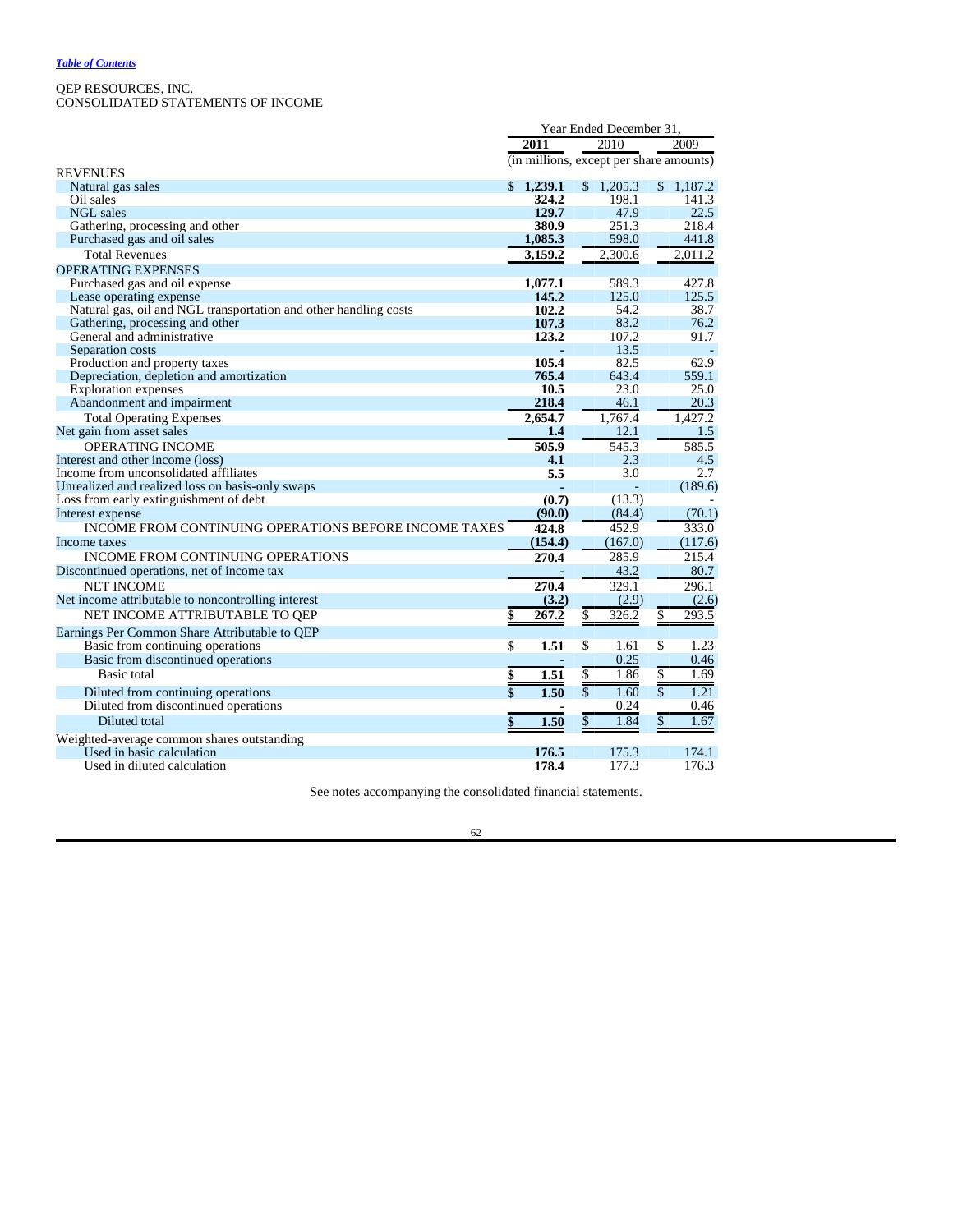QEP RESOURCES, INC.

# CONSOLIDATED STATEMENTS OF COMPREHENSIVE INCOME

|                                                                                                      |         | Year Ended December 31,  |         |
|------------------------------------------------------------------------------------------------------|---------|--------------------------|---------|
|                                                                                                      | 2011    | 2010                     | 2009    |
|                                                                                                      |         | (in millions)            |         |
| Net income                                                                                           |         | $$270.4 \$329.1 \$296.1$ |         |
| Other comprehensive income (loss), net of tax:                                                       |         |                          |         |
| Gains (losses) on changes in unrealized fair value of derivatives designated as cash flow hedges (1) | 24.8    | 136.7                    | (254.5) |
| Pension and other postretirement plans adjustments:                                                  |         |                          |         |
| Net unamortized gain (loss) incurred (2)                                                             | (14.7)  | 2.6                      |         |
| Prior service cost incurred (3)                                                                      |         | (33.8)                   |         |
| Recognized prior service cost (4)                                                                    | 3.5     | 1.7                      |         |
| Total pension and other postretirement plans adjustments                                             | (11.2)  | (29.5)                   |         |
| Other comprehensive income                                                                           | 13.6    | 107.2                    | (254.5) |
| Comprehensive income                                                                                 | 284.0   | 436.3                    | 41.6    |
| Comprehensive income attributable to noncontrolling interests                                        | (3.2)   | (2.9)                    | (2.6)   |
| Comprehensive income attributable to QEP                                                             | \$280.8 | \$433.4                  | 39.0    |

(1) Presented net of income tax expense of \$14.7 million, and \$81.0 million for the years ended December 31, 2011 and 2010 and net of income tax benefit of \$150.6 million for the year ended December 31, 2009, respectively.

(2) Presented net of income tax benefit of \$9.2 million for the year ended December 31, 2011, and net of income tax expense of \$1.6 million for the year ended December 31, 2010, respectively.

(3) Presented net of income tax benefit of \$20.9 million for the year ended December 31, 2010.

(4) Presented net of income tax expense of \$2.1 million and \$1.0 million for the years ended December 31, 2011 and 2010, respectively.

See notes accompanying the consolidated financial statements.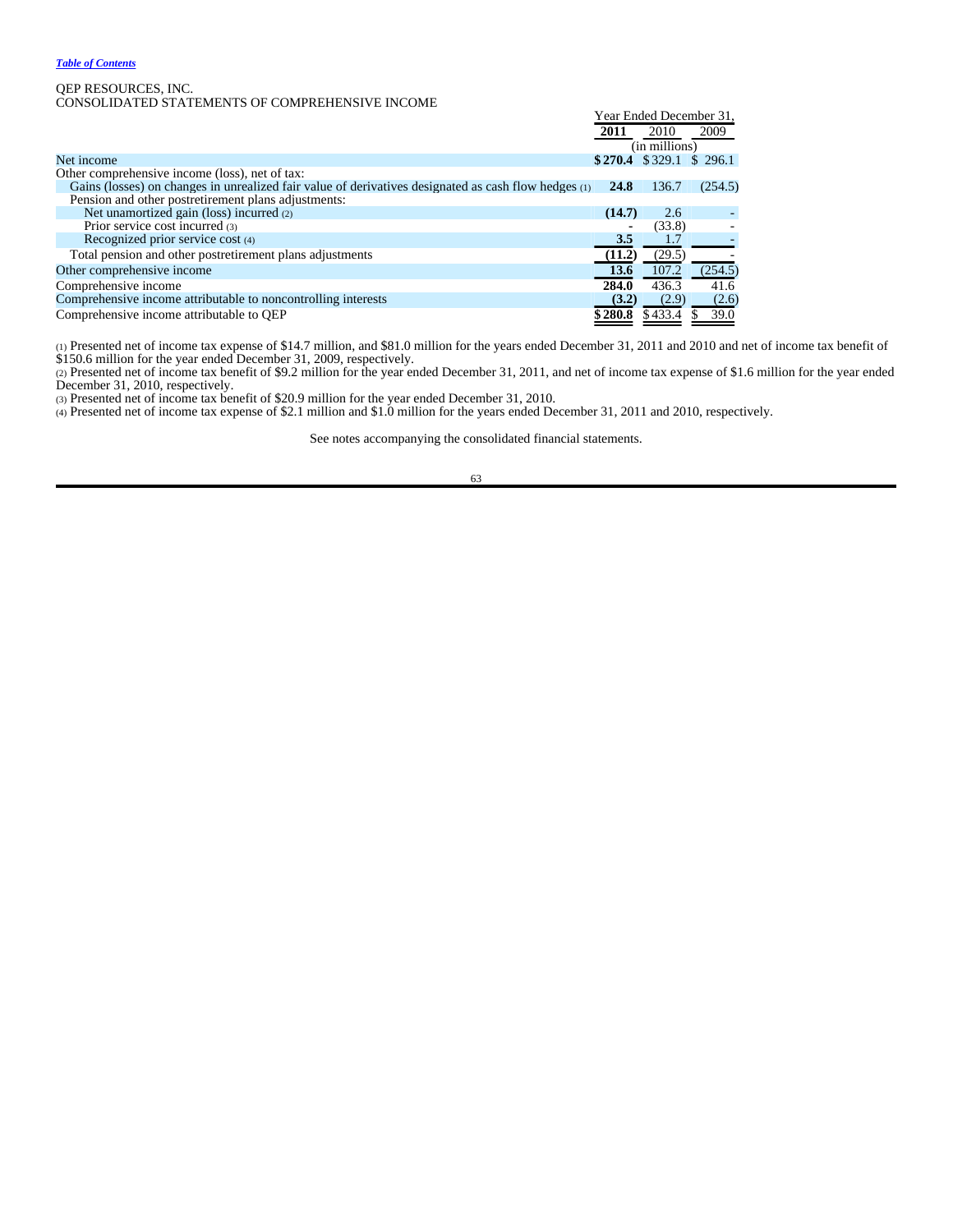### QEP RESOURCES, INC. CONSOLIDATED BALANCE SHEETS

|                                                                                       | December 31,     |                              |
|---------------------------------------------------------------------------------------|------------------|------------------------------|
|                                                                                       | 2011             | 2010                         |
|                                                                                       | (in millions)    |                              |
| <b>ASSETS</b>                                                                         |                  |                              |
| <b>Current Assets</b>                                                                 |                  |                              |
| Cash and cash equivalents                                                             | \$               | - \$                         |
| Accounts receivable, net                                                              | 397.4<br>273.7   | 269.9                        |
| Fair value of derivative contracts<br>Inventories, at lower of average cost or market |                  | 257.3                        |
| Gas, oil and NGL                                                                      | 16.2             | 16.4                         |
| Materials and supplies                                                                | 87.6             | 65.4                         |
| Prepaid expenses and other                                                            | 43.7             | 45.2                         |
| <b>Total Current Assets</b>                                                           | 818.6            | 654.2                        |
|                                                                                       |                  |                              |
| Property, Plant and Equipment (successful efforts method for gas and oil properties)  |                  |                              |
| Proved properties                                                                     | 8,172.4<br>326.8 | 6,874.3<br>322.0             |
| Unproved properties, not being depleted<br>Midstream field services                   | 1,463.6          | 1,360.5                      |
| Marketing and other                                                                   | 49.8             | 44.5                         |
|                                                                                       |                  |                              |
| Total Property, Plant and Equipment                                                   |                  | $10,012.6$ 8,601.3           |
| Less Accumulated Depreciation, Depletion and Amortization                             |                  |                              |
| Exploration and production                                                            | 3.339.2          | 2,454.4                      |
| Midstream field services                                                              | 297.5<br>14.6    | 244.6                        |
| Marketing and other                                                                   |                  | 12.3                         |
| Total Accumulated Depreciation, Depletion and Amortization                            |                  | $\overline{3,651.3}$ 2,711.3 |
| Net Property, Plant and Equipment                                                     | 6,361.3          | 5,890.0                      |
| Investment in unconsolidated affiliates                                               | 42.2             | 44.5                         |
| Other Assets                                                                          |                  |                              |
| Goodwill                                                                              | 59.5             | 59.6                         |
| Fair value of derivative contracts                                                    | 123.5            | 120.8                        |
| Other noncurrent assets                                                               | 37.6             | 16.2                         |
| <b>Total Other Assets</b>                                                             | 220.6            | 196.6                        |
| <b>TOTAL ASSETS</b>                                                                   | \$7,442.7        | \$6,785.3                    |

See notes accompanying the consolidated financial statements.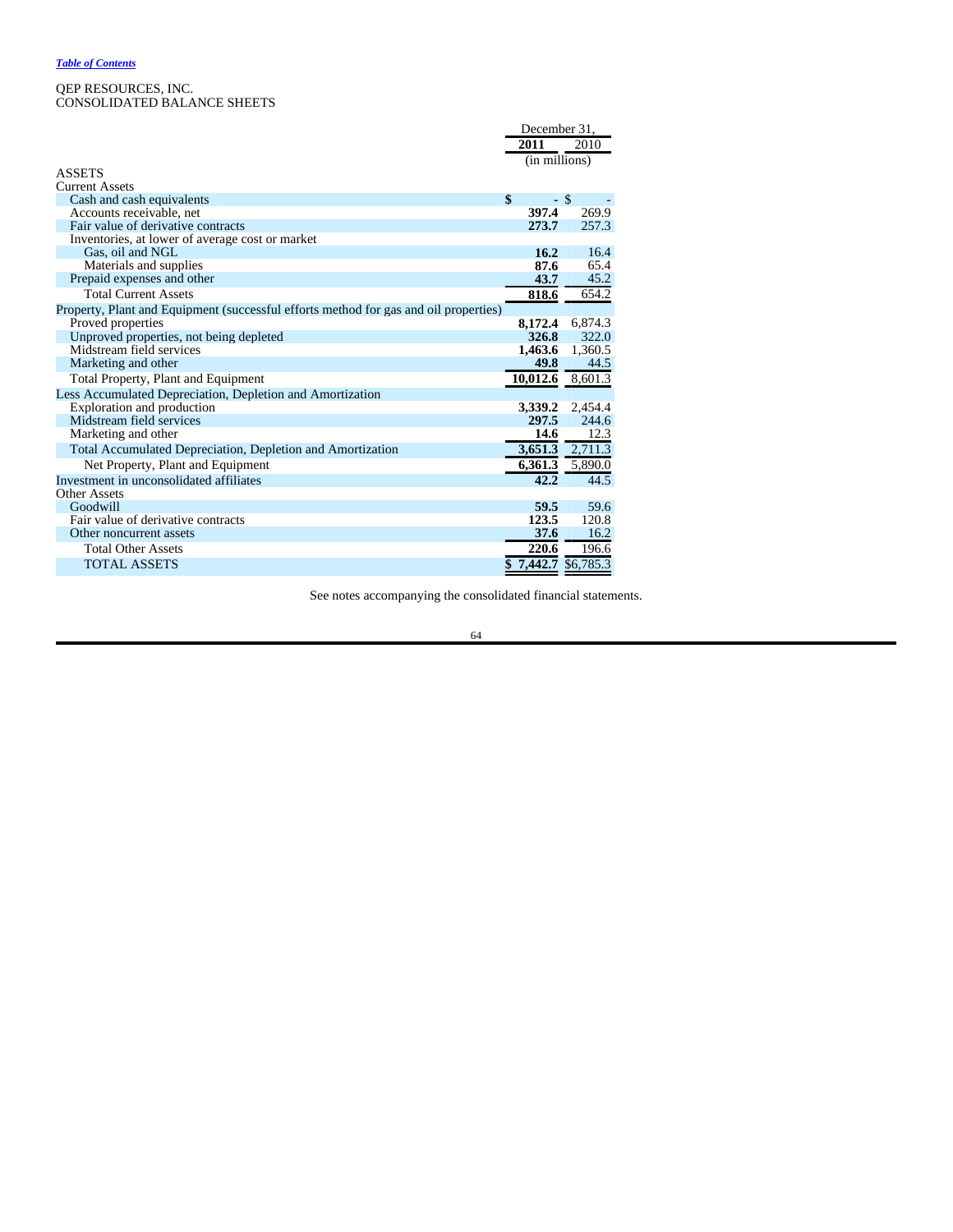| QEP RESOURCES, INC.         |
|-----------------------------|
| CONSOLIDATED BALANCE SHEETS |

|                                                                                                                                       | December 31.            |           |
|---------------------------------------------------------------------------------------------------------------------------------------|-------------------------|-----------|
|                                                                                                                                       | 2011                    | 2010      |
|                                                                                                                                       | (in millions)           |           |
| LIABILITIES AND EQUITY                                                                                                                |                         |           |
| Current Liabilities                                                                                                                   |                         |           |
| Checks outstanding in excess of cash balances                                                                                         | \$<br>$29.4\text{ }$\$$ | 19.5      |
| Accounts payable and accrued expenses                                                                                                 | 457.3                   | 332.2     |
| Production and property taxes                                                                                                         | 40.0                    | 18.9      |
| Interest payable                                                                                                                      | 24.4                    | 28.1      |
| Fair value of derivative contracts                                                                                                    | 1.3                     | 139.3     |
| Deferred income taxes                                                                                                                 | 85.4                    | 27.8      |
| Current portion of long-term debt                                                                                                     |                         | 58.5      |
| <b>Total Current Liabilities</b>                                                                                                      | 637.8                   | 624.3     |
| Long-term debt, less current portion                                                                                                  | 1,679.4                 | 1,472.3   |
| Deferred income taxes                                                                                                                 | 1,484.7                 | 1,377.7   |
| Asset retirement obligations                                                                                                          | 163.9                   | 148.3     |
| Fair value of derivative contracts                                                                                                    |                         | 0.3       |
| Other long-term liabilities                                                                                                           | 124.8                   | 99.3      |
| Commitments and contingencies                                                                                                         |                         |           |
| <b>EOUITY</b>                                                                                                                         |                         |           |
| Common stock - par value \$0.01 per share; 500.0 million shares authorized; 177.2 million and 175.9 million shares issued at December |                         |           |
| $31, 2011$ and $2010$ , respectively                                                                                                  | 1.8                     | 1.8       |
| Treasury stock - 0.4 million and 0.1 million shares at December 31, 2011 and 2010, respectively                                       | (13.1)                  | (3.8)     |
| Additional paid-in capital                                                                                                            | 431.4                   | 398.0     |
| Retained earnings                                                                                                                     | 2,673.5                 | 2,420.0   |
| Accumulated other comprehensive income                                                                                                | 207.9                   | 194.3     |
| <b>Total Common Shareholders' Equity</b>                                                                                              | 3,301.5                 | 3,010.3   |
| Noncontrolling interest                                                                                                               | 50.6                    | 52.8      |
| <b>Total Equity</b>                                                                                                                   | 3,352.1                 | 3,063.1   |
| TOTAL LIABILITIES AND EQUITY                                                                                                          | \$7,442.7               | \$6,785.3 |
|                                                                                                                                       |                         |           |

See notes accompanying the consolidated financial statements.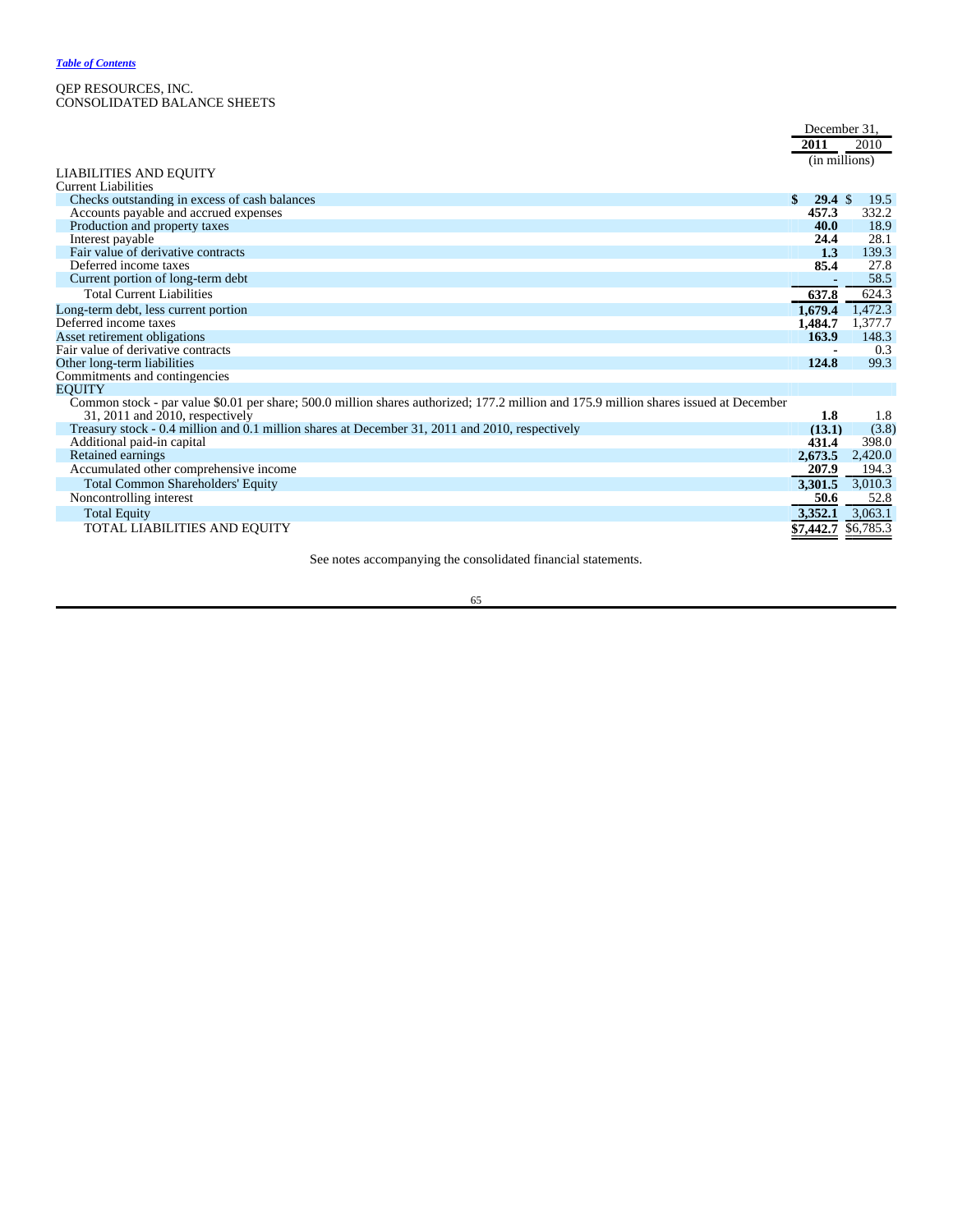# QEP RESOURCES, INC. CONSOLIDATED STATEMENTS OF EQUITY

|                                                               | Shares          | Common Stock<br>Amount | Treasury stock<br><b>Shares</b> | Amount      | Additional<br>Paid-in<br>Capital | Retained<br>Earnings<br>(in millions) | Accumulated<br>Other<br>Comprehensive<br>Income (Loss) | Non-<br>controlling<br>Interest | Total     |
|---------------------------------------------------------------|-----------------|------------------------|---------------------------------|-------------|----------------------------------|---------------------------------------|--------------------------------------------------------|---------------------------------|-----------|
| Balances at December 31, 2008                                 | $173.6~{\rm s}$ | 1.7                    | $-$ \$                          | $-$ \$      | 144.5                            | $2.262.1$ \$<br>$\mathcal{S}$         | 341.6 <sup>°</sup>                                     | 29.5                            | \$2,779.4 |
| Questar common stock issued, net of repurchases               | 1.0             |                        |                                 |             |                                  |                                       |                                                        |                                 |           |
| 2009 net income                                               |                 |                        |                                 |             |                                  | 293.5                                 |                                                        | 2.6                             | 296.1     |
| Dividends paid                                                |                 |                        |                                 |             |                                  | (17.4)                                |                                                        | ÷.                              | (17.4)    |
| Share-based compensation                                      |                 |                        |                                 |             | 13.9                             |                                       |                                                        |                                 | 13.9      |
| Consolidation of noncontrolling interest                      |                 |                        |                                 |             | (28.5)                           |                                       |                                                        | 28.5                            |           |
| Tax on equity adjustment                                      |                 |                        |                                 |             | (3.1)                            |                                       |                                                        |                                 | (3.1)     |
| Distribution of noncontrolling interest                       |                 |                        |                                 |             |                                  |                                       |                                                        | (5.7)                           | (5.7)     |
| Change in unrealized fair value of derivatives, net<br>of tax |                 |                        |                                 |             |                                  |                                       | (254.5)                                                |                                 | (254.5)   |
| Balances at December 31, 2009                                 | 174.6           |                        |                                 |             | 126.8                            | 2,538.2                               | 87.1                                                   | 54.9                            | 2,808.7   |
| Questar common stock issued, net of repurchases               | 0.4             |                        |                                 |             |                                  |                                       |                                                        |                                 |           |
| 2010 net income                                               |                 |                        |                                 |             |                                  | 326.2                                 |                                                        | 2.9                             | 329.1     |
| Dividends paid                                                |                 |                        |                                 |             |                                  | (15.9)                                |                                                        |                                 | (15.9)    |
| Share-based compensation                                      | 0.9             | 0.1                    | (0.1)                           | (3.9)       | 23.3                             |                                       |                                                        |                                 | 19.5      |
| <b>Equity from Questar</b>                                    |                 |                        |                                 |             | 250.0                            |                                       |                                                        |                                 | 250.0     |
| Transfer Wexpro to Questar                                    |                 |                        |                                 |             | (2.0)                            | (428.5)                               |                                                        | $\sim$                          | (430.5)   |
| Distribution of noncontrolling interest                       |                 |                        |                                 |             |                                  |                                       |                                                        | (5.0)                           | (5.0)     |
| Change in unrealized fair value of derivatives, net<br>of tax |                 |                        |                                 |             |                                  |                                       | 136.7                                                  |                                 | 136.7     |
| Change in pension and postretirement liability,<br>net of tax |                 |                        |                                 |             |                                  |                                       | (29.5)                                                 |                                 | (29.5)    |
| Balances at December 31, 2010                                 | 175.9           | 1.8                    | $\overline{(0.1)}$              | (3.9)       | 398.1                            | 2,420.0                               | 194.3                                                  | 52.8                            | 3,063.1   |
| 2011 net income                                               |                 | ٠                      |                                 |             |                                  | 267.2                                 |                                                        | 3.2                             | 270.4     |
| Dividends paid                                                |                 |                        |                                 |             |                                  | (14.1)                                |                                                        |                                 | (14.1)    |
| Share-based compensation                                      | 1.3             |                        | (0.3)                           | (9.2)       | 33.3                             |                                       |                                                        | ٠                               | 24.1      |
| Distribution from Questar and other                           |                 |                        | $\overline{\phantom{a}}$        |             |                                  | 0.4                                   |                                                        | $\sim$                          | 0.4       |
| Distribution of noncontrolling interest                       |                 |                        |                                 |             |                                  |                                       |                                                        | (5.4)                           | (5.4)     |
| Change in unrealized fair value of derivatives                |                 |                        |                                 |             |                                  |                                       | 24.8                                                   |                                 | 24.8      |
| Change in pension and postretirement liability,<br>net of tax |                 |                        |                                 |             |                                  |                                       | (11.2)                                                 |                                 | (11.2)    |
| Balances at December 31, 2011                                 | <u>177.2</u>    | 1.8                    | $(0.4)$ \$                      | $(13.1)$ \$ | 431.4                            | 2,673.5                               | 207.9                                                  | 50.6                            | \$3,352.1 |

See notes accompanying the consolidated financial statements.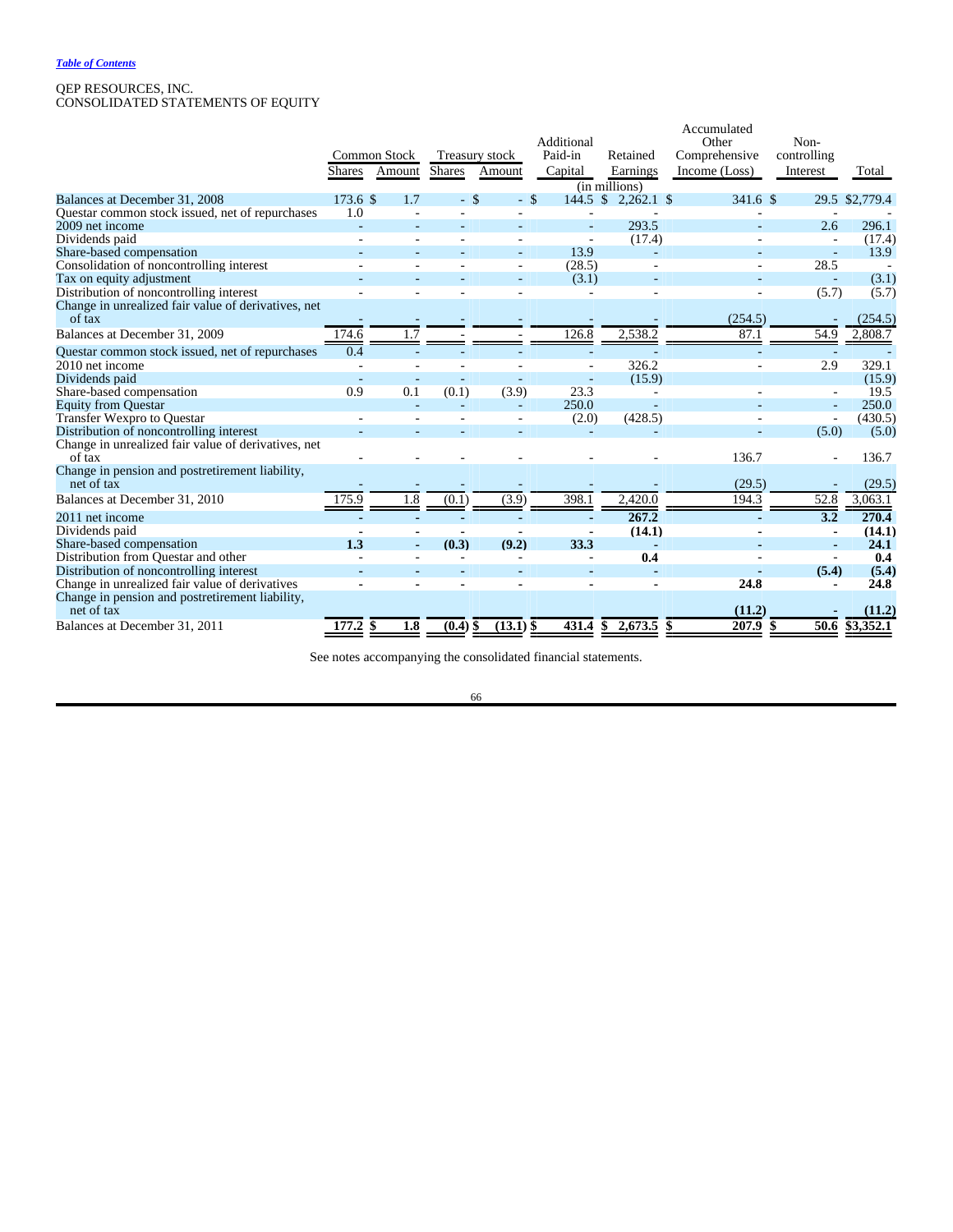# QEP RESOURCES, INC. CONSOLIDATED STATEMENTS OF CASH FLOWS

|                                                                                                                              | Year Ended December 31, |                         |                 |
|------------------------------------------------------------------------------------------------------------------------------|-------------------------|-------------------------|-----------------|
|                                                                                                                              | 2011                    | 2010                    | 2009            |
|                                                                                                                              |                         | $(in$ millions $)$      |                 |
| <b>OPERATING ACTIVITIES</b>                                                                                                  |                         |                         |                 |
| Net income                                                                                                                   | \$<br>$270.4~{\rm s}$   | $329.1$ \$              | 296.1           |
| Discontinued operations, net of income tax                                                                                   | $\blacksquare$          | (43.2)                  | (80.7)          |
| Adjustments to reconcile net income to net cash provided by operating activities:                                            |                         |                         |                 |
| Depreciation, depletion and amortization                                                                                     | 765.4                   | 643.4                   | 559.1           |
| Deferred income taxes<br>Abandonment and impairment                                                                          | 156.8                   | 188.2<br>46.1           | 103.3<br>20.3   |
| Share-based compensation                                                                                                     | 218.4<br>22.0           | 16.1                    | 13.4            |
| Amortization of debt issuance costs and discounts                                                                            | 4.1                     | 2.4                     | 1.2             |
| Dry exploratory well expense                                                                                                 | 0.3                     | 9.6                     | 4.7             |
| Net gain from asset sales                                                                                                    | (1.4)                   | (12.1)                  | (1.5)           |
| Income from unconsolidated affiliates                                                                                        | (5.5)                   | (3.0)                   | (2.7)           |
| Distributions from unconsolidated affiliates and other                                                                       | 7.8                     | 2.2                     | 1.2             |
| Loss on early extinguishment of debt                                                                                         | 0.7                     | 13.3                    |                 |
| Unrealized (gain) loss on basis-only swaps                                                                                   | (117.7)                 | (121.7)                 | 164.0           |
| Changes in operating assets and liabilities                                                                                  |                         |                         |                 |
| Accounts receivable                                                                                                          | (144.6)                 | (32.6)                  | 42.6            |
| Inventories                                                                                                                  | (22.0)                  | 10.1                    | 13.7            |
| Prepaid expenses                                                                                                             | 1.6                     | (16.2)                  | (3.1)           |
| Accounts payable and accrued expenses                                                                                        | 127.8                   | 4.2                     | 9.9             |
| Federal income taxes                                                                                                         | 17.0                    | (30.9)                  | 21.2            |
| Other                                                                                                                        | (8.5)                   | (7.5)                   | (13.3)          |
| Net Cash Provided by Operating Activities of Continuing Operations                                                           | 1,292.6                 | 997.5                   | 1,149.4         |
| <b>INVESTING ACTIVITIES</b>                                                                                                  |                         |                         |                 |
| Property acquisitions                                                                                                        | (48.0)                  | (109.3)                 | (221.5)         |
| Property, plant and equipment, including dry exploratory well expense                                                        |                         | $(1,383.1)$ $(1,359.7)$ | (975.4)         |
| Other investments                                                                                                            |                         |                         | (1.5)           |
| Proceeds from disposition of assets                                                                                          | 8.2                     | 25.6                    | 14.2            |
| Change in notes receivable                                                                                                   |                         | 52.9                    | 37.8            |
| Net Cash Used in Investing Activities of Continuing Operations                                                               | (1,422.9)               | (1,390.5)               | (1.146.4)       |
| <b>FINANCING ACTIVITIES</b>                                                                                                  |                         |                         |                 |
| Checks outstanding in excess of cash balances                                                                                | 9.9                     | 19.5                    |                 |
| Long-term debt issued                                                                                                        | 591.5                   | 1,034.4                 | 424.5           |
| Long-term debt issuance costs paid                                                                                           | (10.6)                  | (16.6)                  | (2.5)           |
| Current portion long-term debt repaid                                                                                        | (58.5)                  | (91.5)                  |                 |
| Repayments of notes payable                                                                                                  |                         | (39.3)                  | (50.1)          |
| Long-term debt repaid                                                                                                        | (385.0)                 | (761.5)                 | (375.0)         |
| Long-term debt extinguishment costs<br>Other capital contributions                                                           | 2.3                     | (4.9)<br>2.8            |                 |
| Equity contribution                                                                                                          |                         | 250.0                   |                 |
| Dividends paid                                                                                                               | (14.1)                  | (7.0)                   |                 |
| <b>Distribution from Questar</b>                                                                                             | $0.2\,$                 | (7.2)                   |                 |
| Distribution to noncontrolling interest                                                                                      | (5.4)                   | (5.0)                   | (5.7)           |
| Net Cash Provided by Financing Activities of Continuing Operations                                                           | 130.3                   | 373.7                   | (8.8)           |
| CASH USED IN CONTINUING OPERATIONS                                                                                           |                         | (19.3)                  | (5.8)           |
| Cash provided by operating activities of discontinued operations                                                             |                         | 68.6                    | 174.4           |
|                                                                                                                              | $\blacksquare$          | (39.9)                  | (116.2)         |
| Cash used in investing activities of discontinued operations<br>Cash used in financing activities of discontinued operations |                         | (26.9)                  | (53.4)          |
| Effect of change in cash and cash equivalents of discontinued operations                                                     |                         | (1.8)                   | (4.8)           |
| Change in cash and cash equivalents                                                                                          |                         | (19.3)                  | (5.8)           |
| Beginning cash and cash equivalents                                                                                          |                         | 19.3                    | 25.1            |
|                                                                                                                              |                         |                         | 19.3            |
| Ending cash and cash equivalents                                                                                             |                         | $\overline{\$}$         | $\overline{\$}$ |
|                                                                                                                              |                         |                         |                 |
| Supplemental Disclosure of Cash Paid (Received) During the Year for:                                                         |                         |                         |                 |
| Interest                                                                                                                     | 93.5 <sup>°</sup><br>\$ | 83.3 \$                 | 62.2            |
| Income taxes                                                                                                                 | (28.5)                  | 14.0                    | (10.0)          |

See notes accompanying the consolidated financial statements.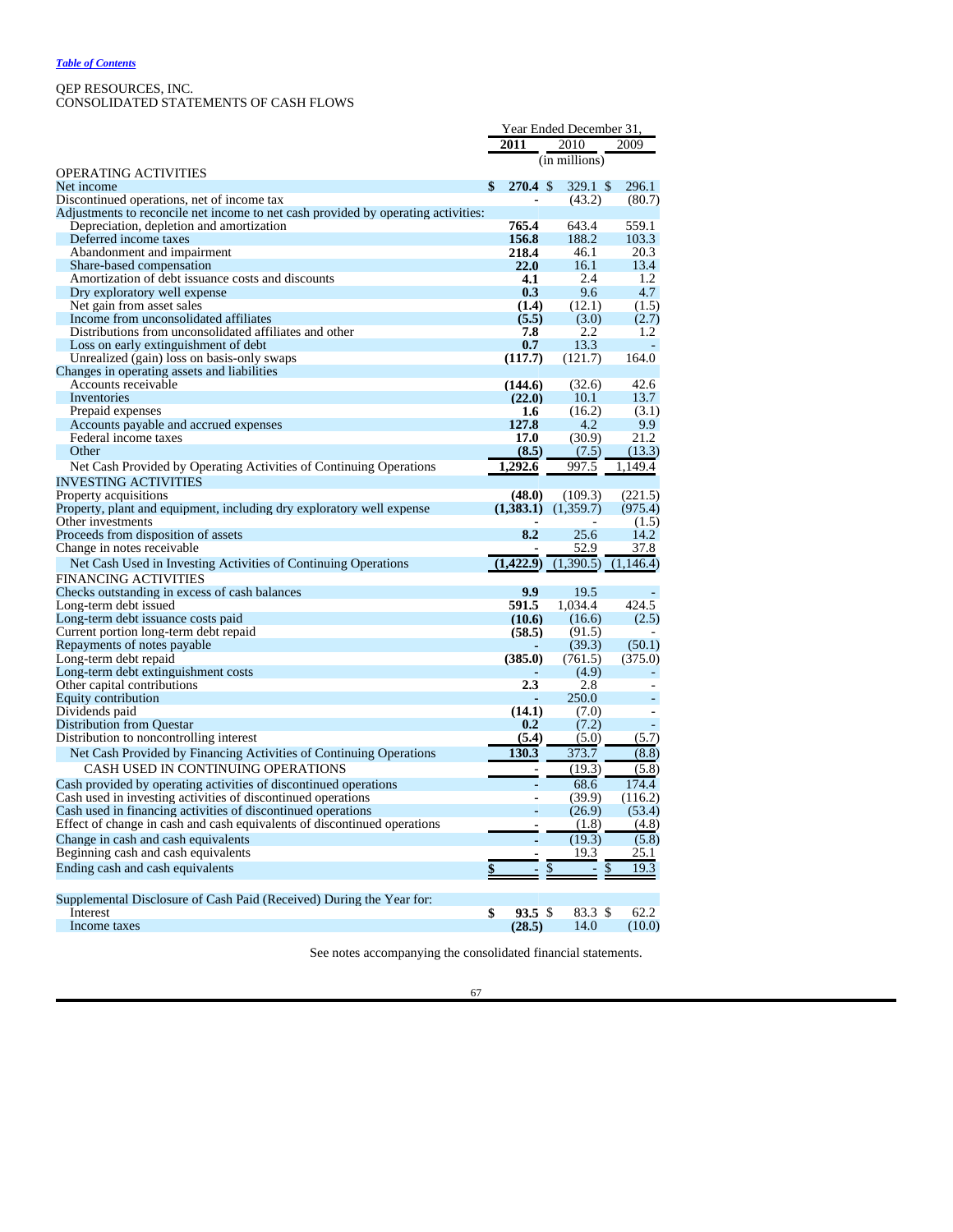# QEP RESOURCES, INC. NOTES ACCOMPANYING THE CONSOLIDATED FINANCIAL STATEMENTS

# **Note 1 – Summary of Significant Accounting Policies**

## **Nature of Business**

QEP Resources, Inc. (QEP or the Company) is a holding company with three major lines of business – gas and oil exploration and production, midstream field services, and energy marketing – which are conducted through its three principal subsidiaries:

- QEP Energy Company, (QEP Energy) acquires, explores for, develops and produces natural gas, oil, and natural gas liquids (NGL);
- QEP Field Services Company (QEP Field Services) provides midstream field services including natural gas gathering and processing, compressing and treating services for affiliates and third parties; and
- QEP Marketing Company (QEP Marketing) markets affiliate and third-party natural gas and oil, provides risk-management services, and owns and operates an underground gas-storage reservoir.

Operations are focused in the Northern (formerly Rocky Mountain) and Southern (formerly Midcontinent) Regions of the United States. Company headquarters are in Denver, Colorado. Shares of QEP common stock trade on the New York Stock Exchange (NYSE:QEP).

# **Principles of Consolidation**

The consolidated financial statements contain the accounts of QEP and its majority-owned or controlled subsidiaries. The consolidated financial statements were prepared in accordance with U.S. Generally Accepted Accounting Principles (GAAP) and with the instructions for annual reports on Form 10-K and Regulations S-X and S-K. All significant intercompany accounts and transactions have been eliminated in consolidation.

On January 1, 2009, QEP adopted "Noncontrolling Interests in Consolidated Financial Statements" (ASC 810-10-65-1) for the accounting, reporting and disclosure of noncontrolling interests. The new guidance requires that noncontrolling interest, previously known as minority interest, be clearly identified, labeled, and presented in the consolidated financial statements separate from the parent's equity; the amount of consolidated net income attributable to the parent and to the noncontrolling interest be clearly identified and presented in the consolidated income statement; changes in a parent's ownership interest while the parent retains its controlling financial interest in its subsidiary be accounted for consistently; and any retained noncontrolling equity investment in a former subsidiary be initially measured at fair value. The new provisions are applied prospectively from the date of adoption, except for the presentation and disclosure requirements, which are applied retrospectively for all periods presented.

Effective May 18, 2010, Questar Market Resources, Inc., (Market Resources) then a wholly owned subsidiary of Questar Corporation (Questar), merged with and into a newly-formed, wholly owned subsidiary, QEP, a Delaware corporation in order to reincorporate in the State of Delaware (Reincorporation Merger). The Reincorporation Merger was effected pursuant to an Agreement and Plan of Merger entered into between Market Resources and QEP. The Reincorporation Merger was approved by the boards of directors of Market Resources and QEP and submitted to a vote of, and approved by, the Board of Directors of Questar, as sole shareholder of Market Resources, and by Market Resources, as sole shareholder of QEP on May 18, 2010.

On June 30, 2010, Questar distributed all of the shares of common stock of QEP held by Questar to Questar shareholders in a tax-free, pro rata dividend (the Spin-off). Each Questar shareholder received one share of QEP common stock for each one share of Questar common stock held (including fractional shares) at the close of business on the record date. In connection therewith, QEP distributed Wexpro Company (Wexpro), a wholly owned subsidiary of QEP at the time, to Questar. In addition, Questar contributed \$250.0 million of equity to QEP prior to the Spin-off.

The financial information presented in this Annual Report on Form 10-K presents QEP's financial results as an independent company separate from Questar and reflects Wexpro's financial condition and operating results as discontinued operations for all periods presented. A summary of discontinued operations can be found in Note 2 to the consolidated financial statements.

All dollar and share amounts in this Form 10-K are in millions, except per-share information and where otherwise noted.

# **SEC's Modernization of Oil and Gas Reporting Requirements**

In December 2008, the SEC issued Release No. 33-8995, "Modernization of Oil and Gas Reporting," which amended the oil and gas disclosures for oil and gas producers contained in Regulations S-K and S-X. The goal of Release No. 33-8995 was to provide investors with a more meaningful and comprehensive understanding of oil and gas reserves. The most significant amendments affecting the Company include the following: (i) economic producibility of reserves and discounted cash flows are to be based on the arithmetic average of the price on the first day of each month within the 12-month period prior to the end of the reporting period, unless contractual arrangements designate the price to be used; and (ii) reserves may be estimated and categorized through the use of reliable technologies. Release No. 33-8995 is effective for financial statements for fiscal years ending on or after December 31, 2009.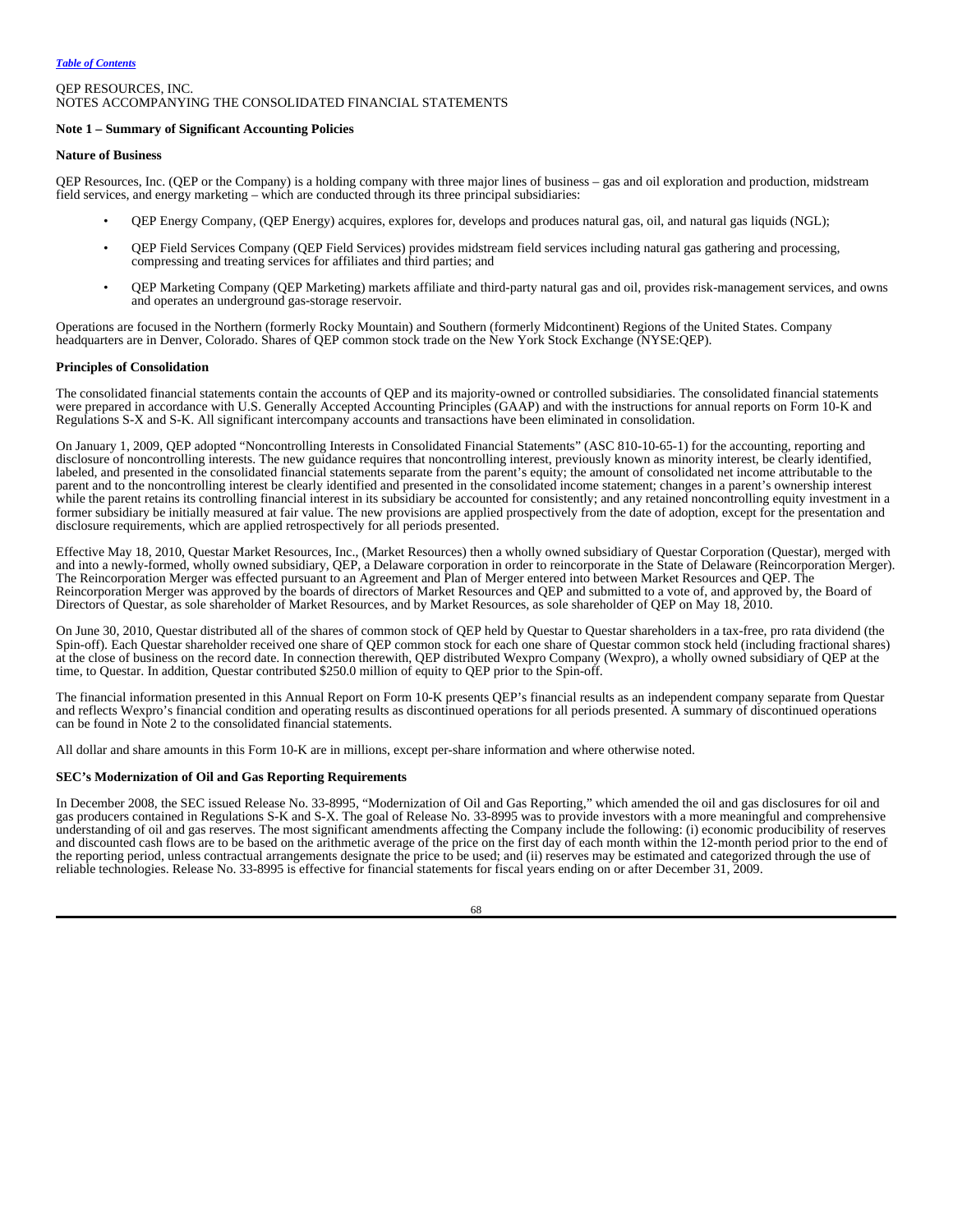#### **Investment in Unconsolidated Affiliates**

QEP uses the equity method to account for investment in unconsolidated affiliates where it does not have control, but has significant influence. Generally, the investment in unconsolidated affiliates on the Company's consolidated balance sheets equals the Company's proportionate share of equity reported by the unconsolidated affiliates. Investment is assessed for possible impairment when events indicate that the fair value of the investment may be below the Company's carrying value. When such a condition is deemed to be other than temporary, the carrying value of the investment is written down to its fair value, and the amount of the write-down is included in the determination of net income.

The principal unconsolidated affiliates and QEP's ownership percentage as of December 31, 2011 and 2010, were Uintah Basin Field Services, LLC, (38%) and Three Rivers Gathering, LLC, (50%), both limited liability companies engaged in gathering and compressing natural gas.

### **Use of Estimates**

The preparation of the consolidated financial statements and notes in conformity with GAAP requires that management formulate estimates and assumptions that affect revenues, expenses, assets and liabilities, and the disclosure of contingent assets and liabilities. The Company also incorporates estimates of proved developed and proved natural gas, oil and NGL reserves in the calculation of depreciation, depletion and amortization rates of its gas and oil properties. Changes in estimated quantities of its reserves could impact the Company's reported financial results as well as disclosures regarding the quantities and value of proved gas and oil reserves. Actual results could differ from these estimates.

#### **Revenue Recognition**

QEP subsidiaries recognize revenues in the period that services are provided or products are delivered. Revenues reflect the impact of price-hedging instruments. Revenues associated with the sale of natural gas and oil are accounted for using the sales method, whereby revenue is recognized as gas and oil is sold to purchasers. A liability is recorded to the extent that the Company has sold volumes in excess of its share of remaining gas and oil reserves in an underlying property. QEP's imbalance obligations at December 31, 2011 and 2010 were \$4.9 million and \$4.4 million, respectively.

QEP Marketing reports revenues on a gross basis because, in the judgment of management, the nature and circumstances of its marketing transactions are consistent with guidance for gross revenue reporting. QEP Marketing markets affiliate and third-party natural gas, oil and NGL volumes. QEP Marketing uses derivatives to secure a known price for a specific volume over a specific time period. QEP Marketing does not engage in speculative hedging transactions, nor does it buy and sell energy contracts with the objective of generating profits on short-term differences in price. QEP Marketing has not engaged in buy/sell arrangements, as described in ASC 845-10-25-4 "Accounting for Purchases and Sales of Inventory with the Same Counterparty."

### **Regulation of Underground Storage**

QEP through Clear Creek Storage Company, LLC, operates an underground gas-storage facility under the jurisdiction of the Federal Energy Regulatory Commission (FERC). The FERC establishes rates for the storage of natural gas. The FERC also regulates, among other things, the extension and enlargement or abandonment of jurisdictional natural gas facilities. Regulation is intended to permit the recovery, through rates, of the cost of service, including a return on investment.

#### **Cash and Cash Equivalents**

Cash equivalents consist principally of repurchase agreements with maturities of three months or less. In almost all cases, the repurchase agreements are highly liquid investments in overnight securities made through commercial-bank accounts that result in available funds the next business day.

#### **Notes Receivable from or Payable to Questar Corporation**

Prior to the Spin-off, Questar centrally managed cash. Notes receivable from or payable to Questar represented interest bearing demand notes for cash loaned to or borrowed from Questar until needed for operations. Amounts loaned to Questar earned an interest rate that was identical to the interest rate paid by the Company for borrowings from Questar. All intercompany loans between Questar and QEP were repaid on June 30, 2010, in conjunction with the Spin-off.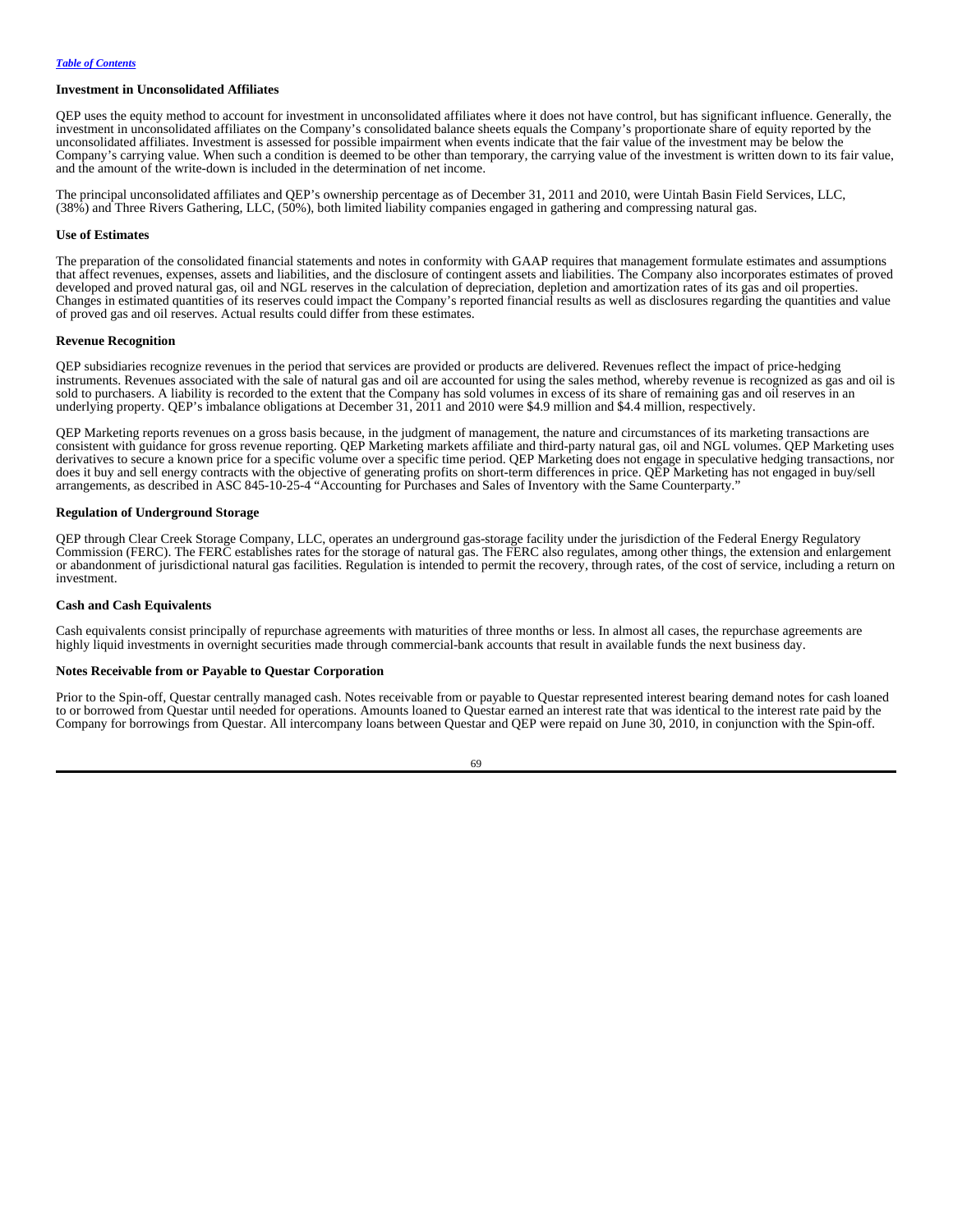#### **Property, Plant and Equipment**

Property, plant and equipment balances are stated at historical cost. Maintenance and repair costs are expensed as incurred with the exception of compressor maintenance costs, which are capitalized and depreciated. Significant accounting policies for our property, plant and equipment are as follows:

#### *Gas and oil properties*

QEP Energy uses the successful efforts method to account for gas and oil properties. The costs of acquiring leaseholds, drilling development wells, drilling successful exploratory wells, purchasing related support equipment and facilities are capitalized. Geological and geophysical studies and other exploratory activities are expensed as incurred. Costs of production and general- corporate activities are expensed in the period incurred. A gain or loss is generally recognized only when an entire field is sold or abandoned, or if the unit-of-production depreciation, depletion and amortization rate would be significantly affected.

Capitalized costs of unproved properties are generally combined and amortized over the expected holding period for such properties. Capitalized costs of unproved properties are reclassified as proved property when related proved reserves are determined or charged against the impairment allowance when abandoned. QEP Energy proved and unproved leaseholds had a net book value of \$1,035.7 million at December 31, 2011, and \$1,130.5 million at December 31, 2010.

#### *Capitalized exploratory well costs*

The Company capitalizes exploratory well costs until it determines whether an exploratory well is commercial or noncommercial. If the Company deems the well commercial, capitalized costs are depreciated on a field basis using the unit-of-production method, and the estimated proved developed gas and oil reserves. If the Company concludes that the well is noncommercial, well costs are immediately charged to exploration expense. Exploratory-well costs capitalized for a period greater than one year since the completion of drilling are expensed unless the Company remains engaged in substantial activities to assess whether the well is commercial.

## *Depreciation, depletion and amortization*

Capitalized proved leasehold costs are depleted on a field-by-field basis using the unit-of-production method and the estimated proved gas and oil reserves. Oil and NGL volumes are converted to natural gas equivalents using the ratio of one barrel of crude oil, condensate or NGL to 6,000 cubic feet of natural gas. Capitalized costs of exploratory wells that have found proved gas and oil reserves and capitalized development costs are depreciated using the unit-ofproduction method based on estimated proved developed reserves on a field basis. The Company capitalizes an estimate of the fair value of future abandonment costs. Future abandonment costs, less estimated future salvage values, are depreciated over the life of the related asset using a unit-ofproduction method.

Depreciation, depletion and amortization for the remaining Company properties is based upon rates that will systematically charge the costs of assets against income over the estimated useful lives of those assets using either a straight-line or unit-of-production method. Investment in gas gathering and processing fixed assets is charged to expense using either the straight-line or unit-of-production method depending upon the facility. The estimated useful lives of those assets depreciated under the straight-line basis generally range as follows:

| <b>Buildings</b>                                    |
|-----------------------------------------------------|
| Leasehold improvements                              |
| Service, transportation and field service equipment |
| Furniture and office equipment                      |

#### 10 years to 30 years 3 years to 10 years 3 years to 7 years 3 years to 7 years

#### *Impairment of Long-Lived Assets*

Proved gas and oil properties are evaluated on a field-by-field basis for potential impairment. Other properties are evaluated on a specific-asset basis or in groups of similar assets, as applicable. Impairment is indicated when a triggering event occurs and the sum of the estimated undiscounted future net cash flows of an evaluated asset is less than the asset's carrying value. Triggering events could include, but are not limited to, an impairment of gas and oil reserves caused by mechanical problems, faster-than-expected decline of reserves, lease-ownership issues, other-than-temporary decline in gas and oil prices and changes in the utilization of midstream gathering and processing assets. If impairment is indicated, fair value is calculated using a discounted-cash flow approach. Cash flow estimates require forecasts and assumptions for many years into the future for a variety of factors, including commodity prices, operating costs and estimates of probable and possible reserves. Cash flow estimates relating to future cash flows from probable and possible reserves are reduced by additional risk-weighting factors. During the fourth quarter of 2011, QEP recorded a non-cash price-related impairment charge of \$195.2 million on some of its mature, dry gas, and higher cost properties in both the Northern and Southern Regions. The impairment charge related to the reduced value of these areas resulting from lower natural gas prices and the current forward curve for natural gas prices. The assets were written down to their estimated fair values. Of the \$195.2 million impairment charge, \$163.5 million were related to properties in the Northern Region with the remaining \$31.7 million related to properties in the Southern Region.

The Company also performs periodic assessments of individually significant unproved gas and oil properties for impairment and recognizes a loss at the time of impairment. In determining whether a significant unproved property is impaired the Company considers numerous factors including, but not limited to, current exploration plans, favorable or unfavorable exploration activity on adjacent leaseholds, in-house geologists' evaluations of the lease, and the remaining lease term.

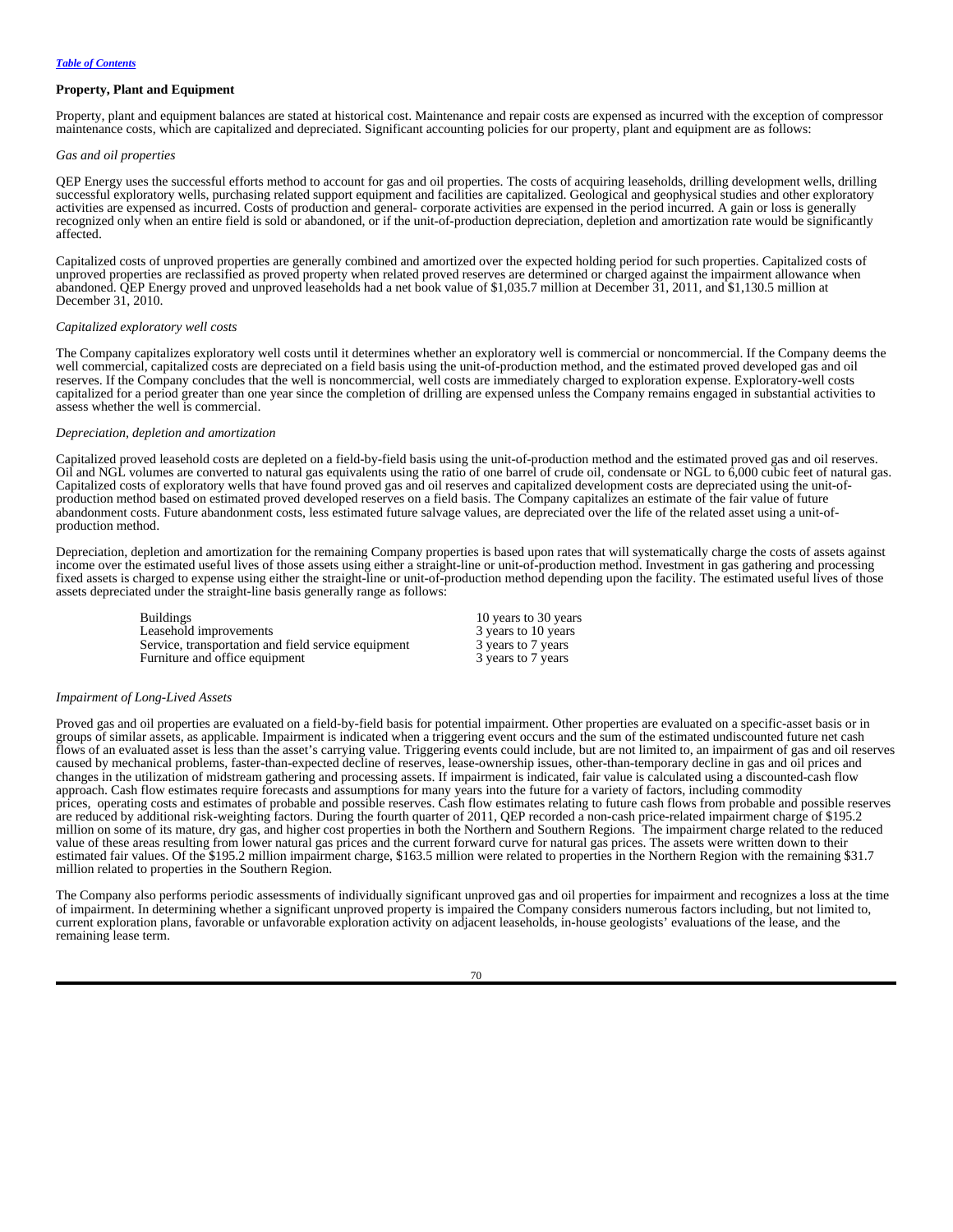#### *Asset Retirement Obligations*

Asset retirement obligations (AROs) associated with the retirement of tangible long-lived assets are recognized as liabilities with an increase to the carrying amounts of the related long-lived assets in the period incurred. The cost of the tangible asset, including the asset retirement costs, is depreciated over the useful life of the asset. AROs are recorded at estimated fair value, measured by reference to the expected future cash outflows required to satisfy the retirement obligations discounted at the Company's credit-adjusted risk-free interest rate. Accretion expense is recognized over time as the discounted liabilities are accreted to their expected settlement value. If estimated future costs of AROs change, an adjustment is recorded to both the asset retirement obligation and the long-lived asset. Revisions to estimated AROs can result from changes in retirement cost estimates, revisions to estimated inflation rates and changes in the estimated timing of abandonment.

## *Capitalized Interest*

The Company capitalizes interest costs during the construction phase of large capital projects that meet certain criteria. Capitalized interest was \$3.0 million in 2011 and \$3.1 million in 2010. There was no capitalized interest during 2009.

#### **Goodwill and Other Intangible Assets**

Goodwill represents the excess of the amount paid over the fair value of net assets acquired in a business combination and is not subject to amortization. Goodwill and indefinite-lived intangible assets are tested for impairment at a minimum of once a year or when a triggering event occurs. If a triggering event occurs, the undiscounted net cash flows of the intangible asset or entity to which the goodwill relates are evaluated. Impairment is indicated if undiscounted cash flows are less than the carrying value of the assets. The amount of the impairment is measured using a discounted-cash flow model considering future revenues, operating costs, a risk-adjusted discount rate and other factors.

#### **Derivative Instruments**

The Company may elect to designate a derivative instrument as a hedge of exposure to changes in fair value or cash flows. If the hedged exposure is a fair value exposure, the gain or loss on the derivative instrument is recognized in earnings in the period of the change together with the offsetting gain or loss from the change in fair value of the hedged item. If the hedged exposure is a cash flow exposure, the effective portion of the gain or loss on the derivative instrument is reported initially as a component of AOCI and subsequently reclassified into earnings when the forecasted transaction affects earnings. Any amount excluded from the assessment of hedge effectiveness, as well as the ineffective portion of the gain or loss, is reported in the current period income statement. A derivative instrument qualifies as a cash flow hedge if all of the following tests are met:

- The item to be hedged exposes the Company to price risk.
- The derivative reduces the risk exposure and is designated as a hedge at the time the Company enters into the contract.
- At the inception of the hedge and throughout the hedge period, there is a high correlation between changes in the market value of the derivative instrument and the fair value of the underlying hedged item.

When the designated item associated with a derivative instrument matures, is sold, extinguished or terminated, derivative gains or losses are included in income in the same period that the underlying production or other contractual commitment is delivered. When a derivative instrument is associated with an anticipated transaction that is no longer probable, the gain or loss on the derivative is reclassified from other comprehensive income and recognized currently in the results of operations. When a derivative is terminated before its contract expires, the associated gain or loss is recognized in income over the life of the previously hedged production.

As of December 31, 2011, QEP designated most of its natural gas, oil and NGL derivative contracts as cash flow hedges, whose unrealized fair value gains and losses were recorded to AOCI. Effective January 1, 2012, the Company has elected to de-designate all of its natural gas, oil and NGL derivative contracts that had previously been designated as cash flow hedges and has elected to discontinue hedge accounting prospectively.

As a result, subsequent to December 31, 2011, QEP will recognize all gains and losses from prospective changes in natural gas, oil and NGL derivative fair values immediately in earnings rather than deferring any such amounts in AOCI. At December 31, 2011, AOCI consisted of \$395.9 million (\$248.6 million after tax) of unrealized gains, representing the mark-to-market value of the Company's cash flow hedges as of the balance sheet date, less any ineffectiveness recognized. As a result of discontinuing hedge accounting on January 1, 2012, such mark-to-market values at December 31, 2011 are frozen in AOCI as of the de-designation date and will be reclassified into earnings in future periods as the original hedged transactions occur and effect earnings. QEP expects to reclassify into earnings from AOCI the frozen value related to de-designated natural gas, oil and NGL hedges during 2012 and 2013.

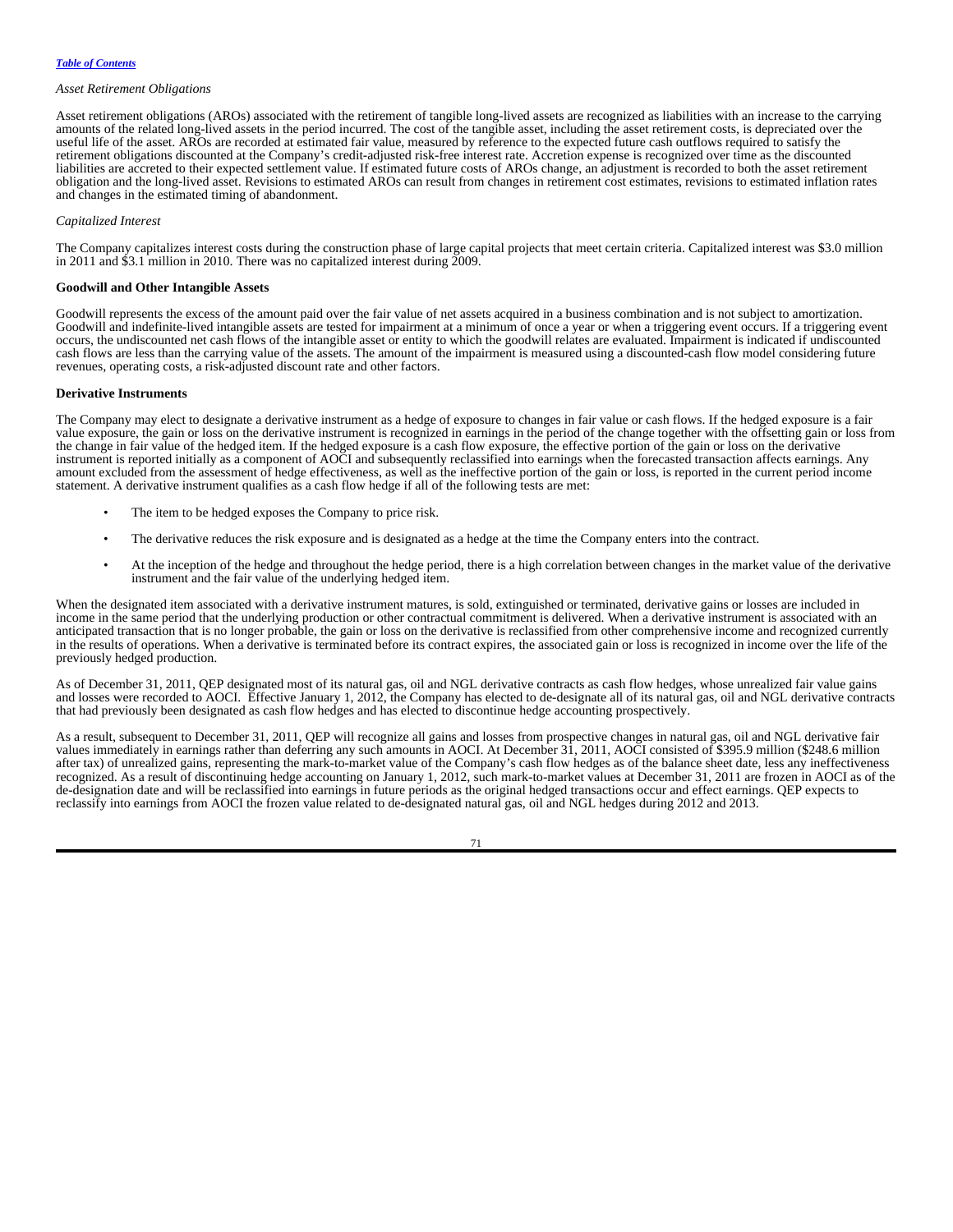#### *Physical Contracts*

Physical hedge contracts have a nominal quantity and a fixed price. Contracts representing both purchases and sales settle monthly based on quantities valued at a fixed price. Purchase contracts fix the purchase price paid and are recorded as cost of sales in the month the contracts are settled. Sales contracts fix the sales price received and are recorded as revenues in the month they are settled. Due to the nature of the physical market, there is a one-month delay for the cash settlement. QEP accrues for the settlement of contracts in the current month's revenues and cost of sales.

## *Financial Contracts*

Financial contracts are contracts that are net settled in cash without delivery of product. Financial contracts also have a nominal quantity and exchange an index price for a fixed price, and are net settled with the brokers as the price bulletins become available. Financial contracts are recorded in revenues or cost of sales in the month of settlement.

#### *Basis-Only Swaps*

Basis-only swaps are used to manage the risk of widening basis differentials. These contracts are marked to market monthly with any change in the valuation recognized in the determination of income.

#### **Credit Risk**

The Rocky Mountain and Midcontinent regions constitute the Company's primary market areas. Exposure to credit risk may be affected by the concentration of customers in these regions due to changes in economic or other conditions. Customers include individuals and numerous commercial and industrial enterprises that may react differently to changing conditions. Management believes that its credit-review procedures, loss reserves, customer deposits and collection procedures have adequately provided for usual and customary credit-related losses. Commodity-based hedging arrangements also expose the Company to credit risk. The Company monitors the creditworthiness of its counterparties, which generally are major financial institutions and energy companies. Loss reserves are periodically reviewed for adequacy and may be established on a specific case basis. QEP requests credit support and, in some cases, fungible collateral from companies with unacceptable credit risks. The Company has master-netting agreements with some counterparties that allow the offsetting of receivables and payables in a default situation.

Bad debt expense associated with accounts receivable for the year ended December 31, 2011 and 2009 was \$0.2 million and \$0.4 million compared with a credit of \$0.3 million in 2010. The allowance for bad-debt expenses was \$1.7 million at December 31, 2011, and \$2.3 million at December 31, 2010.

#### **Income Taxes**

Prior to the Spin-off, Questar and its subsidiaries filed consolidated federal income tax returns. QEP accounts for income tax expense on a separate-return basis and records tax benefits as they are generated. Deferred income taxes are provided for the temporary differences arising between the book and tax carrying amounts of assets and liabilities. These differences create taxable or tax-deductible amounts for future periods. The Company records interest earned on income tax refunds in interest and other income and records penalties and interest charged on tax deficiencies in interest expense.

ASC 740 "Income Taxes" specifies the accounting for uncertainty in income taxes by prescribing a minimum recognition threshold for a tax position to be reflected in the financial statements. If recognized, the tax benefit is measured as the largest amount of tax benefit that is more-likely-than-not to be realized upon ultimate settlement. Management has considered the amounts and the probabilities of the outcomes that could be realized upon ultimate settlement and believes that it is more-likely-than-not that the Company's recorded income tax benefits will be fully realized. There were no unrecognized tax benefits at the beginning or at the end of the twelve-month periods ended December 31, 2011, 2010 and 2009. The federal income tax returns for 2010 and 2009 are currently under examination by the Internal Revenue Service. Income tax returns for 2011 have not yet been filed. Most state tax returns for 2008 and subsequent years remain subject to examination.

### **Earnings Per Share**

Basic earnings per share (EPS) are computed by dividing net income attributable to QEP by the weighted-average number of common shares outstanding during the reporting period. Diluted EPS includes the potential increase in the number of outstanding shares that could result from the exercise of in the money stock options. During the first quarter of 2009, the Company adopted the updated provisions of ASC 260, "Earnings Per Share." ASC 260 addresses whether instruments granted in share-based payment transactions are participating securities and therefore have a potential dilutive effect on EPS. The adoption was applied retrospectively and did not have a material effect on the Company's EPS calculations.

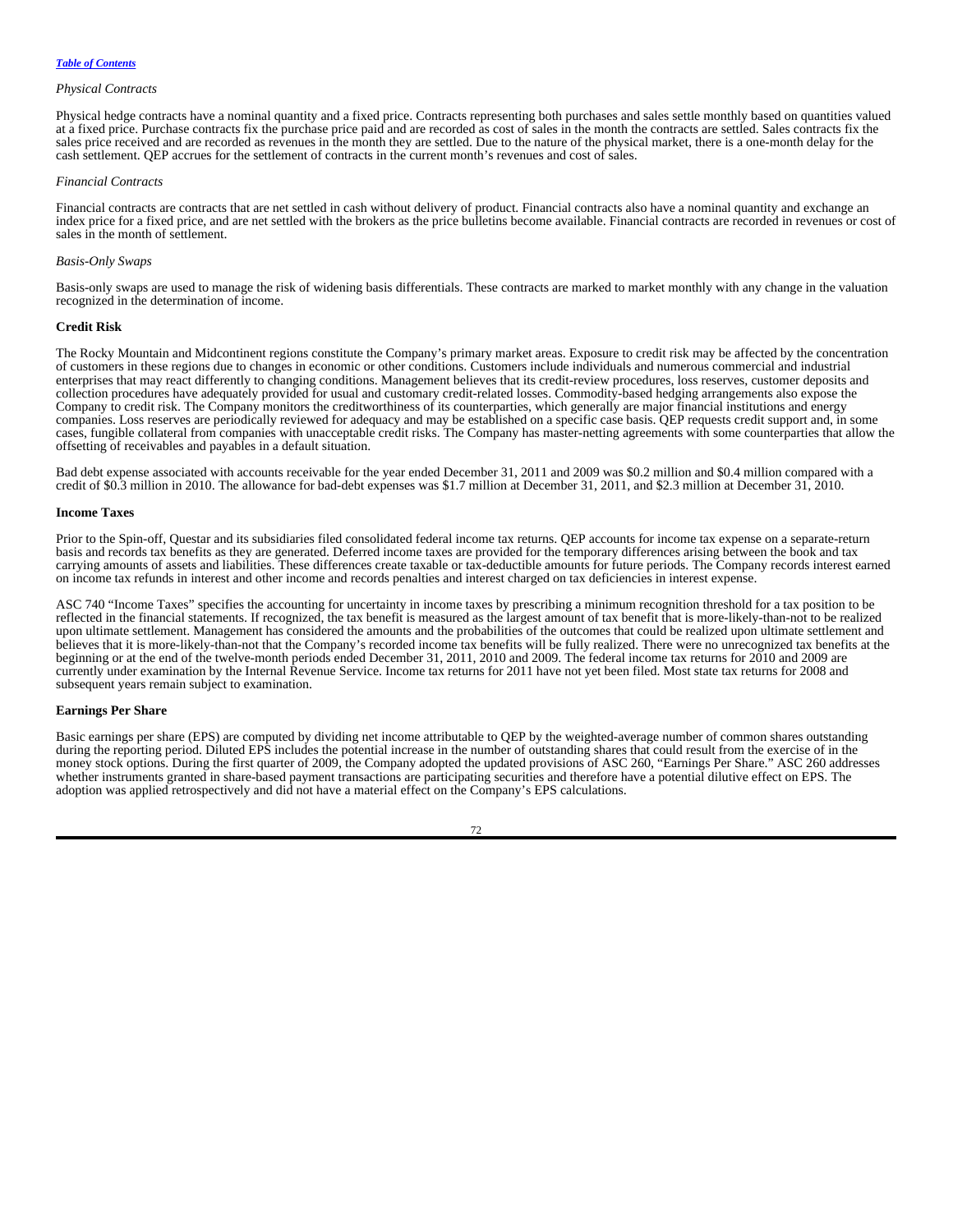Unvested share-based payment awards that contain nonforfeitable rights to dividends or dividend equivalents are considered participating securities and are included in the computation of earnings per share pursuant to the two-class method. The Company's unvested restricted stock awards contain nonforfeitable dividend rights and participate equally with common stock with respect to dividends issued or declared. However, the Company's unvested restricted stock does not have a contractual obligation to share in losses of the Company. The Company's unexercised stock options do not contain rights to dividends. Under the two-class method, the earnings used to determine basic earnings per common share are reduced by an amount allocated to participating securities. When the Company records a net loss, none of the loss is allocated to the participating securities since the securities are not obligated to share in Company losses. Consequently, in periods of net loss, the two-class method will not have an effect on the Company's basic earnings per share. Use of the two-class method has an insignificant impact on the calculation of basic and diluted earnings per common share. A reconciliation of the components of basic and diluted shares used in the EPS calculation follows:

|                                                                                  | December 31. |               |                   |
|----------------------------------------------------------------------------------|--------------|---------------|-------------------|
|                                                                                  | 2011         | 2010          | 2010              |
|                                                                                  |              | (in millions) |                   |
| Weighted-average basic common shares outstanding                                 |              |               | 176.5 175.3 174.1 |
| Potential number of shares issuable under the Long-term Stock Incentive Plan 1.9 |              | 2.0           |                   |
| Average diluted common shares outstanding                                        |              |               | 178.4 177.3 176.3 |

#### **Share-Based Compensation**

QEP issued stock options and restricted shares to certain officers, employees and non-employee directors under its Long-Term Stock Incentive Plan (LTSIP). QEP uses the Black-Scholes-Merton mathematical model to estimate the fair value of stock options for accounting purposes. The granting of restricted shares results in recognition of compensation cost measured at the grant-date market price. QEP uses an accelerated method in recognizing share-based compensation costs with graded-vesting periods. Stock options for participants have terms ranging from five to ten years with a majority issued with a seven year term. Options held by employees generally vest in three or four equal, annual installments. Restricted shares vest in equal installments over a specified number of years after the grant date with the majority vesting in three or four years. Non-vested restricted shares have voting and dividend rights; however, sale or transfer is restricted. At the time of the Spin-off, all outstanding options and restricted stock were bifurcated. For a summary of LTSIP transactions see Note 10—Share-Based Compensation.

## **Pension Plans, Other Postretirement Benefits and Defined-Contribution Plans**

QEP measures pension plan assets at fair value. Defined-benefit plan obligations and costs are actuarially determined, incorporating the use of various assumptions. Critical assumptions for pension and other postretirement plans include the discount rate, the expected rate of return on plan assets (for funded pension plans), the rate of future compensation increases and the health care cost trend rate. Other assumptions involve demographic factors such as retirement, mortality and turnover. QEP evaluates and updates its actuarial assumptions at least annually.

### **Environmental Contingencies**

Except for environmental contingencies acquired in a business combination, which are recorded at fair value, QEP accrues losses associated with environmental obligations when such losses are probable and can be reasonably estimated. Accruals for estimated environmental losses are recognized no later than at the time the remediation feasibility study, or the evaluation of response options, is complete. These accruals are adjusted as additional information becomes available or as circumstances change. Future environmental expenditures are not discounted to their present value. Recoveries of environmental costs from other parties are recorded separately as assets at their undiscounted value when receipt of such recoveries is probable.

## **Comprehensive Income**

Comprehensive income is the sum of net income attributable to QEP as reported in the Consolidated Statements of Income and changes in the components of other comprehensive income. Other comprehensive income includes certain items that are recorded directly to equity and classified as accumulated other comprehensive income (AOCI). One component of other comprehensive income is changes in the market value of commodity-based derivative instruments that qualify for hedge accounting. Income or loss associated with commodity-based derivative instruments that qualify for hedge accounting is realized when the natural gas, oil or NGL underlying the derivative instrument is sold. Comprehensive income also includes changes in the under-funded portion of the defined benefit pension plans and other postretirement benefits plans and changes in deferred income taxes on such amounts. These transactions are not the culmination of the earnings process but result from periodically adjusting historical balances to fair value.

#### **Business Segments**

Line of business information is presented according to senior management's basis for evaluating performance considering differences in the nature of products, services and regulation.

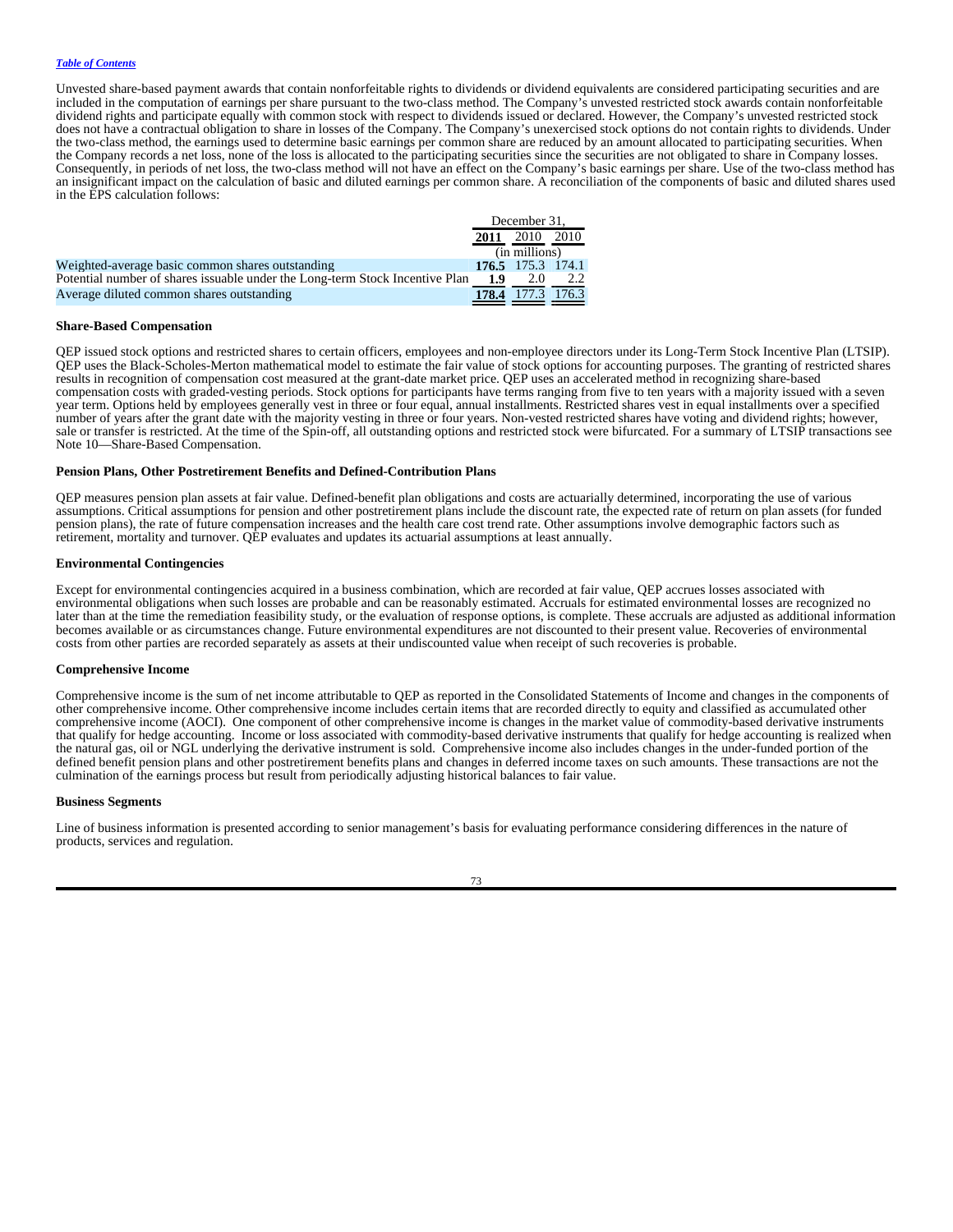#### **Transportation and other handling costs**

During the year ended December 31, 2011, QEP revised its reporting of transportation and handling costs to appropriately reflect revenues in accordance with GAAP and industry practice. Transportation and handling costs, previously netted against revenues, have been recast on the Consolidated Income Statement from revenues to "Natural gas, oil and NGL transportation and other handling costs" for all periods presented. The impact of this revision is immaterial to the accompanying financial statements and has no effect on net income.

#### **Recent Accounting Developments**

In September of 2011, the Financial Accounting Standards Board (FASB) issued Accounting Standards Update (ASU) 2011-08, which amends the guidance on testing goodwill for impairment. The new guidance provides entities that are testing goodwill the option of performing a qualitative assessment before calculating the fair value of the reporting unit. If, according to a qualitative assessment, the carrying value of the reporting unit is more likely than not less than the fair value, further impairment testing is not required. However, if the qualitative assessment does not provide such conclusive evidence, further testing and calculation of fair value of the reporting unit will be required. The amendments are effective for reporting periods (including interim periods) beginning after December 15, 2011. The adoption of this ASU did not have a material impact on the financial statements of QEP.

In June of 2011, the FASB issued ASU 2011-05, which revises the manner in which entities are able to present the components of comprehensive income in their financial statements. The new guidance requires entities to report the components of comprehensive income in either (1) a continuous statement of comprehensive income or (2) two separate but consecutive statements. However, this ASU does not change the items that are reported in other comprehensive income. The amendments are effective for reporting periods (including interim periods) beginning after December 15, 2011. The adoption of this ASU required minor disclosure changes to QEP's financial statements and footnotes.

In May of 2011, the FASB issued ASU 2011-04, which provides converged guidance on how to measure fair value and requires additional disclosures relating to fair value measurements. Most of the amendments created by this ASU are to bridge the gap between GAAP and International Financial Reporting Standards. However some of the amendments may change how the current fair value measurement guidance is applied. In addition, the ASU expands the qualitative and quantitative fair value disclosure requirements, with most of these additional disclosures pertaining to Level 3 measurements. The amendments are effective for reporting periods (including interim periods) beginning after December 15, 2011. The adoption of this ASU did not have a material impact on QEP's financial statements or disclosures.

In December 2011, the FASB issued ASU 2011-11, which enhances disclosure requirements regarding an entity's financial instruments and derivative instruments that are offset or subject to master netting arrangement. This information about offsetting and related netting arrangements will enable users of financial statements to understand the effect of those arrangements on the entity's financial position, including the effect of rights of setoff. The amendments are required for annual reporting periods beginning after January 1, 2013 and interim periods within those annual periods. QEP is evaluating the impact of this ASU on its disclosure requirements.

#### **Note 2 – Discontinued Operations**

Wexpro's operating results prior to the Spin-off are reflected in this Annual Report on Form 10-K as discontinued operations and summarized below:

|                                               | Year Ended December 31, |      |          |                                         |          |        |  |
|-----------------------------------------------|-------------------------|------|----------|-----------------------------------------|----------|--------|--|
|                                               |                         | 2011 |          | 2010                                    |          | 2009   |  |
|                                               |                         |      |          | (in millions, except per share amounts) |          |        |  |
| <b>Revenues</b>                               |                         |      |          | 131.2                                   | \$.      | 242.9  |  |
| Income before income taxes                    |                         |      |          | 67.4                                    |          | 126.9  |  |
| Income taxes                                  |                         |      |          | (24.2)                                  |          | (46.2) |  |
| Discontinued operations, net of income taxes  |                         |      |          | 43.2                                    |          | 80.7   |  |
|                                               |                         |      |          |                                         |          |        |  |
| Earnings per common share attributable to OEP |                         |      |          |                                         |          |        |  |
| Basic from discontinued operations            |                         |      | <b>S</b> | 0.25                                    | <b>S</b> | 0.46   |  |
| Diluted from discontinued operations          |                         |      |          | 0.24                                    |          | 0.46   |  |

#### **Note 3 – Asset Retirement Obligations**

QEP records asset retirement obligations (ARO) when there are legal obligations associated with the retirement of tangible long-lived assets. The Company's ARO liability applies primarily to abandonment costs associated with gas and oil wells, production facilities and certain other properties. The fair values of such costs are estimated by Company personnel based on abandonment costs of similar properties and depreciated over the life of the related assets. Revisions to ARO estimates result from changes in expected cash flows or material changes in estimated asset retirement costs. The ARO liability is adjusted to present value each period through an accretion calculation using a credit-adjusted risk-free interest rate. Income or expense resulting from the settlement of ARO liabilities is included in net gain or (loss) from asset sales in the Consolidated Statements of Income. Changes in ARO were as follows: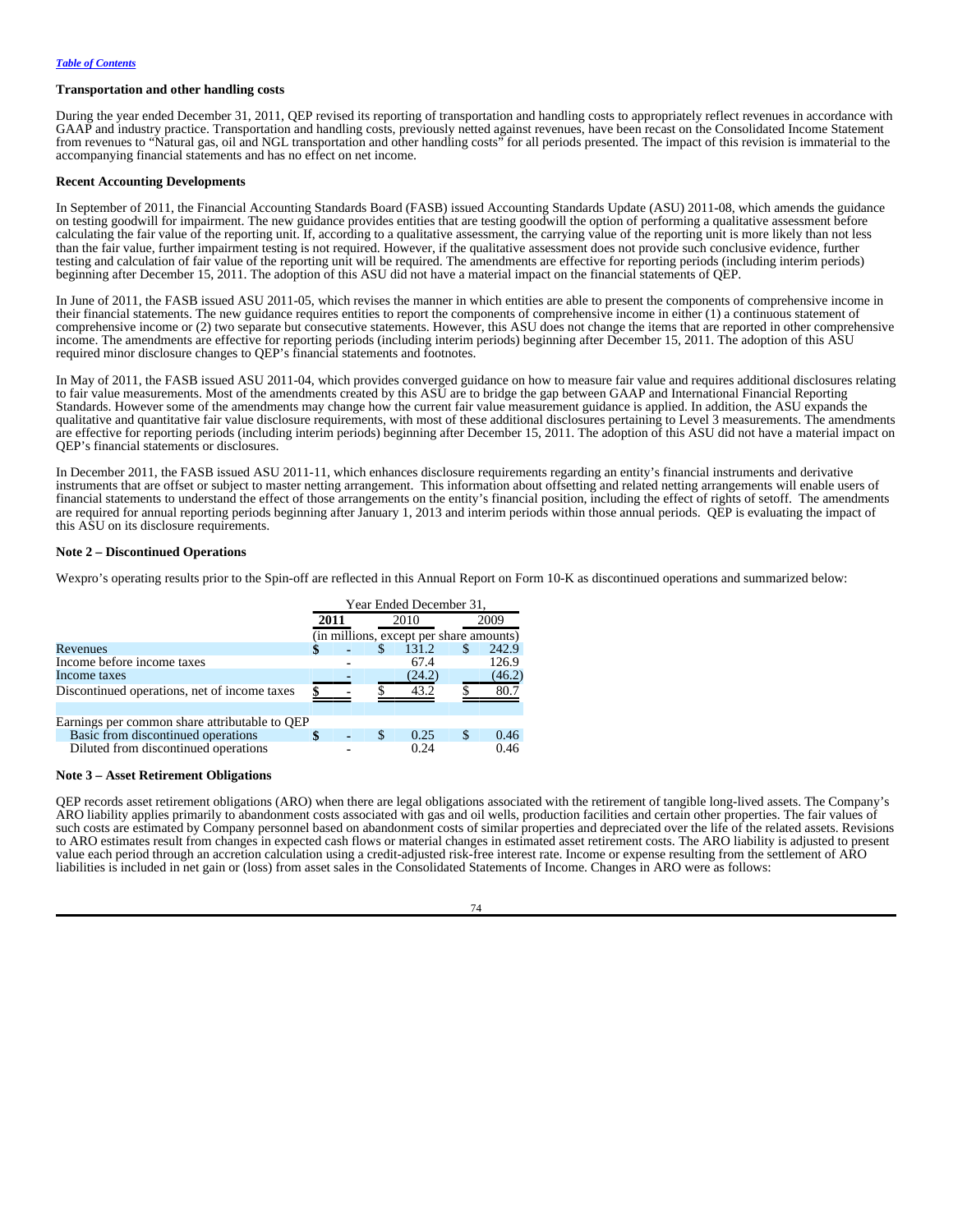|                               | 2011  |               | 2010  |
|-------------------------------|-------|---------------|-------|
|                               |       | (in millions) |       |
| ARO liability at January 1,   | 148.3 |               | 124.7 |
| Accretion                     | 9.7   |               | 8.8   |
| Liabilities incurred          | 7.9   |               | 17.0  |
| Liabilities settled           | (2.0) |               | (2.2) |
| ARO liability at December 31, | 163.9 |               | 148.3 |

## **Note 4 – Capitalized Exploratory Well Costs**

Net changes in capitalized exploratory well costs are presented in the table below and exclude amounts that were capitalized and subsequently expensed in the period. All of these costs have been capitalized for less than one year after the completion of drilling.

|                                                                                               | 2011   | 2010 |               | 2009   |
|-----------------------------------------------------------------------------------------------|--------|------|---------------|--------|
|                                                                                               |        |      | (in millions) |        |
| Balance at January 1.                                                                         | \$13.6 |      | 51.7          | 17.0   |
| Additions to capitalized exploratory well costs pending the determination of proved reserves  |        |      | 12.2          | 51.7   |
| Reclassifications to property, plant and equipment after the determination of proved reserves | (8.3)  |      | (50.3)        | (14.3) |
| Capitalized exploratory well costs charged to expense                                         | (0.3)  |      |               | (2.7)  |
| Balance at December 31,                                                                       | 5.0    |      | 13.6          |        |

### **Note 5—Fair Value Measurements**

QEP measures and discloses fair values in accordance with the provisions of ASC 820 "Fair Value Measurements and Disclosures." This guidance defines fair value in applying GAAP, establishes a framework for measuring fair value and expands disclosures about fair-value measurements, but does not change existing guidance as to whether or not an instrument is carried at fair value. ASC 820 also establishes a fair-value hierarchy. Level 1 inputs are quoted prices (unadjusted) for identical assets or liabilities in active markets that the Company has the ability to access at the measurement date. Level 2 inputs are inputs other than quoted prices included within Level 1 that are observable for the asset or liability, either directly or indirectly. QEP's Level 2 fair value measurements consist of fixed-price swaps of natural gas, oil and NGL. Level 3 inputs are unobservable inputs for the asset or liability. QEP's Level 3 measurements are made up of costless collars for natural gas and oil. The Level 2 fair value of derivative contracts (see Note 6) is based on market prices posted on the NYMEX on the last trading day of the reporting period and industry-standard discounted cash flow models. The Level 3 fair value of derivative contracts is based on NYMEX market prices in combination with unobservable volatility inputs and industry-standard option pricing models.

QEP primarily applies the market approach for recurring fair value measurements and maximizes its use of observable inputs and minimizes its use of unobservable inputs. QEP considers bid and ask prices for valuing the majority of its assets and liabilities measured and reported at fair value. In addition to using market data, QEP makes assumptions in valuing its assets and liabilities, including assumptions about risk and the risks inherent in the inputs to the valuation technique.

Certain of QEP's derivative instruments, however, are valued using industry-standard models that consider various inputs, including quoted forward prices for commodities, time value, volatility, and current market and contractual prices for the underlying instruments, as well as other relevant economic measures. Substantially all of these inputs are observable in the marketplace throughout the full term of the instrument, and can be derived from observable data or are supported by observable prices at which transactions are executed in the marketplace. The determination of fair value for derivative assets and liabilities also incorporates nonperformance risk for counterparties and for QEP. Derivative contract fair values are reported on a net basis to the extent a legal right of offset with a counterparty exists.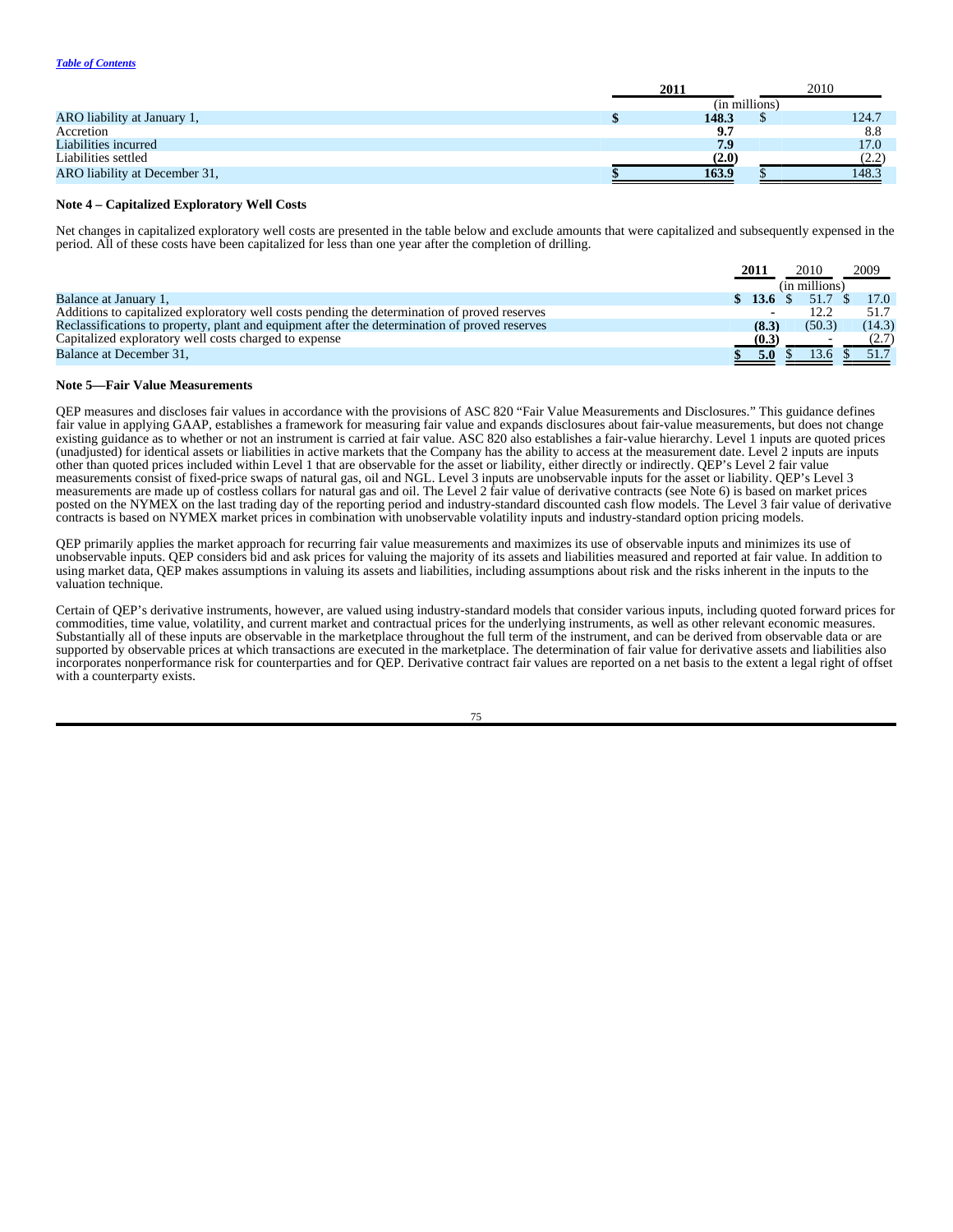QEP did not have any assets or liabilities measured at fair value on a non-recurring basis, other than ARO's, at December 31, 2011 and 2010. The fair values of assets and liabilities at December 31, 2011, are shown in the table below:

|                                              | <b>Fair Value Measurements</b><br>December 31, 2011 |       |                                                             |  |                          |  |                  |  |  |
|----------------------------------------------|-----------------------------------------------------|-------|-------------------------------------------------------------|--|--------------------------|--|------------------|--|--|
|                                              |                                                     |       | <b>Level 2 Level 3 Netting Adjustments</b><br>(in millions) |  |                          |  | <b>Total</b>     |  |  |
| Assets                                       |                                                     |       |                                                             |  |                          |  |                  |  |  |
| Derivative contracts - short term \$284.1 \$ |                                                     |       |                                                             |  | $(10.4)$ \$273.7<br>- \$ |  |                  |  |  |
| Derivative contracts - long term             |                                                     | 123.5 |                                                             |  |                          |  | 123.5            |  |  |
| Total assets                                 |                                                     | 407.6 |                                                             |  |                          |  | $(10.4)$ \$397.2 |  |  |
| <b>Liabilities</b>                           |                                                     |       |                                                             |  |                          |  |                  |  |  |
| Derivative contracts - short term \$ 11.7 \$ |                                                     |       |                                                             |  | $(10.4)$ \$<br>- \$      |  | 1.3              |  |  |
| Derivative contracts - long term             |                                                     |       |                                                             |  |                          |  |                  |  |  |
| <b>Total liabilities</b>                     |                                                     |       |                                                             |  | (10.4)                   |  | 1.3              |  |  |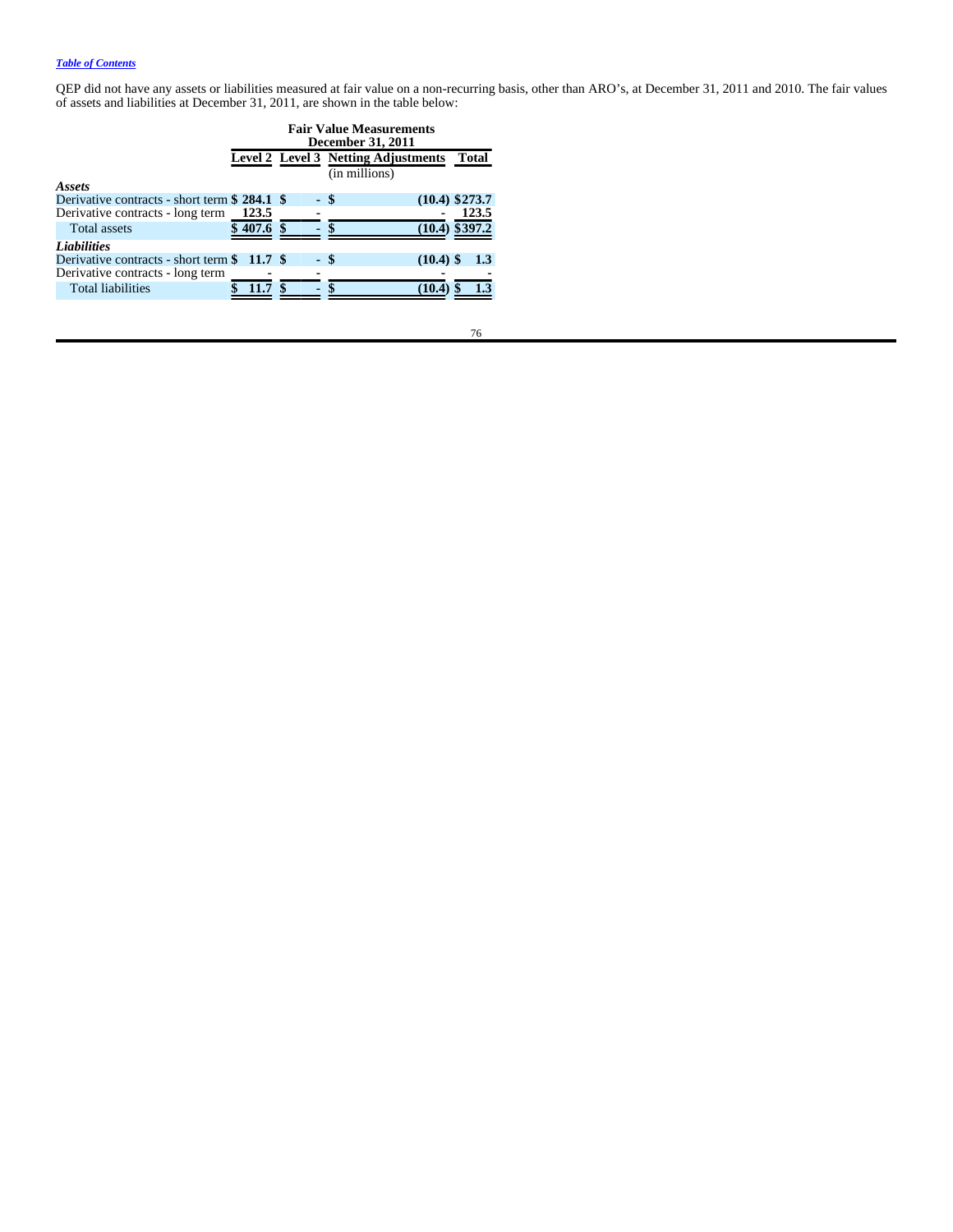The fair values of assets and liabilities at December 31, 2010, are shown in the table below:

|                                   |                |                | <b>Fair Value Measurements</b><br><b>December 31, 2010</b> |                            |       |
|-----------------------------------|----------------|----------------|------------------------------------------------------------|----------------------------|-------|
|                                   | <b>Level 2</b> | <b>Level 3</b> | (in millions)                                              | <b>Netting Adjustments</b> | Total |
| Assets                            |                |                |                                                            |                            |       |
| Derivative contracts - short term | 374.6          | 37.9           |                                                            | (155.2)                    | 257.3 |
| Derivative contracts - long term  | 121.1          |                |                                                            | (0.3)                      | 120.8 |
| Total assets                      | 495.7          | 37.9           |                                                            | (155.5)                    | 378.1 |
| <b>Liabilities</b>                |                |                |                                                            |                            |       |
| Derivative contracts - short term | 292.9          | 1.6            |                                                            | (155.2)                    | 139.3 |
| Derivative contracts - long term  | 0.6            |                |                                                            | (0.3)                      | 0.3   |
| <b>Total liabilities</b>          | 293.5          | 1.6            |                                                            | (155.5)                    | 139.6 |

The change in the fair value of Level 3 assets and liabilities is shown below:

|                                                                    | Change in Level 3 Fair Value Measurements |               |  |       |  |  |
|--------------------------------------------------------------------|-------------------------------------------|---------------|--|-------|--|--|
|                                                                    | 2011                                      |               |  | 2010  |  |  |
|                                                                    |                                           | (in millions) |  |       |  |  |
| Balance at January 1.                                              |                                           | 36.3          |  | 5.5   |  |  |
| Realized gains and losses included in revenues                     |                                           | 25.3          |  | 5.0   |  |  |
| Unrealized gains and losses included in other comprehensive income |                                           | (36.3)        |  | 30.8  |  |  |
| Settlements                                                        |                                           | (25.3)        |  | (5.0) |  |  |
| Balance at December 31,                                            |                                           |               |  | 36.3  |  |  |

The following table discloses the fair value and related carrying amount of certain financial instruments not disclosed in other notes to the Consolidated Financial Statements in this annual report on Form 10-K:

|                                               | Carrying<br>Amount | <b>Estimated</b><br><b>Fair Value</b> |                 | Carrying<br>Amount | Estimated<br>Fair Value |
|-----------------------------------------------|--------------------|---------------------------------------|-----------------|--------------------|-------------------------|
|                                               |                    | December 31, 2011                     |                 |                    | December 31, 2010       |
|                                               |                    |                                       | (in millions)   |                    |                         |
| <b>Financial assets</b>                       |                    |                                       |                 |                    |                         |
| Cash and cash equivalents                     |                    | - 5                                   | $\sim$ 10 $\pm$ | $\sim$             |                         |
| <b>Financial liabilities</b>                  |                    |                                       |                 |                    |                         |
| Checks outstanding in excess of cash balances | 29.4               |                                       | 29.4            | 19.5               | 19.5                    |
| Long-term debt                                | 1,679.4            |                                       | 1,754.9         | 1.530.8            | 1,575.8                 |

The carrying amounts of cash and cash equivalents, and checks outstanding in excess of cash balances approximate fair value. The fair value of fixed-rate long-term debt is based on the trading levels and dollar prices for the Company's debt at the end of the year. The carrying amount of variable-rate long-term debt approximates fair value.

## **Note 6 – Derivative Contracts**

QEP uses commodity price derivative instruments in the normal course of business. QEP has established policies and procedures for managing commodity price risks through the use of derivative instruments. QEP uses derivative instruments to reduce the impact of downward movements in commodity prices on cash flow, returns on capital, and other financial results. However, these instruments typically limit future gains from favorable price movements. The volume of production subject to derivative instruments and the mix of the instruments are frequently evaluated and adjusted by management in response to changing market conditions. QEP may enter into derivative contracts for up to 100% of forecasted production from proved reserves. QEP does not enter into derivative instruments for speculative purposes.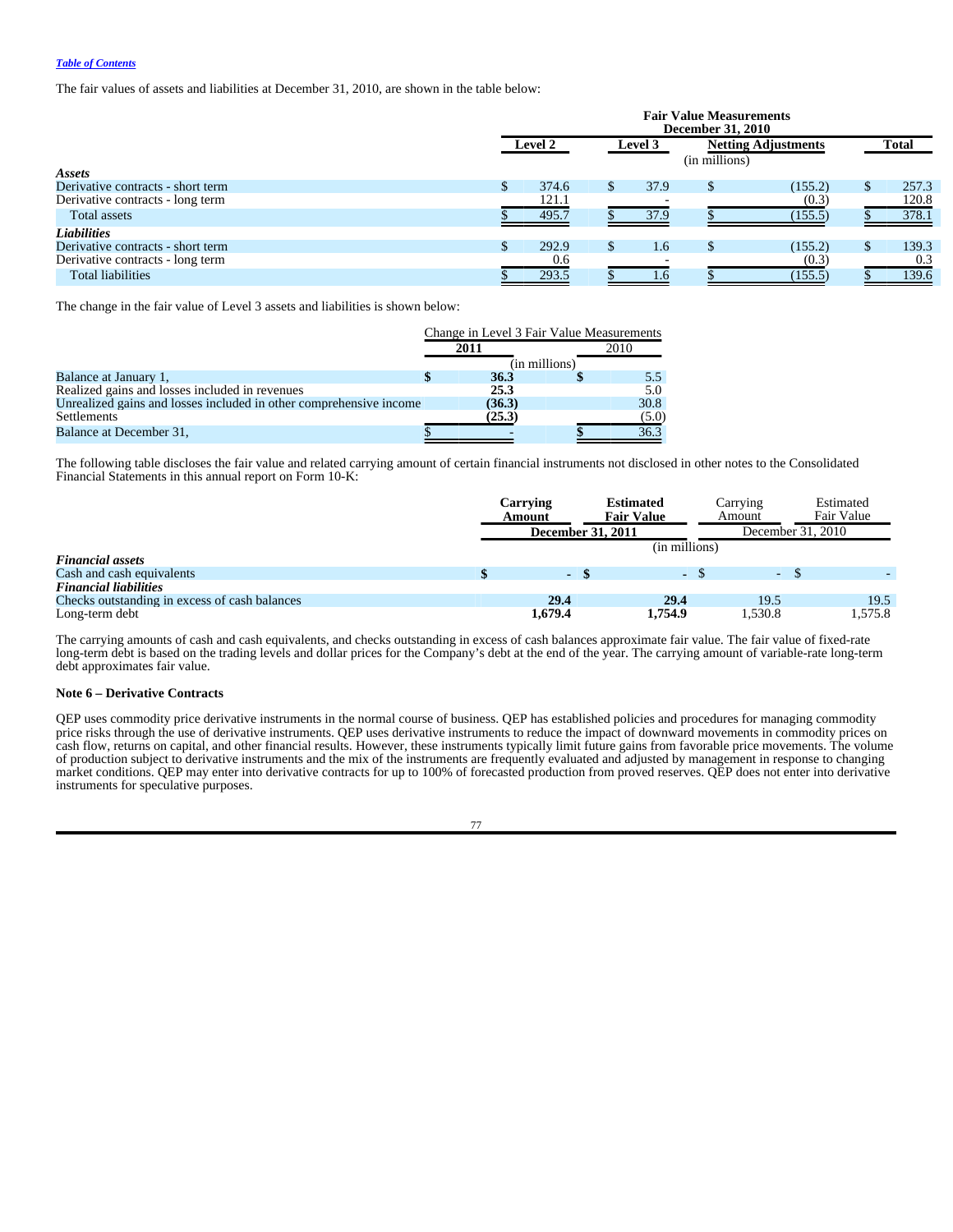QEP uses derivative instruments known as fixed-price swaps and costless collars to realize a known price or range of prices for a specific volume of production delivered into a regional sales point. Costless collars are combinations of put and call options that have a floor price and a ceiling price and payments are made or received only if the settlement price is outside the range between the floor and ceiling prices. QEP's derivative instruments do not require the physical delivery of natural gas, crude oil, or NGL between the parties at settlement. Swap and costless collar transactions are settled in cash with one party paying the other for the net difference in prices, multiplied by the contract volume, for the settlement period. In the past, QEP Energy has used natural gas basis-only swaps to protect cash flow, project returns, and other financial results from widening natural gas price basis differentials. As of December 31, 2009, all of the Company's natural gas basis-only swaps had been paired with NYMEX gas fixed-price swaps or costless collars and redesignated as cash flow hedges.

QEP generally enters into derivative instruments that do not have margin requirements or collateral provisions that would require payments prior to the scheduled cash settlement dates. Derivative contract counterparties are normally financial institutions and energy trading firms with investment-grade credit ratings. QEP routinely monitors and manages its exposure to counterparty risk by requiring specific minimum credit standards for all counterparties and by transacting with multiple counterparties.

All derivative instruments are recorded on the balance sheet as either assets or liabilities measured at their fair values. Reported changes in the fair value of derivatives depend upon whether the derivative instrument qualifies for hedge accounting. A derivative instrument qualifies for hedge accounting if, at inception, the derivative is expected to be highly effective in offsetting the underlying unhedged cash flows. Generally, QEP's derivative instruments are matched to company-owned natural gas, oil and NGL production and are therefore highly effective, thus qualifying as cash flow hedges. Changes in the fair value of effective cash flow hedges are recorded as a component of AOCI in the Consolidated Balance Sheets and reclassified to earnings as natural gas, oil and NGL sales when the underlying contract is settled. Natural gas hedges are typically structured as fixed-price swaps into regional pipelines, locking in basis and hedge effectiveness. Oil hedges are typically structured as NYMEX Calendar fixed-price swaps based at Cushing, Oklahoma. Oil fixed-price swaps inherently contain ineffectiveness because physical sales are priced at the purchaser's published regional prices. NGL hedges are typically structured as Mont Belvieu, Texas fixed-price swaps. Since most of our NGL sales are also based upon Mont Belvieu prices, there is no ineffectiveness. Costless collars qualify for cash flow hedge accounting. Basis-only swaps do not qualify for hedge accounting treatment. Changes in the fair value of these derivative instruments subsequent to their re-designation were recorded in AOCI, while changes in their fair value occurring prior to their re-designation were recorded in the Consolidated Statements of Income. QEP regularly reviews the effectiveness of derivative instruments. The ineffective portion of cash flow hedges and the mark-to-market adjustment in the value of basis-only swaps are recognized in the determination of net income. The effects of derivative transactions are summarized in the tables below:

|                                                                                       | Year Ended December 31. |                          |         |  |
|---------------------------------------------------------------------------------------|-------------------------|--------------------------|---------|--|
|                                                                                       | 2011                    | 2010                     | 2009    |  |
|                                                                                       |                         | (in millions)            |         |  |
| Effect of derivative instruments designated as cash flow hedges                       |                         |                          |         |  |
| Gains (losses) recognized in AOCI for the effective portion of hedges                 |                         | $$350.8 \$565.8 \$214.4$ |         |  |
| Gains (losses) reclassified from AOCI into income for the effective portion of hedges |                         |                          |         |  |
| Natural gas sales                                                                     | 305.5                   | 353.8                    | 599.3   |  |
| Oil sales                                                                             | 1.6                     | (8.7)                    | 1.6     |  |
| Gathering, processing and other                                                       | (0.2)                   |                          |         |  |
| Purchased gas and oil sales                                                           |                         |                          | 27.8    |  |
| Purchased gas and oil expense                                                         | 4.3                     | 3.1                      | (9.2)   |  |
| Income (loss) recognized in income for the ineffective portion of hedges              |                         |                          |         |  |
| Interest and other income (loss)                                                      | 0.1                     | 0.2                      | (0.1)   |  |
| Effect of derivative instruments not designated as hedges                             |                         |                          |         |  |
| Unrealized gain (loss) on basis-only swaps                                            | 117.7                   | 121.7                    | (164.0) |  |
| Realized (loss) gain on basis-only swaps                                              | (117.7)                 | (121.7)                  | (25.6)  |  |

Based on prices as of December 31, 2011, it is estimated that \$171.1 million will be settled and reclassified from AOCI to the Consolidated Statements of Income during the next twelve months. The following table discloses the fair value of derivative contracts on a gross contract basis as opposed to the net contract basis presentation in the Consolidated Balance Sheets.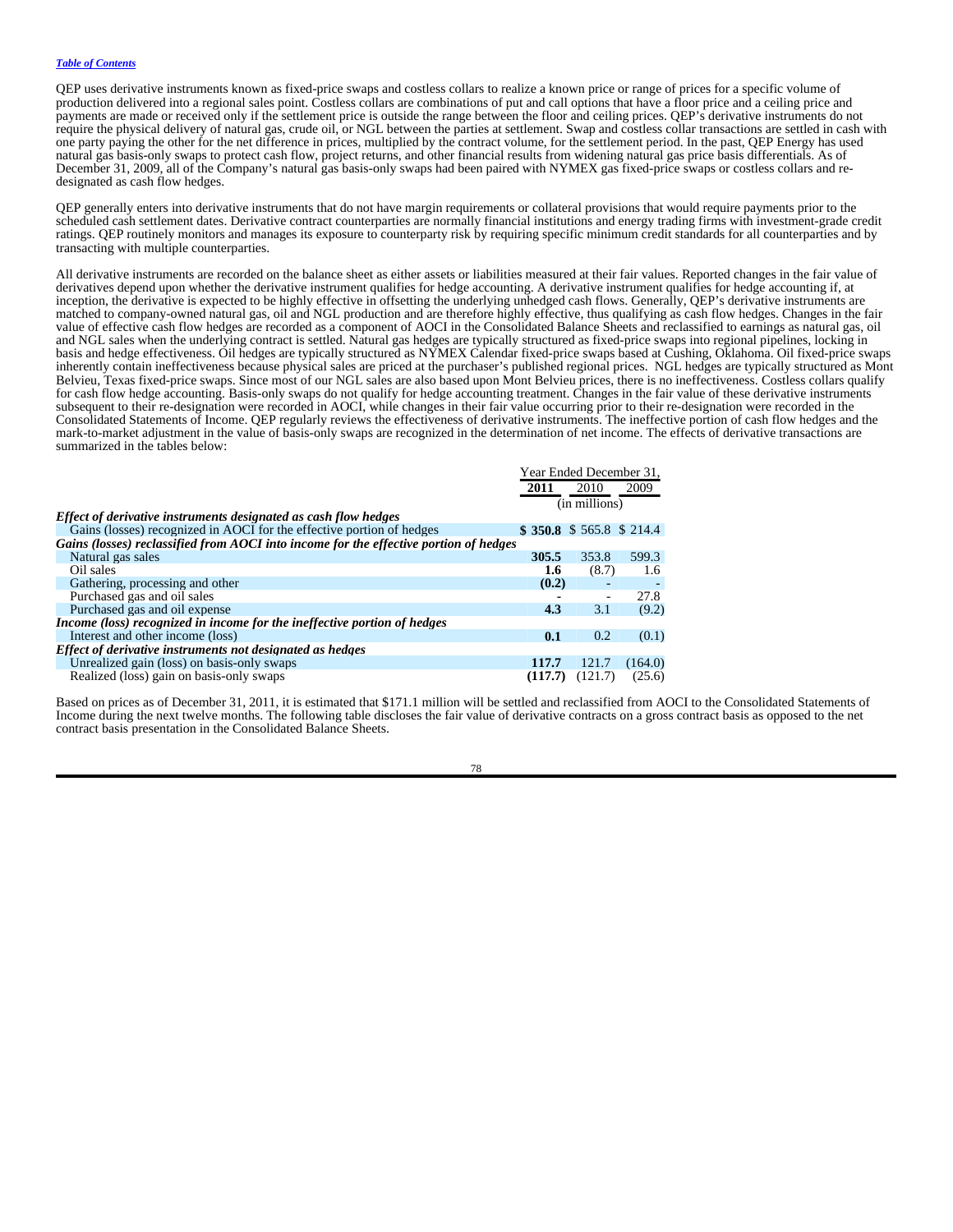|                                                           |      | December 31,    |
|-----------------------------------------------------------|------|-----------------|
|                                                           | 2011 | 2010            |
|                                                           |      | (in millions)   |
| <b>Assets</b>                                             |      |                 |
| Fixed-price swaps                                         |      | \$284.1 \$374.6 |
| Costless collars                                          |      | 37.9            |
| Fair value of derivative instruments - short term \$284.1 |      | \$412.5         |
| Fixed-price swaps                                         |      | \$123.5 \$121.1 |
| Costless collars                                          |      |                 |
| Fair value of derivative instruments - long-term          |      | \$123.5 \$121   |
| <b>Liabilities</b>                                        |      |                 |
| Fixed-price swaps                                         |      | \$11.7 \$175.2  |
| Costless collars                                          |      | 1.6             |
| Basis-only swaps                                          |      | 117.7           |
| Fair value of derivative instruments - short term \$11.7  |      | \$294.5         |
| Fixed-price swaps                                         |      |                 |
| Costless collars                                          |      |                 |
| Basis-only swaps                                          |      |                 |
| Fair value of derivative instruments - long-term \$       |      |                 |

## *QEP Energy Production Volumes*

The following table sets forth QEP Energy's volumes and average prices for its commodity derivative contracts as of December 31, 2011:

|                             | Type of         |                  |               |                        | <b>Average Swap price</b><br>per |
|-----------------------------|-----------------|------------------|---------------|------------------------|----------------------------------|
| Year                        | <b>Contract</b> | <b>Index</b>     | <b>Total</b>  |                        | unit                             |
|                             |                 |                  | (in millions) |                        |                                  |
| Natural gas sales (MMbtu)   |                 |                  |               |                        |                                  |
| 2012                        | Swap            | <b>IFNPCR</b>    | 62.2          | $\mathbf{\mathcal{S}}$ | 5.50                             |
| 2012                        | Swap            | <b>IFPEPL</b>    | 7.3           |                        | 4.70                             |
| 2012                        | Swap            | <b>NYMEX</b>     | 69.5          |                        | 4.93                             |
| 2013                        | Swap            | <b>IFNPCR</b>    | 65.7          |                        | 5.66                             |
| 2013                        | Swap            | <b>NYMEX</b>     | 3.7           |                        | 4.65                             |
| Oil sales (Bbls)            |                 |                  |               |                        |                                  |
| 2012                        | Swap            | <b>NYMEX WTI</b> | 1.8           | \$                     | 97.03                            |
| 2013                        | Swap            | <b>NYMEX WTI</b> | 0.2           |                        | 105.80                           |
| <b>Ethane sales (Gals)</b>  |                 |                  |               |                        |                                  |
|                             |                 | Mt. Belvieu      |               |                        |                                  |
| 2012                        | Swap            | Ethane           | 15.4          | \$                     | 0.64                             |
| <b>Propane sales (Gals)</b> |                 |                  |               |                        |                                  |
|                             |                 | Mt. Belvieu      |               |                        |                                  |
| 2012                        | Swap            | Propane          | 7.7           | \$                     | 1.28                             |
|                             |                 |                  |               |                        |                                  |

## *QEP Field Services NGL Volumes*

QEP Field Services enters into commodity derivative transactions to manage price risk on extracted NGL volumes. The following table sets forth QEP Field Services' volumes and swap prices for its commodity derivative contracts as of December 31, 2011:

| Year                        | <b>Type of Contract</b> | Index                  | Total<br>(in millions) | <b>Average Swap price</b><br>per gallon |
|-----------------------------|-------------------------|------------------------|------------------------|-----------------------------------------|
| <b>Ethane sales (Gals)</b>  |                         |                        |                        |                                         |
| 2012                        | Swap                    | Mt. Belvieu Ethane     | 15.4                   | 0.64                                    |
| <b>Propane sales (Gals)</b> |                         |                        |                        |                                         |
| 2012                        | Swap                    | Mt. Belvieu<br>Propane | 15.4                   | 1.36                                    |
|                             |                         |                        |                        |                                         |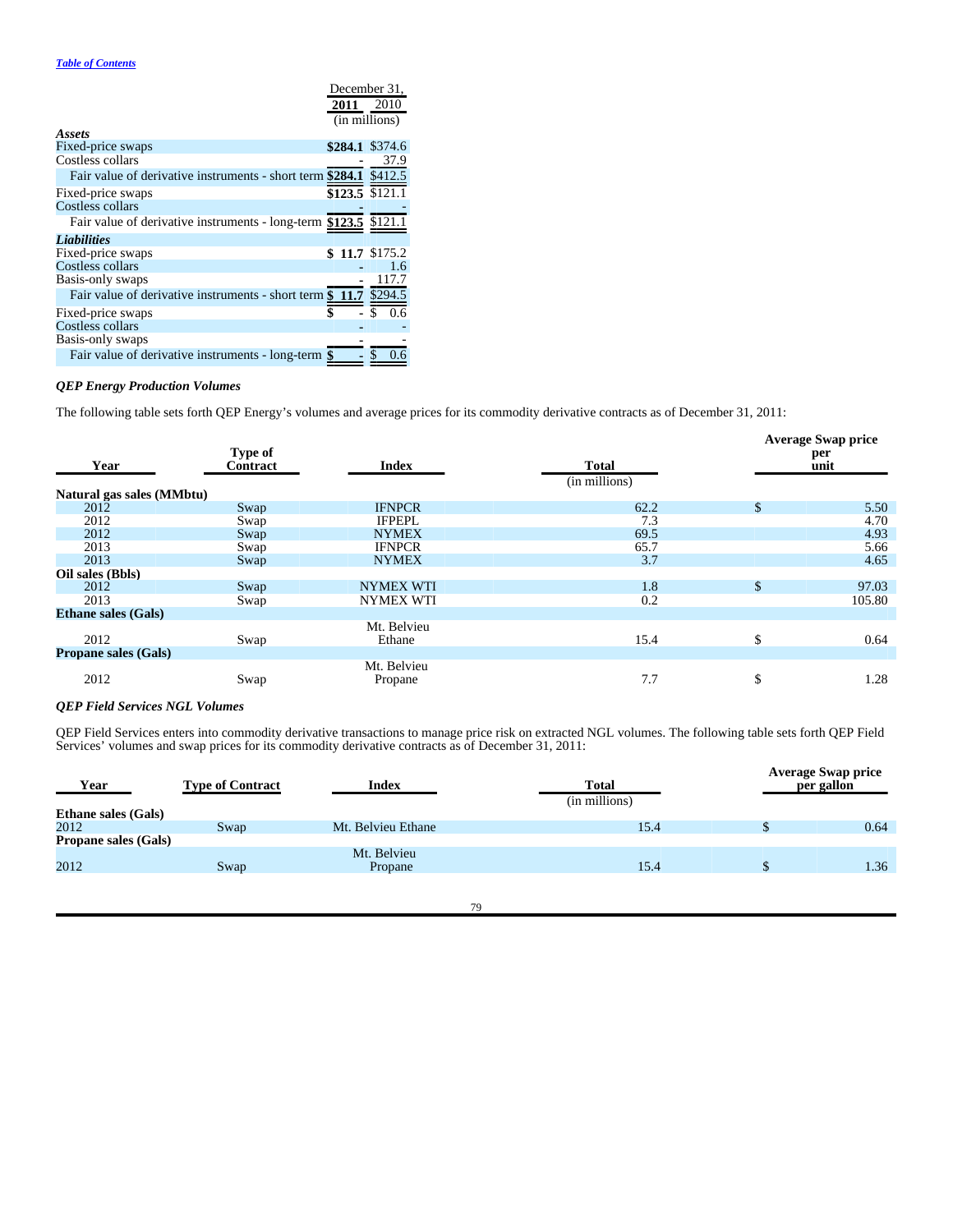### *QEP Marketing Transactions*

QEP Marketing enters into commodity derivative transactions to lock in a margin on natural gas volumes placed into storage. The following table sets forth QEP Marketing's volumes and swap prices for its commodity derivative contracts as of December 31, 2011:

| Year                          | <b>Type of Contract</b> | <b>Index</b>  | Total<br>(in millions) | <b>Average Swaps</b><br>hedged price per<br><b>MMBtu</b> |
|-------------------------------|-------------------------|---------------|------------------------|----------------------------------------------------------|
| Natural gas sales (MMbtu)     |                         |               |                        |                                                          |
| 2012                          | Swaps                   | <b>IFNPCR</b> | 3.3                    | 4.41                                                     |
| 2013                          | <b>Swaps</b>            | <b>IFNPCR</b> | 0.9                    | 4.77                                                     |
| Natural gas purchases (MMbtu) |                         |               |                        |                                                          |
| 2012                          | Swaps                   | <b>IFNPCR</b> | 0.3                    | 3.54                                                     |

## **Note 7 – Debt**

As of the indicated dates, the principal amount of QEP's debt, including amounts outstanding under its revolving credit facility, consisted of the following:

|                                            | December 31, |               |  |  |
|--------------------------------------------|--------------|---------------|--|--|
|                                            | 2011         | 2010          |  |  |
|                                            |              | (in millions) |  |  |
| Revolving Credit Facility                  | $$606.5$ \$  | 400.0         |  |  |
| 7.5% Senior Notes due 2011                 |              | 58.5          |  |  |
| 6.05% Senior Notes due 2016                | 176.8        | 176.8         |  |  |
| 6.80% Senior Notes due 2018                | 138.6        | 138.6         |  |  |
| 6.80% Senior Notes due 2020                | 138.0        | 138.0         |  |  |
| 6.875% Senior Notes due 2021               | 625.0        | 625.0         |  |  |
| Total principal amount of debt             | 1,684.9      | 1,536.9       |  |  |
| Less unamortized discount                  | (5.5)        | (6.1)         |  |  |
| Total long-term debt outstanding \$1.679.4 |              | \$1,530.8     |  |  |

Of the total debt outstanding on December 31, 2011, the \$606.5 million drawn under the revolving credit facility (described below) due August 25, 2016, and the 6.05% Senior Notes due September 1, 2016, will mature within the next five years.

### *Credit Arrangements*

During the third quarter of 2011, QEP entered into a new revolving credit facility, which matures in August 2016 and replaced the previous \$1.0 billion credit facility. The terms of the new credit facility provide for loan commitments of \$1.5 billion from a syndicate of financial institutions. The new credit facility provides for borrowing at short-term interest rates and contains customary covenants and restrictions. The agreement also contains provisions that would allow for the amount of the facility to be increased to \$2.0 billion and for the maturity to be extended for up to two additional one-year periods. Proceeds from borrowings under the credit facility were used to refinance outstanding amounts under the Company's previous credit facility and will be used for general corporate purposes, including working capital and capital expenditures. In conjunction with the replacement of the previous credit facility, QEP expensed \$0.7 million of unamortized financing fees, which are included as a loss on extinguishment of debt on the Consolidated Income Statement. During the year ended December 31, 2011, QEP's weighted-average interest rate on borrowings from its credit facilities was 3.05%. At December 31, 2011 and 2010, QEP was in compliance with all of its debt covenants. At December 31, 2011, QEP had \$606.5 million drawn and \$4.1 million in letters of credit outstanding under the credit facility.

In conjunction with the Spin-off, QEP entered into a \$500.0 million, 364-day term loan agreement with substantially the same initial pricing and terms as its then-existing \$1.0 billion revolving credit agreement. Commitments under the term loan were terminated in August 2010 in conjunction with the issuance of \$625.0 million of senior notes.

#### *Senior Notes*

The Company has \$1,078.4 million principal amount of senior notes outstanding with maturities ranging from September 2016 to March 2021 and coupons ranging from 6.05% to 6.875%. The senior notes pay interest semi-annually, are unsecured, senior obligations and rank equally with all of our other existing and future unsecured and senior obligations. QEP may redeem some or all of its senior notes at any time before their maturity at a redemption price based on a make-whole amount plus accrued and unpaid interest to the date of redemption. The indenture governing QEP's senior notes contains customary events of default and covenants that may limit our ability to, among other things, place liens on its property or assets.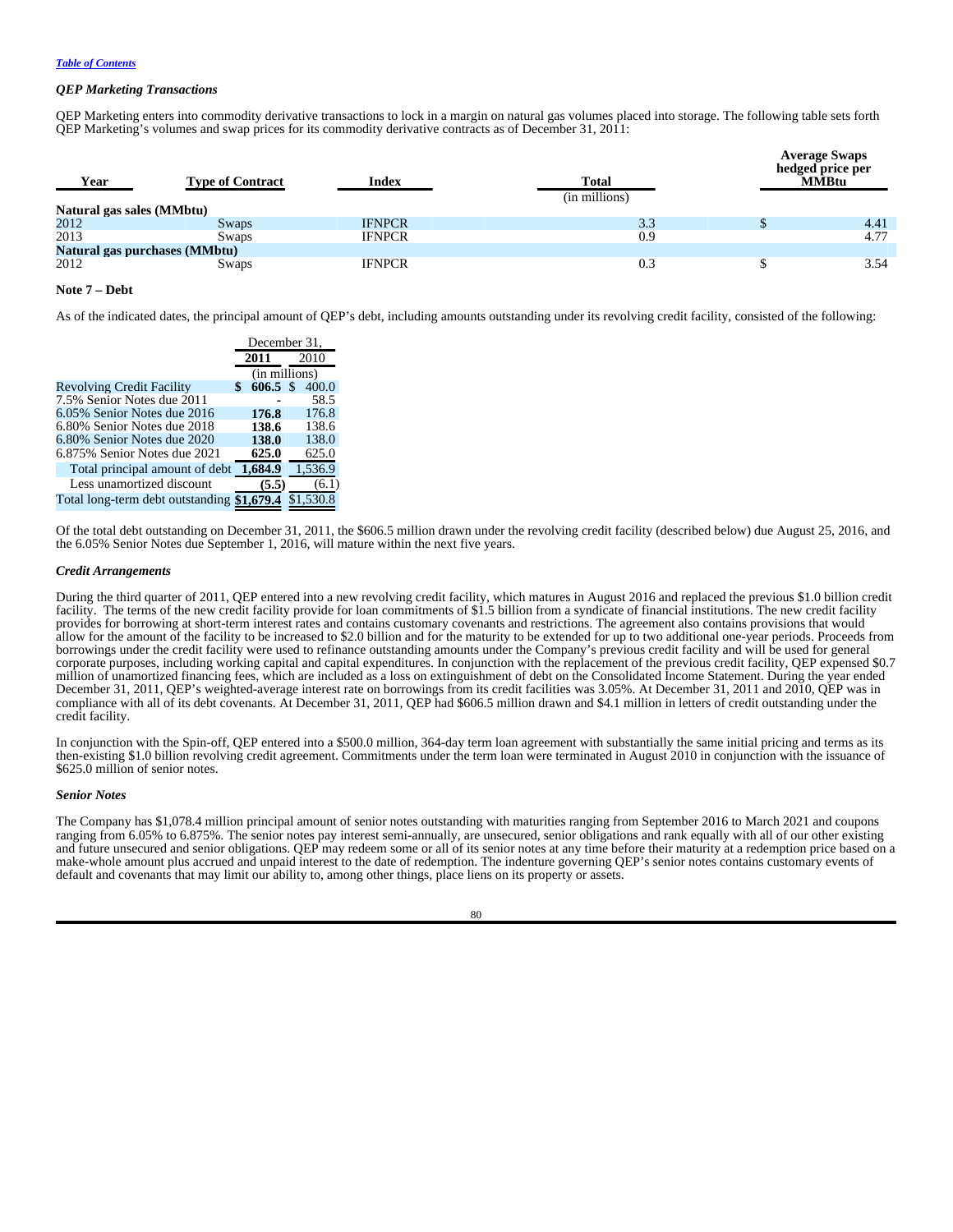In August 2010, the Company purchased \$638.0 million principal amount of its senior notes and paid required premium and accrued interest pursuant to the requirement in the notes' indenture relating to a change of control. The Company used cash on hand and proceeds from its revolving credit facility and term loan to purchase all of the tendered notes. Subsequent to the purchase of the tendered notes, the Company issued \$625.0 million principal amount of senior notes due 2021 to refinance a portion of the indebtedness incurred to purchase the tendered senior notes. Proceeds from the senior notes offering were used to repay all of the borrowings outstanding under the term loan and a portion of outstanding borrowings under the Company's revolving credit.

## **Note 8 – Income Taxes**

Details of income tax expenses and deferred income taxes from continuing operations are provided in the following tables. The components of income tax expenses were as follows:

|                                  | Year Ended December 31, |                             |       |  |  |  |  |
|----------------------------------|-------------------------|-----------------------------|-------|--|--|--|--|
|                                  | 2010<br>2009<br>2011    |                             |       |  |  |  |  |
|                                  |                         | (in millions)               |       |  |  |  |  |
| Federal                          |                         |                             |       |  |  |  |  |
| Current                          |                         | $(5.3)$ \$ $(16.6)$ \$ 11.5 |       |  |  |  |  |
| Deferred                         | 153.0                   | 172.9                       | 101.3 |  |  |  |  |
| <b>State</b>                     |                         |                             |       |  |  |  |  |
| Current                          | 2.9                     | (4.7)                       | 2.6   |  |  |  |  |
| Deferred                         | 3.8                     | 15.4                        | 2.2   |  |  |  |  |
| Total income tax expense \$154.4 |                         |                             |       |  |  |  |  |

The difference between the statutory federal income tax rate and the Company's effective income tax rate is explained as follows:

|                                                       | Year Ended December 31, |               |         |  |
|-------------------------------------------------------|-------------------------|---------------|---------|--|
|                                                       | 2011                    | 2010          | 2009    |  |
|                                                       |                         | (in millions) |         |  |
| Federal income taxes statutory rate                   | $35.0\%$                | 35.0%         | 35.0%   |  |
| Increase (decrease) in rate as a result of:           |                         |               |         |  |
| State income taxes, net of federal income tax benefit | $1.0\%$                 | 1.5%          | 0.9%    |  |
| Non-deductible Spin-off costs                         | $0.0\%$                 | 0.5%          | 0.0%    |  |
| Other                                                 | 0.3%                    | $-0.1\%$      | $-0.6%$ |  |
| Effective income tax rate                             | 36.3%                   | 36.9%         | 35.3%   |  |
|                                                       |                         |               |         |  |

Significant components of the Company's deferred income taxes were as follows:

|                                                   | December 31,        |           |
|---------------------------------------------------|---------------------|-----------|
|                                                   | 2011                | 2010      |
|                                                   | (in millions)       |           |
| Deferred tax liabilities                          |                     |           |
| Property, plant and equipment                     | \$1,714.6 \$1,458.9 |           |
| Energy-price derivatives                          | 45.9                | 44.8      |
| Total deferred tax liabilities                    | 1,760.5             | 1,503.7   |
| Deferred tax assets                               |                     |           |
| NOL and tax credit carryforwards                  | 232.9               | 93.7      |
| Employee benefits and compensation costs          | 42.9                | 32.3      |
| Total deferred tax assets                         | 275.8               | 126.0     |
| Deferred income taxes - noncurrent                | \$1.484.7           | \$1,377.7 |
| Deferred income taxes - current                   |                     |           |
| Energy-price derivatives                          | (101.3)             | (43.9)    |
| Other                                             | 15.9                | 16.1      |
| Deferred income taxes - current asset (liability) | (85.4)              |           |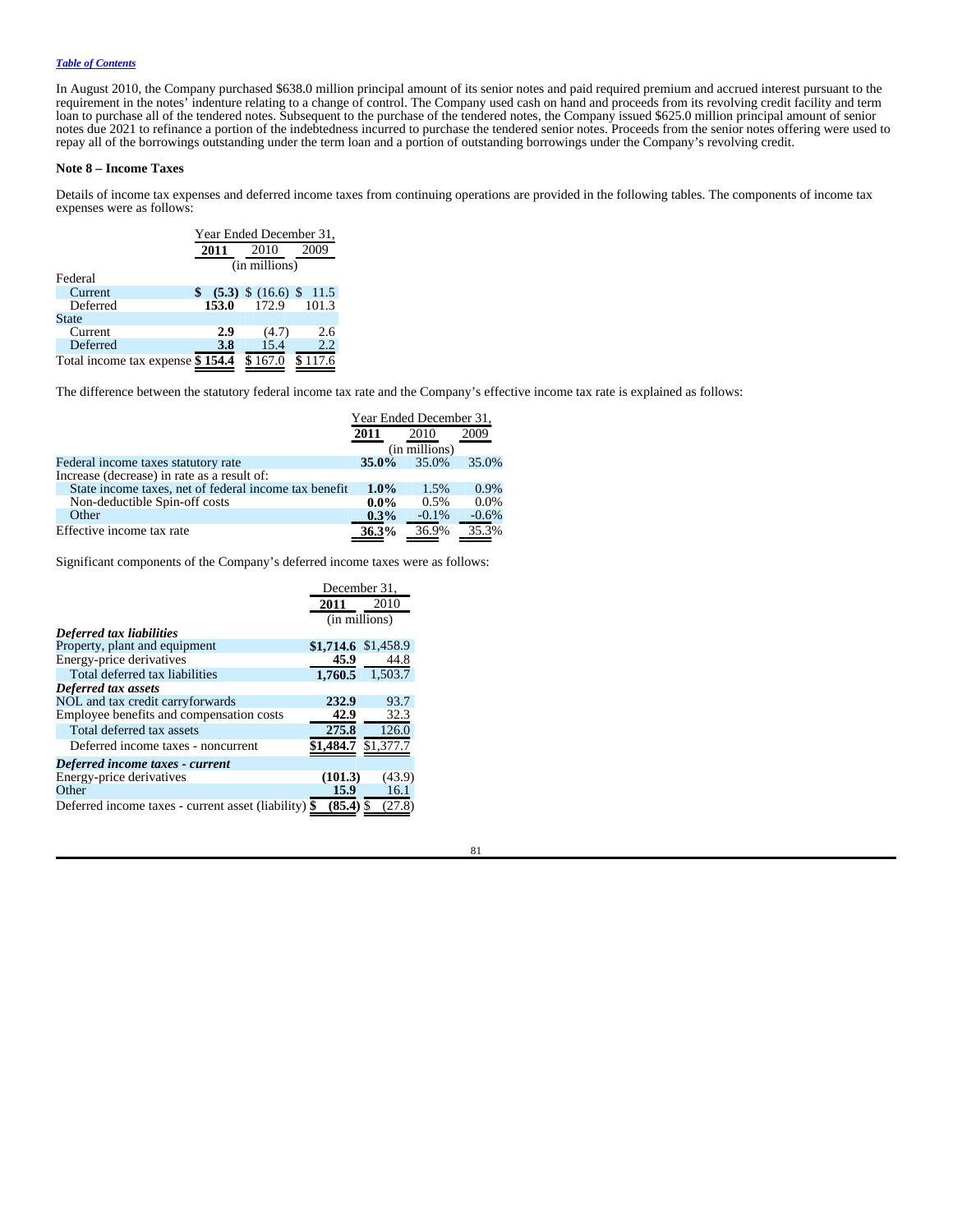Federal and state NOLs and credits increased in 2011 primarily due to bonus depreciation, intangible drilling cost deductions, and QEP no longer being able to offset net operating losses against the taxable income of the formerly affiliated Questar Company and no longer having carryback years with positive taxable income. The amounts and expiration dates of operating loss and tax credit carryforwards at December 31, 2011:

|                                                   | <b>Expiration Dates</b> |  | Amounts |
|---------------------------------------------------|-------------------------|--|---------|
|                                                   | (in millions)           |  |         |
| U.S federal net operating loss carryforwards      | 2030-2031               |  | 187.9   |
| State net operating loss and credit carryforwards | 2014-2031               |  | 29.3    |
| U.S. alternative minimum tax credit               | Indefinite              |  | 157     |
| Total                                             |                         |  | 232.9   |

#### **Note 9 – Commitments and Contingencies**

QEP is involved in various commercial and regulatory claims and litigation and other legal proceedings that arise in the ordinary course of its business. Management does not believe any of them will have a material adverse effect on the Company's financial position, results of operations or cash flows. A liability is recorded for a loss contingency when its occurrence is probable and damages can be reasonably estimated based on the anticipated most likely outcome. Disclosures are provided for contingencies reasonably likely to occur which would have a material adverse effect on the Company's financial position, results of operations or cash flows. Some of the claims involve highly complex issues relating to liability, damages and other matters subject to substantial uncertainties and, therefore, the probability of liability or an estimate of loss cannot be reasonably determined.

#### *Environmental Claims*

*United States of America v. QEP Field Services*, Civil No. 208CV167, U.S. District Court for Utah. The U.S. Environmental Protection Agency (EPA) alleges that QEP Field Services (f/k/a QGM) violated the Clean Air Act (CAA) and seeks substantial penalties and a permanent injunction involving the manner of operation of five compressor stations located in the Uinta Basin of eastern Utah. Individual members of the Ute Indian Tribe's Business Committee intervened as co-plantiffs asserting the same CAA claims as the federal government. EPA contends that the potential to emit, on a hypothetically uncontrolled basis, for these facilities renders them "major sources" of emissions for criteria and hazardous air pollutants even though controls were installed and operated by QEP Field Services. Categorization of the facilities as "major sources" affects the particular regulatory program and requirements applicable to those facilities. EPA claims that QEP Field Services failed to obtain the necessary major source pre-construction or modification permits, and failed to comply with hazardous air-pollutant regulations for monitoring, testing and reporting, among other requirements. QEP Field Services contends that its facilities have pollution controls installed as part of their operational design that reduce their actual air emissions below major source thresholds, rendering them subject to different regulatory requirements applicable to non-major sources. QEP Field Services has vigorously defended against EPA's claims, and believes that the major source permitting and regulatory requirements at issue can be legally avoided by applying EPA's prior permitting practice for similar facilities elsewhere in Indian Country, among other defenses. Because of the complexities and uncertainties of this legal dispute, it is difficult to predict all reasonably possible outcomes; however, management believes the Company has accrued a reasonable loss contingency that is an immaterial amount, for the anticipated most likely outcome.

*QEP Energy v. U.S. Environmental Protection Agen*cy, No. 09-9538, U.S. Court of Appeals for the 10th Circuit. On July 10, 2009 QEP Energy filed a petition with the U.S. Court of Appeals challenging an administrative compliance order dated May 12, 2009 (Order), issued by EPA which asserts that QEP Energy's Flat Rock 14P well in the Uinta Basin and associated equipment is a major source of hazardous air pollutants and its operation fails to comply with certain regulations of the CAA. The Order required immediate compliance. QEP Energy denied that the drilling and operation of the 14P well and associated equipment violated any provisions of the CAA. QEP and EPA entered into an administrative order on consent, effective June 17, 2011, resolving all disputes associated with prospective CAA compliance at the Flat Rock 14P well. Among other matters, the order requires installation of pollution control equipment to destroy vapors from the well's dehydration equipment and ongoing monitoring and reporting associated with operation of that control equipment.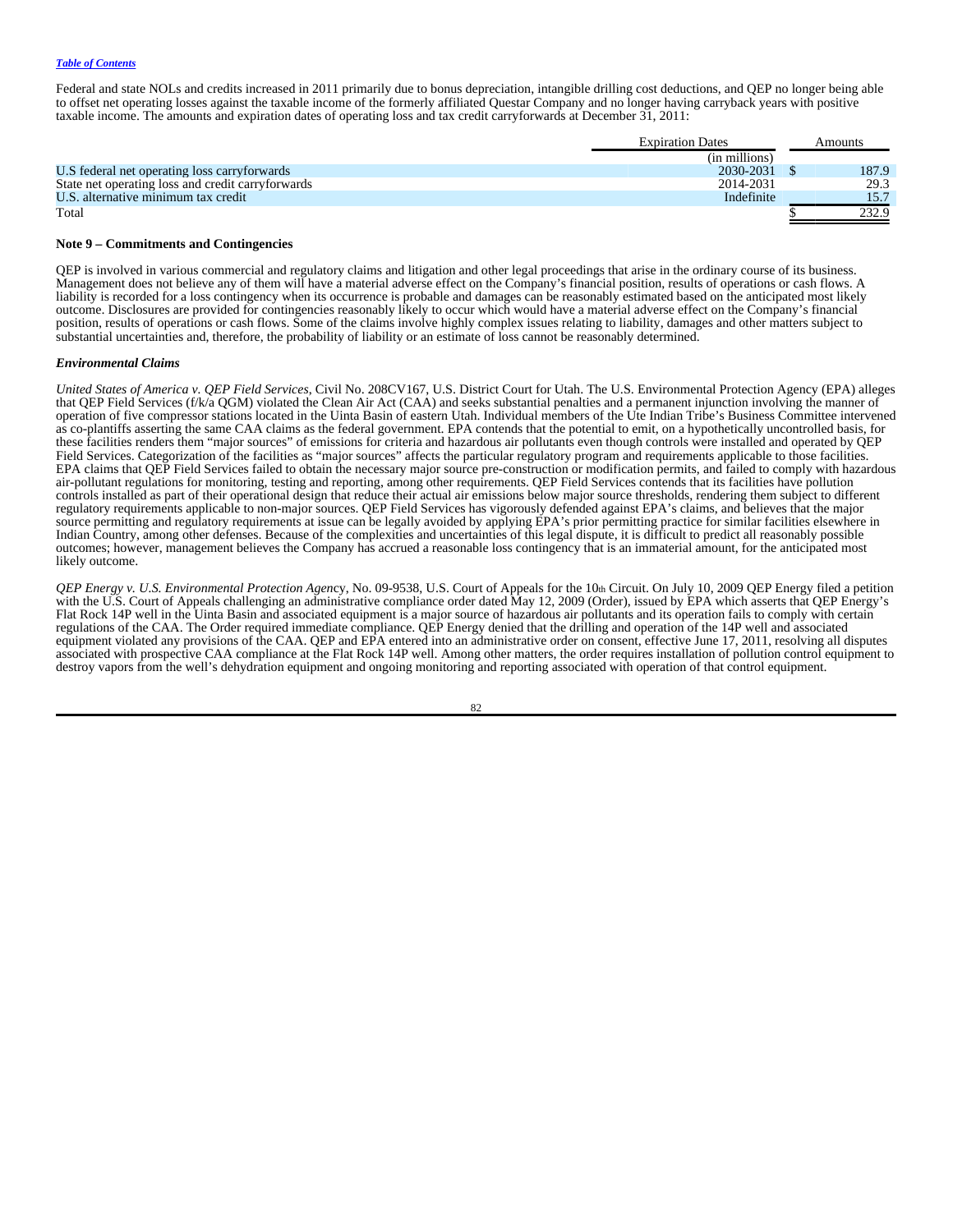#### *Commitments*

Subsidiaries of QEP have contracted for firm-transportation services with various third-party pipelines through 2040. Market conditions, drilling activity and competition may prevent full utilization of the contractual capacity. In addition, QEP has contracts with third parties who provide drilling services, some of which extend through 2015. Annual payments and the corresponding years for both transportation contracts and drilling contracts are as follows:

|                                                    |    | (in millions) |
|----------------------------------------------------|----|---------------|
|                                                    | ΨD | 116.2         |
|                                                    |    | 81.5          |
|                                                    |    | 79.4          |
|                                                    |    | 45.3          |
|                                                    |    | 41.8          |
| 2012<br>2013<br>2014<br>2015<br>2016<br>After 2016 |    | 188.8         |

QEP rents office space throughout its scope of operations from third-party lessors. Rental expense amounted to \$5.0 million, \$4.5 million in 2010, and \$4.0 million in 2009. Minimum future payments under the terms of long-term operating leases for the Company's primary office locations are as follows:

|                                    | (in millions) |      |
|------------------------------------|---------------|------|
| 2012<br>2013                       | N)            | 5.6  |
|                                    |               | 6.1  |
|                                    |               | 5.6  |
|                                    |               | 5.7  |
|                                    |               | 5.8  |
| 2014<br>2015<br>2016<br>After 2016 |               | 30.3 |

## **Note 10 – Share-Based Compensation**

QEP issues stock options and restricted shares under its Long-Term Stock Incentive Plan (LTSIP) and performance based share units under its Long-Term Cash Incentive Plan (LTCIP) to certain officers, employees and non-employee directors. Prior to the Spin-off, Questar granted share-based compensation to certain QEP employees using Questar common stock price as the basis. Stock options or restricted stock awards outstanding as of the Distribution Date were adjusted in order to generally preserve the benefits or potential benefits intended under the LTSIP. All such stock options were divided into two separate options, one relating to Questar common stock and one relating to QEP common stock. Each holder of Questar restricted stock was issued additional restricted shares of QEP common stock on a pro rata basis. The exercise price of options and the grant-day prices of restricted shares were modified using the ratio of the June 30, 2010, closing prices of Questar and QEP which were \$14.66 or 32.23% and \$30.83 or 67.77%, respectively.

QEP recognizes expense over time as stock options or restricted shares vest. Share-based compensation expense amounted to \$22.0 million in 2011 compared to \$16.1 million in 2010 and \$13.4 million in 2009. The tax benefit recognized from share-based compensation expense was \$1.5 million and \$2.0 million during the years ended December 31, 2011 and 2010. During the year ended December 31, 2009, tax expense of \$0.3 million was recognized from the related share-based compensation expense. Deferred share-based compensation is included in additional paid-in capital in the Consolidated Balance Sheets. There were 14.1 million shares available for future grants at December 31, 2011.

### *Stock Options*

QEP uses the Black-Scholes-Merton mathematical model in estimating the fair value of stock options for accounting purposes. Fair-value calculations rely upon subjective assumptions used in the mathematical model and may not be representative of future results. The Black-Scholes-Merton model for measures the value of options traded on an exchange. The calculated fair value of options granted and major assumptions used in the model at the date of grant are listed below:

|                                     | 2011                          | 2010                          | 2009                               |
|-------------------------------------|-------------------------------|-------------------------------|------------------------------------|
|                                     | <b>Stock Option Variables</b> | <b>Stock Option Variables</b> | Range of Stock Option<br>Variables |
| Fair value of options at grant date | 18.80                         | 27.55                         | $31.06 - $35.38$                   |
| Risk-free interest rate             | 2.1%                          | 2.3%                          | $1.78\%$ - $2.51\%$                |
| Expected price volatility           | 54.7%                         | 30.3%                         | $28.1\% - 29.9\%$                  |
| Expected dividend yield             | $0.21\%$                      | 1.18%                         | $1.39\% - 1.61\%$                  |
| Expected life in years              | 5.0                           | 5.2                           | $5.0 - 5.0$                        |
|                                     |                               |                               |                                    |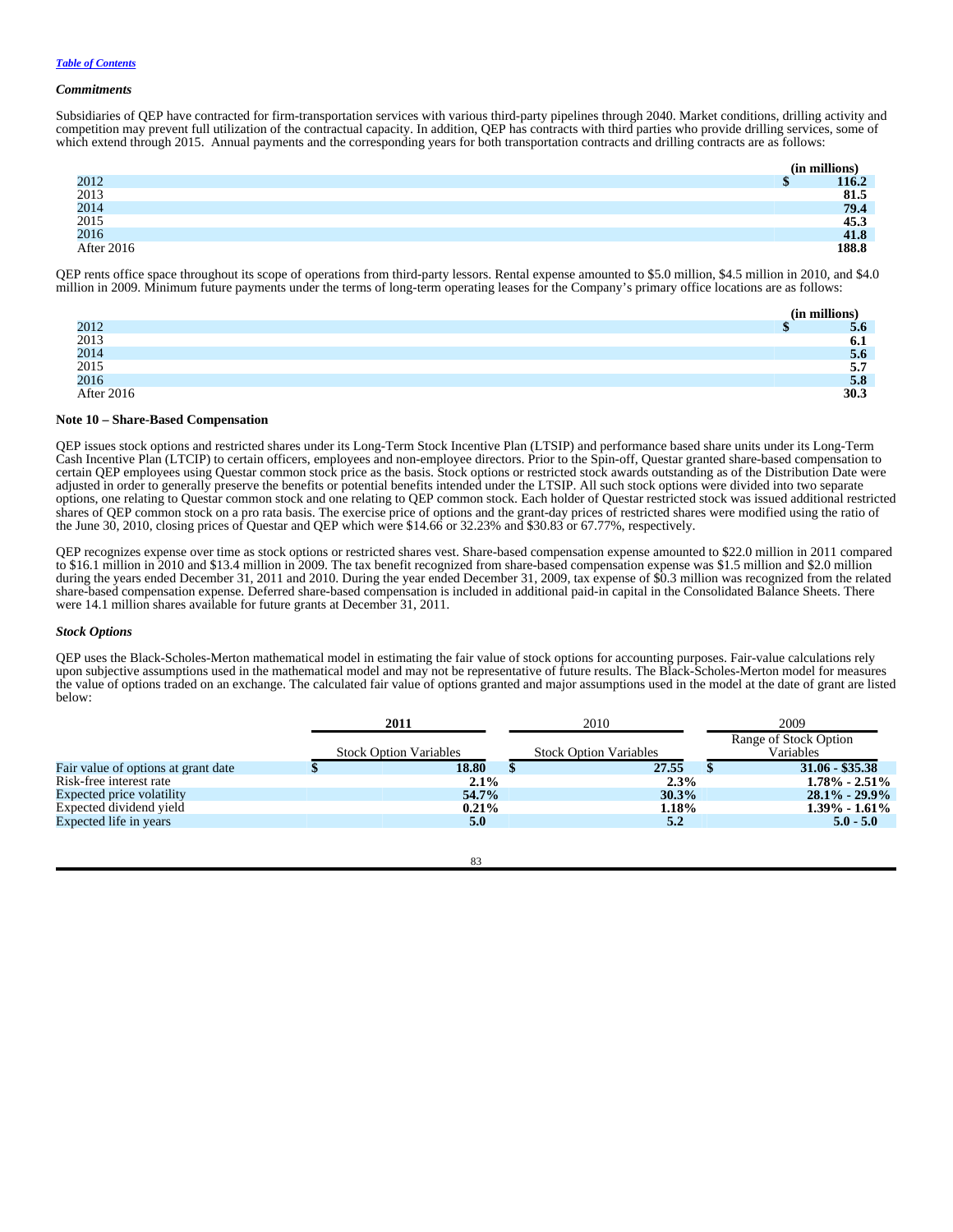Stock option transactions under the terms of the LTSIP for the year ended December 31, 2011, are summarized below:

|                              | <b>Options</b><br><b>Outstanding</b> | Weighted-<br><b>Average Price</b> | Aggregate<br><b>Intrinsic Value</b> |      |
|------------------------------|--------------------------------------|-----------------------------------|-------------------------------------|------|
|                              |                                      |                                   | (in millions)                       |      |
| Balance at December 31, 2010 | 1.914.922                            | 19.02                             |                                     |      |
| Granted                      | 202,235                              | 39.07                             |                                     |      |
| Exercised                    | (111,797)                            | 15.69                             |                                     |      |
| Forfeited                    | (1,666)                              | 23.98                             |                                     |      |
| Balance at December 31, 2011 | 2,003,694                            | 21.23                             |                                     | 18.1 |

The total intrinsic value of options exercised was \$2.7 million during the year ended December 31, 2011.

|                                    |                                                         | <b>Options Outstanding</b>                            |                                                  |                                                                       | <b>Options Exercisable</b>                              |                                                         | <b>Unvested Options</b>                                     |     |                                                         |
|------------------------------------|---------------------------------------------------------|-------------------------------------------------------|--------------------------------------------------|-----------------------------------------------------------------------|---------------------------------------------------------|---------------------------------------------------------|-------------------------------------------------------------|-----|---------------------------------------------------------|
| Range of<br><b>Exercise Prices</b> | <b>Number</b><br>Outstanding at<br>December 31,<br>2011 | Weighted-<br>Average<br>Remaining<br>Term in<br>Years | Weighted-<br>Average<br><b>Exercise</b><br>Price | <b>Number</b><br><b>Exercisable at</b><br>December 31,<br><b>2011</b> | Weighted-<br>Average<br><b>Exercise</b><br><b>Price</b> | Aggregate<br><b>Intrinsic</b><br>Value<br>(in millions) | <b>Number</b><br><b>Unvested at</b><br>December 31,<br>2011 |     | Weighted-<br>Average<br><b>Exercise</b><br><b>Price</b> |
| $$7.78 - $11.89$                   | 582,050                                                 | 0.6 <sup>5</sup>                                      | 8.57                                             | 582,050 \$                                                            | 8.57                                                    |                                                         |                                                             | - ა |                                                         |
| 19.37 - 27.84                      | 1.219.409                                               | 3.7                                                   | 24.31                                            | 827,557                                                               | 23.99                                                   |                                                         | 391,852                                                     |     | 25.00                                                   |
| 39.07                              | 202,235                                                 | 6.2                                                   | 39.07                                            |                                                                       |                                                         |                                                         | 202,235                                                     |     | 39.07                                                   |
|                                    | 2,003,694                                               | 3.1 <sub>e</sub>                                      | 21.23                                            | 1,409,607                                                             | $17.62 \text{ }$                                        | 16.5                                                    | 594,087                                                     |     | 29.79                                                   |

## *Restricted Shares*

Restricted share grants typically vest in equal installments over a three or four year period from the grant date. Several grants vest in a single installment after a specific period. The weighted-average vesting period of unvested restricted shares at December 31, 2011 was 12 months. Transactions involving restricted shares under the terms of the LTSIP are summarized below:

|                                       | <b>Restricted Shares</b><br>Outstanding | Weighted-<br><b>Average Price</b> |
|---------------------------------------|-----------------------------------------|-----------------------------------|
| Unvested balance at December 31, 2010 | 966.961                                 | 29.05                             |
| Granted                               | 465.653                                 | 38.50                             |
| Vested                                | (307, 140)                              | 28.82                             |
| Forfeited                             | (25, 722)                               | 35.71                             |
| Unvested balance at December 31, 2011 | 1,099,752                               | 32.78                             |

At the time of the Spin-off, all outstanding options and restricted stock were bifurcated. QEP assumed responsibility for expensing approximately 819,000 unvested Questar stock options with a weighted-average price of \$11.43 per share and approximately 614,000 unvested Questar restricted shares with a weighted-average price of \$13.73 per share. QEP will recognize expense in future periods for these unvested share-based awards.

#### *Performance Share Units*

During the year ended December 31, 2011, the Company granted its first performance based share units. Vesting is dependent upon the Company's total shareholder return compared to a group of its peers. The awards are denominated in share units but delivered in cash at the end of the performance period. The weighted-average vesting period of unvested performance shares at December 31, 2011, was 26 months. Transactions involving performance shares units under the terms of the LTCIP are summarized below:

|                                       | <b>Performance Shares</b><br>Outstanding | Weighted-<br><b>Average Price</b> |
|---------------------------------------|------------------------------------------|-----------------------------------|
| Unvest balance at January 1, 2011     |                                          |                                   |
| Granted                               | 116.074                                  | 39.07                             |
| Distributed                           |                                          |                                   |
| Forfeited                             | (800)                                    | 39.07                             |
| Unvested balance at December 31, 2011 | 115,274                                  | 39.07                             |

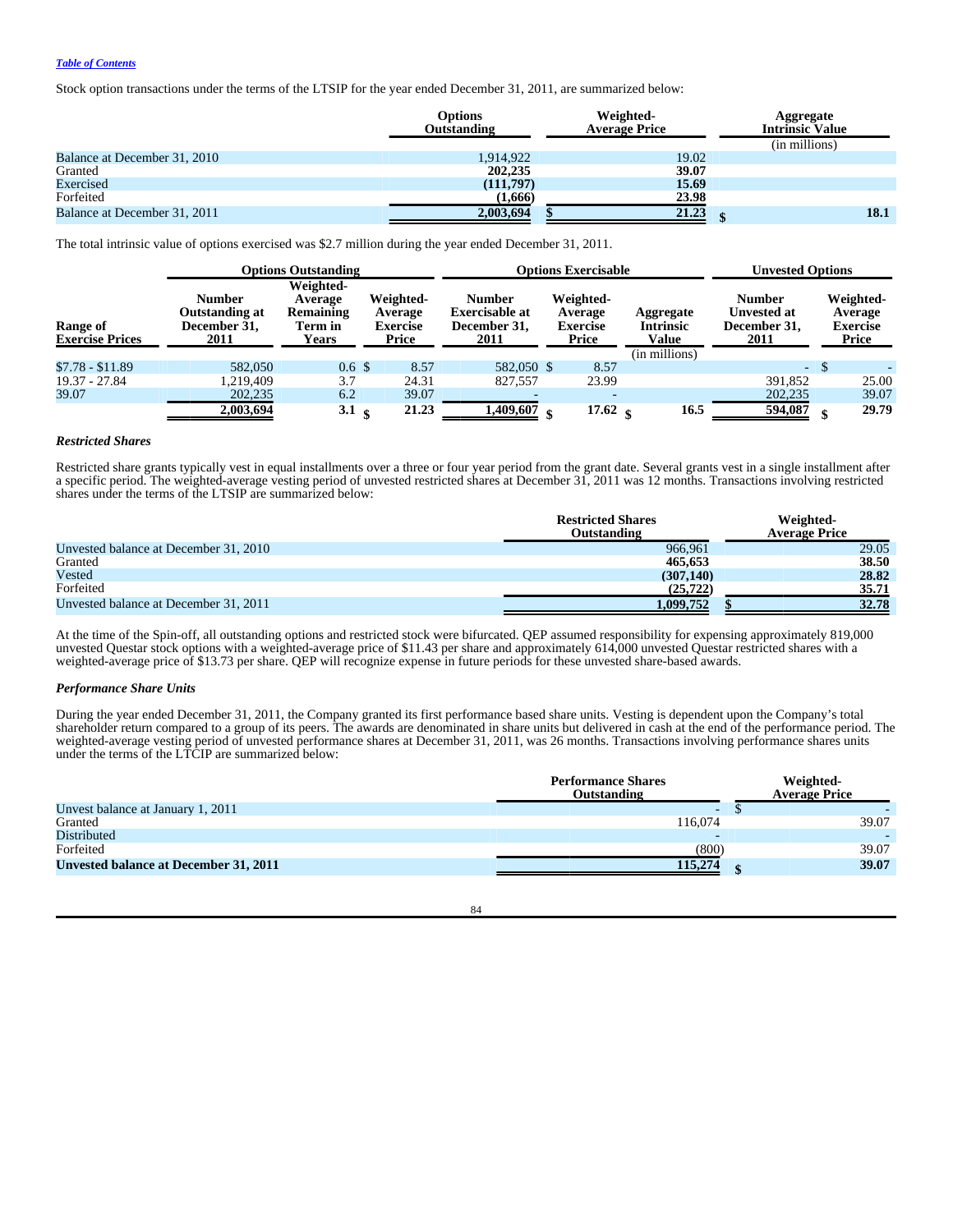## **Note 11 – Employee Benefits**

#### *Defined Benefit Pension Plans and Other Postretirement Benefits*

In association with the Spin-off, the Company established defined-benefit pension and postretirement medical plans providing coverage to approximately 190 of its employees. QEP only retained liability for active employees, while all of the retired employees remained participants in Questar's retirement plans. At the Spin-off, Questar transferred certain assets and liabilities from its defined-benefit pension and postretirement medical plans related to QEP employees into QEP's newly established plans. The transfer resulted in the establishment of liabilities of \$54.9 million related to the unfunded portions of the defined-benefit pension plans and other postretirement benefits with corresponding amounts in AOCI.

Pension-plan benefits are based on the employee's age at retirement, years of service and highest earnings in a consecutive 72 semimonthly pay period during the 10 years preceding retirement. QEP pension plans include a qualified and a nonqualified retirement plan. Postretirement health care benefits and life insurance are provided only to employees hired before January 1, 1997. The Company pays a portion of the costs of health-care benefits determined by an employee's years of service. The Company has capped its exposure to increasing medical care and life insurance costs by paying a fixed dollar monthly contribution toward these retiree benefits. The Company contribution is prorated based on an employee's years of service at retirement; only those employees with 25 or more years of service receive the maximum Company contribution. At December 31, 2011 and 2010, QEP's accumulated benefit obligation exceeded the fair value of plan assets as the plan is unfunded.

In 2011, the Company made contributions of \$14.8 million to its funded pension plan. Although reported benefit obligations exceeded the fair value of pension and other postretirement plan assets at December 31, 2011, the Company monitors the funded status of its funded pension and other postretirement benefit plans to ensure that plan funds are sufficient to continue paying benefits. Contributions to the Company's funded plan increase plan assets while contributions to unfunded plans are used to fund current benefit payments. The Company expects to contribute approximately \$6.3 million to its funded pension plan and approximately \$1.3 million to its unfunded pension plan in 2012. The accumulated benefit obligation for all defined-benefit pension plans was \$78.3 million and \$57.4 million at December 31, 2011 and 2010.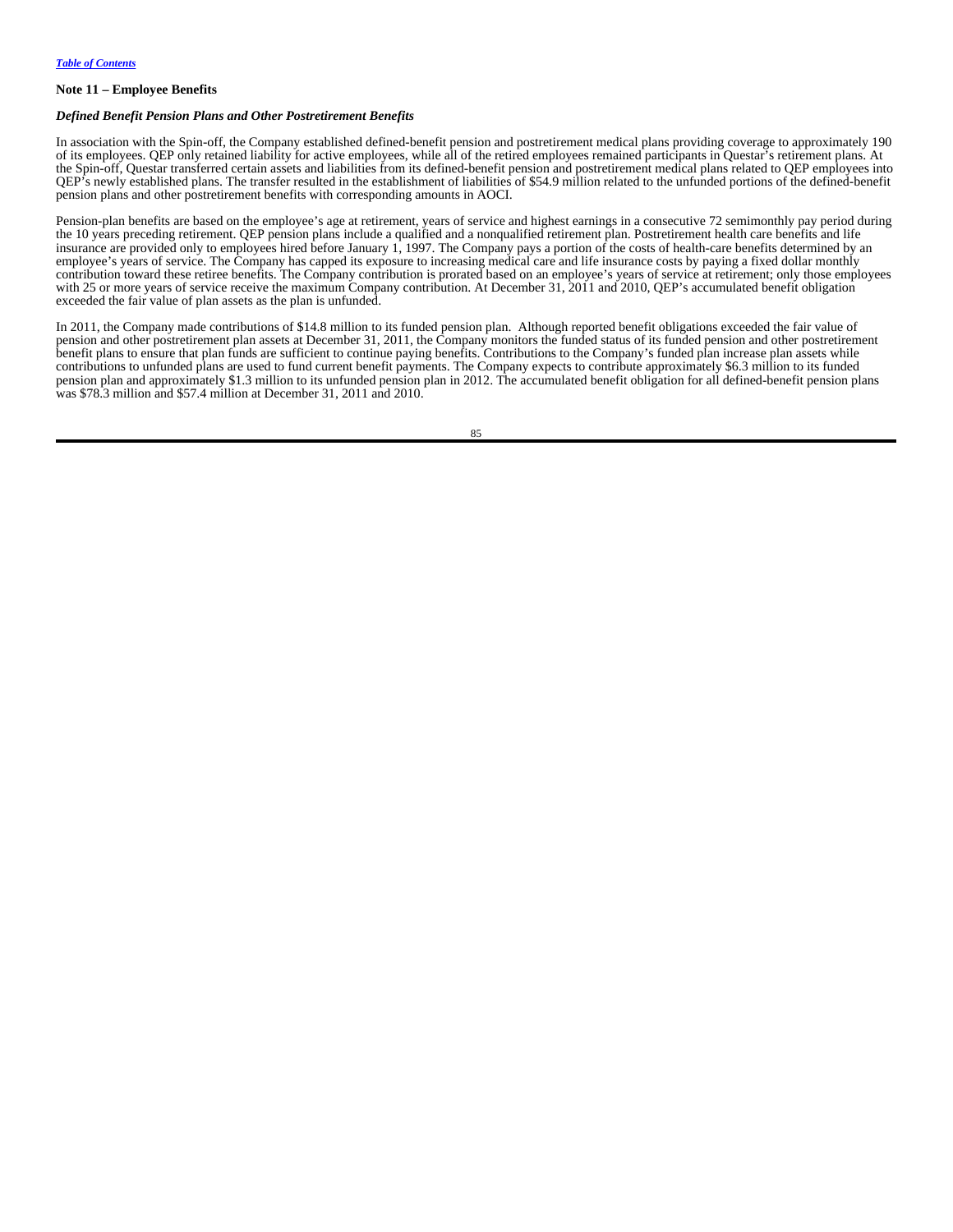The following table sets forth changes in the benefit obligations and fair value of plan assets for the Company's pension and other postretirement benefit plans for the years ended December 31, 2011 and 2010, as well as the funded status of the plans and amounts recognized in the financial statements at December 31, 2011 and 2010:

|                                                                     | Pension benefits  |               |            | Other postretirement benefits |    |       |
|---------------------------------------------------------------------|-------------------|---------------|------------|-------------------------------|----|-------|
|                                                                     | 2011              |               | 2010       | 2011                          |    | 2010  |
|                                                                     |                   |               |            | (in millions)                 |    |       |
| Change in benefit obligation                                        |                   |               |            |                               |    |       |
| Benefit obligation at January 1,                                    | \$<br>78.0        | <sup>\$</sup> |            | 4.5<br>\$.                    | \$ |       |
| Service cost                                                        | 2.9               |               | 1.3        | 0.1                           |    | 0.1   |
| Interest cost                                                       | 4.5               |               | 2.1        | 0.3                           |    | 0.1   |
| Change in plan assumptions                                          | 19.6              |               | (1.1)      |                               |    | (0.1) |
| Transfer due to Spin-off                                            |                   |               | 75.7       |                               |    | 4.4   |
| Benefit payments                                                    | (0.2)             |               |            |                               |    |       |
| Actuarial loss (gain)                                               | (0.7)             |               |            | 1.0                           |    |       |
| Benefit obligation at December 31,                                  | 104.1             |               | 78.0       | $\overline{5.9}$<br>- \$      |    | 4.5   |
| Change in plan assets                                               |                   |               |            |                               |    |       |
| Fair value of plan assets at January 1,                             | \$<br><b>30.9</b> | -\$           |            | \$                            | \$ |       |
| Actual gain (loss) on plan assets                                   | (1.3)             |               | 4.1        |                               |    |       |
| Company contributions to the plan                                   | 14.8              |               | 1.6        |                               |    |       |
| Benefit payments                                                    | (0.2)             |               |            |                               |    |       |
| Transfer due to Spin-off                                            |                   |               | 25.2       |                               |    |       |
| Fair value of plan assets at December 31,                           | 44.2              |               | 30.9       |                               |    |       |
| Underfunded status (current and long-term)                          | (59.9)            |               | (47.1)     | (5.9)<br>\$.                  |    | (4.5) |
| Amounts recognized in balance sheets                                |                   |               |            |                               |    |       |
| Accounts payable and accrued expenses                               | \$<br>$(1.3)$ \$  |               |            | \$                            | \$ |       |
| Other long-term liabilities                                         | (58.6)            |               | (47.1)     | (5.9)                         |    | (4.5) |
| Total amount recognized in balance sheet                            | (59.9)            | P.            | (47.1)     | (5.9)                         |    | (4.5) |
| Amounts recognized in accumulated other comprehensive income (AOCI) |                   |               |            |                               |    |       |
| Net actuarial loss (gain)                                           | \$<br>18.6        | S             | $(4.2)$ \$ | 1.0                           | \$ | (0.1) |
| Prior service cost                                                  | 42.6              |               | 47.8       | 3.8                           |    | 4.2   |
| Total amount recognized in AOCI                                     | 61.2              |               | 43.6       | 4.8<br>\$                     |    | 4.1   |

The following table sets forth the Company's pension and other postretirement benefit cost and amounts recognized in other comprehensive income (before tax benefit) for the respective years ended December 31:

|                                                       | Pension benefits |       |      |            |      |                          | Other postretirement benefits |               |      |       |      |  |
|-------------------------------------------------------|------------------|-------|------|------------|------|--------------------------|-------------------------------|---------------|------|-------|------|--|
|                                                       | <b>2011</b>      |       | 2010 |            | 2009 |                          | 2011                          |               | 2010 |       | 2009 |  |
|                                                       |                  |       |      |            |      |                          |                               | (in millions) |      |       |      |  |
| Components of net periodic benefit cost               |                  |       |      |            |      |                          |                               |               |      |       |      |  |
| Service cost                                          |                  | 2.9   |      | 1.3        |      |                          | - \$                          | 0.1           |      | 0.1   |      |  |
| Interest cost                                         |                  | 4.5   |      | 2.1        |      |                          |                               | 0.3           |      | 0.1   |      |  |
| Expected return on plan assets                        |                  | (2.6) |      | (1.1)      |      | $\overline{\phantom{a}}$ |                               |               |      |       |      |  |
| Amortization of prior service costs                   |                  | 5.3   |      | 2.6        |      |                          |                               | 0.3           |      | 0.2   |      |  |
| Net periodic benefit cost                             |                  | 10.1  |      | 4.9        |      |                          |                               | 0.7           |      | 0.4   |      |  |
| Components recognized in other comprehensive income   |                  |       |      |            |      |                          |                               |               |      |       |      |  |
| Net loss (gain)                                       |                  | 22.9  |      | $(4.2)$ \$ |      | $-$ \$                   |                               | 1.0           |      |       |      |  |
| Prior service cost                                    |                  |       |      | 50.4       |      | $\overline{\phantom{0}}$ |                               |               |      | 4.3   |      |  |
| Recognized prior service cost                         |                  | (5.3) |      | (2.6)      |      |                          |                               | (0.3)         |      | (0.1) |      |  |
| Total amount recognized in other comprehensive income |                  | 17.6  |      | 43.6       |      |                          |                               | 0.7           |      | 4.2   |      |  |

The estimated portion of net actuarial loss and net prior service cost for the pension plans that will be amortized from accumulated other comprehensive income into net periodic benefit cost in 2012 is \$6.0 million, of which \$5.3 million represents amortization of prior service cost recognition and the remaining \$0.7 million represents amortization of net actuarial losses. The estimated portion to be recognized in net periodic cost for other postretirement benefits from accumulated other comprehensive income in 2012 is \$0.4 million due to amortization of prior service cost recognition.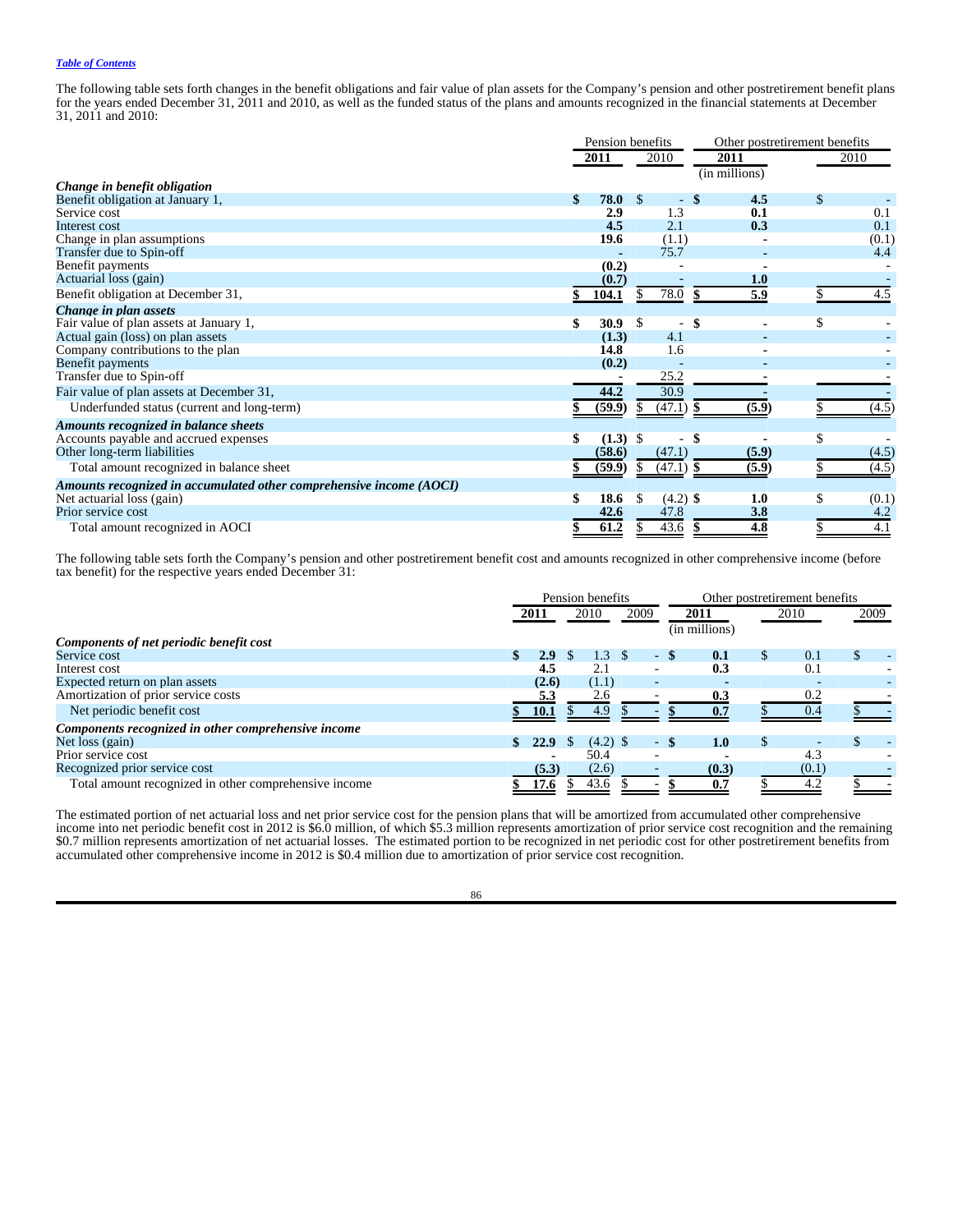Following are the weighted-average assumptions (weighted by the plan level benefit obligation for pension benefits) used by the Company to calculate pension and other postretirement benefit obligations at December 31, 2011 and 2010:

|                                  | Pension | benefits | Other postretirement benefits |       |  |  |
|----------------------------------|---------|----------|-------------------------------|-------|--|--|
|                                  | 2011    | 2010     | 2010                          | 2009  |  |  |
| Discount rate                    | 4.54%   | $5.80\%$ | .70%                          | 5.80% |  |  |
| Rate of increase in compensation | -60%.   | 3.60%    | n/a                           | n/a   |  |  |

The discount rate assumptions used by the Company represents an estimate of the interest rate at which the pension and other postretirement obligations could effectively be settled on the measurement date.

Following are the assumptions used by the Company in determining the net periodic pension and other postretirement benefit cost for the years ended December 31:

|                                          |       | Pension benefits |      | Other postretirement benefits |       |      |  |  |
|------------------------------------------|-------|------------------|------|-------------------------------|-------|------|--|--|
|                                          | 2011  | 2010             | 2009 | 2011                          | 2010  | 2009 |  |  |
| Discount rate                            | 5.80% | 5.70%            | n/a  | 5.80%                         | 5.70% | n/a  |  |  |
| Expected long-term return on plan assets | 7.50% | 7.50%            | n/a  | n/a                           | n/a   | n/a  |  |  |
| Rate of increase in compensation         | 3.60% | 3.60%            | n/a  | n/a                           | n/a   | n/a  |  |  |

In selecting the assumption for expected long-term rate of return on assets, the Company considers the average rate of return expected on the funds to be invested to provide benefits. This includes considering the plan's asset allocation, historical returns on these types of assets, the current economic environment and the expected returns likely to be earned over the life of the plan. No plan assets are expected to be returned to the Company in 2012. In measuring the other postretirement benefit obligation the following assumed health care cost trend rates were used:

|                                                   | December 31. |       |
|---------------------------------------------------|--------------|-------|
|                                                   | 2011         | 2010  |
| Health care cost trend rate assumed for next year | 8.00%        | 8.00% |
| Ultimate health care cost trend rate              | 5.00%        | 5.00% |
| Year rate reaches ultimate trend rate             | 2014         | 2013  |

Service costs and interest costs may be sensitive to changes in the health-care inflation rate. A 1% increase in the health-care inflation rate would increase the yearly service and interest costs and the accumulated postretirement benefit obligation by negligible amounts. A 1% decrease in the health-care inflation rate would decrease the yearly service cost and interest cost and the accumulated postretirement-benefit obligation by negligible amounts.

## *Plan Assets*

The Company's Employee Benefits Committee (EBC) has oversight over investment of retirement-plan assets. The EBC uses a third-party asset manager to assist in setting targeted-policy ranges for the allocation of assets among various investment categories. The EBC allocates pension-plan assets among broad asset categories and reviews the asset allocation at least annually. Asset-allocation decisions consider risk and return, future-benefit requirements, participant growth and other expected cash flows. These characteristics affect the level, risk and expected growth of postretirement-benefit assets. The EBC uses assetmix guidelines that include targets for each asset category, return objectives for each asset group and the desired level of diversification and liquidity. These guidelines may change from time to time based on the committee's ongoing evaluation of each plan's risk tolerance. The EBC estimates an expected overall long-term rate of return on assets by weighting expected returns of each asset class by its targeted asset allocation percentage. Expected return estimates are developed from analysis of past performance and forecasts of long-term return expectations by third-parties. Responsibility for individual security selection rests with each investment manager, who is subject to guidelines specified by the EBC. The EBC sets performance objectives for each investment manager that are expected to be met over a three-year period or a complete market cycle, whichever is shorter. Performance and risk levels are regularly monitored to confirm policy compliance and that results are within expectations. Performance for each investment is measured relative to the appropriate index benchmark for its category. QEP securities may be considered for purchase at an investment manager's discretion, but within limitations prescribed by ERISA and other laws. There was no direct investment in QEP shares for the periods disclosed. The majority of retirement-benefit assets were invested as follows:

*Equity securities:* Domestic equity assets were mostly invested in a stock index fund, and a smaller portion was invested in an actively managed product, with a diversification goal representative of the whole U.S. stock market. Foreign equity securities consisted of developed market foreign equity assets which were invested in a fund that holds a diversified portfolio of common stocks of corporations in developed foreign countries and emerging market foreign equity assets that were invested in a fund that holds a diversified portfolio of common stocks of corporations in emerging foreign countries.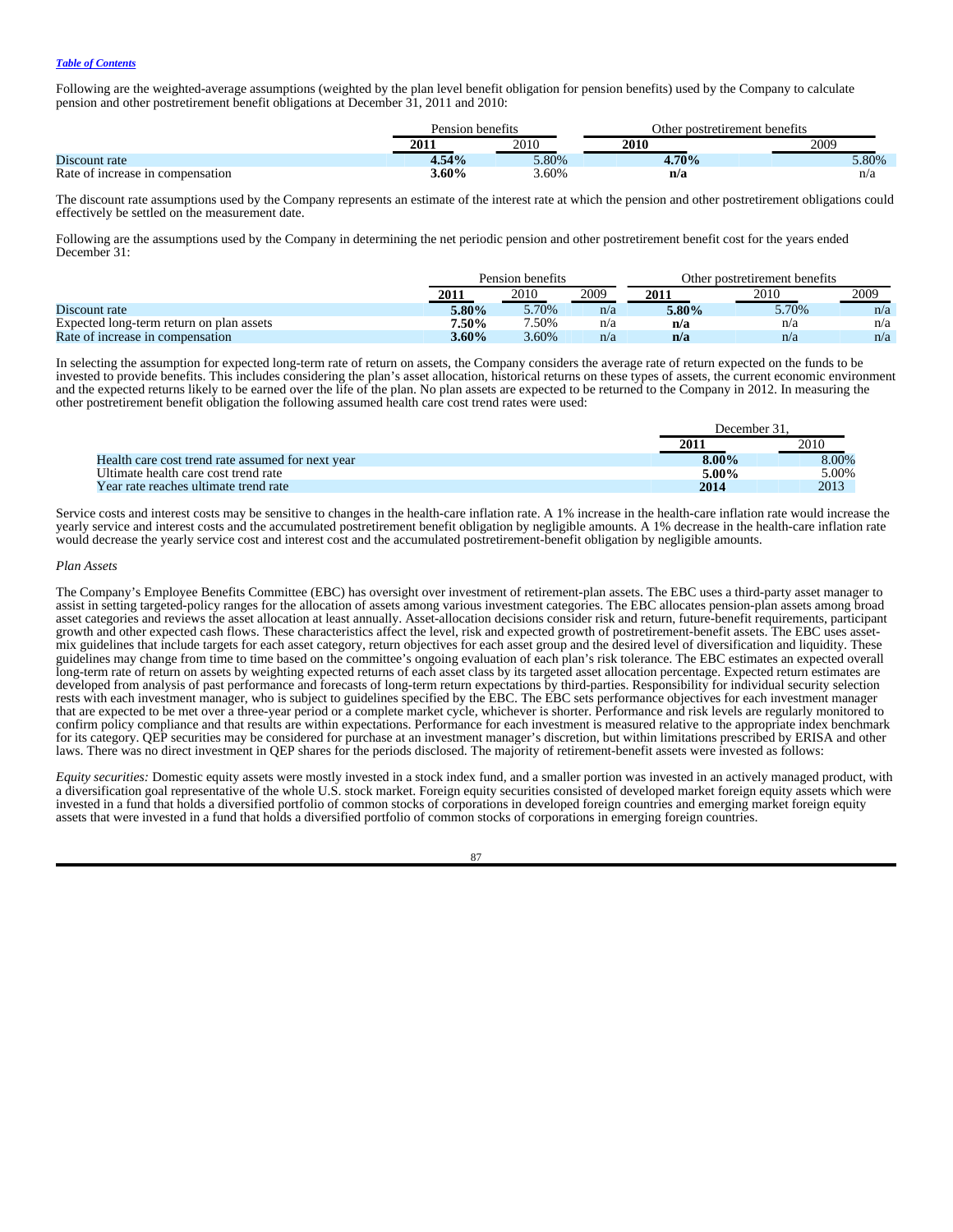*Debt securities:* Investment grade intermediate-term debt assets are invested in funds holding a diversified portfolio of debt of governments, corporations and mortgage borrowers with average maturities of 5 to 10 years and investment grade credit ratings. Investment grade long-term debt assets are invested in a diversified portfolio of debt of corporate and non-corporate issuers, with an average maturity of more than ten years and investment grade credit ratings.

Although the actual allocation to cash and short-term investments is minimal (less than 1%), larger cash allocations may be held from time to time if deemed necessary for operational aspects of the retirement plan. Cash is invested in a high-quality, short-term temporary investment fund that purchases investmentgrade quality short-term debt issued by governments and corporations.

*Commingled funds*: The EBC made the decision to invest all of the retirement plan assets in commingled funds as these funds typically have lower expense ratios and are more tax efficient than mutual funds. While commingled funds are classified as Level 3 assets because there are calculations involved in determining the net asset value of the funds, the underlying assets can be traced back to observable asset values and these commingled funds are audited annually by an independent accounting firm.

The fair value measurement provision of ASC 820 "Fair Value Measurements and Disclosures" defines fair value in applying generally accepted accounting principles as well as establishes a framework for measuring fair value and for making disclosures about fair-value measurements. Fair value measurement establishes a fair-value hierarchy. Level 1 inputs are unadjusted quoted prices in active markets for identical assets or liabilities that are accessible at the measurement date. Level 2 inputs are inputs other than quoted prices included within Level 1 that are observable for an asset, either directly or indirectly. Level 3 inputs are unobservable inputs for an asset. These Company's Level 3 investments are public investment vehicles valued using the net asset value (NAV) of the fund, but are considered Level 3 because they are commingled funds. The NAV is based on the value of the underlying assets owned by the fund excluding transaction costs, and minus liabilities. The following table sets forth by level, within the fair value hierarchy, the fair value of pension and postretirement benefit assets.

|                                            |         |                                  | As of December 31, 2011 |                                             |         |       |      |                     |
|--------------------------------------------|---------|----------------------------------|-------------------------|---------------------------------------------|---------|-------|------|---------------------|
|                                            | Level:  |                                  | Level 2                 | Level 3<br>(in millions except percentages) |         | Total |      | Percentage of total |
|                                            |         |                                  |                         |                                             |         |       |      |                     |
| Cash and short-term investments            | \$      |                                  |                         |                                             |         |       |      |                     |
| Total domestic equity securities           |         |                                  |                         |                                             | 17.6    |       | 17.6 | 40%                 |
| Foreign equity securities                  |         |                                  |                         |                                             |         |       |      |                     |
| Developed market foreign equity securities |         |                                  |                         |                                             | 10.8    |       | 10.8 | 24%                 |
| Emerging market foreign equity securities  |         |                                  | ۰                       |                                             | 2.2     |       | 2.2  | 5%                  |
| Debt securities                            |         |                                  |                         |                                             |         |       |      |                     |
| Investment grade intermediate term debt    |         |                                  |                         |                                             | 6.9     |       | 6.9  | 16%                 |
| Investment grade long-term debt            |         |                                  |                         |                                             | 6.7     |       | 6.7  | 15%                 |
| Total investments                          |         |                                  |                         |                                             | 44.2    |       | 44.2 | 100%                |
|                                            |         | As of December 31, 2010          |                         |                                             |         |       |      |                     |
|                                            | Level 1 |                                  | Level 2                 |                                             | Level 3 | Total |      | Percentage of total |
|                                            |         | (in millions except percentages) |                         |                                             |         |       |      |                     |
| Cash and short-term investments            | \$      | \$                               |                         |                                             |         |       |      |                     |
| Total domestic equity securities           |         |                                  |                         |                                             | 12.4    |       | 12.4 | 40%                 |
| Foreign equity securities                  |         |                                  |                         |                                             |         |       |      |                     |
| Developed market foreign equity securities |         |                                  |                         |                                             | 7.8     |       | 7.8  | 25%                 |
| Emerging market foreign equity securities  |         |                                  |                         |                                             | 1.6     |       | 1.6  | 5%                  |
| Debt securities                            |         |                                  |                         |                                             |         |       |      |                     |
| Investment grade intermediate term debt    |         |                                  |                         |                                             | 4.6     |       | 4.6  | 15%                 |
| Investment grade long-term debt            |         |                                  |                         |                                             | 4.5     |       | 4.5  | 15%                 |
| Total investments                          |         |                                  |                         |                                             | 30.9    |       | 30.9 | 100%                |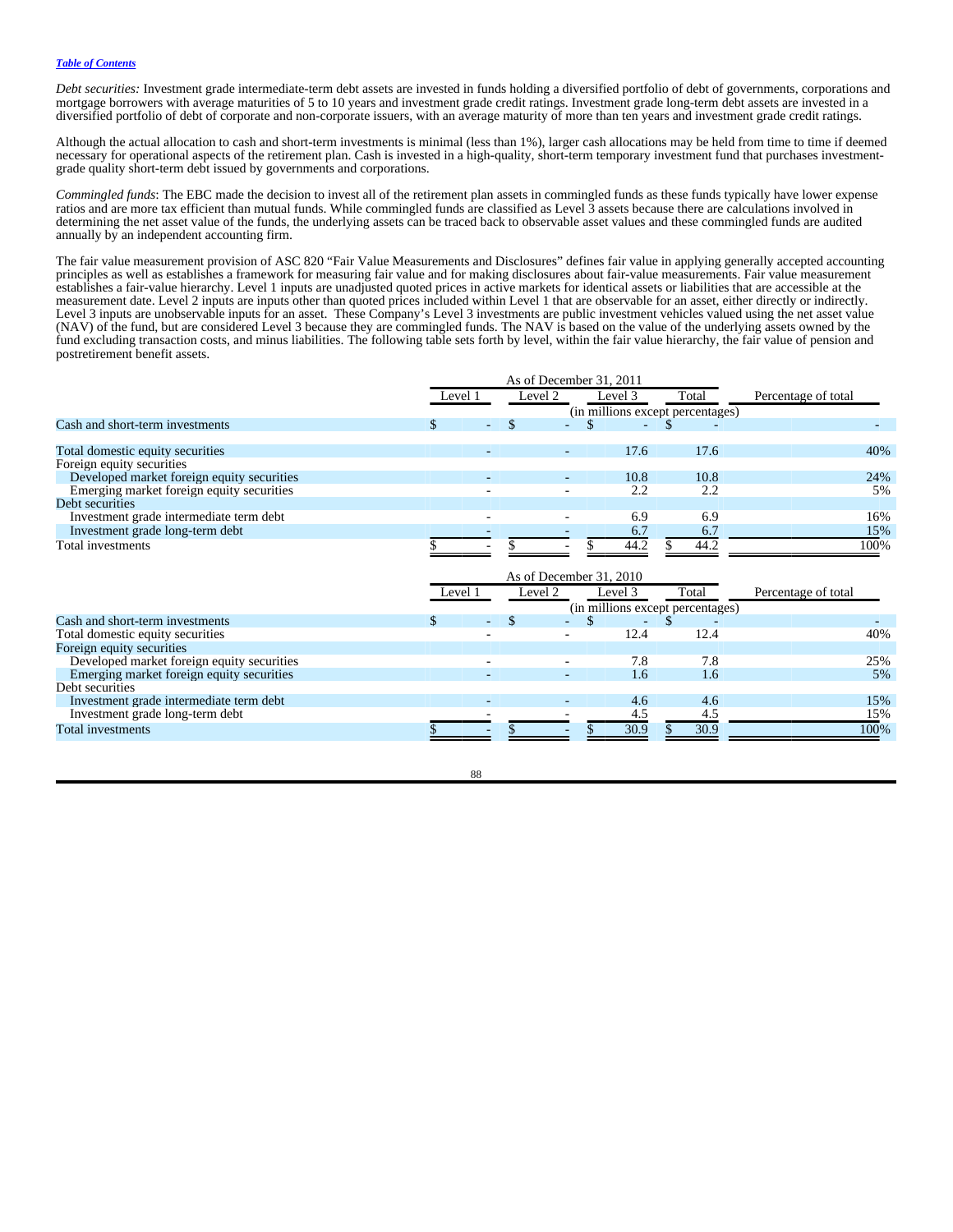The following table presents a summary of changes in the fair value of QEP's Level 3 investments:

|                               |   | Year ended December 31. |               |      |  |  |
|-------------------------------|---|-------------------------|---------------|------|--|--|
|                               |   | 2011                    |               | 2010 |  |  |
|                               |   |                         | (in millions) |      |  |  |
| Balance at January 1.         | S | 30.9                    |               |      |  |  |
| Transfer due to Spin-off      |   |                         |               | 25.2 |  |  |
| <b>Employer contributions</b> |   | 14.8                    |               | 1.6  |  |  |
| Unrealized gains and losses   |   | (1.3)                   |               | 4.1  |  |  |
| Benefits paid                 |   | (0.2)                   |               |      |  |  |
| Balance at December 31,       |   | 44.2                    |               | 30.9 |  |  |

*Expected Benefit Payments*

As of December 31, 2011, the following future benefit payments are expected to be paid:

|                   |               | Postretirement |     |
|-------------------|---------------|----------------|-----|
|                   | Pension       | benefits       |     |
|                   | (in millions) |                |     |
| 2012              |               |                | 0.1 |
| 2013              | 2.0           |                | 0.1 |
|                   | 2.9           |                | 0.2 |
| 2014<br>2015      | 3.2           |                | 0.2 |
| 2016              | $-4.1$        |                | 0.3 |
| 2017 through 2021 | 38.1          |                | 1.8 |

#### *Employee Investment Plan*

QEP employees may participate in the QEP Employee Investment Plan (EIP), a defined-contribution plan. The EIP allows eligible employees to purchase shares of QEP common stock or other investments through payroll deduction at the current fair market value on the transaction date. The Company currently contributes an overall match of 100% of employees' contribution up to a maximum of 6% of their qualifying earnings. In addition, from time-to-time at the discretion of management, the Company may contribute a discretionary portion beyond the company match. The Company recognizes expense equal to its yearly contributions, which amounted to \$6.2 million and \$4.2 million during the years ended December 31, 2011 and 2010.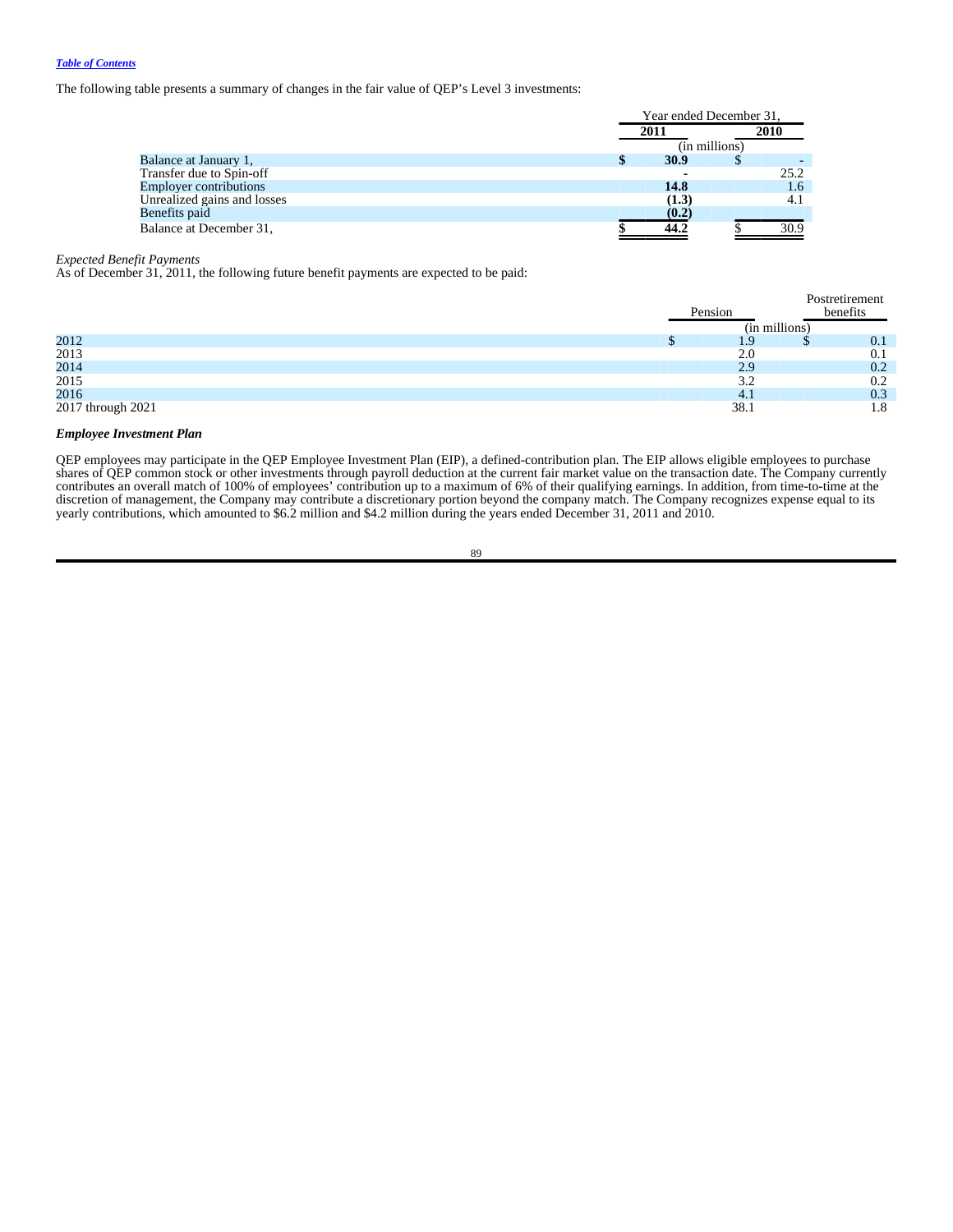## **Note 12 – Operations by Line of Business**

QEP's lines of business include gas and oil exploration and production (QEP Energy), midstream field services (QEP Field Services) and marketing (QEP Marketing and other). Line of business information is presented according to senior management's basis for evaluating performance including differences in the nature of products, services and regulation. Following is a summary of operations by line of business for the three years ended December 31, 2011:

|                                                                  | QEP                  | Interco                                       |                               |                                    | <b>QEP Field QEP Marketing</b> | QEP         |
|------------------------------------------------------------------|----------------------|-----------------------------------------------|-------------------------------|------------------------------------|--------------------------------|-------------|
|                                                                  |                      | Consolidated Transactions QEP Energy Services |                               |                                    | & Other                        | Resources   |
|                                                                  |                      |                                               | (in millions)                 |                                    |                                |             |
| 2011                                                             |                      |                                               |                               |                                    |                                |             |
| Revenues                                                         |                      |                                               |                               |                                    |                                |             |
| From unaffiliated customers                                      | \$<br>3,159.2 \$     |                                               | $2,213.2 \text{ }$ \$<br>- \$ | 369.3 <sup>8</sup>                 | 576.7 \$                       |             |
| From affiliated customers                                        |                      | (676.4)                                       |                               | 96.2                               | 580.2                          |             |
| <b>Total Revenues</b>                                            | 3,159.2              | (676.4)                                       | 2,213.2                       | 465.5                              | 1,156.9                        |             |
| Operating expenses                                               |                      |                                               |                               |                                    |                                |             |
| Purchased gas and oil expense                                    | 1,077.1              | (573.8)                                       | 506.4                         |                                    | 1,144.5                        |             |
| Lease operating expense                                          | 145.2                | (3.0)                                         | 148.2                         |                                    |                                |             |
| Gathering, processing and other                                  | 107.3                |                                               |                               | 106.0                              | 1.3                            |             |
| Natural gas, oil and NGL transportation and other handling costs | 102.2                | (93.1)                                        | 186.0                         | 9.3                                |                                |             |
| General and administrative                                       | 123.2                | (6.5)                                         | 98.4                          | 29.2                               | 2.1                            |             |
| Production and property taxes                                    | 105.4                |                                               | 99.1                          | 6.1                                | 0.2                            |             |
| Depreciation, depletion and amortization                         | 765.4                | ٠                                             | 707.2                         | 55.7                               | 2.5                            |             |
| Other operating expenses                                         | 228.9                | $\blacksquare$                                | 228.9                         |                                    |                                |             |
| <b>Total Operating expenses</b>                                  | 2,654.7              | (676.4)                                       | 1,974.2                       | $\overline{206.3}$                 | 1,150.6                        |             |
| Net gain (loss) from asset sales                                 | 1.4                  |                                               | 1.4                           |                                    |                                |             |
| Operating income                                                 | 505.9                |                                               | 240.4                         | 259.2                              | 6.3                            |             |
| Interest and other income                                        | 4.1                  | (98.7)                                        | 4.0                           | 0.1                                | 98.7                           |             |
| Income from unconsolidated affiliates                            | 5.5                  |                                               | 0.1                           | 5.4                                |                                |             |
| Loss on early extinguishment of debt                             | (0.7)                |                                               |                               |                                    |                                | (0.7)       |
| Interest expense                                                 | (90.0)               | 98.7                                          | (81.9)                        | (13.6)                             | (93.2)                         |             |
| Income taxes                                                     | (154.4)              |                                               | (57.9)                        | (93.4)                             | (3.4)                          | 0.3         |
| Income from continuing operations                                | 270.4                | $\blacksquare$                                | 104.7                         | 157.7                              | 8.4                            | (0.4)       |
| Income from continuing operations attributable to noncontrolling |                      |                                               |                               |                                    |                                |             |
| interest                                                         | (3.2)                |                                               |                               | (3.2)                              |                                |             |
| Income from continuing operations attributable to QEP            | 267.2                | ÷.                                            | 104.7                         | 154.5                              | 8.4                            | (0.4)<br>S. |
| Identifiable assets                                              |                      |                                               |                               | $\overline{5,815.7}$ \$ 1,312.7 \$ |                                |             |
| Investment in unconsolidated affiliates                          | $7,442.7$ \$<br>42.2 |                                               |                               | 42.2                               | $314.3 \overline{\$}$          |             |
| Cash capital expenditures                                        | 1,431.1              |                                               | 1,295.5                       | 130.1                              | 5.5                            |             |
|                                                                  | 1.445.9              |                                               | 1.338.8                       | 101.6                              | 5.5                            |             |
| Accrued capital expenditures<br>Goodwill                         | \$<br>59.5 \$        | ٠                                             | 59.5 \$<br>- \$               |                                    | - \$                           | - \$        |
|                                                                  |                      |                                               |                               |                                    |                                |             |
|                                                                  |                      |                                               |                               |                                    |                                |             |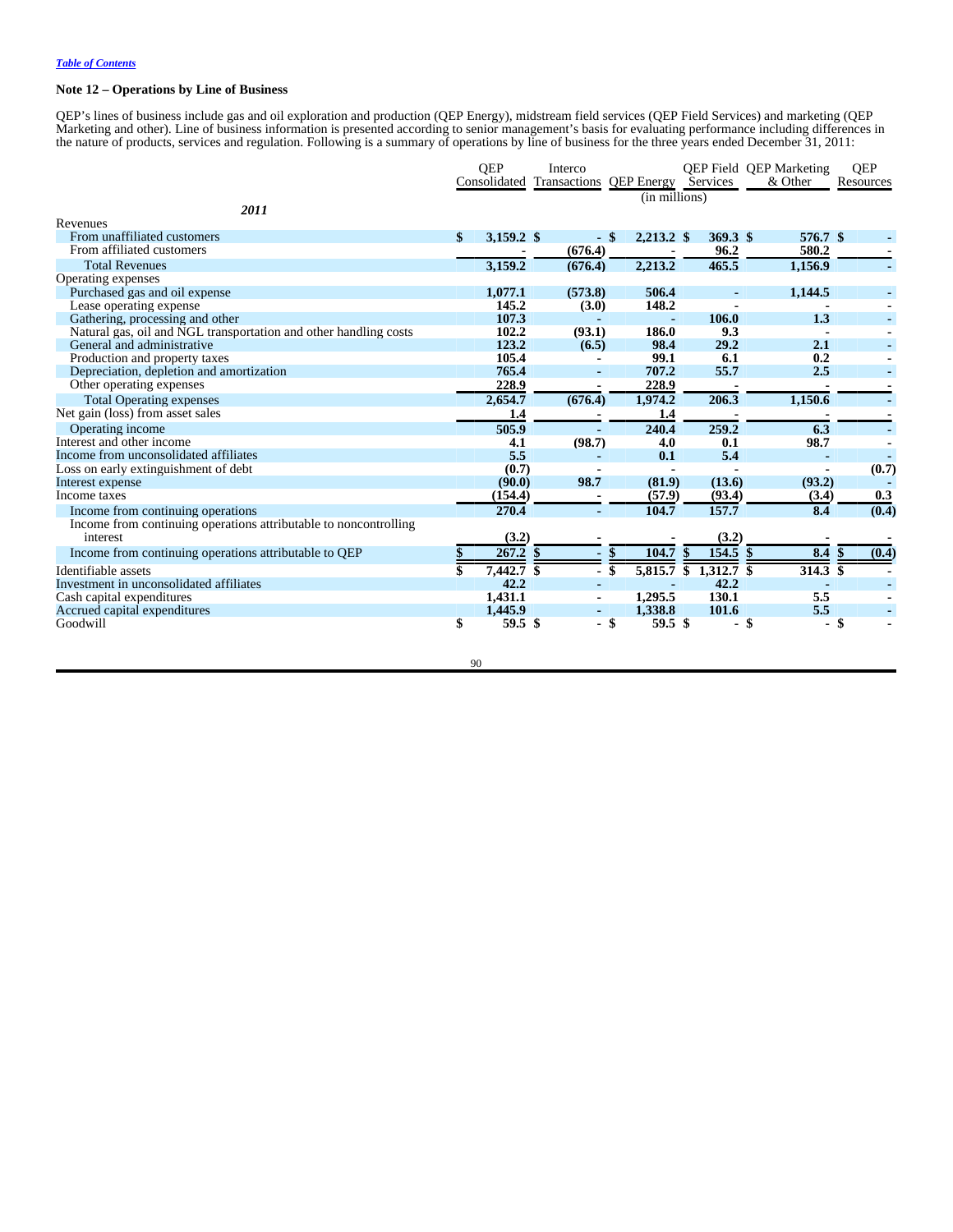|                                                                  | <b>OEP</b>         | Interco                 |               |                                  | <b>OEP Field OEP Marketing</b> | <b>OEP</b> |
|------------------------------------------------------------------|--------------------|-------------------------|---------------|----------------------------------|--------------------------------|------------|
|                                                                  | Consolidated       | Transactions QEP Energy |               | Services                         | & Other                        | Resources  |
|                                                                  |                    |                         | (in millions) |                                  |                                |            |
| 2010                                                             |                    |                         |               |                                  |                                |            |
| Revenues (1)                                                     |                    |                         |               |                                  |                                |            |
| From unaffiliated customers                                      | $2,300.6$ \$<br>\$ | $-$ \$                  | $1,456.3$ \$  | $245.5$ \$                       | 598.8 \$                       |            |
| From affiliated customers                                        |                    | (573.4)                 |               | 73.7                             | 499.7                          |            |
| <b>Total Revenues</b>                                            | 2,300.6            | (573.4)                 | 1,456.3       | 319.2                            | 1,098.5                        |            |
| Operating expenses                                               |                    |                         |               |                                  |                                |            |
| Purchased gas and oil expense                                    | 589.3              | (493.5)                 |               |                                  | 1,082.8                        |            |
| Lease operating expense                                          | 125.0              | (2.3)                   | 127.3         |                                  |                                |            |
| Gathering, processing and other                                  | 83.2               |                         |               | 82.1                             | 1.1                            |            |
| Natural gas, oil and NGL transportation and other handling costs | 54.2               | (71.3)                  | 125.5         |                                  |                                |            |
| General and administrative                                       | 107.2              | (6.3)                   | 78.0          | 31.6                             | 3.9                            |            |
| Seperation costs                                                 | 13.5               |                         |               |                                  | $\overline{\phantom{a}}$       | 13.5       |
| Production and property taxes                                    | 82.5               |                         | 77.8          | 4.4                              | 0.3                            |            |
| Depreciation, depletion and amortization                         | 643.4              | $\overline{a}$          | 592.5         | 48.9                             | 2.0                            |            |
| Other operating expenses                                         | 69.1               |                         | 69.1          |                                  | $\overline{\phantom{a}}$       |            |
| <b>Total Operating expenses</b>                                  | 1,767.4            | (573.4)                 | 1,070.2       | 167.0                            | 1,090.1                        | 13.5       |
| Net gain (loss) from asset sales                                 | 12.1               |                         | 13.7          | (1.6)                            |                                |            |
| Operating income                                                 | $\overline{545.3}$ |                         | 399.8         | 150.6                            | $\overline{8.4}$               | (13.5)     |
| Interest and other income                                        | 2.3                | (87.1)                  | 2.1           | 0.1                              | 87.2                           |            |
| Income from unconsolidated affiliates                            | 3.0                |                         | 0.2           | 2.8                              | ÷,                             |            |
| Loss on early extinguishment of debt                             | (13.3)             |                         |               |                                  |                                | (13.3)     |
| Interest expense                                                 | (84.4)             | 87.1                    | (78.5)        | (7.6)                            | (85.4)                         |            |
| Income tax expense                                               | (167.0)            |                         | (119.7)       | (51.9)                           | (3.5)                          | 8.1        |
| Income from continuing operations                                | 285.9              | $\overline{a}$          | 203.9         | 94.0                             | 6.7                            | (18.7)     |
| Income from continuing operations attributable to noncontrolling |                    |                         |               |                                  |                                |            |
| interest                                                         | (2.9)              | -                       |               | (2.9)                            |                                |            |
| Income from continuing operations attributable to QEP            | 283.0              | <sup>\$</sup>           | 203.9<br>\$   | $\overline{91.1}$ \$<br><b>S</b> | 6.7                            | (18.7)     |
| Identifiable assets                                              | 6,785.3            | ÷                       | 5,391.9       | 1.197.5                          | 195.9                          |            |
| Investment in unconsolidated affiliates                          | 44.5               |                         |               | 44.5                             |                                |            |
| Cash capital expenditures                                        | 1.469.0            | ٠                       | 1.205.0       | 262.1                            | 1.9                            |            |
| Accrued capital expenditures                                     | 1,485.9            | ۰                       | 1,215.8       | 268.2                            | 1.9                            |            |
| Goodwill                                                         | 59.6               | ٠                       | 59.6          |                                  |                                |            |
|                                                                  |                    |                         |               |                                  |                                |            |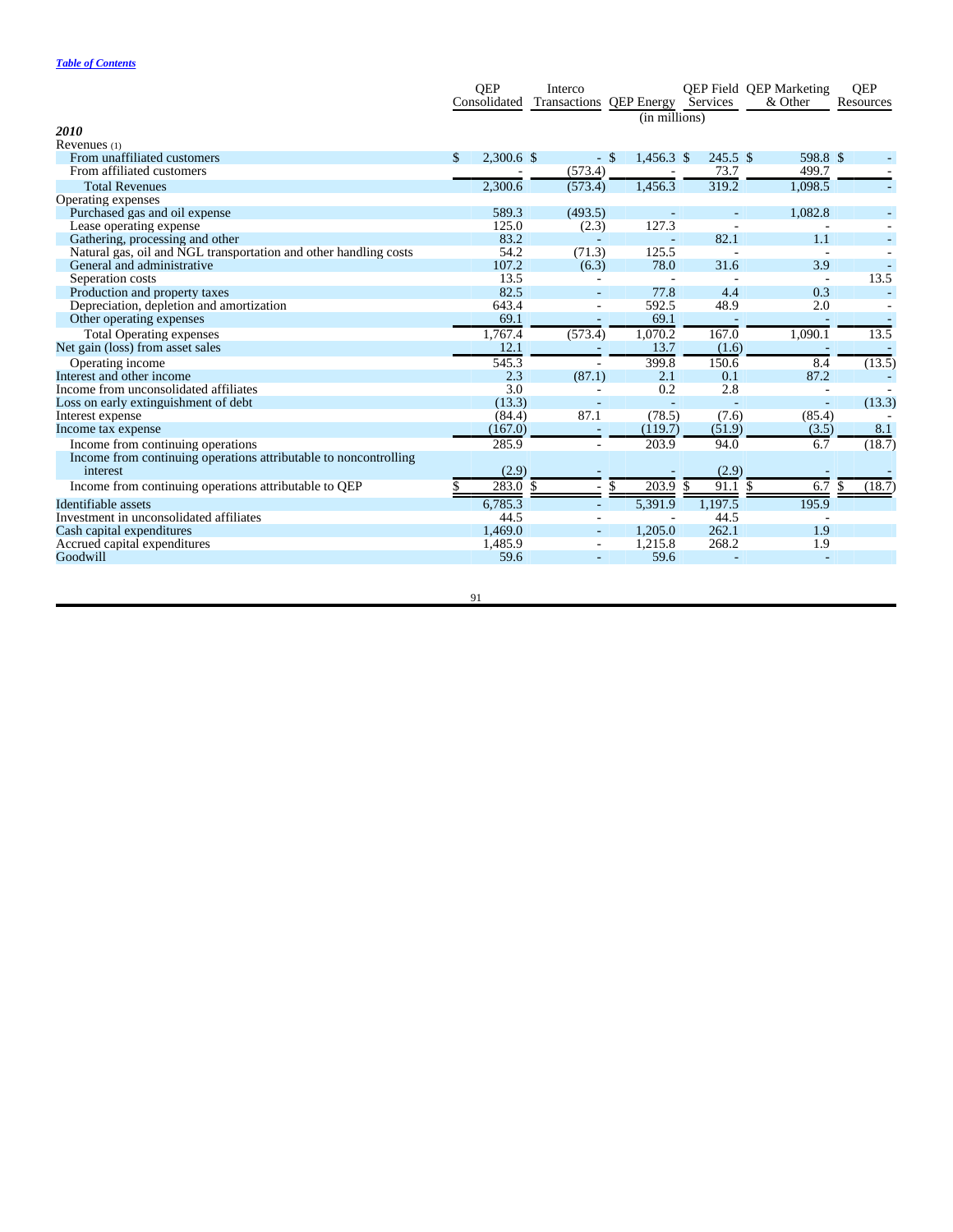|                                                                                 |                    | <b>OEP</b><br>Consolidated |                    | Interco<br>Transactions | <b>QEP</b> Energy |         | <b>OEP</b> Field<br>Services<br>(in millions) |        | <b>OEP</b> Marketing<br>& Other |        | <b>OEP</b><br>Resources |
|---------------------------------------------------------------------------------|--------------------|----------------------------|--------------------|-------------------------|-------------------|---------|-----------------------------------------------|--------|---------------------------------|--------|-------------------------|
| 2009                                                                            |                    |                            |                    |                         |                   |         |                                               |        |                                 |        |                         |
| Revenues (1)<br>From unaffiliated customers                                     | $\mathbf{\hat{s}}$ | 2,011.2                    | $\mathbf{\hat{S}}$ |                         | $\mathcal{S}$     | 1,356.0 | \$                                            | 212.7  | \$                              | 442.5  | \$                      |
| From affiliated customers                                                       |                    |                            |                    | (420.0)                 |                   |         |                                               | 51.9   |                                 | 368.1  |                         |
| <b>Total Revenues</b>                                                           |                    | 2.011.2                    |                    | (420.0)                 |                   | 1,356.0 |                                               | 264.6  |                                 | 810.6  |                         |
| Operating expenses                                                              |                    |                            |                    |                         |                   |         |                                               |        |                                 |        |                         |
| Purchased gas and oil expense                                                   |                    | 427.8                      |                    | (362.8)                 |                   |         |                                               |        |                                 | 790.6  |                         |
| Lease operating expense                                                         |                    | 125.5                      |                    | (2.0)                   |                   | 127.5   |                                               |        |                                 |        |                         |
| Gathering, processing and other                                                 |                    | 76.2                       |                    |                         |                   |         |                                               | 75.0   |                                 | 1.2    |                         |
| Natural gas, oil and NGL transportation                                         |                    |                            |                    |                         |                   |         |                                               |        |                                 |        |                         |
| and other handling costs                                                        |                    | 38.7                       |                    | (50.0)                  |                   | 88.7    |                                               |        |                                 |        |                         |
| General and administrative                                                      |                    | 91.7                       |                    | (5.2)                   |                   | 68.0    |                                               | 25.0   |                                 | 3.9    |                         |
| Seperation costs                                                                |                    |                            |                    |                         |                   |         |                                               |        |                                 |        |                         |
| Production and property taxes                                                   |                    | 62.9                       |                    |                         |                   | 58.3    |                                               | 4.6    |                                 |        |                         |
| Depreciation, depletion and amortization                                        |                    | 559.1                      |                    |                         |                   | 512.8   |                                               | 44.3   |                                 | 2.0    |                         |
| Other operating expenses                                                        |                    | 45.3                       |                    |                         |                   | 45.3    |                                               |        |                                 |        |                         |
| <b>Total Operating expenses</b>                                                 |                    | 1,427.2                    |                    | (420.0)                 |                   | 900.6   |                                               | 148.9  |                                 | 797.7  |                         |
| Net gain (loss) from asset sales                                                |                    | 1.5                        |                    |                         |                   | 1.6     |                                               | (0.1)  |                                 |        |                         |
| Operating income                                                                |                    | 585.5                      |                    |                         |                   | 457.0   |                                               | 115.6  |                                 | 12.9   |                         |
| Interest and other income                                                       |                    | (185.1)                    |                    | (70.7)                  |                   | (185.7) |                                               | (0.2)  |                                 | 71.5   |                         |
| Income from unconsolidated affiliates                                           |                    | 2.7                        |                    |                         |                   | 0.1     |                                               | 2.6    |                                 |        |                         |
| Loss on early extinguishment of debt                                            |                    |                            |                    |                         |                   |         |                                               |        |                                 |        |                         |
| Interest expense                                                                |                    | (70.1)                     |                    | 70.7                    |                   | (63.9)  |                                               | (6.0)  |                                 | (70.9) |                         |
| Income tax expense                                                              |                    | (117.6)                    |                    |                         |                   | (72.6)  |                                               | (40.0) |                                 | (5.0)  |                         |
| Income from continuing operations                                               |                    | 215.4                      |                    |                         |                   | 134.9   |                                               | 72.0   |                                 | 8.5    |                         |
| Income from continuing<br>operations attributable to<br>noncontrolling interest |                    | (2.6)                      |                    |                         |                   |         |                                               | (2.6)  |                                 |        |                         |
|                                                                                 |                    |                            |                    |                         |                   |         |                                               |        |                                 |        |                         |
| Income from continuing<br>operations attributable to QEP                        |                    | 212.8                      |                    |                         |                   | 134.9   |                                               | 69.4   |                                 | 8.5    |                         |
| Identifiable assets                                                             |                    | 5,828.9                    |                    |                         |                   | 4,633.0 |                                               | 929.2  |                                 | 266.7  |                         |
| Investment in unconsolidated affiliates                                         |                    | 43.9                       |                    |                         |                   |         |                                               | 43.9   |                                 |        |                         |
| Cash capital expenditures                                                       |                    | 1.198.4                    |                    |                         |                   | 1.108.6 |                                               | 88.3   |                                 | 1.5    |                         |
| Accrued capital expenditures                                                    |                    | 1,108.4                    |                    |                         |                   | 1,033.7 |                                               | 73.3   |                                 | 1.4    |                         |
| Goodwill                                                                        |                    | 60.1                       |                    |                         |                   | 60.1    |                                               |        |                                 |        |                         |

(1) Revenues for the years ended December 31, 2010 and 2009 were recast to reflect transportation and other handling costs as a separate line entitled "Natural gas, oil and NGL transportation and other handling costs" within operating expenses. See footnote 1, "Significant Accounting Policies" for additional information.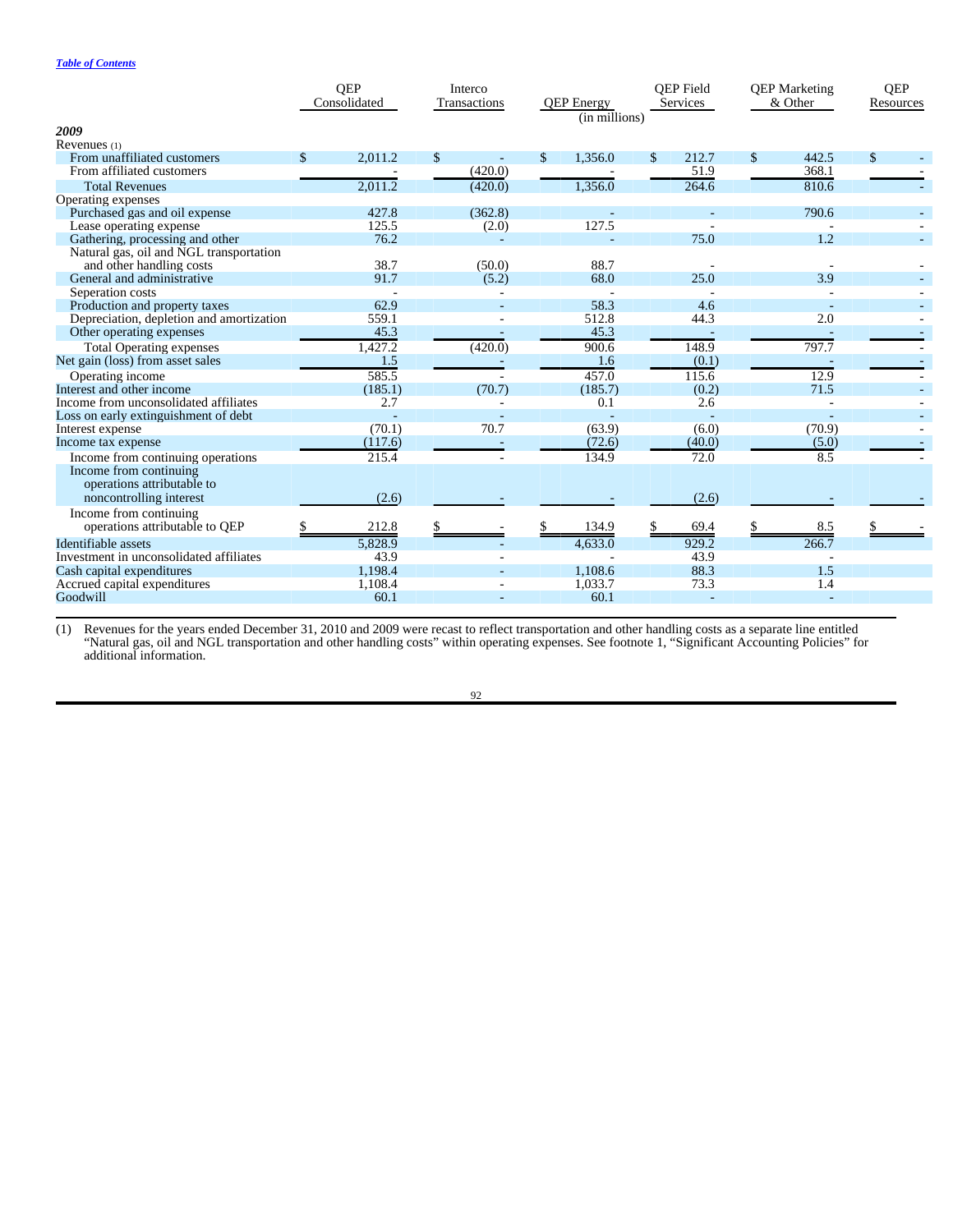## **Note 13 – Quarterly Financial Information (Unaudited)**

Following is a summary of unaudited quarterly financial information:

|                                           |                           | <b>First Ouarter</b> | Second Quarter     | Third Ouarter<br>(in millions) | Fourth Quarter     | Year    |
|-------------------------------------------|---------------------------|----------------------|--------------------|--------------------------------|--------------------|---------|
| 2011                                      |                           |                      |                    |                                |                    |         |
| Revenues $(1)$                            | $\boldsymbol{\mathsf{s}}$ | 617.9 \$             | 808.1 \$           | 879.9 \$                       | $853.3 \quad $$    | 3.159.2 |
| Operating income                          |                           | 137.1                | 168.9              | 183.4                          | 16.5               | 505.9   |
| Income from continuing operations         |                           | 73.8                 | 93.5               | 102.4                          | 0.7                | 270.4   |
| Net income (loss) attributable to OEP     |                           | 73.2                 | 92.8               | 101.5                          | (0.3)              | 267.2   |
| Per share information attributable to OEP |                           |                      |                    |                                |                    |         |
| Basic EPS attributable to OEP             | \$                        | $0.42 \text{ }$ \$   | $0.52 \text{ }$ \$ | 0.58 <sup>8</sup>              | $(0.01)$ \$        | 1.51    |
| Diluted EPS attributable to OEP           |                           | 0.41                 | 0.52               | 0.57                           |                    | 1.50    |
| 2010                                      |                           |                      |                    |                                |                    |         |
| Revenues $(1)$                            | <sup>\$</sup>             | 592.1 \$             | 542.3 \$           | 578.3 \$                       | 587.9 \$           | 2.300.6 |
| Operating income                          |                           | 142.9                | 127.6              | 149.3                          | 125.5              | 545.3   |
| Income from continuing operations         |                           | 78.7                 | 69.5               | 71.9                           | 65.8               | 285.9   |
| Discontinued operations, net of tax       |                           | 21.2                 | 22.0               |                                |                    | 43.2    |
| Net income attributable to OEP            |                           | 99.3                 | 90.8               | 71.1                           | 65.0               | 326.2   |
| Per share information attributable to OEP |                           |                      |                    |                                |                    |         |
| Basic EPS from continuing operations      | <sup>\$</sup>             | $0.45 \text{ }$ \$   | $0.39 \text{ }$ \$ | $0.40 \text{ }$ \$             | $0.37 \text{ }$ \$ | 1.61    |
| Basic EPS attributable to OEP             |                           | 0.57                 | 0.52               | 0.40                           | 0.37               | 1.86    |
| Diluted EPS from continuing operations    |                           | 0.44                 | 0.39               | 0.40                           | 0.37               | 1.60    |
| Diluted EPS attributable to OEP           |                           | 0.56                 | 0.51               | 0.40                           | 0.37               | 1.84    |

(1) During the year ended December 31, 2011, QEP revised its reporting of transportation and handling costs which have been recast on the Consolidated Income Statement from revenues to "Natural gas, oil and NGL transportation and other handling costs" for all periods presented. See Note 1, "Summary of Significant Accounting Policies" for additional information. The following table presents prior periods presentation of revenues as previously disclosed:

|      | Juartei<br>∺ırst | Second<br>Ouarter             | m<br>. hir<br>Juartei | <b>Fourth</b><br><b>Ouartei</b> | Year    |
|------|------------------|-------------------------------|-----------------------|---------------------------------|---------|
| 2011 | 596.2            | 784.1                         | 0.50<br>3JZ.-         | n/a                             | n/a     |
| 2010 | 580.2            | $-20.5$<br><i><u>JLJ.</u></i> | - 564.പ               | $J/I \sim J$                    | 2,246.4 |

## **Note 14 – Supplemental Gas and Oil Information (Unaudited)**

The Company is making the following supplemental disclosures of gas and oil producing activities, in accordance with ASC 932 "Extractive Activities – Oil and Gas" as amended by ASU 2010-03 "Oil and Gas Reserve Estimation and Disclosures" and SEC Regulation S-X.

The Company uses the successful efforts accounting method for its gas and oil exploration and development activities. All properties are located in the United States.

## *Capitalized Costs*

The aggregate amounts of costs capitalized for gas and oil exploration and development activities and the related amounts of accumulated depreciation, depletion and amortization are shown below:

|                                                      |    | December 31. |               |           |  |
|------------------------------------------------------|----|--------------|---------------|-----------|--|
|                                                      |    | 2010<br>2011 |               |           |  |
|                                                      |    |              | (in millions) |           |  |
| Proved properties                                    | S. | 8.172.4      |               | 6.874.3   |  |
| Unproved properties                                  |    | 326.8        |               | 322.0     |  |
| Proved properties                                    |    | 8.499.2      |               | 7,196.3   |  |
| Accumulated depreciation, depletion and amortization |    | (3,339.2)    |               | (2,454.4) |  |
| Net capitalized costs                                |    | 5,160.0      |               | 4.741.9   |  |

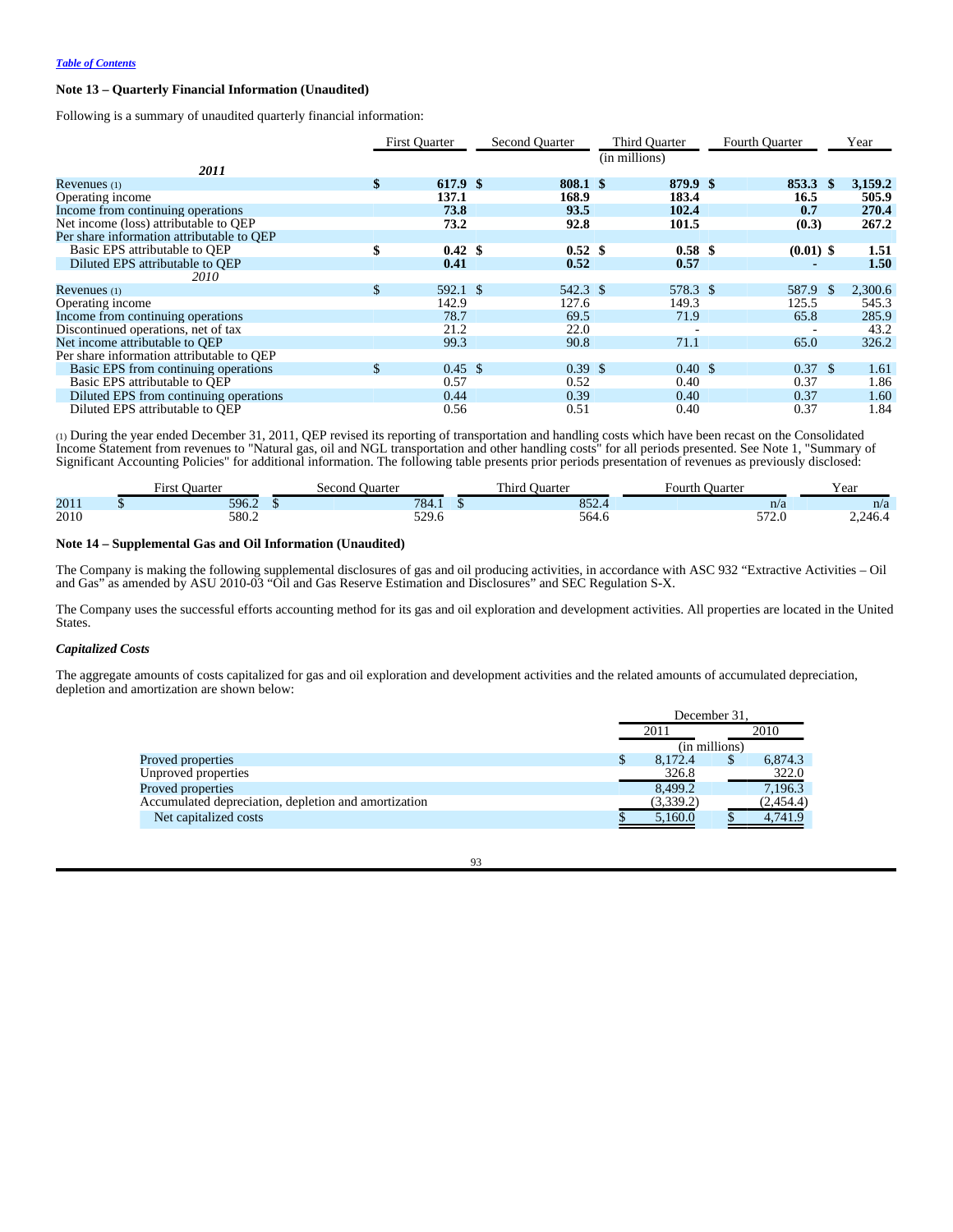#### *Costs Incurred*

The costs incurred in gas and oil exploration and development activities are displayed in the table below. Development costs incurred reflect accrued capital costs of \$43.2 million and ARO expenses of \$3.4 million in 2011. The costs incurred to advance the development of reserves that were classified as proved undeveloped were approximately \$533.6 million in 2011, \$434.2 million in 2010 and \$216.1 million in 2009.

|                                        | Year Ended December 31, |         |  |               |  |           |
|----------------------------------------|-------------------------|---------|--|---------------|--|-----------|
|                                        |                         | 2011    |  | 2010          |  | 2009      |
|                                        |                         |         |  | (in millions) |  |           |
| Property acquisitions                  |                         |         |  |               |  |           |
| Unproved                               |                         | 48.0    |  | $109.1$ \$    |  | 215.1     |
| Proved                                 |                         | 0.1     |  | 0.2           |  | 6.4       |
| Exploration (capitalized and expensed) |                         | 36.5    |  | 146.4         |  | 92.9      |
| Development                            |                         | 1.267.8 |  | 988.8         |  | 741.1     |
| Total costs incurred                   |                         |         |  | .244.5        |  | \$1,055.5 |

## *Results of Operations*

Following are the results of operations of QEP Energy gas and oil exploration and development activities, before allocated corporate overhead and interest expenses.

|                                                                                                                      |         | Year Ended December 31.       |         |
|----------------------------------------------------------------------------------------------------------------------|---------|-------------------------------|---------|
|                                                                                                                      | 2011    | 2010                          | 2009    |
|                                                                                                                      |         | (in millions)                 |         |
| Revenues                                                                                                             |         | \$2,213.2 \$1,456.3 \$1,356.0 |         |
| Production costs                                                                                                     | 433.3   | 330.6                         | 274.5   |
| <b>Exploration</b> expenses                                                                                          | 10.5    | 23.0                          | 25.0    |
| Depreciation, depletion and amortization                                                                             | 707.2   | 592.5                         | 512.8   |
| Abandonment and impairment                                                                                           | 218.4   | 46.1                          | 20.3    |
| Total expenses                                                                                                       | 1,369.4 | 992.2                         | 832.6   |
| Income before income taxes                                                                                           | 843.8   | 464.1                         | 523.4   |
| Income taxes                                                                                                         | (300.4) | (171.8)                       | (183.2) |
| Results of operations from producing activities excluding allocated corporate overhead and interest expenses \$543.4 |         | 292.3                         | 340.2   |

## *Estimated Quantities of Proved Gas and Oil Reserves*

Estimates of proved gas and oil reserves have been completed in accordance with professional engineering standards and the Company's established internal controls, which includes the compliance oversight of a multi-functional reserves review committee responsible to the Company's board of directors. QEP Energy's estimated proved reserves have been prepared by Ryder Scott Company, L.P., independent reservoir engineering consultants, in accordance with the SEC's Regulation S-X and ASC 932 as amended. The individuals performing reserves estimates possess professional qualifications and demonstrate competency in reserves estimation and evaluation.

All of QEP Energy's proved undeveloped reserves at December 31, 2011, are scheduled to be developed within five years from the date such locations were initially disclosed as proved undeveloped reserves, except for 217 Bcfe located within the northern portion of the Company's Pinedale Anticline leasehold in western Wyoming. Long-term development of natural gas reserves in the PAPA is governed by the BLM's September 2008, ROD on the FSEIS. Under the ROD, QEP Energy is allowed to drill and complete wells year-round in designated concentrated development areas defined in the PAPA. The ROD contains additional requirements and restrictions on the sequence of development of the PAPA, which requires the Company to develop its leasehold from the south to the north. These restrictions result in protracted, phased development of the PAPA that is beyond the control of the Company. The Company has an ongoing development plan for the PAPA and the financial capability to continue development in the manner estimated.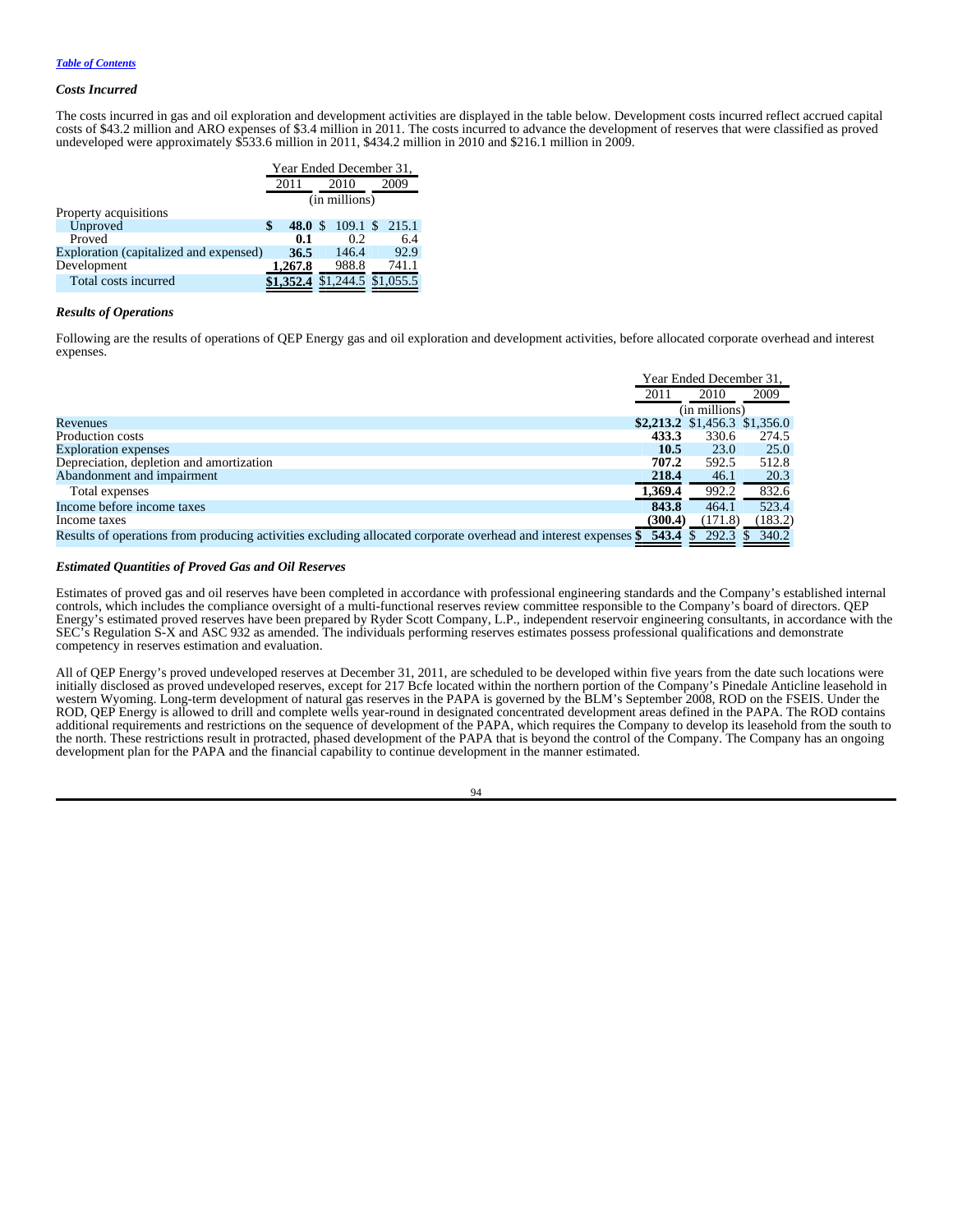|                                       | Natural Gas | Oil       | <b>NGL</b> | Natural Gas Equivalents |
|---------------------------------------|-------------|-----------|------------|-------------------------|
|                                       | (Bcf)       | (Mbbl)    | (Mbbl)     | (Bcfe)                  |
| <b>Proved reserves</b>                |             |           |            |                         |
| Balance at January 1, 2009            | 2,028.5     | 26,079.7  | 5,505.9    | 2,218.1                 |
| Revisions of previous estimates       | (318.9)     | 2,237.3   | 1,115.4    | (298.8)                 |
| Extensions and discoveries            | 982.4       | 3.610.7   | 1.761.0    | 1,014.6                 |
| Purchase of reserves in place         | 1.7         | 124.0     | 0.9        | 2.5                     |
| Sale of reserves in place             |             |           |            |                         |
| Production                            | (168.7)     | (2,746.7) | (705.0)    | (189.5)                 |
| Balance at December 31, 2009          | 2,525.0     | 29,305.0  | 7,678.2    | 2,746.9                 |
| Revisions of previous estimates       | 46.3        | 640.0     | 4,779.8    | 78.6                    |
| Extensions and discoveries            | 248.4       | 26,085.6  | 6,137.3    | 441.8                   |
| Purchase of reserves in place         | 0.2         |           |            | 0.2                     |
| Sale of reserves in place             | (3.2)       | (774.1)   |            | (7.8)                   |
| Production                            | (203.8)     | (2,979.8) | (1,225.8)  | (229.0)                 |
| Balance at December 31, 2010          | 2,612.9     | 52,276.7  | 17,369.5   | 3,030.7                 |
| Revisions of previous estimates (1)   | (270.1)     | 1,794.0   | 39,290.5   | (23.5)                  |
| <b>Extensions and discoveries (2)</b> | 641.9       | 17.360.4  | 22,600.7   | 881.6                   |
| Purchase of reserves in place         | 1.9         | 17.0      | 12.0       | 2.1                     |
| Sale of reserves in place             | (0.8)       | (192.0)   |            | (1.9)                   |
| <b>Production</b>                     | (236.4)     | (3,741.3) | (2,715.6)  | (275.2)                 |
| <b>Balance at December 31, 2011</b>   | 2,749.4     | 67,514.8  | 76,557.1   | 3,613.8                 |
| <b>Proved developed reserves</b>      |             |           |            |                         |
| Balance at January 1, 2009            | 1,128.1     | 19.466.7  | 4.071.9    | 1,269.4                 |
| Balance at December 31, 2009          | 1,178.7     | 22,428.0  | 4,919.2    | 1,342.8                 |
| Balance at December 31, 2010          | 1,404.8     | 25,115.6  | 9,342.9    | 1,611.5                 |
| <b>Balance at December 31, 2011</b>   | 1,538.3     | 32,955.5  | 38,388.1   | 1,966.3                 |
| <b>Proved undeveloped reserves</b>    |             |           |            |                         |
| Balance at January 1, 2009            | 900.4       | 6,613.0   | 1,434.0    | 948.7                   |
| Balance at December 31, 2009          | 1,346.3     | 6,877.0   | 2,759.0    | 1,404.1                 |
| Balance at December 31, 2010          | 1,208.1     | 27,161.1  | 8,026.6    | 1,419.2                 |
| <b>Balance at December 31, 2011</b>   | 1,211.1     | 34,559.3  | 38,169.0   | 1,647.5                 |

(1) Revisions of previous estimates include 173.7 Bcfe negative impact due to performance revisions offset by 150.2 Bcfe positive impact from other revisions. The 173.7 Bcfe performance revisions were due to the reduction of natural gas volumes of 209.8 Bcf, offset by an increase in NGL volumes of 33.2 MMbbls, which is included in other revisions. The primary reason for the increase in the NGL volumes, or 31.8 MMbbls, relates to the completion of the Blacks Fork II plant and the fee-based processing agreement entered into between QEP Energy and QEP Field Services for QEP Energy's Pinedale production, offset by a reduction in the dry natural gas reserve related to shrink of about 59.6 Bcf. The remaining performance related reduction in the natural gas reserves was primarily related to the removal of certain PUD locations in the Haynesville/Cotton Valley area to recognize the 80-acre increased density development plan.

(2) Extensions and discoveries increased proved reserves by 881.6 Bcfe, primarily related to extensions and discoveries at the Haynesville/Cotton Valley area (358.8 Bcfe), Unita Basin area (189.1 Bcfe) and Pinedale Anticline area (161.2 Bcfe). All of these extensions and discoveries related to new well completions and associated new PUD locations. Estimates of the quantity of proved reserves from the Company's Pinedale Anticline leasehold in western Wyoming have changed substantially over time as a result of numerous factors including, but not limited to, additional development drilling activity, producing well performance and the development and application of reliable technologies. The continued analysis of new data has led to progressive increases in estimates of original gas-in-place at Pinedale and to a better understanding of the appropriate well density to maximize the economic recovery of the in-place volumes. With the application of the amendments of ASC 932 in ASU 2010-03, reserves associated with Pinedale increased density drilling are included in extensions and discoveries for the years ended December 31, 2011, 2010 and 2009, because each new well drilled recovers incremental reserves that would otherwise be unrecoverable.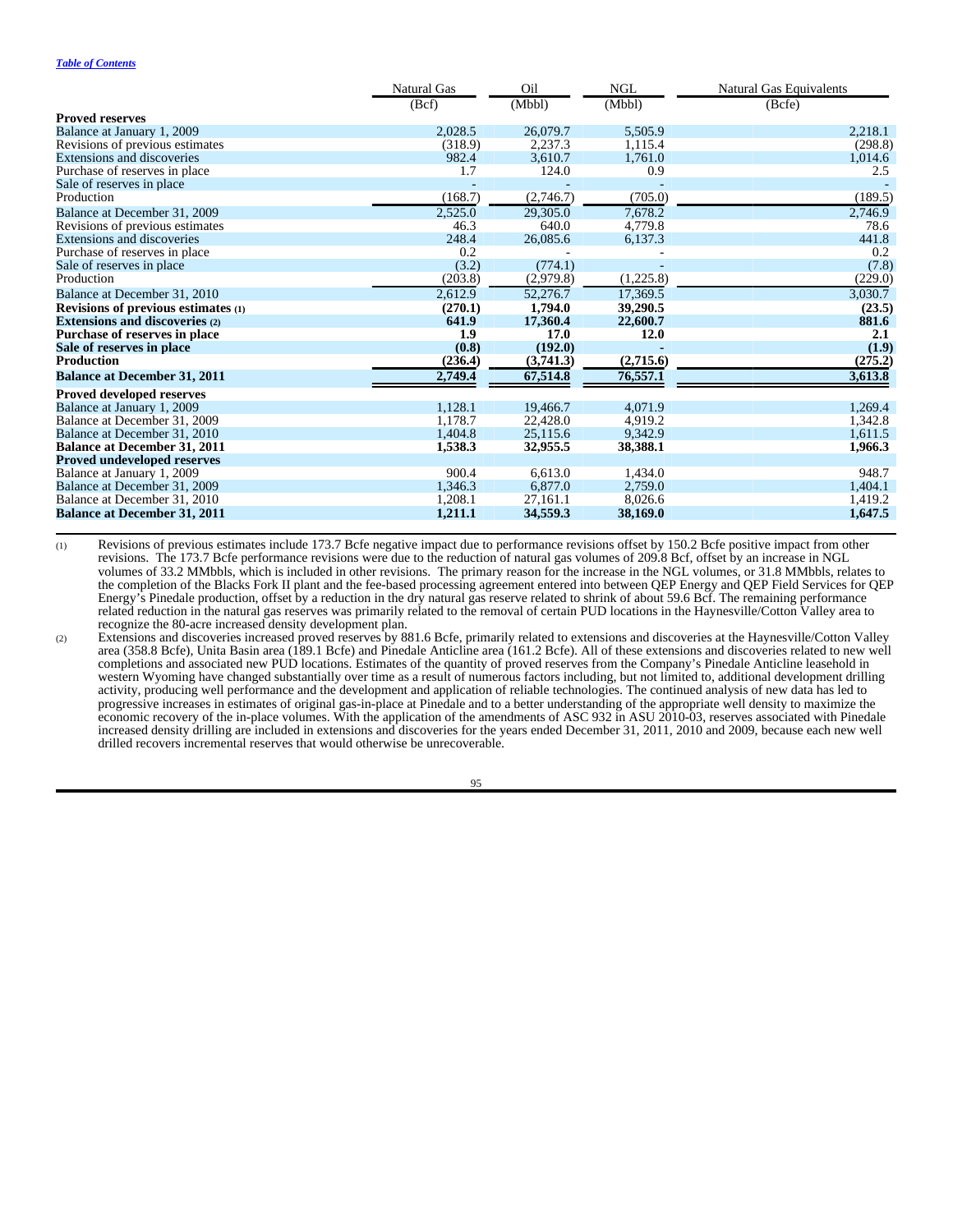### *Standardized Measure of Future Net Cash Flows Relating to Proved Reserves*

Future net cash flows were calculated at December 31, 2011, 2010 and 2009 by applying prices, which were the simple average of the first-of-the-month prices for the 12-months of 2011, 2010 and 2009 with consideration of known contractual price changes. The prices used do not include any impact of QEP's commodity derivatives portfolio. The average price per Mcf used to calculate proved natural gas reserves was \$3.46 in 2011, \$3.85 in 2010, and \$3.06 in 2009. The aggregate average price per barrel used to calculate proved oil reserves was \$82.96 in 2011, \$65.91 in 2010, and \$49.32 in 2009. The aggregate average price per barrel used to calculate proved NGL reserves was \$41.55 in 2011, \$39.13 in 2010, and \$31.15 in 2009. Year-end operating expenses, development costs and appropriate statutory income tax rates, with consideration of future tax rates, were used to compute the future net cash flows. All cash flows were discounted at 10% to reflect the time value of cash flows, without regard to the risk of specific properties. The estimated future costs to develop booked proved undeveloped reserves are approximately \$614.9 million in 2012, \$788.8 million in 2013 and \$757.7 million in 2014.

The assumptions used to derive the standardized measure of future net cash flows are those required by accounting standards and do not necessarily reflect the Company's expectations. The information may be useful for certain comparative purposes, but should not be solely relied upon in evaluating QEP or its performance. Furthermore, information contained in the following table may not represent realistic assessments of future cash flows, nor should the standardized measure of future net cash flows be viewed as representative of the current value of the Company's reserves. Management believes that the following factors should be considered when reviewing the information below:

- Future commodity prices received for selling the Company's net production will probably differ from those required to be used in these calculations.
- Future operating and capital costs will probably differ from those required to be used in these calculations.
- Future market conditions, government regulations and reservoir conditions may cause production rates in future years to vary significantly from those rates used in the calculations.
- Future revenues may be subject to different production, severance and property taxation rates.
- The selection of a 10% discount rate is arbitrary and may not be a reasonable factor in adjusting for future economic conditions or in considering the risk that is part of realizing future net cash flows from the reserves.

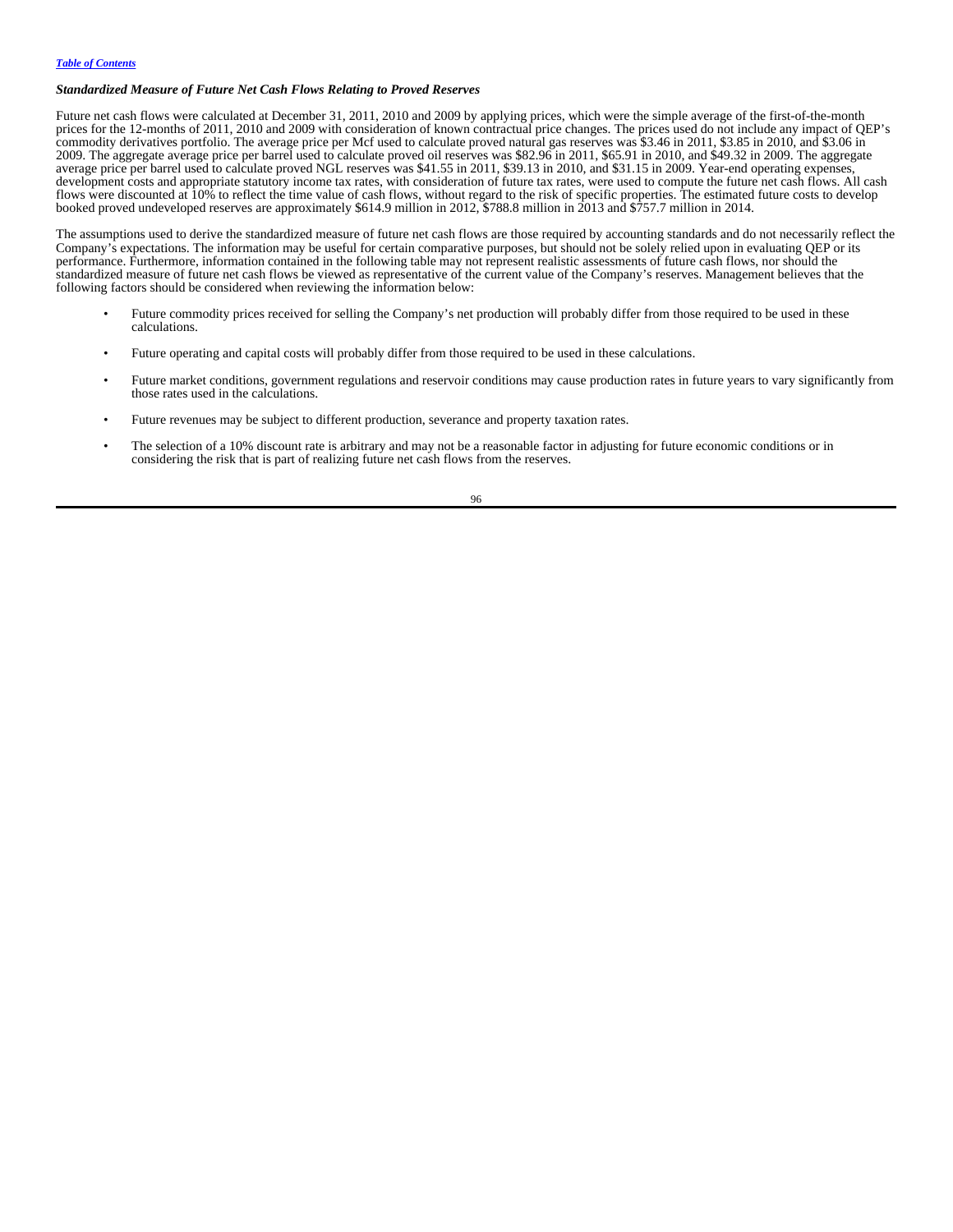The standardized measure of future net cash flows relating to proved reserves is presented in the table below:

|                                                            | Year Ended December 31, |                                 |                         |
|------------------------------------------------------------|-------------------------|---------------------------------|-------------------------|
|                                                            | 2011                    | 2010                            | 2009                    |
|                                                            |                         | (in millions)                   |                         |
| Future cash inflows                                        |                         | \$18,300.6 \$14,174.8 \$9,419.3 |                         |
| Future production costs                                    | (4.276.1)               |                                 | $(3,701.8)$ $(2,841.8)$ |
| Future development costs                                   | (3,250.0)               | (2,275.9)                       | (2,252.7)               |
| Future income tax expenses                                 | (2,837.1)               | (1,957.6)                       | (674.0)                 |
| Future net cash flows                                      | 7.937.4                 | 6.239.5                         | 3,650.8                 |
| 10% annual discount for estimated timing of net cash flows | (4, 411.8)              | (3,533.9)                       | (2,207.8)               |
| Standardized measure of discounted future net cash flows   | \$3,525.6               | 2,705.6<br>\$                   | \$1,443.0               |

The principal sources of change in the standardized measure of future net cash flows relating to proved reserves is presented in the table below:

|                                                                                           |           | Year Ended December 31,        |           |
|-------------------------------------------------------------------------------------------|-----------|--------------------------------|-----------|
|                                                                                           | 2011      | 2010                           | 2009      |
|                                                                                           |           | (in millions)                  |           |
| Balance at January 1.                                                                     |           | $$2,705.6 \$1,443.0 \$2,001.9$ |           |
| Sales of gas, oil and NGL produced during the period, net of production costs             |           | $(1,779.9)$ $(1,125.7)$        | (1,081.5) |
| Net change in sales prices and in production (lifting) costs related to future production | 1.472.5   | 1,775.8                        | (813.1)   |
| Net change due to extensions, discoveries and improved recovery                           | 1.806.4   | 789.1                          | 1,291.6   |
| Net change due to revisions of quantity estimates                                         | (48.2)    | 140.4                          | (380.4)   |
| Net change due to purchases and sales of reserves in place                                | (7.9)     | (25.8)                         | 6.4       |
| Previously estimated development costs incurred during the period                         | 533.6     | 434.2                          | 216.1     |
| Changes in estimated future development costs                                             | (1,110.4) | (325.4)                        | (347.4)   |
| Accretion of discount                                                                     | 355.4     | 170.9                          | 256.4     |
| Net change in income taxes                                                                | (411.4)   | (582.4)                        | 295.8     |
| Other                                                                                     | 9.9       | 11.5                           | (2.8)     |
| Net change                                                                                | 820.0     | 1,262.6                        | (558.9)   |
| Balance at December 31,                                                                   |           | $$3,525.6 \$2,705.6 \$1,443.0$ |           |
|                                                                                           |           |                                |           |

## **ITEM 9. CHANGES IN AND DISAGREEMENTS WITH ACCOUNTANTS ON ACCOUNTING AND FINANCIAL DISCLOSURE**

On November 11, 2011 the Audit Committee of the Board of Directors of QEP Resources, Inc. (the "Company") approved the engagement of PricewaterhouseCoopers LLP ("PWC") as the Company's independent registered public accounting firm for the year ending December 31, 2012. PWC informed the Company that it completed the prospective client evaluation process on November 15, 2011. In connection with the selection of PWC, also on November 11, 2011, the Audit Committee informed Ernst & Young LLP ("E&Y") that it will be dismissed as the Company's independent registered public accounting firm no later than the date of the filing of the Company's Form 10-K for the 2011 fiscal year. The decision to change auditors was the result of a request for proposal process that included the largest four public accounting firms.

During the years ended December 31, 2011, 2010 and 2009, and through February 24, 2012, neither the Company nor anyone on its behalf has consulted with PWC with respect to either (i) the application of accounting principles to a specified transaction, either completed or proposed, or the type of audit opinion that might be rendered on the Registrant's consolidated financial statements, and neither written nor oral advice was provided to the Company that PWC concluded was an important factor considered by the Company in reaching a decision as to any accounting, auditing or financial reporting issue; (ii) any matter that was either the subject of disagreement (as defined in Item 304(a)(1)(iv) of Regulation S-K and the related instructions to Item 304 of Regulation S-K) or a reportable event (as defined by Item 304(a)(1)(v) of Regulation S-K).

The report of E&Y on the Company's consolidated financial statements for the years ended December 31, 2010 and 2009 did not contain an adverse opinion or disclaimer of an opinion, and was not qualified or modified as to uncertainty, audit scope or accounting principles, except that the report includes an explanatory paragraph related to the Company's adoption of ASC 810-10-65-1, "Noncontrolling Interests in Consolidated Financial Statements", and SEC Release No. 33-8995, "Modernization of Oil and Gas Reporting."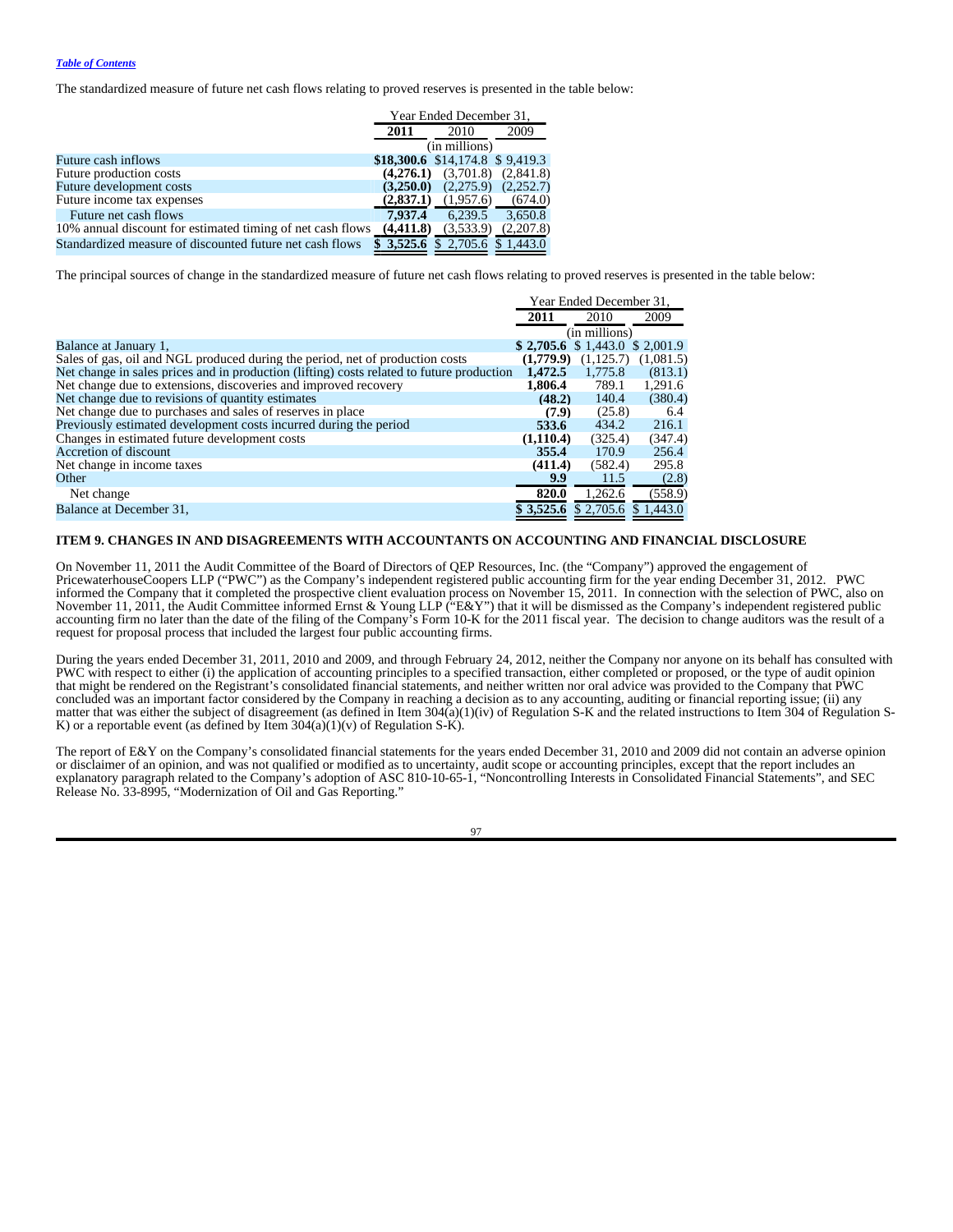During the years ended December 31, 2011, 2010 and 2009, and through February 24, 2012, there were no disagreements (as defined in Item 304(a)(1)(iv) of Regulation S-K and the related instructions to Item 304 of Regulation S-K) with E&Y on any matter of accounting principles or practices, financial statement disclosure, or auditing scope or procedure, which disagreements, if not resolved to the satisfaction of E&Y, would have caused E&Y to make reference to the subject matter of the disagreement in its report on the consolidated financial statements for such year.

During the years ended December 31, 2011, 2010 and 2009, and through February 24, 2012, there were no reportable events (as defined in Item 304(a)(1)(v) of Regulation S-K).

The Company has provided E&Y with a copy of the above disclosures, and E&Y has furnished the Company with a letter addressed to the SEC stating it agrees with the statements made above. For a copy of E&Y's letter see Exhibit No. 16.1 filed to the Company's Current Report on Form 8-K filed with the Securities and Exchange Commission on November 17, 2011.

## **ITEM 9A. CONTROLS AND PROCEDURES**

### **Evaluation of Disclosure Controls and Procedures**

The Company's Chief Executive Officer and Chief Financial Officer have evaluated the effectiveness of the Company's disclosure controls and procedures (as such term is defined in Rules 13a-15(e) under the Securities Exchange Act of 1934, as amended, as of December 31, 2011. Based on such evaluation, such officers have concluded that, as of December 31, 2011, the Company's disclosure controls and procedures are designed and effective to ensure that information required to be included in the Company's reports filed or submitted under the Exchange Act is recorded, processed, summarized and reported within the time periods specificed by the SEC's rules and forms and that information is accumulated and communicated to the Company's management including its principal executive officer and principal financial officer, or persons performing similar functions, as appropriate, to allow timely decisions regarding required disclosure.

In designing and evaluating the Company's disclosure controls and procedures, management recognizes that any controls and procedures, no matter how well designed and operated, can provide only reasonable, and not absolute, assurance that the objectives of the control system will be met. In addition, the design of any control system is based in part upon certain assumptions about the likelihood of future events and the application of judgment in evaluating the costbenefit relationship of possible controls and procedures. Because of these and other inherent limitations of control systems, there is only reasonable assurance that the Company's controls will succeed in achieving their goals under all potential future conditions.

### **Changes in Internal Controls**

There were no changes in the Company's internal controls over financial reporting that occurred during the quarter ended December 31, 2011, that have materially affected, or are reasonably likely to materially affect, the Company's internal control over financial reporting.

## **Management's Assessment of Internal Control Over Financial Reporting**

QEP's management is responsible for establishing and maintaining adequate internal control over financial reporting, as defined in Exchange Act Rule 13a-15(f). QEP Resources, Inc.'s internal control over financial reporting is a process designed under the supervision of QEP's Chief Executive Officer and Chief Financial Officer to provide reasonable assurance regarding the reliability of financial reporting and the preparation of consolidated financial statements for external purposes in accordance with accounting principles generally accepted in the United States of America. Because of its inherent limitations, internal control over financial reporting may not detect or prevent misstatements. Also, projections of any evaluation of the effectiveness to future periods are subject to the risk that controls may become inadequate because of changes in conditions, or that the degree of compliance with the policies or processes may deteriorate.

As of December 31, 2011, management assessed the effectiveness of our internal control over financial reporting based on the criteria for effective internal control over financial reporting established in *Internal Control—Integrated Framework,* issued by the Committee of Sponsoring Organizations of the Treadway Commission. Based on the assessment, management determined that the Company maintained effective internal control over financial reporting as of December 31, 2011, based on those criteria. Management included in its assessment of internal control over financial reporting all consolidated entities.

Ernst & Young LLP, the independent registered public accounting firm that audited the consolidated financial statements included in this Annual Report on Form 10-K, has issued an attestation report on the effectiveness of internal control over financial reporting as of December 31, 2011, which is included in Item 8. Financial Statements and Supplementary Data.

## **ITEM 9B. OTHER INFORMATION**

None.

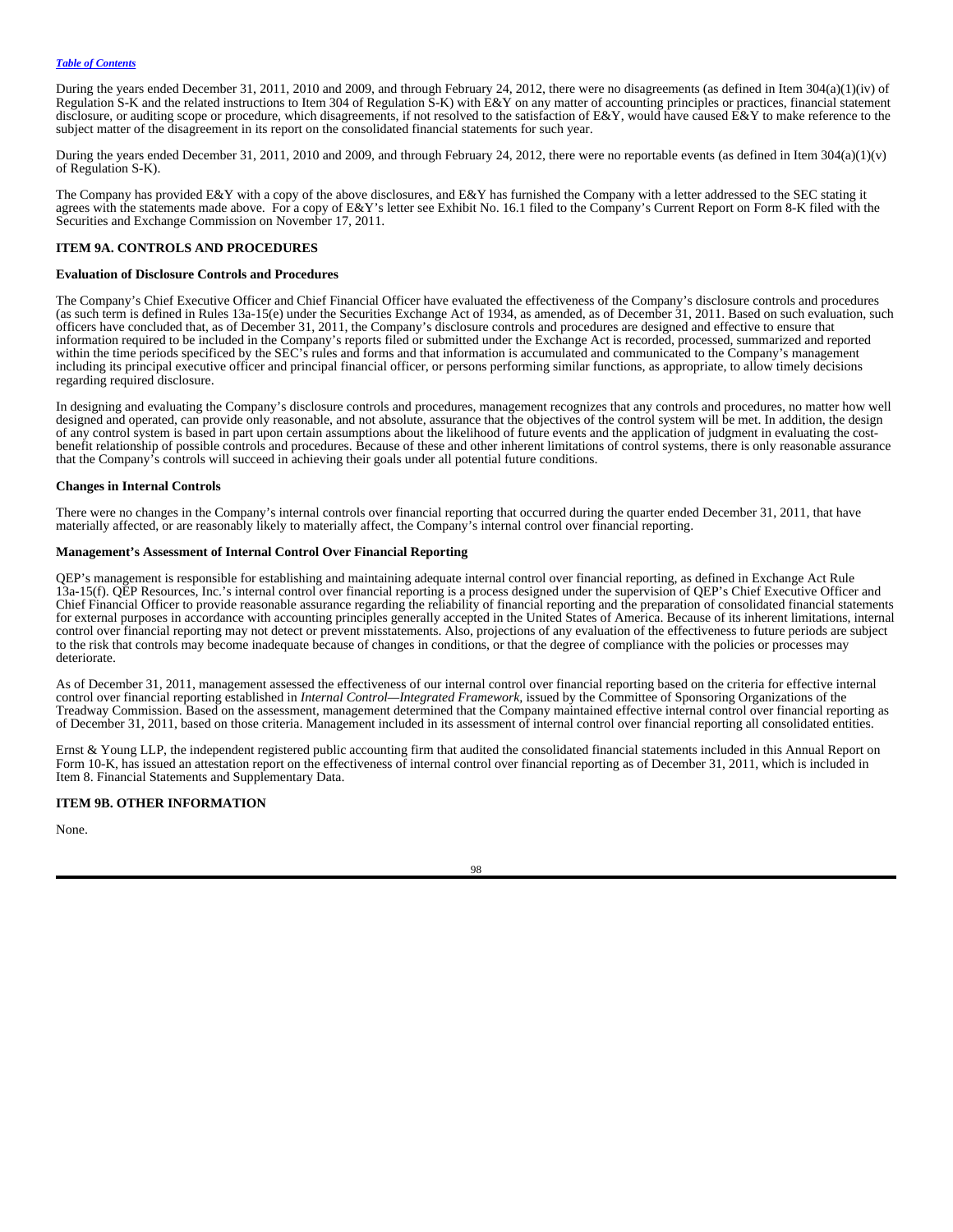## **PART III**

## **ITEM 10. DIRECTORS, EXECUTIVE OFFICERS AND CORPORATE GOVERNANCE**

The information required by Item 10 concerning QEP's directors and nominees for directors will be presented in the Company's definitive Proxy Statement prepared for the solicitation of proxies in connection with the Company's annual Meeting of Stockholders to be held on May 15, 2012, which will be filed with the Securities and Exchange Commission not later than 120 days subsequent to December 31, 2011 (Proxy Statement), and is incorporated by reference herein.

Information about the Company's executive officers can be found in Item 1 of Part I in this Annual Report.

Information concerning compliance with Section 16(a) of the Exchange Act will set forth in the Proxy Statement and is incorporated herein by reference.

The Company has a Business Ethics and Compliance Policy (Ethics Policy) that applies to all of its directors, officers (including its Chief Executive Officer and Chief Financial Officer) and employees. QEP has posted the Ethics Policy on its website, www.qepres.com. Any waiver of the Ethics Policy for executive officers must be approved only by the Company's Board of Directors. QEP will post on its website any amendments to or waivers of the Ethics Policy that apply to executive officers.

## **ITEM 11. EXECUTIVE COMPENSATION**

The information required by Item 11 will be set forth in the Proxy Statement and is incorporated herein by reference.

### **ITEM 12. SECURITY OWNERSHIP OF CERTAIN BENEFICIAL OWNERS AND MANAGEMENT AND RELATED STOCKHOLDER MATTERS**

The information required by Item 12 will be set forth in the Proxy Statement and is incorporated herein by reference.

## **ITEM 13. CERTAIN RELATIONSHIPS AND RELATED TRANSACTIONS, AND DIRECTOR INDEPENDENCE**

The information required by Item 13 will be set forth in the Proxy Statement and is incorporated herein by reference.

## **ITEM 14. PRINCIPAL ACCOUNTING FEES AND SERVICES**

The information required by Item 14 will be set forth in the Proxy Statement and is incorporated herein by reference.

## **PART IV**

#### **ITEM 15. EXHIBITS AND FINANCIAL STATEMENT SCHEDULES**

(a) Financial statements and financial statement schedules filed as part of this report are listed in the index included in Item 8. Financial Statements and Supplementary Data of this report.

(b) **Exhibits.** The following is a list of exhibits required to be filed as a part of this report in Item 15(b).

| Exhibit No. | Description                                                                                                                                                                                                                                                                                                                            |
|-------------|----------------------------------------------------------------------------------------------------------------------------------------------------------------------------------------------------------------------------------------------------------------------------------------------------------------------------------------|
| 2.1         | Agreement and Plan of Merger dated as of May 18, 2010, between Questar Market Resources, Inc., a Utah corporation, and QEP<br>Resources, Inc., a Delaware corporation. (Incorporated by reference to Exhibit No. 2.1 to the Company's Current Report on Form 8-K filed<br>with the Securities and Exchange Commission on May 24, 2010. |
| 2.2.        | Separation and Distribution Agreement dated as of June 14, 2010, by and between Questar Corporation and QEP Resources, Inc.<br>(Incorporated by reference to Exhibit No. 2.1 to the Company's Current Report on Form 8-K filed with the Securities and Exchange<br>Commission on June 16, 2010.)                                       |
| 3.1         | Certificate of Incorporation dated May 18, 2010. (Incorporated by reference to Exhibit No. 3.1 to the Company's Current Report on Form<br>8-K filed with the Securities and Exchange Commission on May 24, 2010.)                                                                                                                      |
| 3.2         | Amended and Restated Bylaws, deemed effective May 18, 2010. (Incorporated by reference to Exhibit No. 2.1 to the Company's Current<br>Report on Form 8-K filed with the Securities and Exchange Commission on May 24, 2010.)                                                                                                           |
| 3.5         | Certificate of Designations of Series A Junior Participating Preferred Stock of OEP Resources, Inc. (Incorporated by reference to Exhibit 2.<br>of OEP Resources, Inc.'s Registration Statement on Form 8-A filed with the Securities and Exchange Commission on June 30, 2010.)                                                       |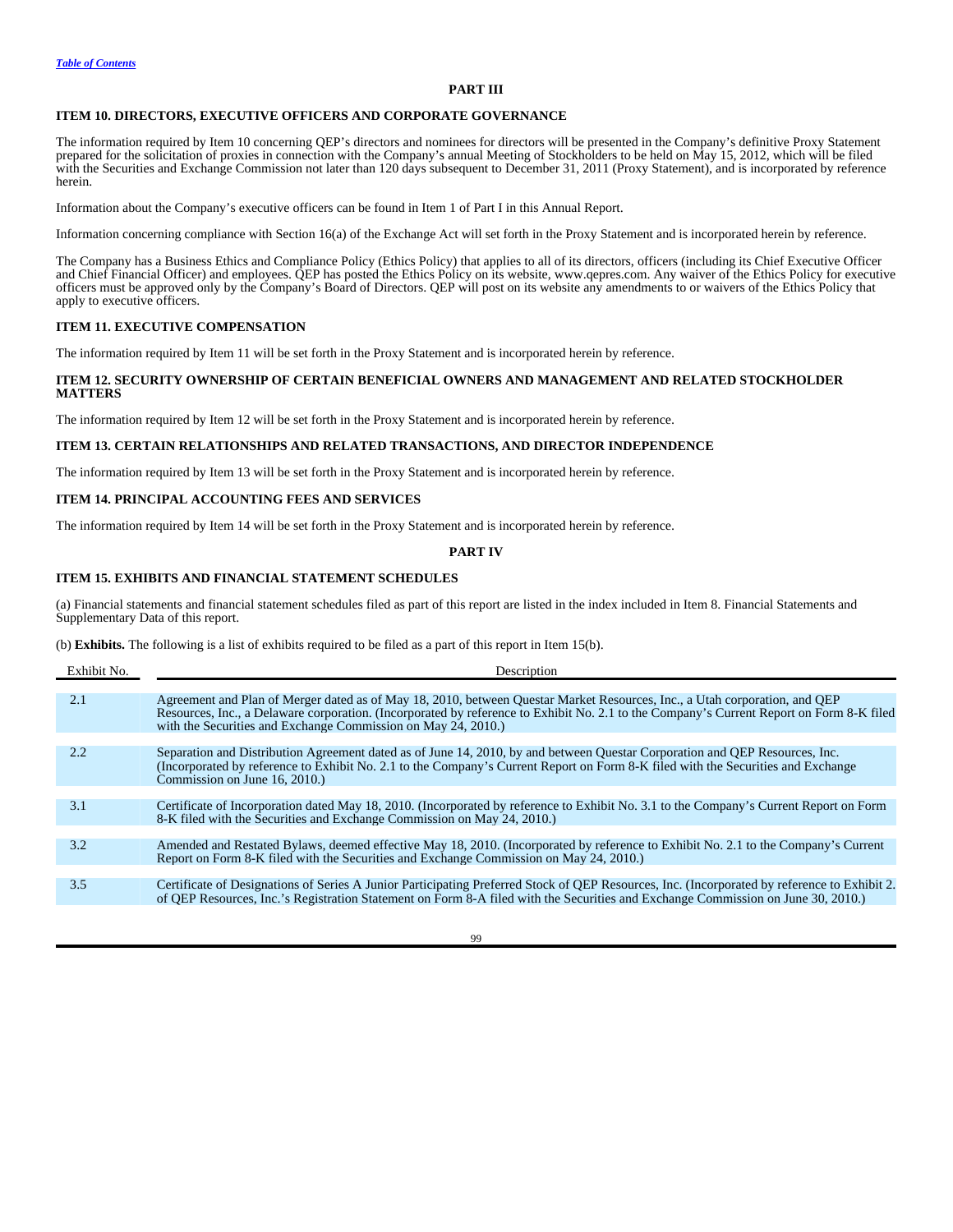| Exhibit No. | Description                                                                                                                                                                                                                                                                                                                                                                                                                                                                                                                                                                                                                                                                        |
|-------------|------------------------------------------------------------------------------------------------------------------------------------------------------------------------------------------------------------------------------------------------------------------------------------------------------------------------------------------------------------------------------------------------------------------------------------------------------------------------------------------------------------------------------------------------------------------------------------------------------------------------------------------------------------------------------------|
| 4.1         | Form of the Company's 6.05% Notes due 2016. (Incorporated by reference to Exhibit 99.2 to the Company's Current Report on Form 8-K<br>filed with the Securities and Exchange Commission on May 15, 2006.)                                                                                                                                                                                                                                                                                                                                                                                                                                                                          |
| 4.2         | Form of Officers' Certificate setting forth the terms of the Company's 6.05% Notes due 2016. (Incorporated by reference to Exhibit 99.3 to<br>the Company's Current Report on Form 8-K filed with the Securities and Exchange Commission on May 15, 2006.)                                                                                                                                                                                                                                                                                                                                                                                                                         |
| 4.3         | Form of the Company's 6.80% Notes due 2018. (Incorporated by reference to Exhibit 4.1 to the Company's Current Report on Form 8-K<br>filed with the Securities and Exchange Commission on April 1, 2008.)                                                                                                                                                                                                                                                                                                                                                                                                                                                                          |
| 4.4         | Form of Officers' Certificate setting forth the terms of the Company's 6.80% Notes due 2018. (Incorporated by reference to Exhibit 4.2 to<br>the Company's Current Report on Form 8-K filed with the Securities and Exchange Commission on April 1, 2008.)                                                                                                                                                                                                                                                                                                                                                                                                                         |
| 4.5         | Form of the Company's 6.80% Notes due 2020. (Incorporated by reference to Exhibit 4.1 to the Company's Current Report on Form 8-K<br>filed with the Securities and Exchange Commission on September 2, 2009.)                                                                                                                                                                                                                                                                                                                                                                                                                                                                      |
| 4.6         | Form of Officers' Certificate setting forth the terms of the Company's 6.80% Notes due 2020. (Incorporated by reference to Exhibit 4.2 to<br>the Company's Current Report on Form 8-K filed with the Securities and Exchange Commission on September 2, 2009.)                                                                                                                                                                                                                                                                                                                                                                                                                     |
| 4.7         | Officers' Certificate, dated as of August 16, 2010 (including the form of the Company's 6.875% Notes due 2021). (Incorporated by<br>reference to Exhibit 4.1 to the Company's Current Report on Form 8-K filed with the Securities and Exchange Commission on August 16,<br>2010.)                                                                                                                                                                                                                                                                                                                                                                                                 |
| 4.8         | Rights Agreement, dated as of June 30, 2010, between QEP Resources, Inc. and Wells Fargo Bank, N.A., which includes the Form of<br>Right Certificate as Exhibit B and the Summary of Rights to Purchase Preferred Stock as Exhibit C (Incorporated by reference to Exhibit 1<br>of QEP Resources, Inc.'s Registration Statement on Form 8-A filed with the Securities and Exchange Commission on June 30, 2010), as<br>amended by the First Amendment to Rights Agreement, dated as of February 14, 2012 (Incorporated by reference to Exhibit 4.1 of QEP<br>Resources, Inc.'s Current Report on Form 8-K filed with the Securities and Exchange Commission on February 14, 2012.) |
| 10.1        | Credit Agreement, dated as of August 25, 2011, among QEP Resources, Inc., Wells Fargo Bank, National Association, as the<br>administrative agent, letter of credit issuer and swing line lender, and the lenders party thereto. (Incorporated by reference to Exhibit No.<br>10.1 to the Company's Current Report on Form 8-K filed with the Securities and Exchange Commission on August 25, 2011.)                                                                                                                                                                                                                                                                               |
| 10.2        | Senior Unsecured Bridge Loan Agreement, dated as of June 30, 2010, among QEP Resources, Inc, as borrower, Deutsche Bank AG<br>Cayman Islands Branch, as administrative agent, Bank of America, N.A. and BMO Capital Markets Financing, Inc., as co-syndication<br>agents, JPMorgan Chase Bank, N.A. and Wells Fargo Bank, N.A., as co-documentation agents, and the lenders party thereto. (Incorporated<br>by reference to Exhibit No. 10.2 to the Company's Current Report on Form 8-K filed with the Securities and Exchange Commission on<br>July 1, 2010.)                                                                                                                    |
| 10.3        | Employee Matters Agreement, dated as of June 14, 2010, by and between Questar Corporation and QEP Resources, Inc. (Incorporated by<br>reference to Exhibit No. 10.1 to the Company's Current Report on Form 8-K filed with the Securities and Exchange Commission on<br>June 16, 2010.)                                                                                                                                                                                                                                                                                                                                                                                            |
| 10.4        | Tax Matters Agreement, dated as of June 14, 2010, by and between Questar Corporation and QEP Resources, Inc. (Incorporated by<br>reference to Exhibit No. 10.2 to the Company's Current Report on Form 8-K filed with the Securities and Exchange Commission on June<br>16, 2010.                                                                                                                                                                                                                                                                                                                                                                                                  |
| 10.5        | Transition Services Agreement, dated as of June 14, 2010, by and between Questar Corporation and QEP Resources, Inc. (Incorporated by<br>reference to Exhibit No. 10.3 to the Company's Current Report on Form 8-K filed with the Securities and Exchange Commission on<br>June 16, 2010.)                                                                                                                                                                                                                                                                                                                                                                                         |
| $10.6+$     | QEP Resources, Inc. Deferred Compensation Plan for Directors (Incorporated by reference to Exhibit No. 10.4 to the Company's Current<br>Report on Form 8-K filed with the Securities and Exchange Commission on June 16, 2010.)                                                                                                                                                                                                                                                                                                                                                                                                                                                    |
| $10.7+$     | Amended and Restated Employment Agreement dated June 15, 2010 by and between QEP Resources, Inc., Questar Corporation and<br>Charles B. Stanley (Incorporated by reference to Exhibit No. 10.5 to the Company's Current Report on Form 8-K filed with the Securities<br>and Exchange Commission on June 16, 2010.)                                                                                                                                                                                                                                                                                                                                                                 |
| $10.8+$     | Amended and Restated Employment Agreement dated June 15, 2010 by and between QEP Resources, Inc., Questar Corporation and<br>Richard J. Doleshek (Incorporated by reference to Exhibit No. 10.6 to the Company's Current Report on Form 8-K filed with the Securities<br>and Exchange Commission on June 16, 2010.)                                                                                                                                                                                                                                                                                                                                                                |
|             |                                                                                                                                                                                                                                                                                                                                                                                                                                                                                                                                                                                                                                                                                    |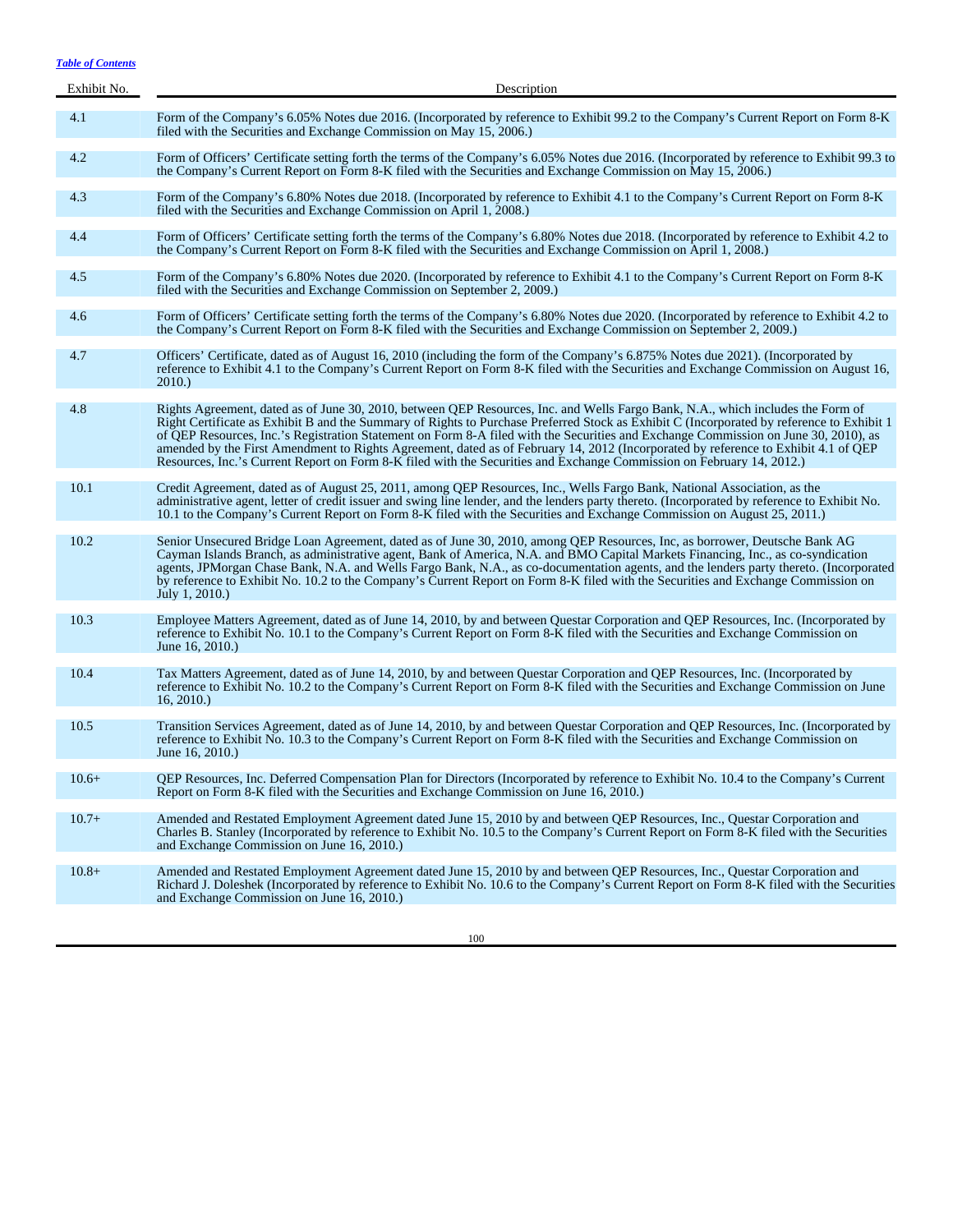| Exhibit No. | Description                                                                                                                                                                                                                                                                                                                                                                                                                                                                                      |
|-------------|--------------------------------------------------------------------------------------------------------------------------------------------------------------------------------------------------------------------------------------------------------------------------------------------------------------------------------------------------------------------------------------------------------------------------------------------------------------------------------------------------|
| $10.9+$     | QEP Resources, Inc. 2010 Annual Management Incentive Plan II (Incorporated by reference to Exhibit No. 10.7 to the Company's Current<br>Report on Form 8-K filed with the Securities and Exchange Commission on June 16, 2010.)                                                                                                                                                                                                                                                                  |
| $10.10+$    | QEP Resources, Inc. 2010 Long-Term Cash Incentive Plan (Incorporated by reference to Exhibit No. 10.8 to the Company's Current<br>Report on Form 8-K filed with the Securities and Exchange Commission on June 16, 2010).                                                                                                                                                                                                                                                                        |
| $10.11+$    | QEP Resources, Inc. 2010 Long-Term Stock Incentive Plan (Incorporated by reference to Exhibit No. 10.9 to the Company's Current<br>Report on Form 8-K filed with the Securities and Exchange Commission on June 16, 2010.)                                                                                                                                                                                                                                                                       |
| $10.12+$    | QEP Resources, Inc. Executive Severance Compensation Plan (Incorporated by reference to Exhibit No. 10.10 to the Company's Current<br>Report on Form 8-K filed with the Securities and Exchange Commission on June 16, 2010), as amended and restated by the QEP<br>Resources, Inc. Executive Severance Compensation Plan (Incorporated by reference to Exhibit No. 10.1 to the Company's Current Report<br>on Form 8-K filed with the Securities and Exchange Commission on February 16, 2012.) |
| $10.13+$    | QEP Resources, Inc. Deferred Compensation Wrap Plan (Incorporated by reference to Exhibit No. 10.1 to the Company's Current Report<br>on Form 8-K filed with the Securities and Exchange Commission on December 1, 2011.)                                                                                                                                                                                                                                                                        |
| $10.14+$    | QEP Resources, Inc. Supplemental Executive Retirement Plan (Incorporated by reference to Exhibit No. 10.12 to the Company's Current<br>Report on Form 8-K filed with the Securities and Exchange Commission on June 16, 2010.)                                                                                                                                                                                                                                                                   |
| $10.15+$    | QEP Resources, Inc. Form of Nonqualified Stock Option Agreement for nonqualified stock options granted to certain key executives.<br>(Incorporated by reference to Exhibit No. 10.1. to the Company's Current Report on Form 8-K filed with the Securities and Exchange<br>Commission on June 29, 2010.)                                                                                                                                                                                         |
| $10.16+$    | QEP Resources, Inc. Form of Nonqualified Stock Option Agreement for nonqualified stock options granted to other officers and key<br>employees. (Incorporated by reference to Exhibit No. 10.2 to the Company's Current Report on<br>Form 8-K filed with the Securities and Exchange Commission on June 29, 2010.)                                                                                                                                                                                |
| $10.17+$    | QEP Resources, Inc. Form of Incentive Stock Option Agreement for incentive stock options granted to certain key executives.<br>(Incorporated by reference to Exhibit No. 10.3, to the Company's Current Report on Form 8-K filed with the Securities and Exchange<br>Commission on June 29, 2010.)                                                                                                                                                                                               |
| $10.18+$    | QEP Resources, Inc. Form of Incentive Stock Option Agreement for incentive stock options granted to other officers and key employees.<br>(Incorporated by reference to Exhibit No. 10.4 to the Company's Current Report on Form 8-K filed with the Securities and Exchange<br>Commission on June 29, 2010.)                                                                                                                                                                                      |
| $10.19+$    | QEP Resources, Inc. Form of Restricted Stock Agreement for restricted stock granted to certain key executives. (Incorporated by reference<br>to Exhibit No. 10.5 to the Company's Current Report on Form 8-K filed with the Securities and Exchange Commission on June 29, 2010.)                                                                                                                                                                                                                |
| $10.20+$    | QEP Resources, Inc. Form of Restricted Stock Agreement for restricted stock granted to other officers and key employees. (Incorporated<br>by reference to Exhibit No. 10.6 to the Company's Current Report on Form 8-K filed with the Securities and Exchange Commission on<br>June 29, 2010.)                                                                                                                                                                                                   |
| $10.21+$    | QEP Resources, Inc. Form of Restricted Stock Agreement for restricted stock granted to non-employee directors. (Incorporated by<br>reference to Exhibit No. 10.7 to the Company's Current Report on Form 8-K filed with the Securities and Exchange Commission on<br>June 29, 2010.)                                                                                                                                                                                                             |
| $10.22+$    | QEP Resources, Inc. Form of Phantom Stock Agreement for phantom stock granted to non-employee directors. (Incorporated by reference<br>to Exhibit No. 10.8 to the Company's Current Report on Form 8-K filed with the Securities and Exchange Commission on June 29, 2010.)                                                                                                                                                                                                                      |
| $10.23+$    | QEP Resources, Inc. Form of Restricted Stock Units Agreement for restricted stock units granted to Mr. Keith O. Rattie. (Incorporated by<br>reference to Exhibit No. 10.9 to the Company's Current Report on Form 8-K filed with the Securities and Exchange Commission on<br>June 29, 2010.)                                                                                                                                                                                                    |
| $12.1*$     | Ratio of earnings to fixed charges.                                                                                                                                                                                                                                                                                                                                                                                                                                                              |
| 16.1        | QEP Resources, Inc. Change in Registrant's Certifying Accountant. (Incorporated by reference to Exhibit No. 4.01 to the Company's<br>Current Report on Form 8-K filed with the Securities and Exchange Commission on November 17, 2011.)                                                                                                                                                                                                                                                         |
| $21.1*$     | Subsidiaries of the Company.                                                                                                                                                                                                                                                                                                                                                                                                                                                                     |
| $23.1*$     | Consent of Independent Registered Public Accounting Firm.                                                                                                                                                                                                                                                                                                                                                                                                                                        |
|             |                                                                                                                                                                                                                                                                                                                                                                                                                                                                                                  |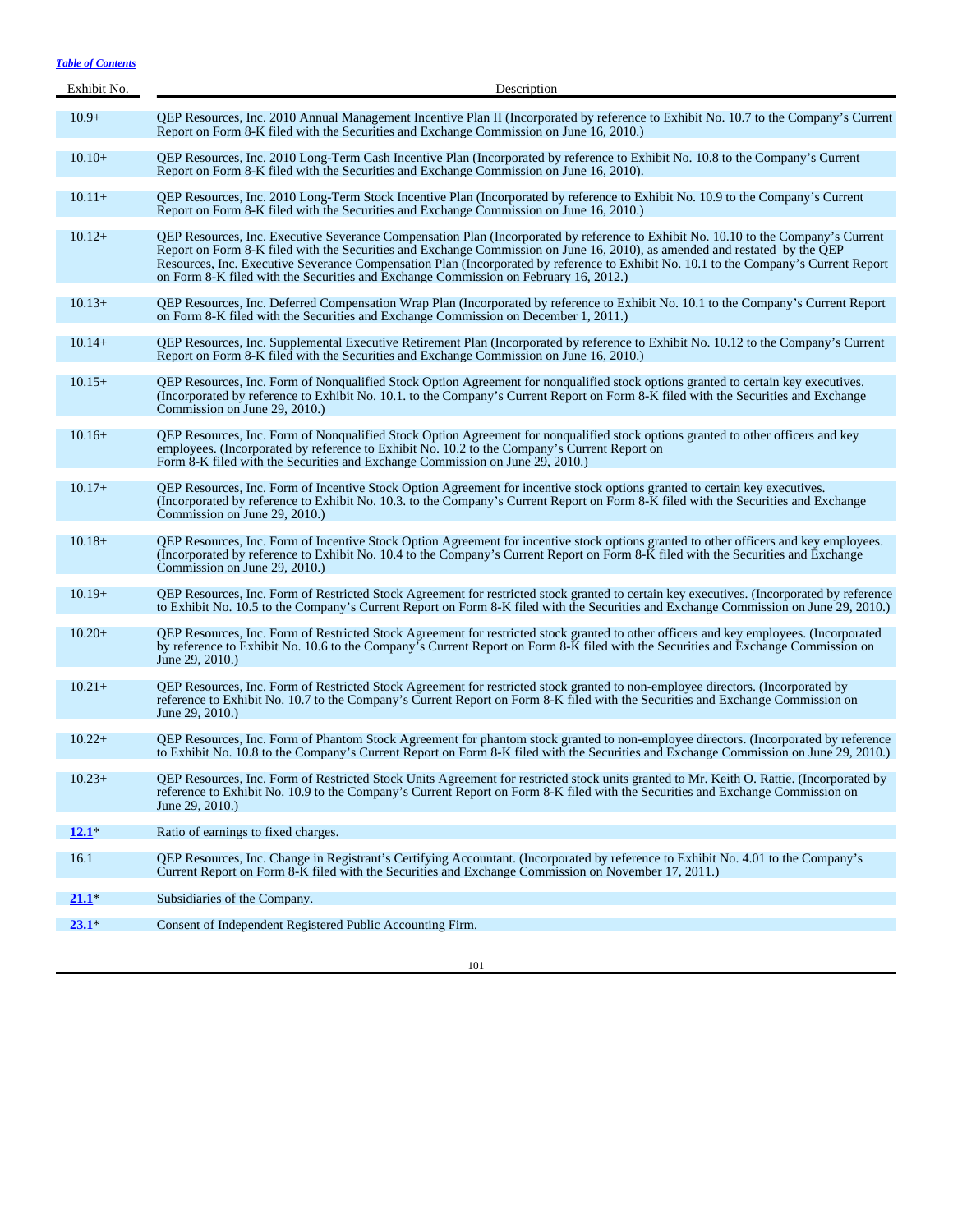| Exhibit No. | Description                                                                                                                                                                                                                                                                    |
|-------------|--------------------------------------------------------------------------------------------------------------------------------------------------------------------------------------------------------------------------------------------------------------------------------|
| $23.2*$     | Consent of Independent Petroleum Engineers and Geologists.                                                                                                                                                                                                                     |
| $23.3*$     | Qualifications and Report of Independent Petroleum Engineers and Geologists.                                                                                                                                                                                                   |
| $24*$       | Power of Attorney                                                                                                                                                                                                                                                              |
| $31.1*$     | Certification signed by Charles B. Stanley, QEP Resources, Inc. President and Chief Executive Officer, pursuant to Section 302 of the<br>Sarbanes-Oxley Act of 2002.                                                                                                           |
| $31.2*$     | Certification signed by Richard J. Doleshek, QEP Resources, Inc. Executive Vice President, Chief Financial Officer and Treasurer,<br>pursuant to Section 302 of the Sarbanes-Oxley Act of 2002.                                                                                |
| $32.1*$     | Certification signed by Charles B. Stanley and Richard J. Doleshek, QEP Resources, Inc. President and Chief Executive Officer and<br>Executive Vice President, Chief Financial Officer and Treasurer, respectively, pursuant to Section 906 of the Sarbanes-Oxley Act of 2002. |
| $101.$ INS* | <b>XBRL</b> Instance Document                                                                                                                                                                                                                                                  |
| $101.SCH*$  | <b>XBRL Schema Document</b>                                                                                                                                                                                                                                                    |
| $101.CAI.*$ | <b>XBRL Calculation Linkbase Document</b>                                                                                                                                                                                                                                      |
| $101.LAB*$  | XBRL Label Linkbase Document                                                                                                                                                                                                                                                   |
| $101.PRE*$  | <b>XBRL Presentation Linkbase Document</b>                                                                                                                                                                                                                                     |
| $101.DEF*$  | <b>XBRL Definition Linkbase Document</b>                                                                                                                                                                                                                                       |

\* Filed herewith

+ Indicates a management contract or compensatory plan or arrangement

# (c) **Financial Statement Schedule:**

### QEP RESOURCES, INC. Schedule of Valuation and Qualifying Accounts

| Description                  | <b>Beginning Balance</b> | Amounts charged<br>(credited) to expense | Deductions for accounts<br>written off and other |            | <b>Ending Balance</b> |  |
|------------------------------|--------------------------|------------------------------------------|--------------------------------------------------|------------|-----------------------|--|
|                              | (in millions)            |                                          |                                                  |            |                       |  |
| Year ended December 31, 2011 |                          |                                          |                                                  |            |                       |  |
| Allowance for bad debts      | 2.3 <sup>°</sup>         | 0.2 <sup>5</sup>                         |                                                  | $(0.8)$ \$ | 1.7                   |  |
| Year ended December 31, 2010 |                          |                                          |                                                  |            |                       |  |
| Allowance for bad debts      | 3.0                      | (0.3)                                    |                                                  | (0.4)      | 2.3                   |  |
| Year ended December 31, 2009 |                          |                                          |                                                  |            |                       |  |
| Allowance for bad debts      | 2.7                      | 0.4                                      |                                                  | (0.1)      | 3.0                   |  |
|                              |                          |                                          |                                                  |            |                       |  |

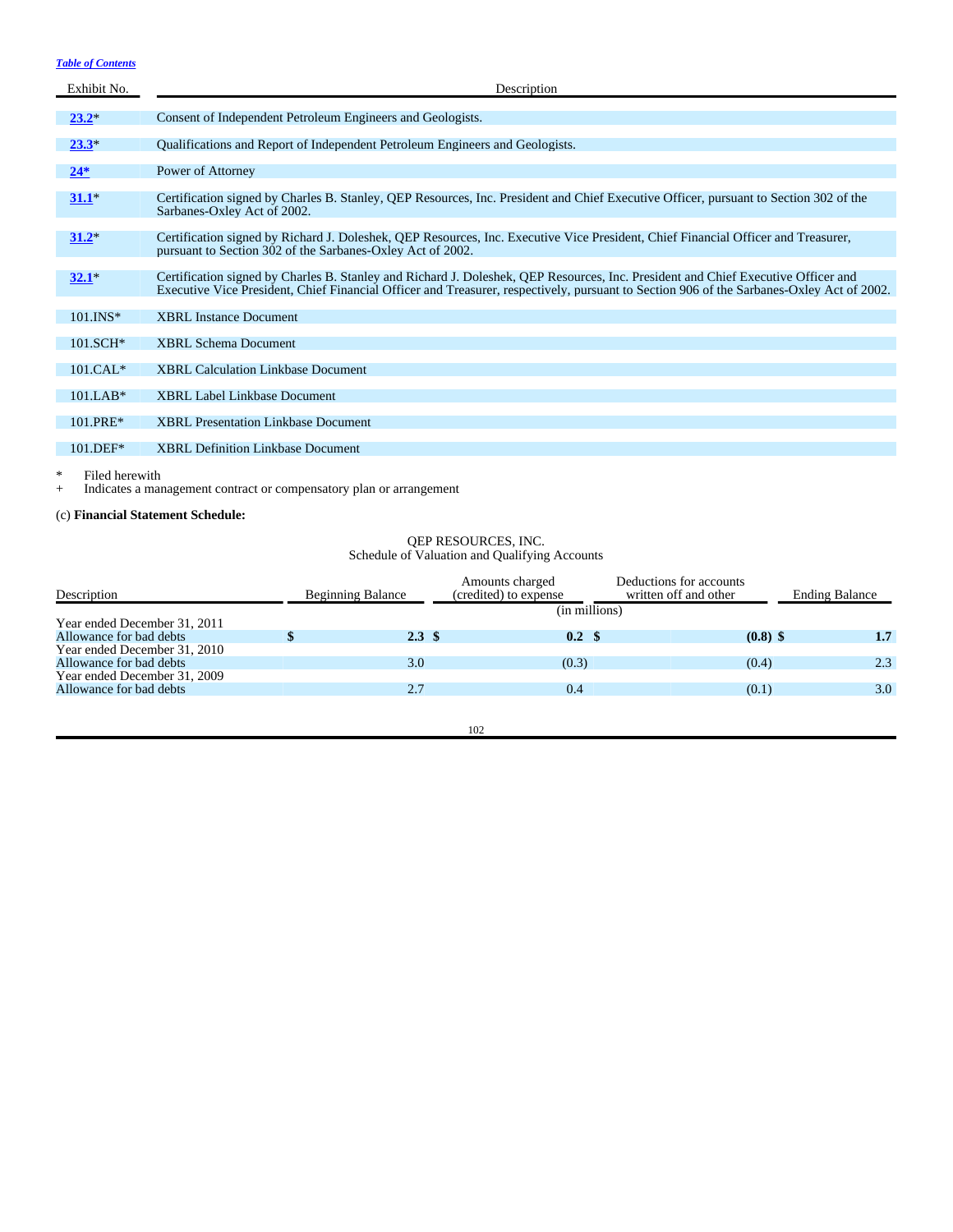## SIGNATURES

Pursuant to the requirements of Section 13 or 15(d) of the Securities Exchange Act of 1934, the registrant has duly caused this report to be signed on its behalf by the undersigned, thereunto duly authorized, on the 24th day of February, 2012.

> QEP RESOURCES, INC. (Registrant)

By: /s/ C. B. Stanley

C. B. Stanley President and Chief Executive Officer

Pursuant to the requirements of the Securities Exchange Act of 1934, this report has been signed below by the following persons on behalf of the registrant and in the capacities and on the date indicated.

\*Phillips S. Baker, Jr. (2008)<br>
\*Phillips S. Baker, Jr. (2008)<br>
\*Phillips S. Baker, Jr. (2008) \*L. Richard Flury Director \*David Trice \*Robert E. McKee III Director \*M. W. Scoggins and the second state of the second state of the Director of the Director  $\ast$ C. B. Stanley \*C. B. Stanley

/s/ C. B. Stanley President and Chief Executive Officer C. B. Stanley Director (Principal Executive Officer)

/s/ Richard J. Doleshek Executive Vice President, Richard J. Doleshek Chief Financial Officer and Treasurer (Principal Financial Officer)

Vice President and Controller<br>
B. Kurtis Watts Vice President and Controller<br>
(Principal Accounting Officer) (Principal Accounting Officer)

\*Keith O. Rattie Chairman of the Board; Director <br>
\*Phillips S. Baker, Jr. Chairman of the Board; Director Phillips S. Baker, Jr.

February 24, 2012  $^{*}$ By /s/ C. B. Stanley

Date C. B. Stanley, Attorney in Fact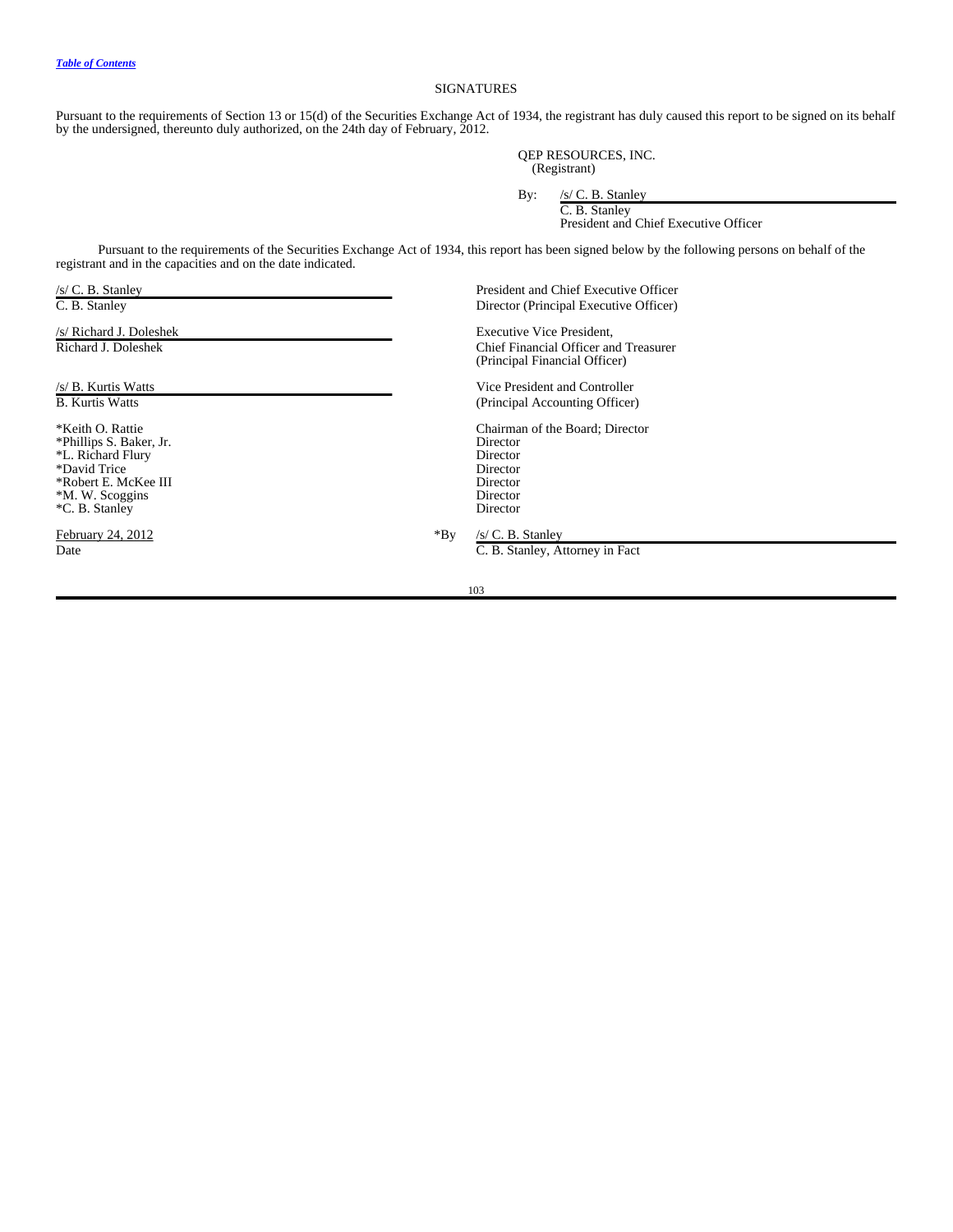## **QEP Resources, Inc. Ratio of Earnings to Fixed Charges**

|                                                                                                                                      | Year Ended December 31. |         |                       |           |
|--------------------------------------------------------------------------------------------------------------------------------------|-------------------------|---------|-----------------------|-----------|
|                                                                                                                                      |                         | 2011    | 2010                  | 2009      |
|                                                                                                                                      |                         |         | (dollars in millions) |           |
| <b>Earnings</b>                                                                                                                      |                         |         |                       |           |
| Income from continuing operations before income taxes and adjustment for income or loss from equity investees \$422.0 \$458.3 \$30.3 |                         |         |                       |           |
| Add (deduct):                                                                                                                        |                         |         |                       |           |
| Fixed charges                                                                                                                        |                         | 95.7    | 89.8                  | 72.1      |
| Distributed income from equity investees                                                                                             |                         | 7.9     | 2.4                   | 1.1       |
| Capitalized interest                                                                                                                 |                         | (3.0)   | (3.1)                 |           |
| Noncontrolling interest in pre-tax income of subsidiary that has not incurred fixed charges                                          |                         | (3.2)   | (2.9)                 | (2.6)     |
| Total earnings                                                                                                                       |                         | \$519.4 | \$544.5               | \$400.9   |
|                                                                                                                                      |                         |         |                       |           |
| <b>Fixed Charges</b>                                                                                                                 |                         |         |                       |           |
| Interest expense                                                                                                                     | \$                      | 90.0    | 84.4<br>- \$          | 70.1<br>S |
| Capitalized interest                                                                                                                 |                         | 3.0     | 3.1                   |           |
| Estimate of the interest within rental expense                                                                                       |                         | 2.7     | 2.3                   | 2.0       |
| <b>Total Fixed Charges</b>                                                                                                           |                         | \$95.7  | 89.8<br>$\mathbb{S}$  | 72.1      |
|                                                                                                                                      |                         |         |                       |           |
| <b>Ratio of Earnings to Fixed Charges</b>                                                                                            |                         | 5.4     | 6.1                   | 5.6       |

For purposes of this presentation, earnings represent income from continuing operations before income taxes adjusted for fixed charges, earnings and distributions of equity investees. Income before income taxes includes QEP Resources' share of pretax earnings of equity investees. Fixed charges consist of total interest charges (expensed and capitalized), amortization of debt issuance costs and losses from reacquired debt, and the interest portion of rental expense estimated at 50%.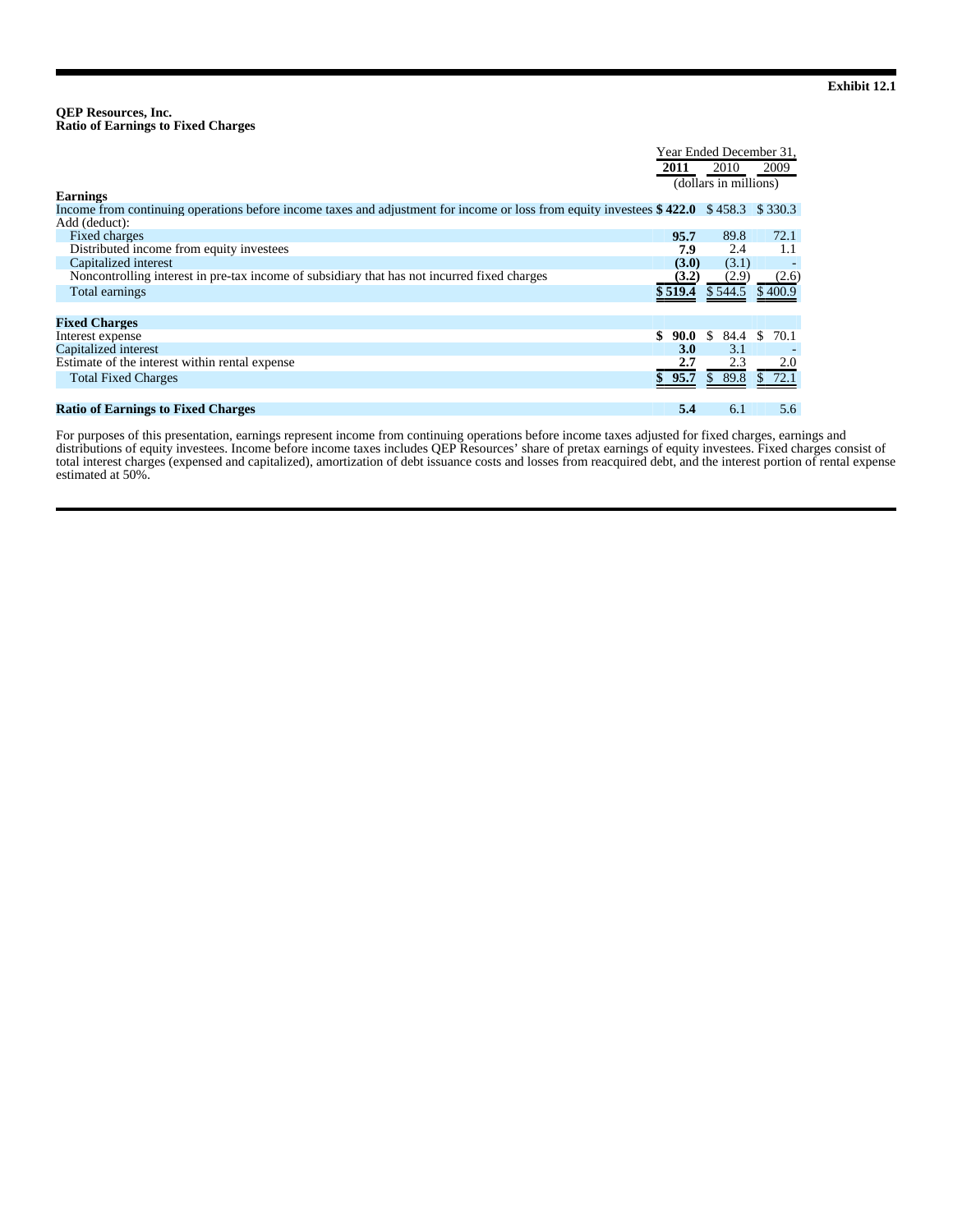**Exhibit 21.1**

#### **QEP Resources, Inc. Subsidiaries**

| <b>Name</b>                        | <b>State of Organization</b> | Reference |
|------------------------------------|------------------------------|-----------|
| <b>OEP Energy Company</b>          | Texas                        | (1)       |
| <b>OEP Field Services Company</b>  | Utah                         | (1)       |
| <b>OEP Marketing Company</b>       | Utah                         | (1)       |
| <b>OESI</b>                        | Utah                         | (1)       |
| Uintah Basin Field Services, LLC   | Delaware                     | (5)       |
| Rendezvous Gas Services, LLC       | Wyoming                      | (3)       |
| Three Rivers Gathering, LLC        | Delaware                     | (4)       |
| Rendezvous Pipeline Company, LLC   | Colorado                     | (2)       |
| Perry Land Management Company, LLC | Oklahoma                     | (2)       |
| Roden Participants, LTD            | Texas                        | (7)       |
| Clear Creek Storage Company, LLC   | Utah                         | (6)       |

(1) 100% owned by QEP Resources, Inc.

(2) 100% owned by QEP Field Services Company (3) 78% owned by QEP Field Services Company

(4) 50% owned by QEP Field Services Company

(5) 38% owned by QEP Field Services Company

(6) 100 % owned by QEP Marketing Company

(7) 14% owned by QEP Energy Company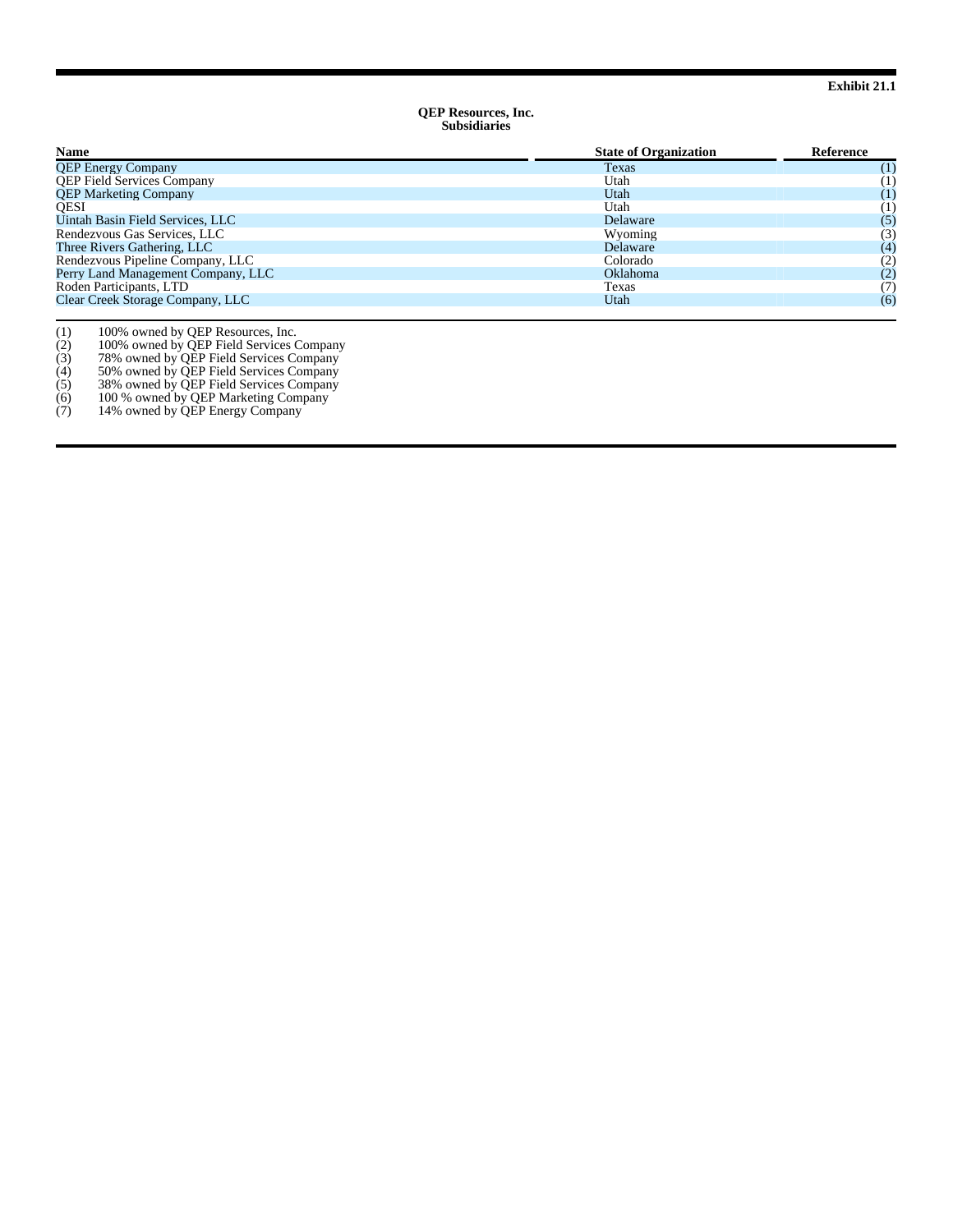## **Consent of Independent Registered Public Accounting Firm**

We consent to the incorporation by reference in the following Registration Statements:

- 1. Registration Statement (Form S-8 No. 333-167726) pertaining to the QEP Resources, Inc. Long-Term Stock Incentive Plan,
- 2. Registration Statement (Form S-8 No. 333-167727) pertaining to the QEP Resources, Inc. Employee Investment Plan,
- 3. Registration Statement (Form S-3 No. 333-165805) of Questar Market Resources, Inc. (predecessor of QEP Resources, Inc.) and in the related Prospectus

of our report dated February 24, 2012, with respect to the consolidated financial statements and schedule of QEP Resources, Inc. and the effectiveness of internal control over financial reporting of QEP Resources, Inc. included in this Form 10-K for the year ended December 31, 2011.

 /s/ Ernst & Young LLP Denver, Colorado February 24, 2012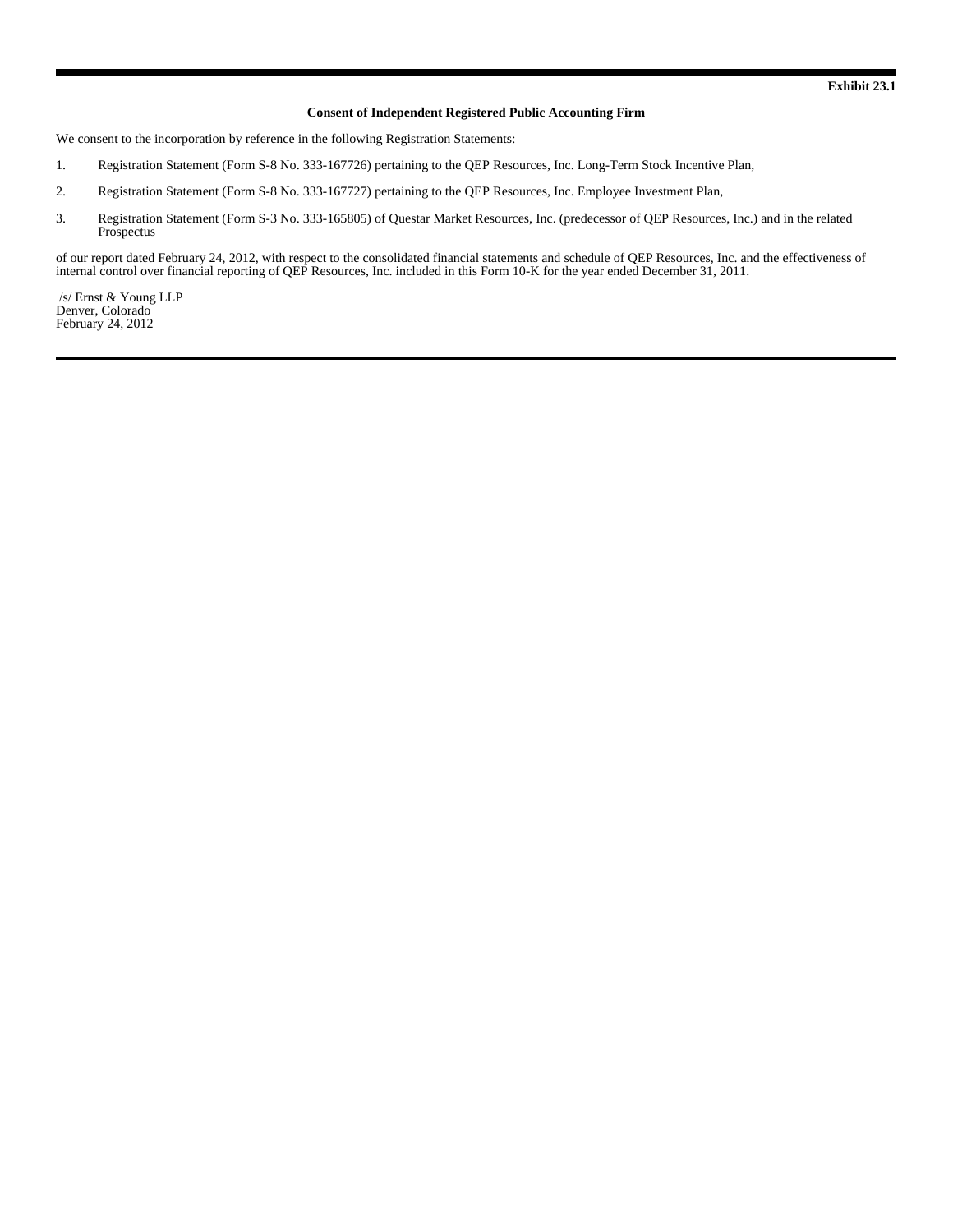

# 621 SEVENTEENTH STREET SUITE 1550 DENVER, COLORADO 80293 TELEPHONE (303) 623-9147

# CONSENT OF INDEPENDENT PETROLEUM ENGINEERS

As independent petroleum engineers, we hereby consent to the reference of our firm and the use of information contained in our reports relating to the proved gas and oil reserves of QEP Energy Company in the Annual Report on Form 10-K of QEP Resources, Inc. as of the years ended December 31, 2008, 2009, 2010 and 2011 and to the inclusion of our report dated February 1, 2012 as an exhibit to the Annual Report on Form 10-K. We further consent to the incorporation by reference thereof into Registration Statement Nos. 333-165805 on Form S-3, 333-167726 and 333-167727 on Form S-8.

/s/ Ryder Scott Company, L.P.

Ryder Scott Company, L.P.

Denver, Colorado February 24, 2012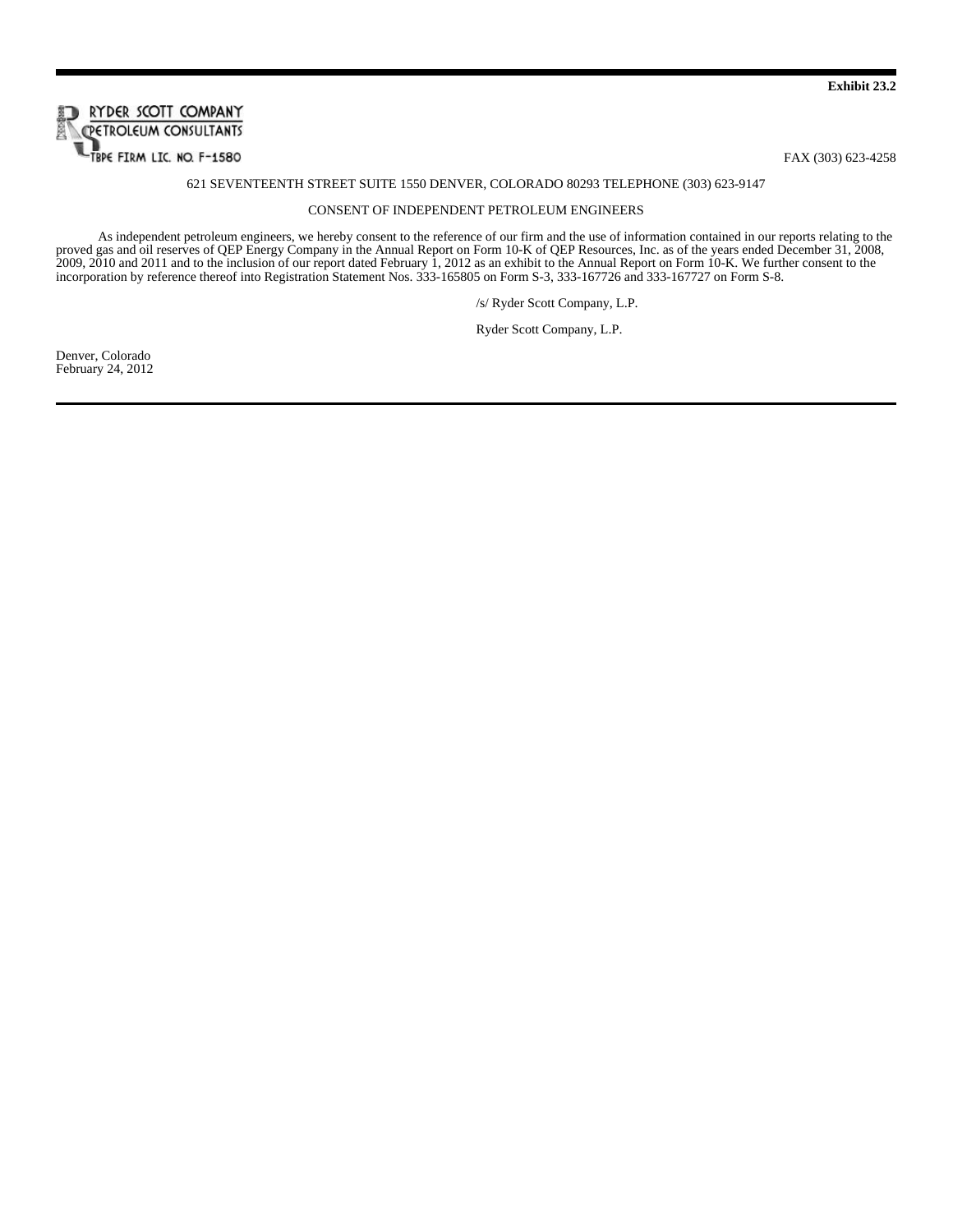

FAX (303) 623-4258

February 1, 2012

QEP Energy Company 1050 Seventeenth Street, Suite 500 Denver, Colorado 80265

#### Gentlemen:

At your request, Ryder Scott Company (Ryder Scott) has prepared an estimate of the proved reserves, future production, and income attributable to certain leasehold and royalty interests of QEP Energy Company (QEP) as of December 31, 2011. The subject properties are located in the States of Arkansas, Colorado, Kansas, Louisiana, Montana, North Dakota, New Mexico, Oklahoma, Texas, Utah and Wyoming. The reserves and income data were estimated based on the definitions and disclosure guidelines of the United States Securities and Exchange Commission (SEC) contained in Title 17, Code of Federal Regulations, Modernization of Oil and Gas Reporting, Final Rule released January 14, 2009 in the Federal Register (SEC regulations). Our third party study, completed on February 1, 2012 and presented herein, was prepared for public disclosure by QEP in filings made with the SEC in accordance with the disclosure requirements set forth in the SEC regulations.

The properties evaluated by Ryder Scott represent 100 percent of the total net proved liquid hydrocarbon reserves and 100 percent of the total net proved gas reserves of QEP as of December 31, 2011.

The estimated reserves and future net income amounts presented in this report, as of December 31, 2011, are related to hydrocarbon prices. The hydrocarbon prices used in the preparation of this report are based on the average prices during the 12-month period prior to the ending date of the period covered in this report, determined as the unweighted arithmetic averages of the prices in effect on the first-day-of-the-month for each month within such period, unless prices were defined by contractual arrangements, as required by the SEC regulations. Actual future prices may vary significantly from the prices required by SEC regulations; therefore, volumes of reserves actually recovered and the amounts of income actually received may differ significantly from the estimated quantities presented in this report. The results of this study are summarized below.

#### **SEC PARAMETERS** Estimated Net Reserves and Income Data Certain Leasehold and Royalty Interests of  **QEP Energy Company**

|                               |                 |                                     |            | As of December 31, 2011 |
|-------------------------------|-----------------|-------------------------------------|------------|-------------------------|
|                               |                 | Proved                              |            |                         |
|                               |                 | Developed                           |            | Total                   |
|                               |                 | Producing Non-Producing Undeveloped |            | Proved                  |
| <b>Net Remaining Reserves</b> |                 |                                     |            |                         |
| Oil/Condensate – Barrels      | 31.039.305      | 1.916.229                           | 34.559.294 | 67.514.828              |
| Plant Products – Barrels      | 36,805,527      | 1.582.498                           | 38.169.030 | 76.557.055              |
| $Gas - MMCF$                  | 1.473.943       | 64.296                              | 1,211,136  | 2.749.375               |
|                               |                 |                                     |            |                         |
| <b>Income Data M\$</b>        |                 |                                     |            |                         |
| <b>Future Gross Revenue</b>   | $$8.825.852$ \$ | 412.668 \$                          |            | 7.960.080 \$17.198.600  |
| <b>Deductions</b>             | 2,042,611       | 118,897                             | 4,262,596  | 6,424,104               |
| Future Net Income (FNI) \$    | 6.783.241 \$    | 293,771                             | \$.        | 3.697.484 \$10.774.496  |
|                               |                 |                                     |            |                         |
| Discounted FNI $@$ 10%        | $$3.742.425$ \$ | 159,997 \$                          |            | 883,427 \$4,785,849     |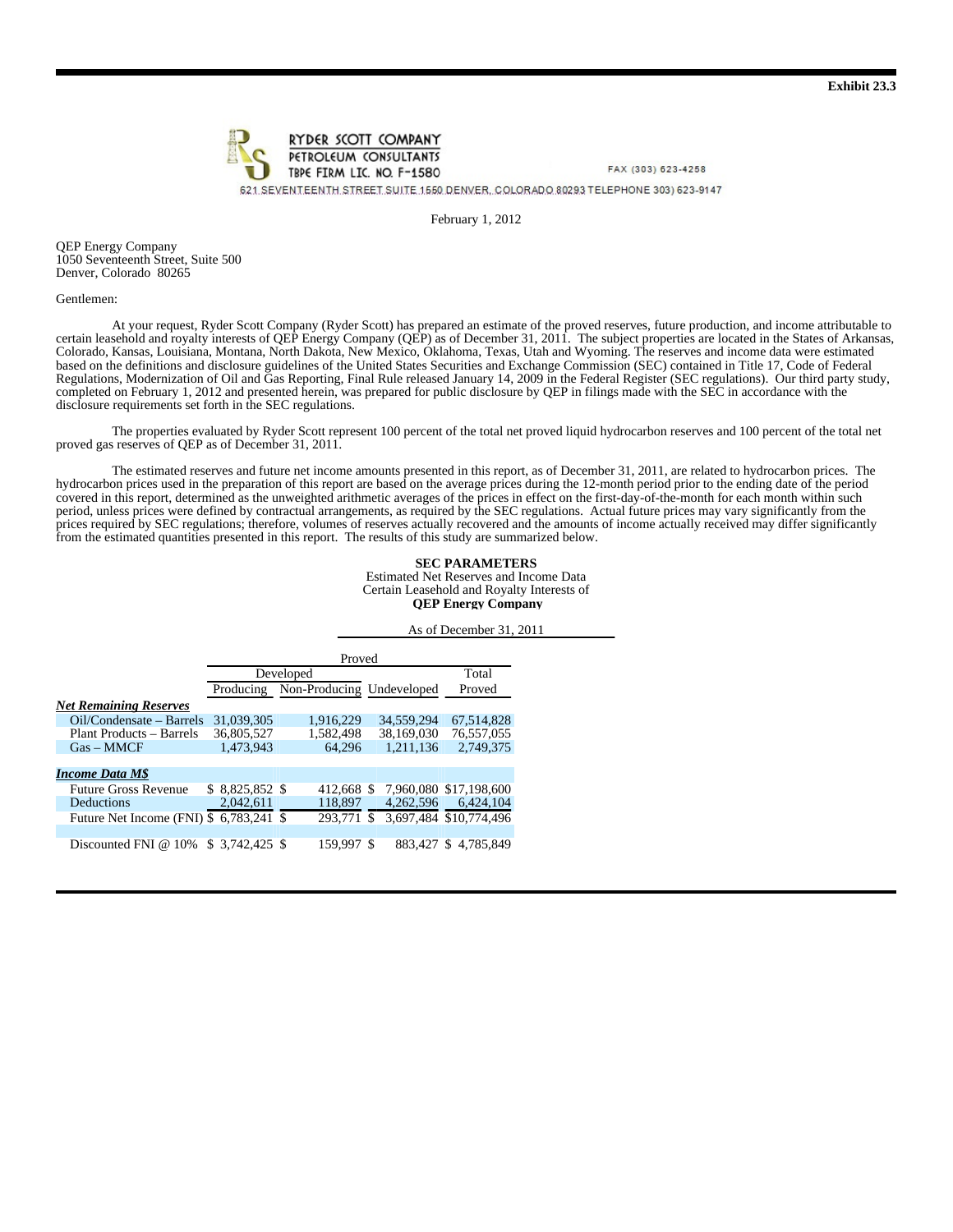Liquid hydrocarbons are expressed in standard 42 gallon barrels. All gas volumes are reported on an "as sold basis" expressed in millions of cubic feet (MMCF) at the official temperature and pressure bases of the areas in which the gas reserves are located. In this report, the revenues, deductions, and income data are expressed as thousands of U.S. dollars (M\$).

The estimates of the reserves, future production, and income attributable to properties in this report were prepared using the economic software package AriesTM System Petroleum Economic Evaluation Software, a copyrighted program of Halliburton. The program was used at the request of QEP. Ryder Scott has found this program to be generally acceptable, but notes that certain summaries and calculations may vary due to rounding and may not exactly match the sum of the properties being summarized. Furthermore, one line economic summaries may vary slightly from the more detailed cash flow projections of the same properties, also due to rounding. The rounding differences are not material.

The future gross revenue is after the deduction of production taxes. The deductions incorporate the normal direct costs of operating the wells, ad valorem taxes, recompletion costs, development costs and certain abandonment costs net of salvage. Other deductions are variable operating costs primarily resulting from salt water disposal charges. The future net income is before the deduction of state and federal income taxes and general administrative overhead, and has not been adjusted for outstanding loans that may exist, nor does it include any adjustment for cash on hand or undistributed income. Gas reserves account for approximately 52 percent and liquid hydrocarbon reserves account for the remaining 48 percent of total future gross revenue from proved reserves.

The discounted future net income shown above was calculated using a discount rate of 10 percent per annum compounded monthly. Future net income was discounted at four other discount rates which were also compounded monthly. These results are shown in summary form as follows.

|                          | Discounted Future Net Income M\$<br>As of December 31, 2011 |  |  |
|--------------------------|-------------------------------------------------------------|--|--|
| Discount Rate<br>Percent | Total<br>Proved                                             |  |  |
|                          |                                                             |  |  |
|                          | \$6,754,774                                                 |  |  |
| 15                       | \$3,655,641                                                 |  |  |
| 20                       | \$2,935,246                                                 |  |  |
| 25                       | \$2,442,175                                                 |  |  |

The results shown above are presented for your information and should not be construed as our estimate of fair market value.

## *Reserves Included in This Report*

The proved reserves included herein conform to the definition as set forth in the Securities and Exchange Commission's Regulations Part  $210.4-10(a)$ . An abridged version of the SEC reserves definitions from  $210.4-10(a)$  entitled "Petroleum Reserves Definitions" is included as an attachment to this report.

The various proved reserve status categories are defined under the attachment entitled "Petroleum Reserves Definitions" in this report. The proved developed non-producing reserves included herein consist of the shut-in and behind pipe categories.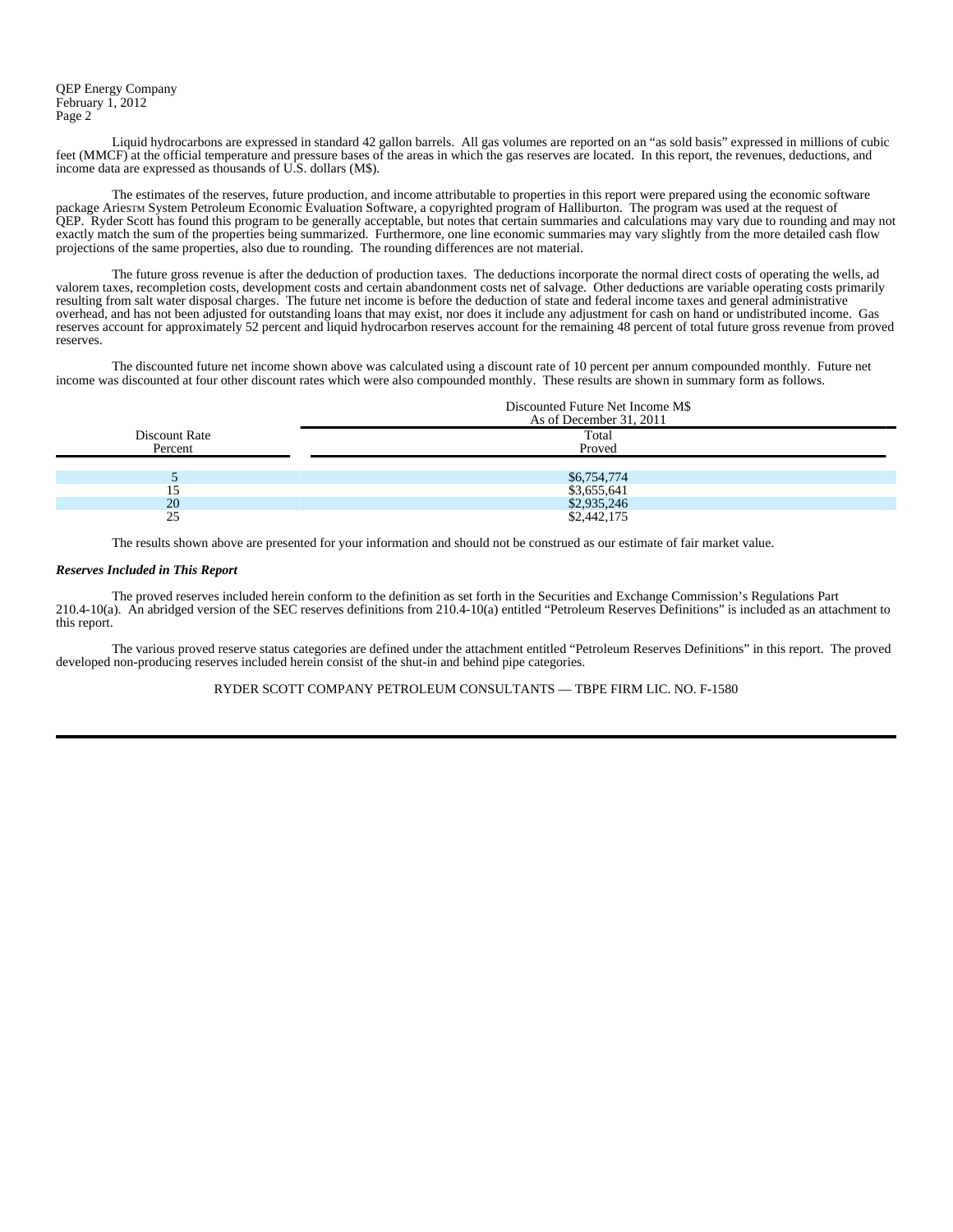No attempt was made to quantify or otherwise account for any accumulated gas production imbalances that may exist. The proved gas volumes included herein do not attribute gas consumed in operations as reserves.

Reserves are "estimated remaining quantities of oil and gas and related substances anticipated to be economically producible, as of a given date, by application of development projects to known accumulations." All reserve estimates involve an assessment of the uncertainty relating the likelihood that the actual remaining quantities recovered will be greater or less than the estimated quantities determined as of the date the estimate is made. The uncertainty depends chiefly on the amount of reliable geologic and engineering data available at the time of the estimate and the interpretation of these data. The relative degree of uncertainty may be conveyed by placing reserves into one of two principal classifications, either proved or unproved. Unproved reserves are less certain to be recovered than proved reserves, and may be further sub-classified as probable and possible reserves to denote progressively increasing uncertainty in their recoverability. At QEP's request, this report addresses only the proved reserves attributable to the properties evaluated herein.

Proved oil and gas reserves are "those quantities of oil and gas which, by analysis of geoscience and engineering data, can be estimated with reasonable certainty to be economically producible from a given date forward." The proved reserves included herein were estimated using deterministic methods. If deterministic methods are used, the SEC has defined reasonable certainty for proved reserves as a "high degree of confidence that the quantities will be recovered."

Proved reserve estimates will generally be revised only as additional geologic or engineering data become available or as economic conditions change. For proved reserves, the SEC states that "as changes due to increased availability of geoscience (geological, geophysical, and geochemical), engineering, and economic data are made to the estimated ultimate recovery (EUR) with time, reasonably certain EUR is much more likely to increase or remain constant than to decrease." Moreover, estimates of proved reserves may be revised as a result of future operations, effects of regulation by governmental agencies or geopolitical or economic risks. Therefore, the proved reserves included in this report are estimates only and should not be construed as being exact quantities, and if recovered, the revenues therefrom, and the actual costs related thereto, could be more or less than the estimated amounts.

QEP's operations may be subject to various levels of governmental controls and regulations. These controls and regulations may include, but may not be limited to, matters relating to land tenure and leasing, the legal rights to produce hydrocarbons, drilling and production practices, environmental protection, marketing and pricing policies, royalties, various taxes and levies including income tax and are subject to change from time to time. Such changes in governmental regulations and policies may cause volumes of proved reserves actually recovered and amounts of proved income actually received to differ significantly from the estimated quantities.

The estimates of proved reserves presented herein were based upon a detailed study of the properties in which QEP owns an interest; however, we have not made any field examination of the properties. No consideration was given in this report to potential environmental liabilities that may exist nor were any costs included for potential liabilities to restore and clean up damages, if any, caused by past operating practices.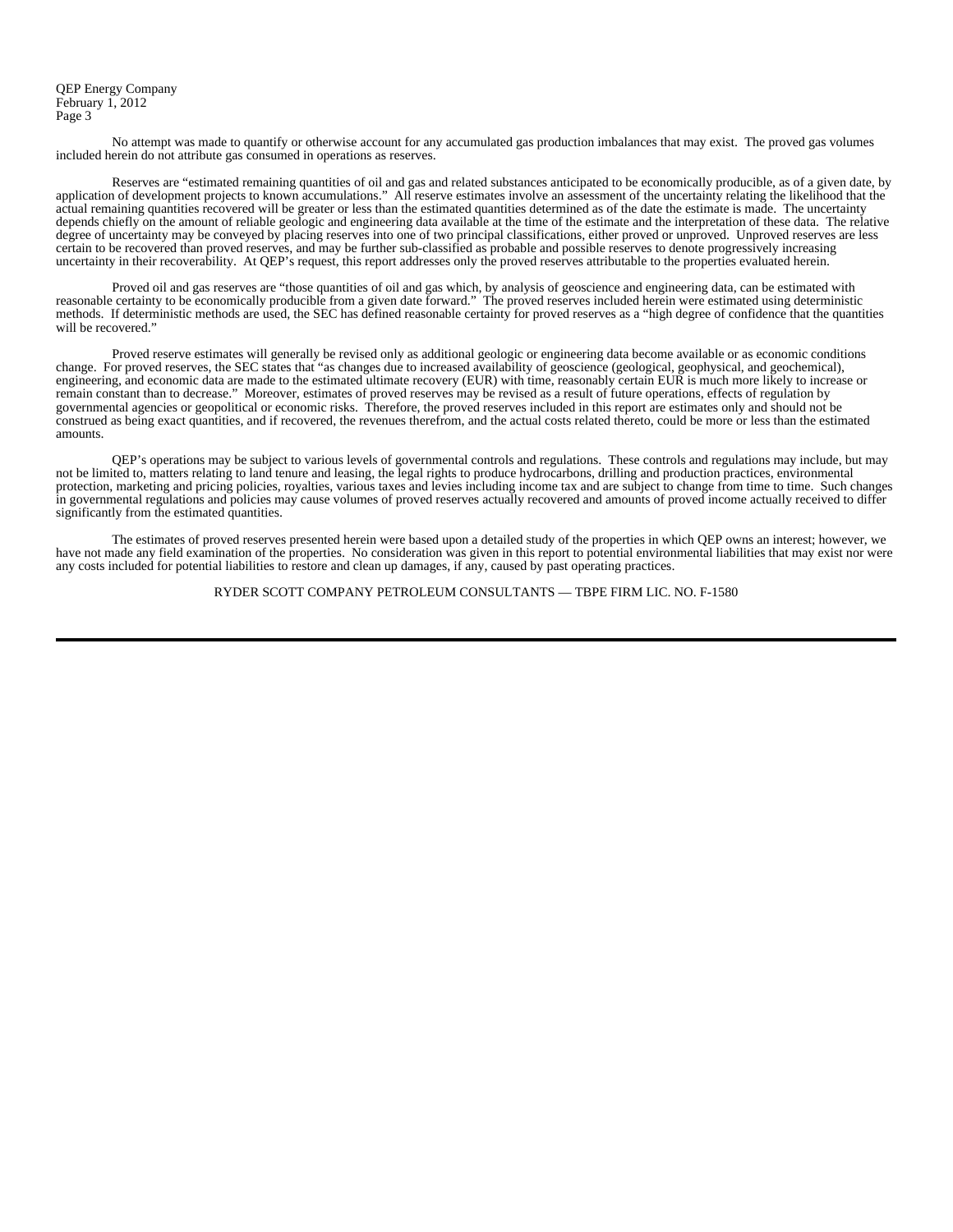#### *Estimates of Reserves*

The estimation of reserves involves two distinct determinations. The first determination results in the estimation of the quantities of recoverable oil and gas and the second determination results in the estimation of the uncertainty associated with those estimated quantities in accordance with the definitions set forth by the Securities and Exchange Commission's Regulations Part 210.4-10(a). The process of estimating the quantities of recoverable oil and gas reserves relies on the use of certain generally accepted analytical procedures. These analytical procedures fall into three broad categories or methods: (1) performance-based methods; (2) volumetric-based methods; and (3) analogy. These methods may be used singularly or in combination by the reserve evaluator in the process of estimating the quantities of reserves. Reserve evaluators must select the method or combination of methods which in their professional judgment is most appropriate given the nature and amount of reliable geoscience and engineering data available at the time of the estimate, the established or anticipated performance characteristics of the reservoir being evaluated and the stage of development or producing maturity of the property.

In many cases, the analysis of the available geoscience and engineering data and the subsequent interpretation of this data may indicate a range of possible outcomes in an estimate, irrespective of the method selected by the evaluator. When a range in the quantity of reserves is identified, the evaluator must determine the uncertainty associated with the incremental quantities of the reserves. If the reserve quantities are estimated using the deterministic incremental approach, the uncertainty for each discrete incremental quantity of the reserves is addressed by the reserve category assigned by the evaluator. Therefore, it is the categorization of reserve quantities as proved, probable and/or possible that addresses the inherent uncertainty in the estimated quantities reported. For proved reserves, uncertainty is defined by the SEC as reasonable certainty wherein the "quantities actually recovered are much more likely than not to be achieved." The SEC states that "probable reserves are those additional reserves that are less certain to be recovered than proved reserves but which, together with proved reserves, are as likely as not to be recovered." The SEC states that "possible reserves are those additional reserves that are less certain to be recovered than probable reserves and the total quantities ultimately recovered from a project have a low probability of exceeding proved plus probable plus possible reserves." All quantities of reserves within the same reserve category must meet the SEC definitions as noted above.

Estimates of reserves quantities and their associated reserve categories may be revised in the future as additional geoscience or engineering data become available. Furthermore, estimates of reserves quantities and their associated reserve categories may also be revised due to other factors such as changes in economic conditions, results of future operations, effects of regulation by governmental agencies or geopolitical or economic risks as previously noted herein.

The proved reserves for the properties included herein were estimated by performance, analogy or volumetric methods**.** All of the proved producing reserves attributable to producing wells and/or reservoirs were estimated by performance methods**.** These performance methods include, but may not be limited to, decline curve analysis which utilized extrapolations of historical production and pressure data available through December, 2011 in those cases where such data were considered to be definitive. The data utilized in this analysis were furnished to Ryder Scott by QEP or obtained from public data sources and were considered sufficient for the purpose thereof.

Approximately 99 percent of the proved developed non-producing and undeveloped reserves included herein were estimated by analogy. Approximately 1 percent of the proved developed non-producing and undeveloped reserves included herein were estimated by the volumetric method. The volumetric analysis utilized pertinent well data furnished to Ryder Scott by QEP or which we have obtained from public data sources that were available through December, 2011. The data utilized from the analogues as well as well data incorporated into our volumetric analysis were considered sufficient for the purpose thereof.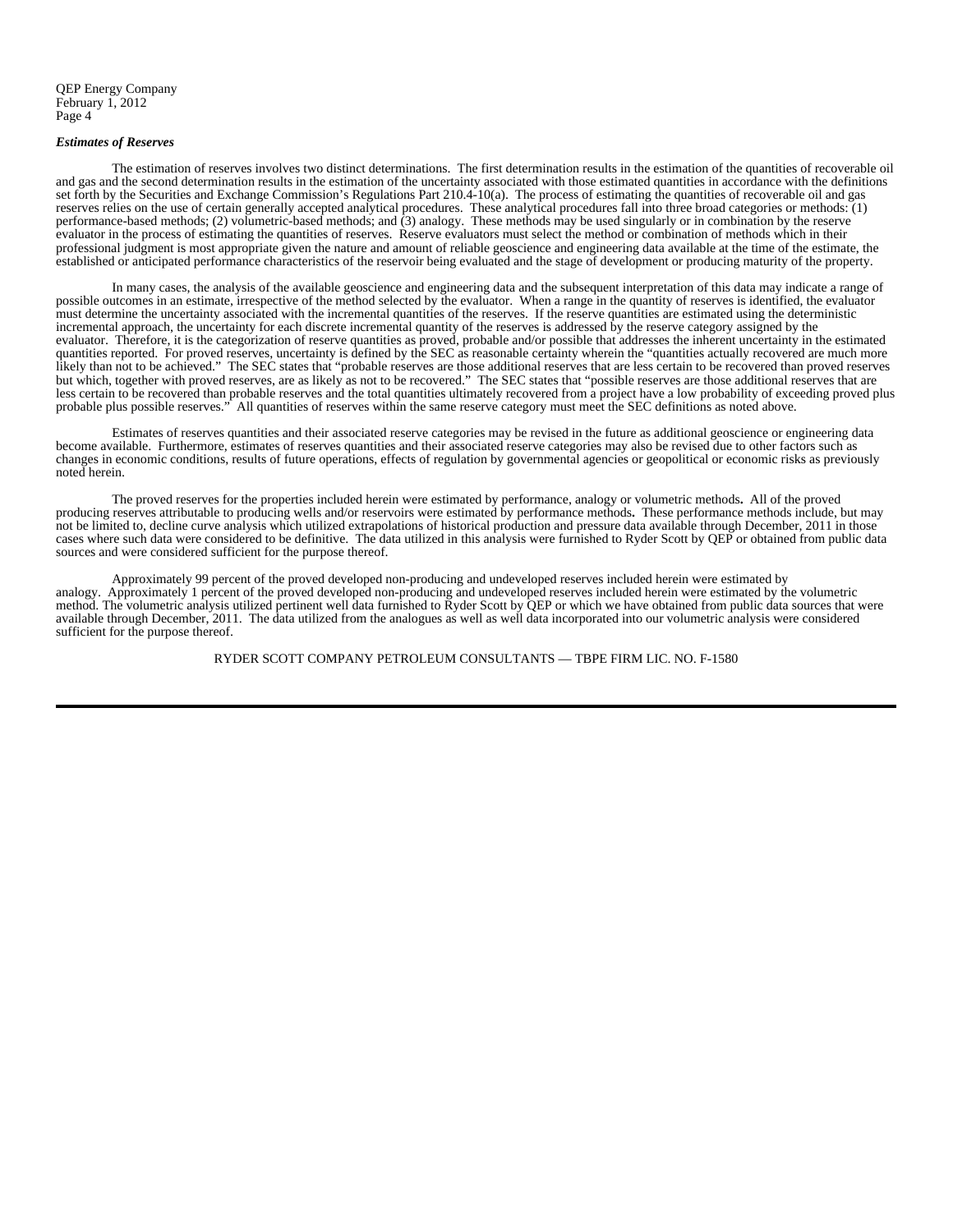To estimate economically recoverable proved oil and gas reserves and related future net cash flows, we consider many factors and assumptions including, but not limited to, the use of reservoir parameters derived from geological, geophysical and engineering data that cannot be measured directly, economic criteria based on current costs and SEC pricing requirements, and forecasts of future production rates. Under the SEC regulations 210.4-10(a)(22) (v) and (26), proved reserves must be anticipated to be economically producible from a given date forward based on existing economic conditions including the prices and costs at which economic producibility from a reservoir is to be determined. While it may reasonably be anticipated that the future prices received for the sale of production and the operating costs and other costs relating to such production may increase or decrease from those under existing economic conditions, such changes were, in accordance with rules adopted by the SEC, omitted from consideration in making this evaluation.

QEP has informed us that they have furnished us all of the material accounts, records, geological and engineering data, and reports and other data required for this investigation. In preparing our forecast of future proved production and income, we have relied upon data furnished by QEP with respect to property interests owned, production and well tests from examined wells, normal direct costs of operating the wells or leases, other costs such as transportation and/or processing fees, ad valorem and production taxes, recompletion and development costs, abandonment costs after salvage, product prices based on the SEC regulations, adjustments or differentials to product prices, geological structural and isochore maps, well logs, core analyses, and pressure measurements. Ryder Scott reviewed such factual data for its reasonableness; however, we have not conducted an independent verification of the data furnished by QEP. We consider the factual data used in this report appropriate and sufficient for the purpose of preparing the estimates of reserves and future net revenues herein.

In summary, we consider the assumptions, data, methods and analytical procedures used in this report appropriate for the purpose hereof, and we have used all such methods and procedures that we consider necessary and appropriate to prepare the estimates of reserves herein. The proved reserves included herein were determined in conformance with the United States Securities and Exchange Commission (SEC) Modernization of Oil and Gas Reporting; Final Rule, including all references to Regulation S-X and Regulation S-K, referred to herein collectively as the "SEC Regulations." In our opinion, the proved reserves presented in this report comply with the definitions, guidelines and disclosure requirements as required by the SEC regulations.

#### *Future Production Rates*

For wells currently on production, our forecasts of future production rates are based on historical performance data. If no production decline trend has been established, future production rates were held constant, or adjusted for the effects of curtailment where appropriate, until a decline in ability to produce was anticipated. An estimated rate of decline was then applied to depletion of the reserves. If a decline trend has been established, this trend was used as the basis for estimating future production rates.

Test data and other related information were used to estimate the anticipated initial production rates for those wells or locations that are not currently producing. For reserves not yet on production, sales were estimated to commence at an anticipated date furnished by QEP. Wells or locations that are not currently producing may start producing earlier or later than anticipated in our estimates due to unforeseen factors causing a change in the timing to initiate production. Such factors may include delays due to weather, the availability of rigs, the sequence of drilling, completing and/or recompleting wells and/or constraints set by regulatory bodies.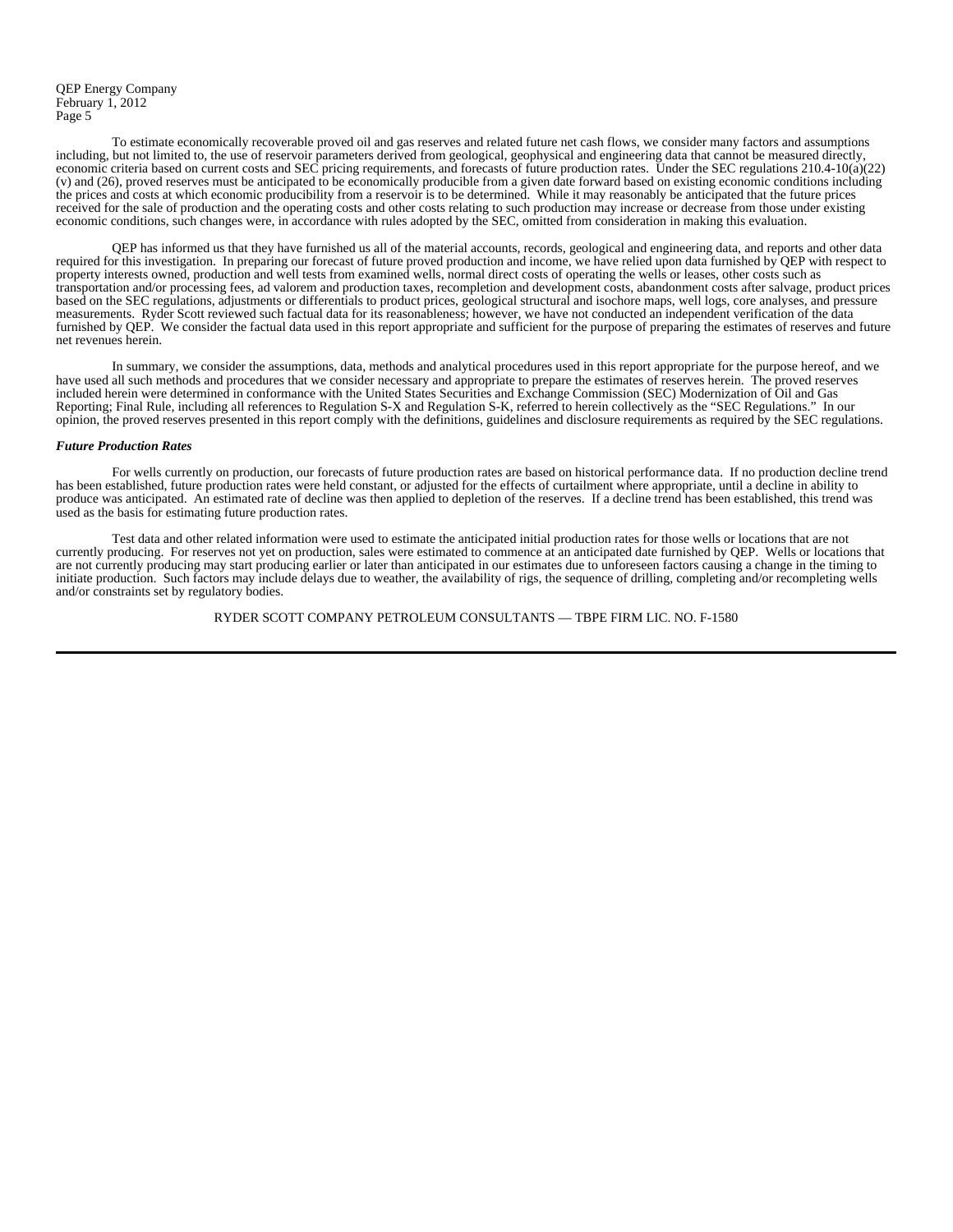The future production rates from wells currently on production or wells or locations that are not currently producing may be more or less than estimated because of changes including, but not limited to, reservoir performance, operating conditions related to surface facilities, compression and artificial lift, pipeline capacity and/or operating conditions, producing market demand and/or allowables or other constraints set by regulatory bodies.

### *Hydrocarbon Prices*

The hydrocarbon prices used herein are based on SEC price parameters using the average prices during the 12-month period prior to the ending date of the period covered in this report, determined as the unweighted arithmetic averages of the prices in effect on the first-day-of-the-month for each month within such period, unless prices were defined by contractual arrangements. For hydrocarbon products sold under contract, the contract prices, including fixed and determinable escalations, exclusive of inflation adjustments, were used until expiration of the contract. Upon contract expiration, the prices were adjusted to the 12-month unweighted arithmetic average as previously described.

QEP furnished us with the above mentioned average prices in effect on December 31, 2011. These initial SEC hydrocarbon prices were determined using the 12-month average first-day-of-the-month benchmark prices appropriate to the geographic area where the hydrocarbons are sold. These benchmark prices are prior to the adjustments for differentials as described herein. The table below summarizes the "benchmark prices" and "price reference" used for the geographic area included in the report. In certain geographic areas, the price reference and benchmark prices may be defined by contractual arrangements.

The product prices that were actually used to determine the future gross revenue for each property reflect adjustments to the benchmark prices for gravity, quality, local conditions, and/or distance from market, referred to herein as "differentials." The differentials used in the preparation of this report were furnished to us by QEP.

In addition, the table below summarizes the net volume weighted benchmark prices adjusted for differentials and referred to herein as the "average realized prices." The average realized prices shown in the table below were determined from the total future gross revenue before production taxes and the total net reserves for the geographic area and presented in accordance with SEC disclosure requirements for each of the geographic areas included in the report.

| Geographic Area      | Product        | Price<br>Reference | Average<br>Benchmark<br>Prices | Average Realized<br>Prices |
|----------------------|----------------|--------------------|--------------------------------|----------------------------|
| North America        |                |                    |                                |                            |
| <b>United States</b> | Oil/Condensate | WTI Cushing        | \$96.19/Bbl                    | \$82.96/Bbl                |
|                      | <b>NGL</b>     | WTI Cushing        | \$96.19/Bbl                    | \$41.55/Bbl                |
|                      | Gas            | Henry Hub          | \$4.12/MMBTU                   | \$3.46/MCF                 |

The effects of derivative instruments designated as price hedges of oil and gas quantities are not reflected in our individual property evaluations.

#### *Costs*

The operating costs furnished to us by QEP were accepted as factual data and reviewed by us for their reasonableness; however, we have not conducted an independent verification of the operating cost data used by QEP. No deduction was made for loan repayments, interest expenses, or exploration and development prepayments that were not charged directly to the leases or wells.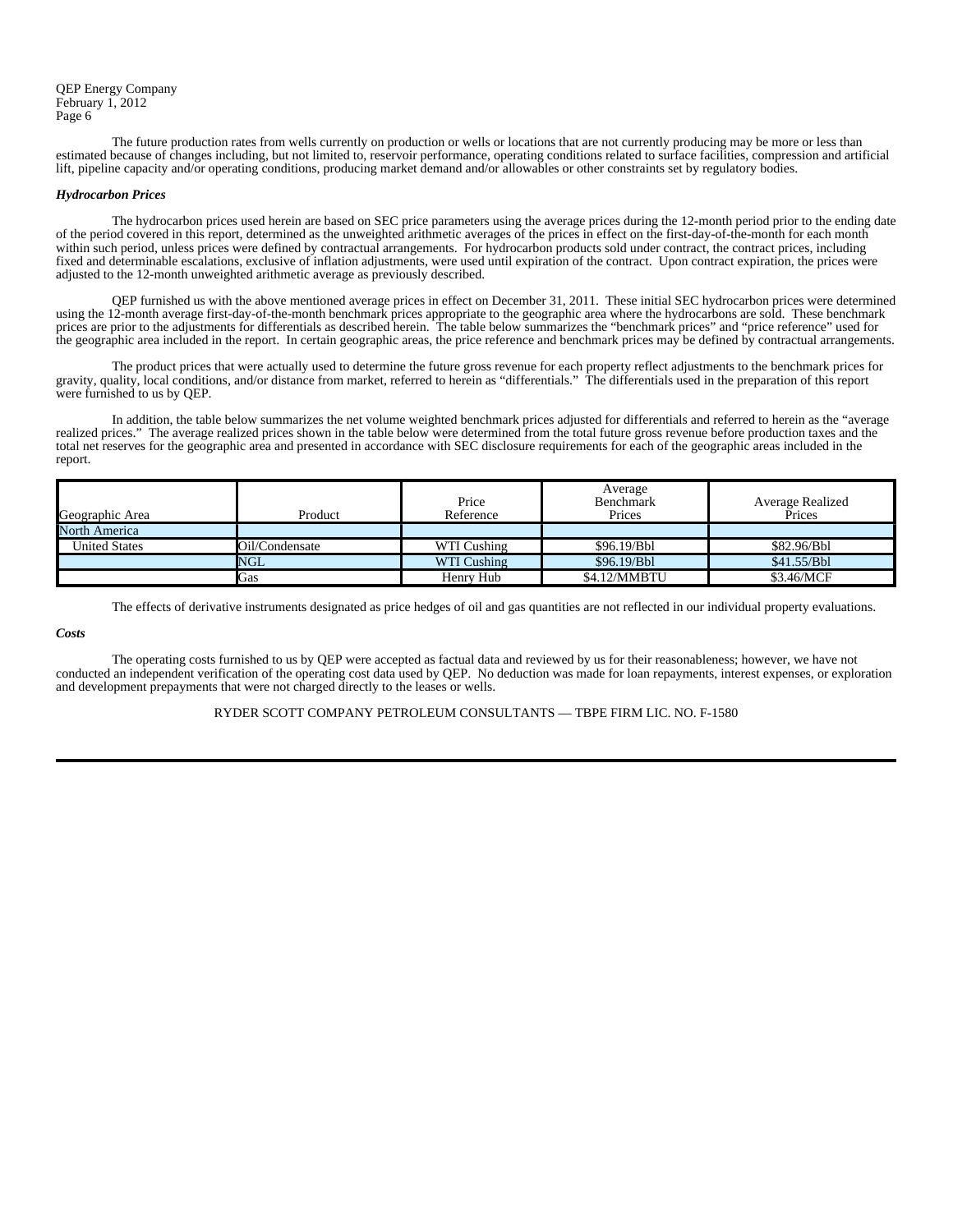Development costs were furnished to us by QEP and are based on authorizations for expenditure for the proposed work or actual costs for similar projects. The development costs furnished to us were accepted as factual data and reviewed by us for their reasonableness; however, we have not conducted an independent verification of these costs. The estimated net cost of abandonment after salvage was included for properties where abandonment costs net of salvage were significant. The estimates of the net abandonment costs furnished by QEP were accepted without independent verification.

The proved developed non-producing and undeveloped reserves in this report have been incorporated herein in accordance with QEP's plans to develop these reserves as of December 31, 2011. The implementation of QEP's development plans as presented to us and incorporated herein is subject to the approval process adopted by QEP's management. As the result of our inquires during the course of preparing this report, QEP has informed us that the development activities included herein have been subjected to and received the internal approvals required by QEP's management at the appropriate local, regional and/or corporate level. In addition to the internal approvals as noted, certain development activities may still be subject to specific partner AFE processes, Joint Operating Agreement (JOA) requirements or other administrative approvals external to QEP. Additionally, QEP has informed us that they are not aware of any legal, regulatory, political or economic obstacles that would significantly alter their plans.

Current costs used by QEP were held constant throughout the life of the properties.

## *Standards of Independence and Professional Qualification*

Ryder Scott is an independent petroleum engineering consulting firm that has been providing petroleum consulting services throughout the world for over seventy years. Ryder Scott is employee-owned and maintains offices in Houston, Texas; Denver, Colorado; and Calgary, Alberta, Canada. We have over eighty engineers and geoscientists on our permanent staff. By virtue of the size of our firm and the large number of clients for which we provide services, no single client or job represents a material portion of our annual revenue. We do not serve as officers or directors of any privately owned or publicly-traded oil and gas company and are separate and independent from the operating and investment decision-making process of our clients. This allows us to bring the highest level of independence and objectivity to each engagement for our services.

Ryder Scott actively participates in industry-related professional societies and organizes an annual public forum focused on the subject of reserves evaluations and SEC regulations. Many of our staff have authored or co-authored technical papers on the subject of reserves related topics. We encourage our staff to maintain and enhance their professional skills by actively participating in ongoing continuing education.

Prior to becoming an officer of the Company, Ryder Scott requires that staff engineers and geoscientists have received professional accreditation in the form of a registered or certified professional engineer's license or a registered or certified professional geoscientist's license, or the equivalent thereof, from an appropriate governmental authority or a recognized self-regulating professional organization.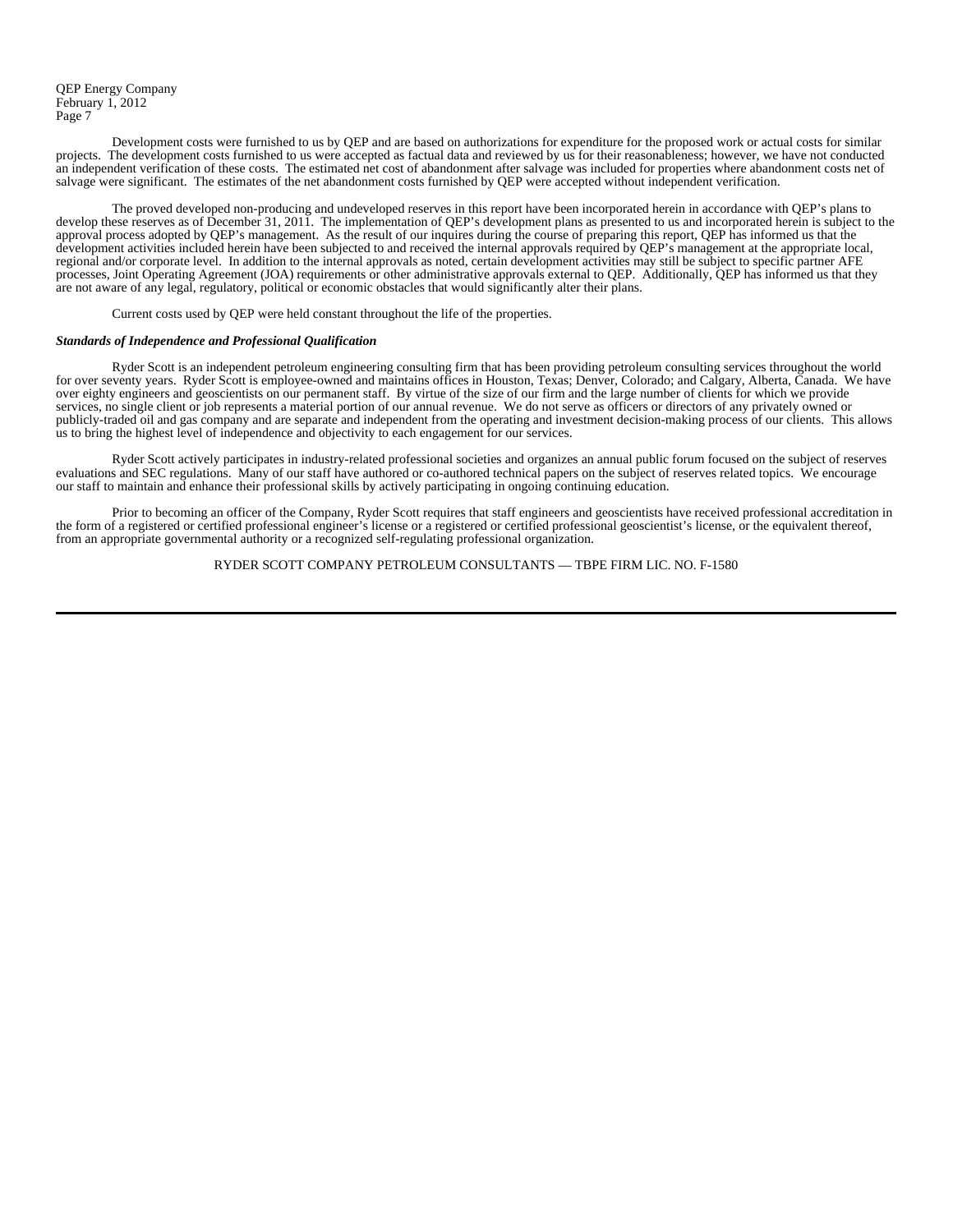We are independent petroleum engineers with respect to QEP. Neither we nor any of our employees have any interest in the subject properties and neither the employment to do this work nor the compensation is contingent on our estimates of reserves for the properties which were reviewed.

The results of this study, presented herein, are based on technical analysis conducted by teams of geoscientists and engineers from Ryder Scott. The professional qualifications of the undersigned, the technical person primarily responsible for overseeing the evaluation of the reserves information discussed in this report, are included as an attachment to this letter.

## *Terms of Usage*

The results of our third party study, presented in report form herein, were prepared in accordance with the disclosure requirements set forth in the SEC regulations and intended for public disclosure as an exhibit in filings made with the SEC by QEP.

QEP makes periodic filings on Form 10-K with the SEC under the 1934 Exchange Act. Furthermore, QEP has certain registration statements filed with the SEC under the 1933 Securities Act into which any subsequently filed Form 10-K is incorporated by reference. We have consented to the incorporation by reference in the registration statements on Form S-3 and/or S-8 of QEP of the references to our name as well as to the references to our third party report for QEP, which appears in the December 31, 2011 annual report on Form 10-K of QEP. Our written consent for such use is included as a separate exhibit to the filings made with the SEC by QEP.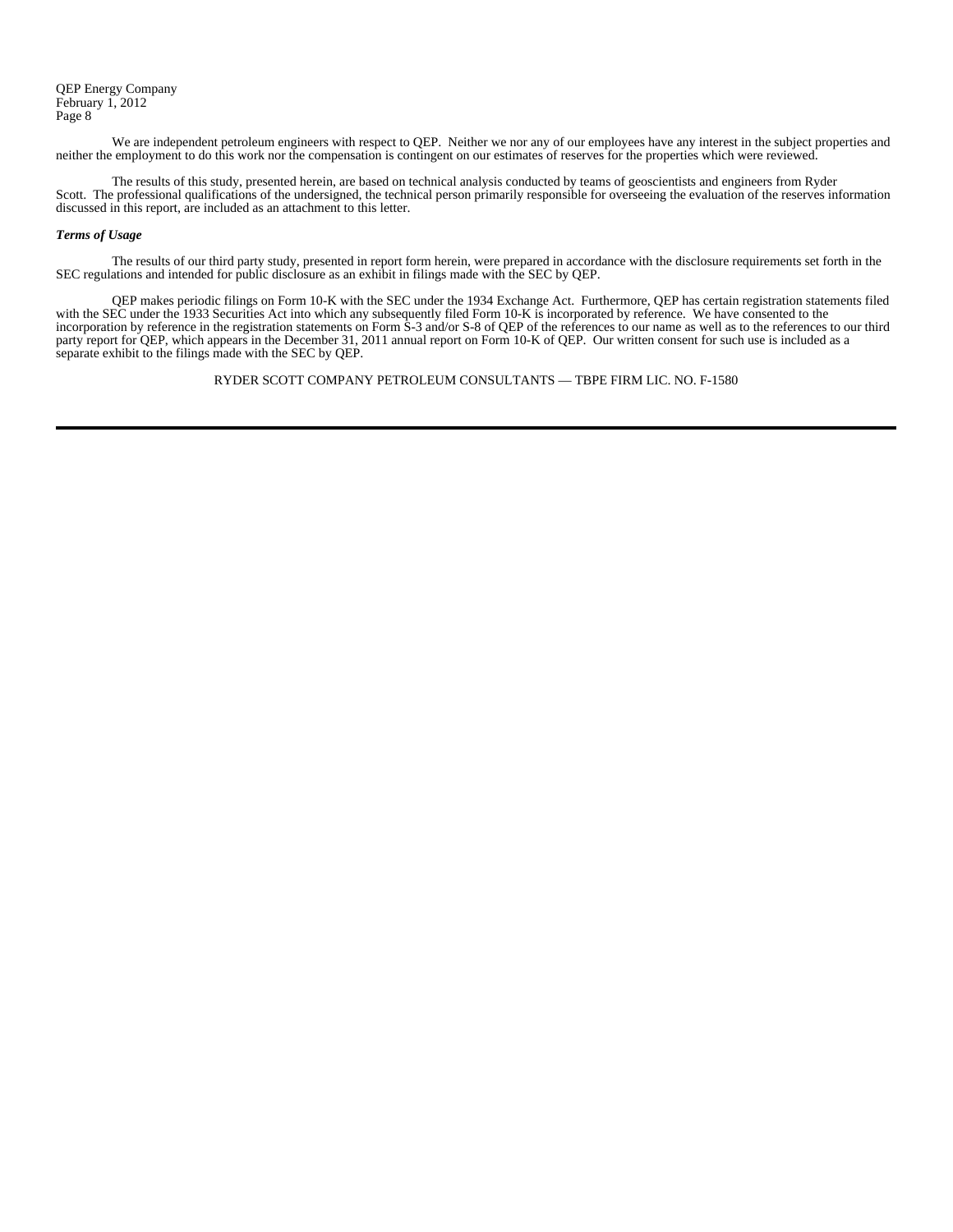We have provided QEP with a digital version of the original signed copy of this report letter. In the event there are any differences between the digital version included in filings made by QEP and the original signed report letter, the original signed report letter shall control and supersede the digital version.

The data and work papers used in the preparation of this report are available for examination by authorized parties in our offices. Please contact us if we can be of further service.

> Very truly yours, **RYDER SCOTT COMPANY, L.P.** TBPE Firm Registration No. F-1580

\s\ Richard J. Marshall Richard J. Marshall, P.E. [Seal] Colorado P.E. License No. 23260 Vice President

## **RYDER SCOTT COMPANY, L.P.** TBPE Firm Registration No. F-1580

\s\ James L. Baird James L. Baird, P.E. Colorado P.E. License No. 41521 Managing Senior Vice President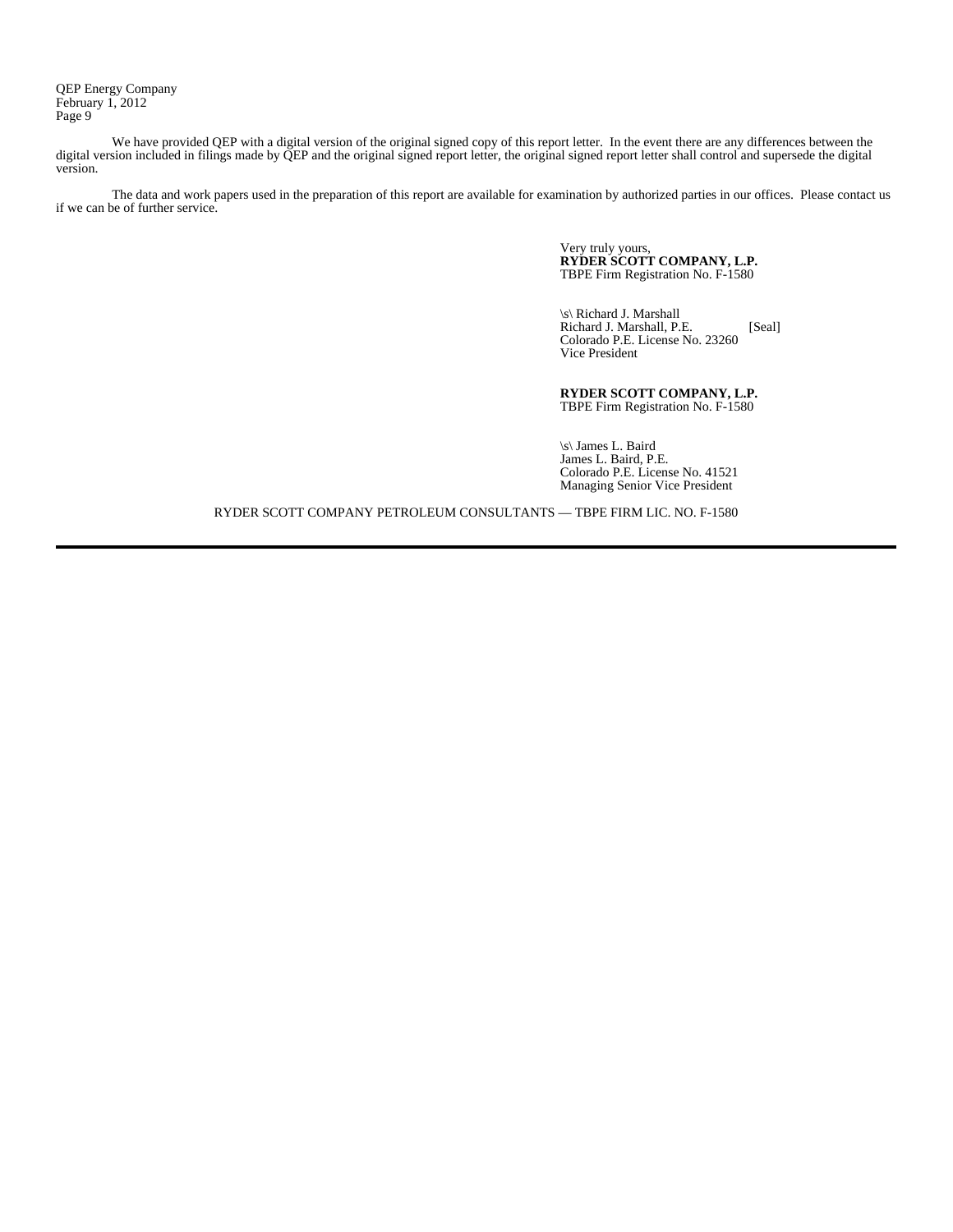#### **Professional Qualifications of Primary Technical Person**

The conclusions presented in this report are the result of technical analysis conducted by teams of geoscientists and engineers from Ryder Scott Company, L.P. Richard J. Marshall was the primary technical person responsible for overseeing the estimate of the future net reserves and income.

Marshall, an employee of Ryder Scott Company L.P. (Ryder Scott) beginning in 1981, is a Vice President responsible for coordinating and supervising staff and consulting engineers of the company in ongoing reservoir evaluation studies. Before joining Ryder Scott, Marshall served in a number of engineering positions with Texaco, Phillips Petroleum, and others. For more information regarding Mr. Marshall's geographic and job specific experience, please refer to the Ryder Scott Company website at www.ryderscott.com/Experience/Employees.

Marshall earned a B.S. in Geology from the University of Missouri in 1974 and a M.S. in Geological Engineering from the University of Missouri at Rolla in 1976. Marshall is a registered Professional Engineer in the State of Colorado. He is a member of the Society of Petroleum Engineers, Wyoming Geological Association, Rocky Mountain Association of Geologists and the Society of Petroleum Evaluation Engineers.

Based on Marshall's educational background, professional training and more than 30 years of practical experience in the estimation and evaluation of petroleum reserves, Marshall has attained the professional qualifications as a Reserves Estimator and Reserves Auditor as set forth in Article III of the "Standards Pertaining to the Estimating and Auditing of Oil and Gas Reserves Information" promulgated by the Society of Petroleum Engineers as of February 19, 2007.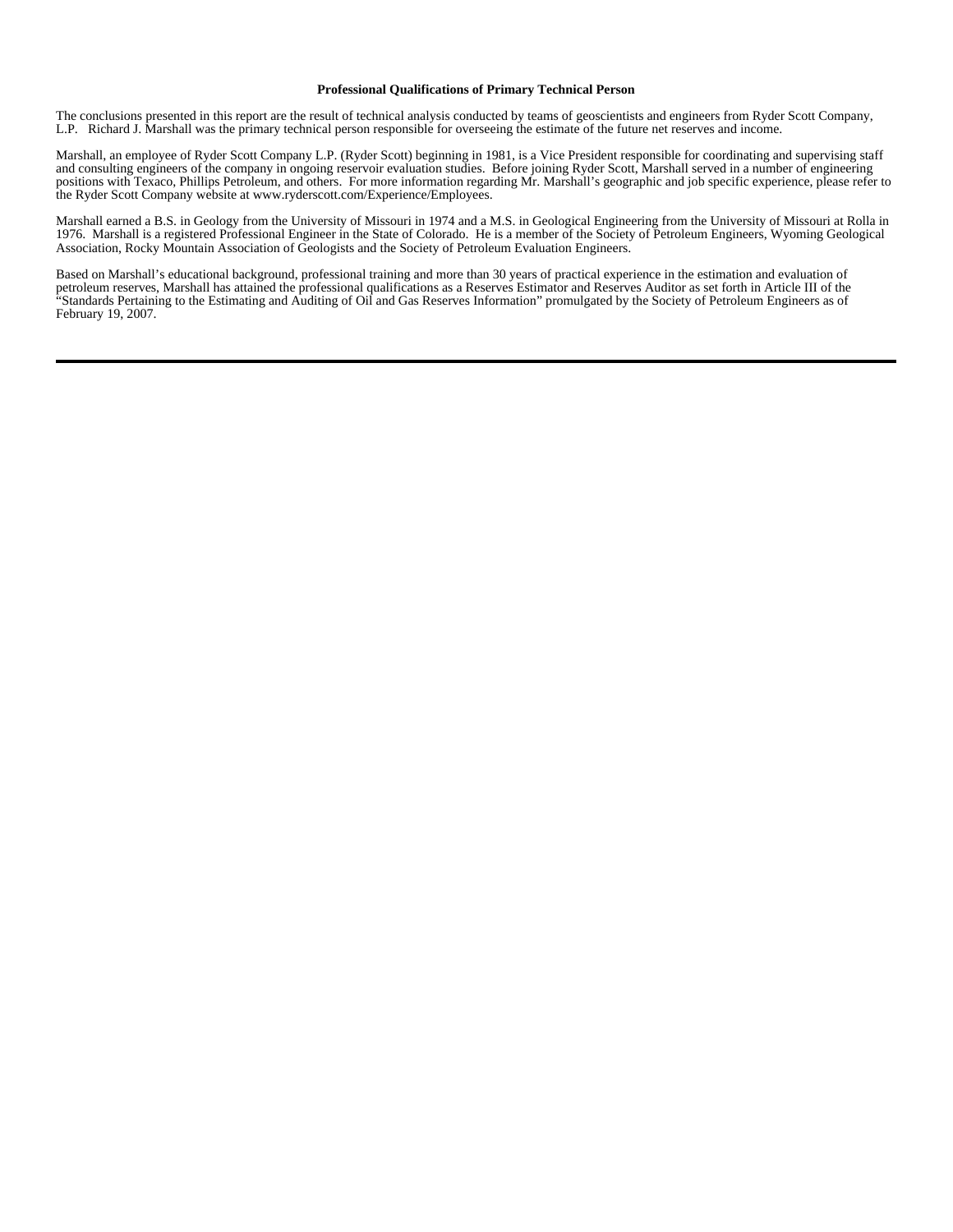# QEP Energy Company

Estimated

Future Reserves and Income

Attributable to Certain

Leasehold and Royalty Interests

SEC Parameters

As of

December 31, 2011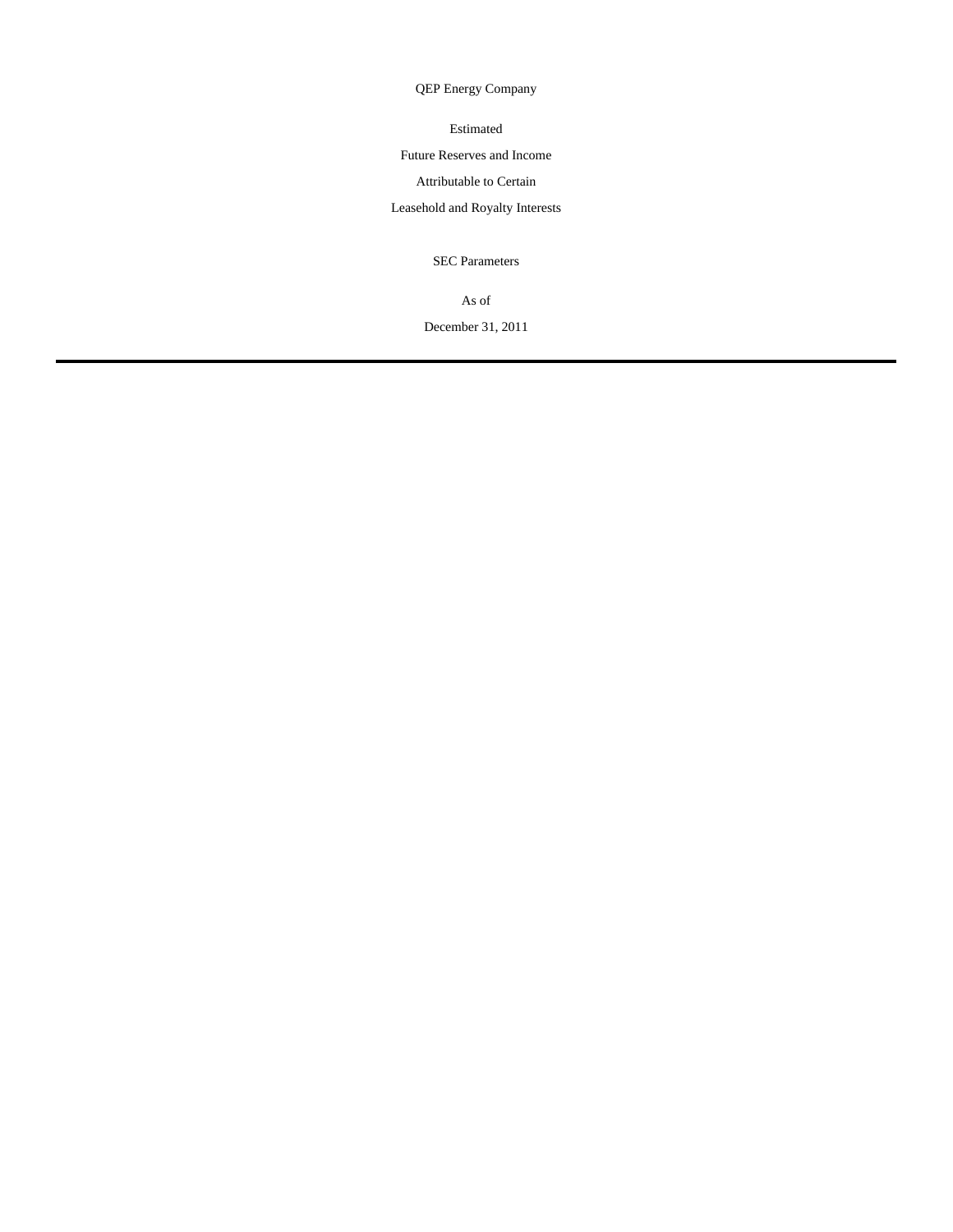# **PROFESSIONAL EXPERIENCE**

- Petroleum Engineer with 17 years diversified oil and gas engineering experience with major and independent exploration and production companies.
- QEP Resources (QEP) Chief Reservoir Engineer, and member QEP Reserves Review Committee, since 2011
- Over 7 years of oil and gas reserves estimating experience with QEP (13 years total)
- Reservoir engineering experience spanning domestic and international basins including Rocky Mountains, Mid-Continent, onshore Gulf Coast, Gulf of Mexico and offshore Indonesia

# **EDUCATIONAL BACKGROUND**

Mississippi State University, Starkville, Mississippi Bachelor of Science, Petroleum Engineering – December 1993

# **PROFESSIONAL LICENSES AND AFFILIATIONS**

Society of Petroleum Engineers – Member 1990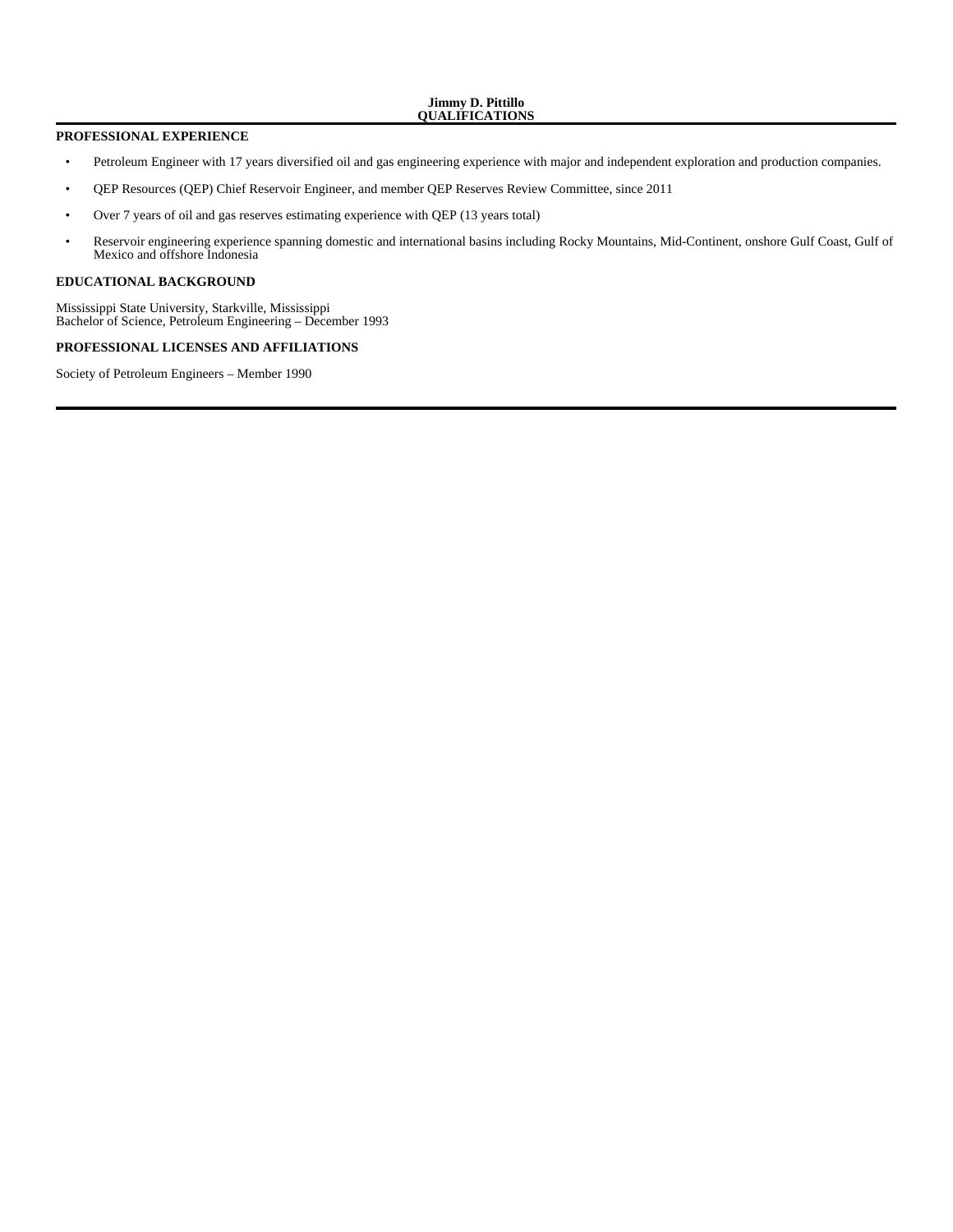# POWER OF ATTORNEY

We, the undersigned directors of QEP Resources, Inc., hereby severally constitute C. B. Stanley and Richard J. Doleshek, and each of them acting alone, our true and lawful attorneys, with full power to them and each of them to sign for us, and in our names in the capacities indicated below, the Annual Report on Form 10-K for 2011 and any and all amendments to be filed with the Securities and Exchange Commission by QEP Resources, Inc., hereby ratifying and confirming our signatures as they may be signed by the attorneys appointed herein to the Annual Report on Form 10-K for 2011 and any and all amendments to such Report.

Witness our hands on the respective dates set forth below.

| Signature                                 | Title                                    | Date     |
|-------------------------------------------|------------------------------------------|----------|
| /s/ Keith O. Rattie<br>Keith O. Rattie    | Chairman of the Board                    | 02/14/12 |
| /s/ C.B. Stanley<br>C. B. Stanley         | President and<br>Chief Executive Officer | 02/14/12 |
| /s/ Phillip S. Baker<br>Phillips S. Baker | Director                                 | 02/14/12 |
| /s/ L. Richard Flury<br>L. Richard Flury  | Director                                 | 02/14/12 |
| /s/ Robert E. McKee<br>Robert E. McKee    | Director                                 | 02/14/12 |
| /s/ M. W. Scoggins<br>M. W. Scoggins      | Director                                 | 02/14/12 |
| /s/ David A. Trice<br>David A. Trice      | Director                                 | 02/14/12 |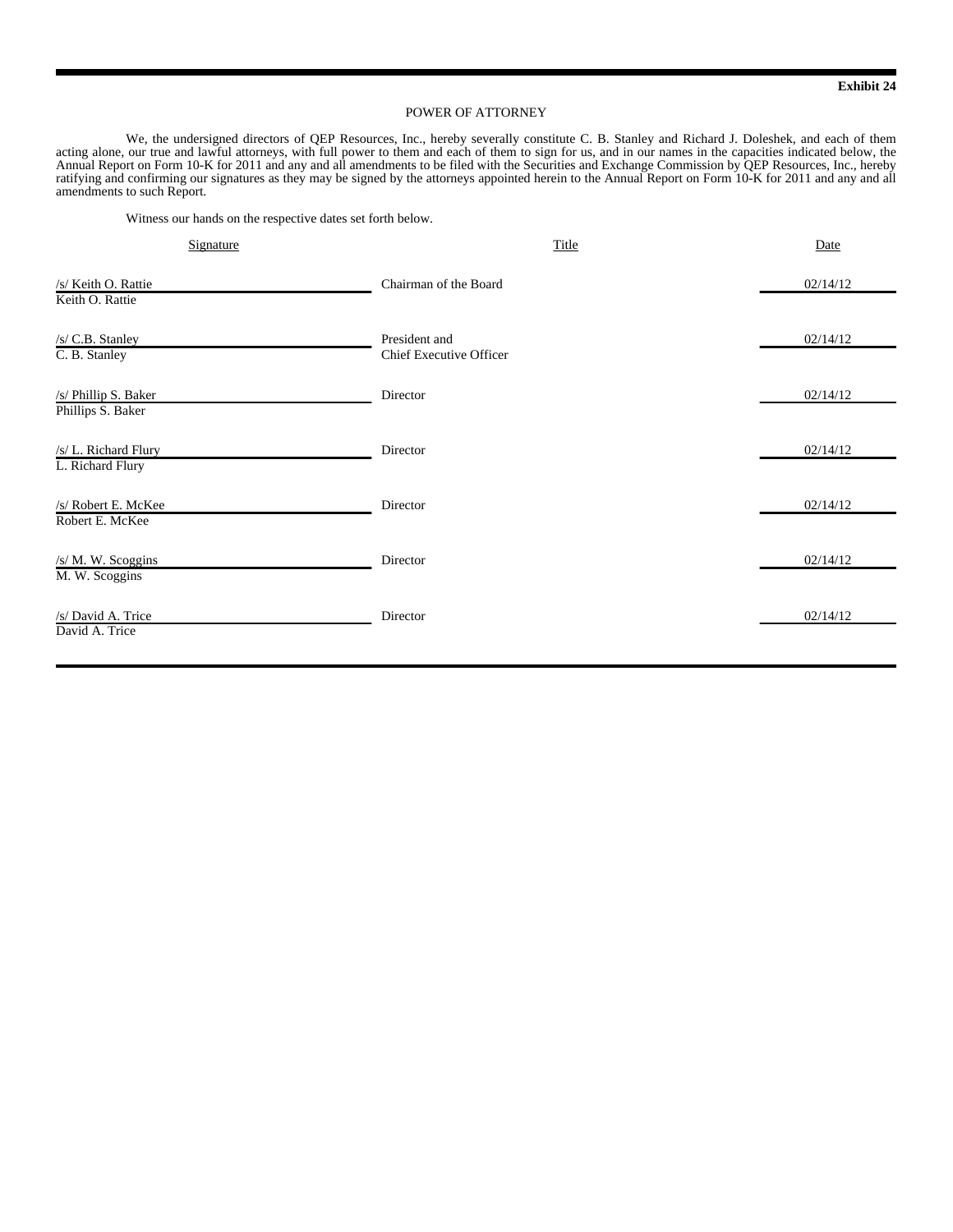# **CERTIFICATION**

I, Charles B. Stanley, certify that:

- 1. I have reviewed this report of QEP Resources, Inc. on Form 10-K for the period ended December 31, 2011;
- 2. Based on my knowledge, this report does not contain any untrue statement of a material fact or omit to state a material fact necessary to make the statements made, in light of the circumstances under which such statements were made, not misleading with respect to the period covered by this report;
- 3. Based on my knowledge, the financial statements, and other financial information included in this report, fairly present in all material respects the financial condition, results of operations and cash flows of the registrant as of, and for, the periods presented in this report;
- 4. The registrant's other certifying officer(s) and I are responsible for establishing and maintaining disclosure controls and procedures (as defined in Exchange Act Rules 13a-15(e) and 15d-15(e)) and internal control over financial reporting (as defined in Exchange Act Rules 13a-15(f) and 15d-15(f)) for the registrant and we have:
	- (a) designed such disclosure controls and procedures, or caused such disclosure controls and procedures to be designed under our supervision, to ensure that material information relating to the registrant, including its consolidated subsidiaries, is made known to us by others within those entities, particularly during the period in which this report is being prepared;
	- (b) designed such internal control over financial reporting, or caused such internal control over financial reporting to be designed under our supervision, to provide reasonable assurance regarding the reliability of financial reporting and the preparation of financial statements for external purposes in accordance with generally accepted accounting principles;
	- (c) evaluated the effectiveness of the registrant's disclosure controls and procedures and presented in this report our conclusions about the effectiveness of the disclosure controls and procedures, as of the end of the period covered by this report based on such evaluation; and
	- (d) disclosed in this report any change in the registrant's internal control over financial reporting that occurred during the registrant's most recent fiscal quarter (the registrant's fourth fiscal quarter in the case of an annual report) that has materially affected, or is reasonably likely to materially affect, the registrant's internal control over financial reporting.
- 5. The registrant's other certifying officer(s) and I have disclosed, based on our most recent evaluation of internal control over financial reporting, to the registrant's auditors and the audit committee of registrant's board of directors (or persons performing the equivalent function):
	- (a) all significant deficiencies and material weaknesses in the design or operation of internal control over financial reporting which are reasonably likely to adversely affect the registrant's ability to record, process, summarize and report financial information; and
	- (b) any fraud, whether or not material, that involves management or other employees who have a significant role in the registrant's internal control over financial reporting.

February 24, 2012 /s/ Charles B. Stanley Date Charles B. Stanley President and Chief Executive Officer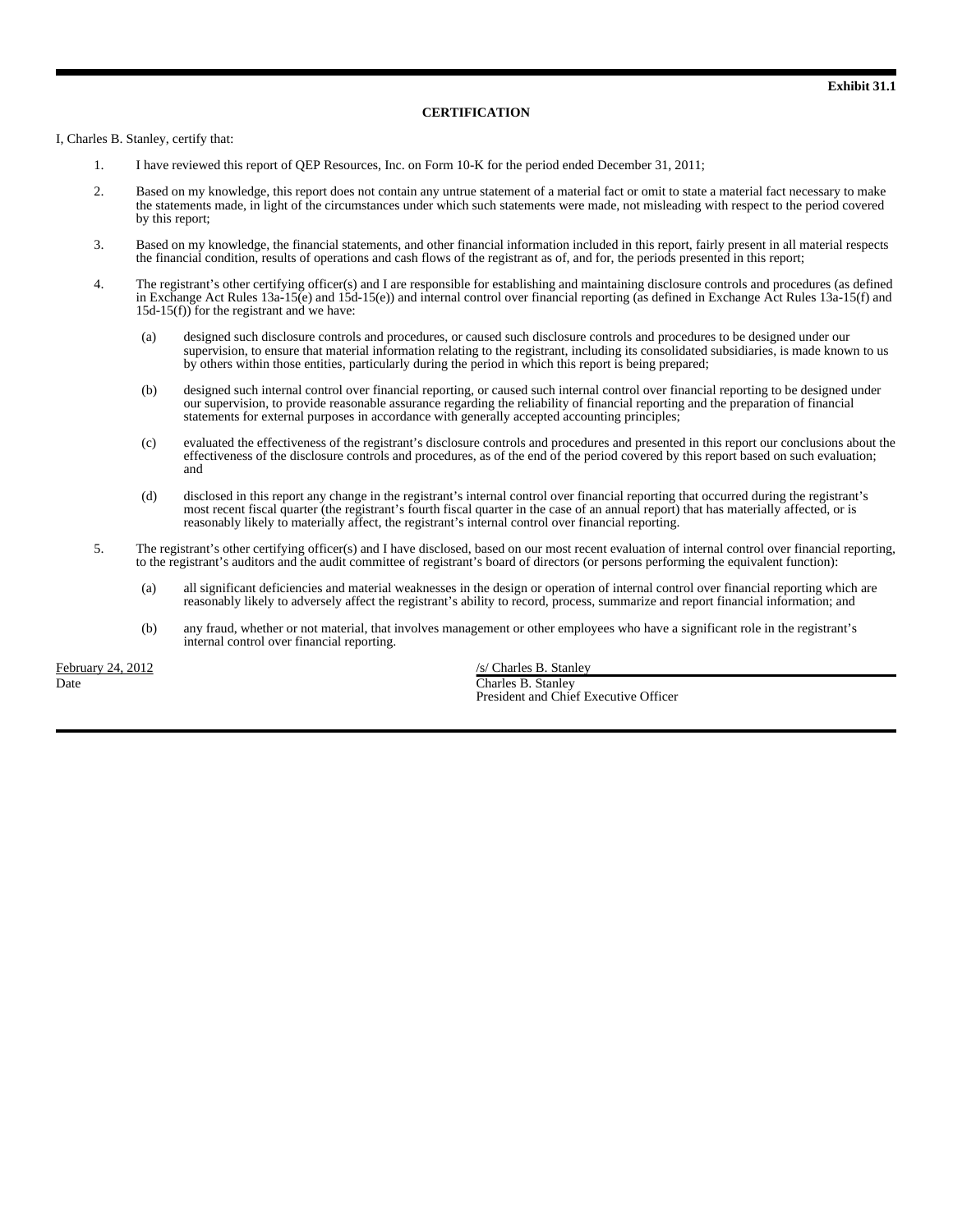# **CERTIFICATION**

I, Richard J. Doleshek, certify that:

- 6. I have reviewed this report of QEP Resources, Inc. on Form 10-K for the period ended December 31, 2011;
- 7. Based on my knowledge, this report does not contain any untrue statement of a material fact or omit to state a material fact necessary to make the statements made, in light of the circumstances under which such statements were made, not misleading with respect to the period covered by this report;
- 8. Based on my knowledge, the financial statements, and other financial information included in this report, fairly present in all material respects the financial condition, results of operations and cash flows of the registrant as of, and for, the periods presented in this report;
- 9. The registrant's other certifying officer(s) and I are responsible for establishing and maintaining disclosure controls and procedures (as defined in Exchange Act Rules 13a-15(e) and 15d-15(e)) and internal control over financial reporting (as defined in Exchange Act Rules 13a-15(f) and 15d-15(f)) for the registrant and we have:
	- (e) designed such disclosure controls and procedures, or caused such disclosure controls and procedures to be designed under our supervision, to ensure that material information relating to the registrant, including its consolidated subsidiaries, is made known to us by others within those entities, particularly during the period in which this report is being prepared;
	- (f) designed such internal control over financial reporting, or caused such internal control over financial reporting to be designed under our supervision, to provide reasonable assurance regarding the reliability of financial reporting and the preparation of financial statements for external purposes in accordance with generally accepted accounting principles;
	- (g) evaluated the effectiveness of the registrant's disclosure controls and procedures and presented in this report our conclusions about the effectiveness of the disclosure controls and procedures, as of the end of the period covered by this report based on such evaluation; and
	- (h) disclosed in this report any change in the registrant's internal control over financial reporting that occurred during the registrant's most recent fiscal quarter (the registrant's fourth fiscal quarter in the case of an annual report) that has materially affected, or is reasonably likely to materially affect, the registrant's internal control over financial reporting.
- 10. The registrant's other certifying officer(s) and I have disclosed, based on our most recent evaluation of internal control over financial reporting, to the registrant's auditors and the audit committee of registrant's board of directors (or persons performing the equivalent function):
	- (c) all significant deficiencies and material weaknesses in the design or operation of internal control over financial reporting which are reasonably likely to adversely affect the registrant's ability to record, process, summarize and report financial information; and
	- (d) any fraud, whether or not material, that involves management or other employees who have a significant role in the registrant's internal control over financial reporting.

February 24, 2012 /s/ Richard J. Doleshek Date Richard J. Doleshek Executive Vice President, Chief Financial Officer and Treasurer